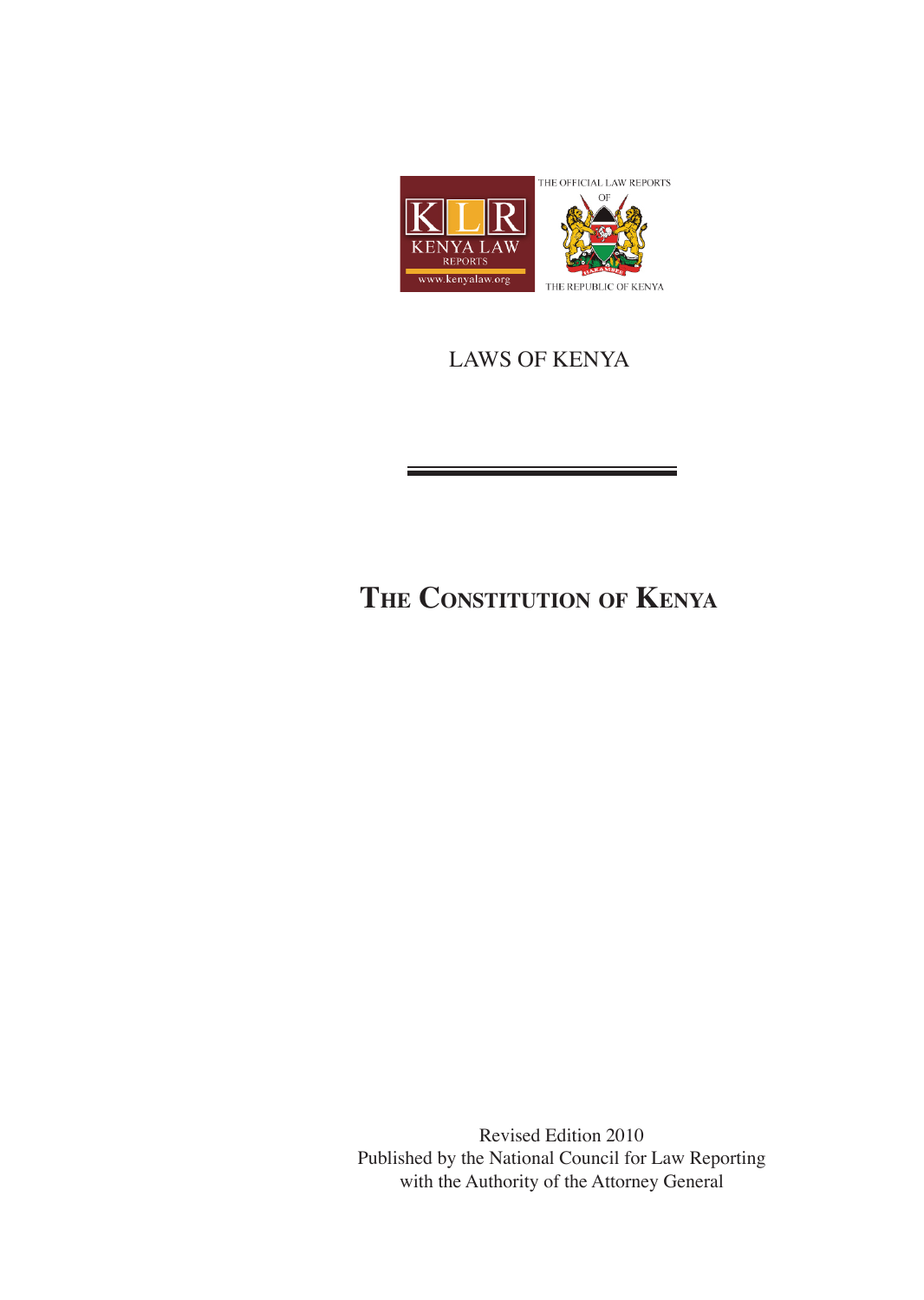## **THE CONSTITUTION OF KENYA**

#### ARRANGEMENT OF ARTICLES

#### PREAMBLE

## CHAPTER ONE—SOVEREIGNTY OF THE PEOPLE AND SUPREMACY OF THIS CONSTITUTION

- 1—Sovereignty of the people.
- 2—Supremacy of this Constitution.
- 3—Defence of this Constitution.

## CHAPTER TWO—THE REPUBLIC

- 4—Declaration of the Republic.
- 5—Territory of Kenya.
- 6—Devolution and access to services.
- 7—National, official and other languages.
- 8—State and religion.
- 9—National symbols and national days.
- 10—National values and principles of governance.
- 11—Culture.

#### CHAPTER THREE—CITIZENSHIP

- 12—Entitlements of citizens.
- 13—Retention and acquisition of citizenship.
- 14—Citizenship by birth.
- 15—Citizenship by registration.
- 16—Dual citizenship.
- 17—Revocation of citizenship.
- 18—Legislation on citizenship.

## CHAPTER FOUR—THE BILL OF RIGHTS

PART 1 - GENERAL PROVISIONS RELATING TO THE BILL OF RIGHTS

- 19—Rights and fundamental freedoms.
- 20—Application of Bill of Rights.
- 21—Implementation of rights and fundamental freedoms.
- 22—Enforcement of Bill of Rights.
- 23—Authority of courts to uphold and enforce the Bill of Rights.
- 24—Limitation of rights or fundamental freedoms.
- 25—Fundamental Rights and freedoms that may not be limited.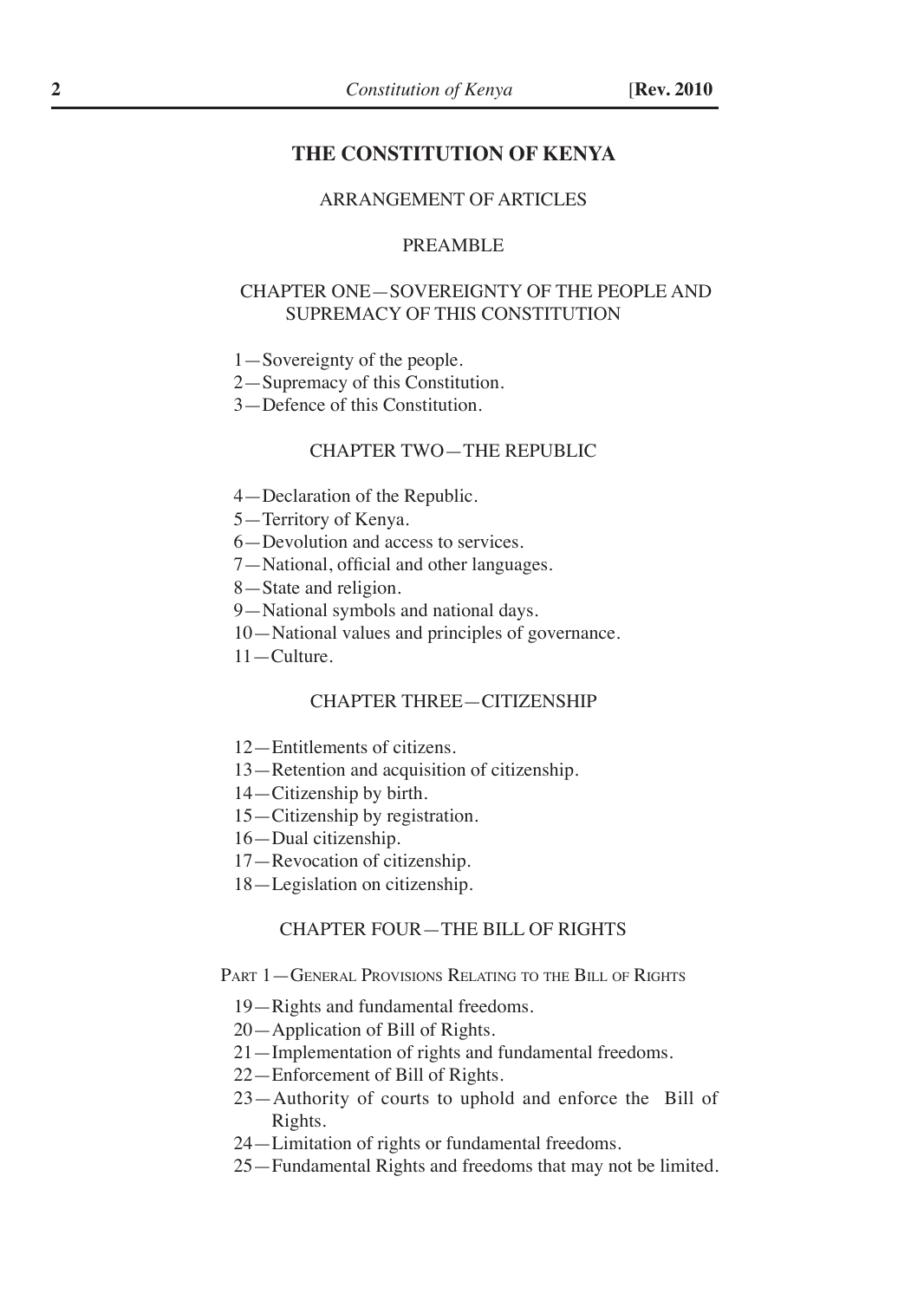## Part 2—Rights and Fundamental Freedoms

- 26—Right to life.
- 27—Equality and freedom from discrimination.
- 28—Human dignity.
- 29—Freedom and security of the person.
- 30—Slavery, servitude and forced labour.
- 31—Privacy.
- 32—Freedom of conscience, religion, belief and opinion.
- 33—Freedom of expression.
- 34—Freedom of the media.
- 35—Access to information.
- 36—Freedom of association.
- 37—Assembly, demonstration, picketing and petition.
- 38—Political rights.
- 39—Freedom of movement and residence.
- 40—Protection of right to property.
- 41—Labour relations.
- 42—Environment.
- 43—Economic and social rights.
- 44—Language and culture.
- 45—Family.
- 46—Consumer rights.
- 47—Fair administrative action.
- 48—Access to justice.
- 49—Rights of arrested persons.
- 50—Fair hearing.
- 51—Rights of persons detained, held in custody or imprisoned.

#### PART 3-SPECIFIC APPLICATION OF RIGHTS

- 52—Interpretation of Part.
- 53—Children.
- 54—Persons with disabilities.
- 55—Youth.
- 56—Minorities and marginalised groups.
- 57—Older members of society.

#### PART 4-STATE OF EMERGENCY

58—State of emergency.

## Part 5—Kenya National Human Rights and Equality Commission

59—Kenya National Human Rights and Equality Commission.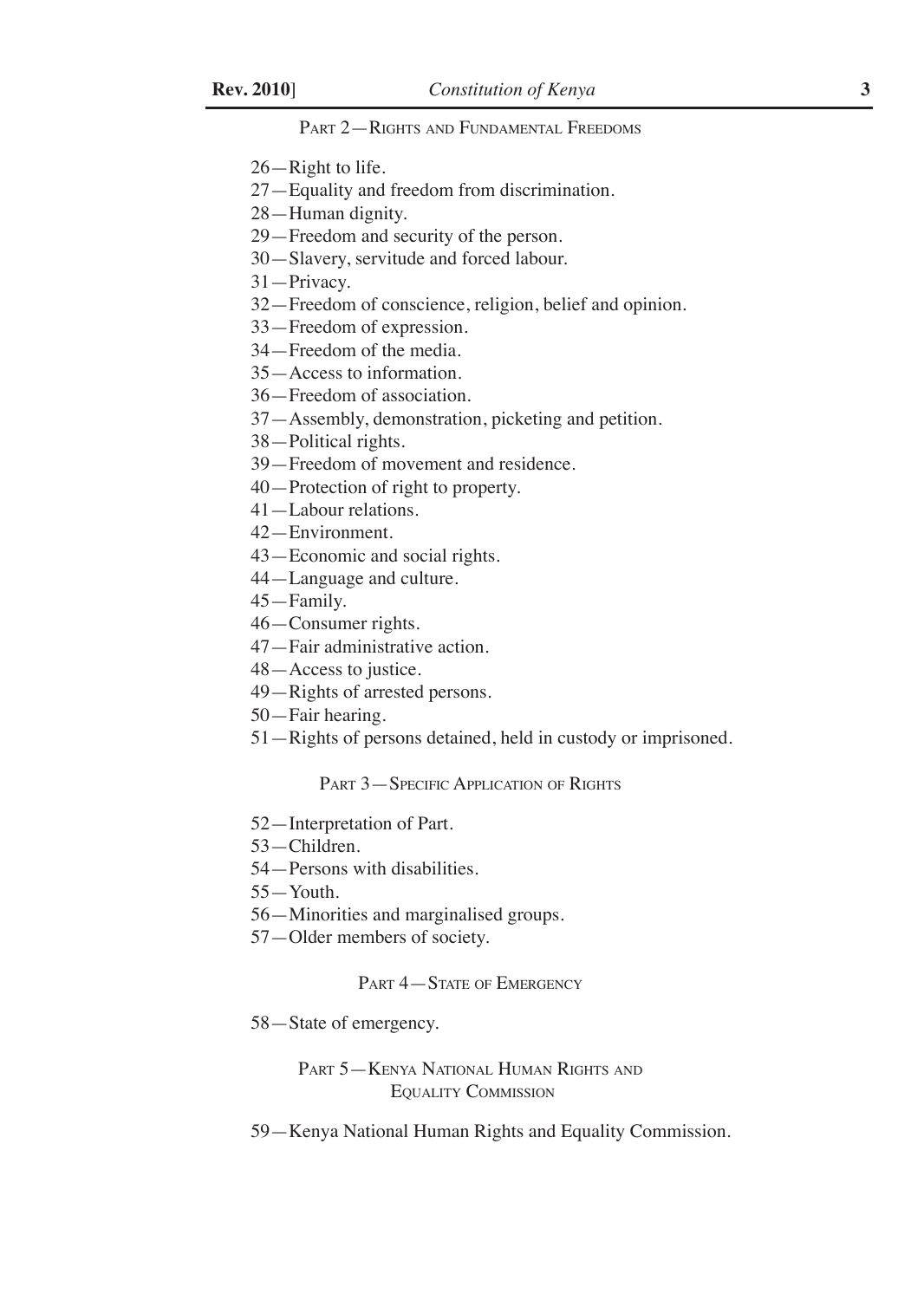## CHAPTER FIVE—LAND AND ENVIRONMENT

#### PART 1-LAND

- 60—Principles of land policy.
- 61—Classification of land.
- 62—Public land.
- 63—Community land.
- 64—Private land.
- 65—Landholding by non-citizens.
- 66—Regulation of land use and property.
- 67—National Land Commission.
- 68—Legislation on land.

## Part 2— Environment and Natural Resources

- 69—Obligations in respect of the environment.
- 70—Enforcement of environmental rights.
- 71—Agreements relating to natural resources.
- 72—Legislation relating to the environment.

## CHAPTER SIX—LEADERSHIP AND INTEGRITY

- 73—Responsibilities of leadership.
- 74—Oath of office of State officers.
- 75—Conduct of State officers.
- 76—Financial probity of State officers.
- 77—Restriction on activities of State officers.
- 78—Citizenship and leadership.
- 79—Legislation to establish the ethics and anti-corruption commission.
- 80—Legislation on leadership.

## CHAPTER SEVEN—REPRESENTATION OF THE PEOPLE

Part 1—Electoral System and Process

- 81—General principles for the electoral system.
- 82—Legislation on elections.
- 83—Registration as a voter.
- 84—Candidates for election and political parties to comply with code of conduct.
- 85—Eligibility to stand as an independent candidate.
- 86—Voting.
- 87—Electoral disputes.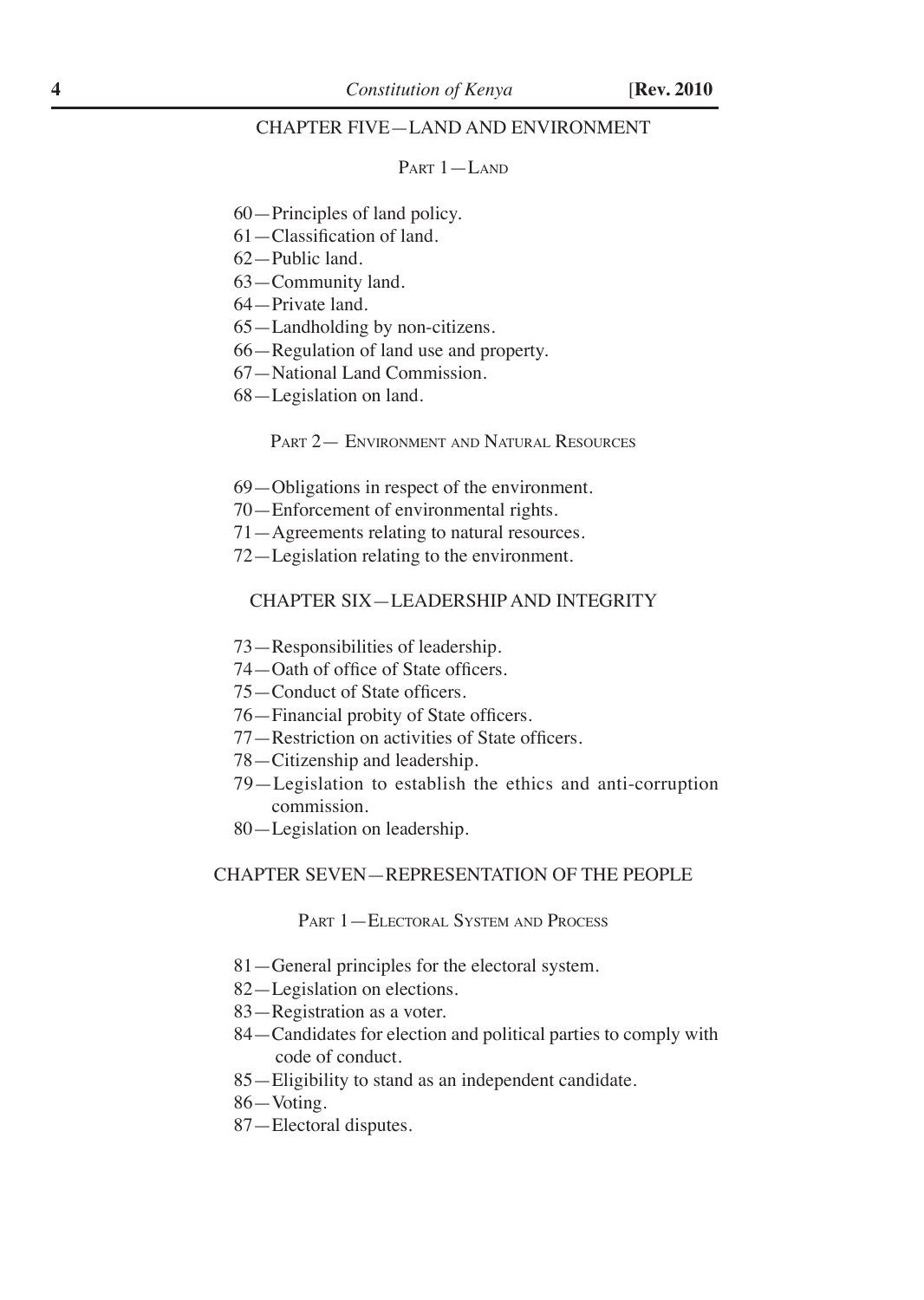Part 2—Independent Electoral and Boundaries Commission and Delimitation of Electoral Units

- 88—Independent Electoral and Boundaries Commission.
- 89—Delimitation of electoral units.
- 90—Allocation of party list seats.

#### Part 3—Political Parties

- 91—Basic requirements for political parties.
- 92—Legislation on political parties.

## CHAPTER EIGHT—THE LEGISLATURE

Part 1—Establishment and Role of Parliament

- 93—Establishment of Parliament.
- 94—Role of Parliament.
- 95—Role of the National Assembly.
- 96—Role of the Senate.

PART 2—COMPOSITION AND MEMBERSHIP OF PARLIAMENT

- 97—Membership of the National Assembly.
- 98—Membership of the Senate.
- 99—Qualifications and disqualifications for election as member of Parliament.
- 100—Promotion of representation of marginalised groups.
- 101—Election of members of Parliament.
- 102—Term of Parliament.
- 103—Vacation of office of member of Parliament.
- 104—Right of recall.
- 105—Determination of questions of membership.

## PART 3-OFFICES OF PARLIAMENT

- 106—Speakers and Deputy Speakers of Parliament.
- 107—Presiding in Parliament.
- 108—Party leaders.

## Part 4—Procedures for Enacting Legislation

- 109—Exercise of legislative powers.
- 110—Bills concerning county government.
- 111—Special Bills concerning county governments.
- 112—Ordinary Bills concerning county governments.
- 113—Mediation committees.
- 114—Money Bills.
- 115—Presidential assent and referral.
- 116—Coming into force of laws.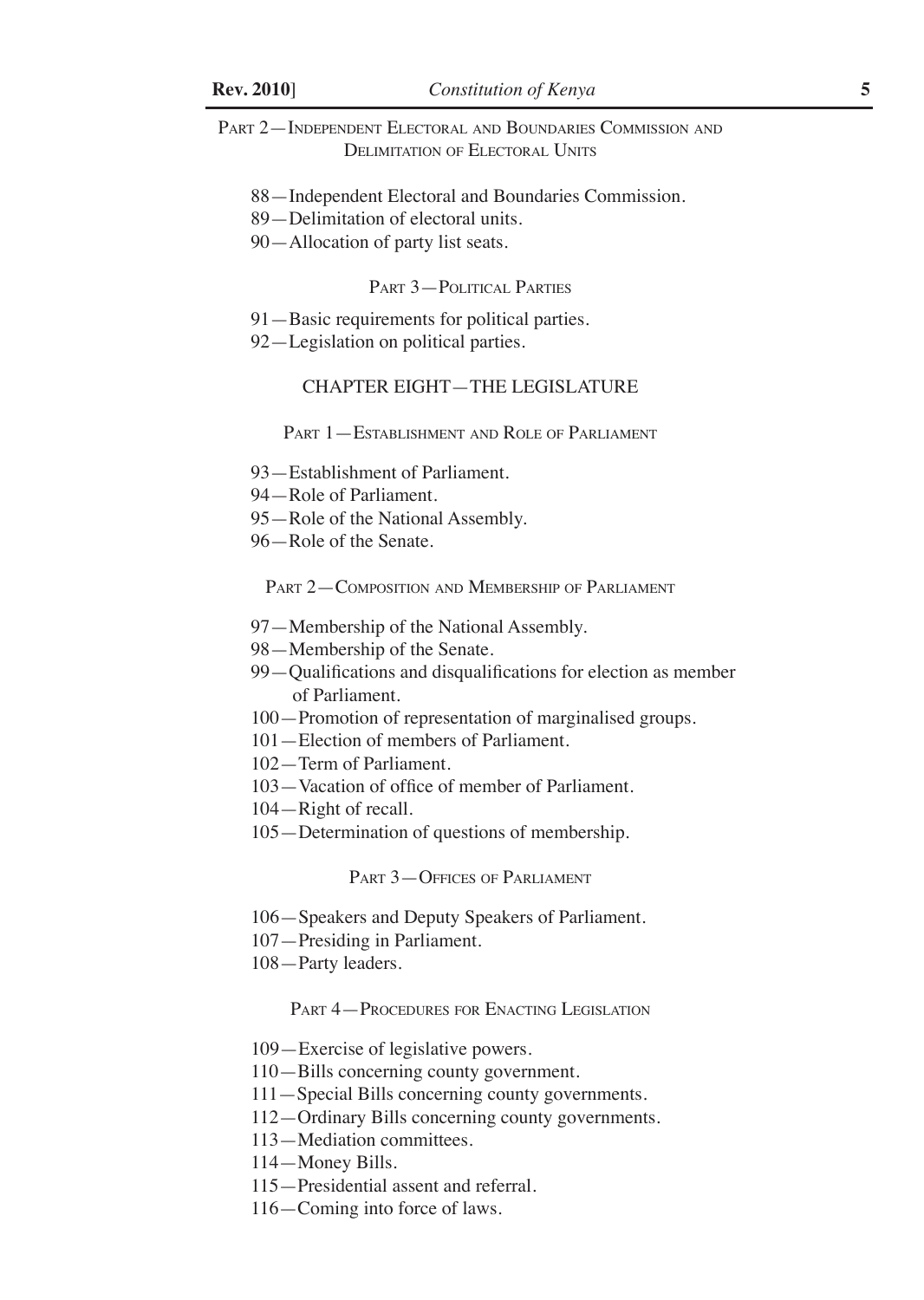Part 5—Parliament's General Procedures and Rules

- 117—Powers, privileges and immunities.
- 118—Public access and participation.
- 119—Right to petition Parliament.
- 120—Official languages of Parliament.
- 121—Quorum.
- 122—Voting in Parliament.
- 123—Decisions of Senate.
- 124—Committees and Standing Orders.
- 125—Power to call for evidence.

PART 6-MISCELLANEOUS

- 126—Location of sittings of Parliament.
- 127—Parliamentary Service Commission.
- 128—Clerks and staff of Parliament.

## CHAPTER NINE—THE EXECUTIVE

Part 1—Principles and Structure of the National Executive

- 129—Principles of executive authority.
- 130—The National Executive.

PART 2-THE PRESIDENT AND DEPUTY PRESIDENT

- 131—Authority of the President.
- 132—Functions of the President.
- 133—Power of mercy.
- 134—Exercise of presidential powers during temporary incumbency.
- 135—Decisions of the President.
- 136—Election of the President.
- 137—Qualifications and disqualifications for election as President.
- 138—Procedure at presidential election.
- 139—Death before assuming office.
- 140—Questions as to validity of presidential election.
- 141—Assumption of office of President.
- 142—Term of office of President.
- 143—Protection from legal proceedings.
- 144—Removal of President on grounds of incapacity.
- 145—Removal of President by impeachment.
- 146—Vacancy in the office of President.
- 147—Functions of the Deputy President.
- 148—Election and swearing-in of Deputy President.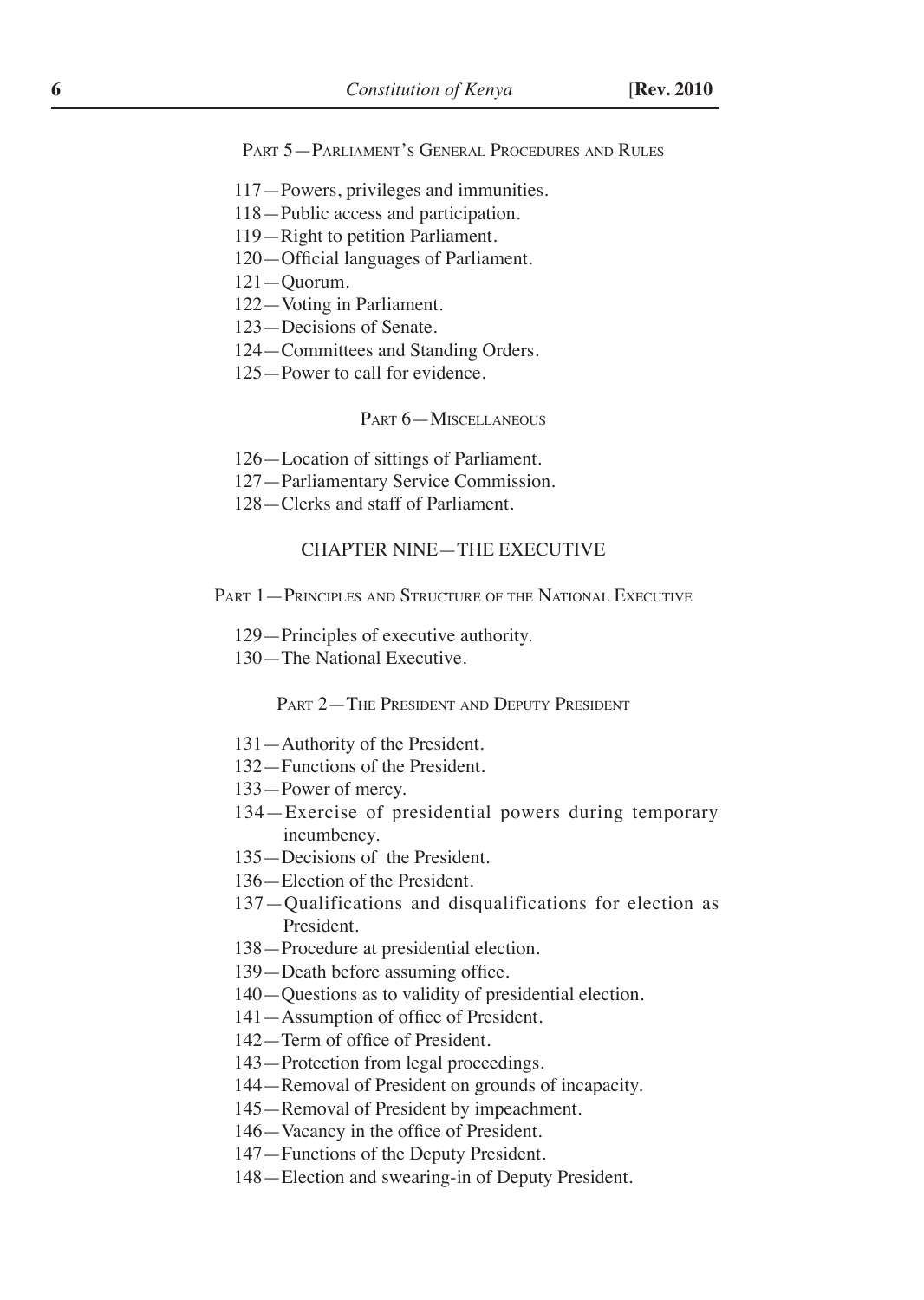- 149—Vacancy in the office of Deputy President.
- 150—Removal of Deputy President.
- 151—Remuneration and benefits of President and Deputy President.

#### PART 3-THE CABINET

- 152—Cabinet.
- 153—Decisions, responsibility and accountability of the Cabinet.
- 153—Secretary to the Cabinet.
- 155—Principal Secretaries.

#### Part 4—Other Offices

- 156—Attorney-General.
- 157—Director of Public Prosecutions.
- 158—Removal and resignation of Director of Public Prosecutions.

## CHAPTER TEN—JUDICIARY

PART 1-JUDICIAL AUTHORITY AND LEGAL SYSTEM

- 159—Judicial authority**.**
- 160—Independence of the Judiciary.
- 161—Judicial offices and officers.
- 162—System of courts.

## Part 2—Superior Courts

- 163—Supreme Court.
- 164—Court of Appeal.
- 165—High Court.
- 166—Appointment of Chief Justice, Deputy Chief Justice and other judges.
- 167—Tenure of office of the Chief Justice and other judges.
- 168—Removal from office.

## PART 3-SUBORDINATE COURTS

- 169—Subordinate courts.
- 170—Kadhis' Courts.

#### Part 4—Judicial Service Commission

- 171—Establishment of the Judicial Service Commission.
- 172—Functions of the Judicial Service Commission.
- 173—Judiciary Fund.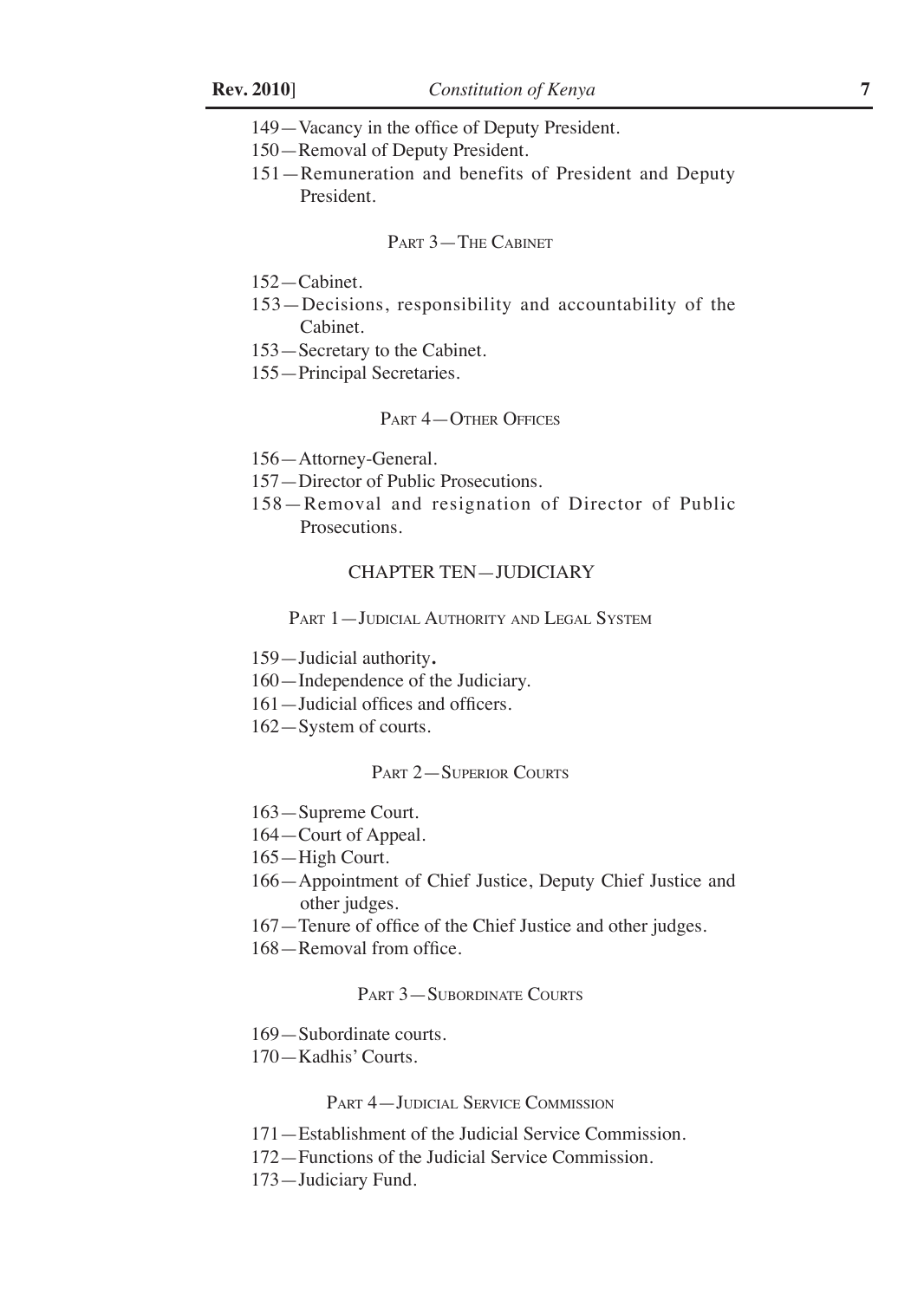#### CHAPTER ELEVEN—DEVOLVED GOVERNMENT

PART 1—OBJECTS AND PRINCIPLES OF DEVOLVED GOVERNMENT

- 174—Objects of devolution.
- 175—Principles of devolved government.

## Part 2—County Governments

176—County governments.

- 177—Membership of county assembly.
- 178—Speaker of a county assembly.
- 179—County executive committees.
- 180—Election of county governor and deputy county governor.
- 181—Removal of a county government.
- 182—Vacancy in the office of county governor.
- 183—Functions of county executive committees.

184—Urban areas and cities.

185—Legislative authority of county assemblies.

PART 3-FUNCTIONS AND POWERS OF COUNTY GOVERNMENTS

- 186—Respective functions and powers of national and county governments.
- 187—Transfer of functions and powers between levels of government.

Part 4—The Boundaries of Counties

188—Boundaries of counties.

Part 5—Relationships Between Governments

- 189—Cooperation between national and county governments.
- 190—Support for county governments.
- 191—Conflict of laws.

PART  $6-$ SUSPENSION OF COUNTY GOVERNMENTS

192—Suspension of county government.

Part 7—General

- 193—Qualifications for election as member of county assembly.
- 194—Vacation of office of member of county assembly.
- 195—County assembly power to summon witnesses.
- 196—Public participation and county assembly powers, privileges and immunities.
- 197—County assembly gender balance and diversity.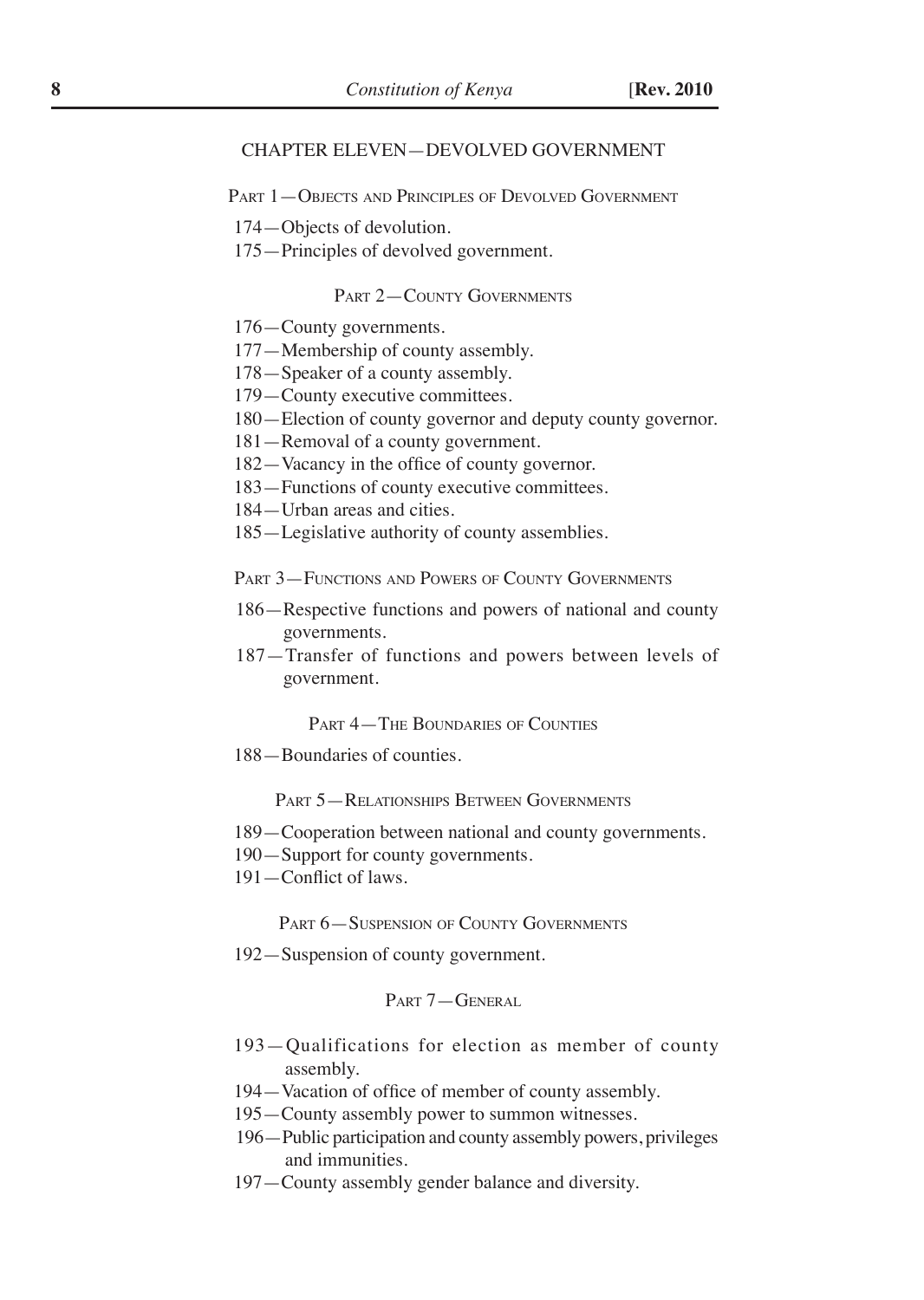- 198—County government during transition.
- 199—Publication of county legislation.
- 200— Legislation on Chapter.

#### CHAPTER TWELVE—PUBLIC FINANCE

Part I—Principles and Framework of Public Finance

- 201—Principles of public finance.
- 202—Equitable sharing of national revenue.
- 203—Equitable share and other financial laws.
- 204—Equalisation Fund.
- 205—Consultation on financial legislation affecting counties.

## Part 2—Other Public Funds

- 206—Consolidated Fund and other public funds.
- 207—Revenue Funds for county governments.
- 208—Contingencies Fund.

PART 3-REVENUE-RAISING POWERS AND THE PUBLIC DEBT

- 209—Power to impose taxes and charges.
- 210—Imposition of tax.
- 211—Borrowing by national government.
- 212—Borrowing by counties.
- 213—Loan guarantees by national government.
- 214—Public debt.

#### Part 4—Revenue Allocation

- 215—Commission on Revenue Allocation
- 216—Functions of the Commission on Revenue Allocation
- 217—Division of revenue
- 218—Annual Division and Allocation of Revenue Bills
- 219—Transfer of equitable share

#### PART 5-BUDGETS AND SPENDING

- 220—Form, content and timing of budgets.
- 221—Budget estimates and annual Appropriation Bill.
- 222—Expenditure before annual budget is passed.
- 223—Supplementary appropriation.
- 224—County appropriation Bills.

## PART  $6$ -CONTROL OF PUBLIC MONEY

- 225—Financial control.
- 226—Accounts and audit of public entities.
- 227—Procurement of public goods and services.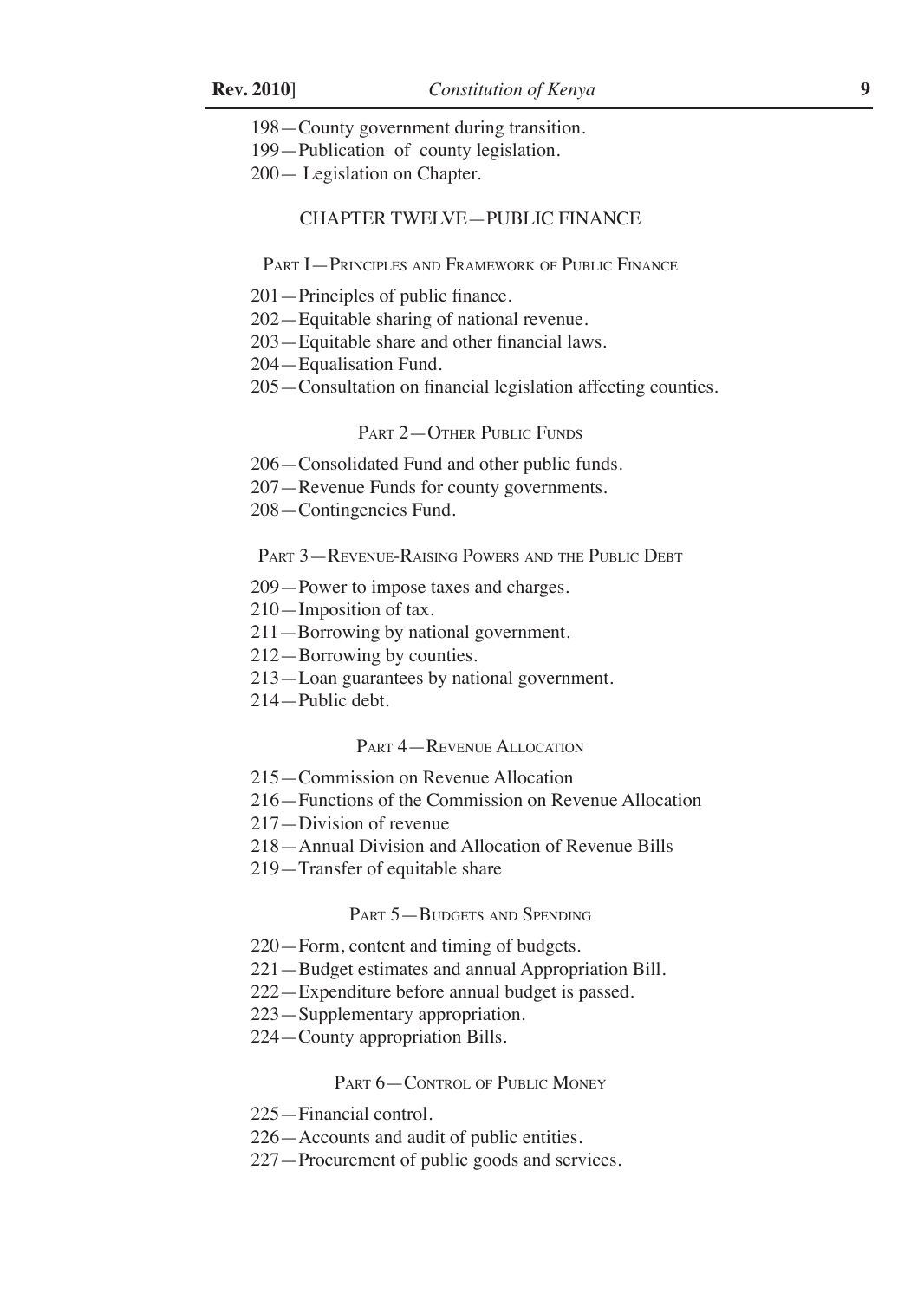#### PART 7- FINANCIAL OFFICERS AND INSTITUTIONS

- 228—Controller of Budget.
- 229—Auditor-General.
- 230—Salaries and Remuneration Commission.
- 231—Central Bank of Kenya.

#### CHAPTER THIRTEEN—THE PUBLIC SERVICE

Part 1—Values and Principles of Public Service

232—Values and principles of public service.

Part 2—The Public Service Commission

- 233—The Public Service Commission.
- 234—Functions and powers of the Public Service Commission.
- 235—Staffing of county governments.
- 236—Protection of public officers.

Part 3—Teachers Service Commission

237—Teachers Service Commission.

#### CHAPTER FOURTEEN—NATIONAL SECURITY

PART 1-NATIONAL SECURITY ORGANS

- 238—Principles of national security.
- 239—National security organs.
- 240—Establishment of the National Security Council.

Part 2—The Kenya Defence Forces

241—Establishment of Defence Forces and Defence Council.

Part 3—The National Intelligence Service

242—Establishment of National Intelligence Service.

Part 4—The National Police Service

- 243—Establishment of the National Police Service.
- 244—Objects and functions of the National Police Service.
- 245—Command of the National Police Service.
- 246—National Police Service Commission.
- 247—Other police services.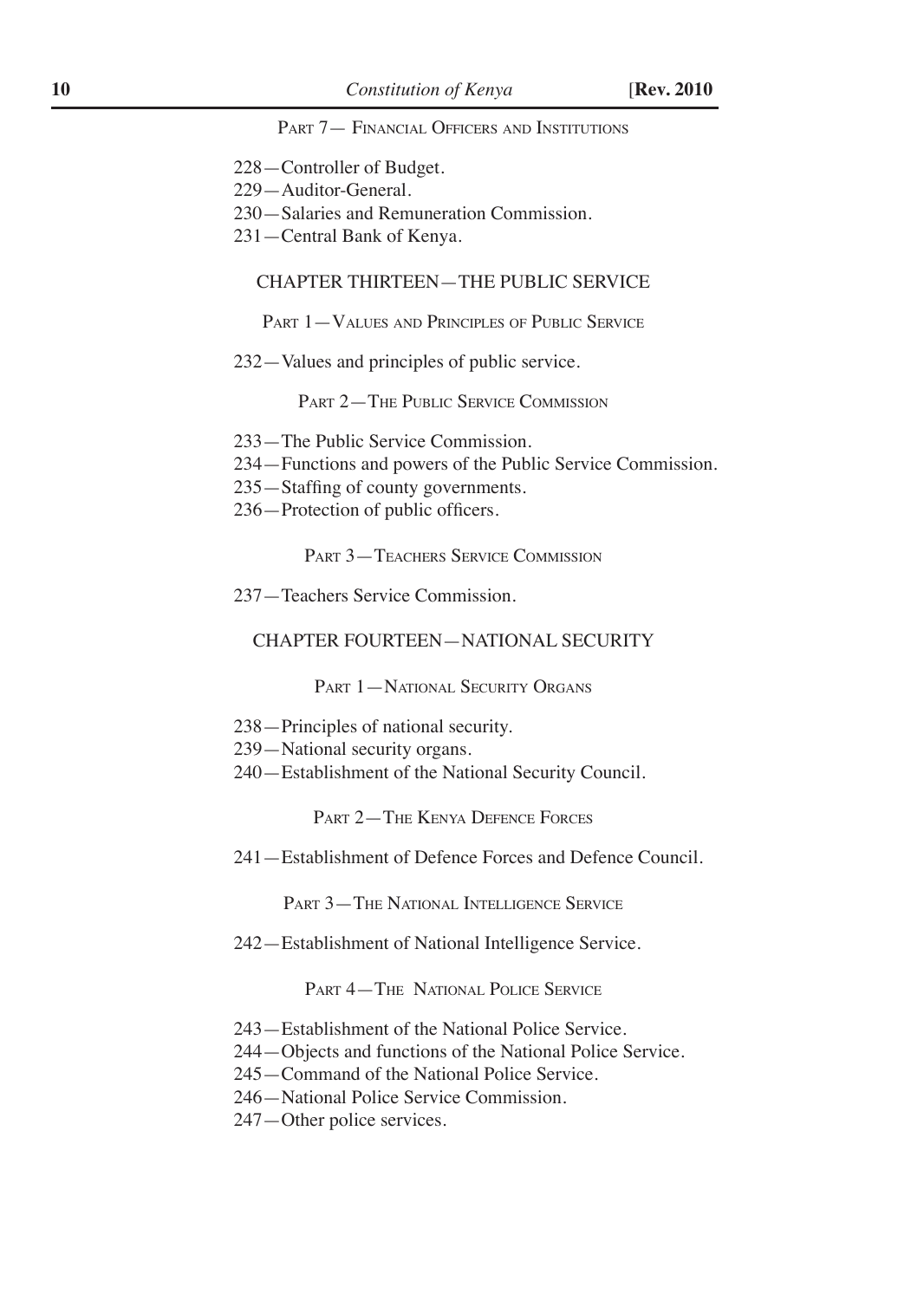## CHAPTER FIFTEEN—COMMISSIONS AND INDEPENDENT OFFICES

- 248—Application of Chapter.
- 249—Objects, authority and funding of commissions and independent offices.
- 250—Composition, appointment and terms of office.
- 251—Removal from office.
- 252—General functions and powers.
- 253—Incorporation of commissions and independent offices.
- 254—Reporting by commissions and independent offices.

## CHAPTER SIXTEEN—AMENDMENT OF THIS **CONSTITUTION**

- 255—Amendment of this Constitution.
- 256—Amendment by parliamentary initiative.
- 257—Amendment by popular initiative.

## CHAPTER SEVENTEEN—GENERAL PROVISIONS

- 258—Enforcement of this Constitution.
- 259—Construing this Constitution.
- 260—Interpretation.

## CHAPTER EIGHTEEN—TRANSITIONAL AND CONSEQUENTIAL PROVISIONS

- 261—Consequential legislation.
- 262—Transitional and consequential provisions.
- 263—Effective Date.
- 264—Repeal of previous constitution.

#### **SCHEDULES**

| <b>First Schedule</b>  | Counties                                   |
|------------------------|--------------------------------------------|
| Second Schedule        | National symbols                           |
| Third Schedule         | National Oaths and affirmations            |
| <b>Fourth Schedule</b> | Distribution of functions between National |
|                        | and the county governments                 |
| Fifth Schedule         | Legislation to be enacted by Parliament    |
| Sixth Schedule         | Transitional and consequential provisions  |
|                        |                                            |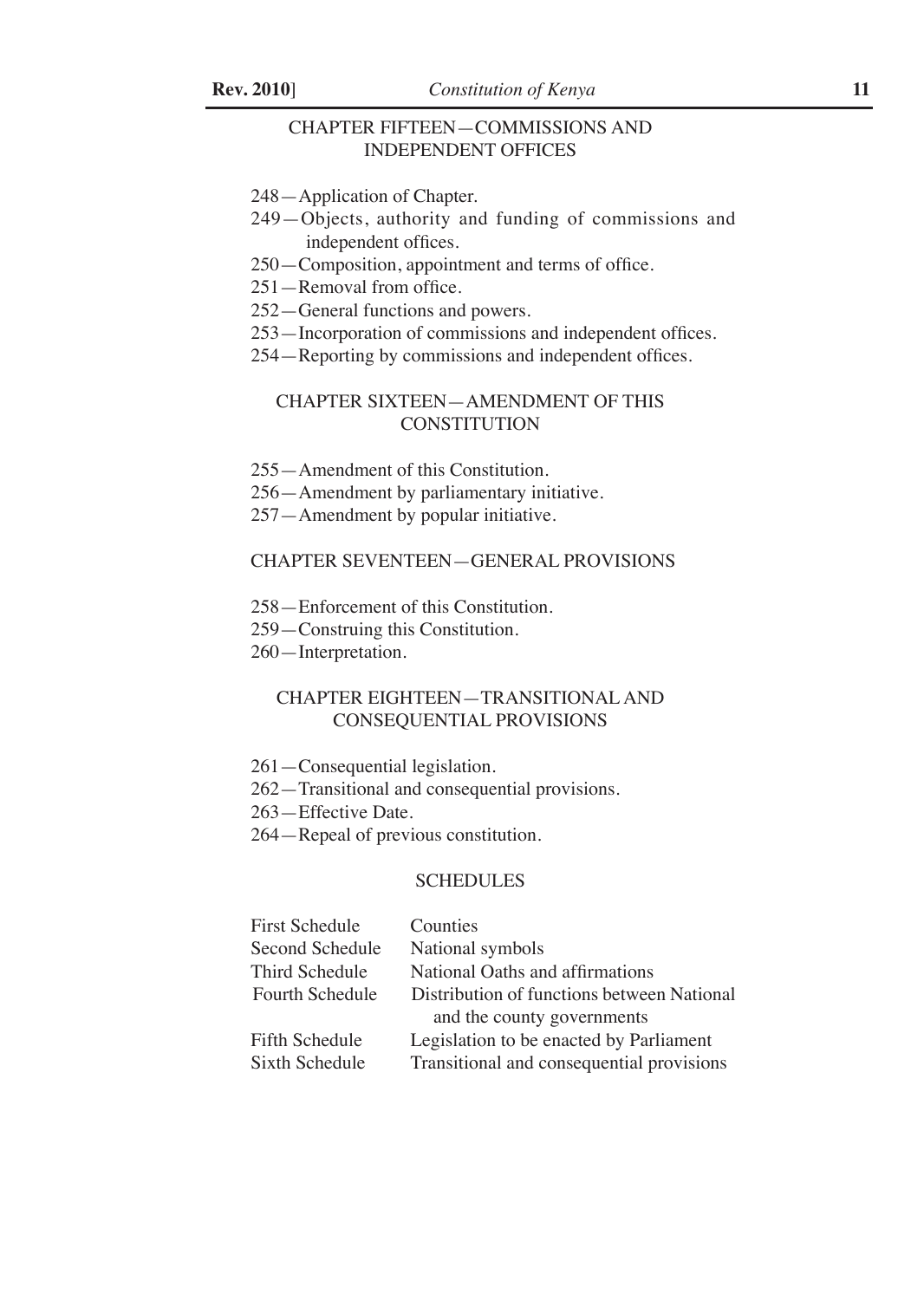#### **PREAMBLE**

We, the people of Kenya—

**ACKNOWLEDGING** the supremacy of the Almighty God of all creation:

**HONOURING** those who heroically struggled to bring freedom and justice to our land:

**PROUD** of our ethnic, cultural and religious diversity, and determined to live in peace and unity as one indivisible sovereign nation:

**RESPECTFUL** of the environment, which is our heritage, and determined to sustain it for the benefit of future generations:

**COMMITTED** to nurturing and protecting the well-being of the individual, the family, communities and the nation:

**RECOGNISING** the aspirations of all Kenyans for a government based on the essential values of human rights, equality, freedom, democracy, social justice and the rule of law:

**EXERCISING** our sovereign and inalienable right to determine the form of governance of our country and having participated fully in the making of this Constitution:

**ADOPT, ENACT** and give this Constitution to ourselves and to our future generations.

## **GOD BLESS KENYA**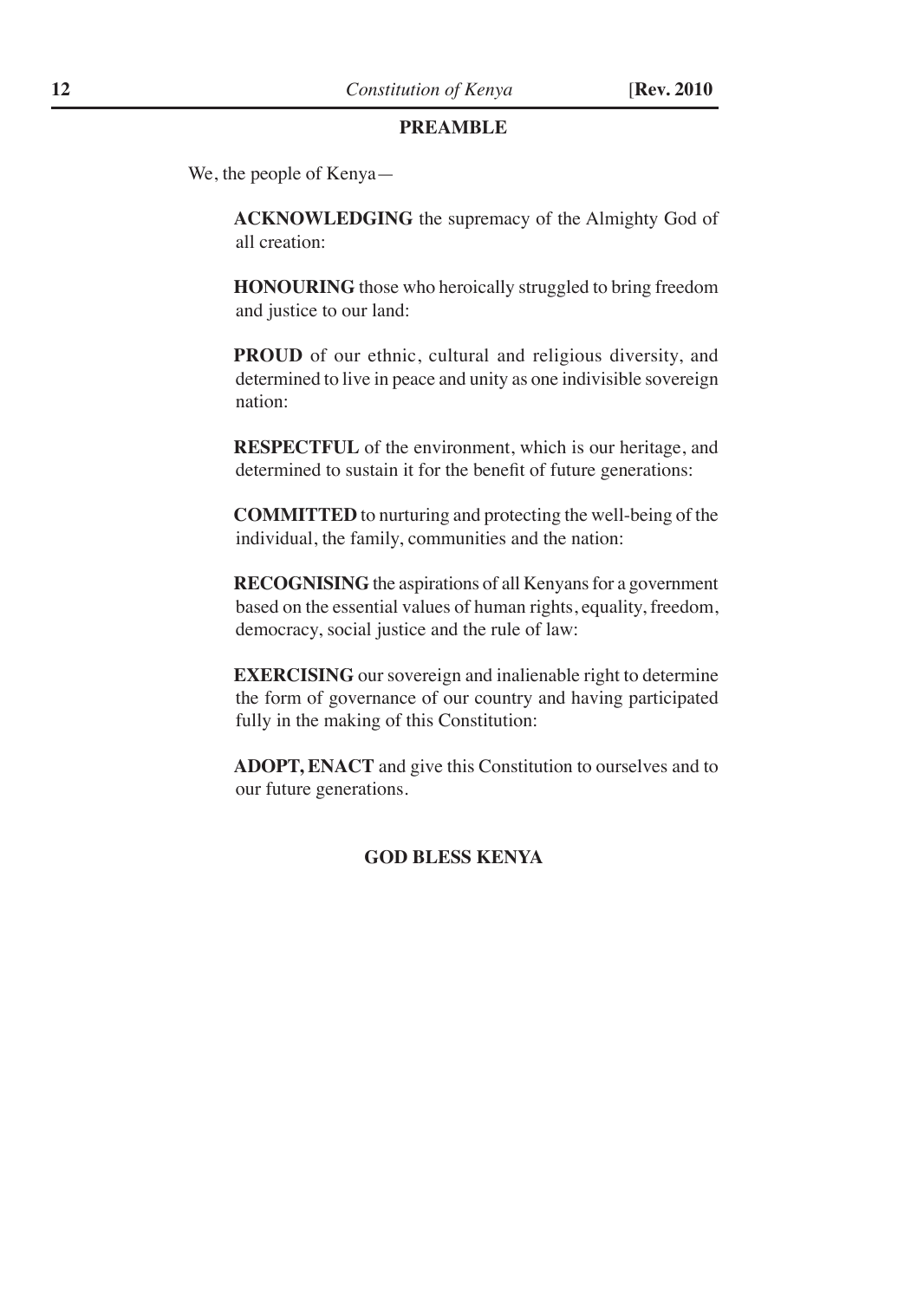## **THE CONSTITUTION OF KENYA**

## **CHAPTER ONE––SOVEREIGNTY OF THE PEOPLE AND SUPREMACY OF THIS CONSTITUTION**

**1.** (1) All sovereign power belongs to the people of Kenya and shall be exercised only in accordance with this Constitution. Sovereignty of the people.

(2) The people may exercise their sovereign power either directly or through their democratically elected representatives.

(3) Sovereign power under this Constitution is delegated to the following State organs, which shall perform their functions in accordance with this Constitution––

- (*a*) Parliament and the legislative assemblies in the county governments;
- (*b*) the national executive and the executive structures in the county governments; and
- (*c*) the Judiciary and independent tribunals.
	- (4) The sovereign power of the people is exercised at-
- (*a*) the national level; and
- (*b*) the county level.

**2.** (1) This Constitution is the supreme law of the Republic and binds all persons and all State organs at both levels of government.

Supremacy of this Constitution.

(2) No person may claim or exercise State authority except as authorised under this Constitution.

(3) The validity or legality of this Constitution is not subject to challenge by or before any court or other State organ.

(4) Any law, including customary law, that is inconsistent with this Constitution is void to the extent of the inconsistency, and any act or omission in contravention of this Constitution is invalid.

(5) The general rules of international law shall form part of the law of Kenya.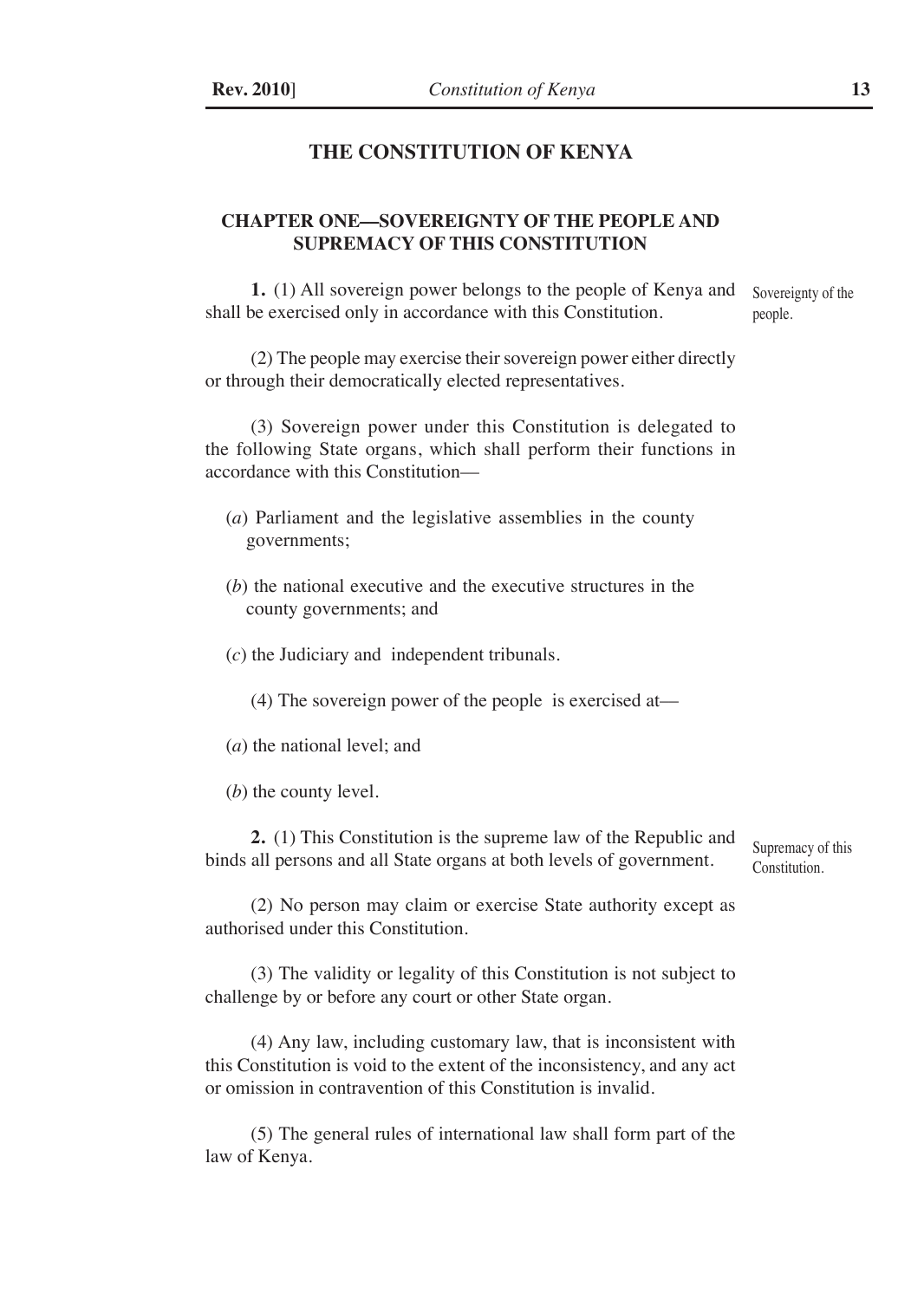| 14                                    | Constitution of Kenya                                                                                                                                                                           | [Rev. 2010] |
|---------------------------------------|-------------------------------------------------------------------------------------------------------------------------------------------------------------------------------------------------|-------------|
|                                       | (6) Any treaty or convention ratified by Kenya shall form part of<br>the law of Kenya under this Constitution.                                                                                  |             |
| Defence of this<br>Constitution.      | 3. (1) Every person has an obligation to respect, uphold and<br>defend this Constitution.                                                                                                       |             |
|                                       | (2) Any attempt to establish a government otherwise than in<br>compliance with this Constitution is unlawful.                                                                                   |             |
|                                       | <b>CHAPTER TWO-THE REPUBLIC</b>                                                                                                                                                                 |             |
| Declaration of the<br>Republic.       | 4. (1) Kenya is a sovereign Republic.                                                                                                                                                           |             |
|                                       | (2) The Republic of Kenya shall be a multi-party democratic State<br>founded on the national values and principles of governance referred<br>to in Article 10.                                  |             |
| Territory of Kenya.                   | 5. Kenya consists of the territory and territorial waters comprising<br>Kenya on the effective date, and any additional territory and territorial<br>waters as defined by an Act of Parliament. |             |
| Devolution and<br>access to services. | <b>6.</b> (1) The territory of Kenya is divided into the counties specified<br>in the First Schedule.                                                                                           |             |
|                                       | (2) The governments at the national and county levels are distinct<br>and inter-dependent and shall conduct their mutual relations on the basis<br>of consultation and cooperation.             |             |
|                                       | (3) A national State organ shall ensure reasonable access to its<br>services in all parts of the Republic, so far as it is appropriate to do so<br>having regard to the nature of the service.  |             |
| National, official and                | 7. (1) The national language of the Republic is Kiswahili.                                                                                                                                      |             |
| other languages.                      | (2) The official languages of the Republic are Kiswahili and<br>English.                                                                                                                        |             |
|                                       | (3) The State shall-                                                                                                                                                                            |             |
|                                       | (a) promote and protect the diversity of language of the people<br>of Kenya; and                                                                                                                |             |
|                                       | $(b)$ promote the development and use of indigenous languages,<br>Kenyan Sign language, Braille and other communication<br>formats and technologies accessible to persons with<br>disabilities. |             |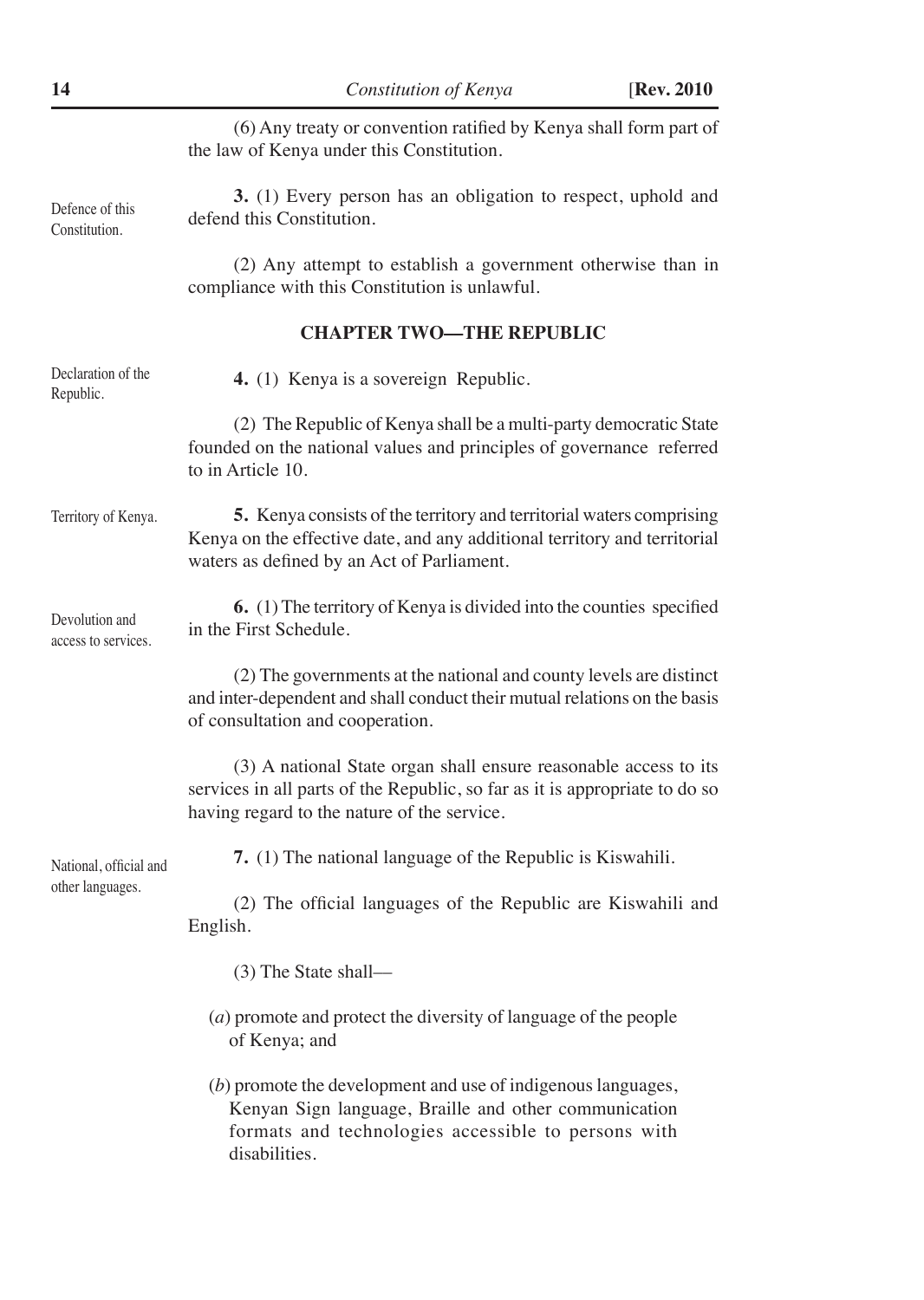- **8.** There shall be no State religion.
- **9.** (1) The national symbols of the Republic are—
- (*a*) the national flag;
- (*b*) the national anthem;
- (*c*) the coat of arms; and
- (*d*) the public seal.

(2) The national symbols are as set out in the Second Schedule.

- (3) The national days are––
- ( $a$ ) Madaraka Day, to be observed on  $1<sup>st</sup>$  June;
- $(b)$  Mashujaa Day, to be observed on  $20<sup>th</sup>$  October; and
- $(c)$  Jamhuri Day, to be observed on  $12<sup>th</sup>$  December.
	- (4) A national day shall be a public holiday.

(5) Parliament may enact legislation prescribing other public holidays, and providing for observance of public holidays.

**10.** (1) The national values and principles of governance in this Article bind all State organs, State officers, public officers and all persons whenever any of them––

National values and principles of governance.

- (*a*) applies or interprets this Constitution;
- (*b*) enacts, applies or interprets any law; or
- (*c*) makes or implements public policy decisions.
	- (2) The national values and principles of governance include––
- (*a*) patriotism, national unity, sharing and devolution of power, the rule of law, democracy and participation of the people;
- (*b*) human dignity, equity, social justice, inclusiveness, equality, human rights, non-discrimination and protection of the marginalised;
- (*c*) good governance, integrity, transparency and accountability; and

State and religion.

National symbols and national days.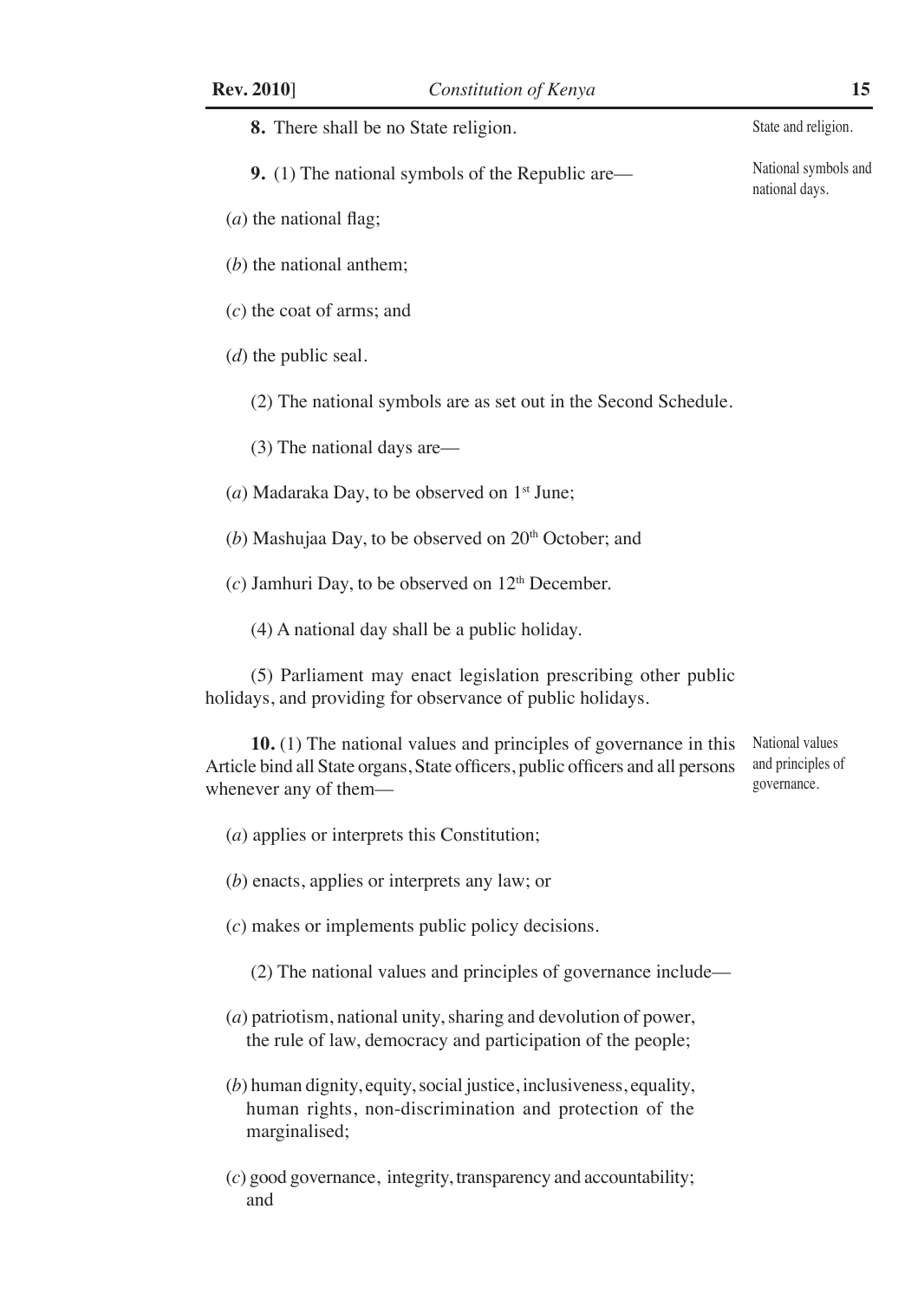(*d*) sustainable development.

**11.** (1) This Constitution recognises culture as the foundation of the nation and as the cumulative civilization of the Kenyan people and nation.

(2) The State shall—

- (*a*) promote all forms of national and cultural expression through literature, the arts, traditional celebrations, science, communication, information, mass media, publications, libraries and other cultural heritage;
- (*b*) recognise the role of science and indigenous technologies in the development of the nation; and
- (*c*) promote the intellectual property rights of the people of Kenya.
	- (3) Parliament shall enact legislation to—
- (*a*) ensure that communities receive compensation or royalties for the use of their cultures and cultural heritage; and
- (*b*) recognise and protect the ownership of indigenous seeds and plant varieties, their genetic and diverse characteristics and their use by the communities of Kenya.

## **CHAPTER THREE––CITIZENSHIP**

- **12.** (1) Every citizen is entitled to—
- (*a*) the rights, privileges and benefits of citizenship, subject to the limits provided or permitted by this Constitution; and
- (*b*) a Kenyan passport and any document of registration or identification issued by the State to citizens.

(2) A passport or other document referred to in clause (1) (*b*) may be denied, suspended or confiscated only in accordance with an Act of Parliament that satisfies the criteria mentioned in Article 24.

**13.** (1) Every person who was a citizen immediately before the effective date retains the same citizenship status as of that date.

(2) Citizenship may be acquired by birth or registration.

Entitlements of citizens.

Retention and acquisition of citizenship.

Culture.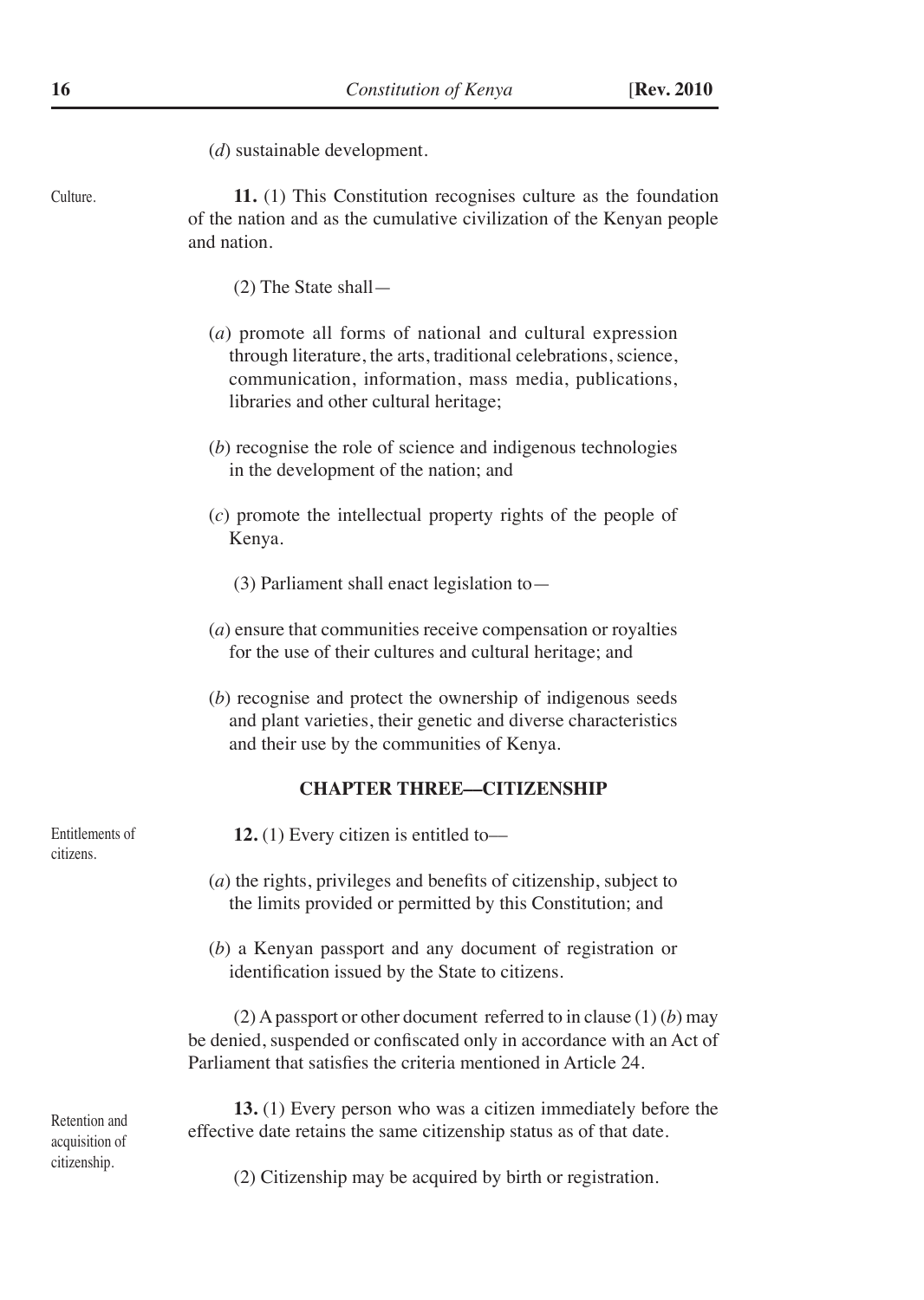(3) Citizenship is not lost through marriage or the dissolution of marriage.

**14.** (1) A person is a citizen by birth if on the day of the person's birth, whether or not the person is born in Kenya, either the mother or father of the person is a citizen. Citizenship by birth.

(2) Clause (1) applies equally to a person born before the effective date, whether or not the person was born in Kenya, if either the mother or father of the person is or was a citizen.

(3) Parliament may enact legislation limiting the effect of clauses (1) and (2) on the descendents of Kenyan citizens who are born outside Kenya.

(4) A child found in Kenya who is, or appears to be, less than eight years of age, and whose nationality and parents are not known, is presumed to be a citizen by birth.

(5) A person who is a Kenyan citizen by birth and who, on the effective date, has ceased to be a Kenyan citizen because the person acquired citizenship of another country, is entitled on application to regain Kenyan citizenship.

**15.** (1) A person who has been married to a citizen for a period Citizenship by of at least seven years is entitled on application to be registered as a citizen. registration.

(2) A person who has been lawfully resident in Kenya for a continuous period of at least seven years, and who satisfies the conditions prescribed by an Act of Parliament, may apply to be registered as a citizen.

(3) A child who is not a citizen, but is adopted by a citizen, is entitled on application to be registered as a citizen.

(4) Parliament shall enact legislation establishing conditions on which citizenship may be granted to individuals who are citizens of other countries.

(5) This Article applies to a person as from the effective date, but any requirements that must be satisfied before the person is entitled to be registered as a citizen shall be regarded as having been satisfied irrespective of whether the person satisfied them before or after the effective date, or partially before, and partially after, the effective date.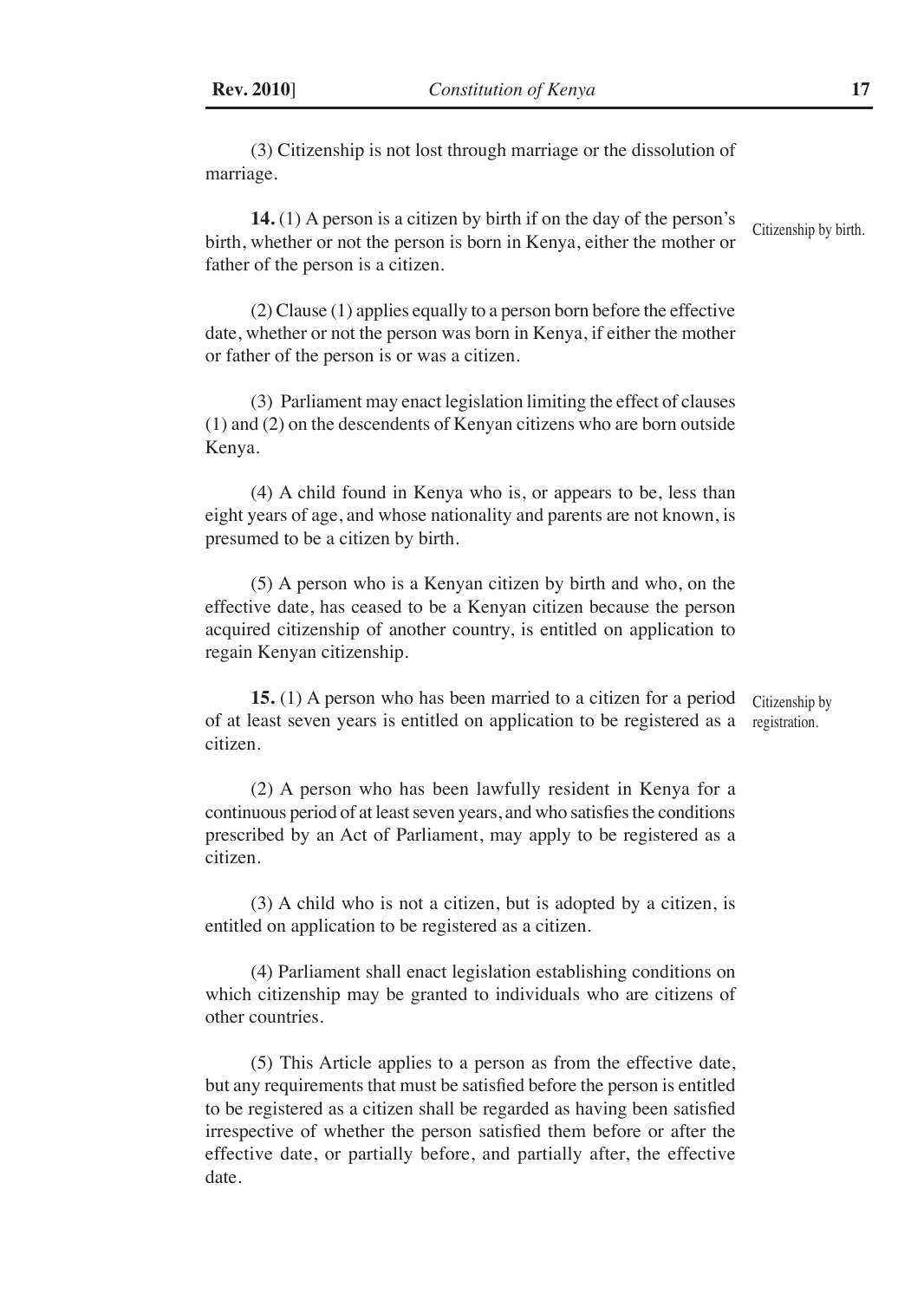| Dual citizenship.              | 16. A citizen by birth does not lose citizenship by acquiring the<br>citizenship of another country.                                                                                                                                                |
|--------------------------------|-----------------------------------------------------------------------------------------------------------------------------------------------------------------------------------------------------------------------------------------------------|
| Revocation of<br>citizenship.  | 17. (1) If a person acquired citizenship by registration, the<br>citizenship may be revoked if the person-                                                                                                                                          |
|                                | $(a)$ acquired the citizenship by fraud, false representation or<br>concealment of any material fact;                                                                                                                                               |
|                                | $(b)$ has, during any war in which Kenya was engaged, unlawfully<br>traded or communicated with an enemy or been engaged in<br>or associated with any business that was knowingly carried<br>on in such a manner as to assist an enemy in that war; |
|                                | $(c)$ has, within five years after registration, been convicted of<br>an offence and sentenced to imprisonment for a term of three<br>years or longer; or                                                                                           |
|                                | $(d)$ has, at any time after registration, been convicted of treason,<br>or of an offence for which-                                                                                                                                                |
|                                | (i) a penalty of at least seven years imprisonment may be<br>imposed; or                                                                                                                                                                            |
|                                | (ii) a more severe penalty may be imposed.                                                                                                                                                                                                          |
|                                | (2) The citizenship of a person who was presumed to be a citizen<br>by birth, as contemplated in Article 14 (4), may be revoked if—                                                                                                                 |
|                                | $(a)$ the citizenship was acquired by fraud, false representation<br>or concealment of any material fact by any person;                                                                                                                             |
|                                | $(b)$ the nationality or parentage of the person becomes known,<br>and reveals that the person was a citizen of another country;<br>or                                                                                                              |
|                                | $(c)$ the age of the person becomes known, and reveals that the<br>person was older than eight years when found in Kenya.                                                                                                                           |
| Legislation on<br>citizenship. | 18. Parliament shall enact legislation-                                                                                                                                                                                                             |
|                                | $(a)$ prescribing procedures by which a person may become a<br>citizen;                                                                                                                                                                             |
|                                | (b) governing entry into and residence in Kenya;                                                                                                                                                                                                    |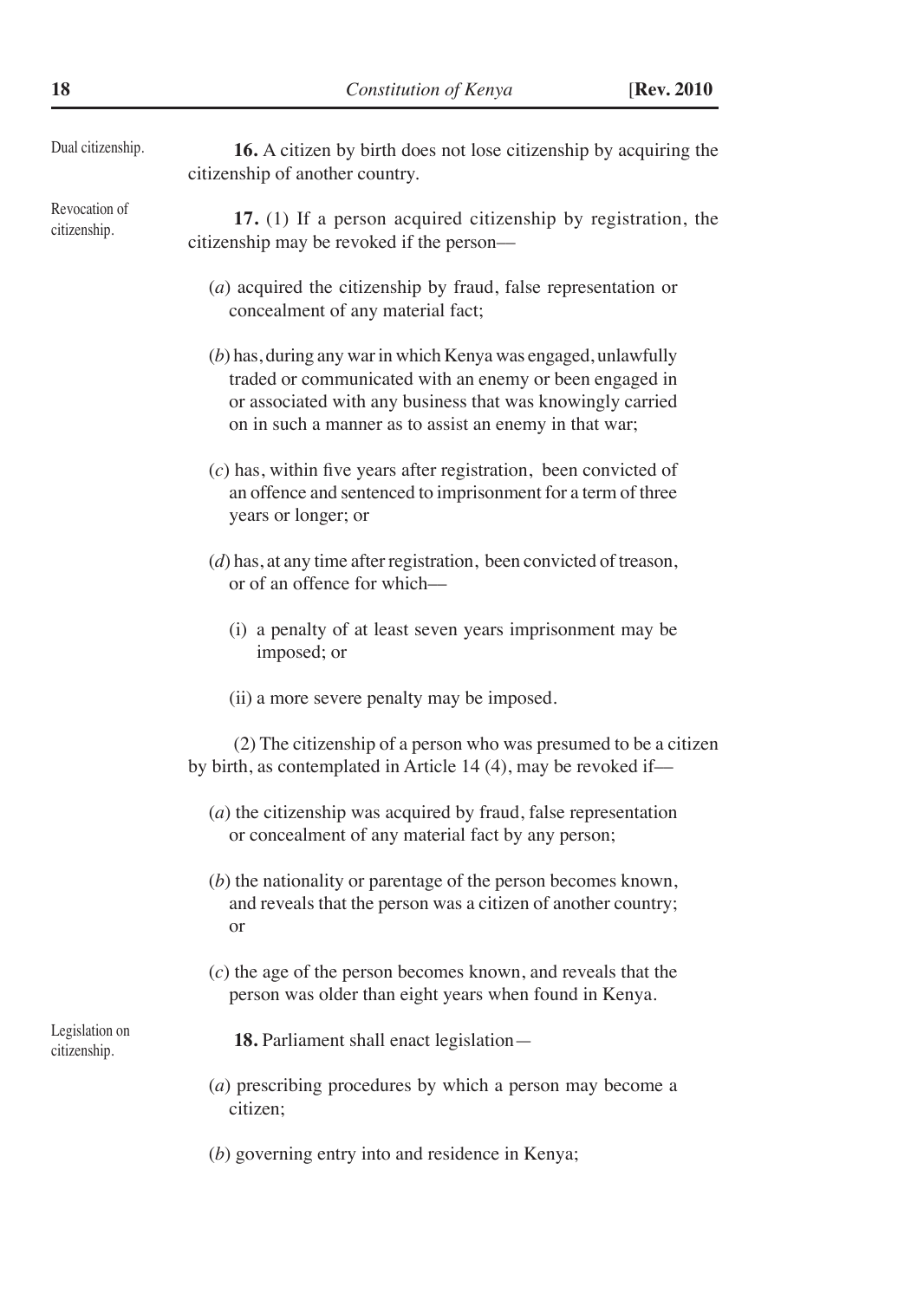(*c*) providing for the status of permanent residents;

(*d*) providing for voluntary renunciation of citizenship;

(*e*) prescribing procedures for revocation of citizenship;

(*f*) prescribing the duties and rights of citizens; and

(*g*) generally giving effect to the provisions of this Chapter.

### **CHAPTER FOUR––THE BILL OF RIGHTS**

PART 1—GENERAL PROVISIONS RELATING TO THE BILL OF RIGHTS

**19.** (1) The Bill of Rights is an integral part of Kenya's democratic state and is the framework for social, economic and cultural policies.

Rights and fundamental freedoms.

(2) The purpose of recognising and protecting human rights and fundamental freedoms is to preserve the dignity of individuals and communities and to promote social justice and the realisation of the potential of all human beings.

(3) The rights and fundamental freedoms in the Bill of Rights—

- (*a*) belong to each individual and are not granted by the State;
- (*b*) do not exclude other rights and fundamental freedoms not in the Bill of Rights, but recognised or conferred by law, except to the extent that they are inconsistent with this Chapter; and
- (*c*) are subject only to the limitations contemplated in this Constitution.

20. (1) The Bill of Rights applies to all law and binds all State Application of Bill of organs and all persons. Rights.

(2) Every person shall enjoy the rights and fundamental freedoms in the Bill of Rights to the greatest extent consistent with the nature of the right or fundamental freedom.

(3) In applying a provision of the Bill of Rights, a court shall—

(*a*) develop the law to the extent that it does not give effect to a right or fundamental freedom; and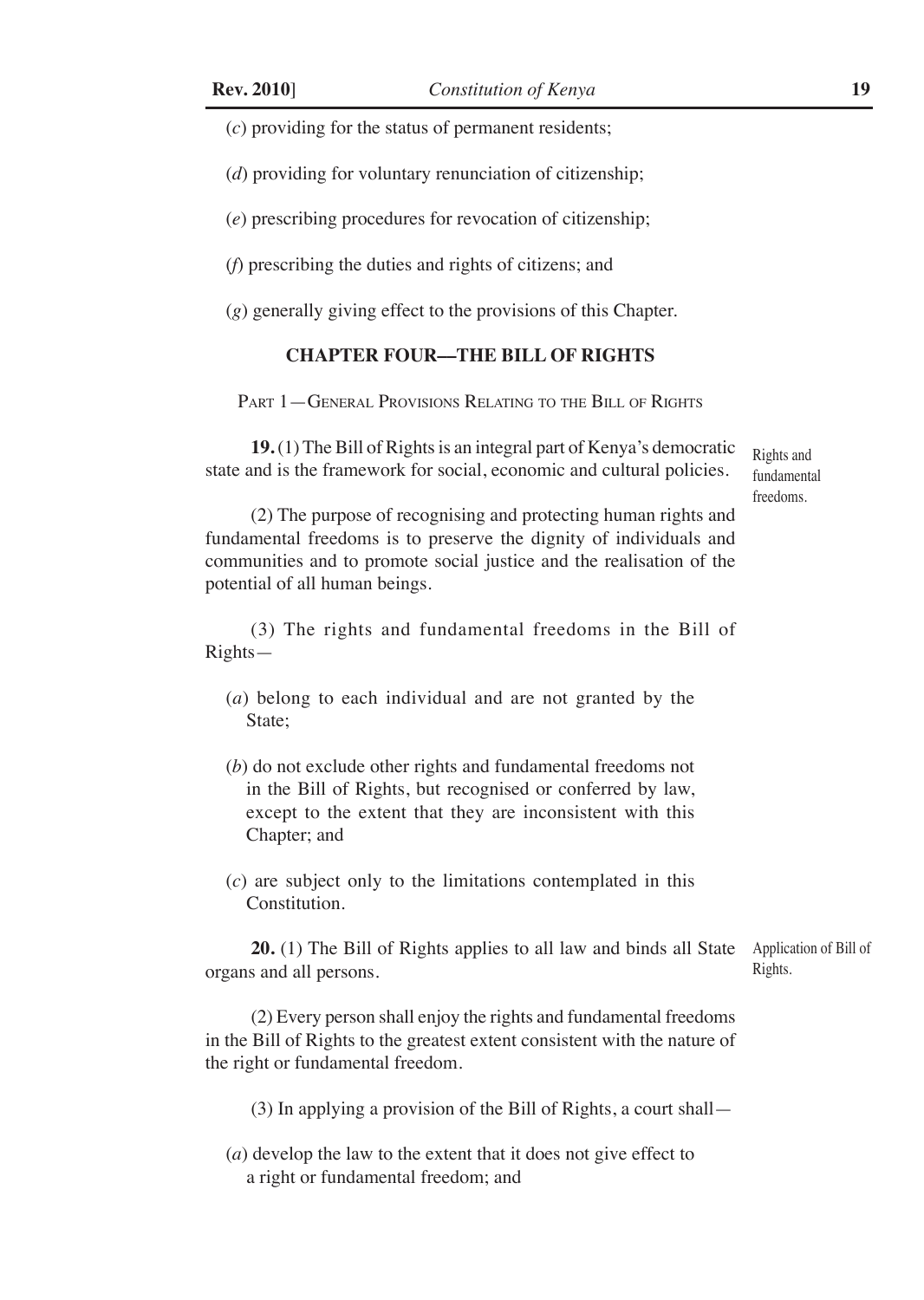(*b*) adopt the interpretation that most favours the enforcement of a right or fundamental freedom.

(4) In interpreting the Bill of Rights, a court, tribunal or other authority shall promote––

- (*a*) the values that underlie an open and democratic society based on human dignity, equality, equity and freedom; and
- (*b*) the spirit, purport and objects of the Bill of Rights.

(5) In applying any right under Article 43, if the State claims that it does not have the resources to implement the right, a court, tribunal or other authority shall be guided by the following principles––

- (*a*) it is the responsibility of the State to show that the resources are not available;
- (*b*) in allocating resources, the State shall give priority to ensuring the widest possible enjoyment of the right or fundamental freedom having regard to prevailing circumstances, including the vulnerability of particular groups or individuals; and
- (*c*) the court, tribunal or other authority may not interfere with a decision by a State organ concerning the allocation of available resources, solely on the basis that it would have reached a different conclusion.

**21.** (1) It is a fundamental duty of the State and every State organ to observe, respect, protect, promote and fulfil the rights and fundamental freedoms in the Bill of Rights.

(2) The State shall take legislative, policy and other measures, including the setting of standards, to achieve the progressive realisation of the rights guaranteed under Article 43.

(3) All State organs and all public officers have the duty to address the needs of vulnerable groups within society, including women, older members of society, persons with disabilities, children, youth, members of minority or marginalised communities, and members of particular ethnic, religious or cultural communities.

(4) The State shall enact and implement legislation to fulfil its international obligations in respect of human rights and fundamental freedoms.

Implementation of rights and fundamental freedoms.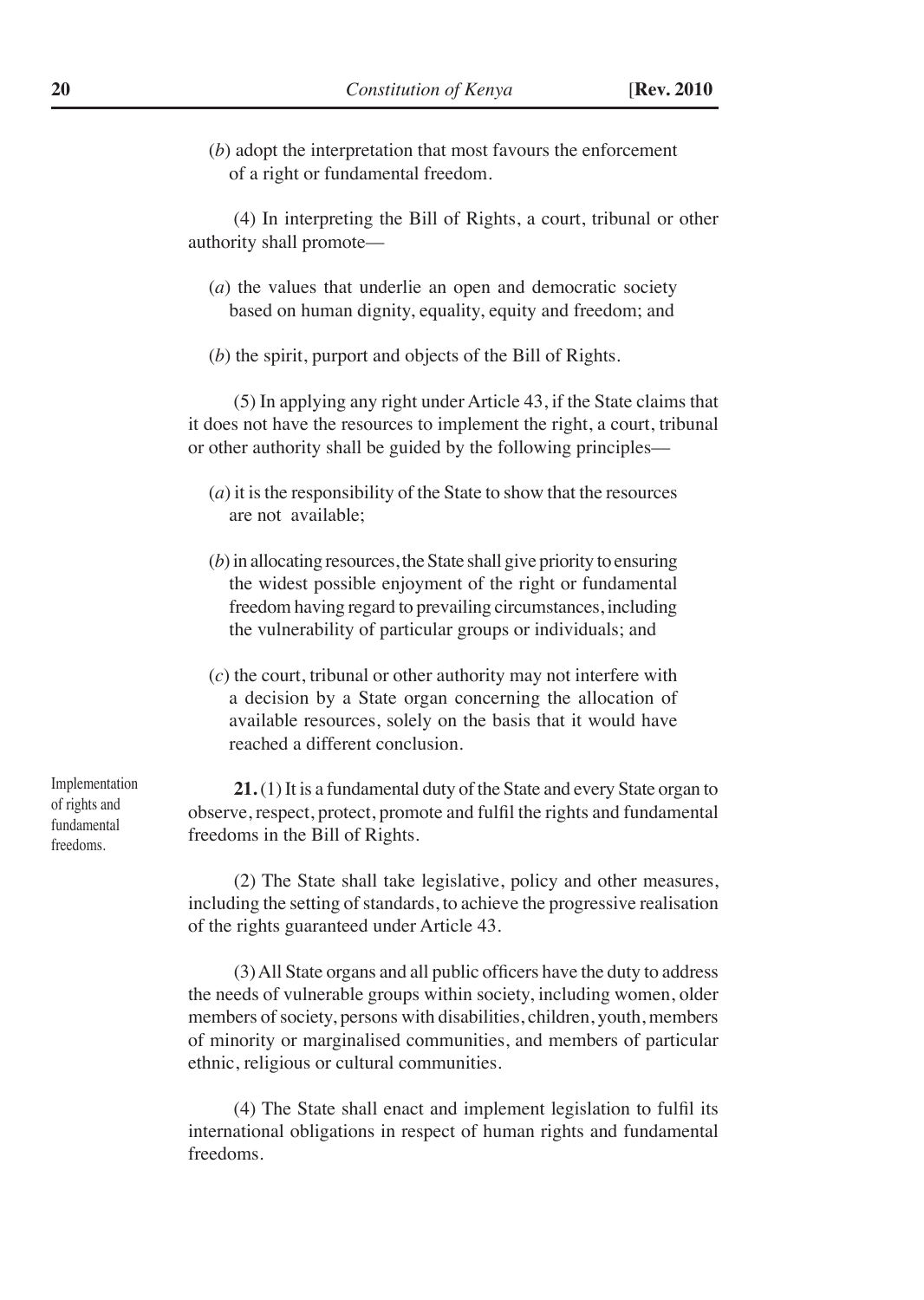**22.** (1) Every person has the right to institute court proceedings claiming that a right or fundamental freedom in the Bill of Rights has been denied, violated or infringed, or is threatened. Enforcement of Bill of Rights.

(2) In addition to a person acting in their own interest, court proceedings under clause (1) may be instituted by––

- (*a*) a person acting on behalf of another person who cannot act in their own name;
- (*b*) a person acting as a member of, or in the interest of, a group or class of persons;
- (*c*) a person acting in the public interest; or
- (*d*) an association acting in the interest of one or more of its members.

(3) The Chief Justice shall make rules providing for the court proceedings referred to in this Article, which shall satisfy the criteria that––

- (*a*) the rights of standing provided for in clause (2) are fully facilitated;
- (*b*) formalities relating to the proceedings, including commencement of the proceedings, are kept to the minimum, and in particular that the court shall, if necessary, entertain proceedings on the basis of informal documentation;
- (*c*) no fee may be charged for commencing the proceedings;
- (*d*) the court, while observing the rules of natural justice, shall not be unreasonably restricted by procedural technicalities; and
- (*e*) an organisation or individual with particular expertise may, with the leave of the court, appear as a friend of the court.

(4) The absence of rules contemplated in clause (3) does not limit the right of any person to commence court proceedings under this Article, and to have the matter heard and determined by a court.

**23.** (1) The High Court has jurisdiction, in accordance with Article 165, to hear and determine applications for redress of a denial, violation or infringement of, or threat to, a right or fundamental freedom in the Bill of Rights.

Authority of courts to uphold and enforce the Bill of Rights.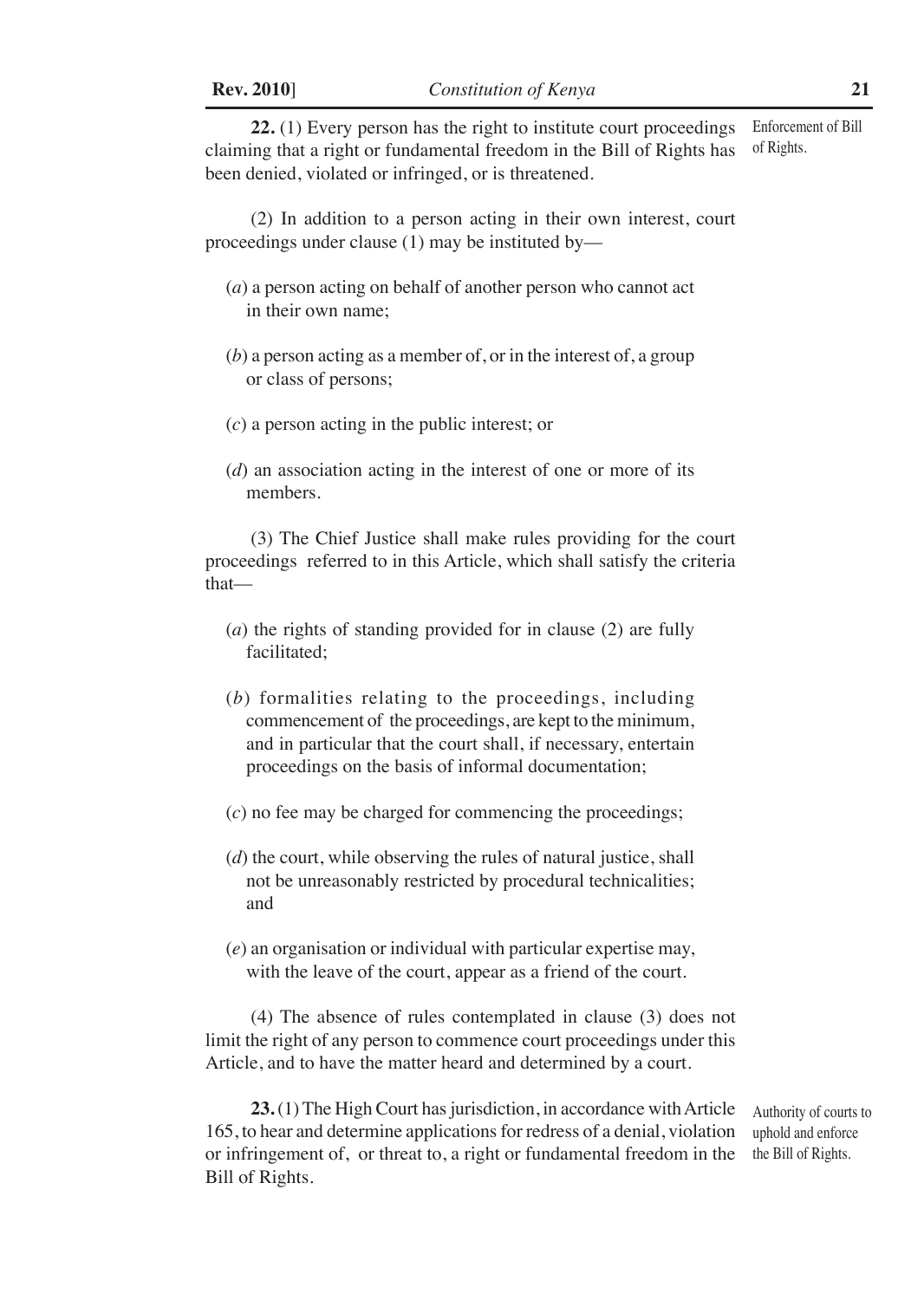(2) Parliament shall enact legislation to give original jurisdiction in appropriate cases to subordinate courts to hear and determine applications for redress of a denial, violation or infringement of, or threat to, a right or fundamental freedom in the Bill of Rights.

(3) In any proceedings brought under Article 22, a court may grant appropriate relief, including––

(*a*) a declaration of rights;

(*b*) an injunction;

- (*c*) a conservatory order;
- (*d*) a declaration of invalidity of any law that denies, violates, infringes, or threatens a right or fundamental freedom in the Bill of Rights and is not justified under Article 24;
- (*e*) an order for compensation; and

(*f*) an order of judicial review.

Limitation of rights and fundamental freedoms.

**24.** (1) A right or fundamental freedom in the Bill of Rights shall not be limited except by law, and then only to the extent that the limitation is reasonable and justifiable in an open and democratic society based on human dignity, equality and freedom, taking into account all relevant factors, including––

- (*a*) the nature of the right or fundamental freedom;
- (*b*) the importance of the purpose of the limitation;
- (*c*) the nature and extent of the limitation;
- (*d*) the need to ensure that the enjoyment of rights and fundamental freedoms by any individual does not prejudice the rights and fundamental freedoms of others; and
- (*e*) the relation between the limitation and its purpose and whether there are less restrictive means to achieve the purpose.

(2) Despite clause (1), a provision in legislation limiting a right or fundamental freedom—

(*a*) in the case of a provision enacted or amended on or after the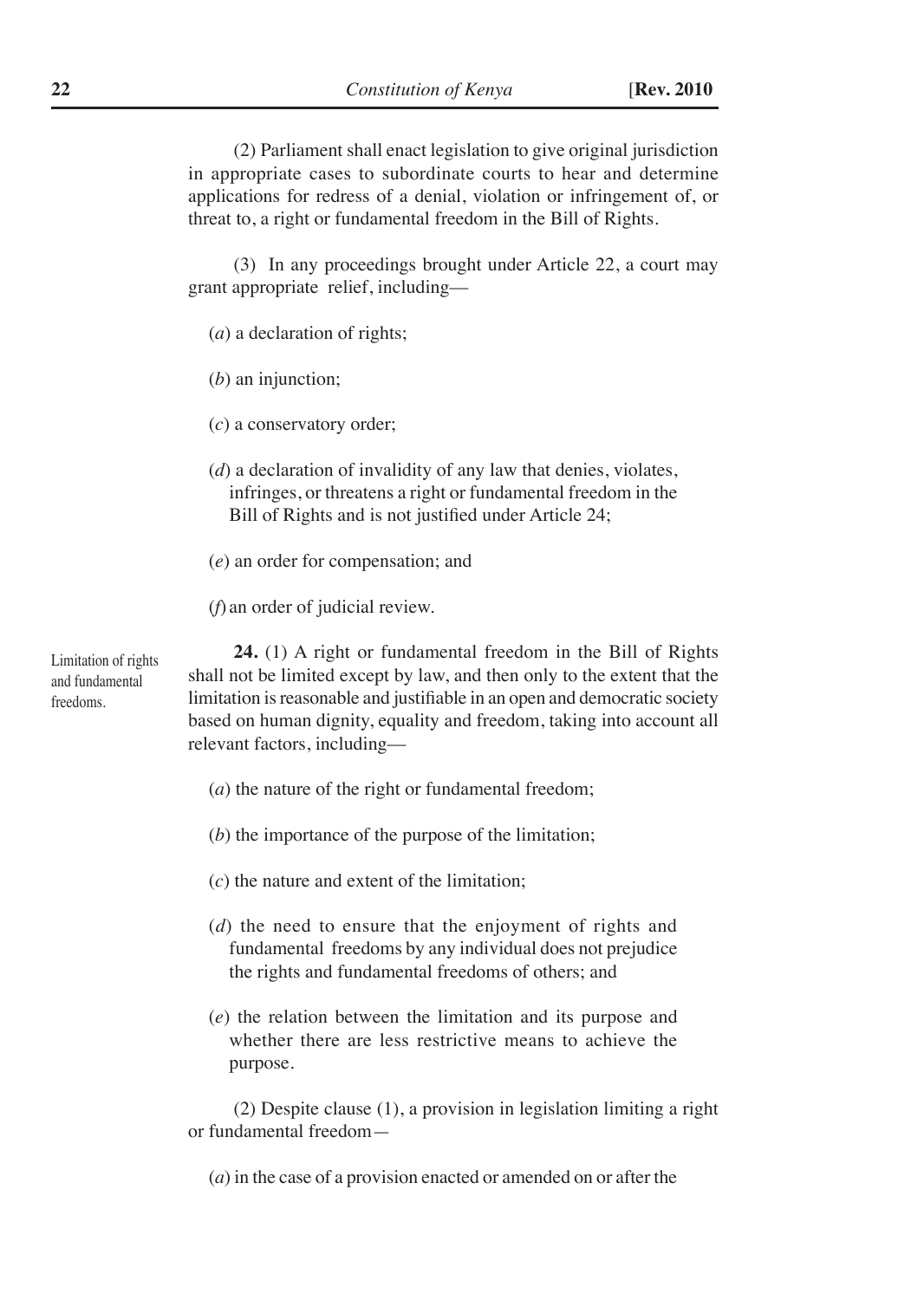effective date, is not valid unless the legislation specifically expresses the intention to limit that right or fundamental freedom**,** and the nature and extent of the limitation;

- (*b*) shall not be construed as limiting the right or fundmental freedom unless the provision is clear and specific about the right or freedom to be limited and the nature and extent of the limitation; and
- (*c*) shall not limit the right or fundamental freedom so far as to derogate from its core or essential content.

(3) The State or a person seeking to justify a particular limitation shall demonstrate to the court, tribunal or other authority that the requirements of this Article have been satisfied.

(4) The provisions of this Chapter on equality shall be qualified to the extent strictly necessary for the application of Muslim law before the Kadhis' courts, to persons who profess the Muslim religion, in matters relating to personal status, marriage, divorce and inheritance.

(5) Despite clause (1) and (2), a provision in legislation may limit the application of the rights or fundamental freedoms in the following provisions to persons serving in the Kenya Defence Forces or the National Police Service––

- (*a*) Article 31—Privacy;
- (*b*) Article 36—Freedom of association;
- (*c*) Article 37—Assembly, demonstration, picketing and petition;
- (*d*) Article 41—Labour relations;
- (*e*) Article 43—Economic and social rights; and
- (*f*) Article 49—Rights of arrested persons**.**

**25.** Despite any other provision in this Constitution, the following rights and fundamental freedoms shall not be limited––

- (*a*) freedom from torture and cruel, inhuman or degrading treatment or punishment;
- (*b*) freedom from slavery or servitude;

Fundamental Rights and freedoms that may not be limited.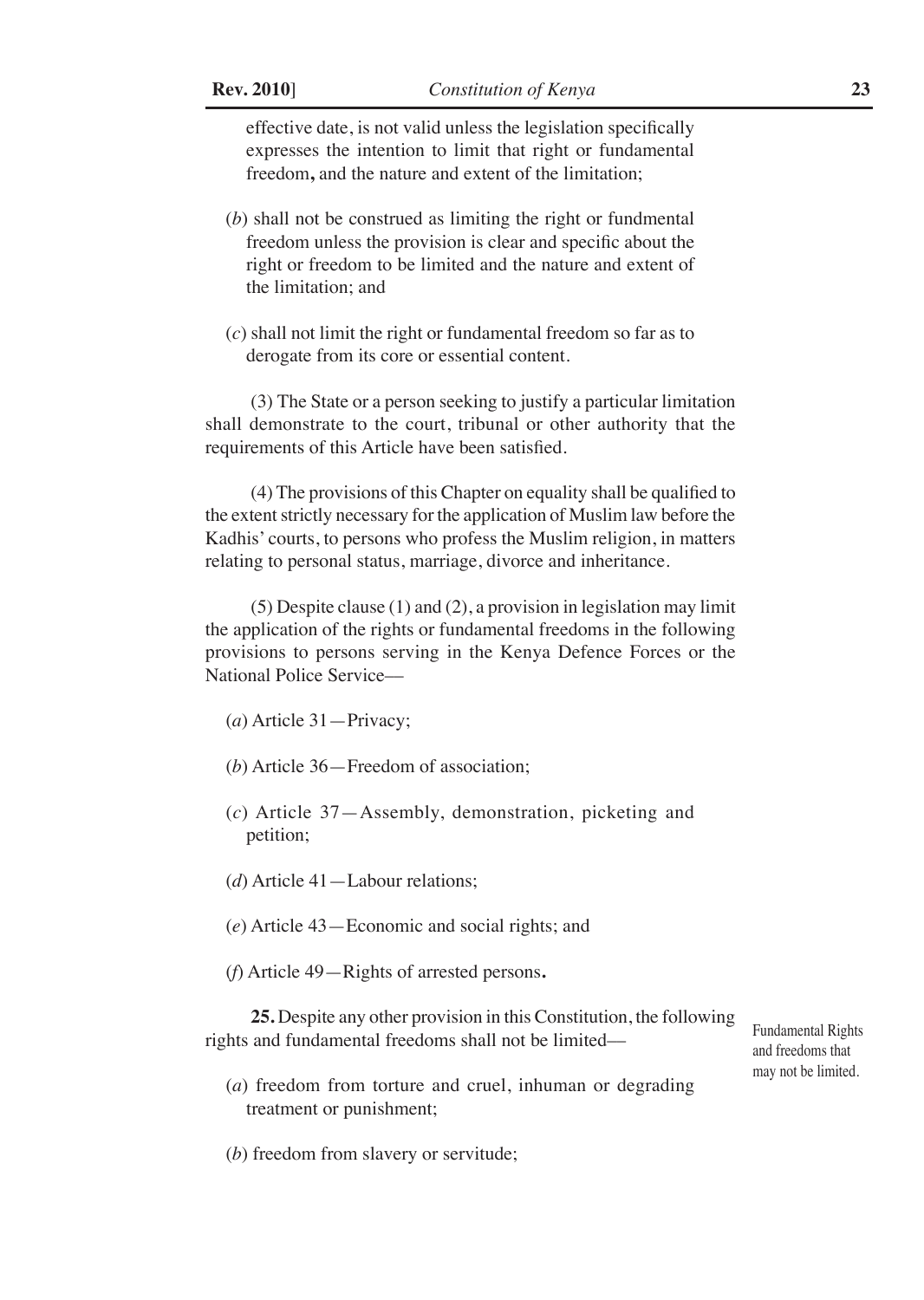| 24                                           | Constitution of Kenya                                                                                                                                                                                                                                                                                                | [Rev. 2010] |
|----------------------------------------------|----------------------------------------------------------------------------------------------------------------------------------------------------------------------------------------------------------------------------------------------------------------------------------------------------------------------|-------------|
|                                              | $(c)$ the right to a fair trial; and                                                                                                                                                                                                                                                                                 |             |
|                                              | (d) the right to an order of habeas corpus.                                                                                                                                                                                                                                                                          |             |
|                                              | PART 2-RIGHTS AND FUNDAMENTAL FREEDOMS                                                                                                                                                                                                                                                                               |             |
| Right to life.                               | $26. (1)$ Every person has the right to life.                                                                                                                                                                                                                                                                        |             |
|                                              | (2) The life of a person begins at conception.                                                                                                                                                                                                                                                                       |             |
|                                              | (3) A person shall not be deprived of life intentionally, except to<br>the extent authorised by this Constitution or other written law.                                                                                                                                                                              |             |
|                                              | (4) Abortion is not permitted unless, in the opinion of a trained<br>health professional, there is need for emergency treatment, or the life<br>or health of the mother is in danger, or if permitted by any other written<br>law.                                                                                   |             |
| Equality and freedom<br>from discrimination. | $27. (1)$ Every person is equal before the law and has the right to<br>equal protection and equal benefit of the law.                                                                                                                                                                                                |             |
|                                              | (2) Equality includes the full and equal enjoyment of all rights<br>and fundamental freedoms.                                                                                                                                                                                                                        |             |
|                                              | (3) Women and men have the right to equal treatment, including<br>the right to equal opportunities in political, economic, cultural and<br>social spheres.                                                                                                                                                           |             |
|                                              | (4) The State shall not discriminate directly or indirectly against<br>any person on any ground, including race, sex, pregnancy, marital status,<br>health status, ethnic or social origin, colour, age, disability, religion,<br>conscience, belief, culture, dress, language or birth.                             |             |
|                                              | (5) A person shall not discriminate directly or indirectly against<br>another person on any of the grounds specified or contemplated in<br>clause $(4)$ .                                                                                                                                                            |             |
|                                              | (6) To give full effect to the realisation of the rights guaranteed<br>under this Article, the State shall take legislative and other measures,<br>including affirmative action programmes and policies designed to<br>redress any disadvantage suffered by individuals or groups because of<br>past discrimination. |             |
|                                              | (7) Any measure taken under clause (6) shall adequately provide<br>for any benefits to be on the basis of genuine need.                                                                                                                                                                                              |             |
|                                              | $(8)$ In addition to the measures contemplated in clause $(6)$ , the                                                                                                                                                                                                                                                 |             |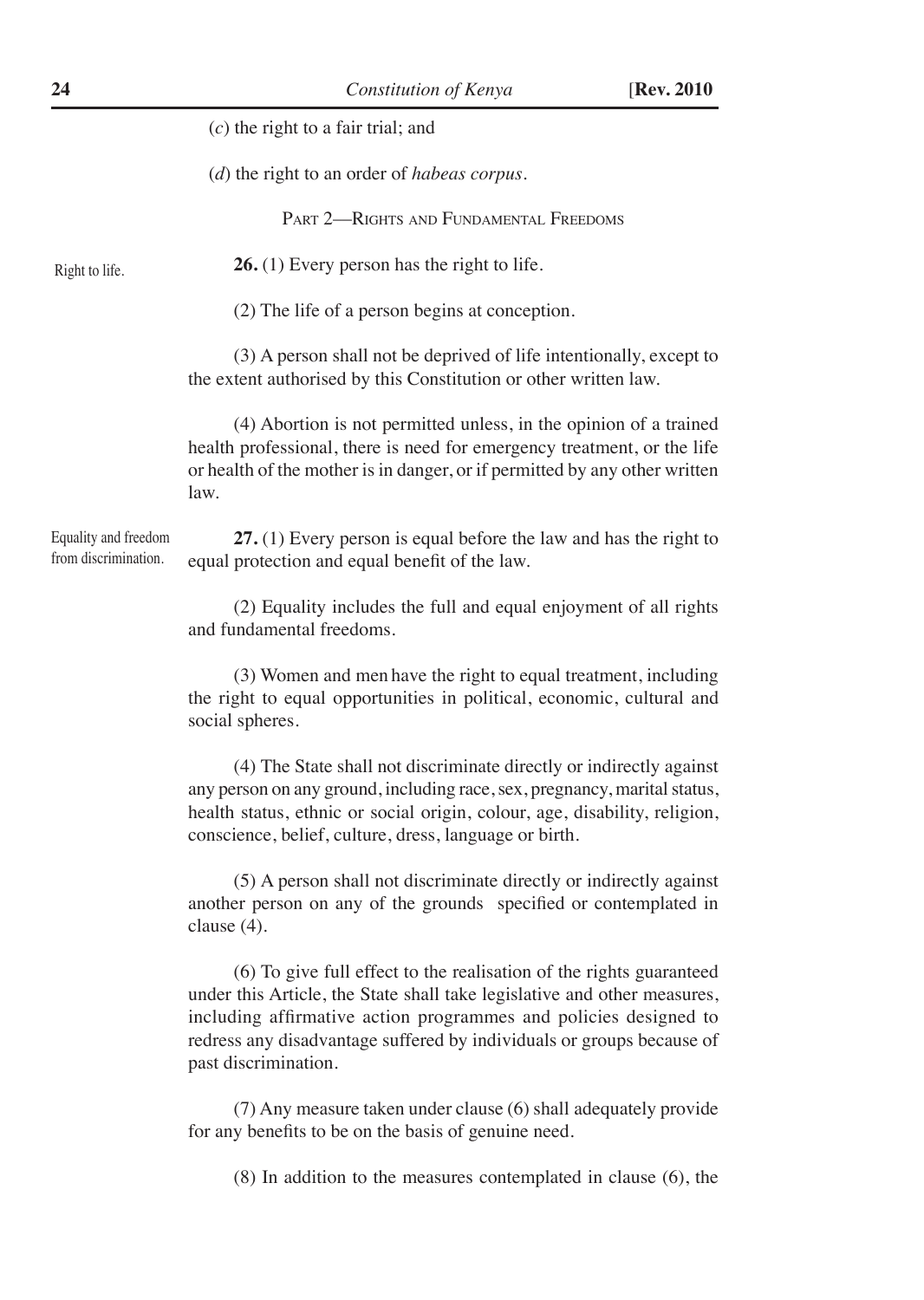State shall take legislative and other measures to implement the principle that not more than two-thirds of the members of elective or appointive bodies shall be of the same gender.

**28.** Every person has inherent dignity and the right to have that dignity respected and protected. Human dignity.

**29.** Every person has the right to freedom and security of the person, which includes the right not to be— Freedom and security of the person.

- (*a*) deprived of freedom arbitrarily or without just cause;
- (*b*) detained without trial, except during a state of emergency, in which case the detention is subject to Article 58;
- (*c*) subjected to any form of violence from either public or private sources;
- (*d*) subjected to torture in any manner, whether physical or psychological;
- (*e*) subjected to corporal punishment; or
- (*f*) treated or punished in a cruel, inhuman or degrading manner.

**30.** (1) A person shall not be held in slavery or servitude. Slavery, servitude and forced labour.

(2) A person shall not be required to perform forced labour.

**31.** Every person has the right to privacy, which includes the right not to have— Privacy.

- (*a*) their person, home or property searched;
- (*b*) their possessions seized;
- (*c*) information relating to their family or private affairs unnecessarily required or revealed; or

(*d*) the privacy of their communications infringed.

**32.** (1) Every person has the right to freedom of conscience, Freedom of religion, thought, belief and opinion.

conscience, religion, belief and opinion.

(2) Every person has the right, either individually or in community with others, in public or in private, to manifest any religion or belief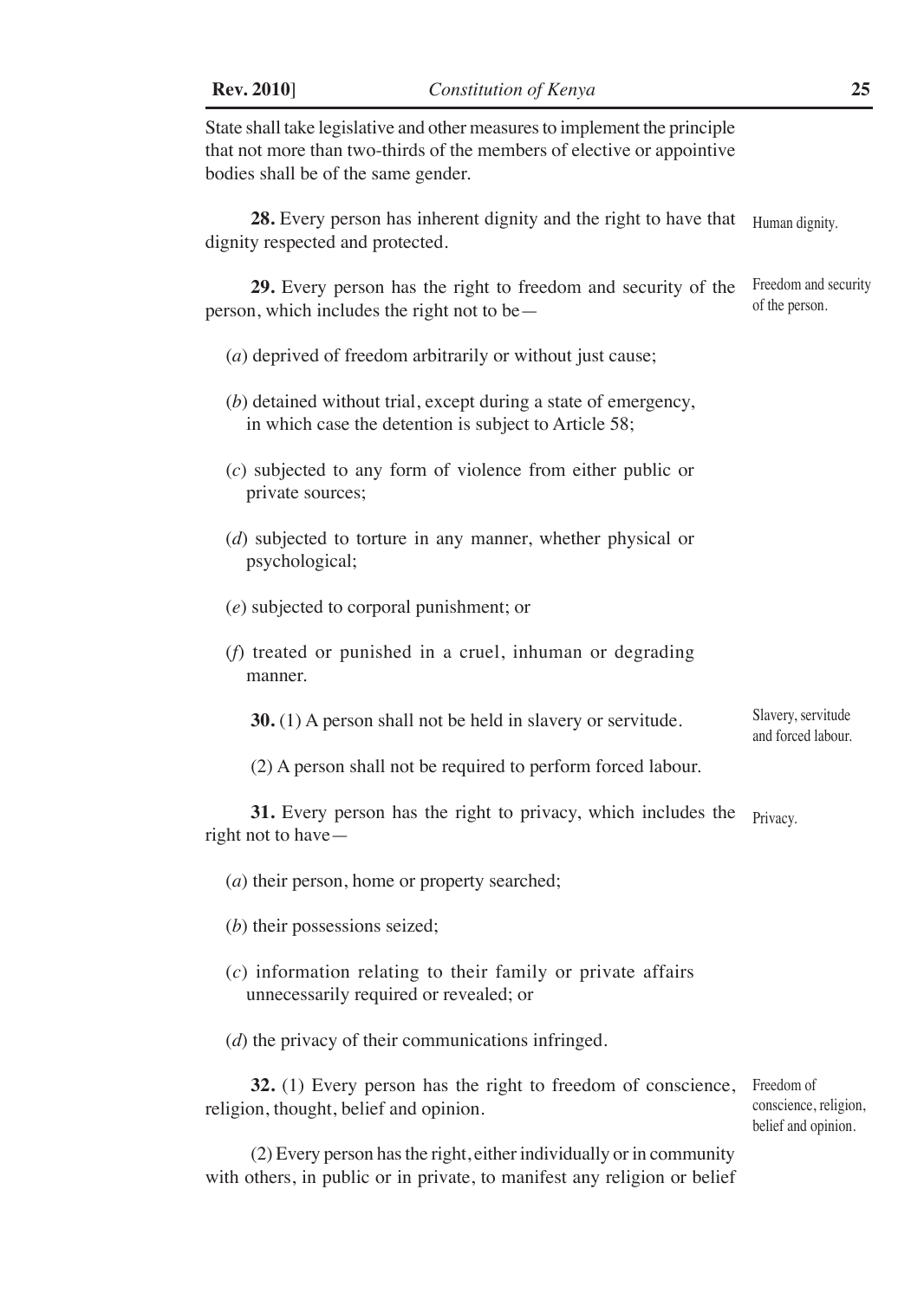| through worship, practice, teaching or observance, including observance<br>of a day of worship.                                                                    |
|--------------------------------------------------------------------------------------------------------------------------------------------------------------------|
| (3) A person may not be denied access to any institution,<br>employment or facility, or the enjoyment of any right, because of the<br>person's belief or religion. |
| (4) A person shall not be compelled to act, or engage in any act,<br>that is contrary to the person's belief or religion.                                          |
| 33. (1) Every person has the right to freedom of expression,<br>which includes $-$                                                                                 |
| $(a)$ freedom to seek, receive or impart information or ideas;                                                                                                     |

- (*b*) freedom of artistic creativity; and
- (*c*) academic freedom and freedom of scientific research.
	- (2) The right to freedom of expression does not extend to—
- (*a*) propaganda for war;
- (*b*) incitement to violence;
- (*c*) hate speech; or
- (*d*) advocacy of hatred that—
	- (i) constitutes ethnic incitement, vilification of others or incitement to cause harm; or
	- (ii) is based on any ground of discrimination specified or contemplated in Article 27 (4).

(3) In the exercise of the right to freedom of expression, every person shall respect the rights and reputation of others.

Freedom of the media.

**34.** (1) Freedom and independence of electronic, print and all other types of media is guaranteed, but does not extend to any expression specified in Article 33 (2).

(2) The State shall not—

(*a*) exercise control over or interfere with any person engaged in broadcasting, the production or circulation of any publication or the dissemination of information by any medium; or

Freedom of expression.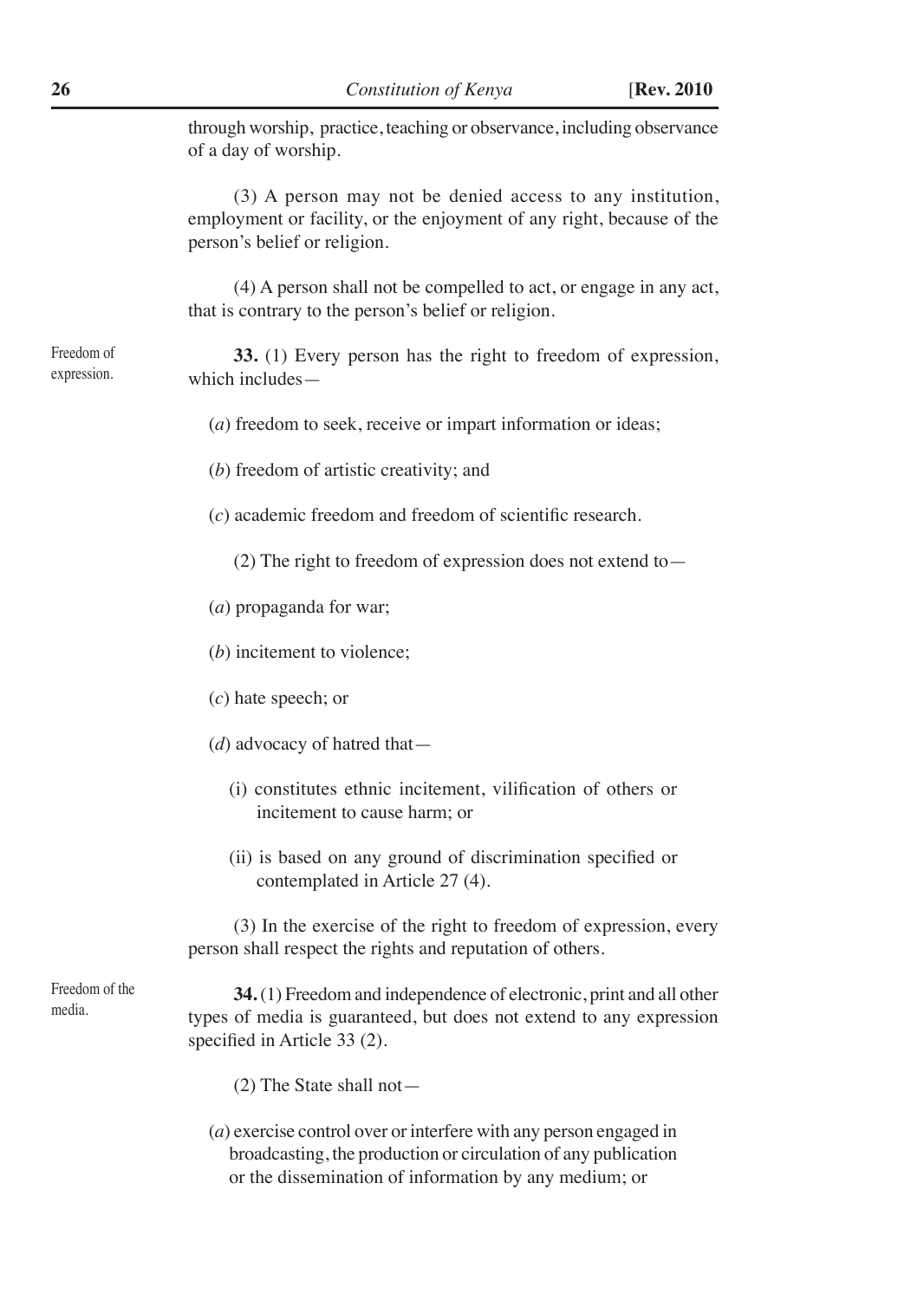(*b*) penalise any person for any opinion or view or the content of any broadcast, publication or dissemination.

(3) Broadcasting and other electronic media have freedom of establishment, subject only to licensing procedures that—

- (*a*) are necessary to regulate the airwaves and other forms of signal distribution; and
- (*b*) are independent of control by government, political interests or commercial interests.
	- (4) All State-owned media shall—
- (*a*) be free to determine independently the editorial content of their broadcasts or other communications;
- (*b*) be impartial; and
- (*c*) afford fair opportunity for the presentation of divergent views and dissenting opinions.

(5) Parliament shall enact legislation that provides for the establishment of a body, which shall—

- (*a*) be independent of control by government, political interests or commercial interests;
- (*b*) reflect the interests of all sections of the society; and
- (*c*) set media standards and regulate and monitor compliance with those standards.

**35.** (1) Every citizen has the right of access to—

Access to information.

- (*a*) information held by the State; and
- (*b*) information held by another person and required for the exercise or protection of any right or fundamental freedom.

(2) Every person has the right to the correction or deletion of untrue or misleading information that affects the person.

(3) The State shall publish and publicise any important information affecting the nation.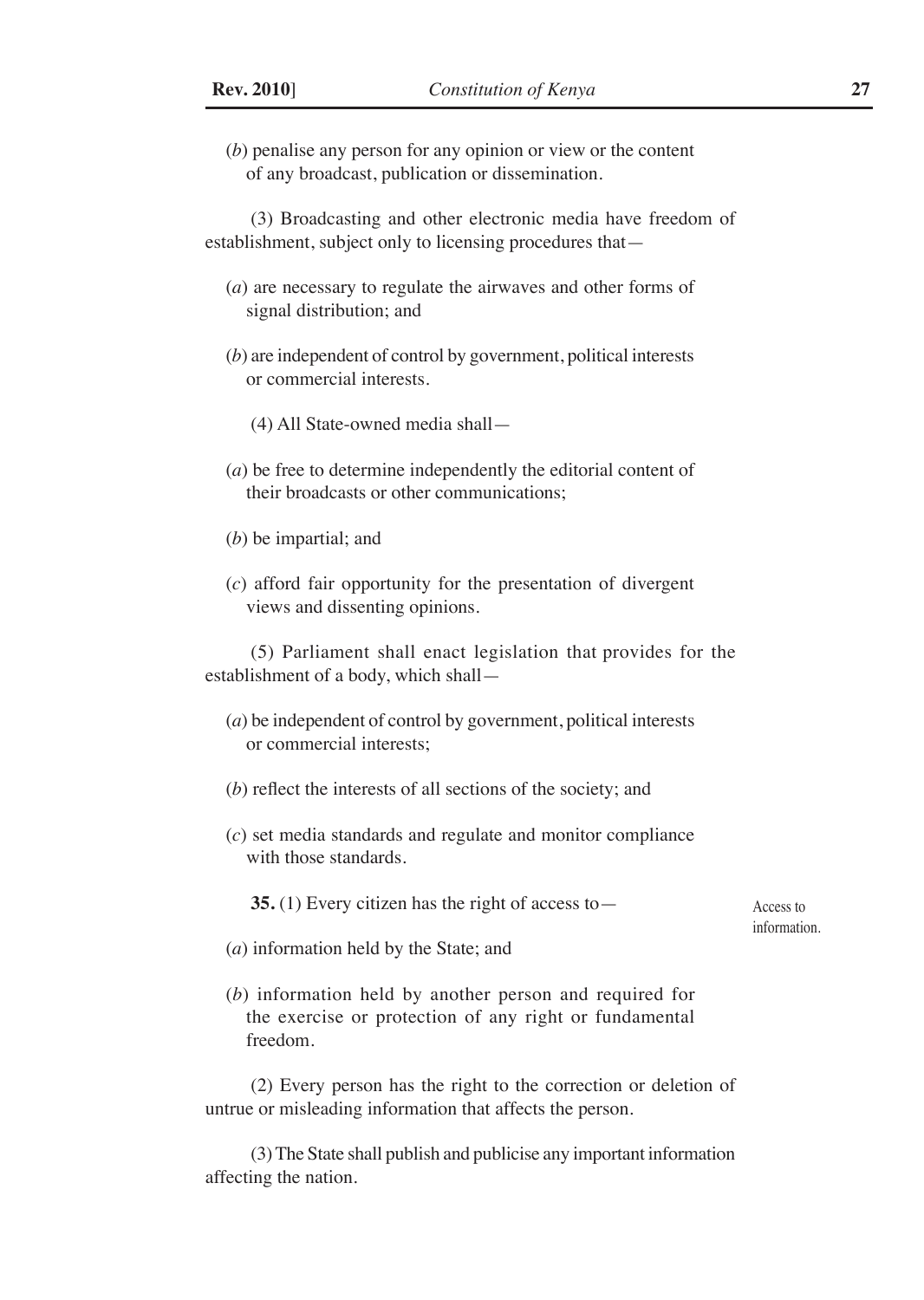| Freedom of<br>association.                                | 36. (1) Every person has the right to freedom of association,<br>which includes the right to form, join or participate in the activities of<br>an association of any kind. |
|-----------------------------------------------------------|----------------------------------------------------------------------------------------------------------------------------------------------------------------------------|
|                                                           | (2) A person shall not be compelled to join an association of any<br>kind.                                                                                                 |
|                                                           | (3) Any legislation that requires registration of an association of<br>any kind shall provide that-                                                                        |
|                                                           | $(a)$ registration may not be withheld or withdrawn unreasonably;<br>and                                                                                                   |
|                                                           | $(b)$ there shall be a right to have a fair hearing before a<br>registration is cancelled.                                                                                 |
| Assembly,<br>demonstration,<br>picketing and<br>petition. | 37. Every person has the right, peaceably and unarmed, to<br>assemble, to demonstrate, to picket, and to present petitions to public<br>authorities.                       |
| Political rights.                                         | 38. (1) Every citizen is free to make political choices, which<br>includes the right-                                                                                      |
|                                                           | $(a)$ to form, or participate in forming, a political party;                                                                                                               |
|                                                           | $(b)$ to participate in the activities of, or recruit members for, a<br>political party; or                                                                                |
|                                                           | $(c)$ to campaign for a political party or cause.                                                                                                                          |
|                                                           | (2) Every citizen has the right to free, fair and regular elections<br>based on universal suffrage and the free expression of the will of the<br>electors for-             |
|                                                           | $(a)$ any elective public body or office established under this<br>Constitution; -or                                                                                       |
|                                                           | $(b)$ any office of any political party of which the citizen is a<br>member.                                                                                               |
|                                                           | (3) Every adult citizen has the right, without unreasonable<br>$restrictions-$                                                                                             |
|                                                           | $(a)$ to be registered as a voter;                                                                                                                                         |
|                                                           | $(b)$ to vote by secret ballot in any election or referendum; and                                                                                                          |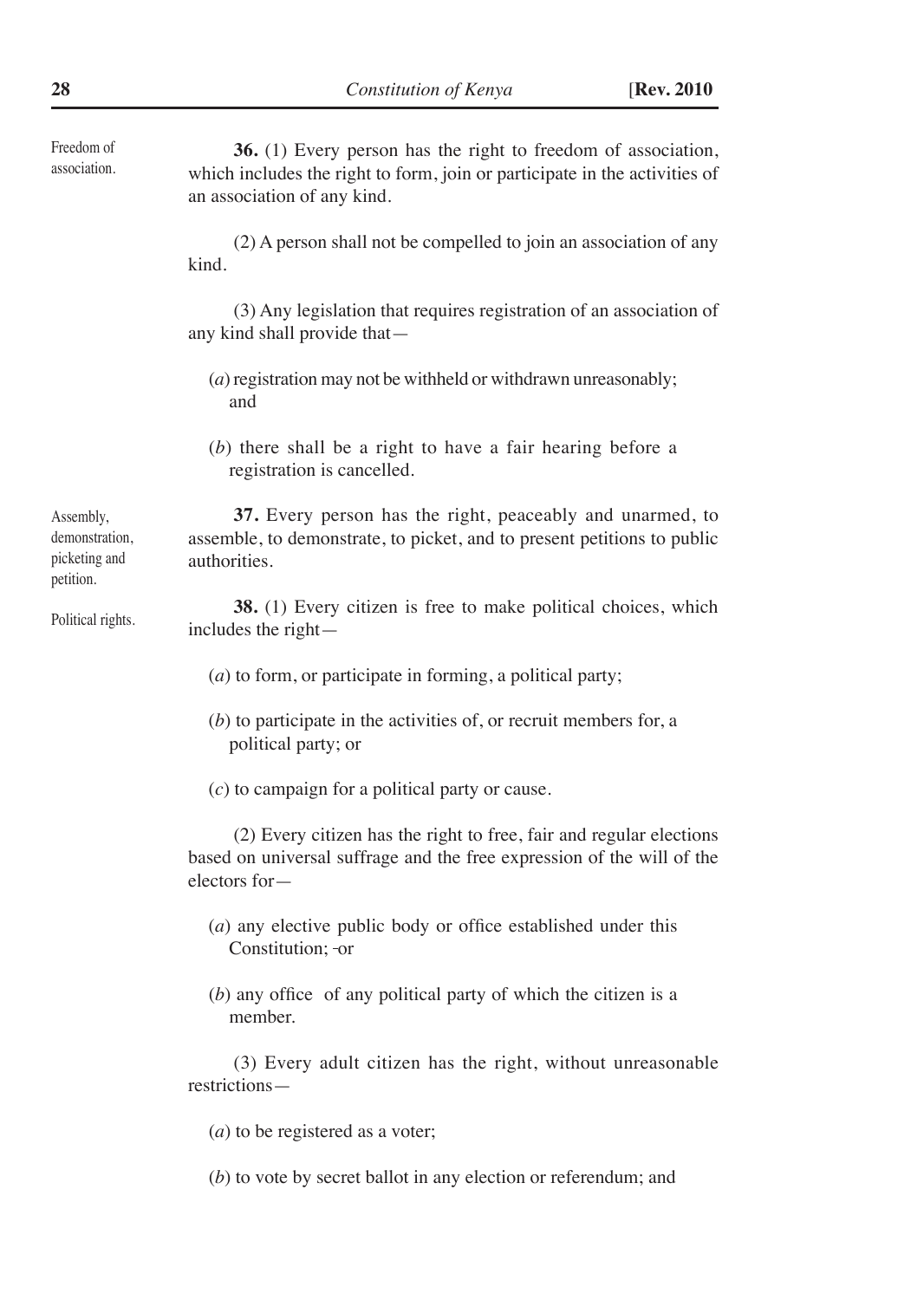(*c*) to be a candidate for public office, or office within a political party of which the citizen is a member and, if elected, to hold office.

**39.** (1) Every person has the right to freedom of movement.

(2) Every person has the right to leave Kenya.

(3) Every citizen has the right to enter, remain in and reside anywhere in Kenya.

**40.** (1) Subject to Article 65, every person has the right, either individually or in association with others, to acquire and own property–– Protection of right to property.

(*a*) of any description; and

(*b*) in any part of Kenya.

(2) Parliament shall not enact a law that permits the State or any person—

- (*a*) to arbitrarily deprive a person of property of any description or of any interest in, or right over, any property of any description; or
- (*b*) to limit, or in any way restrict the enjoyment of any right under this Article on the basis of any of the grounds specified or contemplated in Article 27 (4).

(3) The State shall not deprive a person of property of any description, or of any interest in, or right over, property of any description, unless the deprivation—

- (*a*) results from an acquisition of land or an interest in land or a conversion of an interest in land, or title to land, in accordance with Chapter Five; or
- (*b*) is for a public purpose or in the public interest and is carried out in accordance with this Constitution and any Act of Parliament that—
	- (i) requires prompt payment in full, of just compensation to the person; and
	- (ii) allows any person who has an interest in, or right over, that property a right of access to a court of law.

Freedom of movement and residence.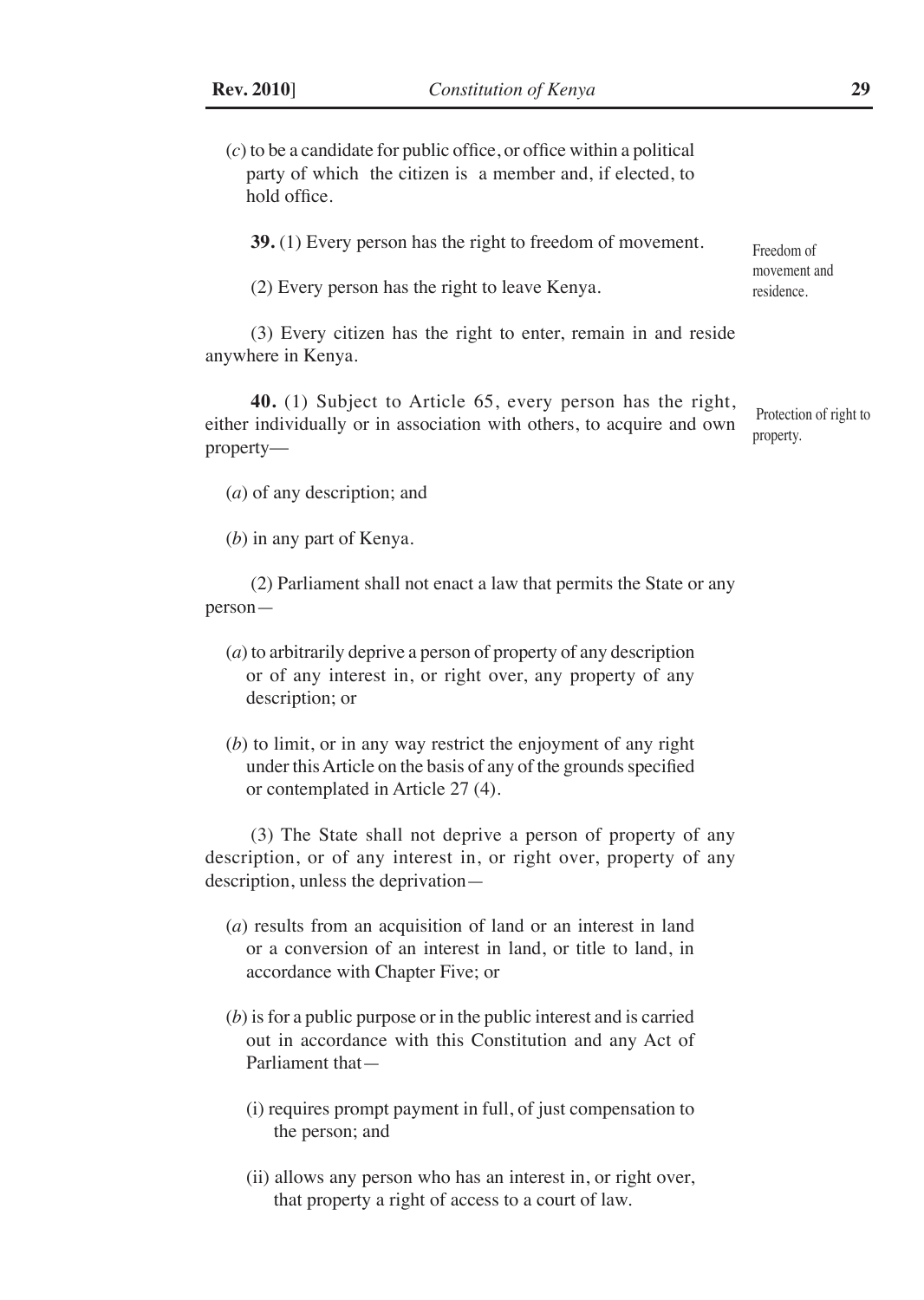|                   | (4) Provision may be made for compensation to be paid to<br>occupants in good faith of land acquired under clause (3) who may not<br>hold title to the land. |
|-------------------|--------------------------------------------------------------------------------------------------------------------------------------------------------------|
|                   | (5) The State shall support, promote and protect the intellectual<br>property rights of the people of Kenya.                                                 |
|                   | (6) The rights under this Article do not extend to any property<br>that has been found to have been unlawfully acquired.                                     |
| Labour relations. | 41. (1) Every person has the right to fair labour practices.                                                                                                 |
|                   | $(2)$ Every worker has the right-                                                                                                                            |
|                   | $(a)$ to fair remuneration;                                                                                                                                  |
|                   | $(b)$ to reasonable working conditions;                                                                                                                      |
|                   | $(c)$ to form, join or participate in the activities and programmes<br>of a trade union; and                                                                 |
|                   | $(d)$ to go on strike.                                                                                                                                       |
|                   | $(3)$ Every employer has the right-                                                                                                                          |
|                   | $(e)$ to form and join an employers organisation; and                                                                                                        |
|                   | $(f)$ to participate in the activities and programmes of an<br>employers organisation.                                                                       |
|                   | (4) Every trade union and every employers' organisation has the<br>$right-$                                                                                  |
|                   | $(a)$ to determine its own administration, programmes and<br>activities;                                                                                     |
|                   | $(b)$ to organise; and                                                                                                                                       |
|                   | $(c)$ to form and join a federation.                                                                                                                         |
|                   | (5) Every trade union, employers' organisation and employer has<br>the right to engage in collective bargaining.                                             |
| Environment.      | 42. Every person has the right to a clean and healthy environment,<br>which includes the right-                                                              |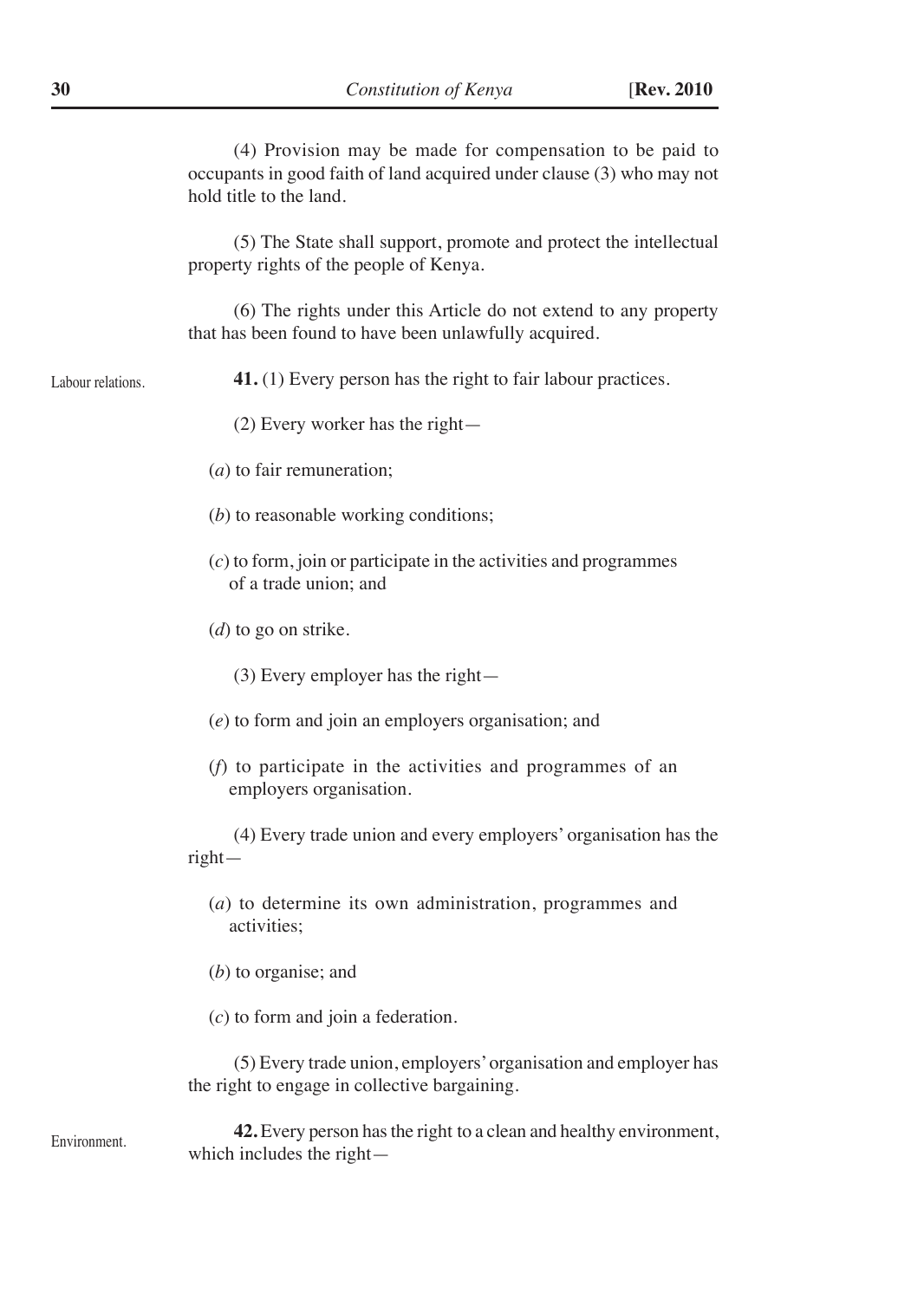| 2010<br>Kev. |  |
|--------------|--|
|--------------|--|

| 1167. 2010                  | Constitution of <b>ITCh</b> ya                                                                                                                                                             |                          |  |
|-----------------------------|--------------------------------------------------------------------------------------------------------------------------------------------------------------------------------------------|--------------------------|--|
|                             | $(a)$ to have the environment protected for the benefit of present<br>and future generations through legislative and other measures,<br>particularly those contemplated in Article 69; and |                          |  |
| under Article 70.           | $(b)$ to have obligations relating to the environment fulfilled                                                                                                                            |                          |  |
|                             | 43. (1) Every person has the right $-$                                                                                                                                                     | Economic and social      |  |
| health care;                | $(a)$ to the highest attainable standard of health, which includes<br>the right to health care services, including reproductive                                                            | rights.                  |  |
| standards of sanitation;    | $(b)$ to accessible and adequate housing, and to reasonable                                                                                                                                |                          |  |
| acceptable quality;         | $(c)$ to be free from hunger, and to have adequate food of                                                                                                                                 |                          |  |
|                             | $(d)$ to clean and safe water in adequate quantities;                                                                                                                                      |                          |  |
| (e) to social security; and |                                                                                                                                                                                            |                          |  |
| $(f)$ to education.         |                                                                                                                                                                                            |                          |  |
|                             | (2) A person shall not be denied emergency medical treatment.                                                                                                                              |                          |  |
|                             | (3) The State shall provide appropriate social security to persons<br>who are unable to support themselves and their dependants.                                                           |                          |  |
|                             | 44. (1) Every person has the right to use the language, and to<br>participate in the cultural life, of the person's choice.                                                                | Language and<br>culture. |  |
|                             | (2) A person belonging to a cultural or linguistic community has                                                                                                                           |                          |  |

(2) A person belonging to a cultural or linguistic community has the right, with other members of that community—

- (*a*) to enjoy the person's culture and use the person's language; or
- (*b*) to form, join and maintain cultural and linguistic associations and other organs of civil society.

(3) A person shall not compel another person to perform, observe or undergo any cultural practice or rite.

**45.** (1) The family is the natural and fundamental unit of society Family. and the necessary basis of social order, and shall enjoy the recognition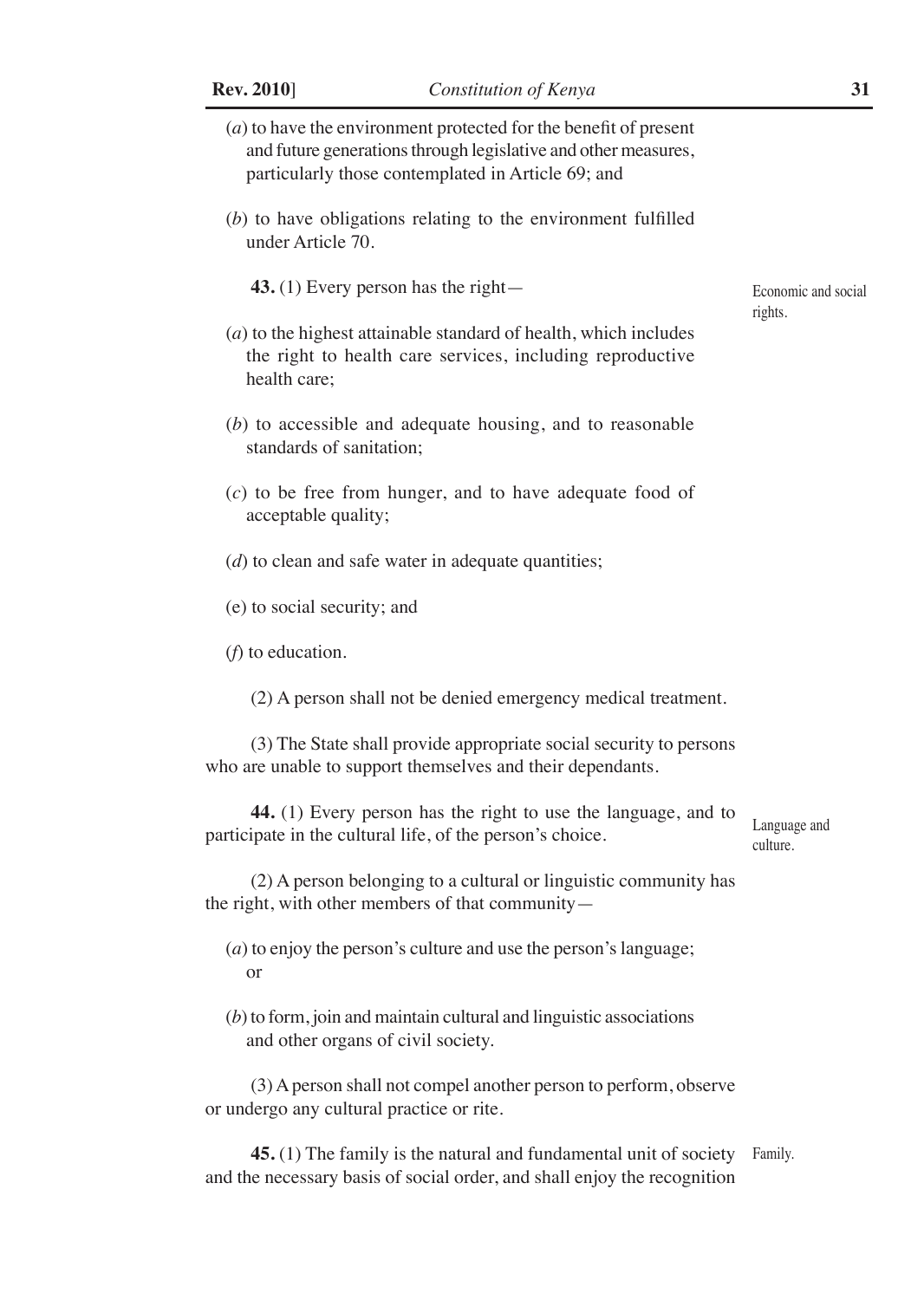and protection of the State.

(2) Every adult has the right to marry a person of the opposite sex, based on the free consent of the parties.

(3) Parties to a marriage are entitled to equal rights at the time of the marriage, during the marriage and at the dissolution of the marriage.

- (4) Parliament shall enact legislation that recognises—
- (*a*) marriages concluded under any tradition, or system of religious, personal or family law; and

(*b*) any system of personal and family law under any tradition, or adhered to by persons professing a particular religion,

to the extent that any such marriages or systems of law are consistent with this Constitution.

Consumer rights.

**46.** (1) Consumers have the right—

- (*a*) to goods and services of reasonable quality;
- (*b*) to the information necessary for them to gain full benefit from goods and services;
- (*c*) to the protection of their health, safety, and economic interests; and
- (*d*) to compensation for loss or injury arising from defects in goods or services.

(2) Parliament shall enact legislation to provide for consumer protection and for fair, honest and decent advertising.

(3) This Article applies to goods and services offered by public entities or private persons.

Fair administrative action.

**47.** (1) Every person has the right to administrative action that is expeditious, efficient, lawful, reasonable and procedurally fair.

(2) If a right or fundamental freedom of a person has been or is likely to be adversely affected by administrative action, the person has the right to be given written reasons for the action.

(3) Parliament shall enact legislation to give effect to the rights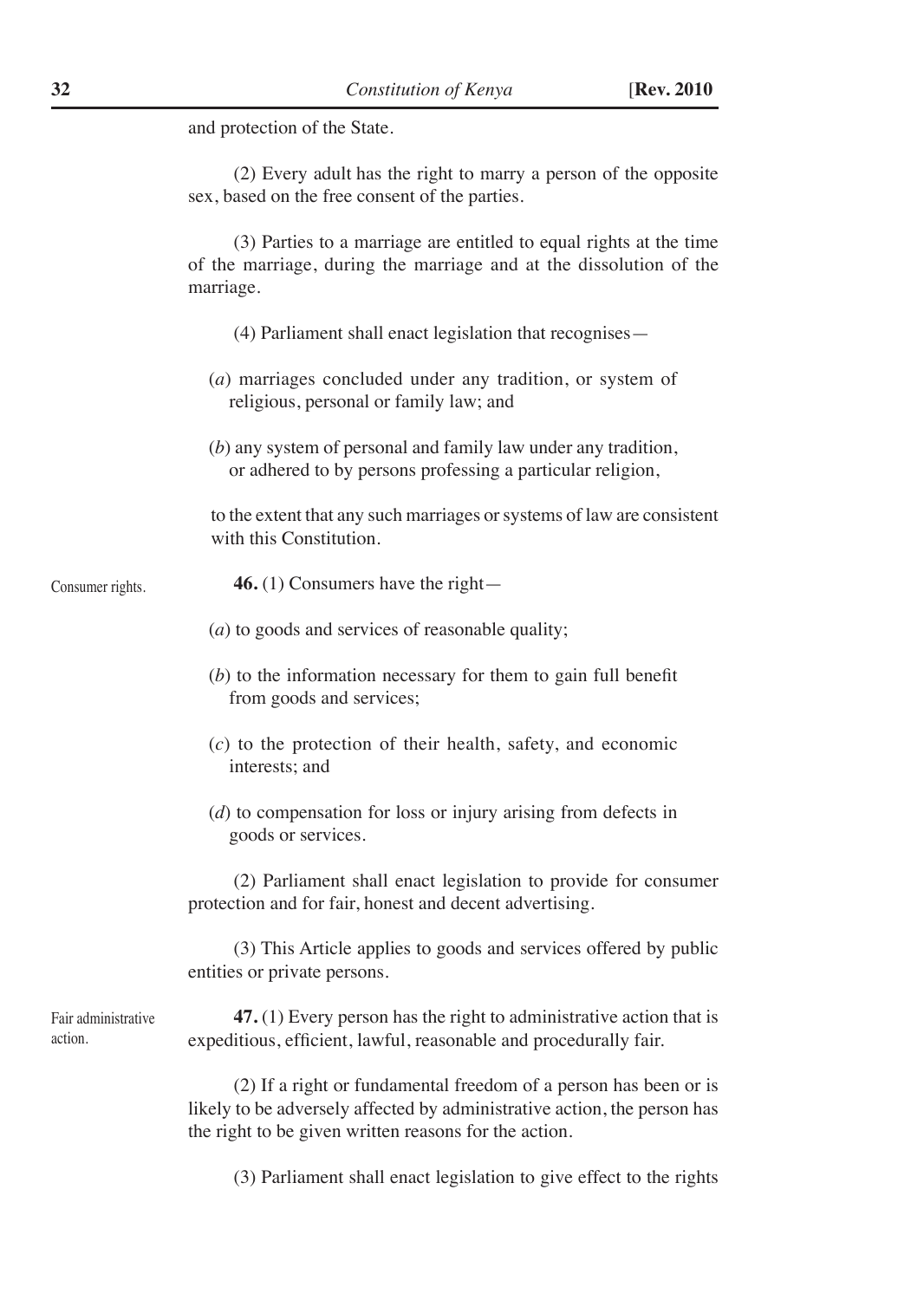in clause (1) and that legislation shall—

- (*a*) provide for the review of administrative action by a court or, if appropriate, an independent and impartial tribunal; and
- (*b*) promote efficient administration.

**48.** The State shall ensure access to justice for all persons and, if any fee is required, it shall be reasonable and shall not impede access to justice. Access to justice.

- **49.** (1) An arrested person has the right— (*a*) to be informed promptly, in language that the person understands, of— (i) the reason for the arrest; (ii) the right to remain silent; and (iii) the consequences of not remaining silent; (*b*) to remain silent; (*c*) to communicate with an advocate, and other persons whose assistance is necessary; (*d*) not to be compelled to make any confession or admission that could be used in evidence against the person; (*e*) to be held separately from persons who are serving a sentence; (*f*) to be brought before a court as soon as reasonably possible, but not later than–– Rights of arrested persons.
	- (i) twenty-four hours after being arrested; or
	- (ii) if the twenty-four hours ends outside ordinary court hours, or on a day that is not an ordinary court day, the end of the next court day;
- (*g*) at the first court appearance, to be charged or informed of the reason for the detention continuing, or to be released; and
- (*h*) to be released on bond or bail, on reasonable conditions, pending a charge or trial, unless there are compelling reasons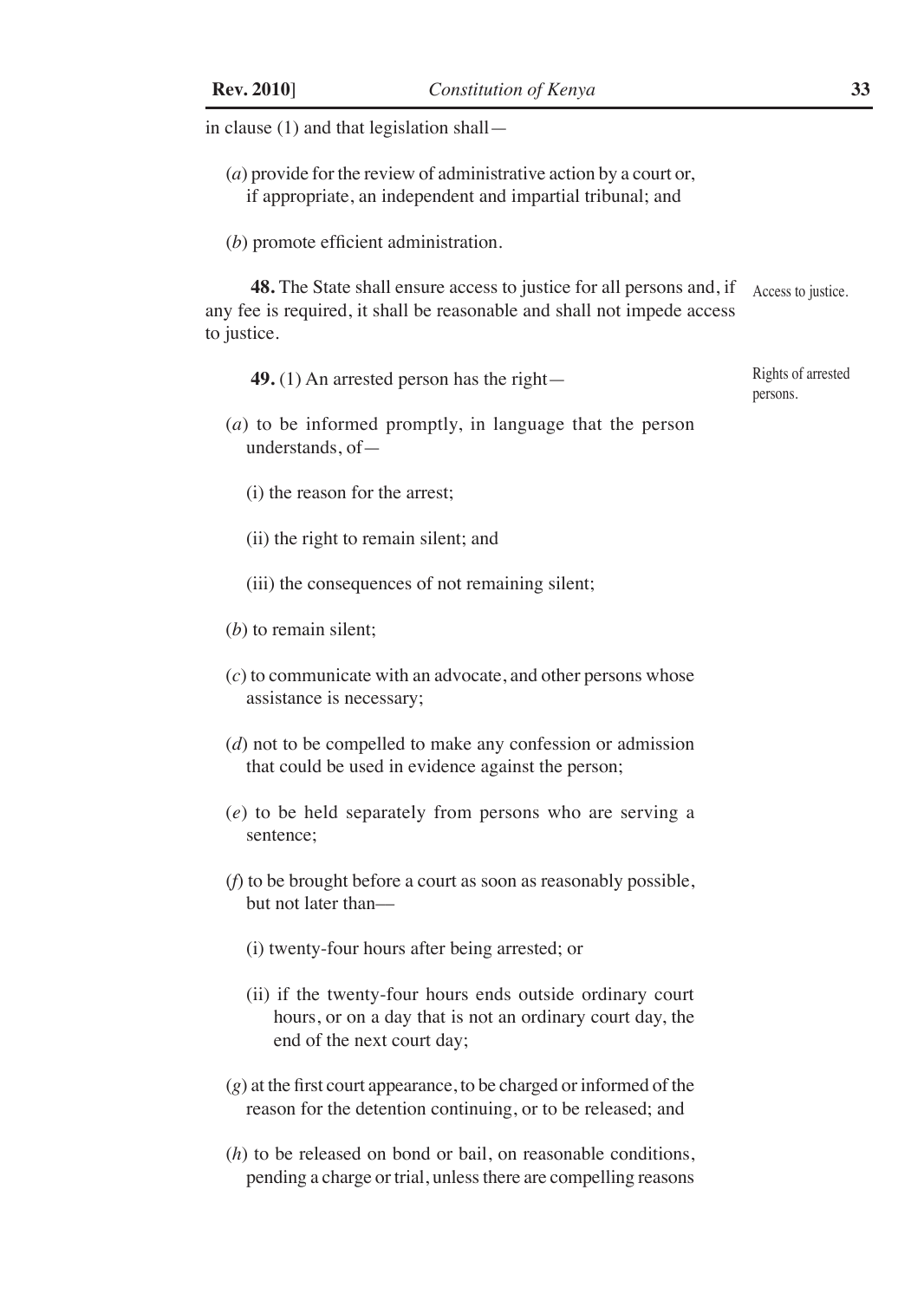not to be released.

(2) A person shall not be remanded in custody for an offence if the offence is punishable by a fine only or by imprisonment for not more than six months.

**50.** (1) Every person has the right to have any dispute that can be resolved by the application of law decided in a fair and public hearing before a court or, if appropriate, another independent and impartial tribunal or body.

(2) Every accused person has the right to a fair trial, which includes the right—

- (*a*) to be presumed innocent until the contrary is proved;
- (*b*) to be informed of the charge, with sufficient detail to answer it;
- (*c*) to have adequate time and facilities to prepare a defence;
- (*d*) to a public trial before a court established under this Constitution;
- (*e*) to have the trial begin and conclude without unreasonable delay;
- (*f*) to be present when being tried, unless the conduct of the accused person makes it impossible for the trial to proceed;
- (*g*) to choose, and be represented by, an advocate, and to be informed of this right promptly;
- (*h*) to have an advocate assigned to the accused person by the State and at State expense, if substantial injustice would otherwise result, and to be informed of this right promptly;
- (*i*) to remain silent, and not to testify during the proceedings;
- (*j*) to be informed in advance of the evidence the prosecution intends to rely on, and to have reasonable access to that evidence;
- (*k*) to adduce and challenge evidence;
- (*l*) to refuse to give self-incriminating evidence;

Fair hearing.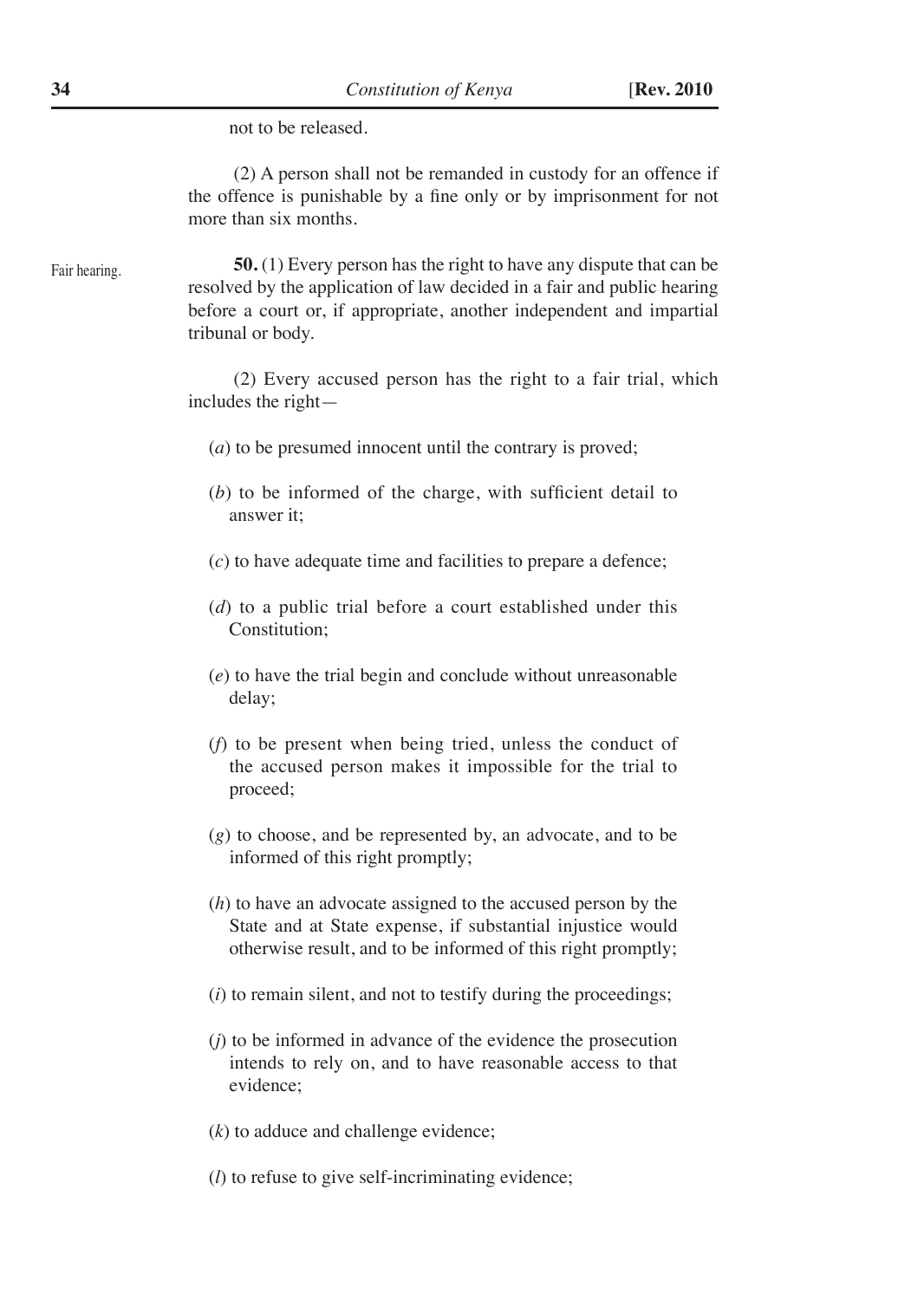- (*m*) to have the assistance of an interpreter without payment if the accused person cannot understand the language used at the trial;
- (*n*) not to be convicted for an act or omission that at the time it was committed or omitted was not—
	- (i) an offence in Kenya; or
	- (ii) a crime under international law;
- (*o*) not to be tried for an offence in respect of an act or omission for which the accused person has previously been either acquitted or convicted;
- (*p*) to the benefit of the least severe of the prescribed punishments for an offence, if the prescribed punishment for the offence has been changed between the time that the offence was committed and the time of sentencing; and
- (*q*) if convicted, to appeal to, or apply for review by, a higher court as prescribed by law.

(3) If this Article requires information to be given to a person, the information shall be given in language that the person understands.

(4) Evidence obtained in a manner that violates any right or fundamental freedom in the Bill of Rights shall be excluded if the admission of that evidence would render the trial unfair, or would otherwise be detrimental to the administration of justice.

(5) An accused person—

- (*a*) charged with an offence, other than an offence that the court may try by summary procedures, is entitled during the trial to a copy of the record of the proceedings of the trial on request; and
- (*b*) has the right to a copy of the record of the proceedings within a reasonable period after they are concluded, in return for a reasonable fee as prescribed by law.

(6)A person who is convicted of a criminal offence may petition the High Court for a new trial if––

(*a*) the person's appeal, if any, has been dismissed by the highest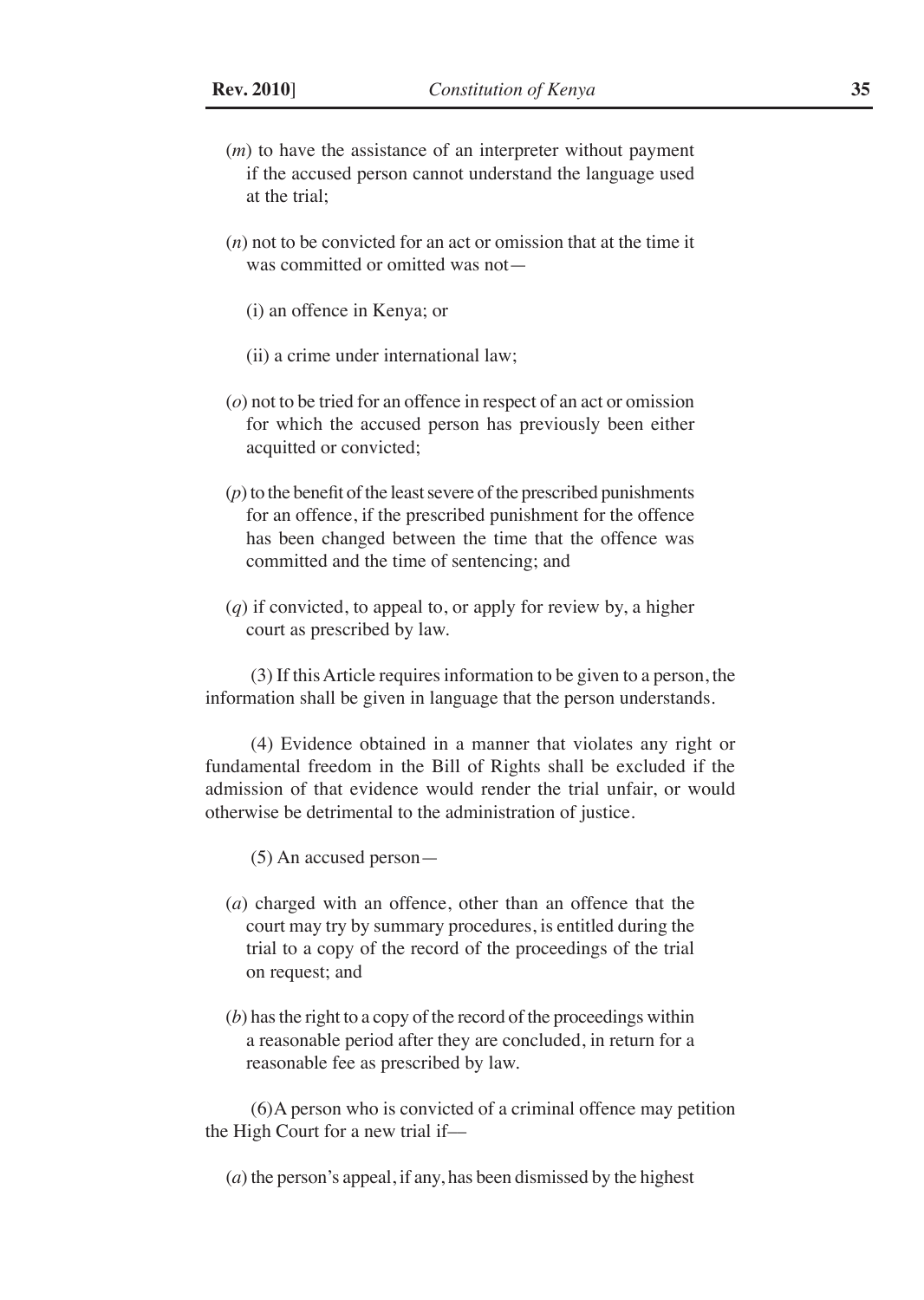court to which the person is entitled to appeal, or the person did not appeal within the time allowed for appeal; and

(*b*) new and compelling evidence has become available.

(7) In the interest of justice, a court may allow an intermediary to assist a complainant or an accused person to communicate with the court.

(8) This Article does not prevent the exclusion of the press or other members of the public from any proceedings if the exclusion is necessary, in a free and democratic society, to protect witnesses or vulnerable persons, morality, public order or national security.

(9) Parliament shall enact legislation providing for the protection, rights and welfare of victims of offences.

Rights of persons detained, held in custody or imprisoned.

**51.** (1) A person who is detained, held in custody or imprisoned under the law, retains all the rights and fundamental freedoms in the Bill of Rights, except to the extent that any particular right or a fundamental freedom is clearly incompatible with the fact that the person is detained, held in custody or imprisoned.

(2) A person who is detained or held in custody is entitled to petition for an order of *habeas corpus*.

- (3) Parliament shall enact legislation that––
- (*a*) provides for the humane treatment of persons detained, held in custody or imprisoned; and
- (*b*) takes into account the relevant international human rights instruments.

PART 3-SPECIFIC APPLICATION OF RIGHTS

Interpretation of this Part.

**52.** (1) This Part elaborates certain rights to ensure greater certainty as to the application of those rights and fundamental freedoms to certain groups of persons.

(2) This Part shall not be construed as limiting or qualifying any right.

**53.** (1) Every child has the right— Children.

(*a*) to a name and nationality from birth;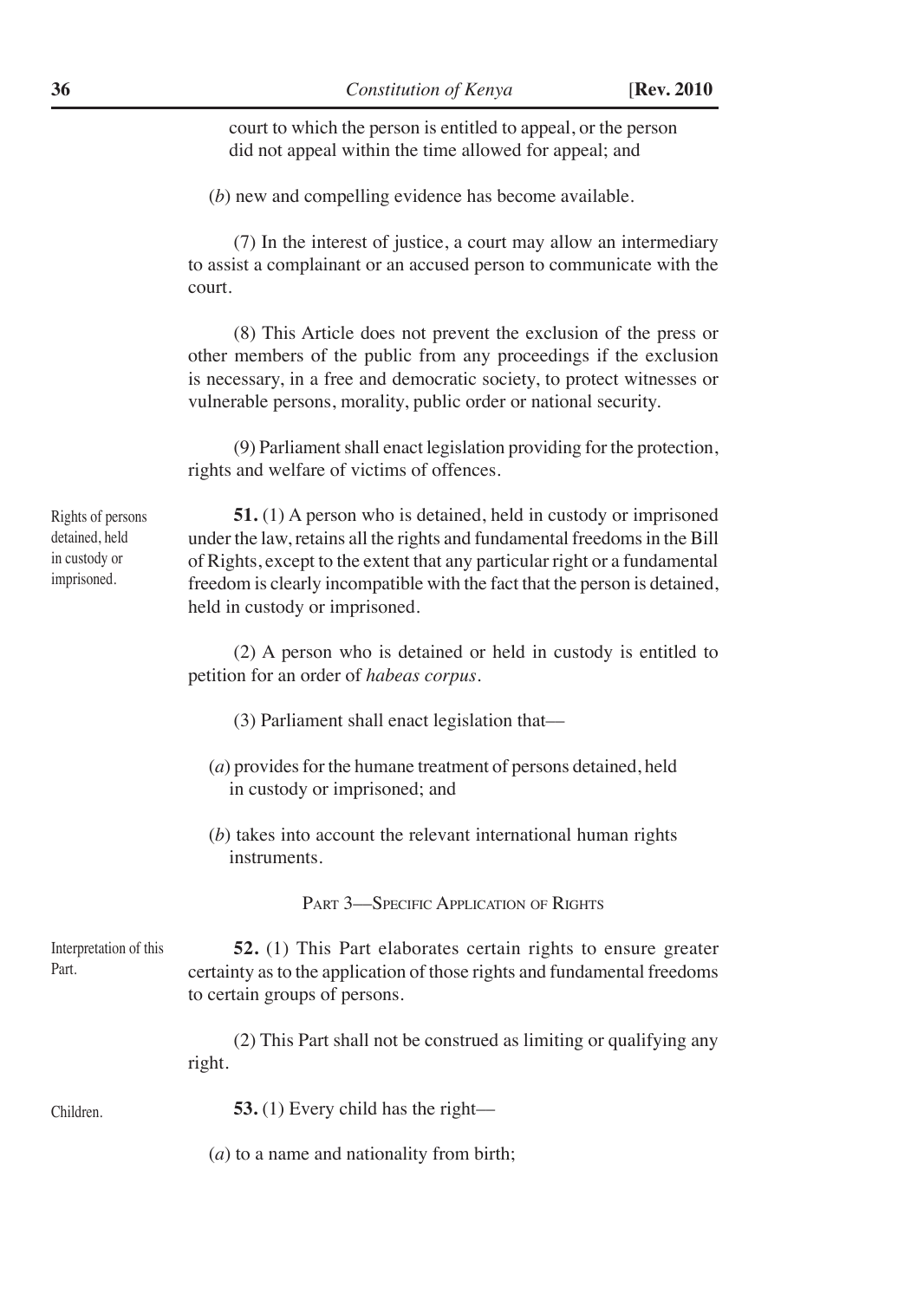- (*b*) to free and compulsory basic education;
- (*c*) to basic nutrition, shelter and health care;

| $(d)$ to be protected from abuse, neglect, harmful cultural |
|-------------------------------------------------------------|
| practices, all forms of violence, inhuman treatment and     |
| punishment, and hazardous or exploitative labour;           |

- (*e*) to parental care and protection, which includes equal responsibility of the mother and father to provide for the child, whether they are married to each other or not; and
- (*f*) not to be detained, except as a measure of last resort, and when detained, to be held –
	- (i) for the shortest appropriate period of time; and
	- (ii) separate from adults and in conditions that take account of the child's sex and age.

(2) A child's best interests are of paramount importance in every matter concerning the child.

**54.** (1) A person with any disability is entitled––

Persons with disabilities.

- (*a*) to be treated with dignity and respect and to be addressed and referred to in a manner that is not demeaning;
- (*b*) to access educational institutions and facilities for persons with disabilities that are integrated into society to the extent compatible with the interests of the person;
- (*c*) to reasonable access to all places, public transport and information;
- (*d*) to use Sign language, Braille or other appropriate means of communication; and
- (*e*) to access materials and devices to overcome constraints arising from the person's disability.

(2) The State shall ensure the progressive implementation of the principle that at least five percent of the members of the public in elective and appointive bodies are persons with disabilities.

**55.** The State shall take measures, including affirmative action Youth. programmes, to ensure that the youth—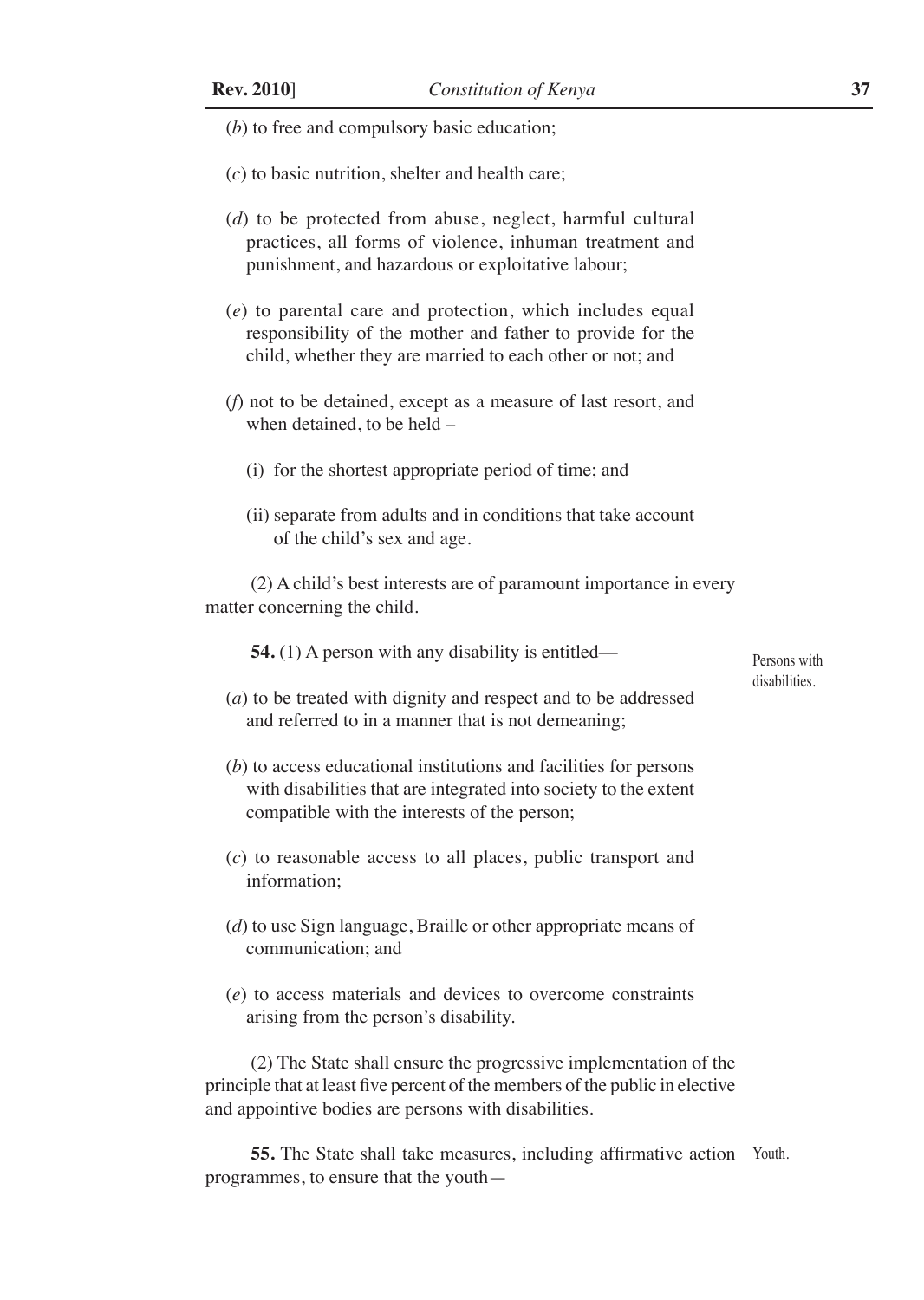|                                        | $(a)$ access relevant education and training;                                                                                         |
|----------------------------------------|---------------------------------------------------------------------------------------------------------------------------------------|
|                                        | $(b)$ have opportunities to associate, be represented and<br>participate in political, social, economic and other spheres<br>of life: |
|                                        | $(c)$ access employment; and                                                                                                          |
|                                        | (d) are protected from harmful cultural practices and<br>exploitation.                                                                |
| Minorities and<br>marginalised groups. | <b>56.</b> The State shall put in place affirmative action programmes<br>designed to ensure that minorities and marginalised groups-  |
|                                        | $(a)$ participate and are represented in governance and other<br>spheres of life;                                                     |
|                                        | $(b)$ are provided special opportunities in educational and<br>economic fields;                                                       |
|                                        | $(c)$ are provided special opportunities for access to<br>employment;                                                                 |
|                                        | $(d)$ develop their cultural values, languages and practices;<br>and                                                                  |
|                                        | (e) have reasonable access to water, health services and<br>infrastructure.                                                           |
| Older members of<br>society.           | 57. The State shall take measures to ensure the rights of older<br>persons-                                                           |
|                                        | $(a)$ to fully participate in the affairs of society;                                                                                 |
|                                        | $(b)$ to pursue their personal development;                                                                                           |
|                                        | $(c)$ to live in dignity and respect and be free from abuse; and                                                                      |
|                                        | $(d)$ to receive reasonable care and assistance from their family<br>and the State.                                                   |
|                                        | <b>PART 4-STATE OF EMERGENCY</b>                                                                                                      |
| State of emergency.                    | 58. (1) A state of emergency may be declared only under Article<br>132 (4) ( $d$ ) and only when—                                     |

(*a*) the State is threatened by war, invasion, general insurrection,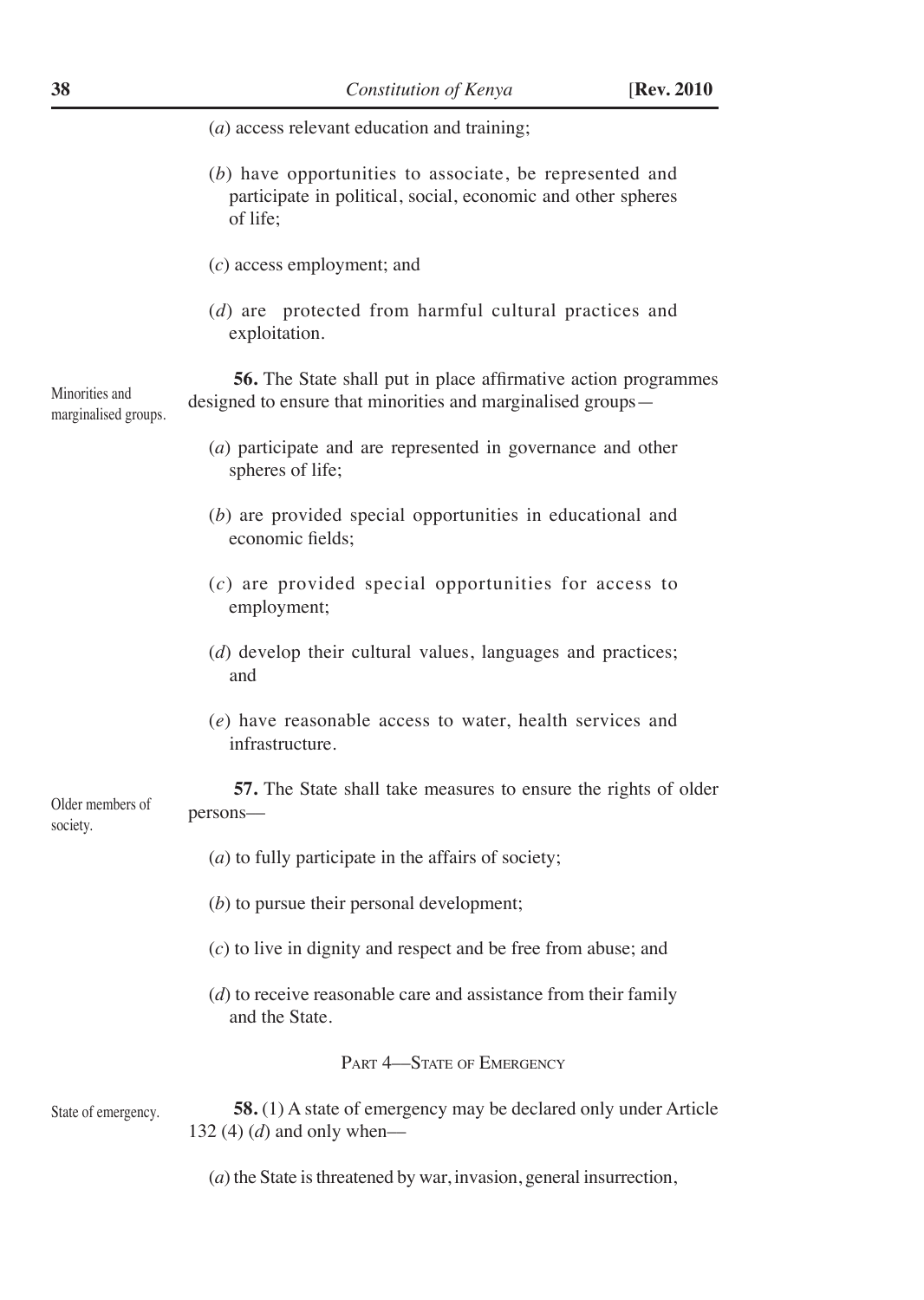disorder, natural disaster or other public emergency; and

(*b*) the declaration is necessary to meet the circumstances for which the emergency is declared.

(2) A declaration of a state of emergency, and any legislation enacted or other action taken in consequence of the declaration, shall be effective only—

- (*a*) prospectively; and
- (*b*) for not longer than fourteen days from the date of the declaration, unless the National Assembly resolves to extend the declaration.

(3) The National Assembly may extend a declaration of a state of emergency—

- (*a*) by resolution adopted—
	- (i) following a public debate in the National Assembly; and
	- (ii) by the majorities specified in clause (4); and
- (*b*) for not longer than two months at a time.

(4) The first extension of the declaration of a state of emergency requires a supporting vote of at least two-thirds of all the members of the National Assembly, and any subsequent extension requires a supporting vote of at least three-quarters of all the members of the National Assembly.

- (5)The Supreme Court may decide on the validity of—
- (*a*) a declaration of a state of emergency;
- (*b*) any extension of a declaration of a state of emergency; and
- (*c*) any legislation enacted, or other action taken, in consequence of a declaration of a state of emergency.

(6) Any legislation enacted in consequence of a declaration of a state of emergency––

(*a*) may limit a right or fundamental freedom in the Bill of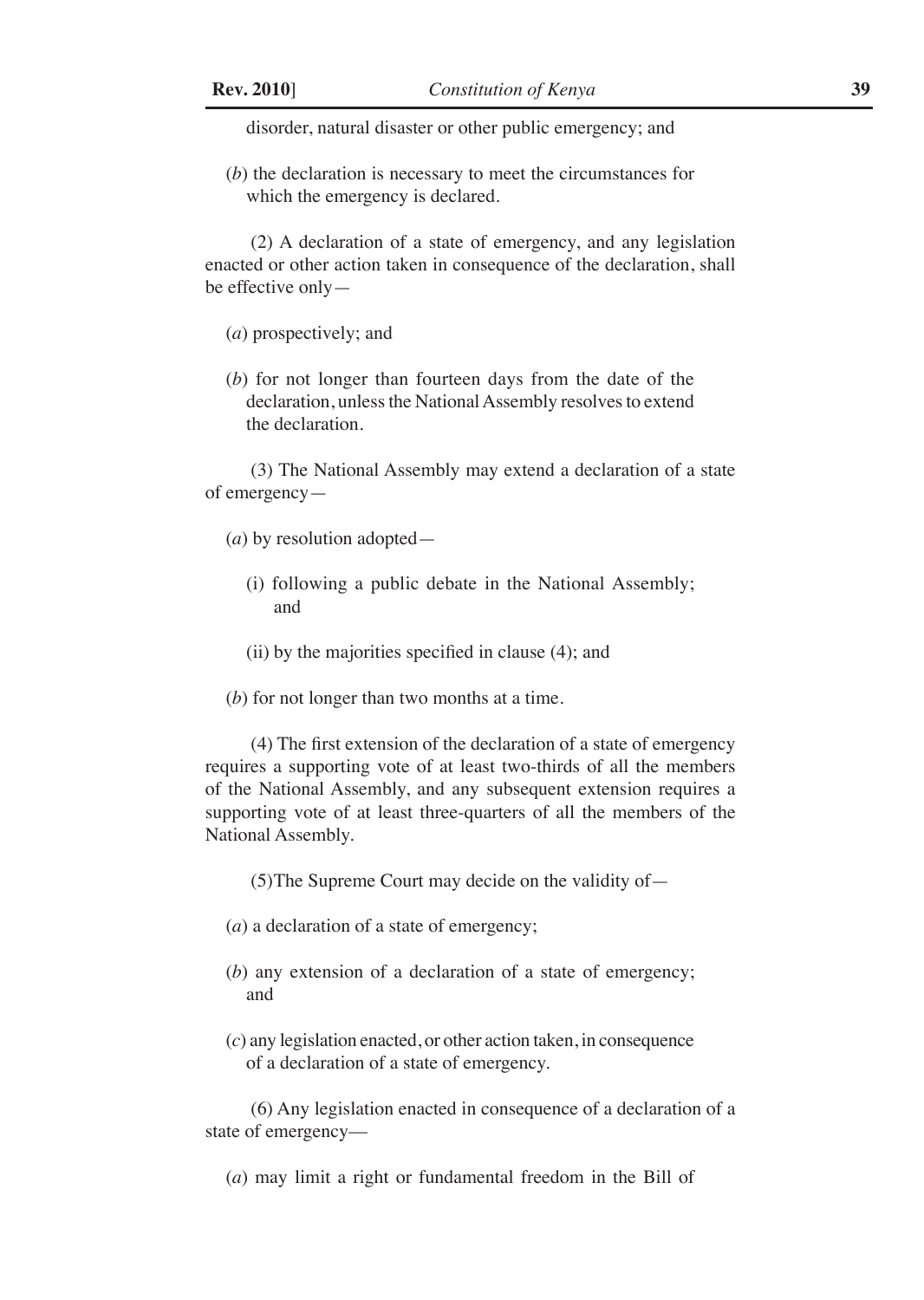Rights only to the extent that—

- (i) the limitation is strictly required by the emergency; and
- (ii) the legislation is consistent with the Republic's obligations under international law applicable to a state of emergency; and

(*b*) shall not take effect until it is published in the *Gazette*.

(7) A declaration of a state of emergency, or legislation enacted or other action taken in consequence of any declaration, may not permit or authorise the indemnification of the State, or of any person, in respect of any unlawful act or omission.

> PART 5—KENYA NATIONAL HUMAN RIGHTS AND Equality Commission

**59.** (1) There is established the Kenya National Human Rights and Equality Commission.

- (2) The functions of the Commission are—
- (*a*) to promote respect for human rights and develop a culture of human rights in the Republic;
- (*b*) to promote gender equality and equity generally and to coordinate and facilitate gender mainstreaming in national development;
- (*c*) to promote the protection, and observance of human rights in public and private institutions;
- (*d*) to monitor, investigate and report on the observance of human rights in all spheres of life in the Republic, including observance by the national security organs;
- (*e*) to receive and investigate complaints about alleged abuses of human rights and take steps to secure appropriate redress where human rights have been violated;
- (*f*) on its own initiative or on the basis of complaints, to investigate or research a matter in respect of human rights, and make recommendations to improve the functioning of State organs;

Kenya National Human Rights and Equality Commission.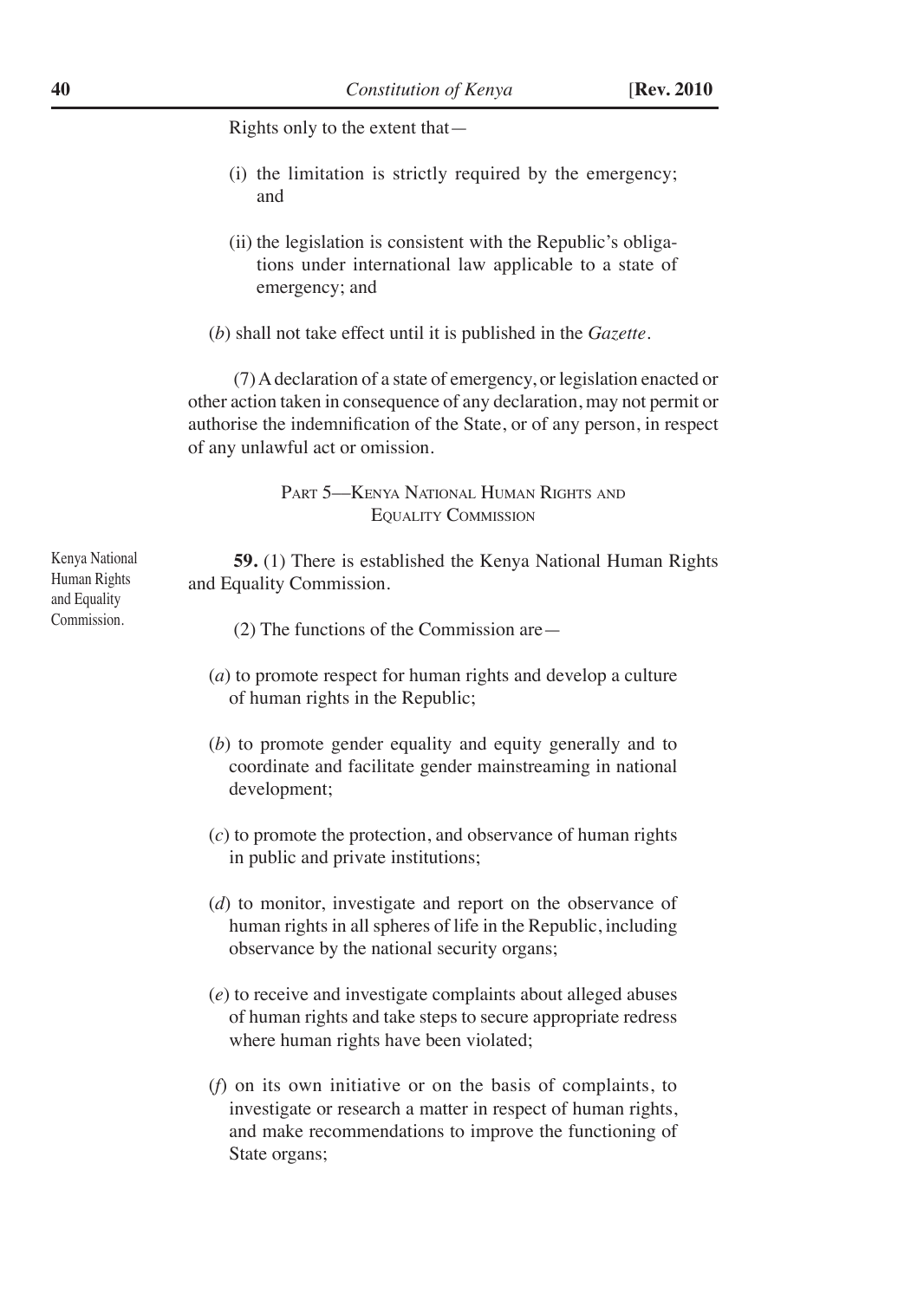- (*g*) to act as the principal organ of the State in ensuring compliance with obligations under treaties and conventions relating to human rights;
- (*h*) to investigate any conduct in state affairs, or any act or omission in public administration in any sphere of government, that is alleged or suspected to be prejudicial or improper or to result in any impropriety or prejudice;
- $(i)$  to investigate complaints of abuse of power, unfair treatment, manifest injustice or unlawful, oppressive, unfair or unresponsive official conduct;
- (*j*) to report on complaints investigated under paragraphs (*h*) and (*i*) and take remedial action; and
- (*k*) to perform any other functions prescribed by legislation.

(3) Every person has the right to complain to the Commission, alleging that a right or fundamental freedom in the Bill of Rights has been denied, violated or infringed, or is threatened.

(4) Parliament shall enact legislation to give full effect to this Part, and any such legislation may restructure the Commission into two or more separate commissions.

(5) If Parliament enacts legislation restructuring the Commission under clause (4)––

- (*a*) that legislation shall assign each function of the Commission mentioned in this Article to one or the other of the successor commissions;
- (*b*) each of the successor commissions shall have powers equivalent to the powers of the Commission under this Article; and
- (*c*) each successor commission shall be a commission within the meaning of Chapter Fifteen, and shall have the status and powers of a commission under that Chapter.

## **CHAPTER FIVE––LAND AND ENVIRONMENT**

PART 1-LAND

**60.** (1) Land in Kenya shall be held, used and managed in a Principles of land manner that is equitable, efficient, productive and sustainable, and in policy.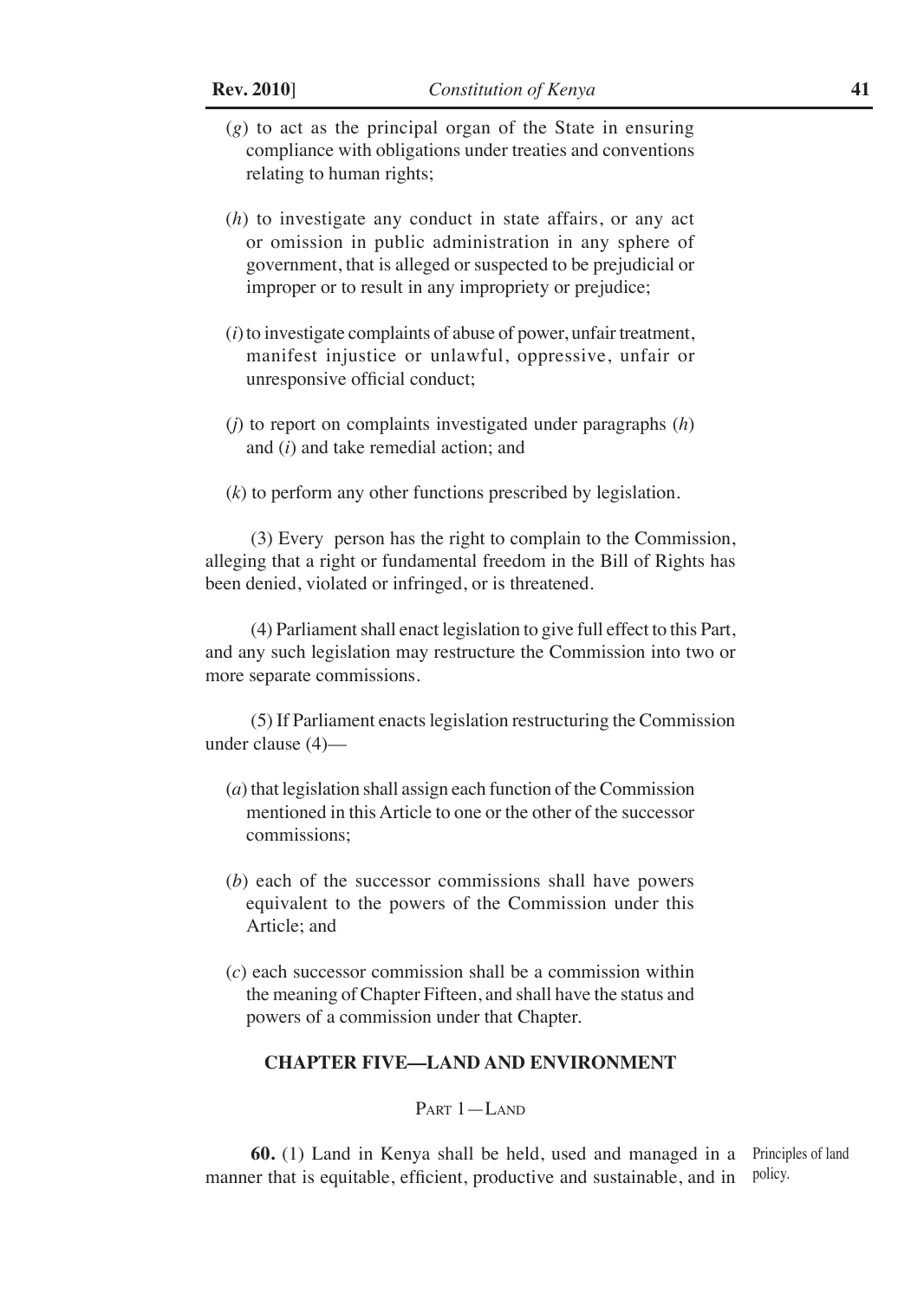|                         | accordance with the following principles—                                                                                                                           |
|-------------------------|---------------------------------------------------------------------------------------------------------------------------------------------------------------------|
|                         | $(a)$ equitable access to land;                                                                                                                                     |
|                         | $(b)$ security of land rights;                                                                                                                                      |
|                         | $(c)$ sustainable and productive management of land<br>resources;                                                                                                   |
|                         | $(d)$ transparent and cost effective administration of land;                                                                                                        |
|                         | (e) sound conservation and protection of ecologically sensitive<br>areas;                                                                                           |
|                         | (f) elimination of gender discrimination in law, customs and<br>practices related to land and property in land; and                                                 |
|                         | $(g)$ encouragement of communities to settle land disputes<br>through recognised local community initiatives consistent<br>with this Constitution.                  |
|                         | (2) These principles shall be implemented through a national land<br>policy developed and reviewed regularly by the national government<br>and through legislation. |
| Classification of land. | 61. (1) All land in Kenya belongs to the people of Kenya<br>collectively as a nation, as communities and as individuals.                                            |
|                         | (2) Land in Kenya is classified as public, community or private.                                                                                                    |
| Public land.            | 62. (1) Public land is $-$                                                                                                                                          |
|                         | $(a)$ land which at the effective date was unalienated government<br>land as defined by an Act of Parliament in force at the<br>effective date;                     |
|                         | (b) land lawfully held, used or occupied by any State organ,<br>except any such land that is occupied by the State organ as<br>lessee under a private lease;        |
|                         | $(c)$ land transferred to the State by way of sale, reversion or<br>surrender;                                                                                      |
|                         | $(d)$ land in respect of which no individual or community<br>ownership can be established by any legal process;                                                     |
|                         | (e) land in respect of which no heir can be identified by any                                                                                                       |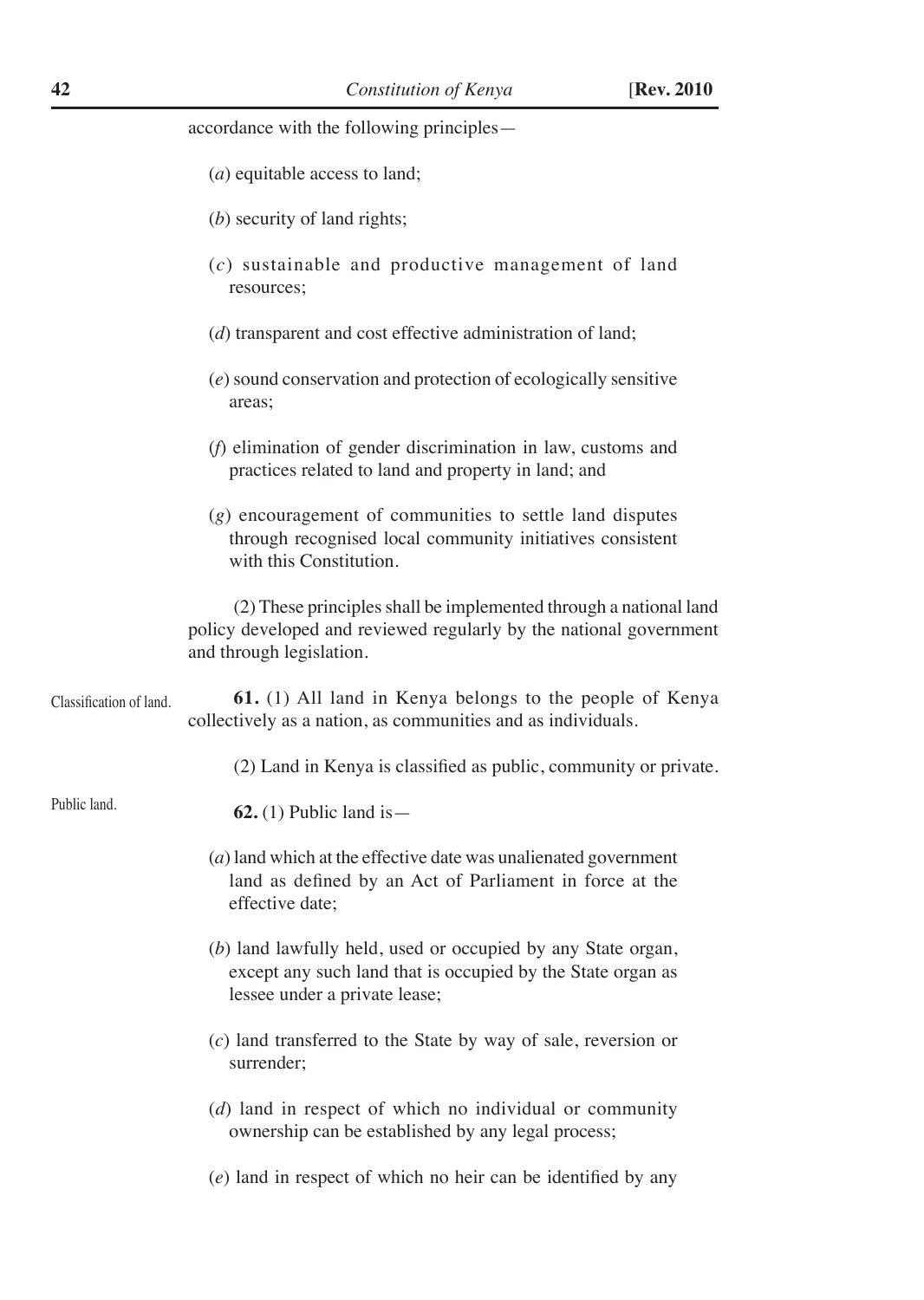legal process;

- (*f*) all minerals and mineral oils as defined by law;
- (*g*) government forests other than forests to which Article 63 (2) (*d*) (i) applies, government game reserves, water catchment areas, national parks, government animal sanctuaries, and specially protected areas;
- (*h*) all roads and thoroughfares provided for by an Act of Parliament;
- (*i*) all rivers, lakes and other water bodies as defined by an Act of Parliament;
- $(j)$  the territorial sea, the exclusive economic zone and the sea bed;
- (*k*) the continental shelf;
- (*l*) all land between the high and low water marks;
- (*m*) any land not classified as private or community land under this Constitution; and
- (*n*) any other land declared to be public land by an Act of Parliament—
	- (i) in force at the effective date; or
	- (ii) enacted after the effective date.

(2) Public land shall vest in and be held by a county government in trust for the people resident in the county, and shall be administered on their behalf by the National Land Commission, if it is classified under—

- (*a*) clause (1) (*a*), (*c*)**,** (*d*) or (*e*); and
- (*b*) clause (1) (b), other than land held, used or occupied by a national State organ.

(3) Public land classified under clause (1) (*f*) to (*m*) shall vest in and be held by the national government in trust for the people of Kenya and shall be administered on their behalf by the National Land Commission.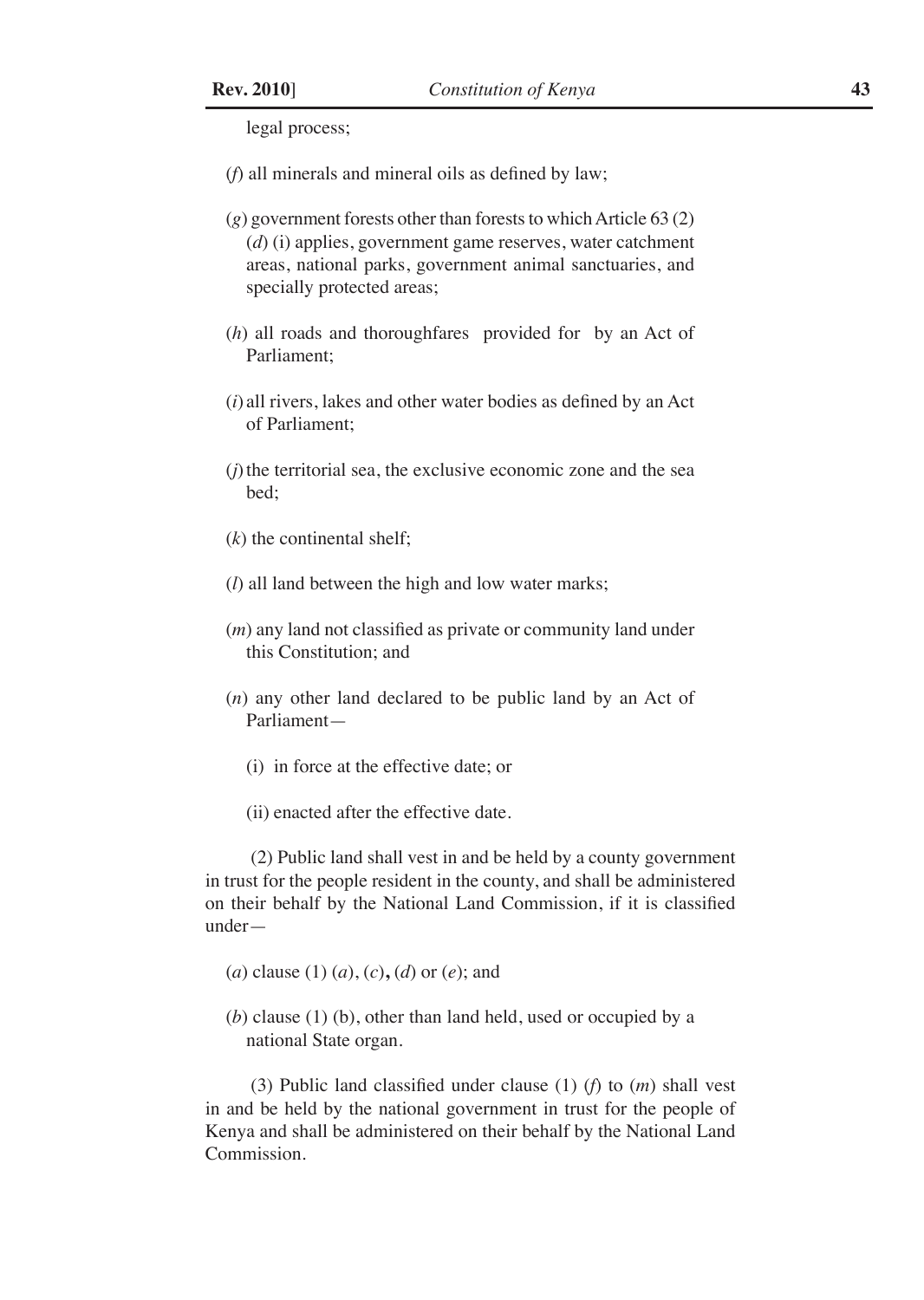(4) Public land shall not be disposed of or otherwise used except in terms of an Act of Parliament specifying the nature and terms of that disposal or use.

Community land.

**63.** (1) Community land shall vest in and be held by communities identified on the basis of ethnicity, culture or similar community of interest.

- (2) Community land consists of—
- (*a*) land lawfully registered in the name of group representatives under the provisions of any law;
- (*b*) land lawfully transferred to a specific community by any process of law;
- (*c*) any other land declared to be community land by an Act of Parliament; and
- (*d*) land that is—
	- (i) lawfully held, managed or used by specific communities as community forests, grazing areas or shrines;
	- (ii) ancestral lands and lands traditionally occupied by hunter-gatherer communities; or
	- (iii) lawfully held as trust land by the county governments,

but not including any public land held in trust by the county government under Article 62 (2).

(3) Any unregistered community land shall be held in trust by county governments on behalf of the communities for which it is held.

(4) Community land shall not be disposed of or otherwise used except in terms of legislation specifying the nature and extent of the rights of members of each community individually and collectively.

(5) Parliament shall enact legislation to give effect to this Article.

Private land.

**64.** Private land consists of —

(*a*) registered land held by any person under any freehold tenure;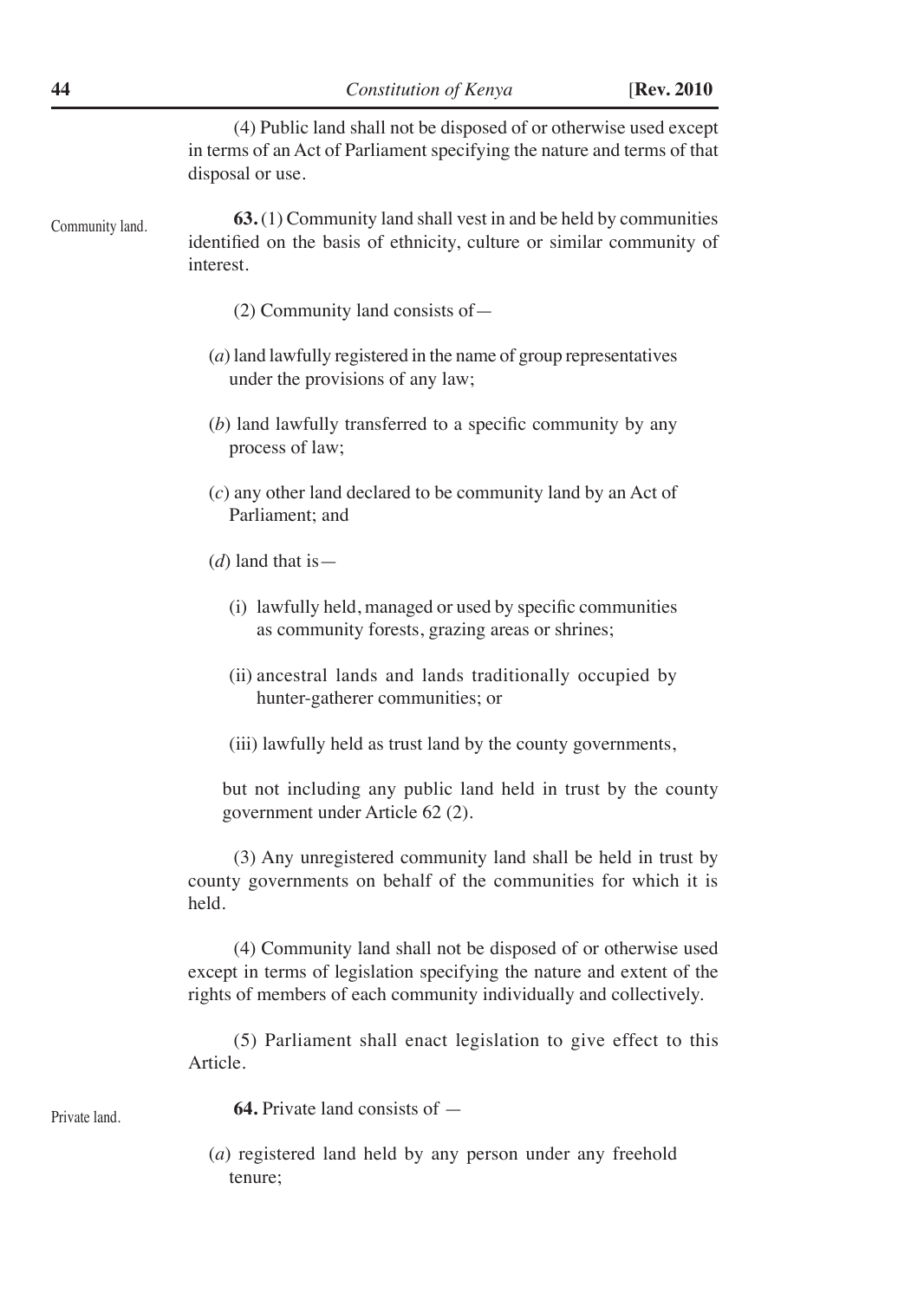(*b*) land held by any person under leasehold tenure; and

(*c*) any other land declared private land under an Act of Parliament.

**65.** (1) A person who is not a citizen may hold land on the basis of leasehold tenure only, and any such lease, however granted, shall not exceed ninety-nine years. Landholding by non-citizens.

(2) If a provision of any agreement, deed, conveyance or document of whatever nature purports to confer on a person who is not a citizen an interest in land greater than a ninety-nine year lease, the provision shall be regarded as conferring on the person a ninety-nine year leasehold interest, and no more.

(3) For purposes of this Article—

- (*a*) a body corporate shall be regarded as a citizen only if the body corporate is wholly owned by one or more citizens; and
- (*b*) property held in trust shall be regarded as being held by a citizen only if all of the beneficial interest of the trust is held by persons who are citizens.

(4) Parliament may enact legislation to make further provision for the operation of this Article.

**66.** (1) The State may regulate the use of any land, or any interest in or right over any land, in the interest of defence, public safety, public order, public morality, public health, or land use planning. Regulation of land use and property.

(2) Parliament shall enact legislation ensuring that investments in property benefit local communities and their economies.

**67.** (1) There is established the National Land Commission. National Land

- (2) The functions of the National Land Commission are—
- (*a*) to manage public land on behalf of the national and county governments;
- (*b*) to recommend a national land policy to the national government;

(*c*) to advise the national government on a comprehensive

Commission.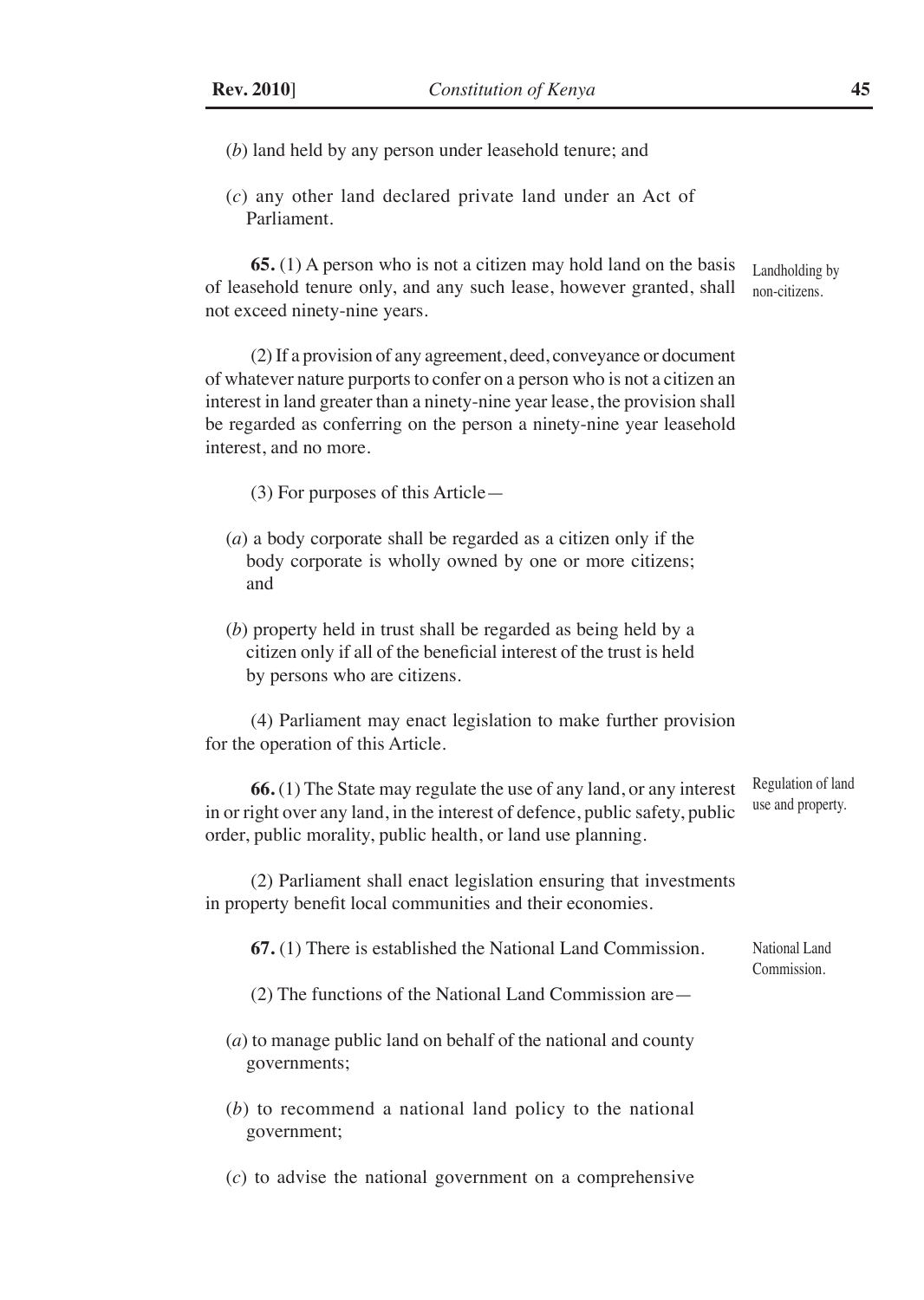programme for the registration of title in land throughout Kenya;

- (*d*) to conduct research related to land and the use of natural resources, and make recommendations to appropriate authorities;
- (*e*) to initiate investigations, on its own initiative or on a complaint, into present or historical land injustices, and recommend appropriate redress;
- (*f*)to encourage the application of traditional dispute resolution mechanisms in land conflicts;
- (*g*) to assess tax on land and premiums on immovable property in any area designated by law; and
- (*h*) to monitor and have oversight responsibilities over land use planning throughout the country.

(3) The National Land Commission may perform any other functions prescribed by national legislation.

Legislation on land.

**68.** Parliament shall—

- (*a*) revise, consolidate and rationalise existing land laws;
- (*b*) revise sectoral land use laws in accordance with the principles set out in Article 60 (1); and
- (*c*) enact legislation—
	- (i) to prescribe minimum and maximum land holding acreages in respect of private land;
	- (ii) to regulate the manner in which any land may be converted from one category to another;
	- (iii) to regulate the recognition and protection of matrimonial property and in particular the matrimonial home during and on the termination of marriage;
	- (iv) to protect, conserve and provide access to all public land;
	- (v) to enable the review of all grants or dispositions of public land to establish their propriety or legality;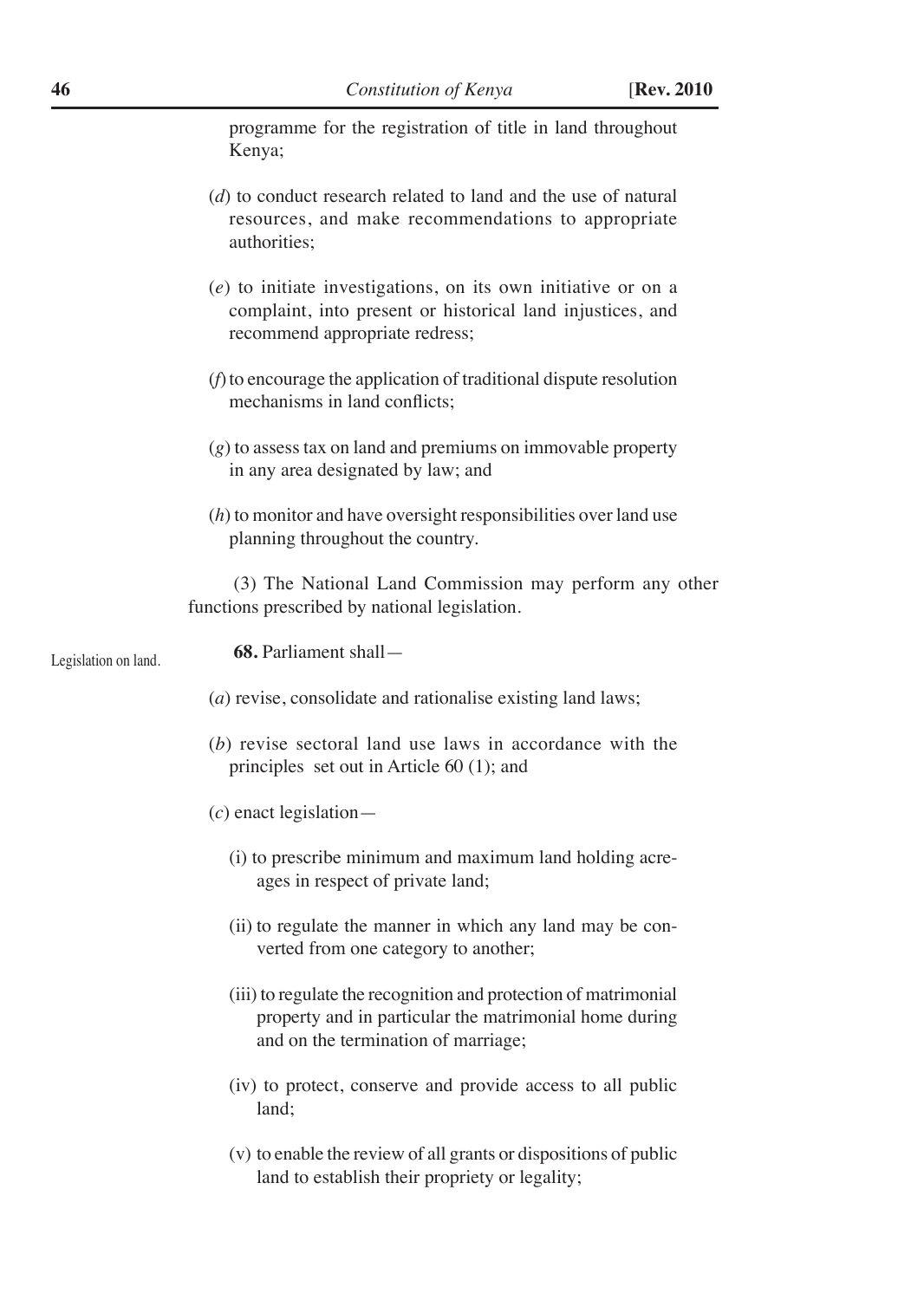- (vi) to protect the dependants of deceased persons holding interests in any land, including the interests of spouses in actual occupation of land; and
- (vii) to provide for any other matter necessary to give effect to the provisions of this Chapter.

Part 2—Environment and Natural Resources

**69.** (1) The State shall—

- (*a*) ensure sustainable exploitation, utilisation, management and conservation of the environment and natural resources, and ensure the equitable sharing of the accruing benefits;
- (*b*) work to achieve and maintain a tree cover of at least ten per cent of the land area of Kenya;
- (*c*) protect and enhance intellectual property in, and indigenous knowledge of, biodiversity and the genetic resources of the communities;
- (*d*) encourage public participation in the management, protection and conservation of the environment;
- (*e*) protect genetic resources and biological diversity;
- (*f*) establish systems of environmental impact assessment, environmental audit and monitoring of the environment;
- (*g*) eliminate processes and activities that are likely to endanger the environment; and
- (*h*) utilise the environment and natural resources for the benefit of the people of Kenya.

(2) Every person has a duty to cooperate with State organs and other persons to protect and conserve the environment and ensure ecologically sustainable development and use of natural resources.

**70.** (1) If a person alleges that a right to a clean and healthy environment recognised and protected under Article 42 has been, is being or is likely to be, denied, violated, infringed or threatened, the person may apply to a court for redress in addition to any other legal remedies that are available in respect to the same matter.

Enforcement of environmental rights.

Obligations in respect of the environment.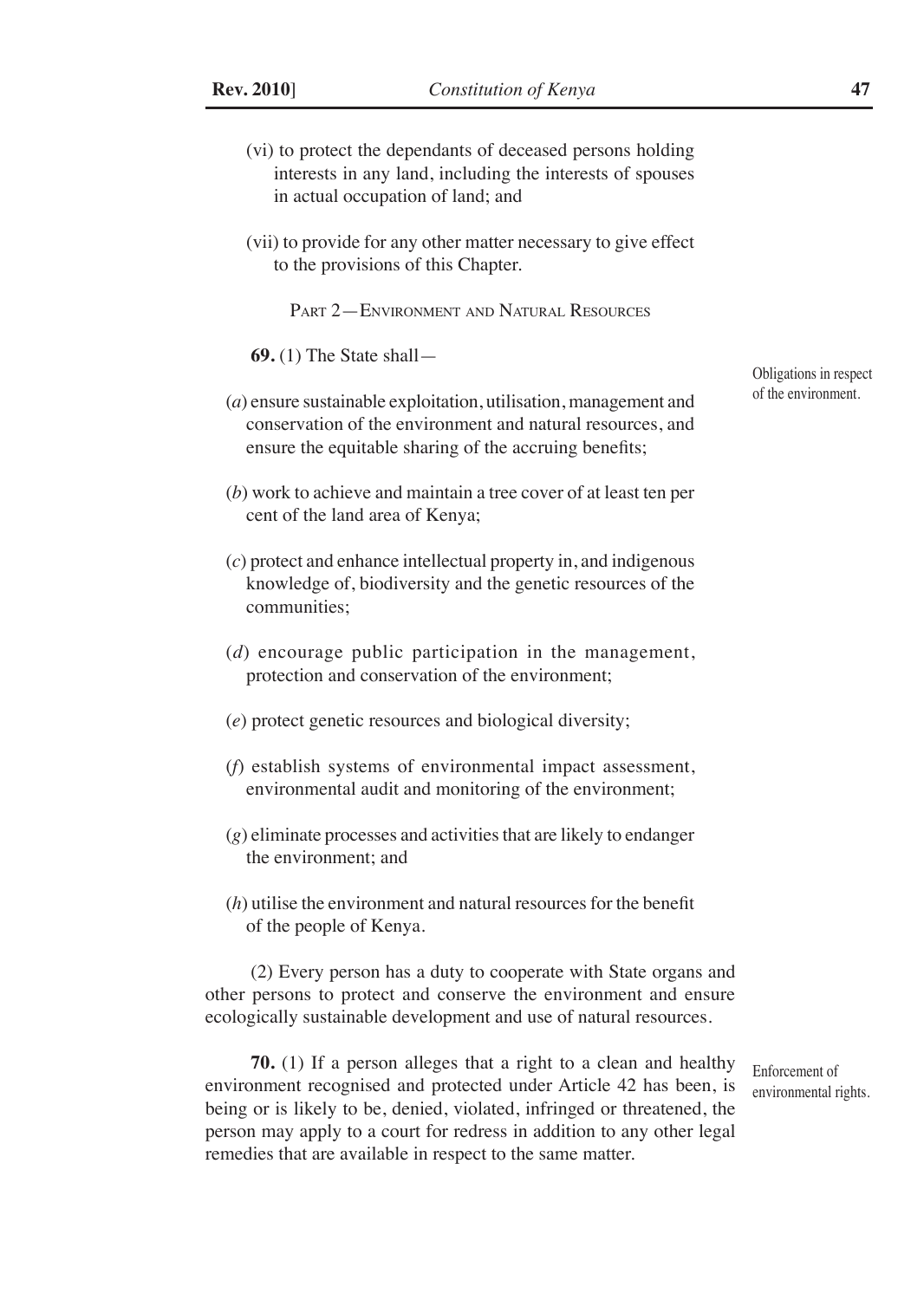|                                              | $(2)$ On application under clause $(1)$ , the court may make any order,<br>or give any directions, it considers appropriate-                                                                              |
|----------------------------------------------|-----------------------------------------------------------------------------------------------------------------------------------------------------------------------------------------------------------|
|                                              | $(a)$ to prevent, stop or discontinue any act or omission that is<br>harmful to the environment;                                                                                                          |
|                                              | $(b)$ to compel any public officer to take measures to prevent<br>or discontinue any act or omission that is harmful to the<br>environment; or                                                            |
|                                              | $(c)$ to provide compensation for any victim of a violation of the<br>right to a clean and healthy environment.                                                                                           |
|                                              | (3) For the purposes of this Article, an applicant does not have to<br>demonstrate that any person has incurred loss or suffered injury.                                                                  |
| Agreements relating<br>to natural resources. | 71. (1) A transaction is subject to ratification by Parliament if<br>$it-$                                                                                                                                |
|                                              | $(a)$ involves the grant of a right or concession by or on behalf<br>of any person, including the national government, to another<br>person for the exploitation of any natural resource of Kenya;<br>and |
|                                              | $(b)$ is entered into on or after the effective date.                                                                                                                                                     |
|                                              | (2) Parliament shall enact legislation providing for the classes of<br>transactions subject to ratification under clause (1).                                                                             |
| Legislation relating<br>to the environment.  | 72. Parliament shall enact legislation to give full effect to the<br>provisions of this Part.                                                                                                             |
|                                              | <b>CHAPTER SIX—LEADERSHIP AND INTEGRITY</b>                                                                                                                                                               |
| Responsibilities of                          | 73. (1) Authority assigned to a State officer-                                                                                                                                                            |
| leadership.                                  | ( <i>a</i> ) is a public trust to be exercised in a manner that $-$                                                                                                                                       |
|                                              | (i) is consistent with the purposes and objects of this Con-<br>stitution;                                                                                                                                |
|                                              | (ii) demonstrates respect for the people;                                                                                                                                                                 |
|                                              | (iii) brings honour to the nation and dignity to the office;<br>and                                                                                                                                       |
|                                              | (iv) promotes public confidence in the integrity of the<br>office; and                                                                                                                                    |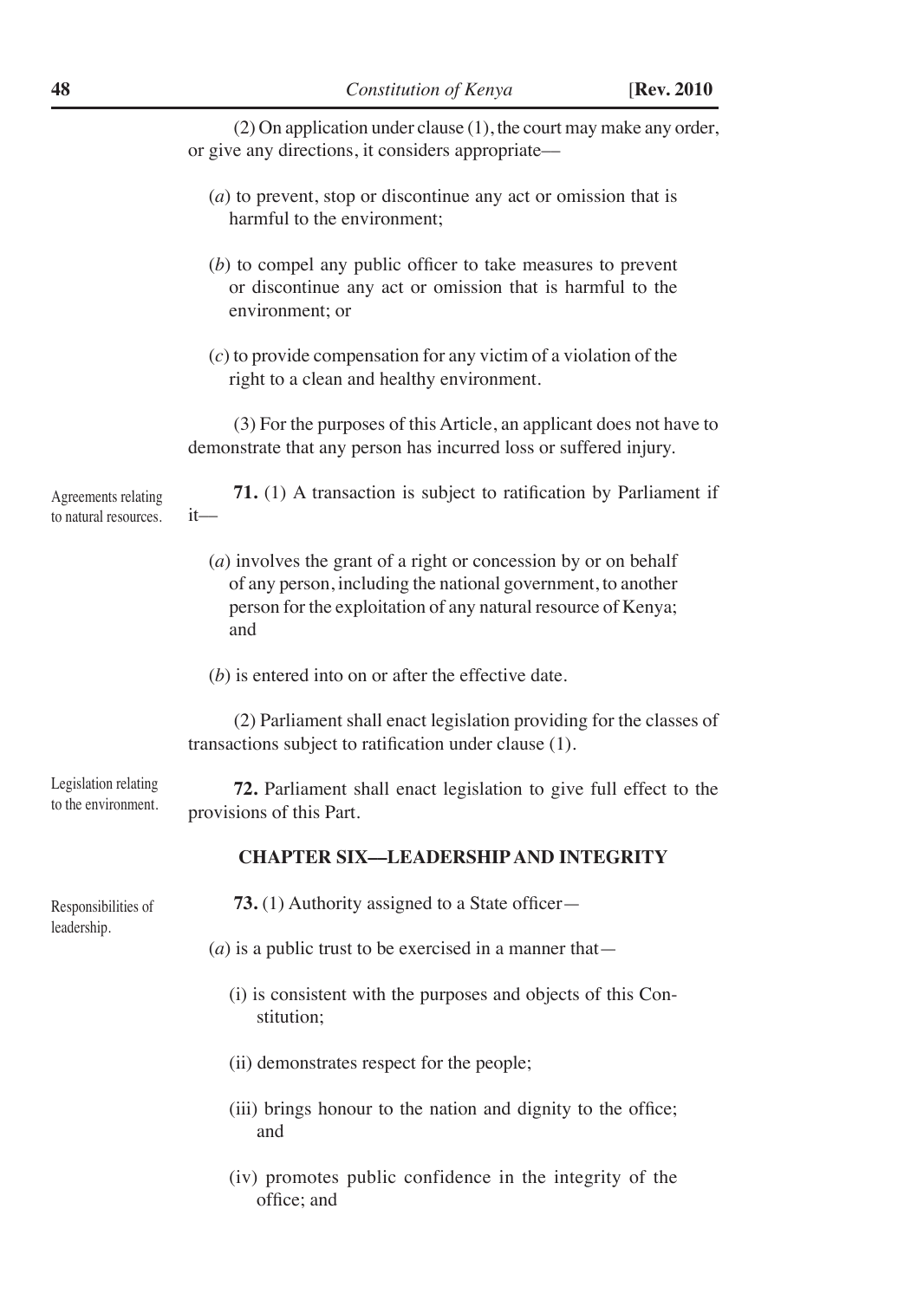- (*b*) vests in the State officer the responsibility to serve the people, rather than the power to rule them.
	- (2) The guiding principles of leadership and integrity include—
- (*a*) selection on the basis of personal integrity, competence and suitability, or election in free and fair elections;
- (*b*) objectivity and impartiality in decision making, and in ensuring that decisions are not influenced by nepotism, favouritism, other improper motives or corrupt practices;
- (*c*) selfless service based solely on the public interest, demonstrated by—
	- (i) honesty in the execution of public duties; and
	- (ii) the declaration of any personal interest that may conflict with public duties;
- (*d*) accountability to the public for decisions and actions; and
- (*e*) discipline and commitment in service to the people.

**74.** Before assuming a State office, acting in a State office, or Oath of office of performing any functions of a State office, a person shall take and subscribe the oath or affirmation of office, in the manner and form prescribed by the Third Schedule or under an Act of Parliament. State officers.

**75.** (1) A State officer shall behave, whether in public and official Conduct of State life, in private life, or in association with other persons, in a manner officers.that avoids—

- (*a*) any conflict between personal interests and public or official duties;
- (*b*) compromising any public or official interest in favour of a personal interest; or

(*c*) demeaning the office the officer holds.

(2) A person who contravenes clause (1), or Article 76, 77 or 78  $(2)$ —

(*a*) shall be subject to the applicable disciplinary procedure for the relevant office; and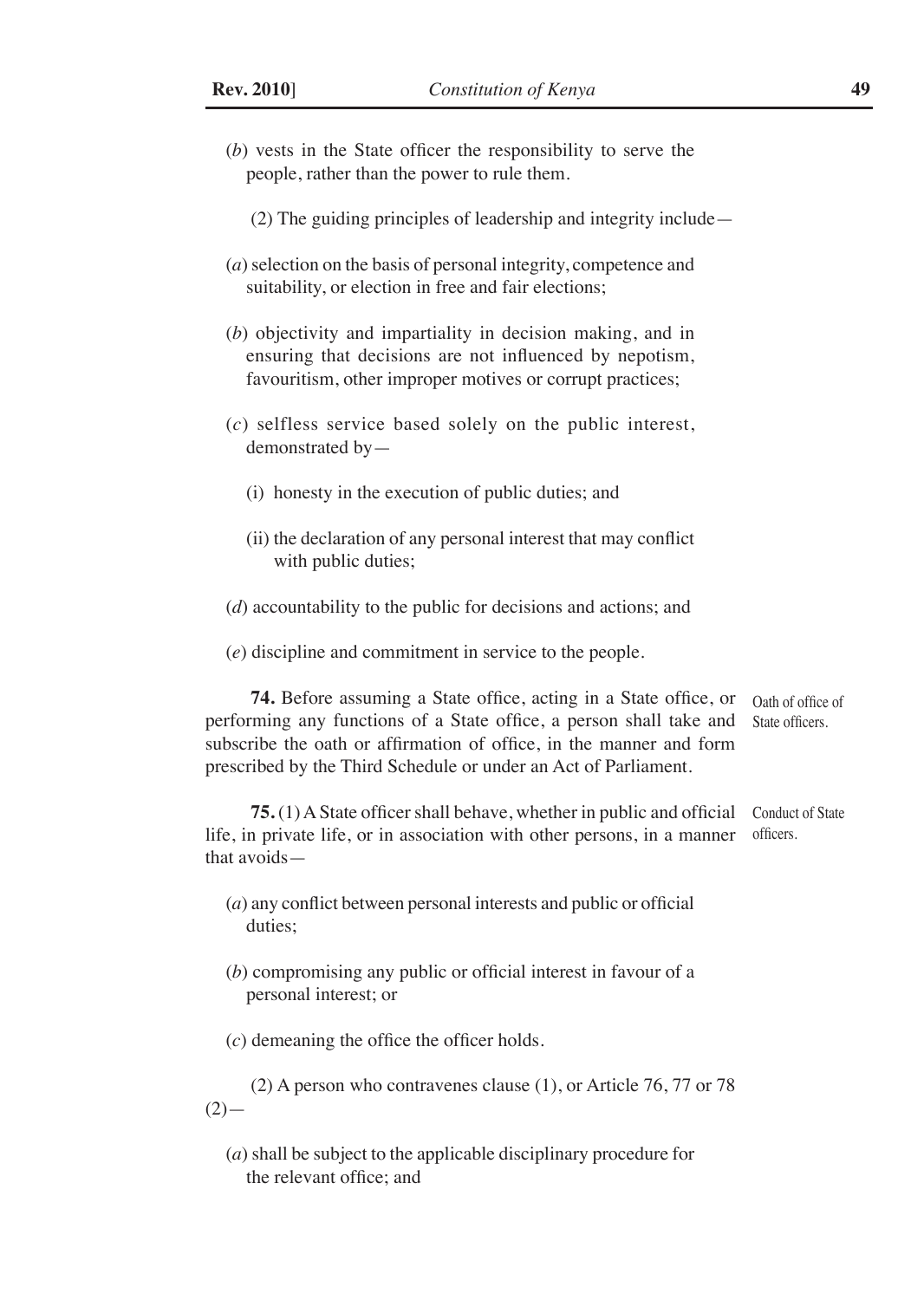|                                         | $(b)$ may, in accordance with the disciplinary procedure referred<br>to in paragraph (a), be dismissed or otherwise removed from<br>office.                                                                       |
|-----------------------------------------|-------------------------------------------------------------------------------------------------------------------------------------------------------------------------------------------------------------------|
|                                         | (3) A person who has been dismissed or otherwise removed from<br>office for a contravention of the provisions mentioned in clause (2) is<br>disqualified from holding any other State office.                     |
| Financial probity of<br>State officers. | <b>76.</b> (1) A gift or donation to a State officer on a public or official<br>occasion is a gift or donation to the Republic and shall be delivered to<br>the State unless exempted under an Act of Parliament. |
|                                         | $(2)$ A State officer shall not-                                                                                                                                                                                  |
|                                         | $(a)$ maintain a bank account outside Kenya except in accordance<br>with an Act of Parliament; or                                                                                                                 |
|                                         | $(b)$ seek or accept a personal loan or benefit in circumstances<br>that compromise the integrity of the State officer.                                                                                           |
| Restriction on<br>activities of State   | 77. (1) A full-time State officer shall not participate in any other<br>gainful employment.                                                                                                                       |
| officers.                               | (2) Any appointed State officer shall not hold office in a political<br>party.                                                                                                                                    |
|                                         | (3) A retired State officer who is receiving a pension from public<br>funds shall not hold more than two concurrent remunerative positions<br>as chairperson, director or employee of-                            |
|                                         | (a) a company owned or controlled by the State; or                                                                                                                                                                |
|                                         | $(b)$ a State organ.                                                                                                                                                                                              |
|                                         | (4) A retired State officer shall not receive remuneration from<br>public funds other than as contemplated in clause (3).                                                                                         |
| Citizenship and<br>leadership.          | <b>78.</b> (1) A person is not eligible for election or appointment to a<br>State office unless the person is a citizen of Kenya.                                                                                 |
|                                         | (2) A State officer or a member of the defence forces shall not<br>hold dual citizenship.                                                                                                                         |

- (3) Clauses (1) and (2) do not apply to—
- (*a*) judges and members of commissions; or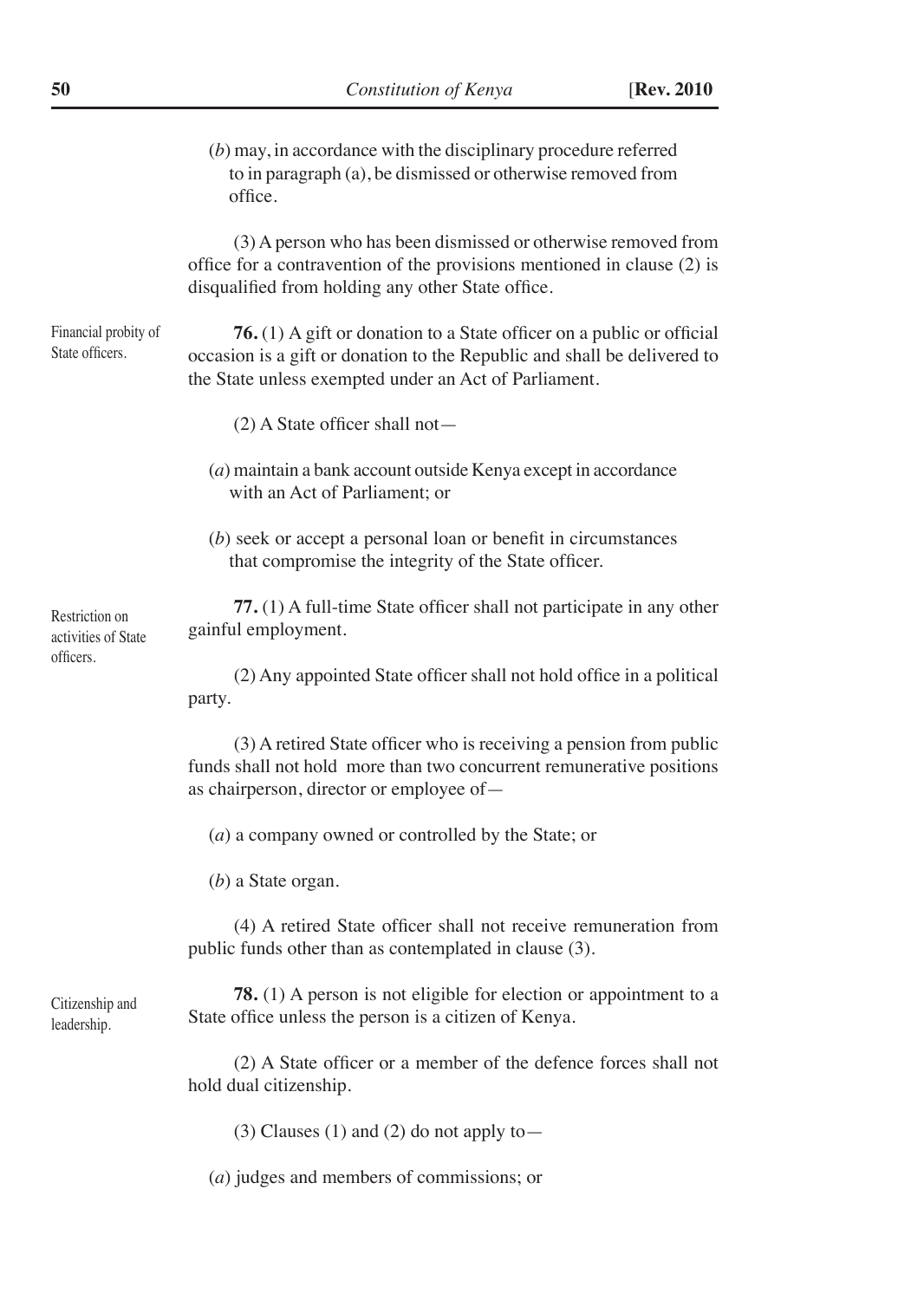(*b*) any person who has been made a citizen of another country by operation of that country's law, without ability to opt out.

**79.** Parliament shall enact legislation to establish an independent ethics and anti-corruption commission, which shall be and have the status and powers of a commission under Chapter Fifteen, for purposes of ensuring compliance with, and enforcement of, the provisions of this Chapter.

|  | 80. Parliament shall enact legislation- |  |  |  |  |
|--|-----------------------------------------|--|--|--|--|
|--|-----------------------------------------|--|--|--|--|

- (*a*) establishing procedures and mechanisms for the effective administration of this Chapter;
- (*b*) prescribing the penalties, in addition to the penalties referred to in Article 75, that may be imposed for a contravention of this Chapter;
- (*c*) providing for the application of this Chapter, with the necessary modifications, to public officers; and
- (*d*) making any other provision necessary for ensuring the promotion of the principles of leadership and integrity mentioned in this Chapter, and the enforcement of this Chapter.

## **CHAPTER SEVEN––REPRESENTATION OF THE PEOPLE**

PART 1–ELECTORAL SYSTEM AND PROCESS

**81.** The electoral system shall comply with the following principles*––*

- (*a*) freedom of citizens to exercise their political rights under Article 38;
- (*b*) not more than two-thirds of the members of elective public bodies shall be of the same gender;
- (*c*) fair representation of persons with disabilities;
- (*d*) universal suffrage based on the aspiration for fair representation and equality of vote; and
- (*e*) free and fair elections, which are—

Legislation to establish the ethics and anti-corruption commission.

Legislation on leadership.

General principles for the electoral system.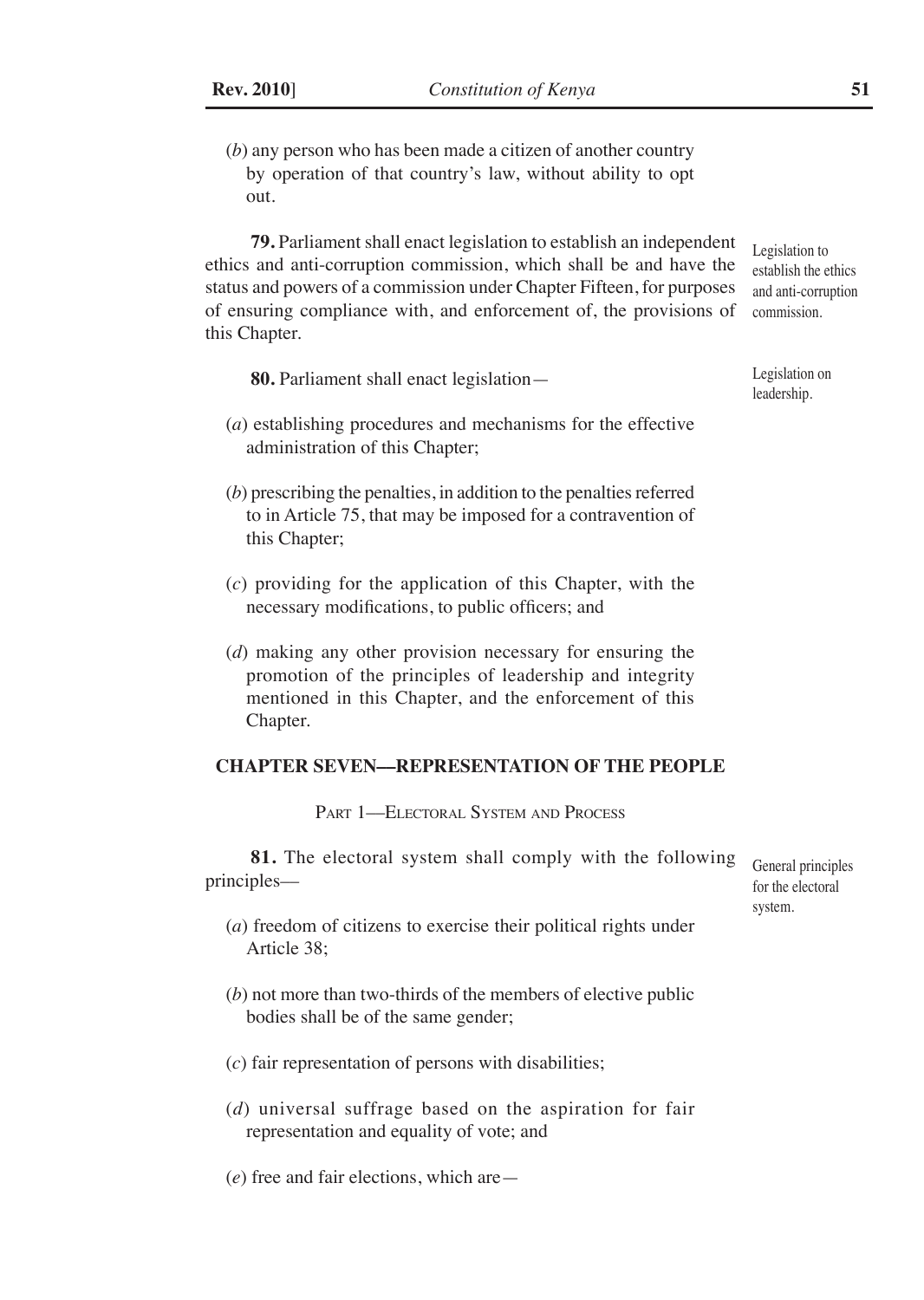|   | (ii) free from violence, intimidation, improper influence or<br>corruption;                                                                                                           |
|---|---------------------------------------------------------------------------------------------------------------------------------------------------------------------------------------|
|   | (iii) conducted by an independent body;                                                                                                                                               |
|   | (iv) transparent; and                                                                                                                                                                 |
|   | (v) administered in an impartial, neutral, efficient, accurate<br>and accountable manner.                                                                                             |
| n | 82. (1) Parliament shall enact legislation to provide for-                                                                                                                            |
|   | $(a)$ the delimitation by the Independent Electoral and Boundaries<br>Commission of electoral units for election of members of the<br>National Assembly and county assemblies;        |
|   | $(b)$ the nomination of candidates;                                                                                                                                                   |
|   | $(c)$ the continuous registration of citizens as voters;                                                                                                                              |
|   | $(d)$ the conduct of elections and referenda and the regulation<br>and efficient supervision of elections and referenda, including<br>the nomination of candidates for elections; and |
|   | (e) the progressive registration of citizens residing outside<br>Kenya, and the progressive realisation of their right to<br>vote.                                                    |
|   | (2) Legislation required by clause $(1)$ (d) shall ensure that voting<br>at every election is -                                                                                       |
|   | $(a)$ simple;                                                                                                                                                                         |
|   | $(b)$ transparent; and                                                                                                                                                                |
|   | $(c)$ takes into account the special needs of —                                                                                                                                       |

(i) by secret ballot;

- (i) persons with disabilities; and
- (ii) other persons or groups with special needs.

**83.** (1) A person qualifies for registration as a voter at elections or referenda if the person— Registration as a voter

Legislation on elections.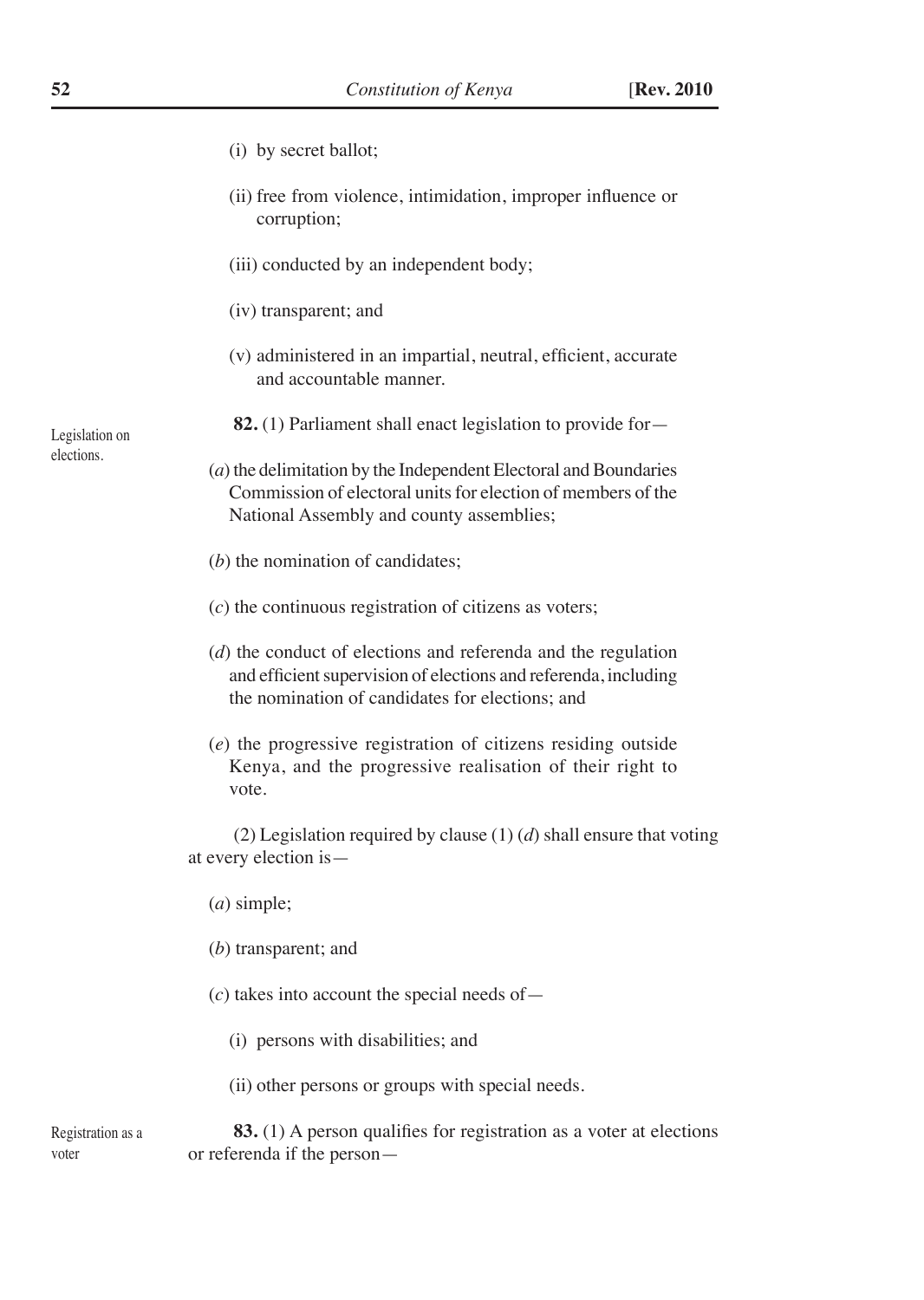(*a*) is an adult citizen;

- (*b*) is not declared to be of unsound mind; and
- (*c*) has not been convicted of an election offence during the preceding five years.

(2) A citizen who qualifies for registration as a voter shall be registered at only one registration centre.

(3) Administrative arrangements for the registration of voters and the conduct of elections shall be designed to facilitate, and shall not deny, an eligible citizen the right to vote or stand for election.

**84.** In every election, all candidates and all political parties shall comply with the code of conduct prescribed by the Independent Electoral and Boundaries Commission.

**85.** Any person is eligible to stand as an independent candidate for election if the person––

(*a*) is not a member of a registered political party and has not been a member for at least three months immediately before the date of the election; and

(*b*) satisfies the requirements of––

- (i) Article 99 (1)  $(c)$  (i) or (ii), in the case of a candidate for election to the National Assembly or the Senate, respectively; or
- (ii) Article 193 (1) (*c*) (ii), in the case of a candidate for election to a county assembly.

**86.** At every election, the Independent Electoral and Boundaries Commission shall ensure that— Voting.

- (*a*) whatever voting method is used, the system is simple, accurate, verifiable, secure, accountable and transparent;
- (*b*) the votes cast are counted, tabulated and the results announced promptly by the presiding officer at each polling station;
- (*c*) the results from the polling stations are openly and accurately collated and promptly announced by the returning officer; and

Candidates for election and political parties to comply with code of conduct.

Eligibility to stand as an independent candidate.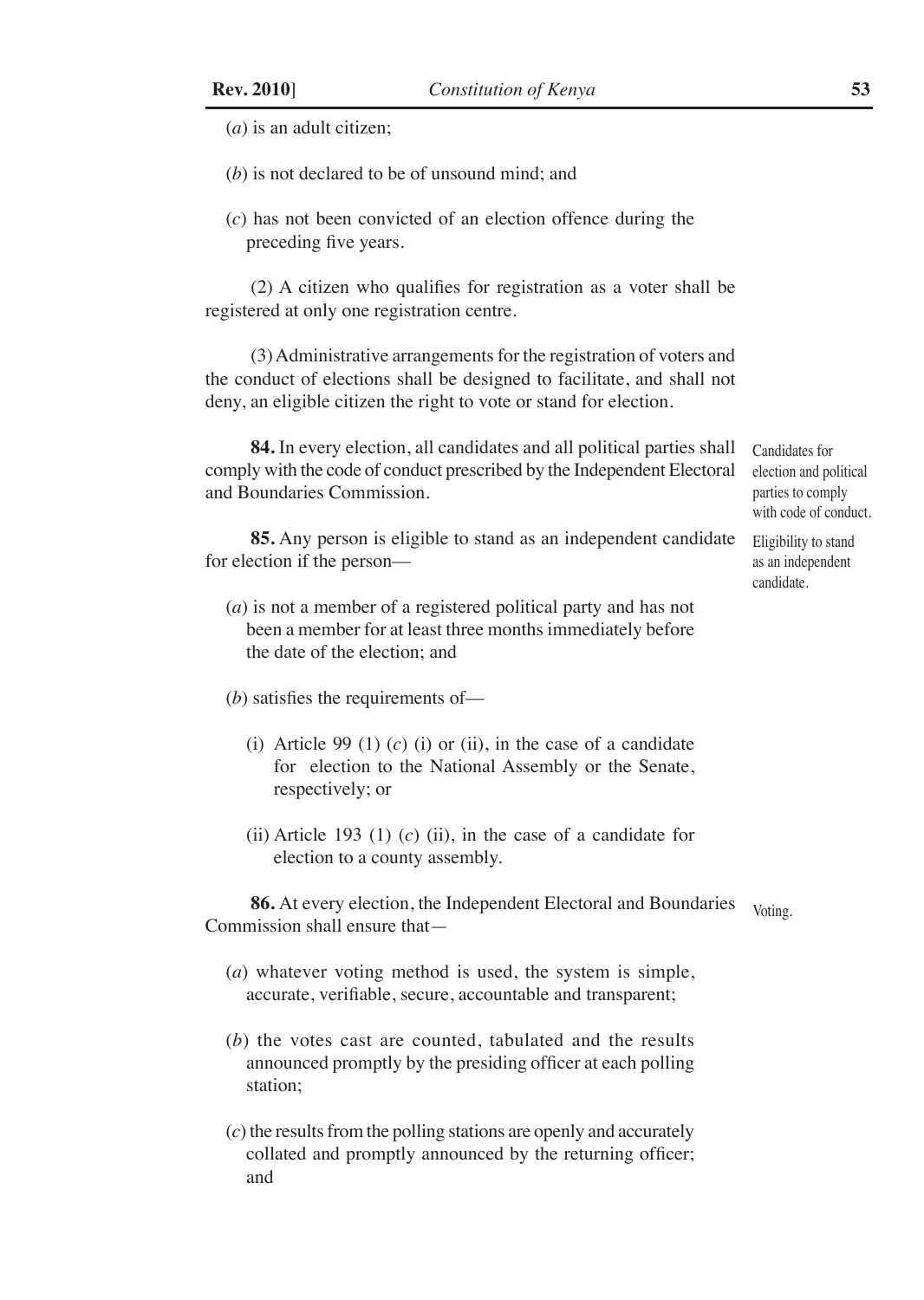| $(d)$ appropriate structures and mechanisms to eliminate electoral |
|--------------------------------------------------------------------|
| malpractice are put in place, including the safekeeping of         |
| election materials.                                                |

Electoral disputes.

Commission.

**87.** (1) Parliament shall enact legislation to establish mechanisms for timely settling of electoral disputes.

(2) Petitions concerning an election, other than a presidential election, shall be filed within twenty-eight days after the declaration of the election results by the Independent Electoral and Boundaries Commission.

(3) Service of a petition may be direct or by advertisement in a newspaper with national circulation.

Part 2—Independent Electoral and Boundaries Commission and Delimitation of Electoral Units

**88.** (1) There is established the Independent Electoral and Boundaries Commission. Independent Electoral and Boundaries

> (2) A person is not eligible for appointment as a member of the Commission if the person—

- (*a*) has, at any time within the preceding five years, held office, or stood for election as—
	- (i) a member of Parliament or of a county assembly; or
	- (ii) a member of the governing body of a political party; or

(*b*) holds any State office.

(3) A member of the Commission shall not hold another public office.

(4) The Commission is responsible for conducting or supervising referenda and elections to any elective body or office established by this Constitution, and any other elections as prescribed by an Act of Parliament and, in particular, for—

(*a*) the continuous registration of citizens as voters;

(*b*) the regular revision of the voters' roll;

(*c*) the delimitation of constituencies and wards;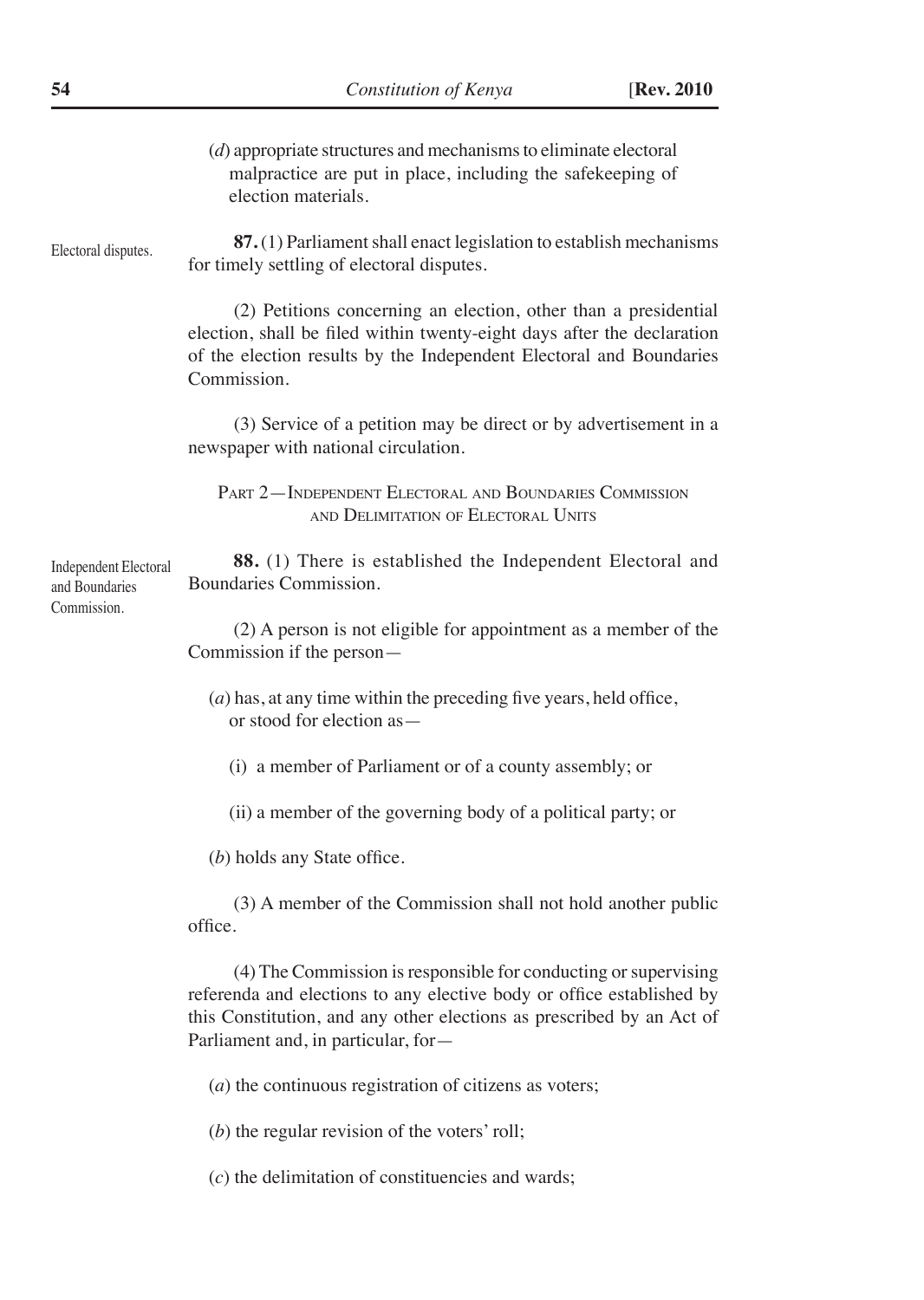- (*d*) the regulation of the process by which parties nominate candidates for elections;
- (*e*) the settlement of electoral disputes, including disputes relating to or arising from nominations but excluding election petitions and disputes subsequent to the declaration of election results;
- (*f*) the registration of candidates for election;
- (*g*) voter education;
- (*h*) the facilitation of the observation, monitoring and evaluation of elections;
- $(i)$  the regulation of the amount of money that may be spent by or on behalf of a candidate or party in respect of any election;
- (*j*) the development of a code of conduct for candidates and parties contesting elections; and
- (*k*) the monitoring of compliance with the legislation required by Article 82 (1) (*b*) relating to nomination of candidates by parties.

(5) The Commission shall exercise its powers and perform its functions in accordance with this Constitution and national legislation.

**89.** (1) There shall be two hundred and ninety constituencies for Delimitation of the purposes of the election of the members of the National Assembly electoral units. provided for in Article 97 (1) (*a*).

(2) The Independent Electoral and Boundaries Commission shall review the names and boundaries of constituencies at intervals of not less than eight years, and not more than twelve years, but any review shall be completed at least twelve months before a general election of members of Parliament.

(3)The Commission shall review the number, names and boundaries of wards periodically.

(4) If a general election is to be held within twelve months after the completion of a review by the Commission, the new boundaries shall not take effect for purposes of that election.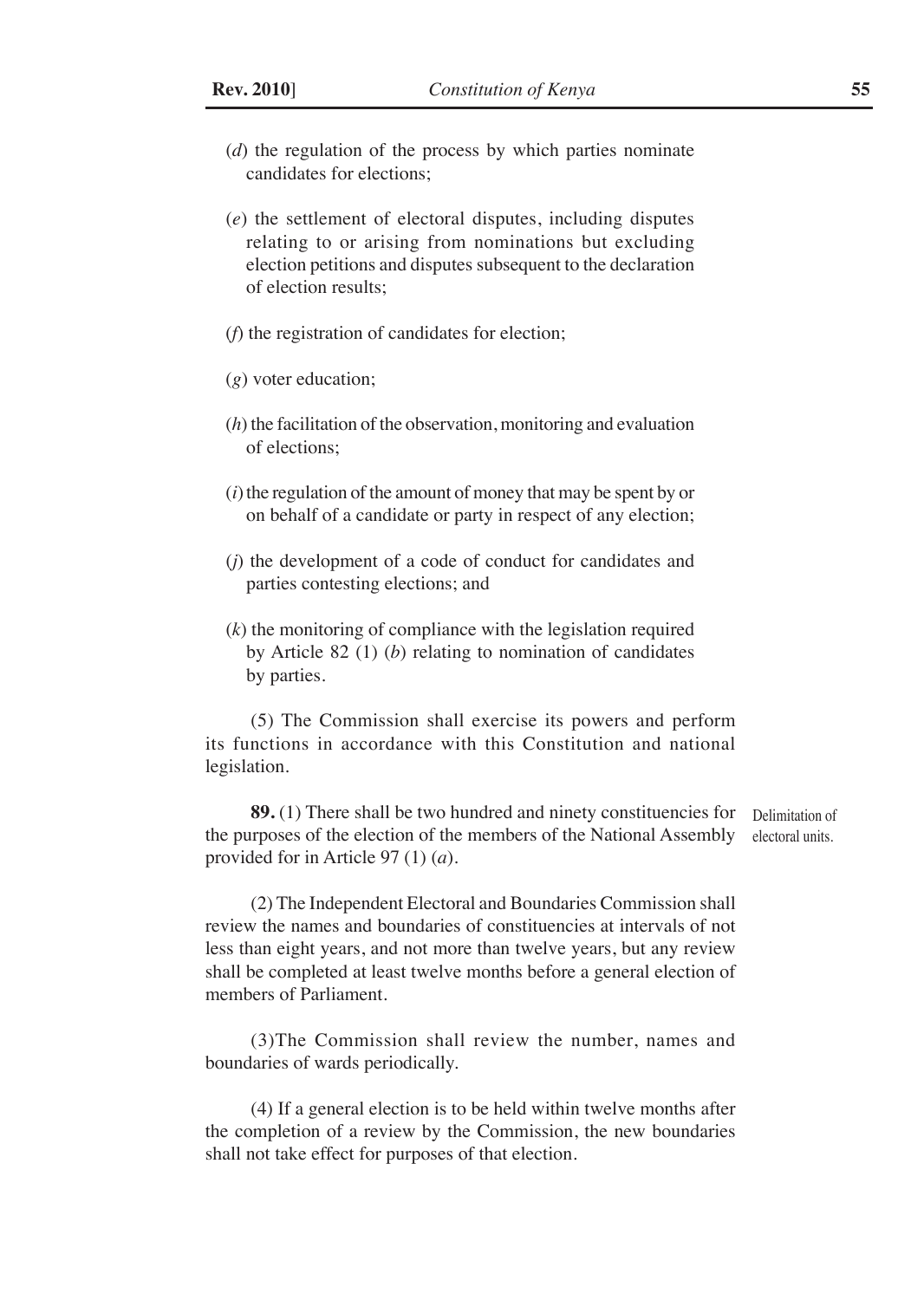(5) The boundaries of each constituency shall be such that the number of inhabitants in the constituency is, as nearly as possible, equal to the population quota, but the number of inhabitants of a constituency may be greater or lesser than the population quota in the manner mentioned in clause (6) to take account of—

- (*a*) geographical features and urban centres;
- (*b*) community of interest, historical, economic and cultural ties; and
- (*c*) means of communication.

(6) The number of inhabitants of a constituency or ward may be greater or lesser than the population quota by a margin of not more than—

- (*a*) forty per cent for cities and sparsely populated areas; and
- (*b*) thirty per cent for the other areas.

(7) In reviewing constituency and ward boundaries the Commission shall––

- (*a*) consult all interested parties; and
- (*b*) progressively work towards ensuring that the number of inhabitants in each constituency and ward is, as nearly as possible, equal to the population quota.

(8) If necessary, the Commission shall alter the names and boundaries of constituencies, and the number, names and boundaries of wards.

(9) Subject to clauses  $(1)$ ,  $(2)$ ,  $(3)$  and  $(4)$ , the names and details of the boundaries of constituencies and wards determined by the Commission shall be published in the *Gazette*, and shall come into effect on the dissolution of Parliament first following their publication.

(10) A person may apply to the High Court for review of a decision of the Commission made under this Article.

(11) An application for the review of a decision made under this Article shall be filed within thirty days of the publication of the decision in the *Gazette* and shall be heard and determined within three months of the date on which it is filed.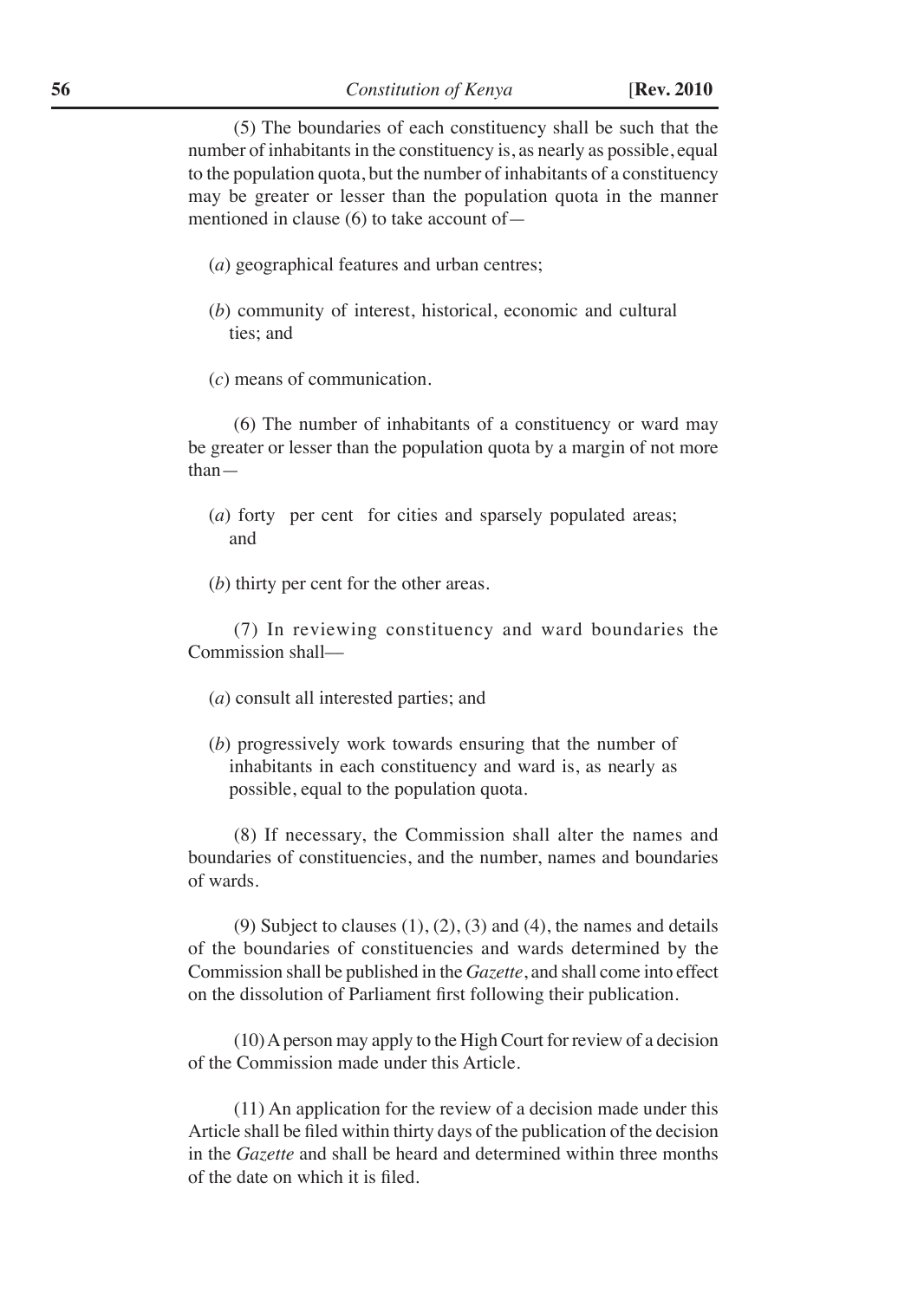(12) For the purposes of this Article, "population quota" means the number obtained by dividing the number of inhabitants of Kenya by the number of constituencies or wards, as applicable, into which Kenya is divided under this Article.

**90.** (1) Elections for the seats in Parliament provided for under Articles 97(1) (*c*) and 98 (1) (*b*), (*c*) and (*d*), and for the members of county assemblies under 177 (1) (*b*) and (*c*), shall be on the basis of proportional representation by use of party lists. Allocation of party list seats.

(2) The Independent Electoral and Boundaries Commission shall be responsible for the conduct and supervision of elections for seats provided for under clause (1) and shall ensure that—

- (*a*) each political party participating in a general election nominates and submits a list of all the persons who would stand elected if the party were to be entitled to all the seats provided for under clause (1), within the time prescribed by national legislation;
- (*b*) except in the case of the seats provided for under Article 98 (1) (*b*), each party list comprises the appropriate number of qualified candidates and alternates between male and female candidates in the priority in which they are listed; and
- (*c*) except in the case of county assembly seats, each party list reflects the regional and ethnic diversity of the people of Kenya.

(3) The seats mentioned in clause (1) shall be allocated to political parties in proportion to the total number of seats won by candidates of the political party at the general election.

Part 3—Political Parties

**91.** (1) Every political party shall—

Basic requirements for political parties.

- (*a*) have a national character as prescribed by an Act of Parliament;
- (*b*) have a democratically elected governing body;
- (*c*) promote and uphold national unity;
- (*d*) abide by the democratic principles of good governance, promote and practise democracy through regular, fair and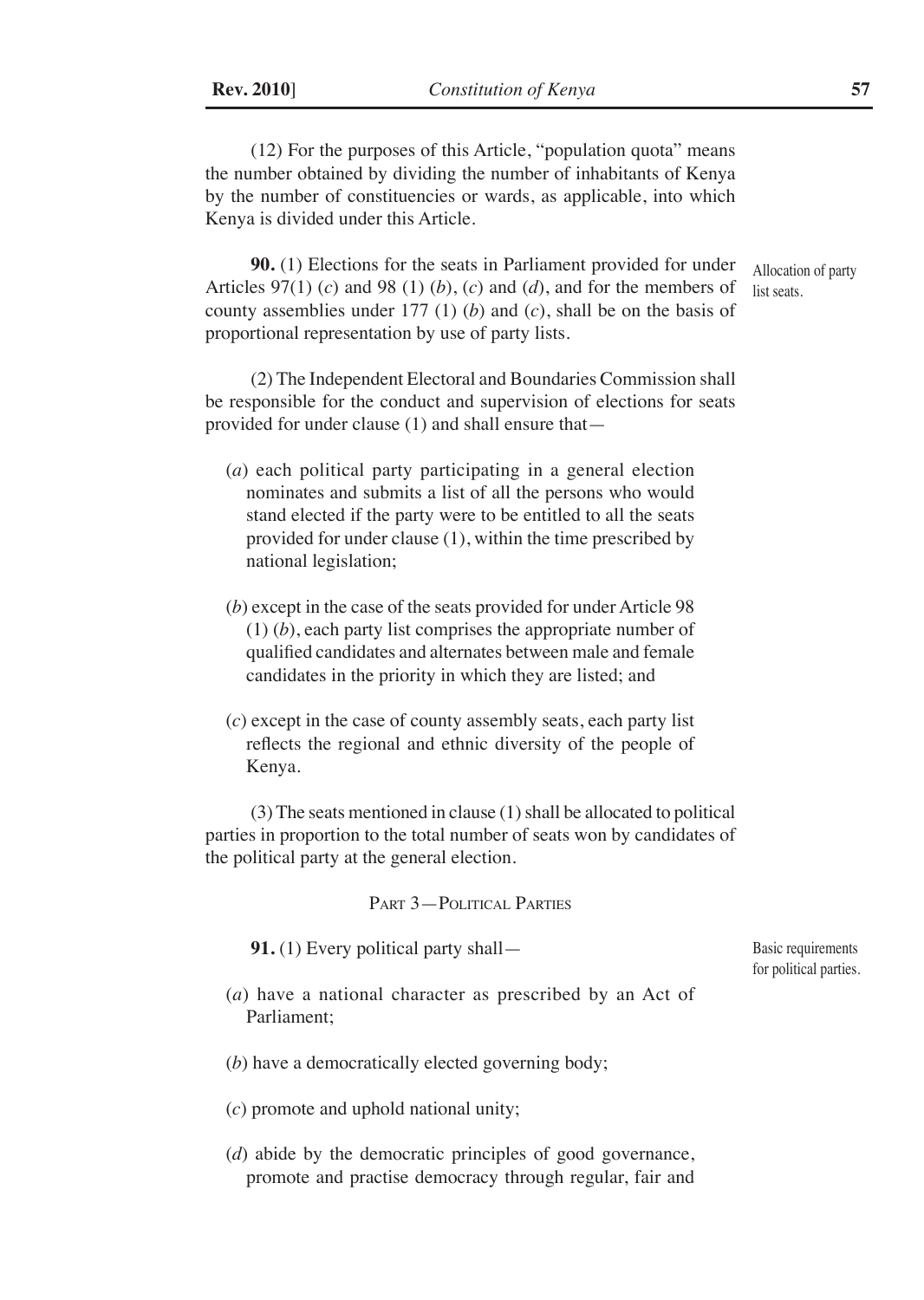free elections within the party;

- (*e*) respect the right of all persons to participate in the political process, including minorities and marginalised groups;
- (*f*)respect and promote human rights and fundamental freedoms, and gender equality and equity;
- (*g*) promote the objects and principles of this Constitution and the rule of law; and
- (*h*) subscribe to and observe the code of conduct for political parties.
	- (2) A political party shall not—
- (*a*) be founded on a religious, linguistic, racial, ethnic, gender or regional basis or seek to engage in advocacy of hatred on any such basis;
- (*b*) engage in or encourage violence by, or intimidation of, its members, supporters, opponents or any other person;
- (*c*) establish or maintain a paramilitary force, militia or similar organisation;
- (*d*) engage in bribery or other forms of corruption; or
- (*e*) except as is provided under this Chapter or by an Act of Parliament, accept or use public resources to promote its interests or its candidates in elections.
	- **92.** Parliament shall enact legislation to provide for—
- (*a*) the reasonable and equitable allocation of airtime, by Stateowned and other mentioned categories of broadcasting media, to political parties either generally or during election campaigns;
- (*b*) the regulation of freedom to broadcast in order to ensure fair election campaigning;
- (*c*) the regulation of political parties;
- (*d*) the roles and functions of political parties;
- (*e*) the registration and supervision of political parties;

Legislation on political parties.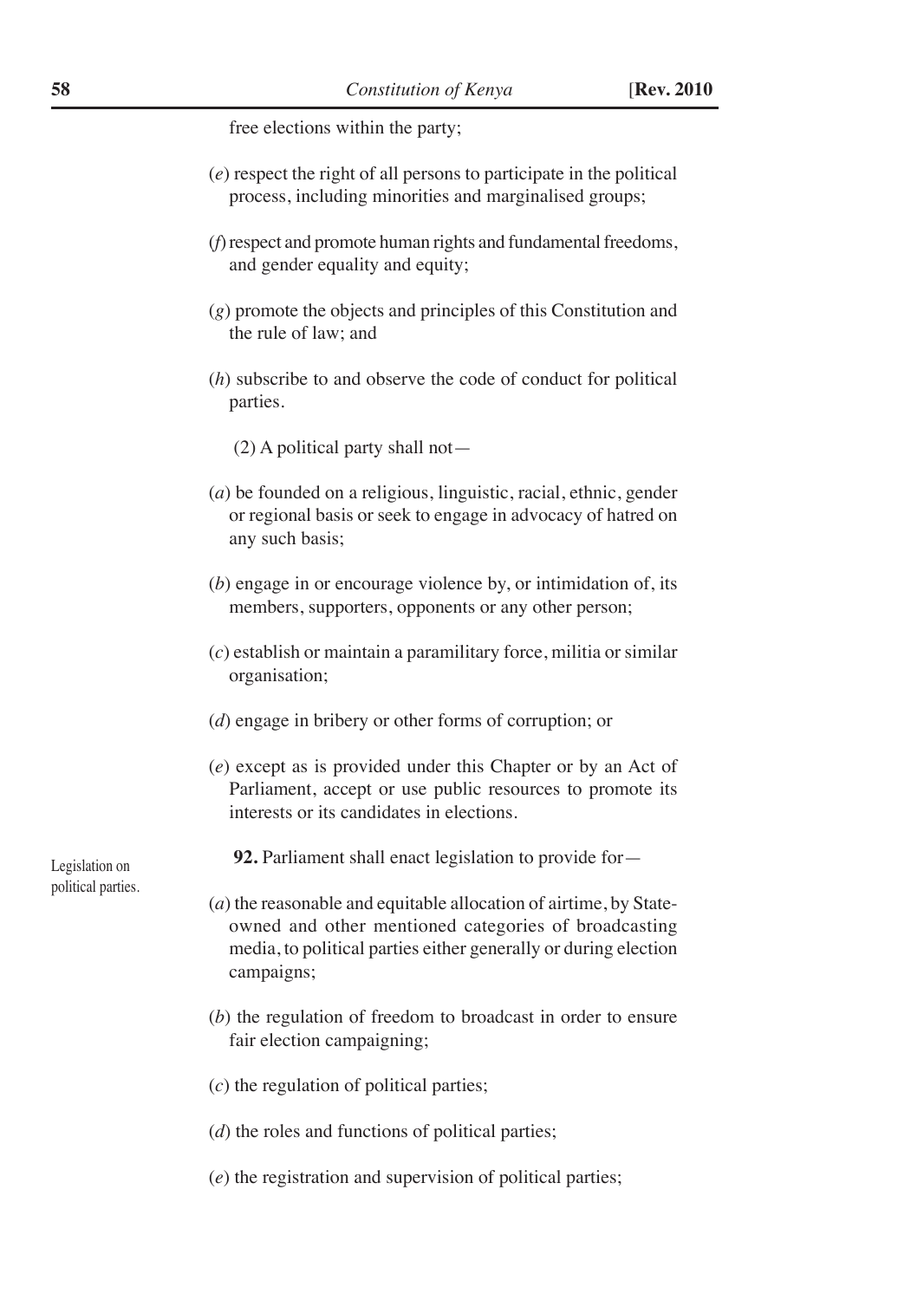- (*f*) the establishment and management of a political parties fund;
- (*g*) the accounts and audit of political parties;
- (*h*) restrictions on the use of public resources to promote the interests of political parties; and
- (*i*) any other matters necessary for the management of politcal parties.

## **CHAPTER EIGHT––THE LEGISLATURE**

Part 1—Establishment and Role of Parliament

**93.** (1) There is established a Parliament of Kenya, which shall Establishment of consist of the National Assembly and the Senate. Parliament.

(2) The National Assembly and the Senate shall perform their respective functions in accordance with this Constitution.

**94.** (1) The legislative authority of the Republic is derived from the people and, at the national level, is vested in and exercised by Parliament. Role of Parliament.

(2) Parliament manifests the diversity of the nation, represents the will of the people, and exercises their sovereignty.

(3) Parliament may consider and pass amendments to this Constitution, and alter county boundaries as provided for in this Constitution.

(4) Parliament shall protect this Constitution and promote the democratic governance of the Republic.

(5) No person or body**,** other than Parliament**,** has the power to make provision having the force of law in Kenya except under authority conferred by this Constitution or by legislation.

(6) An Act of Parliament, or legislation of a county, that confers on any State organ, State officer or person the authority to make provision having the force of law in Kenya, as contemplated in clause (5), shall expressly specify the purpose and objectives for which that authority is conferred, the limits of the authority, the nature and scope of the law that may be made, and the principles and standards applicable to the law made under the authority.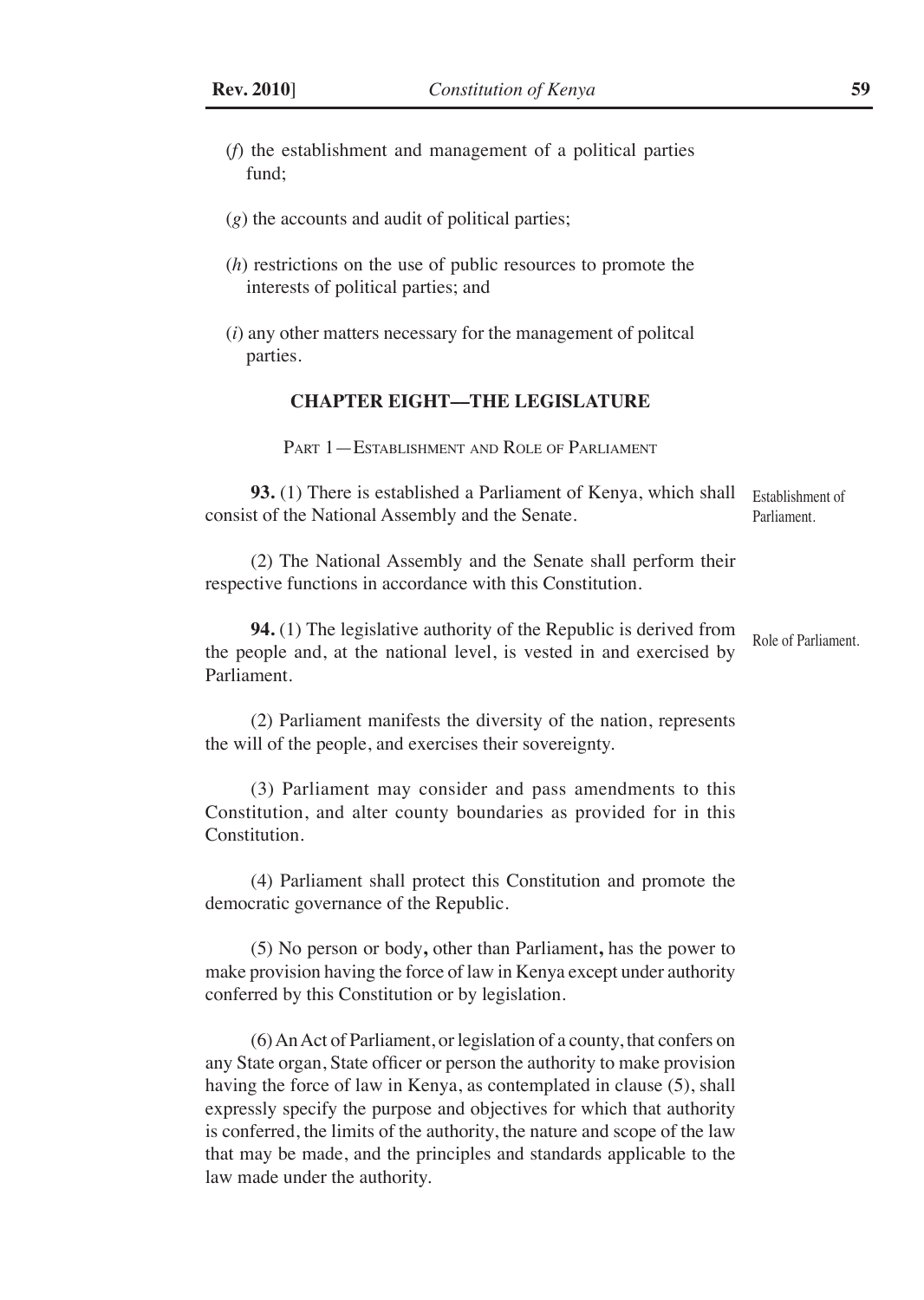Role of the National Assembly.

**95.** (1) The National Assembly represents the people of the constituencies and special interests in the National Assembly.

(2) The National Assembly deliberates on and resolves issues of concern to the people.

(3) The National Assembly enacts legislation in accordance with Part 4 of this Chapter.

- (4) The National Assembly––
- (*a*) determines the allocation of national revenue between the levels of government, as provided in Part 4 of Chapter Twelve;
- (*b*) appropriates funds for expenditure by the national government and other national State organs; and
- (*c*) exercises oversight over national revenue and its expediture.

(5) The National Assembly—

- (*a*) reviews the conduct in office of the President, the Deputy President and other State officers and initiates the process of removing them from office; and
- (*b*) exercises oversight of State organs.

(6) The National Assembly approves declarations of war and extensions of states of emergency.

Role of the Senate.

**96.** (1) The Senate represents the counties, and serves to protect the interests of the counties and their governments.

(2)The Senate participates in the law-making function of Parliament by considering, debating and approving Bills concerning counties, as provided in Articles 109 to 113.

(3)The Senate determines the allocation of national revenue among counties, as provided in Article 217, and exercises oversight over national revenue allocated to the county governments.

(4)The Senate participates in the oversight of State officers by considering and determining any resolution to remove the President or Deputy President from office in accordance with Article 145.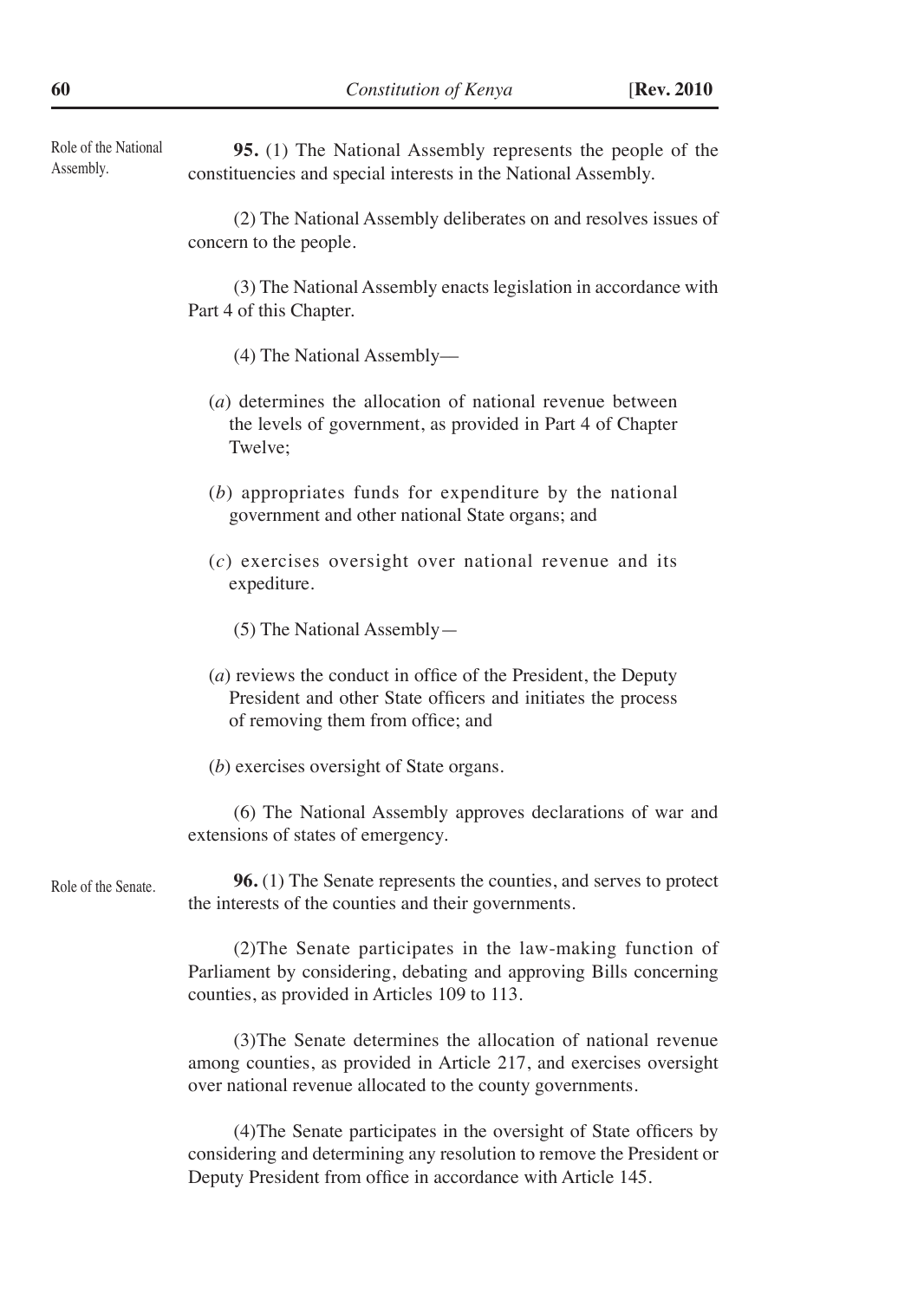Part 2—Composition and Membership of Parliament

- **97.** (1) The National Assembly consists of —
- (*a*) two hundred and ninety members**,** each elected by the registered voters of single member constituencies;
- (*b*) forty-seven women**,** each elected by the registered voters of the counties, each county constituting a single member constituency;
- (*c*) twelve members nominated by parliamentary political parties according to their proportion of members of the National Assembly in accordance with Article 90, to represent special interests including the youth, persons with disabilities and workers; and
- (*d*) the Speaker, who is an *ex officio* member.

 (2) Nothing in this Article shall be construed as excluding any person from contesting an election under clause (1) (*a*).

**98.** (1) The Senate consists of—

- (*a*) forty-seven members each elected by the registered voters of the counties, each county constituting a single member constituency;
- (*b*) sixteen women members who shall be nominated by political parties according to their proportion of members of the Senate elected under clause (*a*) in accordance with Article 90;
- (*c*) two members, being one man and one woman, representing the youth;
- (*d*) two members, being one man and one woman, representing persons with disabilities; and
- (*e*) the Speaker, who shall be an *ex officio* member**.**

(2) The members referred to in clause (1) (*c*) and (*d*) shall be elected in accordance with Article 90.

(3) Nothing in this Article shall be construed as excluding any person from contesting an election under clause (1) (*a*).

Membership of the Senate.

Membership of the National Assembly.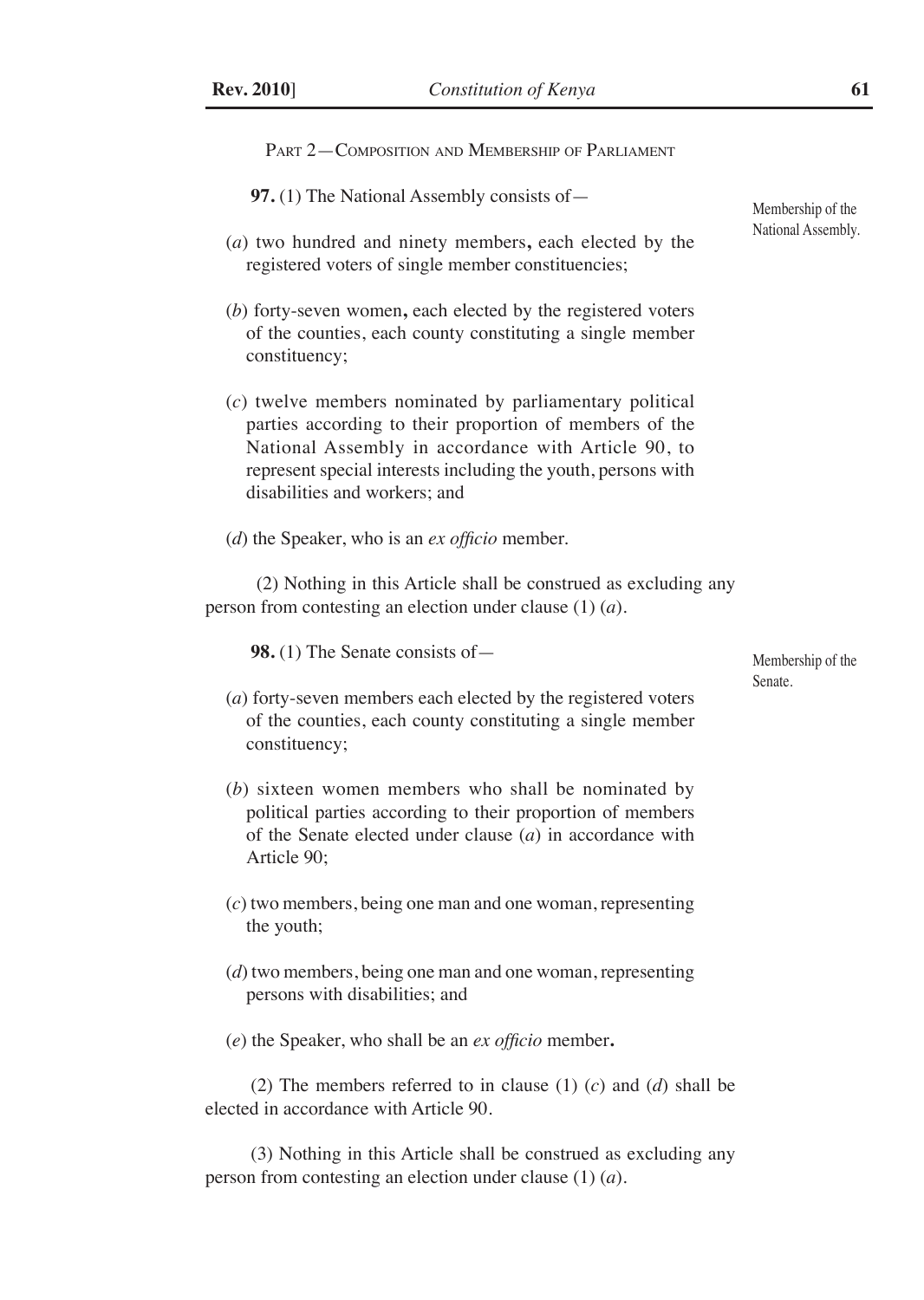Qualifications and disqualifications for election as member of Parliament.

**99.** (1) Unless disqualified under clause (2), a person is eligible for election as a member of Parliament if the person—

- (*a*) is registered as a voter;
- (*b*) satisfies any educational, moral and ethical requirements prescribed by this Constitution or by an Act of Parliament; and
- (*c*) is nominated by a political party, or is an independent candidate who is supported––
	- (i) in the case of election to the National Assembly, by at least one thousand registered voters in the constituency; or
	- (ii) in the case of election to the Senate, by at least two thousand registered voters in the county.

 (2) A person is disqualified from being elected a member of Parliament if the person—

- (*a*) is a State officer or other public officer, other than a member of Parliament;
- (*b*) has, at any time within the five years immediately preceding the date of election, held office as a member of the Independent Electoral and Boundaries Commission;
- (*c*) has not been a citizen of Kenya for at least the ten years immediately preceding the date of election;
- (*d*) is a member of a county assembly;
- (*e*) is of unsound mind;
- (*f*)is an undischarged bankrupt;
- (*g*) is subject to a sentence of imprisonment of at least six months, as at the date of registration as a candidate, or at the date of election; or
- (*h*) is found**,** in accordance with any law**,** to have misused or abused a State office or public office or in any way to have contravened Chapter Six.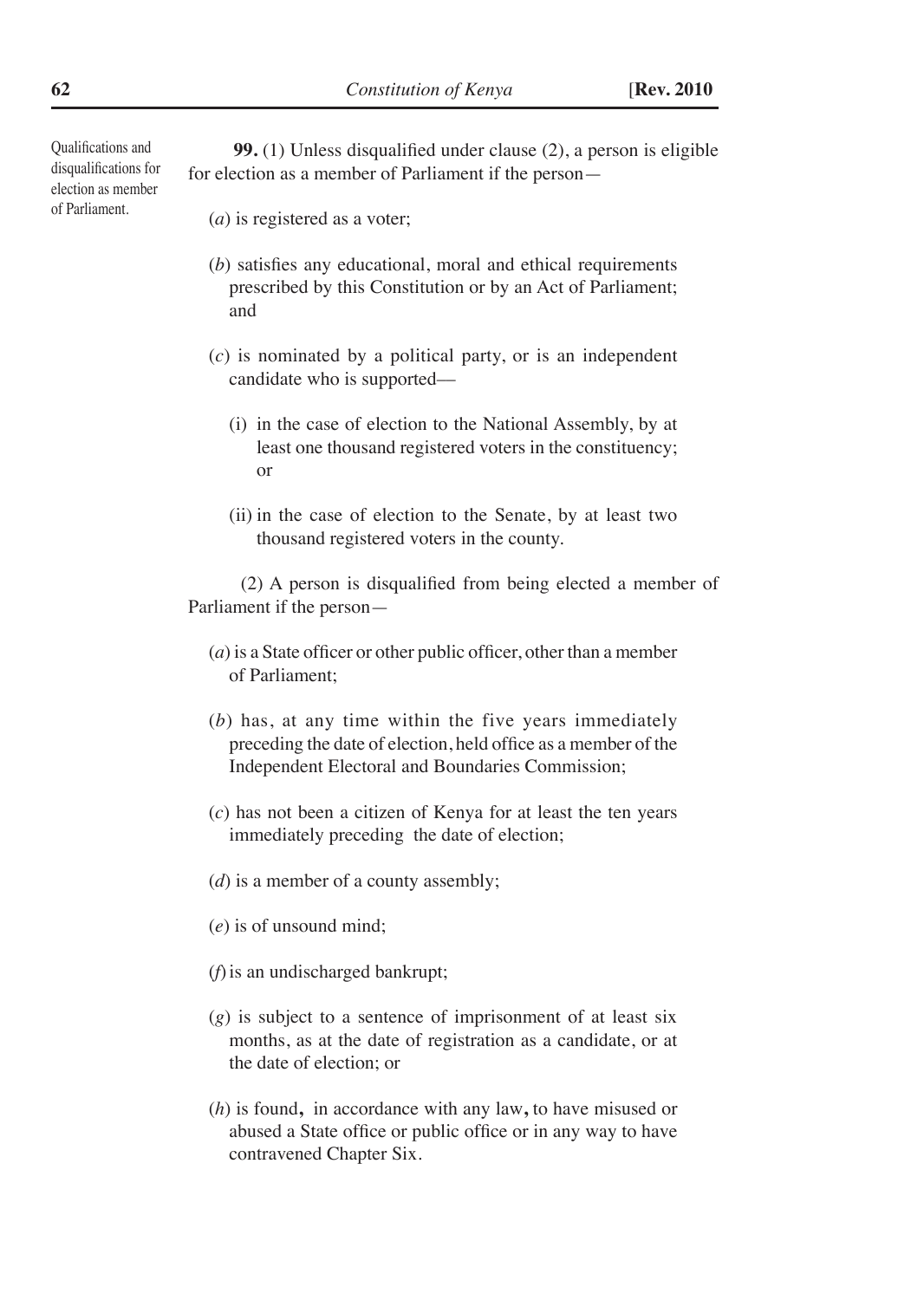(3) A person is not disqualified under clause (2) unless all possibility of appeal or review of the relevant sentence or decision has been exhausted.

**100.** Parliament shall enact legislation to promote the representation in Parliament of—

(*a*) women;

(*b*) persons with disabilities;

(*c*) youth;

(*d*) ethnic and other minorities; and

(*e*) marginalised communities.

101. (1) A general election of members of Parliament shall be Election of members held on the second Tuesday in August in every fifth year.

(2) Whenever a vacancy occurs in the office of a member of the National Assembly under Article 97 (1) (*c*), or of the Senate under Article 98 (1) (*b*), (*c*) or (*d*), the respective Speaker shall, within twentyone days of the occurrence of the vacancy, give notice in writing of the vacancy to—

- (*a*) the Independent Electoral and Boundaries Commission; and
- (*b*) the political party on whose party list the member was elected or nominated.

(3) A vacancy mentioned in clause (2) shall, subject to clause (5), be filled in the manner prescribed by an Act of Parliament within twenty-one days of the notification by the respective Speaker.

(4) Whenever a vacancy occurs in the office of a member of the National Assembly elected under Article 97 (1) (*a*) or (*b*), or of the Senate elected under Article 98 (1) (*a*)—

- (*a*) the respective Speaker shall, within twenty-one days after the occurrence of the vacancy, give notice in writing of the vacancy to the Independent Electoral and Boundaries Commission; and
- (*b*) a by-election shall be held within ninety days of the occurrence of the vacancy, subject to clause (5).

Promotion of representation of marginalised groups.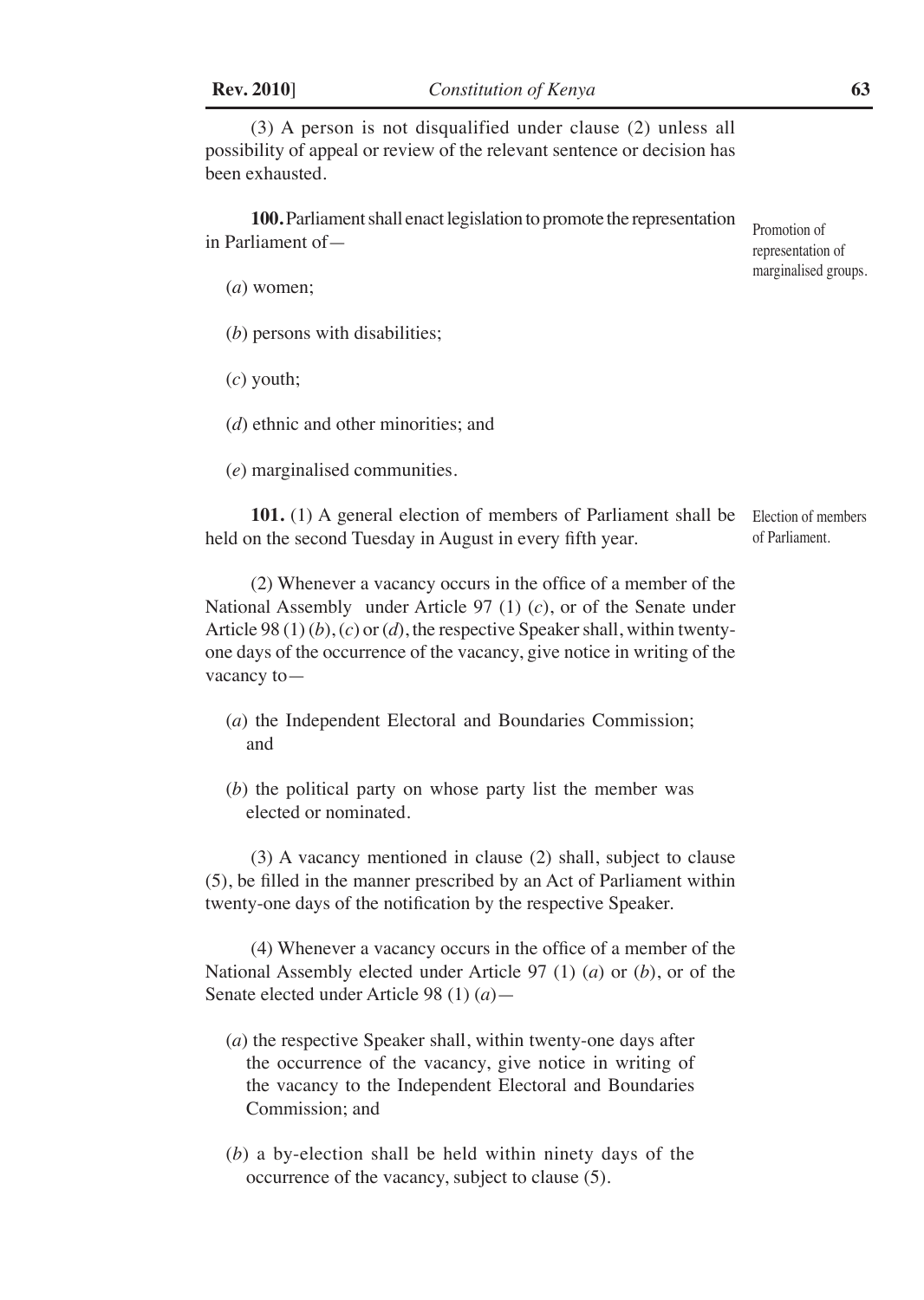|                                    | (5) A vacancy referred to in clause (4) shall not be filled within<br>the three months immediately before a general election.                                                                                                                                         |
|------------------------------------|-----------------------------------------------------------------------------------------------------------------------------------------------------------------------------------------------------------------------------------------------------------------------|
| Term of Parliament.                | 102. (1) The term of each House of Parliament expires on the date<br>of the next general election.                                                                                                                                                                    |
|                                    | (2) When Kenya is at war, Parliament may, by resolution<br>supported in each House by at least two-thirds of all the members of the<br>House, from time to time extend the term of Parliament by not more<br>than six months at a time.                               |
|                                    | (3) The term of Parliament shall not be extended under clause (2)<br>for a total of more than twelve months.                                                                                                                                                          |
| Vacation of office<br>of member of | 103. (1) The office of a member of Parliament becomes<br>$vacant -$                                                                                                                                                                                                   |
| Parliament.                        | $(a)$ if the member dies;                                                                                                                                                                                                                                             |
|                                    | $(b)$ if, during any session of Parliament, the member is<br>absent from eight sittings of the relevant House without<br>permission, in writing, from the Speaker, and is unable to<br>offer a satisfactory explanation for the absence to the relevant<br>committee; |
|                                    | $(c)$ if the member is otherwise removed from office under this<br>Constitution or legislation enacted under Article 80;                                                                                                                                              |
|                                    | $(d)$ if the member resigns from Parliament in writing to the<br>Speaker;                                                                                                                                                                                             |
|                                    | $(e)$ if, having been elected to Parliament-                                                                                                                                                                                                                          |
|                                    | (i) as a member of a political party, the member resigns<br>from that party or is deemed to have resigned from the<br>party as determined in accordance with the legislation<br>contemplated in clause (2); or                                                        |
|                                    | (ii) as an independent candidate, the member joins a political<br>party;                                                                                                                                                                                              |

- (f) at the end of the term of the relevant House; or
- (*g*) if the member becomes disqualified for election to Parliament under Article 99 (2) (*d*) to (*h*).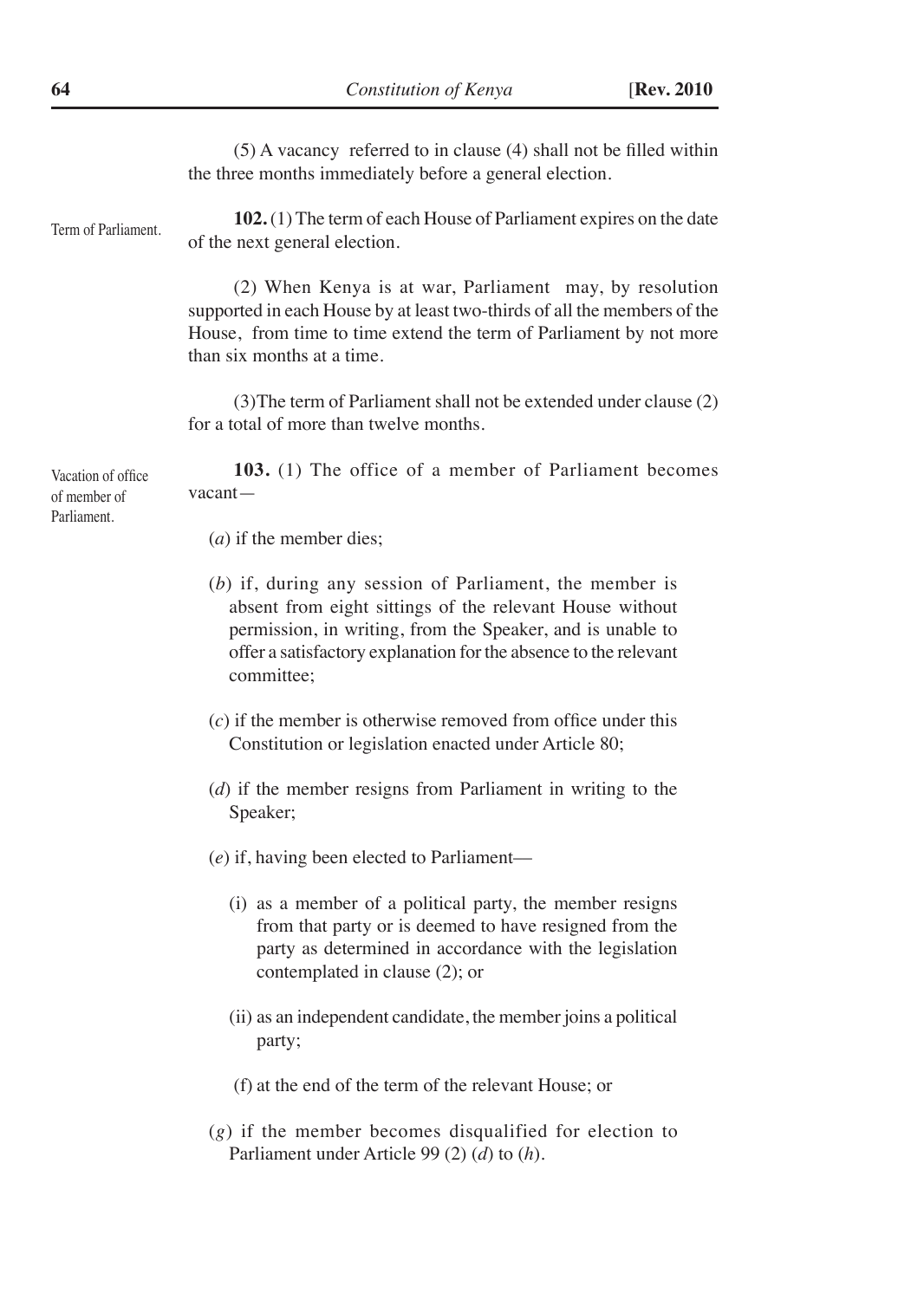(3) Parliament shall enact legislation providing for the circumstances under which a member of a political party shall be deemed, for the purposes of clause (1) (*e*), to have resigned from the party.

**104.** (1) The electorate under Articles 97 and 98 have the right to recall the member of Parliament representing their constituency before the end of the term of the relevant House of Parliament. Right of recall.

(2) Parliament shall enact legislation to provide for the grounds on which a member may be recalled and the procedure to be followed.

**105.** (1) The High Court shall hear and determine any question whether—

Determination of questions of membership.

Speakers and Deputy Speakers of Parliament.

(*a*) a person has been validly elected as a member of Parliament; or

(*b*) the seat of a member has become vacant**.**

 (2) A question under clause (1) shall be heard and determined within six months of the date of lodging the petition.

(3) Parliament shall enact legislation to give full effect to this Article.

## Part 3—Offices of Parliament

**106.** (1) There shall be—

- (*a*) a Speaker for each House of Parliament**,** who shall be elected by that House in accordance with the Standing Orders, from among persons who are qualified to be elected as members of Parliament but are not such members; and
- (*b*) a Deputy Speaker for each House of Parliament, who shall be elected by that House in accordance with the Standing Orders, from among the members of that House.

(2) The office of Speaker or Deputy Speaker shall become vacant—

- (*a*) when a new House of Parliament first meets after an election;
- (*b*) if the office holder, as a member of the relevant House, vacates office under Article 103;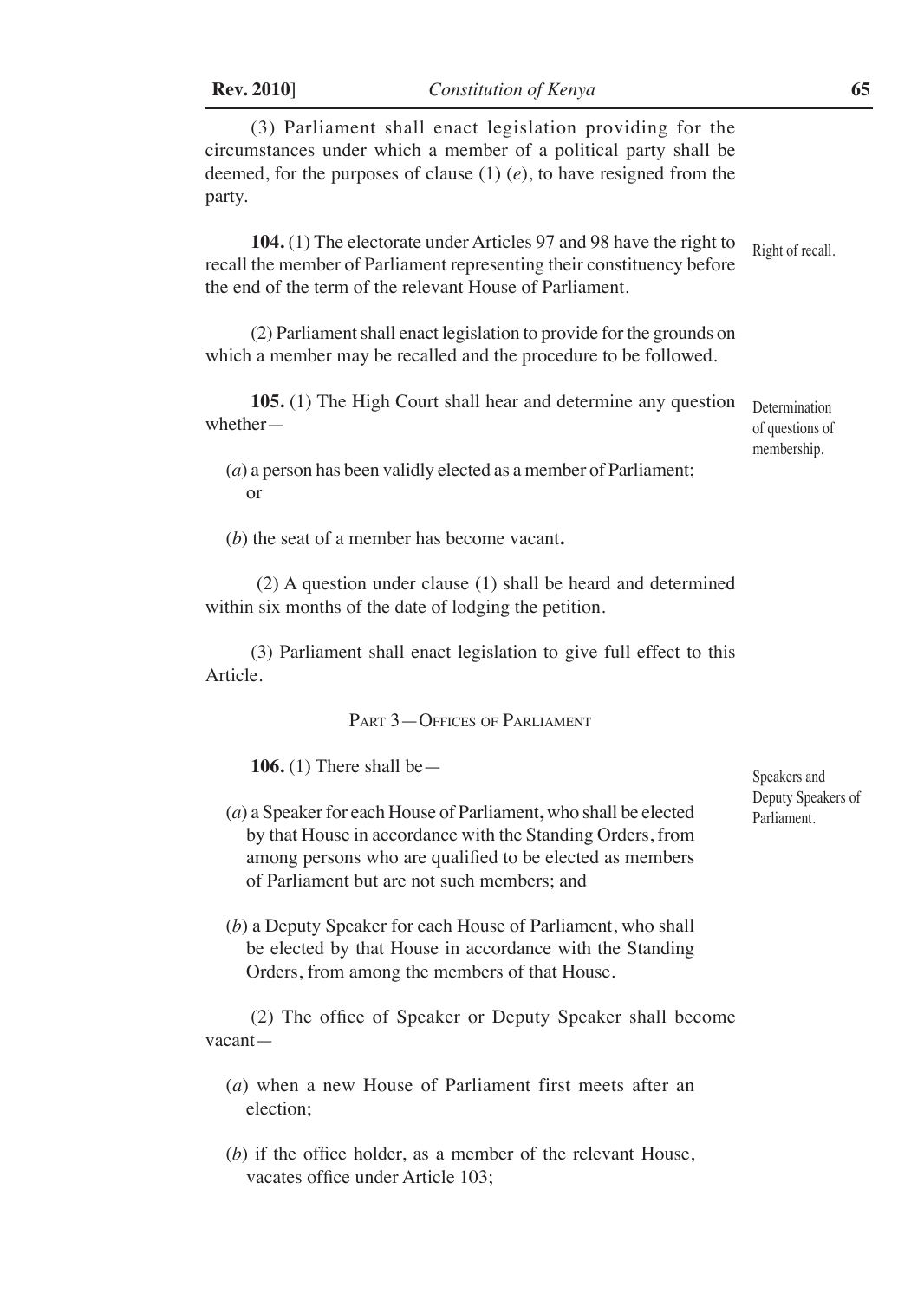|                                    | $(c)$ if the relevant House so resolves by resolution supported by<br>the votes of at least two-thirds of its members; or                                      |
|------------------------------------|----------------------------------------------------------------------------------------------------------------------------------------------------------------|
|                                    | $(d)$ if the office holder resigns from office in a letter addressed<br>to the relevant House.                                                                 |
| Presiding in                       | 107. (1) At any sitting of a House of Parliament-                                                                                                              |
| Parliament.                        | (a) the Speaker presides;                                                                                                                                      |
|                                    | $(b)$ in the absence of the Speaker, the Deputy Speaker presides;<br>and                                                                                       |
|                                    | $(c)$ in the absence of the Speaker and the Deputy Speaker, another<br>member of the House elected by the House presides.                                      |
|                                    | (2) At a joint sitting of the Houses of Parliament, the Speaker<br>of the National Assembly shall preside, assisted by the Speaker of the<br>Senate.           |
| Party leaders.                     | 108. (1) There shall be a leader of the majority party and a leader<br>of the minority party.                                                                  |
|                                    | (2) The leader of the majority party shall be the person who is<br>the leader in the National Assembly of the largest party or coalition of<br>parties.        |
|                                    | (3) The leader of the minority party shall be the person who<br>is the leader in the National Assembly of the second largest party or<br>coalition of parties. |
|                                    | (4) The following order of precedence shall be observed in the<br>National Assembly-                                                                           |
|                                    | (a) the Speaker of the National Assembly;                                                                                                                      |
|                                    | $(b)$ the leader of the majority party; and                                                                                                                    |
|                                    | $(c)$ the leader of the minority party.                                                                                                                        |
|                                    | PART 4-PROCEDURES FOR ENACTING LEGISLATION                                                                                                                     |
| Exercise of<br>legislative powers. | 109. (1) Parliament shall exercise its legislative power through<br>Bills passed by Parliament and assented to by the President.                               |
|                                    |                                                                                                                                                                |

(2) Any Bill may originate in the National Assembly.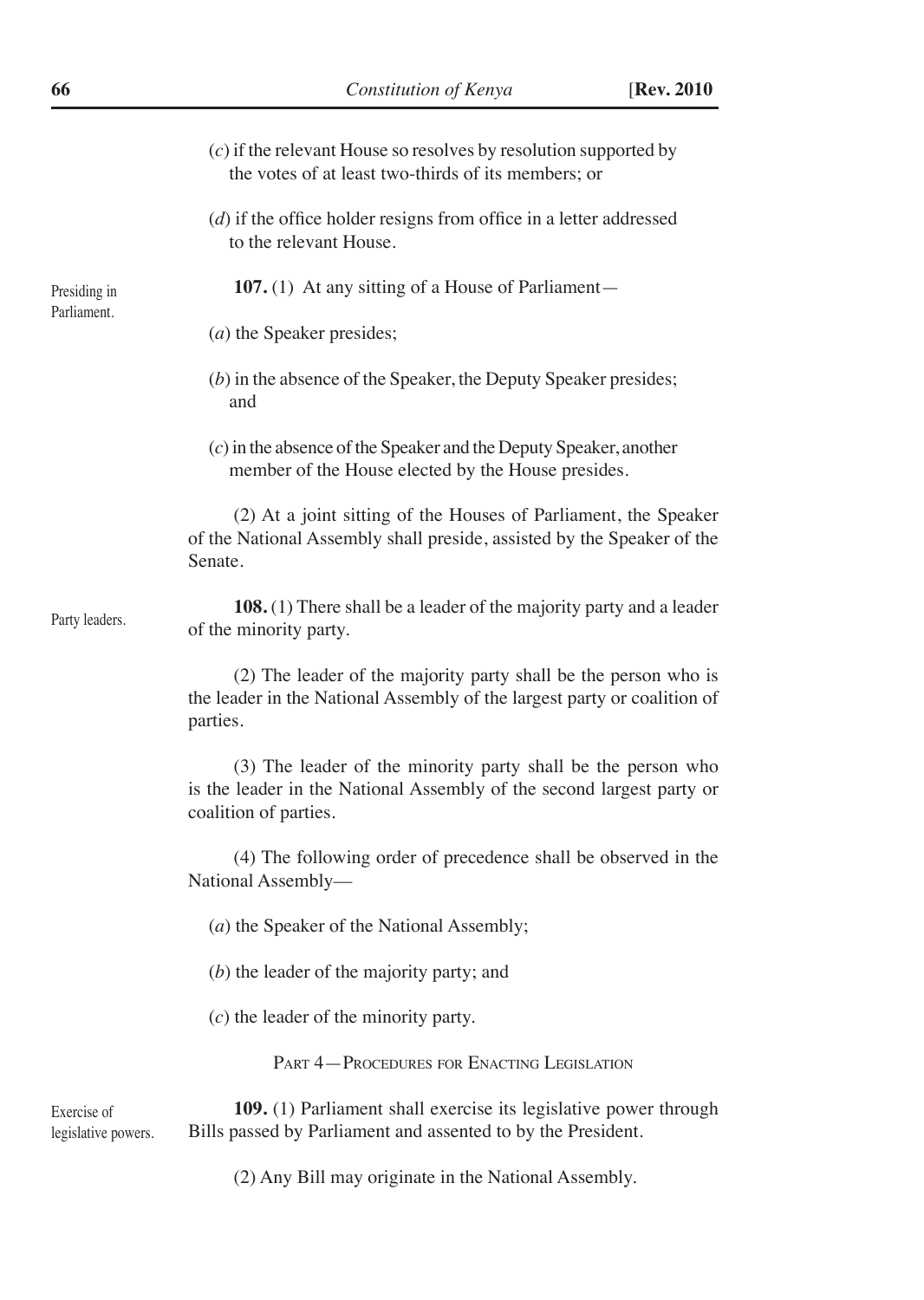(3) A Bill not concerning county government is considered only in the National Assembly, and passed in accordance with Article 122 and the Standing Orders of the Assembly.

(4) A Bill concerning county government may originate in the National Assembly or the Senate, and is passed in accordance with Articles 110 to 113, Articles 122 and 123 and the Standing Orders of the Houses.

(5) A Bill may be introduced by any member or committee of the relevant House of Parliament, but a money Bill may be introduced only in the National Assembly in accordance with Article 114.

**110.** (1) In this Constitution, "a Bill concerning county government" means–– Bills concerning

- county government.
- (*a*) a Bill containing provisions affecting the functions and powers of the county governments set out in the Fourth Schedule;
- (*b*) a Bill relating to the election of members of a county assembly or a county executive; and
- (*c*) a Bill referred to in Chapter Twelve affecting the finances of county governments.

(2) A Bill concerning county governments is––

- (*a*) a special Bill, which shall be considered under Article 111, if it––
	- (i) relates to the election of members of a county assembly or a county executive; or
	- (ii) is the annual County Allocation of Revenue Bill mentioned in Article 218; or
- (*b*) an ordinary Bill, which shall be considered under Article 112, in any other case.

(3) Before either House considers a Bill, the Speakers of the National Assembly and Senate shall jointly resolve any question as to whether it is a Bill concerning counties and, if it is, whether it is a special or an ordinary Bill.

(4) When any Bill concerning county government has been passed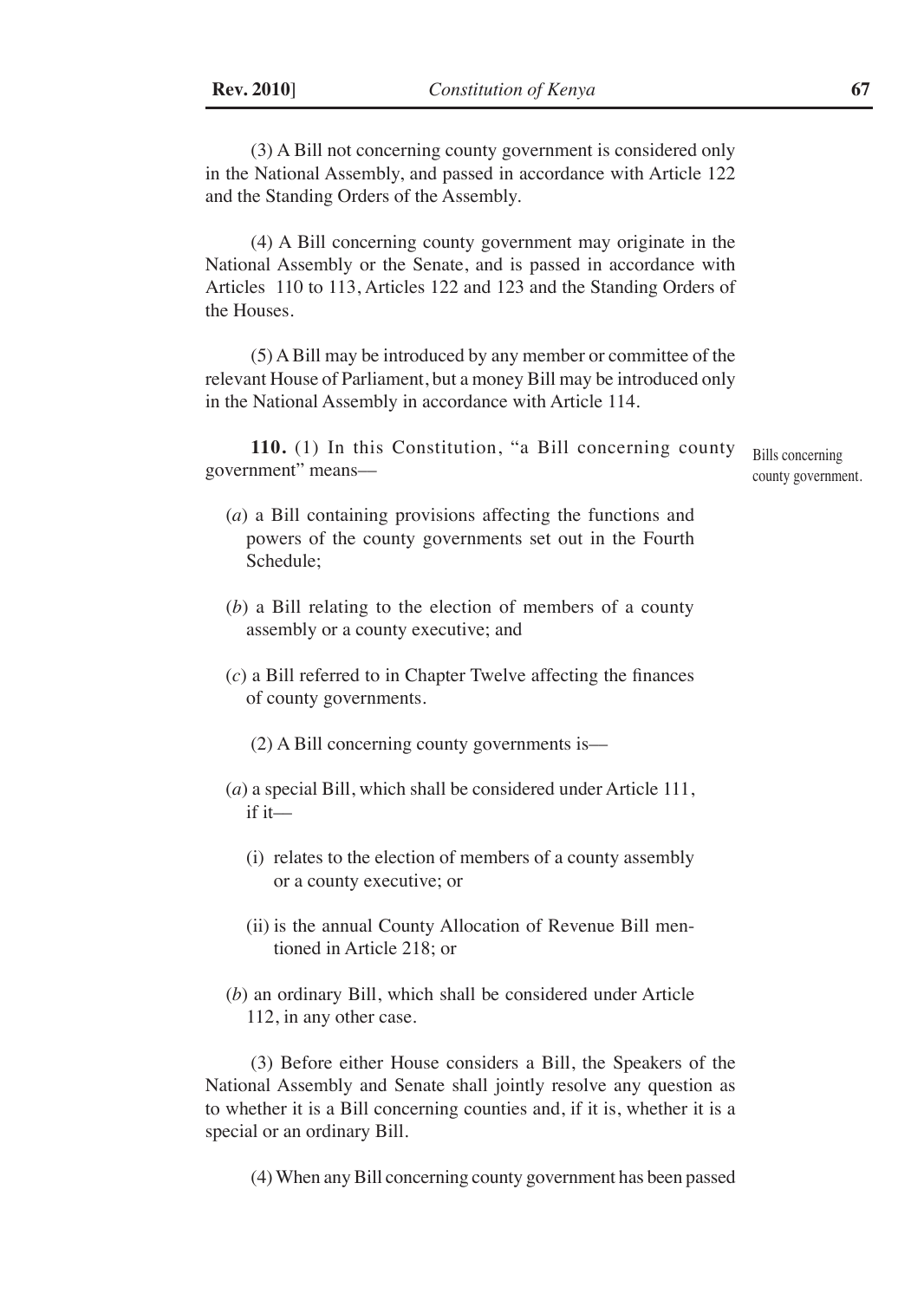| 68                                                 | Constitution of Kenya                                                                                                                                                                     | [Rev. 2010] |
|----------------------------------------------------|-------------------------------------------------------------------------------------------------------------------------------------------------------------------------------------------|-------------|
|                                                    | by one House of Parliament, the Speaker of that House shall refer it to<br>the Speaker of the other House.                                                                                |             |
|                                                    | (5) If both Houses pass the Bill in the same form, the Speaker of<br>the House in which the Bill originated shall, within seven days, refer<br>the Bill to the President for assent.      |             |
| Special Bills<br>concerning county<br>governments. | 111. (1) A special Bill concerning a county government shall<br>proceed in the same manner as an ordinary Bill concerning county<br>government, subject to clauses (2) and (3).           |             |
|                                                    | (2) The National Assembly may amend or veto a special Bill that<br>has been passed by the Senate only by a resolution supported by at least<br>two-thirds of the members of the Assembly. |             |

(3) If a resolution in the National Assembly to amend or veto a special Bill fails to pass, the Speaker of the Assembly shall**,** within seven days, refer the Bill, in the form adopted by the Senate, to the President for assent.

**112.** (1) If one House passes an ordinary Bill concerning counties, and the second House––

- (*a*) rejects the Bill, it shall be referred to a mediation committee appointed under Article 113; or
- (*b*) passes the Bill in an amended form, it shall be referred back to the originating House for reconsideration.

(2) If, after the originating House has reconsidered a Bill referred back to it under clause (1) (*b*), that House––

- (*a*) passes the Bill as amended, the Speaker of that House shall refer the Bill to the President within seven days for assent; or
- (*b*) rejects the Bill as amended, the Bill shall be referred to a mediation committee under Article 113.

**113.** (1) If a Bill is referred to a mediation committee under Article 112, the Speakers of both Houses shall appoint a mediation committee consisting of equal numbers of members of each House to attempt to develop a version of the Bill that both Houses will pass.

(2) If the mediation committee agrees on a version of the Bill, each House shall vote to approve or reject that version of the Bill.

Ordinary Bills concerning county governments.

Mediation committees.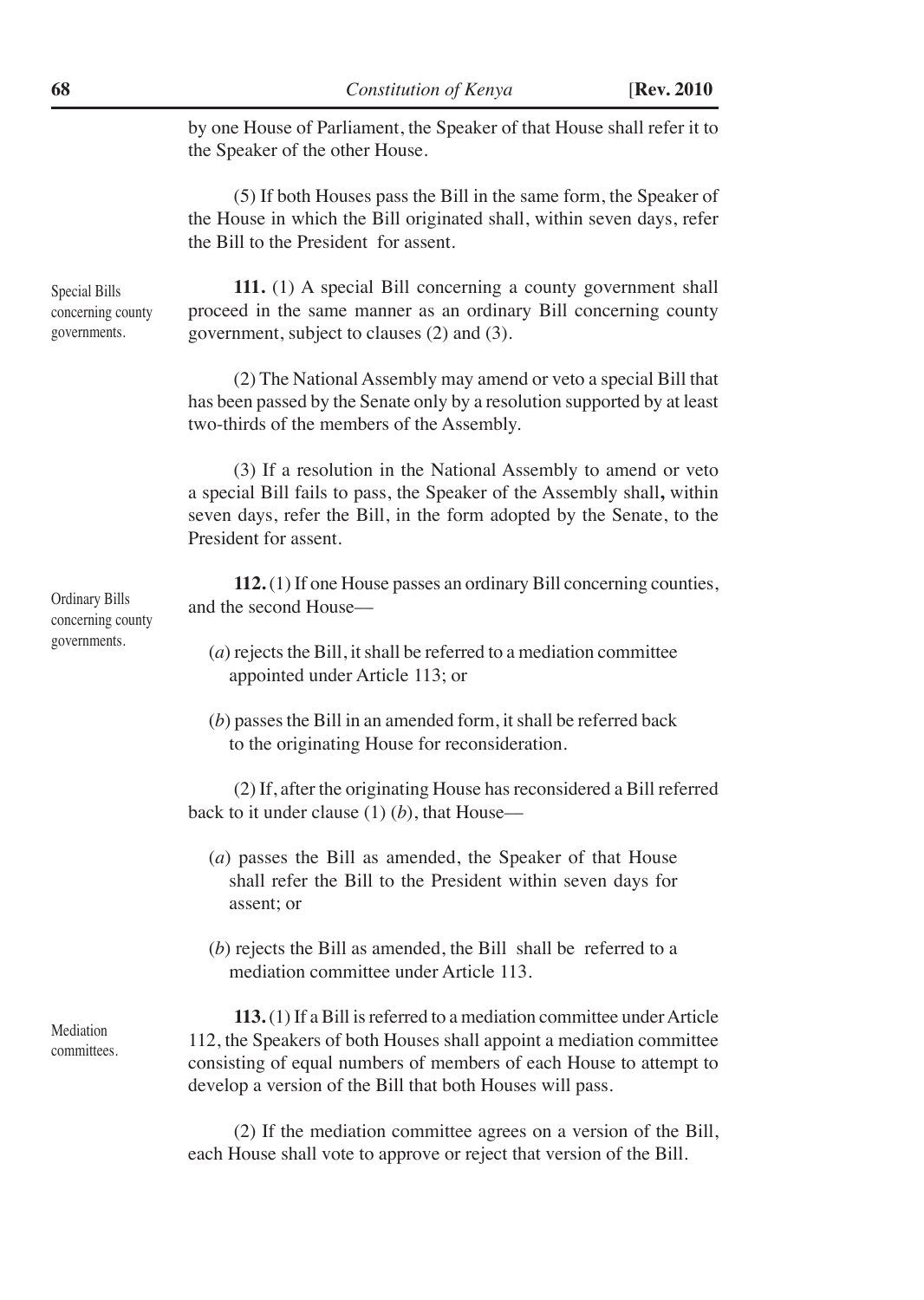(3) If both Houses approve the version of the Bill proposed by the mediation committee, the Speaker of the National Assembly shall refer the Bill to the President within seven days for assent.

(4)If the mediation committee fails to agree on a version of the Bill within thirty days, or if a version proposed by the committee is rejected by either House, the Bill is defeated.

**114.** (1) A money Bill may not deal with any matter other than Money Bills. those listed in the definition of " a money Bill" in clause (3).

(2) If, in the opinion of the Speaker of the National Assembly, a motion makes provision for a matter mentioned in the definition of "a money Bill", the Assembly may proceed only in accordance with the recommendation of the relevant Committee of the Assembly after taking into account the views of the Cabinet Secretary responsible for finance.

(3) In this Constitution, "a money Bill" means a Bill, other than a Bill specified in Article 218, that contains provisions dealing with—

- (*a*) taxes;
- (*b*) the imposition of charges on a public fund or the variation or repeal of any of those charges;
- (*c*) the appropriation, receipt, custody, investment or issue of public money;
- (*d*) the raising or guaranteeing of any loan or its repayment; or
- (*e*) matters incidental to any of those matters.

(4) In clause (3), "tax", "public money", and "loan" do not include any tax, public money or loan raised by a county.

**115.** (1) Within fourteen days after receipt of a Bill, the President shall— Presidential assent and referral.

- (*a*) assent to the Bill; or
- (*b*) refer the Bill back to Parliament for reconsideration by Parliament, noting any reservations that the President has concerning the Bill.

(2) If the President refers a Bill back for reconsideration, Parliament may, following the appropriate procedures under this Part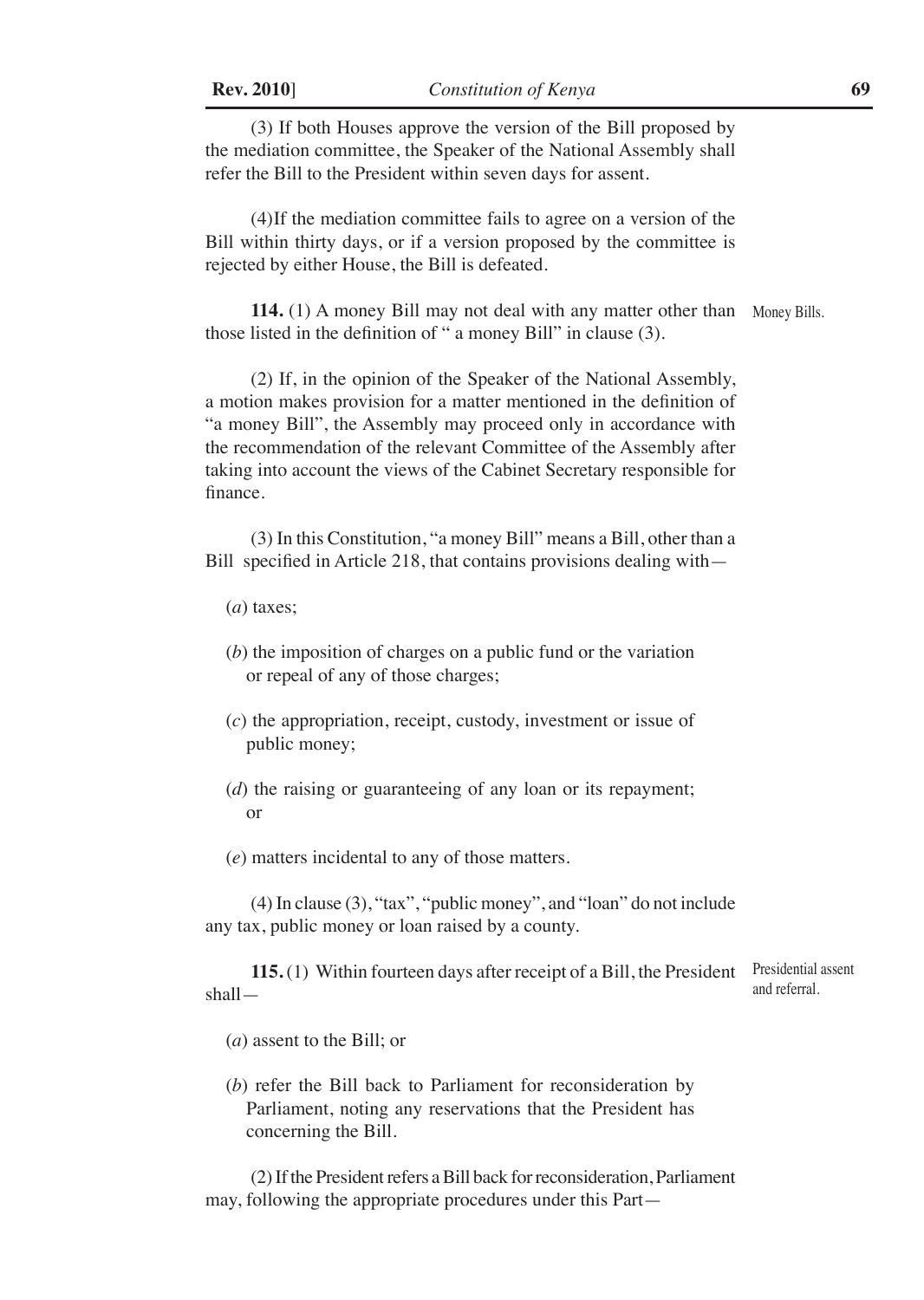(*a*) amend the Bill in light of the President's reservations; or

(*b*) pass the Bill a second time without amendment.

(3) If Parliament amendeds the Bill fully accommodating the President's reservations, the appropriate Speaker shall re-submit it to the President for assent.

(4) Parliament, after considering the President's reservations, may pass the Bill a second time, without amendment, or with amendments that do not fully accommodate the President's reservations, by a vote supported—

- (*a*) by two-thirds of members of the National Assembly; and
- (*b*) two-thirds of the delegations in the Senate, if it is a Bill that requires the approval of the Senate.
	- (5) If Parliament has passed a Bill under clause  $(4)$ —
- (*a*) the appropriate Speaker shall within seven days re-submit it to the President; and
- (*b*) the President shall within seven days assent to the Bill.

(6) If the President does not assent to a Bill or refer it back within the period prescribed in clause (1), or assent to it under (5) (*b*), the Bill shall be taken to have been assented to on the expiry of that period.

**116.** (1) A Bill passed by Parliament and assented to by the President shall be published in the *Gazette* as an Act of Parliament within seven days after assent.

(2) Subject to clause (3), an Act of Parliament comes into force on the fourteenth day after its publication in the *Gazette*, unless the Act stipulates a different date on or time at which it will come into force.

(3) An Act of Parliament that confers a direct pecuniary interest on members of Parliament shall not come into force until after the next general election of members of Parliament.

(4) Clause (3) does not apply to an interest that members of Parliament have as members of the public.

Part 5—Parliament's General Procedures and Rules

Powers, privileges and immunities.

**117.** (1) There shall be freedom of speech and debate in Parliament.

Coming into force of laws.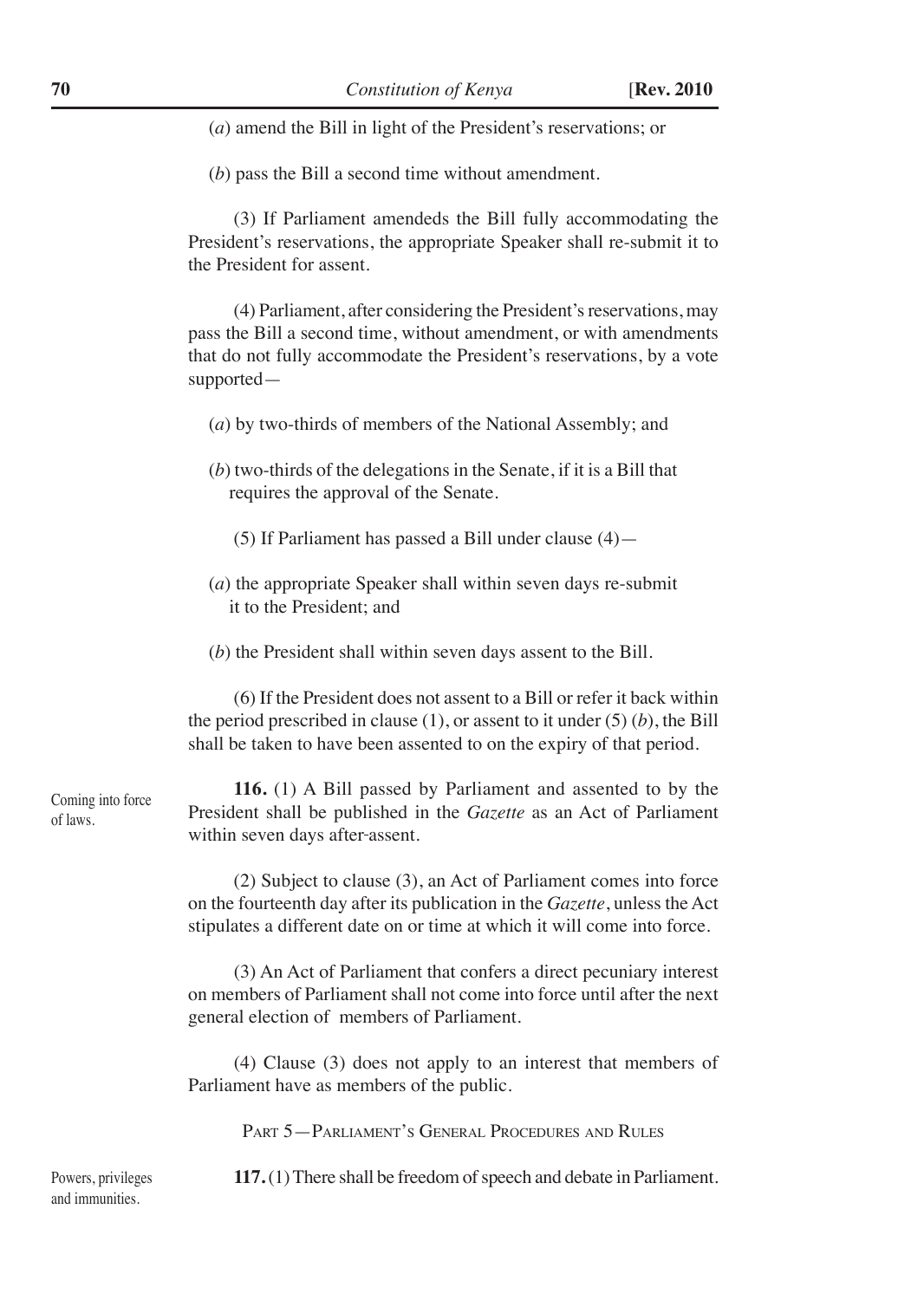| <b>Rev. 2010</b> |  |
|------------------|--|
|                  |  |

(2) Parliament may, for the purpose of the orderly and effective discharge of the business of Parliament, provide for the powers, privileges and immunities of Parliament, its committees, the leader of the majority party, the leader of the minority party, the chairpersons of committees and members.

| 118. (1) Parliament shall-                                                                                                                                                                                                | Public access and                    |
|---------------------------------------------------------------------------------------------------------------------------------------------------------------------------------------------------------------------------|--------------------------------------|
| $(a)$ conduct its business in an open manner, and its sittings and<br>those of its committees shall be open to the public; and                                                                                            | participation.                       |
| $(b)$ facilitate public participation and involvement in the<br>legislative and other business of Parliament and its<br>committees.                                                                                       |                                      |
| (2) Parliament may not exclude the public, or any media, from<br>any sitting unless in exceptional circumstances the relevant Speaker has<br>determined that there are justifiable reasons for the exclusion.             |                                      |
| 119. (1) Every person has a right to petition Parliament to consider<br>any matter within its authority, including to enact, amend or repeal any<br>legislation.                                                          | Right to petition<br>Parliament.     |
| (2) Parliament shall make provision for the procedure for the<br>exercise of this right.                                                                                                                                  |                                      |
| 120. (1) The official languages of Parliament shall be Kiswahili,<br>English and Kenyan Sign language, and the business of Parliament may<br>be conducted in English, Kiswahili and Kenyan Sign language.                 | Official languages of<br>Parliament. |
| (2) In case of a conflict between different language versions of an<br>Act of Parliament, the version signed by the President shall prevail.                                                                              |                                      |
| 121. The quorum of Parliament shall be—                                                                                                                                                                                   | Quorum.                              |
| $(a)$ fifty members, in the case of the National Assembly; or                                                                                                                                                             |                                      |
| $(b)$ fifteen members, in the case of the Senate.                                                                                                                                                                         |                                      |
| 122. (1) Except as otherwise provided in this Constitution, any<br>question proposed for decision in either House of Parliament shall be<br>determined by a majority of the members in that House, present and<br>voting. | Voting in Parliament.                |
| (2) On a question proposed for decision in either House—                                                                                                                                                                  |                                      |

(*a*) the Speaker has no vote; and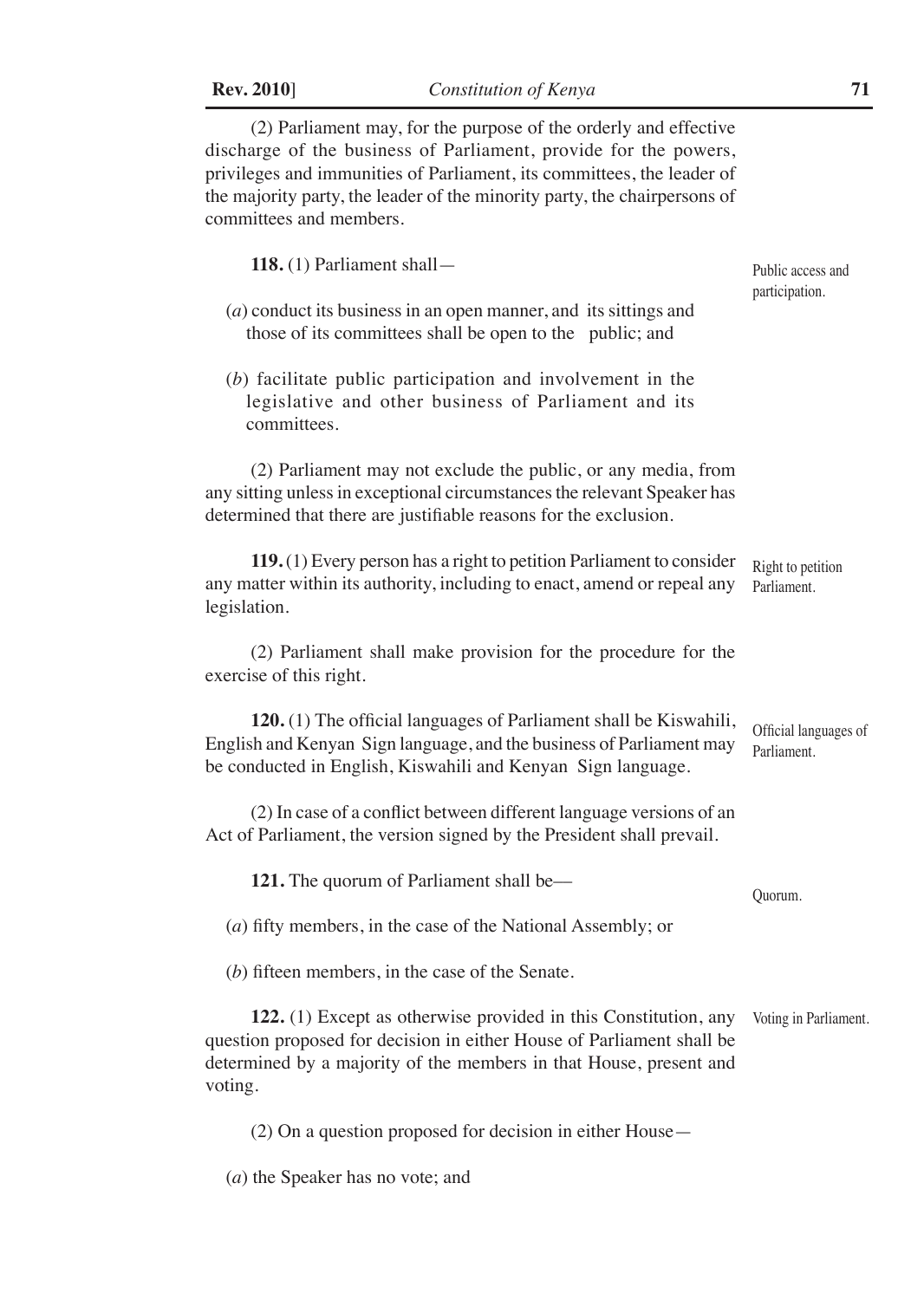(*b*) in the case of a tie, the question is lost.

(3) A member shall not vote on any question in which the member has a pecuniary interest.

(4) In reckoning the number of members of a House of Parliament for any purpose of voting in that House, the Speaker of that House shall not be counted as a member.

Decisions of Senate.

**123.** (1) On election, all the members of the Senate who were registered as voters in a particular county shall collectively constitute a single delegation for purposes of clause (4) and the member elected under Article 98 (1) (*a*) shall be the head of the delegation.

(2) When the Senate is to vote on any matter other than a Bill, the Speaker shall rule on whether the matter affects or does not affect counties.

(3) When the Senate votes on a matter that does not affect counties, each senator has one vote.

(4) Except as provided otherwise in this Constitution, in any matter in the Senate affecting counties—

- (*a*) each county delegation shall have one vote to be cast on behalf of the county by the head of the county delegation or, in the absence of the head of the delegation, by another member of the delegation designated by the head of the delegation;
- (*b*) the person who votes on behalf of a delegation shall determine whether or not to vote in support of, or against, the matter, after consulting the other members of the delegation; and
- (*c*) the matter is carried only if it is supported by a majority of all the delegations.

**124.** (1) Each House of Parliament may establish committees, and shall make Standing Orders for the orderly conduct of its proceedings, including the proceedings of its committees.

(2) Parliament may establish joint committees consisting of members of both Houses and may jointly regulate the procedure of those committees.

Committees and Standing Orders.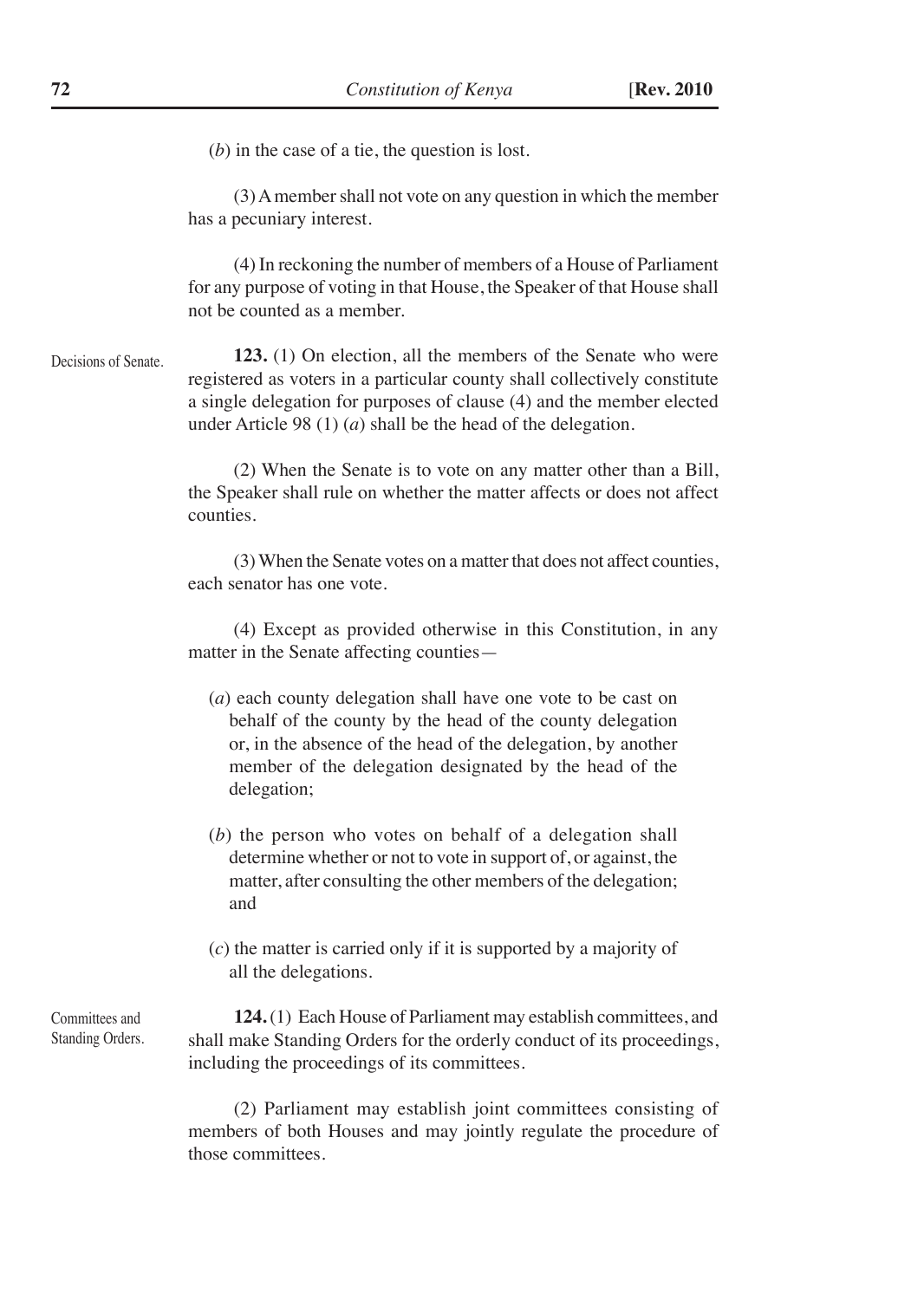(3) The proceedings of either House are not invalid just because of—

- (*a*) a vacancy in its membership; or
- (*b*) the presence or participation of any person not entitled to be present at, or to participate in, the proceedings of the House.

(4) When a House of Parliament considers any appointment for which its approval is required under this Constitution or an Act of Parliament––

- (*a*) the appointment shall be considered by a committee of the relevant House;
- (*b*) the committee's recommendation shall be tabled in the House for approval; and
- (*c*) the proceedings of the committee and the House shall be open to the public.

**125.** (1) Either House of Parliament, and any of its committees, has power to summon any person to appear before it for the purpose of giving evidence or providing information. Power to call for evidence.

(2) For the purposes of clause (1), a House of Parliament and any of its committees has the same powers as the High Court—

- (*a*) to enforce the attendance of witnesses and examine them on oath, affirmation or otherwise;
- (*b*) to compel the production of documents; and
- (*c*) to issue a commission or request to examine witnesses abroad.

## PART 6-MISCELLANEOUS

**126.** (1) A sitting of either House may be held at any place within Kenya and may commence at any time that the House appoints. Location of sittings of Parliament.

(2) Whenever a new House is elected, the President, by notice in the *Gazette*, shall appoint the place and date for the first sitting of the new House, which shall be not more than thirty days after the election.

**127.** (1) There is established the Parliamentary Service Parliamentary Commission. Service Commission.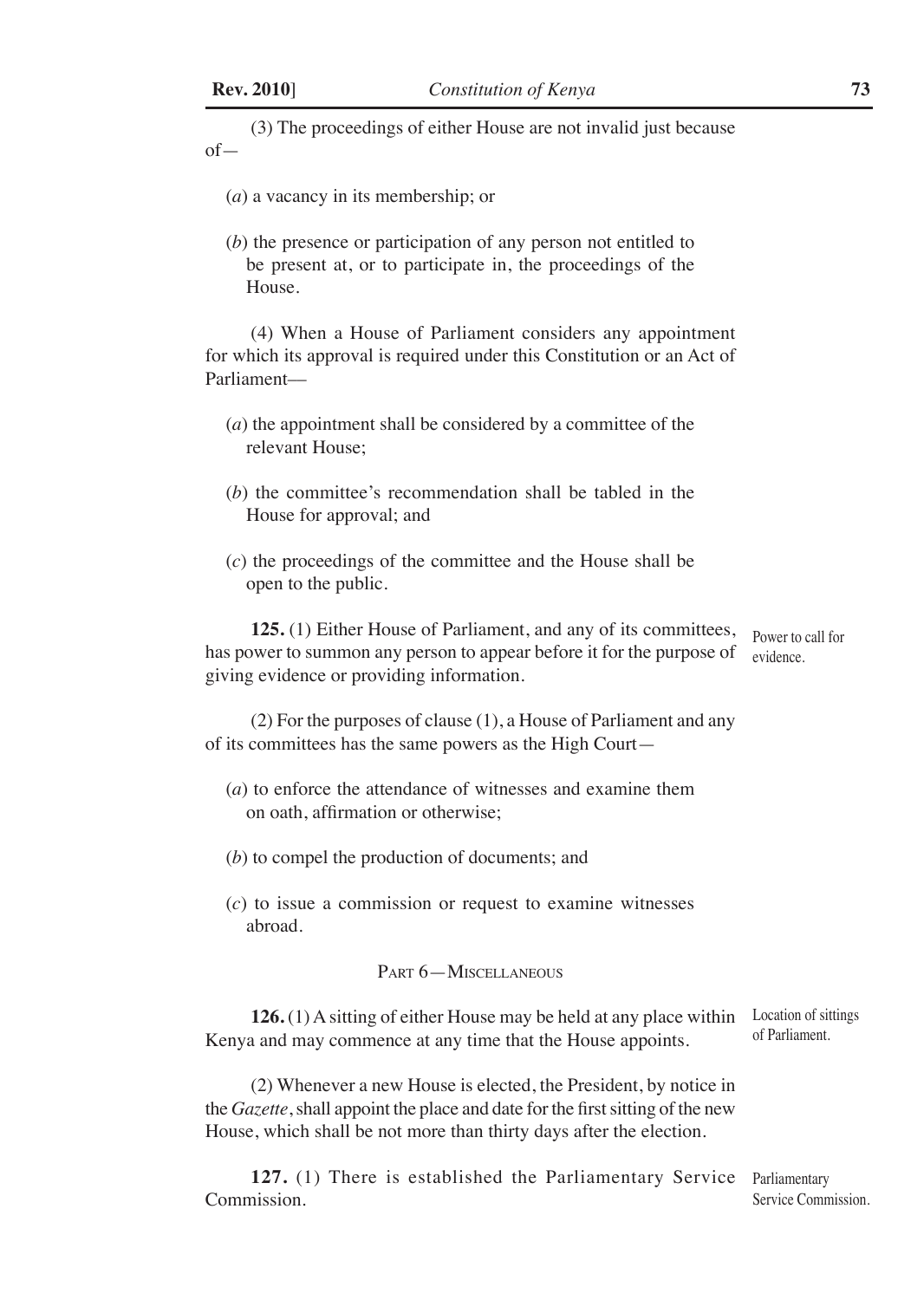- (2) The Commission consists of—
- (*a*) the Speaker of the National Assembly, as chairperson;
- (*b*) a vice-chairperson elected by the Commission from the members appointed under paragraph (*c*);
- (*c*) seven members appointed by Parliament from among its members of whom—
	- (i) fourshall be nominated equally from both Houses by the party or coalition of parties forming the national government, of whom at least two shall be women; and
	- (ii) three shall be nominated by the parties not forming the national government, at least one of whom shall be nominated from each House and at least one of whom shall be a woman; and
- (*d*) one man and one woman appointed by Parliament from among persons who are experienced in public affairs, but are not members of Parliament.

(3) The Clerk of the Senate shall be the Secretary to the Commission.

- (4) A member of the Commission shall vacate office—
- (*a*) if the person is a member of Parliament—
	- (i) at the end of the term of the House of which the person is a member; or
	- (ii) if the person ceases to be a member of Parliament; or
- (*b*) if the person is an appointed member, on revocation of the person's appointment by Parliament.

(5) Despite clause (4), when the term of a House of Parliament ends, a member of the Commission appointed under clause (2) (*c*) shall continue in office until a new member has been appointed in the member's place by the next House.

- (6) The Commission is responsible for—
- (*a*) providing services and facilities to ensure the efficient and effective functioning of Parliament;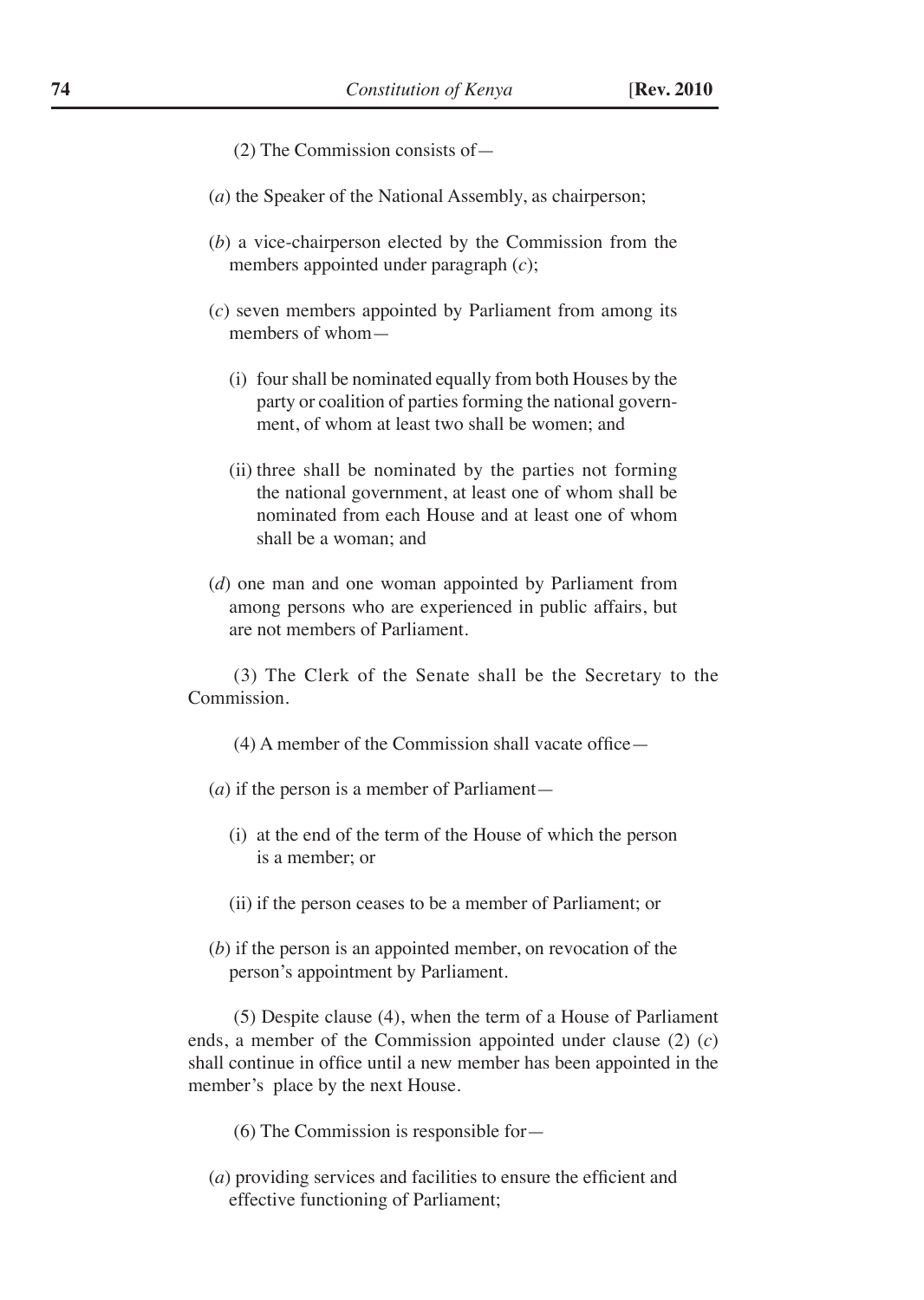- (*b*) constituting offices in the parliamentary service, and appointing and supervising office holders;
- (*c*) preparing annual estimates of expenditure of the parliamentary service and submitting them to the National Assembly for approval, and exercising budgetary control over the service;
- (*d*) undertaking, singly or jointly with other relevant organisations, programmes to promote the ideals of parliamentary democracy; and
- (*e*) performing other functions—
	- (i) necessary for the well-being of the members and staff of Parliament; or
	- (ii) prescribed by national legislation.

**128.** (1) There shall be a Clerk for each House of Parliament, appointed by the Parliamentary Service Commission with the approval of the relevant House. Clerks and staff of Parliament.

(2)The offices of the Clerks and offices of members of the staff of the Clerks shall be offices in the Parliamentary Service.

# **CHAPTER NINE—THE EXECUTIVE**

PART 1—PRINCIPLES AND STRUCTURE OF THE NATIONAL EXECUTIVE

**129.** (1) Executive authority derives from the people of Kenya and shall be exercised in accordance with this Constitution.

(2) Executive authority shall be exercised in a manner compatible with the principle of service to the people of Kenya, and for their wellbeing and benefit.

**130.** (1) The national executive of the Republic comprises the President, the Deputy President and the rest of the Cabinet. The National Executive.

(2) The composition of the national executive shall reflect the regional and ethnic diversity of the people of Kenya.

PART 2-THE PRESIDENT AND DEPUTY PRESIDENT

**131.** (1) The President—

(*a*) is the Head of State and Government;

Authority of the President

Principles of executive authority.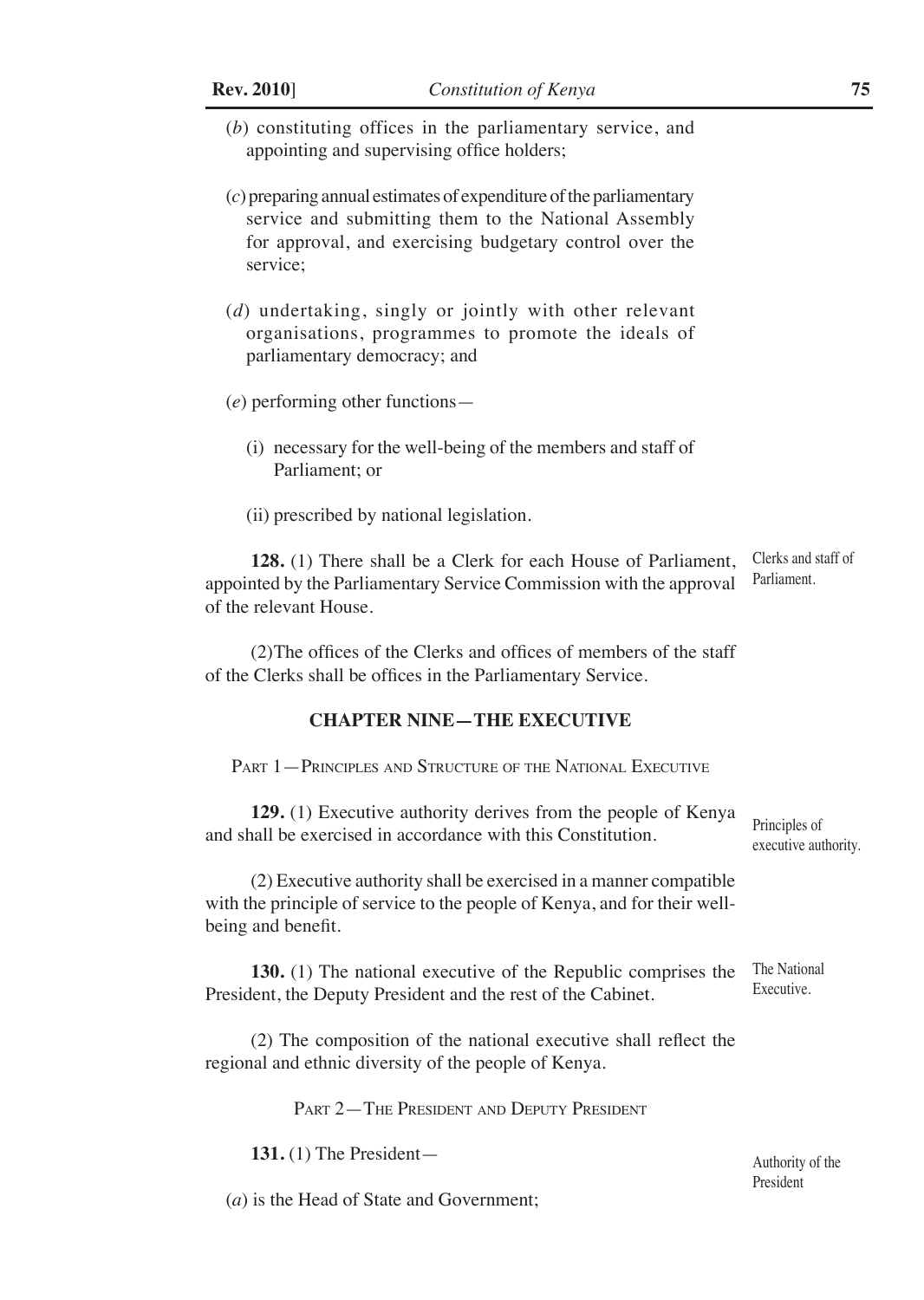- (*b*) exercises the executive authority of the Republic, with the assistance of the Deputy President and Cabinet Secretaries;
- (*c*) is the Commander-in-Chief of the Kenya Defence Forces;
- (*d*) is the chairperson of the National Security Council; and
- (*e*) is a symbol of national unity.

(2) The President shall—

- (*a*) respect, uphold and safeguard this Constitution;
- (*b*) safeguard the sovereignty of the Republic;
- (*c*) promote and enhance the unity of the nation;
- (*d*) promote respect for the diversity of the people and communities of Kenya; and
- (*e*) ensure the protection of human rights and fundamental freedoms and the rule of law.
	- (3) The President shall not hold any other State or public office.

**132.** (1) The President shall—

- (*a*) address the opening of each newly elected Parliament;
- (*b*) address a special sitting of Parliament once every year and may address Parliament at any other time; and
- (*c*) once every year—
	- (i) report, in an address to the nation, on all the measures taken and the progress achieved in the realisation of the national values, referred to in Article 10;
	- (ii) publish in the *Gazette* the details of the measures and progress under sub-paragraph (i); and
	- (iii) submit a report for debate to the National Assembly on the progress made in fulfilling the international obligations of the Republic.

Functions of the President.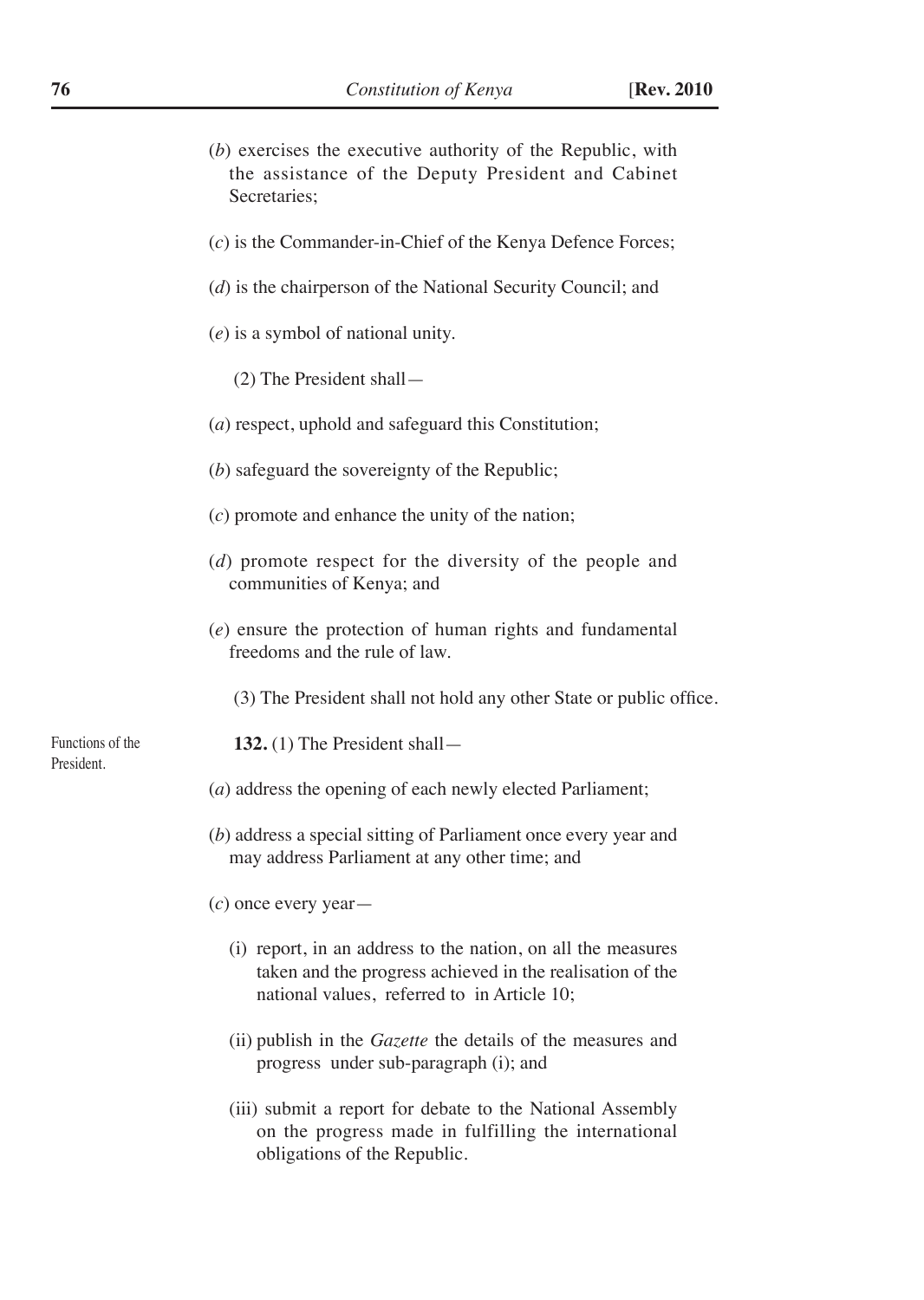(2) The President shall nominate and, with the approval of the National Assembly, appoint, and may dismiss—

- (*a*) the Cabinet Secretaries, in accordance with Article 152;
- (*b*) the Attorney-General, in accordance with Article 156;
- (*c*) the Secretary to the Cabinet in accordance with Article 154;
- (*d*) Principal Secretaries in accordance with Article 155;
- (*e*) high commissioners, ambassadors and diplomatic and consular representatives; and
- (*f*) in accordance with this Constitution, any other State or public officer whom this Constitution requires or empowers the President to appoint or dismiss.
	- (3) The President shall—
- (*a*) chair Cabinet meetings;
- (*b*) direct and co-ordinate the functions of ministries and government departments; and
- (*c*) by a decision published in the *Gazette*, assign responsibility for the implementation and administration of any Act of Parliament to a Cabinet Secretary, to the extent not inconsistent with any Act of Parliament.
	- (4) The President may—
- (*a*) perform any other executive function provided for in this Constitution or in national legislation and, except as otherwise provided for in this Constitution, may establish an office in the public service in accordance with the recommendation of the Public Service Commission;
- (*b*) receive foreign diplomatic and consular representatives;
- (*c*) confer honours in the name of the people and the Republic;
- (*d*) subject to Article 58,declare a state of emergency; and
- (*e*) with the approval of Parliament, declare war.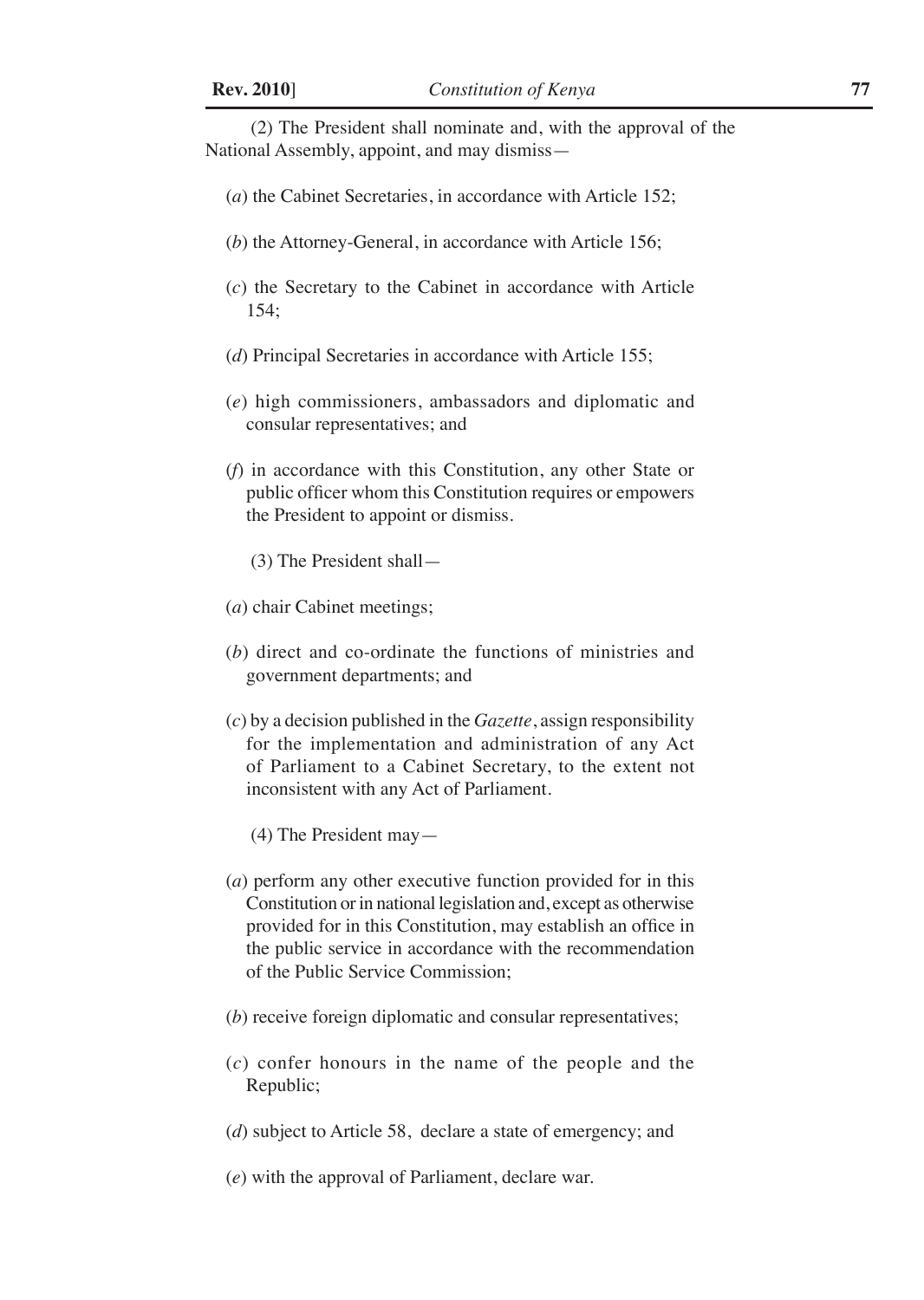| (5) The President shall ensure that the international obligations         |
|---------------------------------------------------------------------------|
| of the Republic are fulfilled through the actions of the relevant Cabinet |
| Secretaries.                                                              |

Power of mercy.

**133.** (1) On the petition of any person, the President may exercise a power of mercy in accordance with the advice of the Advisory Committee established under clause (2), by—

- (*a*) granting a free or conditional pardon to a person convicted of an offence;
- (*b*) postponing the carrying out of a punishment, either for a specified or indefinite period;
- (*c*) substituting a less severe form of punishment; or
- (*d*) remitting all or part of a punishment.

(2) There shall be an Advisory Committee on the Power of Mercy, comprising—

- (*a*) the Attorney-General;
- (*b*) the Cabinet Secretary responsible for correctional services; and
- (*c*) at least five other members as prescribed by an Act of Parliament, none of whom may be a State officer or in public service.
	- (3) Parliament shall enact legislation to provide for—
- (*a*) the tenure of the members of the Advisory Committee;
- (*b*) the procedure of the Advisory Committee; and
- (*c*) criteria that shall be applied by the Advisory Committee in formulating its advice.

(4) The Advisory Committee may take into account the views of the victims of the offence in respect of which it is considering making recommendations to the President*.*

Exercise of presidential powers during temporary incumbency.

**134.** (1) A person who holds the office of President or who is authorised in terms of this Constitution to exercise the powers of the President —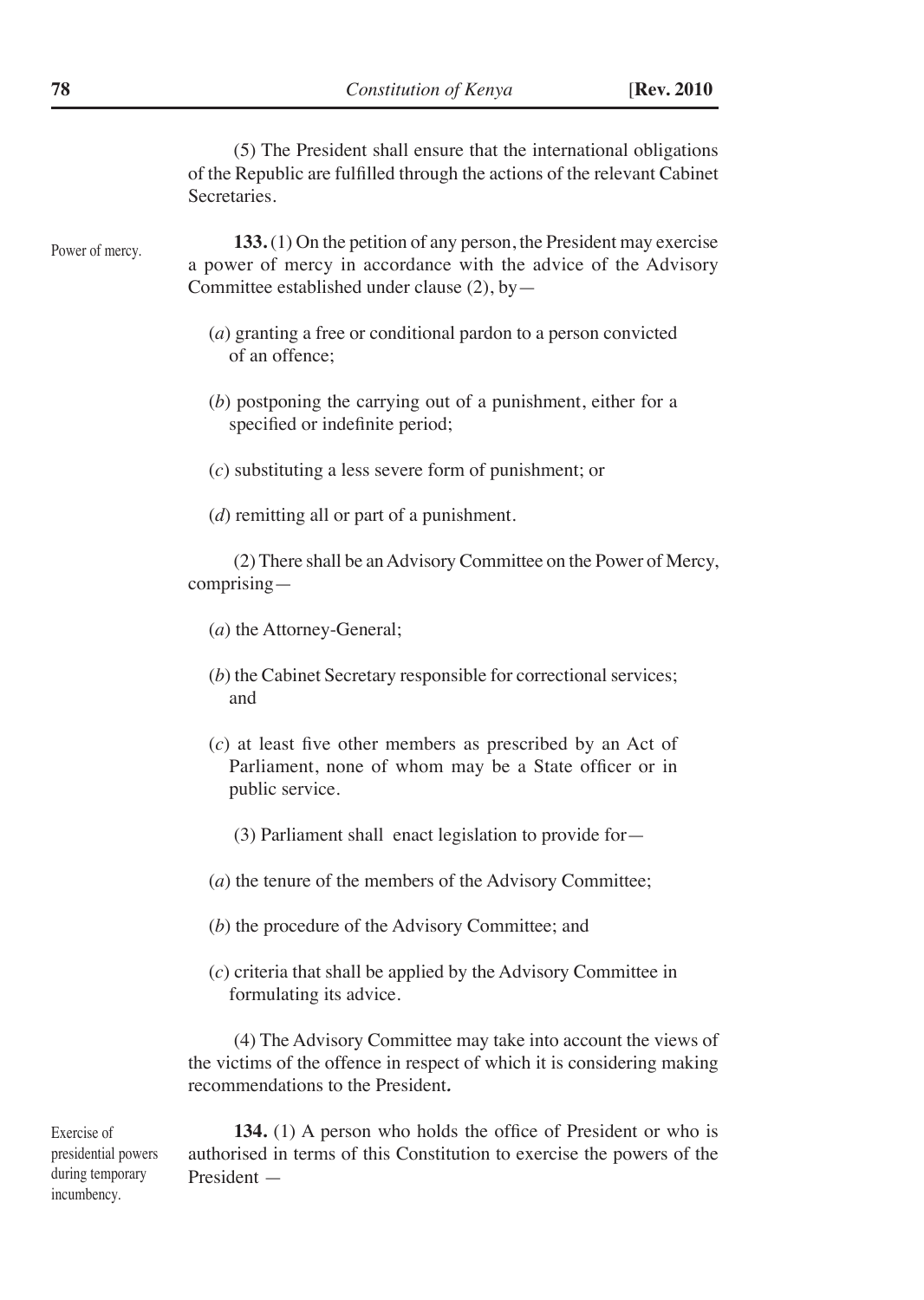- (*a*) during the period commencing on the date of the first vote in a presidential election, and ending when the newly elected President assumes office; or
- (*b*) while the President is absent or incapacitated, or at other times contemplated in Article 147 (3),

may not exercise the powers of the President specified in clause (2).

(2) The powers referred to in clause (1) are—

- (*a*) the nomination or appointment of the judges of the superior courts;
- (*b*) the nomination or appointment of any other public officer whom this Constitution or legislation requires the President to appoint;
- (*c*) the nomination or appointment or dismissal of Cabinet Secretaries and other State or Public officers;
- (*d*) the nomination or appointment or dismissal of a high commissioner, ambassador, or diplomatic or consular representative;
- (*e*) the power of mercy; and
- (*f*) the authority to confer honours in the name of the people and the Republic.

**135.** A decision of the President in the performance of any function of the President under this Constitution shall be in writing and shall bear the seal and signature of the President. Decisions of the President.

**136.** (1) The President shall be elected by registered voters in a national election conducted in accordance with this Constitution and any Act of Parliament regulating presidential elections. Election of the President.

(2) An election of the President shall be held––

(*a*) on the same day as a general election of Members of Parliament, being the second Tuesday in August, in every fifth year; or

(*b*) in the circumstances contemplated in Article 146.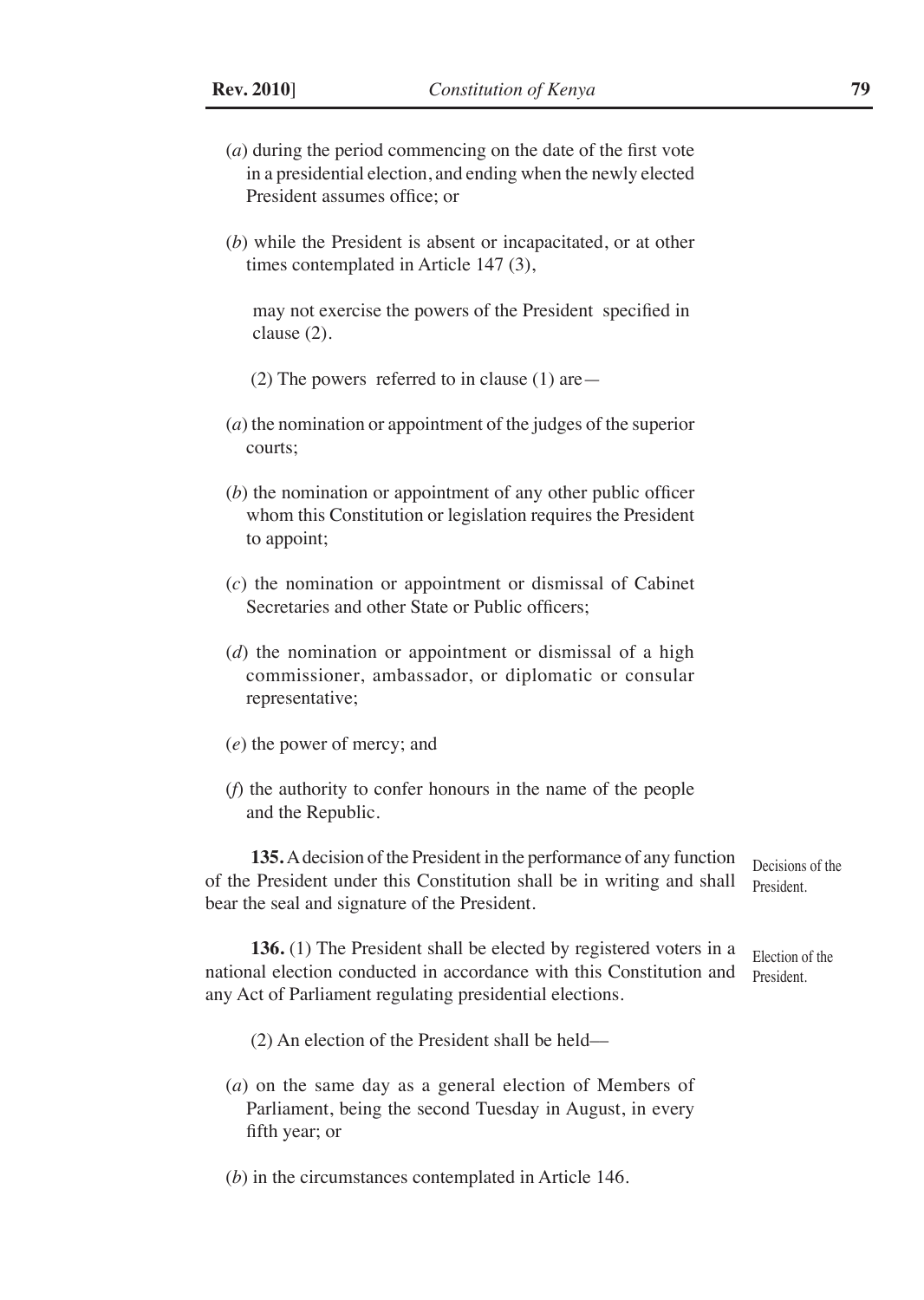Qualifications and disqualifications for election as President.

**137.** (1) A person qualifies for nomination as a presidential candidate if the person—

- (*a*) is a citizen by birth;
- (*b*) is qualified to stand for election as a member of Parliament;
- (*c*) is nominated by a political party, or is an independent candidate; and
- (*d*) is nominated by not fewer than two thousand voters from each of a majority of the counties.

(2) A person is not qualified for nomination as a presidential candidate if the person—

- (*a*) owes allegiance to a foreign state; or
- (*b*) is a public officer, or is acting in any State or other public office.

(3) Clause (2)  $(b)$  shall not apply to —

- (*a*) the President;
- (*b*) the Deputy President; or

(*c*) a member of Parliament.

**138.** (1) If only one candidate for President is nominated, that candidate shall be declared elected. Procedure at presidential election.

> (2) If two or more candidates for President are nominated, an election shall be held in each constituency.

- (3) In a presidential election—
- (*a*) all persons registered as voters for the purposes of parliamentary elections are entitled to vote;
- (*b*) the poll shall be taken by secret ballot on the day specified in Article 101 (1) at the time, in the places and in the manner prescribed under an Act of Parliament; and
- (*c*) after counting the votes in the polling stations, the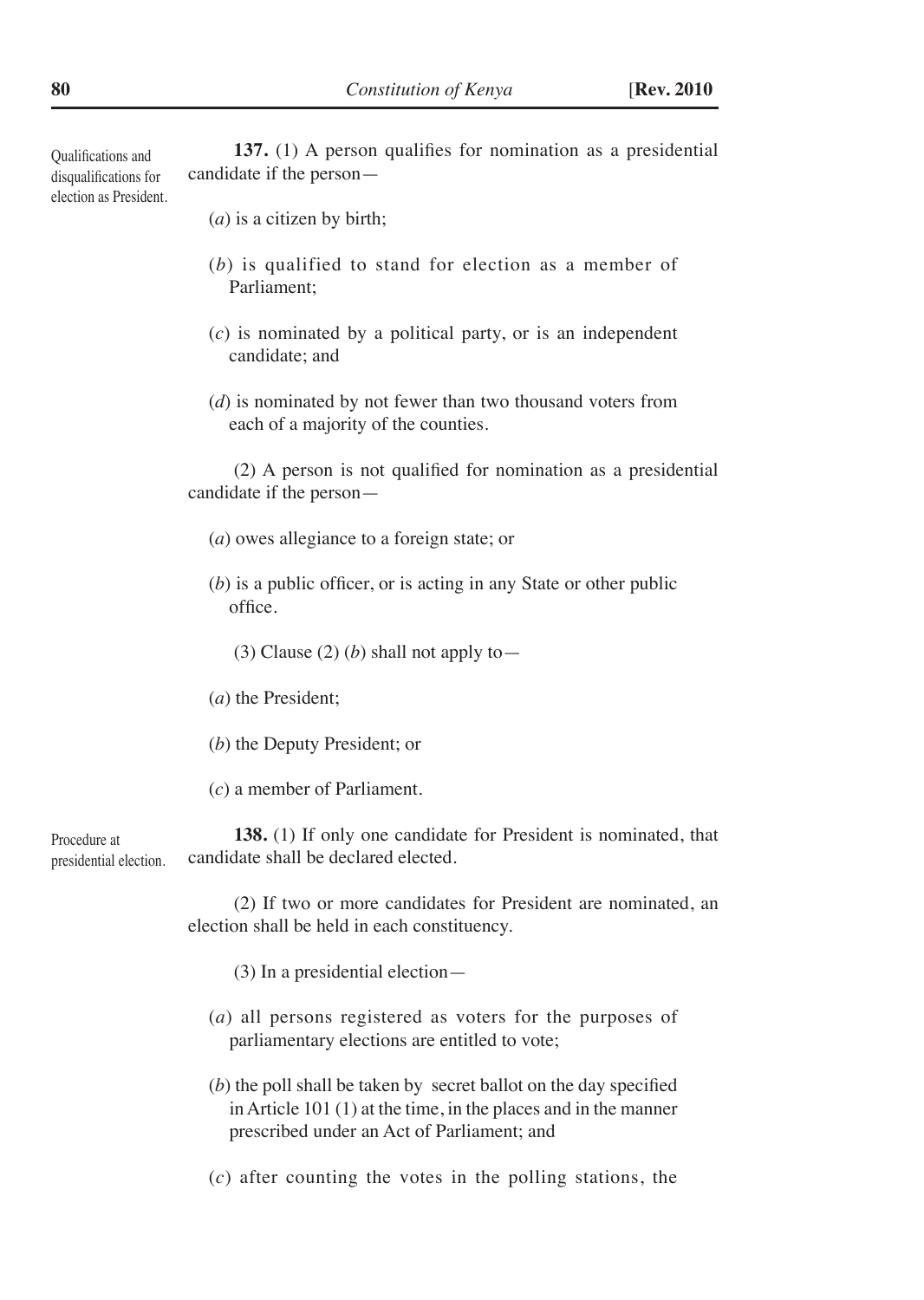Independent Electoral and Boundaries Commission shall tally and verify the count and declare the result.

(4) A candidate shall be declared elected as President if the candidate receives—

- (*a*) more than half of all the votes cast in the election; and
- (*b*) at least twenty-five per cent of the votes cast in each of more than half of the counties.

(5) If no candidate is elected, a fresh election shall be held within thirty days after the previous election and in that fresh election the only candidates shall be—

- (*a*) the candidate, or the candidates, who received the greatest number of votes; and
- (*b*) the candidate, or the candidates, who received the second greatest number of votes.

(6) If more than one candidate receives the greatest number of votes, clause (5) (*b*) shall not apply and the only candidates in the fresh election shall be those contemplated in clause (5) (*a*).

(7) The candidate who receives the most votes in the fresh election shall be declared elected as President.

(8) A presidential election shall be cancelled and a new election held if—

- (*a*) no person has been nominated as a candidate before the expiry of the period set for the delivery of nominations;
- (*b*) a candidate for election as President or Deputy President dies on or before the scheduled election date; or
- (*c*) a candidate who would have been entitled to be declared elected as President, dies before being declared elected as President.

(9) A new presidential election under clause (8) shall be held within sixty days after the date set for the previous presidential election.

(10) Within seven days after the presidential election, the chairperson of the Independent Electoral and Boundaries Commission shall—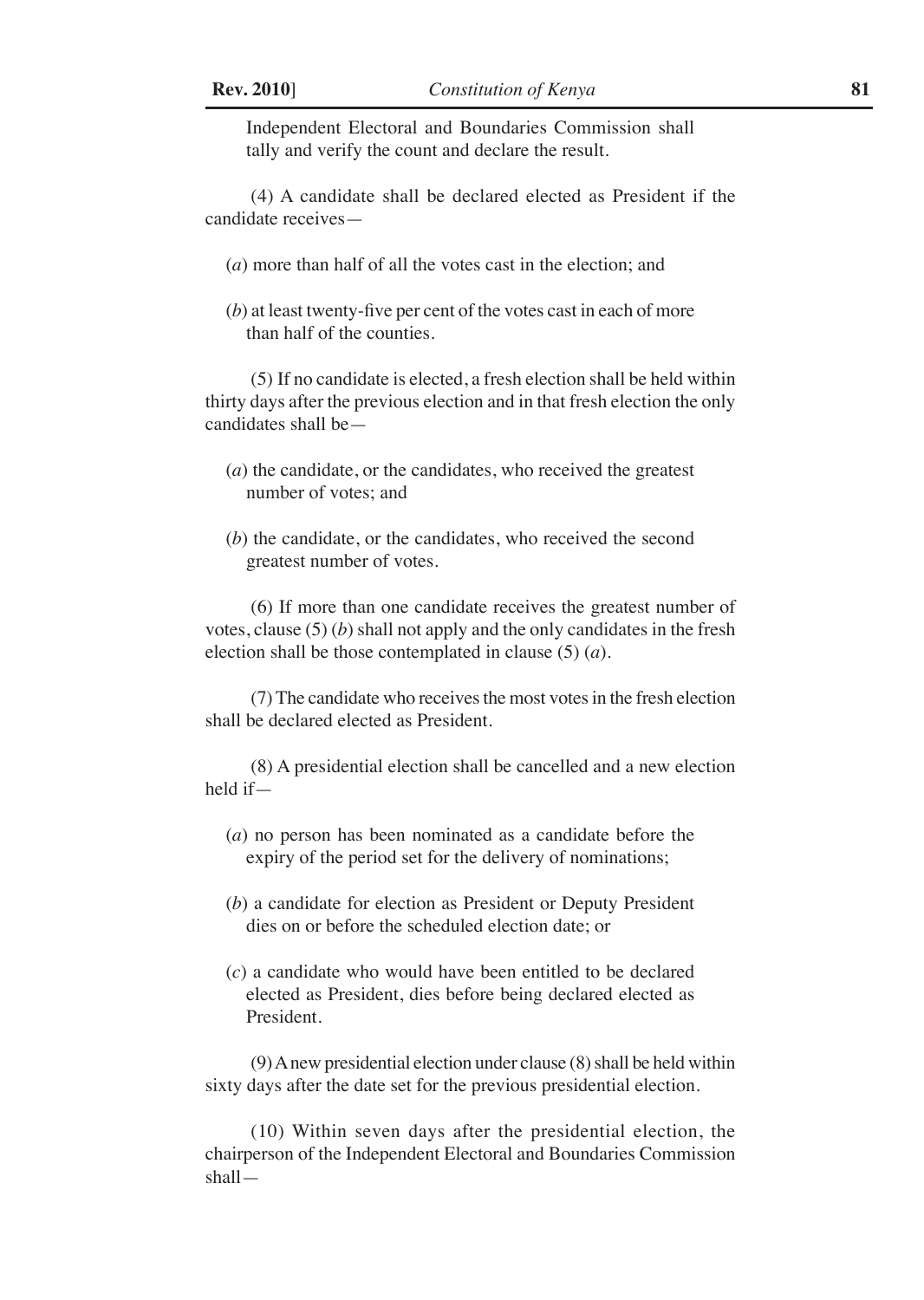|                                                          | $(a)$ declare the result of the election; and                                                                                                                                                                      |
|----------------------------------------------------------|--------------------------------------------------------------------------------------------------------------------------------------------------------------------------------------------------------------------|
|                                                          | $(b)$ deliver a written notification of the result to the Chief Justice<br>and the incumbent President.                                                                                                            |
| Death before<br>assuming office.                         | 139. (1) If a President-elect dies after being declared elected as<br>President, but before assuming office—                                                                                                       |
|                                                          | $(a)$ the Deputy President-elect shall be sworn in as acting<br>President on the date on which the President-elect would<br>otherwise have been sworn-in; and                                                      |
|                                                          | $(b)$ a fresh election to the office of President shall be held within<br>sixty days after the death of the President-elect.                                                                                       |
|                                                          | (2) If the Deputy President-elect dies before assuming office, the<br>office of the Deputy President shall be declared vacant on the assumption<br>of office by the person declared elected as the President.      |
|                                                          | (3) If both the persons declared elected as the President and the<br>Deputy President die before assuming office—                                                                                                  |
|                                                          | $(a)$ the Speaker of the National Assembly shall act as President<br>from the date on which the President-elect would otherwise<br>have been sworn-in; and                                                         |
|                                                          | $(b)$ a fresh presidential election shall be conducted within sixty<br>days after the second death.                                                                                                                |
| Questions as<br>to validity of<br>presidential election. | 140. (1) A person may file a petition in the Supreme Court to<br>challenge the election of the President-elect within seven days after the<br>date of the declaration of the results of the presidential election. |
|                                                          | (2) Within fourteen days after the filing of a petition under clause<br>(1), the Supreme Court shall hear and determine the petition and its<br>decision shall be final.                                           |
|                                                          | (3) If the Supreme Court determines the election of the President-<br>elect to be invalid, a fresh election shall be held within sixty days after<br>the determination.                                            |
| Assumption of office<br>of President.                    | 141. (1) The swearing in of the President-elect shall be in public<br>before the Chief Justice, or, in the absence of the Chief Justice, the<br>Deputy Chief Justice.                                              |
|                                                          | (2) The President-elect shall be sworn in on the first Tuesday                                                                                                                                                     |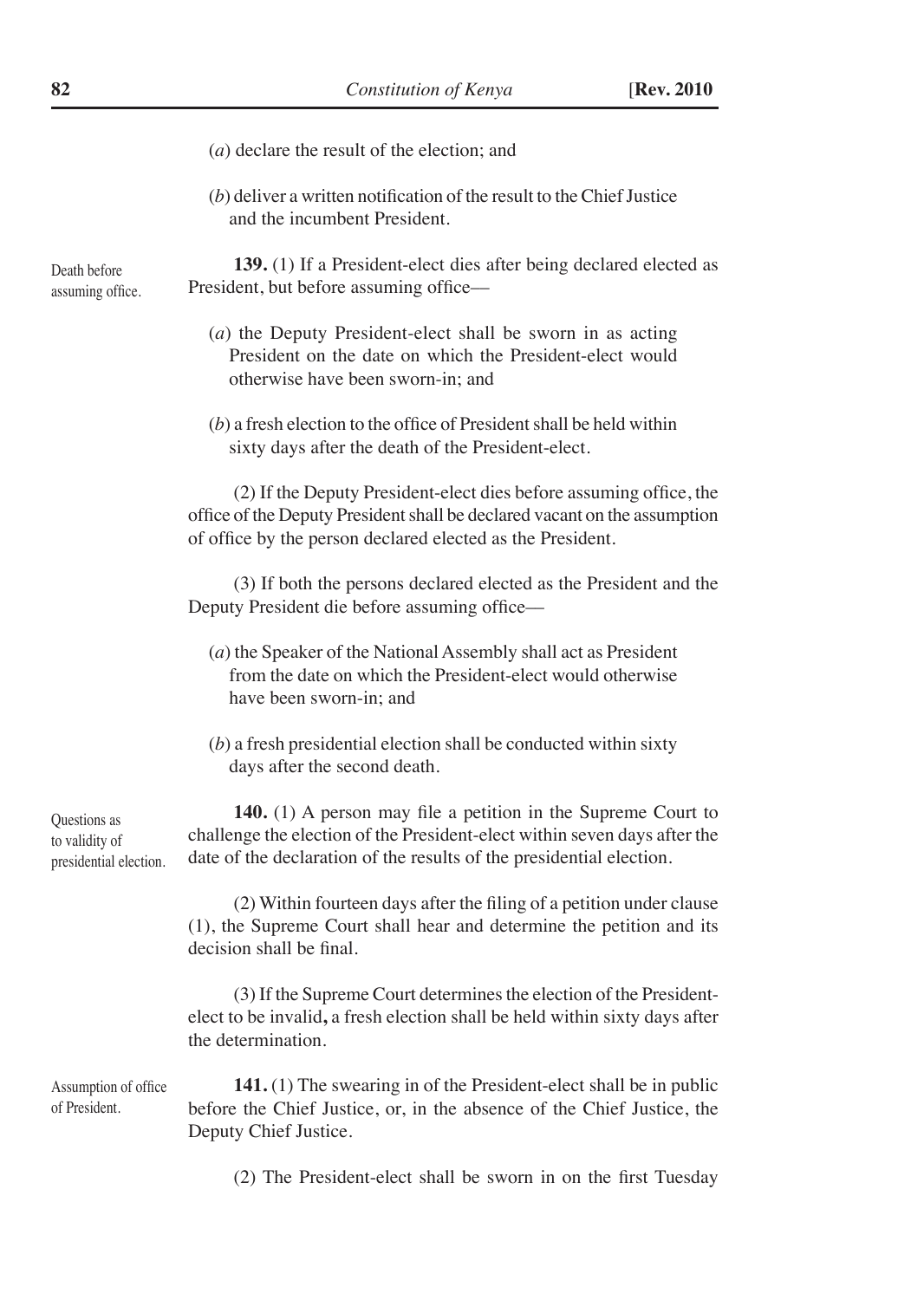following––

- (*a*) the fourteenth day after the date of the declaration of the result of the presidential election, if no petition has been filed under Article 140; or
- (*b*) the seventh day following the date on which the court renders a decision declaring the election to be valid, if any petition has been filed under Article 140.

(3) The President-elect assumes office by taking and subscribing the oath or affirmation of allegiance, and the oath or affirmation for the execution of the functions of office, as prescribed in the Third Schedule.

(4) Parliament shall by legislation provide for the procedure and ceremony for the swearing-in of a President-elect.

**142.** (1) The President shall hold office for a term beginning on the date on which the President was sworn in, and ending when the person next elected President in accordance with Article 136 (2) (a) is sworn in. Term of office of President.

(2) A person shall not hold office as President for more than two terms.

**143.** (1) Criminal proceedings shall not be instituted or continued in any court against the President or a person performing the functions of that office, during their tenure of office. Protection from legal proceedings.

(2) Civil proceedings shall not be instituted in any court against the President or the person performing the functions of that office during their tenure of office in respect of anything done or not done in the exercise of their powers under this Constitution.

(3) Where provision is made in law limiting the time within which proceedings under clause (1) or (2) may be brought against a person, a period of time during which the person holds or performs the functions of the office of the President shall not be taken into account in calculating the period of time prescribed by that law.

(4) The immunity of the President under this Article shall not extend to a crime for which the President may be prosecuted under any treaty to which Kenya is party and which prohibits such immunity.

**144.** (1) A member of the National Assembly, supported by at least a quarter of all the members**,** may move a motion for the investigation

Removal of President on grounds of incapacity.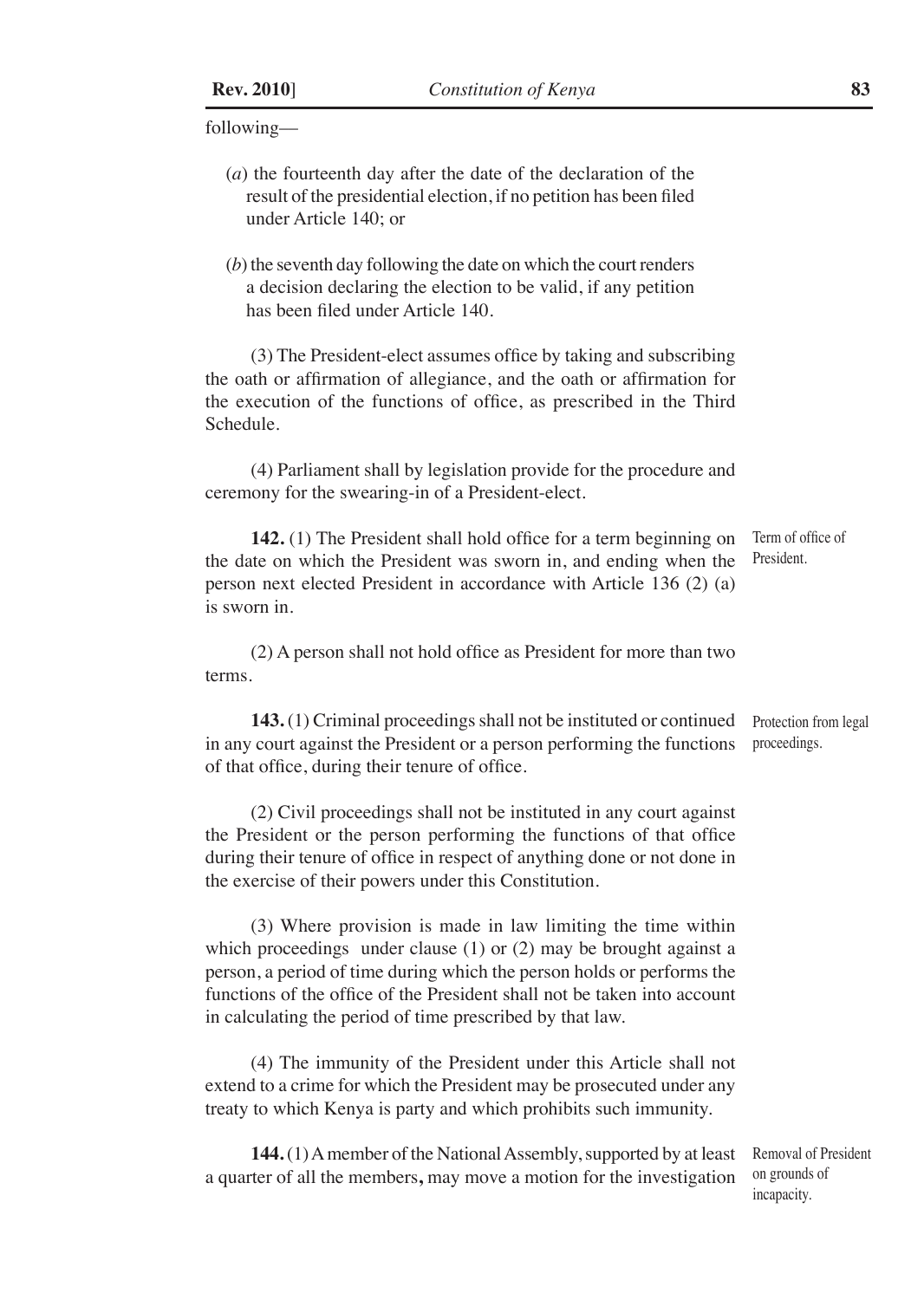of the President's physical or mental capacity to perform the functions of office.

(2) If a motion under clause (1) is supported by a majority of all the members of the National Assembly—

- (*a*) the Speaker shall inform the Chief Justice of that resolution within two days; and
- (*b*) the President shall continue to perform the functions of the office pending the outcome of the proceedings required by this Article.

(3) Within seven days after receiving notice of the resolution from the Speaker, the Chief Justice shall appoint a tribunal consisting of—

- (*a*) three persons who are qualified to practise medicine under the laws of Kenya, nominated by the body which by law is responsible for regulating the professional practice of medicine;
- (*b*) one advocate of the High Court nominated by the body which by law is responsible for regulating the professional practice of advocates; and
- (*c*) one person nominated by the President.

(4) If the Chief Justice is unable to appoint a tribunal under clause (3), the Deputy Chief Justice shall appoint such a tribunal.

(5) If the President is unable to nominate the person required to be nominated under clause  $(3)(c)$ , the person shall be nominated by—

- (*a*) a member of the family of the President; or
- (*b*) if no such member is willing or able to make the nomination, by a close relative of the President.

(6) The tribunal shall inquire into the matter and, within fourteen days after the appointment, report to the Chief Justice and to the Speaker of the National Assembly.

(7) The Speaker shall cause the report of the tribunal to be tabled before the National Assembly within seven days after receiving it.

(8) The report of the tribunal shall be final and not subject to appeal and if the tribunal reports that the President is capable of performing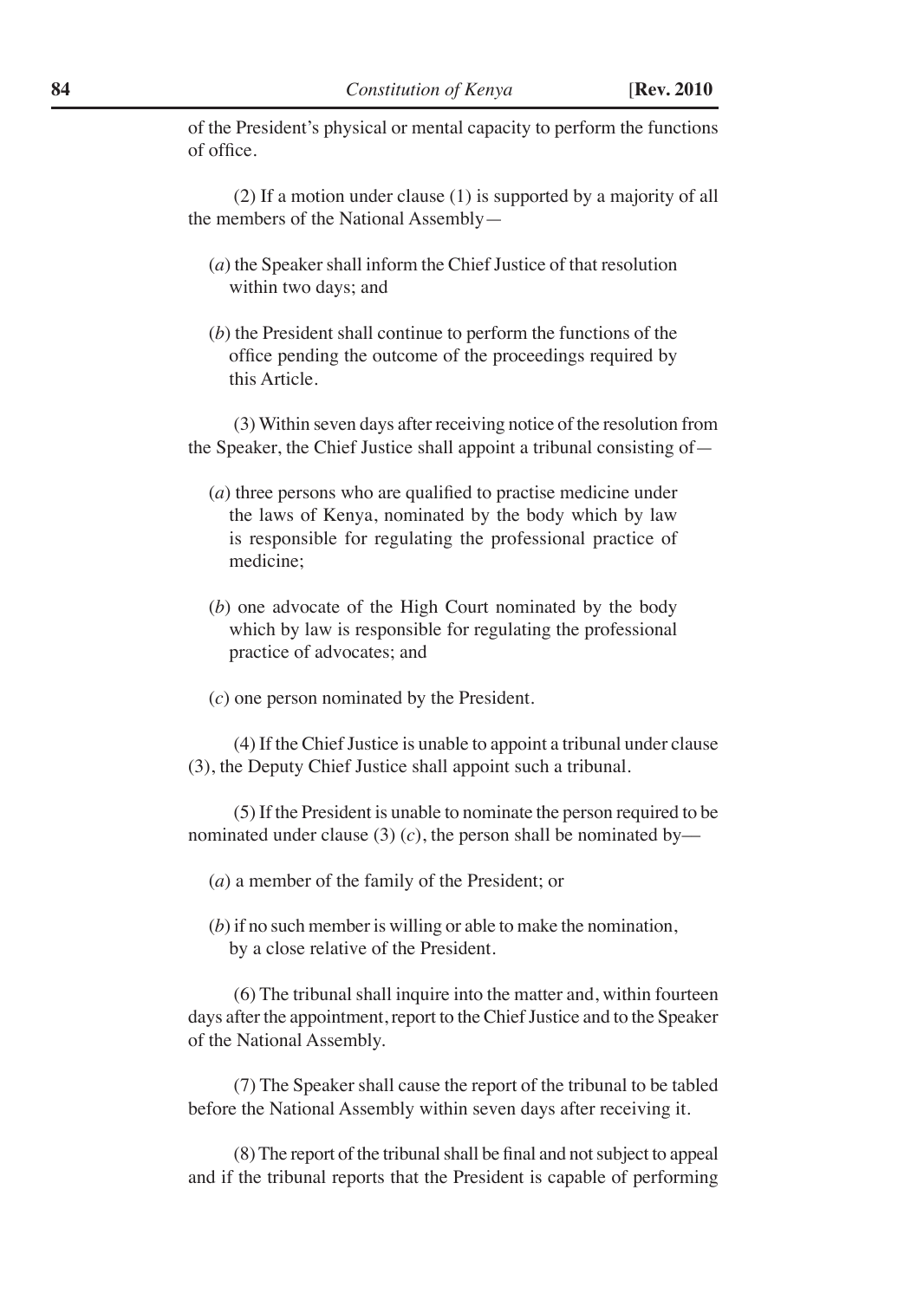the functions of the office, the Speaker of the National Assembly shall so announce in the National Assembly.

(9) If the tribunal reports that the President is incapable of performing the functions of the office, the National Assembly shall vote on whether to ratify the report.

(10) If a majority of all the members of the National Assembly vote in favour of ratifying the report, the President shall cease to hold office.

145. (1) A member of the National Assembly, supported by at least Removal of President a third of all the members, may move a motion for the impeachment by impeachment.of the President—

- (*a*) on the ground of a gross violation of a provision of this Constitution or of any other law;
- (*b*) where there are serious reasons for believing that the President has committed a crime under national or international law; or
- (*c*) for gross misconduct.

(2) If a motion under clause (1) is supported by at least two-thirds of all the members of the National Assembly—

- (*a*) the Speaker shall inform the Speaker of the Senate of that resolution within two days; and
- (*b*) the President shall continue to perform the functions of the office pending the outcome of the proceedings required by this Article.

(3) Within seven days after receiving notice of a resolution from the Speaker of the National Assembly—

- (*a*) the Speaker of the Senate shall convene a meeting of the Senate to hear charges against the President; and
- (*b*) the Senate, by resolution, may appoint a special committee comprising eleven of its members to investigate the matter.

(4) A special committee appointed under clause (3) (b) shall—

(*a*) investigate the matter; and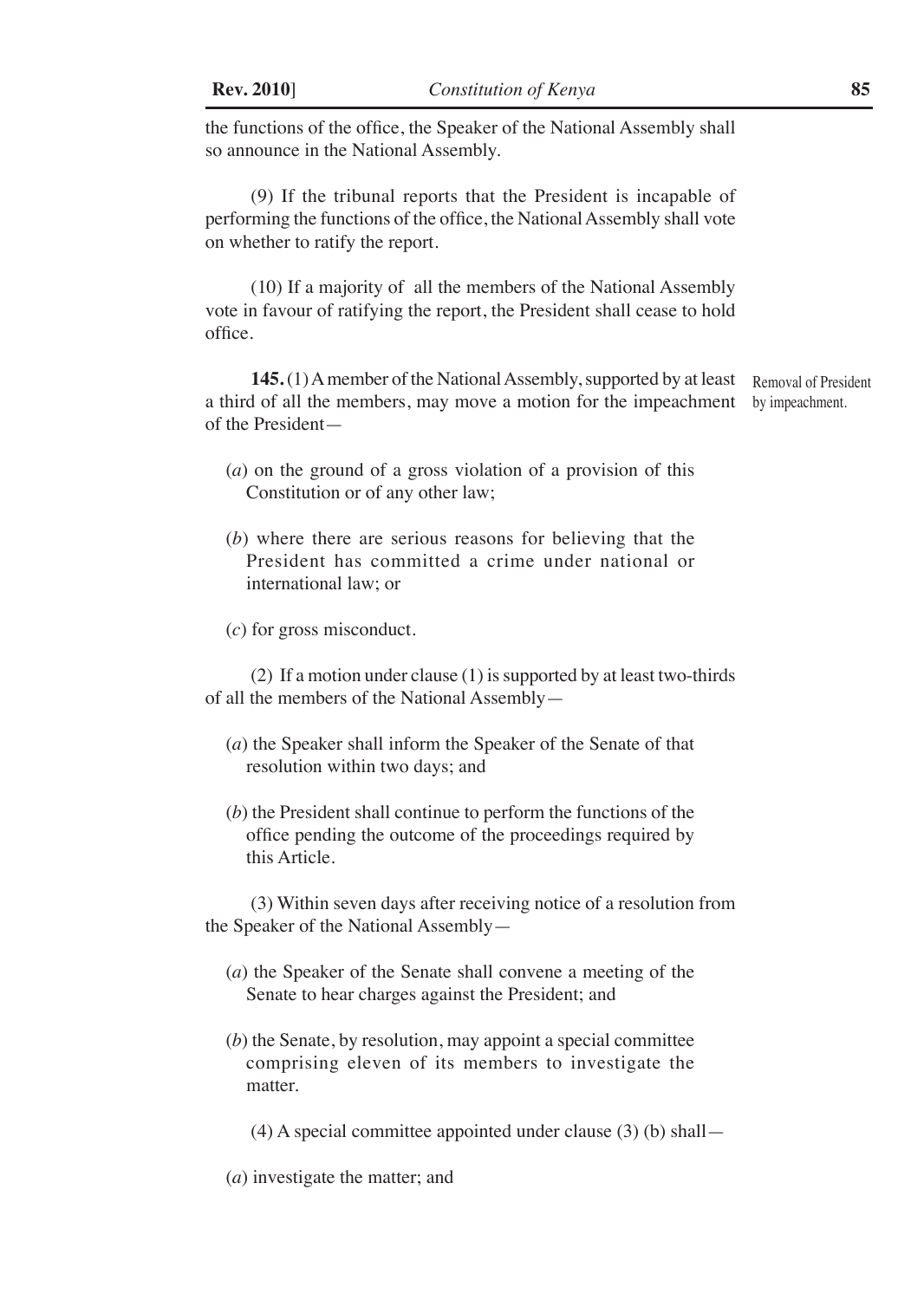(*b*) report to the Senate within ten days whether it finds the particulars of the allegations against the President to have been substantiated.

(5) The President shall have the right to appear and be represented before the special committee during its investigations.

(6) If the special committee reports that the particulars of any allegation against the President—

- (*a*) have not been substantiated, further proceedings shall not be taken under this Article in respect of that allegation; or
- (*b*) have been substantiated, the Senate shall, after according the President an opportunity to be heard**,** vote on the impeachment charges.

(7) If at least two-thirds of all the members of the Senate vote to uphold any impeachment charge, the President shall cease to hold office.

**146.** (1) The office of President shall become vacant if the holder of the office— Vacancy in the office of President.

(*a*) dies;

- (*b*) resigns**,** in writing**,** addressed to the Speaker of the National Assembly; or
- (*c*) otherwise ceases to hold office under Article 144 or 145 or under any other provision of this Constitution.
	- (2) When a vacancy occurs in the office of President—
- (*a*) the Deputy President shall assume office as President for the remainder of the term of the President; or
- (*b*) if the office of Deputy President is vacant, or the Deputy President is unable to assume the office of President, the Speaker of the National Assembly shall act as President and an election to the office of President shall be held within sixty days after the vacancy arose in the office of President.

(3) A person who assumes the office of President under clause (2) (*a*), or following an election required by clause (2) (*b*), shall, unless otherwise removed from office under this Constitution, hold office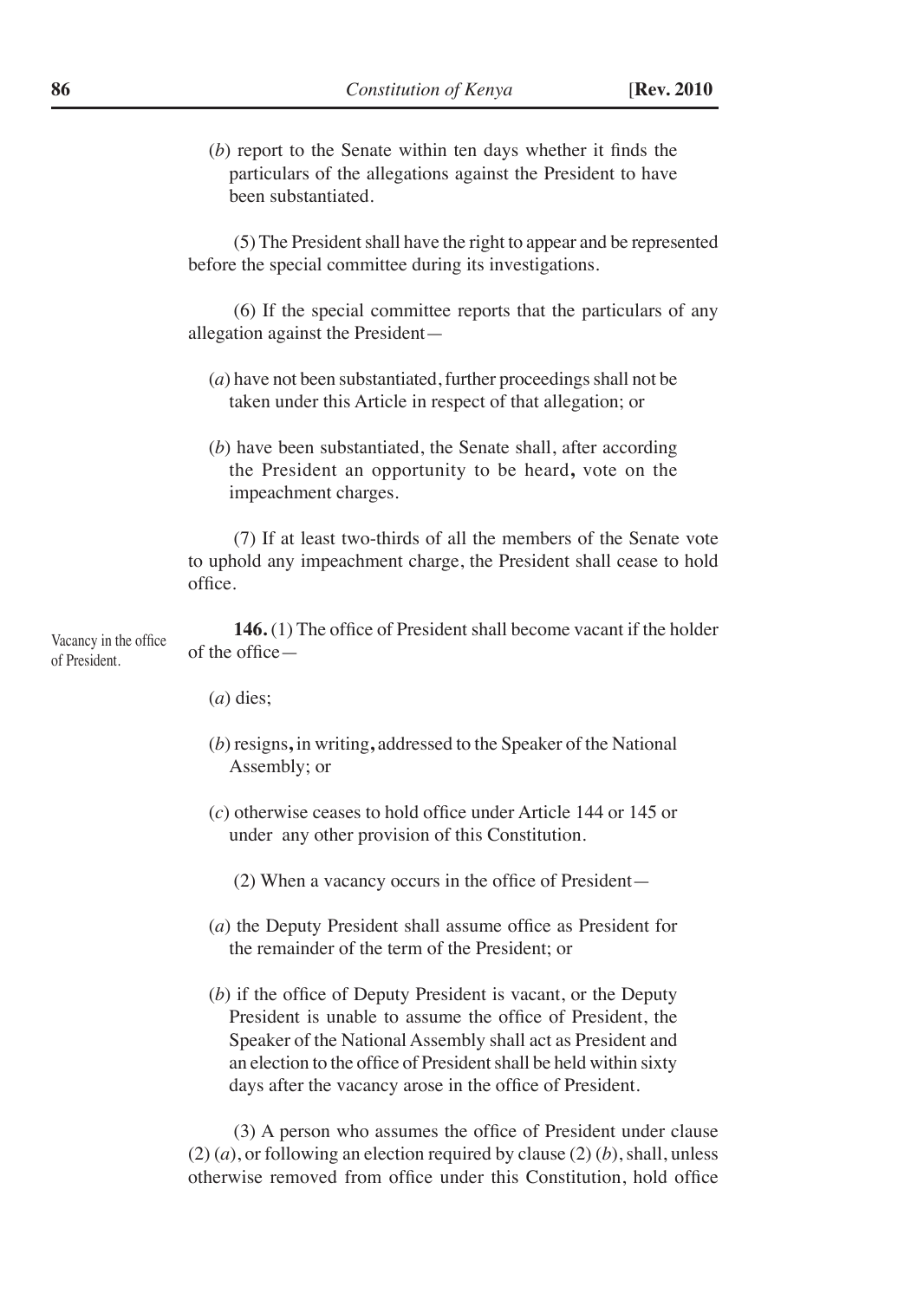until a newly elected President is sworn in following the next regularly scheduled election under Article 136 (2) (*a*).

(4) If the Deputy President assumes office as President under clause (2) (*a*), or a person is elected to the office of President under clause (2) (*b*), the Deputy President, or the person elected, shall be deemed for the purposes of Article 142 (2)—

- (*a*) to have served a full term as President if, at the date on which the person assumed office, more than two and a half years remain before the date of the next regularly scheduled election under Article 136 (2) (*a*); or
- (*b*) not to have served a term of office as President, in any other case.

**147.** (1) The Deputy President shall be the principal assistant of Functions of the the President and shall deputise for the President in the execution of Deputy President. the President's functions.

(2) The Deputy President shall perform the functions conferred by this Constitution and any other functions of the President as the President may assign.

(3) Subject to Article 134, when the President is absent or is temporarily incapacitated, and during any other period that the President decides, the Deputy President shall act as the President.

(4) The Deputy President shall not hold any other State or public office.

**148.** (1) Each candidate in a presidential election shall nominate a person who is qualified for nomination for election as President, as a candidate for Deputy President.

Election and swearing in of Deputy President.

(2) For the purposes of clause (1), there shall be no separate nomination process for the Deputy President and Article 137 (1) (*d*) shall not apply to a candidate for Deputy President.

(3) The Independent Electoral and Boundaries Commission shall declare the candidate nominated by the person who is elected as the President to be elected as the Deputy President.

(4) The swearing in of the Deputy President-elect shall be before the Chief Justice or**,** in the absence of the Chief Justice, the Deputy Chief Justice and in public.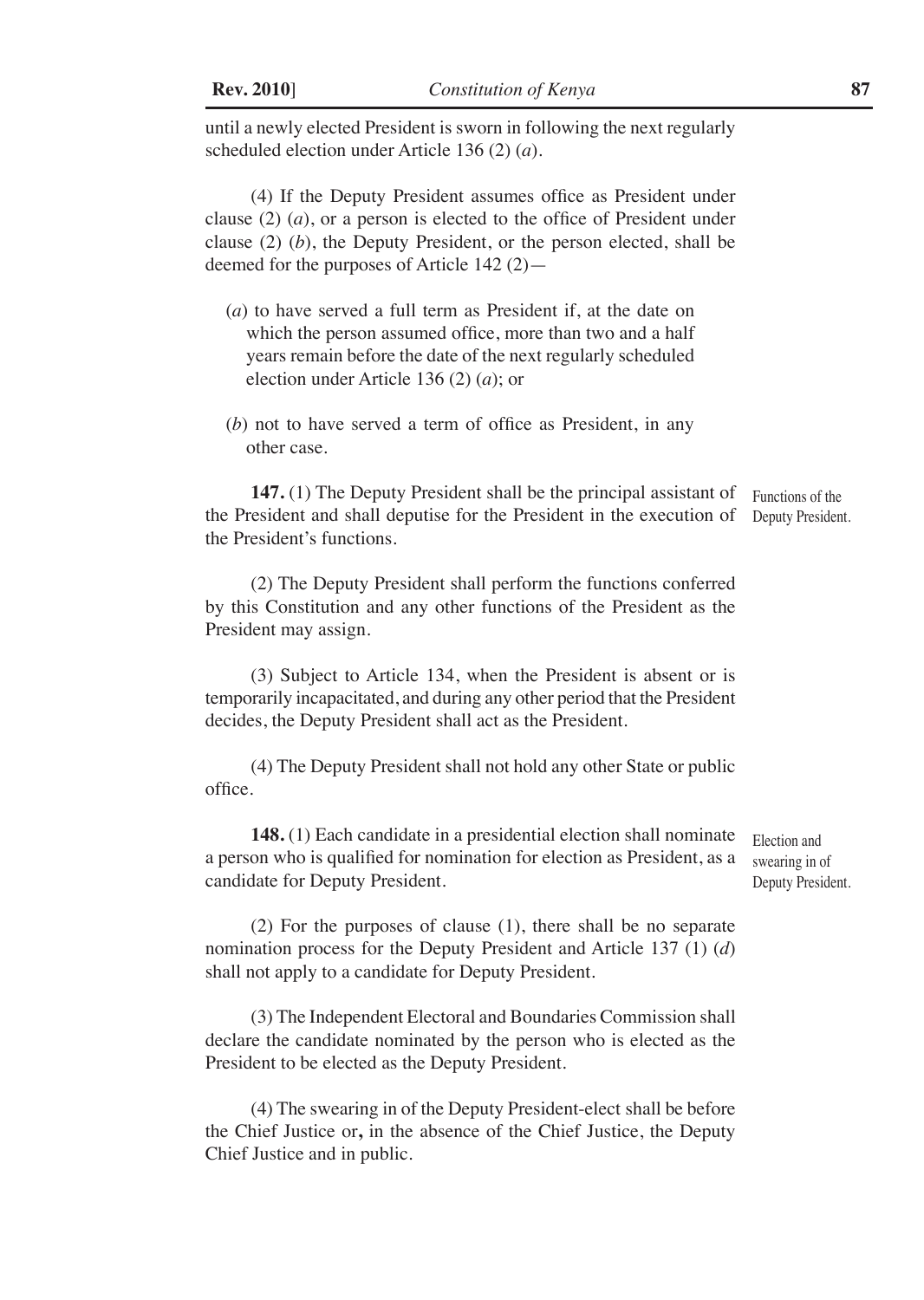(5) The Deputy President-elect assumes office by taking and subscribing—

- (*a*) the oath or affirmation of allegiance; and
- (*b*) the oath or affirmation for the execution of the functions of office,

as prescribed in the Third Schedule.

(6)The term of office of the Deputy President shall run from the date of the swearing in of the Deputy President, and shall end—

- (*b*) on the Deputy President assuming the office of President; or
- (*c*) on resignation, death or removal from office of the Deputy President.

(7) The Deputy President may resign from office at any time by notice**,** in writing**,** addressed to the President and the resignation shall take effect on the date and at the time specified in the notice, if any, or if a date is not specified, at noon on the day after the notice is delivered.

(8) A person shall not hold office as Deputy President for more than two terms.

**149.** (1) Within fourteen days after a vacancy in the office of Deputy President arises, the President shall nominate a person to fill the vacancy, and the National Assembly shall vote on the nomination within sixty days after receiving it.

(2) If a person assumes office as Deputy President under clause (1), then, for the purposes of Article 148 (8), the person shall be deemed—

- (*a*) to have served a full term as Deputy President if, at the date on which the person assumed office, more than two and a half years remain before the date of the next regularly scheduled election under Article 136 (2) (*a*); or
- (*b*) not to have served a term of office as Deputy President, in any other case.

Vacancy in the office of Deputy President.

<sup>(</sup>*a*) when the person next elected President at an election under Article 136 (2) (*a*) is sworn in;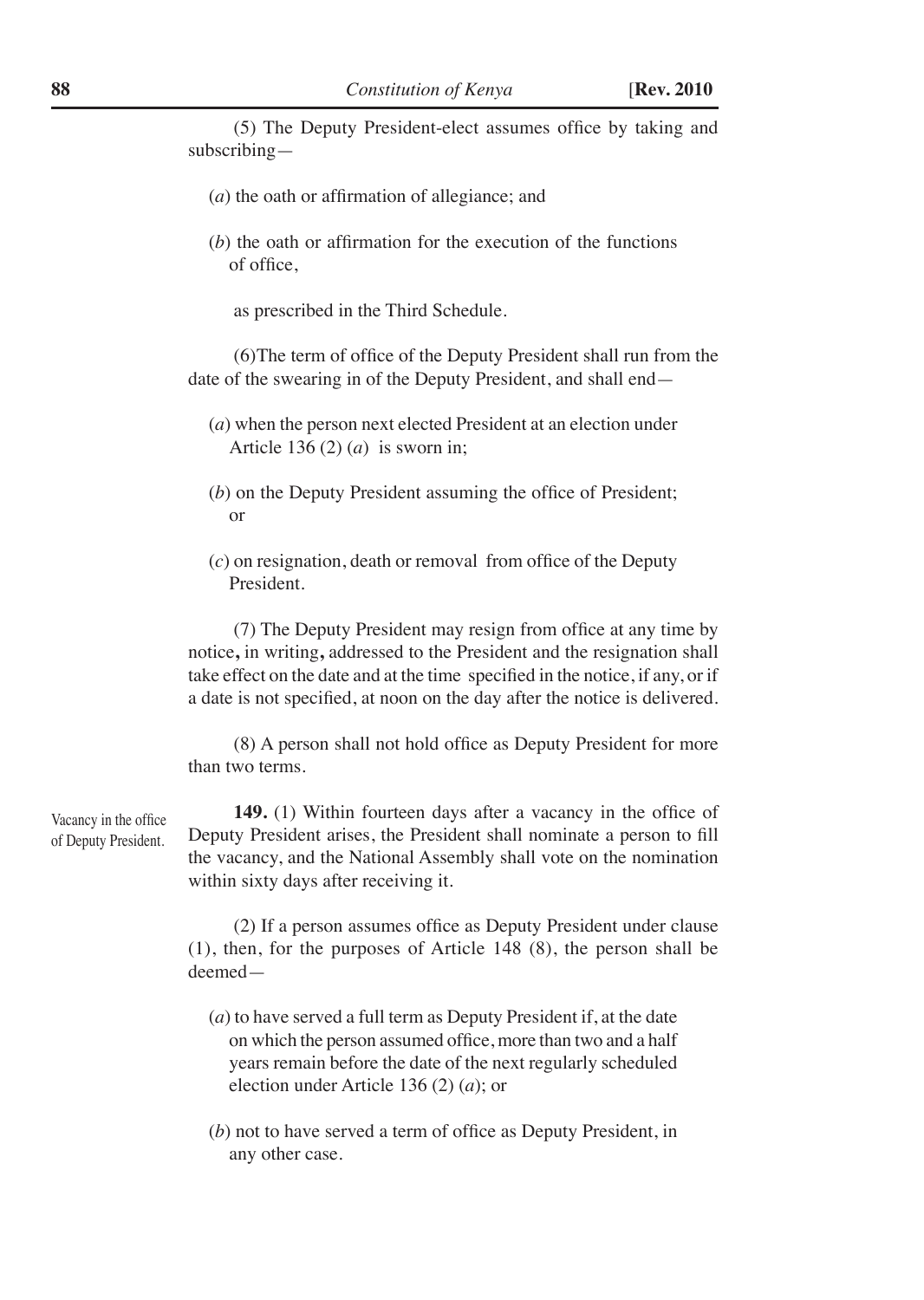**Rev. 2010**] *Constitution of Kenya* **89 150.** (1) The Deputy President may be removed from office— (*a*) on the ground of physical or mental incapacity to perform the functions of the office; or (*b*) on impeachment— (i) on the ground of a gross violation of a provision of this Constitution or any other law; (ii) where there are serious reasons to believe that the Deputy President has committed a crime under national or international law; or (iii) for gross misconduct. (2) The provisions of Articles 144 and 145 relating to the removal of the President shall apply, with the necessary modifications, to the removal of the Deputy President. **151.** (1) The remuneration and benefits payable to the President and the Deputy President shall be a charge on the Consolidated Fund. (2) The remuneration, benefits and privileges of the President and Deputy President shall not be varied to their disadvantage while in office. (3) The retirement benefits payable to a former President and a former Deputy President, the facilities available to and the privileges enjoyed by them**,** shall not be varied to their disadvantage during their lifetime. PART 3 - THE CABINET **152.** (1) The Cabinet consists of— (*a*) the President; (*b*) the Deputy President; (*c*) the Attorney-General; and (*d*) not fewer than fourteen and not more than twenty-two Cabinet Secretaries. (2) The President shall nominate and, with the approval of the National Assembly, appoint Cabinet Secretaries. Removal of Deputy President. Remuneration and benefits of President and Deputy President. Cabinet.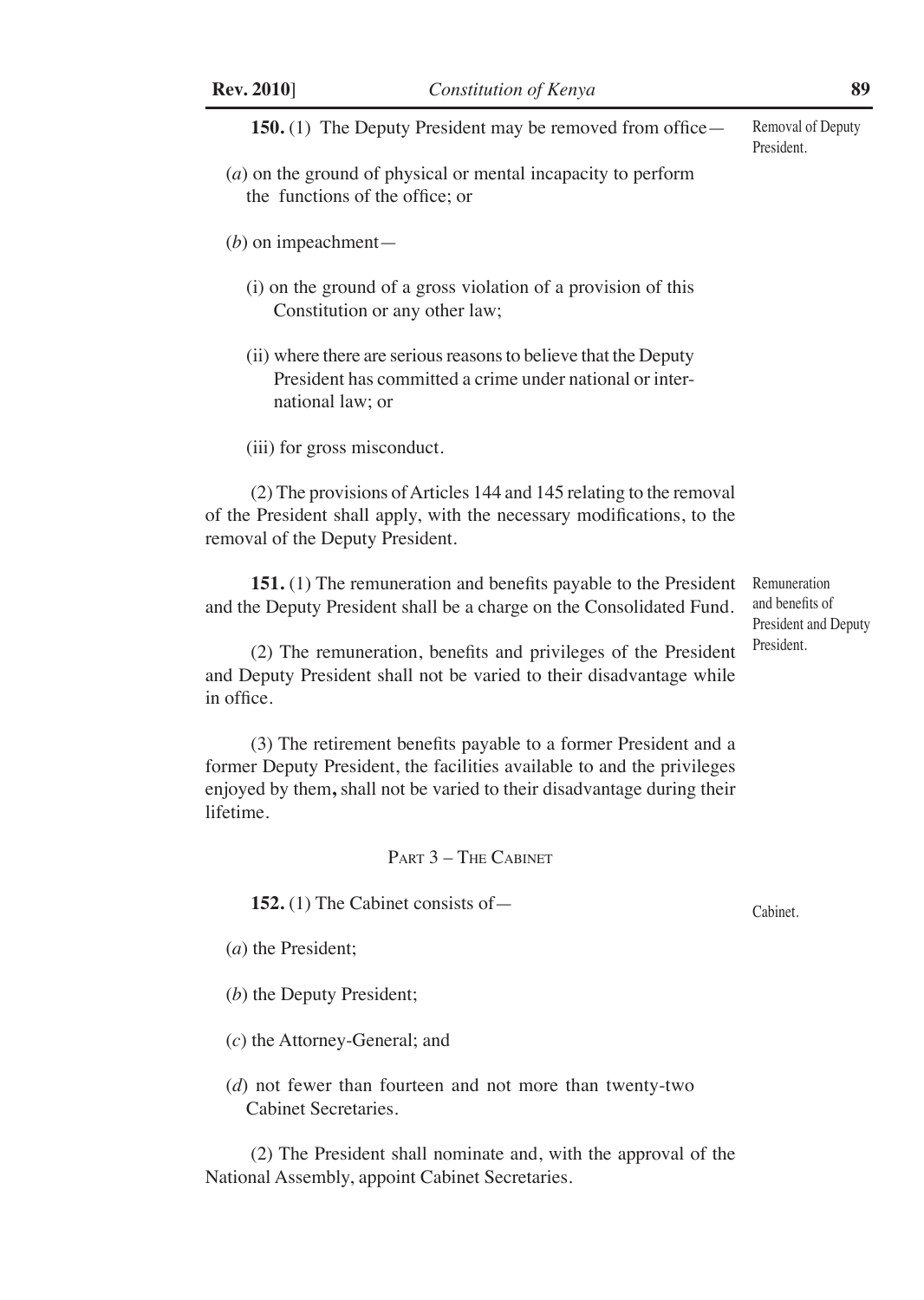- (3) A Cabinet Secretary shall not be a Member of Parliament.
- (4) Each person appointed as a Cabinet Secretary—
- (*a*) assumes office by swearing or affirming faithfulness to the people and the Republic of Kenya and obedience to this Constitution, before the President and in accordance with the Third Schedule; and
- (*b*) may resign by delivering a written statement of resignation to the President.
	- (5) The President––
- (*a*) may re-assign a Cabinet Secretary;
- (*b*) may dismiss a Cabinet Secretary; and
- (*c*) shall dismiss a Cabinet Secretary if required to do so by a resolution adopted under clauses (6) to (10).

(6)A member of the National Assembly, supported by at least one-quarter of all the members of the Assembly, may propose a motion requiring the President to dismiss a Cabinet Secretary—

- (*a*) on the ground of a gross violation of a provision of this Constitution or of any other law;
- (*b*) where there are serious reasons for believing that the Cabinet Secretary has committed a crime under national or international law; or

(*c*) for gross misconduct.

(7) If a motion under clause (6) is supported by at least one-third of the members of the National Assembly—

- (*a*) the Assembly shall appoint a select committee comprising eleven of its members to investigate the matter; and
- (*b*) the select committee shall**,** within ten days, report to the Assembly whether it finds the allegations against the Cabinet Secretary to be substantiated.

(8) The Cabinet Secretary has the right to appear and be represented before the select committee during its investigations.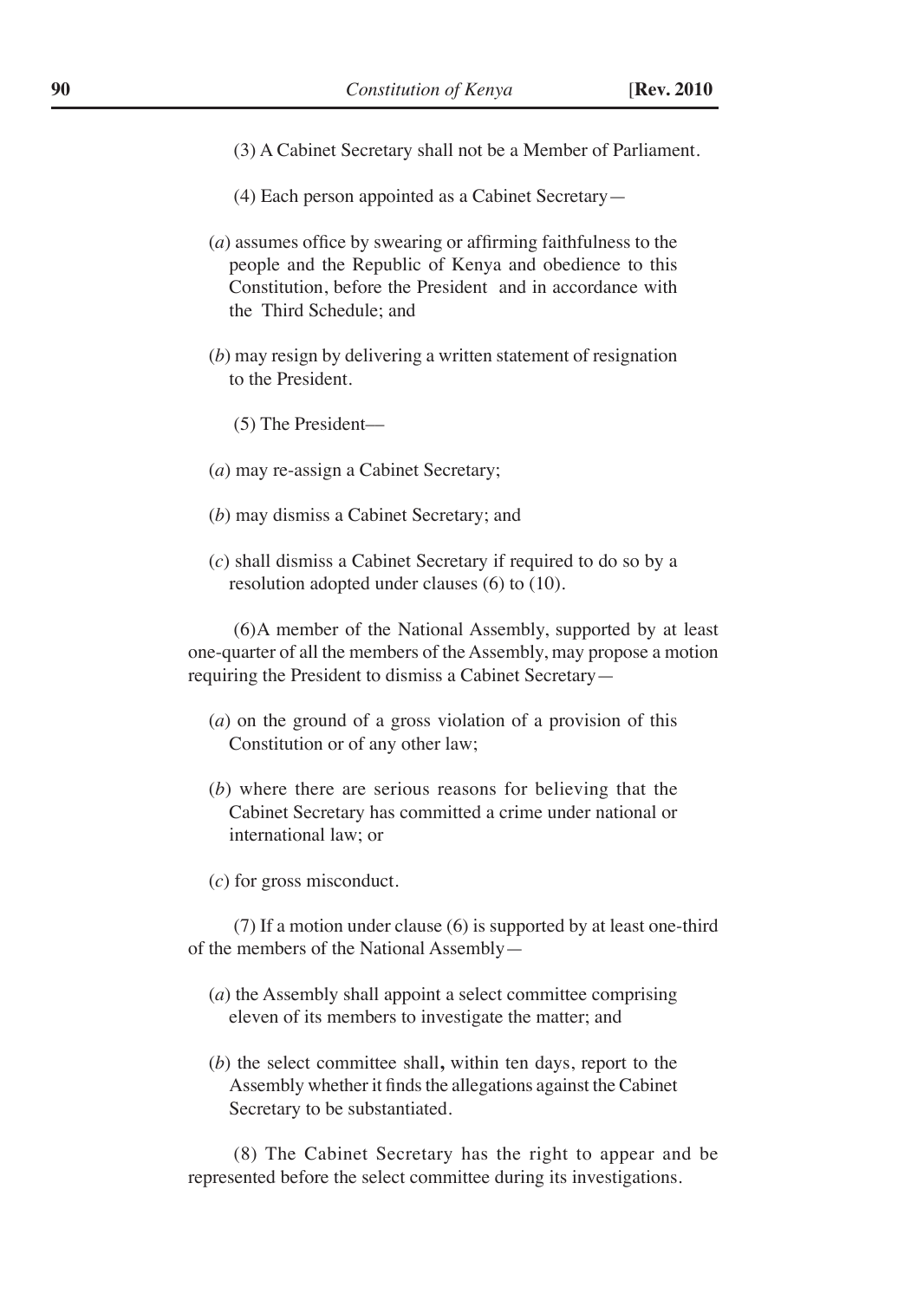- (9) If the select committee reports that it finds the allegations
- (*a*) unsubstantiated, no further proceedings shall be taken; or
- (*b*) substantiated, the National Assembly shall––
	- (i) afford the Cabinet Secretary an opportunity to be heard; and
	- (ii) vote whether to approve the resolution requiring the Cabinet Secretary to be dismissed.

(10) If a resolution under clause  $(9)$  (*b*) (ii) requiring the President to dismiss a Cabinet Secretary is supported by a majority of the members of the National Assembly––

- (*a*) the Speaker shall promptly deliver the resolution to the President; and
- (*b*) the President shall dismiss the Cabinet Secretary.

**153.** (1) A decision by the Cabinet shall be in writing.

Decisions, responsibility and accountability of the

(2) Cabinet Secretaries are accountable individually, and collectively, to the President for the exercise of their powers and the Cabinet. performance of their functions.

(3) A Cabinet Secretary shall attend before a committee of the National Assembly, or the Senate, when required by the committee, and answer any question concerning a matter for which the Cabinet Secretary is responsible.

- (4) Cabinet Secretaries shall––
- (*a*) act in accordance with this Constitution; and
- (*b*) provide Parliament with full and regular reports concerning matters under their control.

**154.** (1) There is established the office of Secretary to the Cabinet, which is an office in the public service.

Secretary to the Cabinet.

(2) The Secretary to the Cabinet shall—

(*a*) be nominated and, with the approval of the National Assembly, appointed by the President; and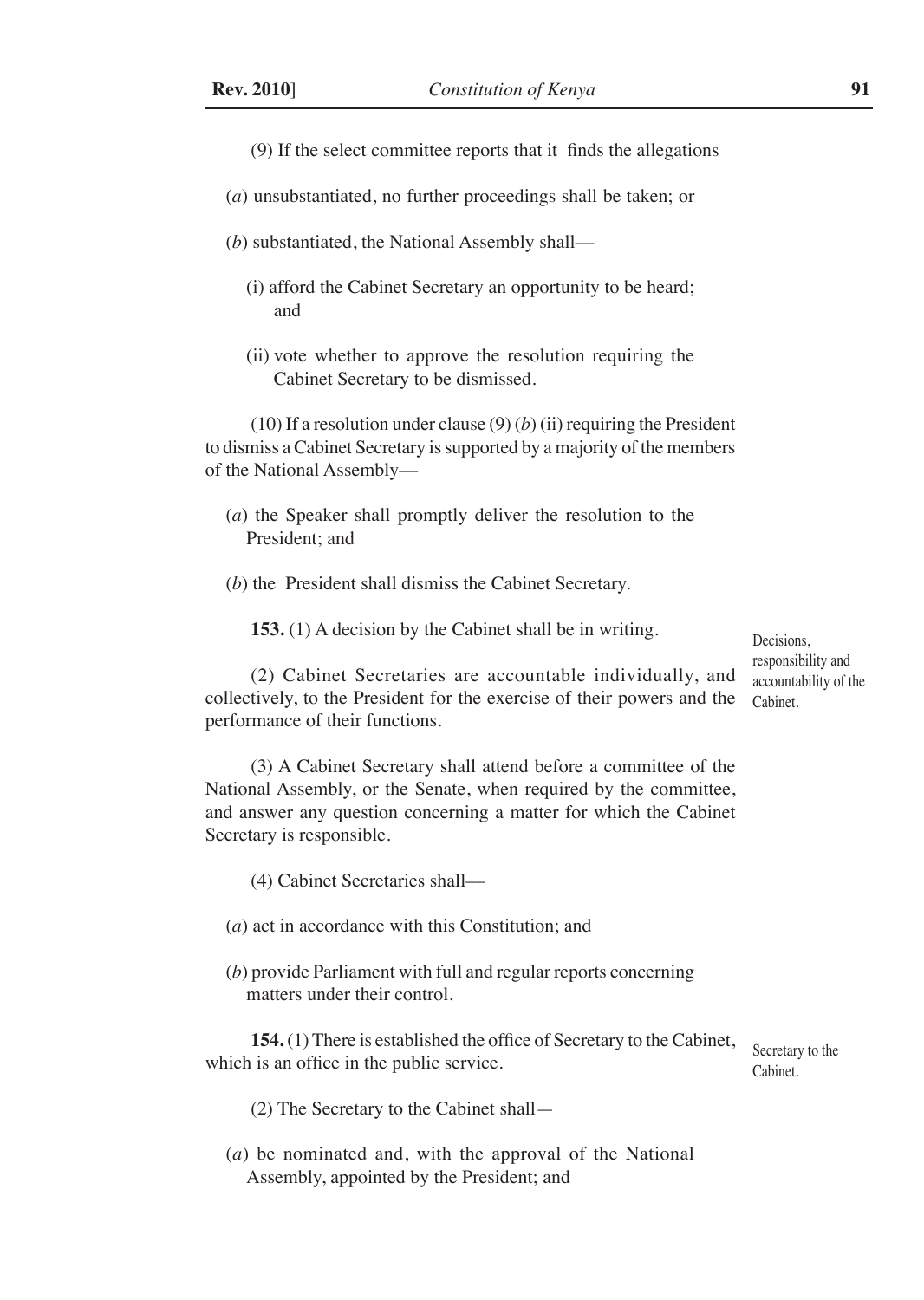|                        | $(b)$ may be dismissed by the President.                                                                                                        |
|------------------------|-------------------------------------------------------------------------------------------------------------------------------------------------|
|                        | (3) The Secretary to the Cabinet shall —                                                                                                        |
|                        | $(a)$ have charge of the Cabinet office;                                                                                                        |
|                        | $(b)$ be responsible, subject to the directions of the Cabinet,<br>for arranging the business, and keeping the minutes, of the<br>Cabinet;      |
|                        | $(c)$ convey the decisions of the Cabinet to the appropriate<br>persons or authorities; and                                                     |
|                        | $(d)$ have other functions as directed by the Cabinet.                                                                                          |
|                        | (4) The Secretary to the Cabinet may resign from office by giving<br>notice, in writing, to the President.                                      |
| Principal Secretaries. | 155. (1) There is established the office of Principal Secretary,<br>which is an office in the public service.                                   |
|                        | (2) Each State department shall be under the administration of a<br>Principal Secretary.                                                        |
|                        | (3) The President shall-                                                                                                                        |
|                        | (a) nominate a person for appointment as Principal Secretary<br>from among persons recommended by the Public Service<br>Commission; and         |
|                        | (b) with the approval of the National Assembly, appoint<br>Principal Secretaries.                                                               |
|                        | (4) The President may re-assign a Principal Secretary.                                                                                          |
|                        | (5) A Principal Secretary may resign from office by giving notice,<br>in writing, to the President.                                             |
|                        | <b>PART 4-OTHER OFFICES</b>                                                                                                                     |
| Attorney-General.      | 156. (1) There is established the office of Attorney-General.                                                                                   |
|                        | (2) The Attorney-General shall be nominated by the President<br>and, with the approval of the National Assembly, appointed by the<br>President. |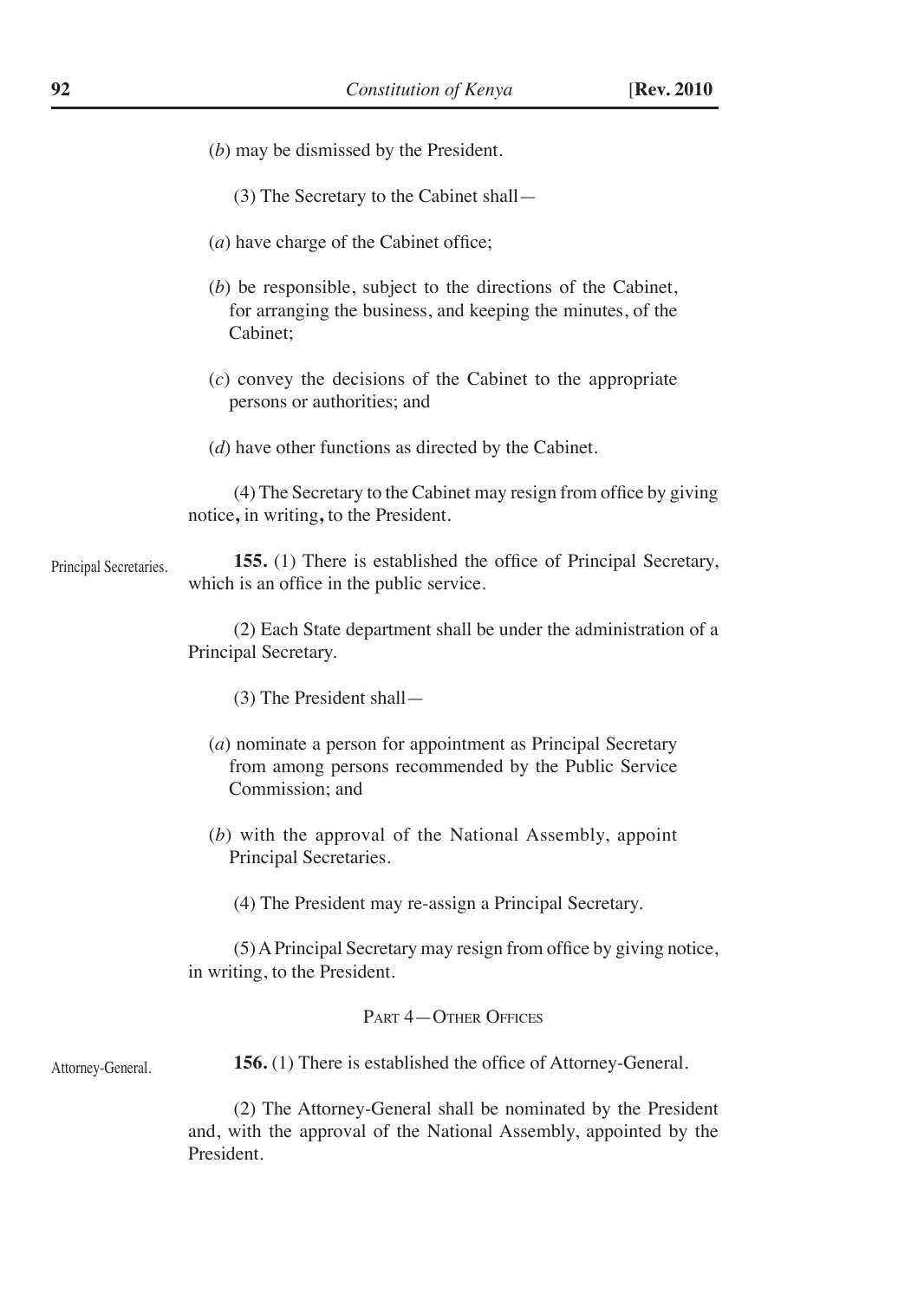(3) The qualifications for appointment as Attorney-General are the same as for appointment to the office of Chief Justice.

| (4) The Attorney-General- |  |
|---------------------------|--|
|---------------------------|--|

- (*a*) is the principal legal adviser to the Government;
- (*b*) shall represent the national government in court or in any other legal proceedings to which the national government is a party, other than criminal proceedings; and
- (*c*) shall perform any other functions conferred on the office by an Act of Parliament or by the President.

(5) The Attorney-General shall have authority, with the leave of the court, to appear as a friend of the court in any civil proceedings to which the Government is not a party.

(6)The Attorney-General shall promote, protect and uphold the rule of law and defend the public interest.

(7) The powers of the Attorney-General may be exercised in person or by subordinate officers acting in accordance with general or special instructions.

**157.** (1) There is established the office of Director of Public Director of Public Prosecutions. Prosecutions.

(2) The Director of Public Prosecutions shall be nominated and, with the approval of the National Assembly, appointed by the President.

(3) The qualifications for appointment as Director of Public Prosecutions are the same as for the appointment as a judge of the High Court.

(4) The Director of Public Prosecutions shall have power to direct the Inspector-General of the National Police Service to investigate any information or allegation of criminal conduct and the Inspector-General shall comply with any such direction.

(5) The Director of Public Prosecutions shall hold office for a term of eight years and shall not be eligible for re-appointment.

(6) The Director of Public Prosecutions shall exercise State powers of prosecution and may—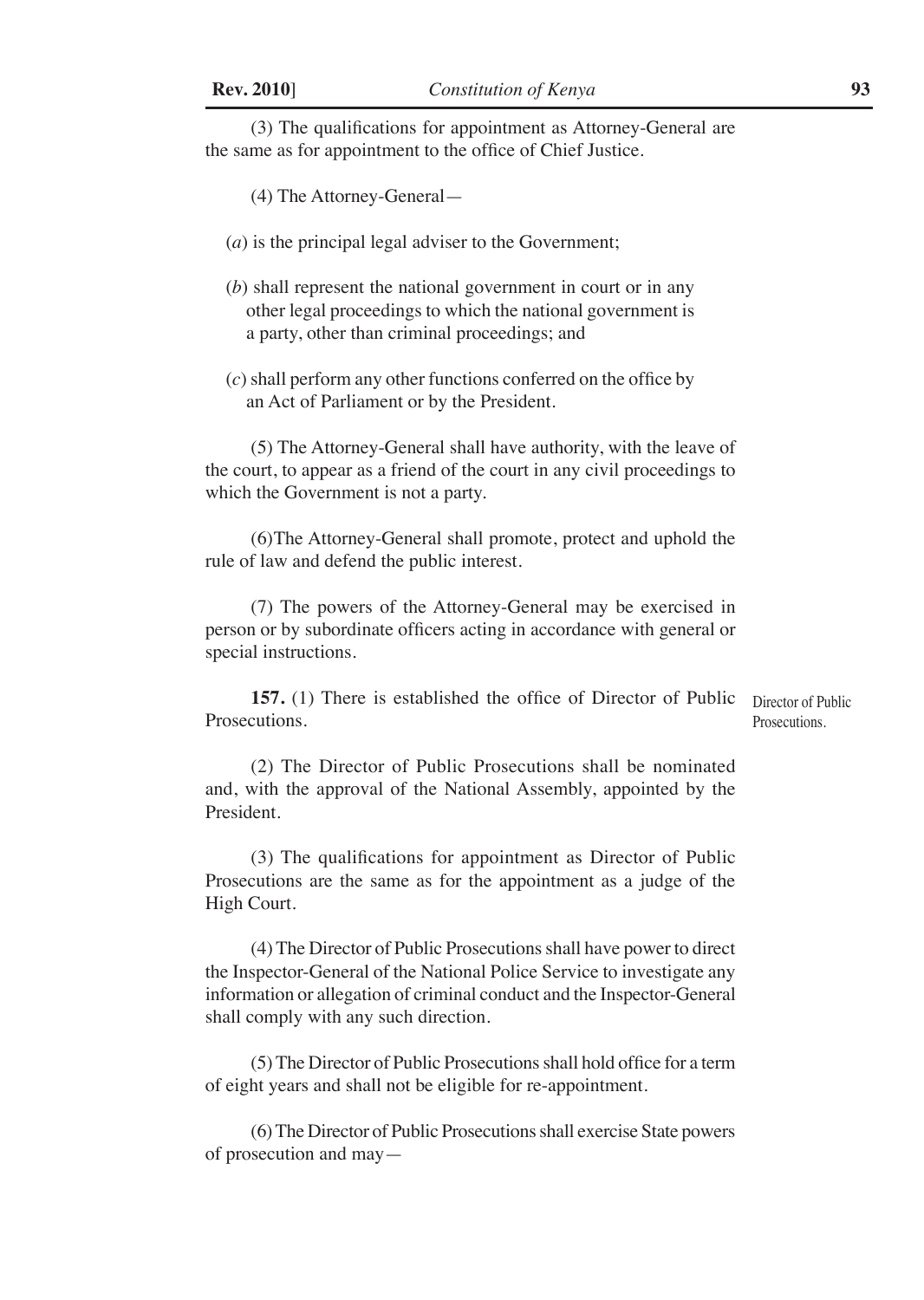- (*a*) institute and undertake criminal proceedings against any person before any court (other than a court martial) in respect of any offence alleged to have been committed;
- (*b*) take over and continue any criminal proceedings commenced in any court (other than a court martial) that have been instituted or undertaken by another person or authority, with the permission of the person or authority; and
- (*c*) subject to clause (7) and (8), discontinue at any stage before judgment is delivered any criminal proceedings instituted by the Director of Public Prosecutions or taken over by the Director of Public Prosecutions under paragraph (*b*).

(7) If the discontinuance of any proceedings under clause (6) (c) takes place after the close of the prosecution's case, the defendant shall be acquitted.

(8)The Director of Public Prosecutions may not discontinue a prosecution without the permission of the court.

(9) The powers of the Director of Public Prosecutions may be exercised in person or by subordinate officers acting in accordance with general or special instructions.

(10) The Director of Public Prosecutions shall not require the consent of any person or authority for the commencement of criminal proceedings and in the exercise of his or her powers or functions, shall not be under the direction or control of any person or authority.

(11) In exercising the powers conferred by this Article, the Director of Public Prosecutions shall have regard to the public interest, the interests of the administration of justice and the need to prevent and avoid abuse of the legal process.

(12) Parliament may enact legislation conferring powers of prosecution on authorities other than the Director of Public Prosecutions.

**158.** (1) The Director of Public Prosecutions may be removed from office only on the grounds of—

- (*a*) inability to perform the functions of office arising from mental or physical incapacity;
- (*b*) non-compliance with Chapter Six;

Removal and resignation of Director of Public **Prosecutions**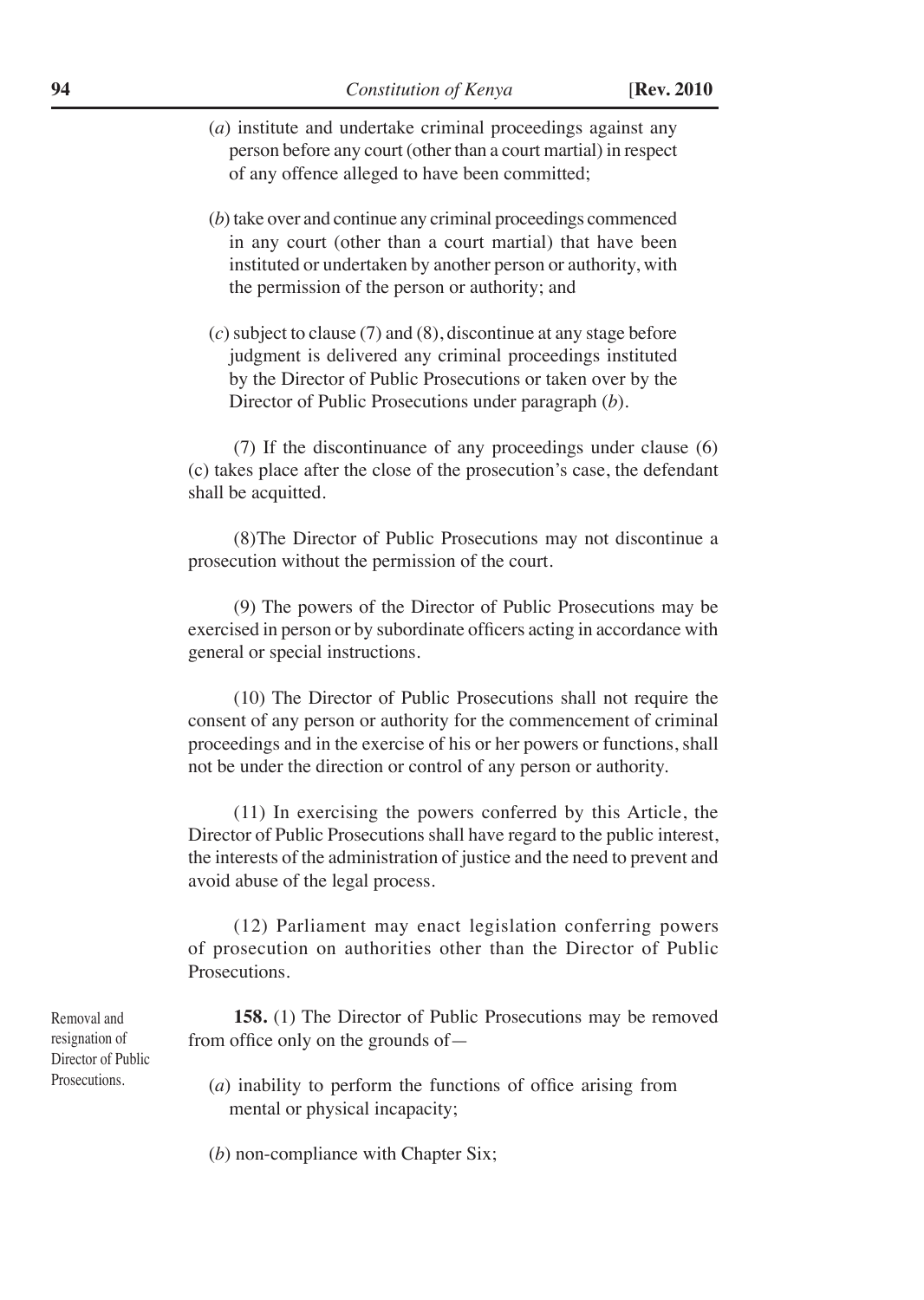(*c*) bankruptcy;

(*d*) incompetence; or

(*e*) gross misconduct or misbehaviour.

(2) A person desiring the removal of the Director of Public Prosecutions may present a petition to the Public Service Commission which, shall be in writing, setting out the alleged facts constituting the grounds for the removal of the Director.

(3) The Public Service Commission shall consider the petition and, if it is satisfied that it discloses the existence of a ground under clause (1), it shall send the petition to the President.

(4) On receipt and examination of the petition, the President shall**,** within fourteen days, suspend the Director of Public Prosecutions from office pending action by the President in accordance with clause (5) and shall, acting in accordance with the advice of the Public Service Commission, appoint a tribunal consisting of—

- (*a*) four members from among persons who hold or have held office as a judge of a superior court, or who are qualified to be appointed as such;
- (*b*) one advocate of at least fifteen years' standing nominated by the statutory body responsible for the professional regulation of advocates; and

(*c*) two other persons with experience in public affairs.

(5) The tribunal shall inquire into the matter expeditiously and report on the facts and make recommendations to the President, who shall act in accordance with the recommendations of the tribunal.

(6) A Director of Public Prosecutions who is suspended from office under clause (4) shall be entitled to half of their remuneration until removed from, or reinstated in, office.

(7) A tribunal appointed under clause (4) shall elect a chairperson from among its members.

(8) A tribunal appointed under clause (4) shall be responsible for the regulation of its proceedings.

(9) The Director of Public Prosecutions may resign from office by giving notice, in writing, to the President.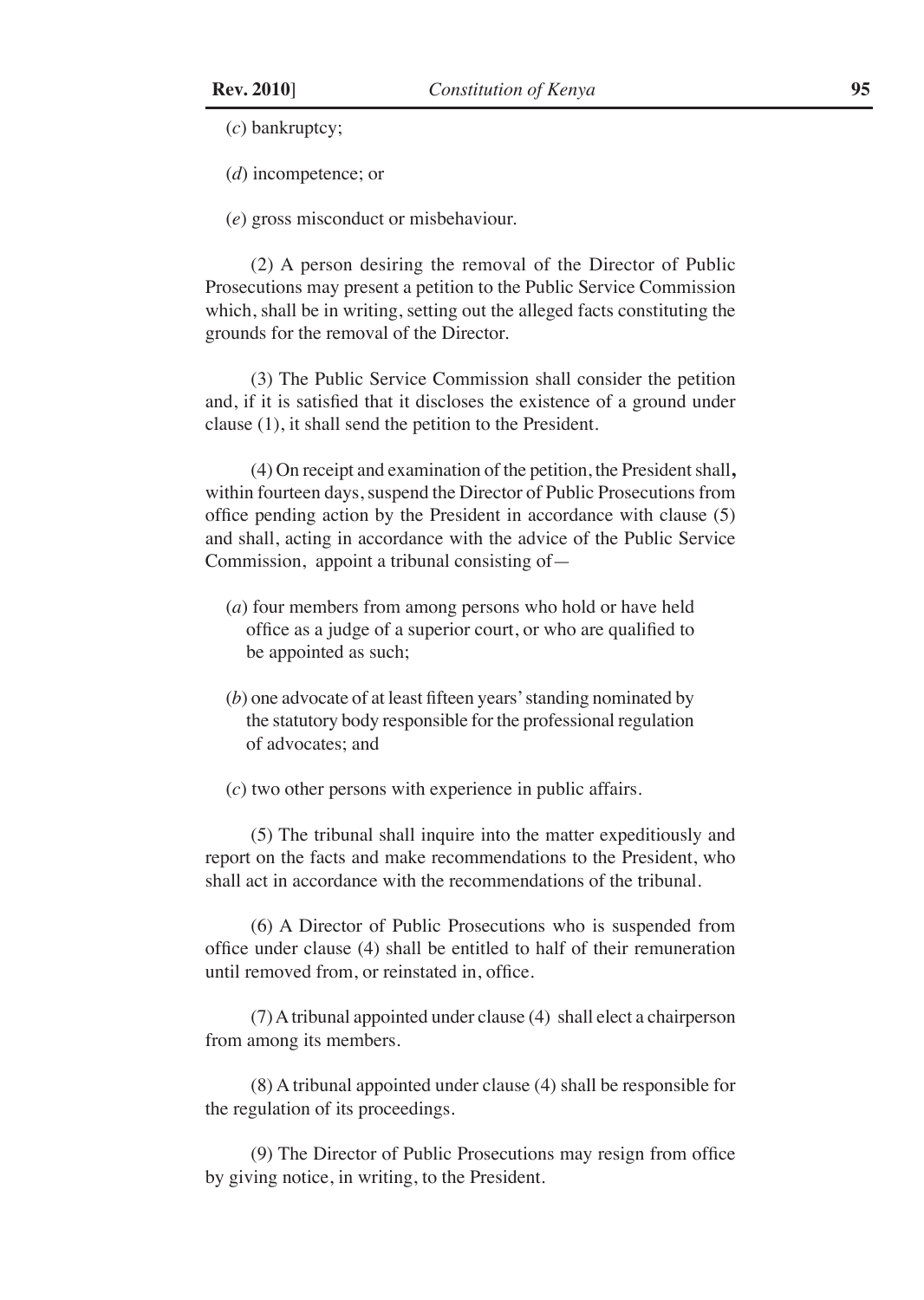# **CHAPTER TEN—JUDICIARY**

PART 1-JUDICIAL AUTHORITY AND LEGAL SYSTEM

Judicial authority.

**159.** (1) Judicial authority is derived from the people and vests in, and shall be exercised by, the courts and tribunals established by or under this Constitution.

(2) In exercising judicial authority, the courts and tribunals shall be guided by the following principles—

- (*a*) justice shall be done to all**,** irrespective of status;
- (*b*) justice shall not be delayed;
- (*c*) alternative forms of dispute resolution including reconciliation, mediation, arbitration and traditional dispute resolution mechanisms shall be promoted, subject to clause (3);
- (*d*) justice shall be administered without undue regard to procedural technicalities; and
- (*e*) the purpose and principles of this Constitution shall be protected and promoted.

(3) Traditional dispute resolution mechanisms shall not be used in a way that—

- (*a*) contravenes the Bill of Rights;
- (*b*) is repugnant to justice and morality or results in outcomes that are repugnant to justice or morality; or
- (*c*) is inconsistent with this Constitution or any written law*.*

Independence of the Judiciary.

**160.** (1) In the exercise of judicial authority, the Judiciary, as constituted by Article 161, shall be subject only to this Constitution and the law and shall not be subject to the control or direction of any person or authority.

(2) The office of a judge of a superior court shall not be abolished while there is a substantive holder of the office.

(3) The remuneration and benefits payable to or in respect of judges shall be a charge on the Consolidated Fund.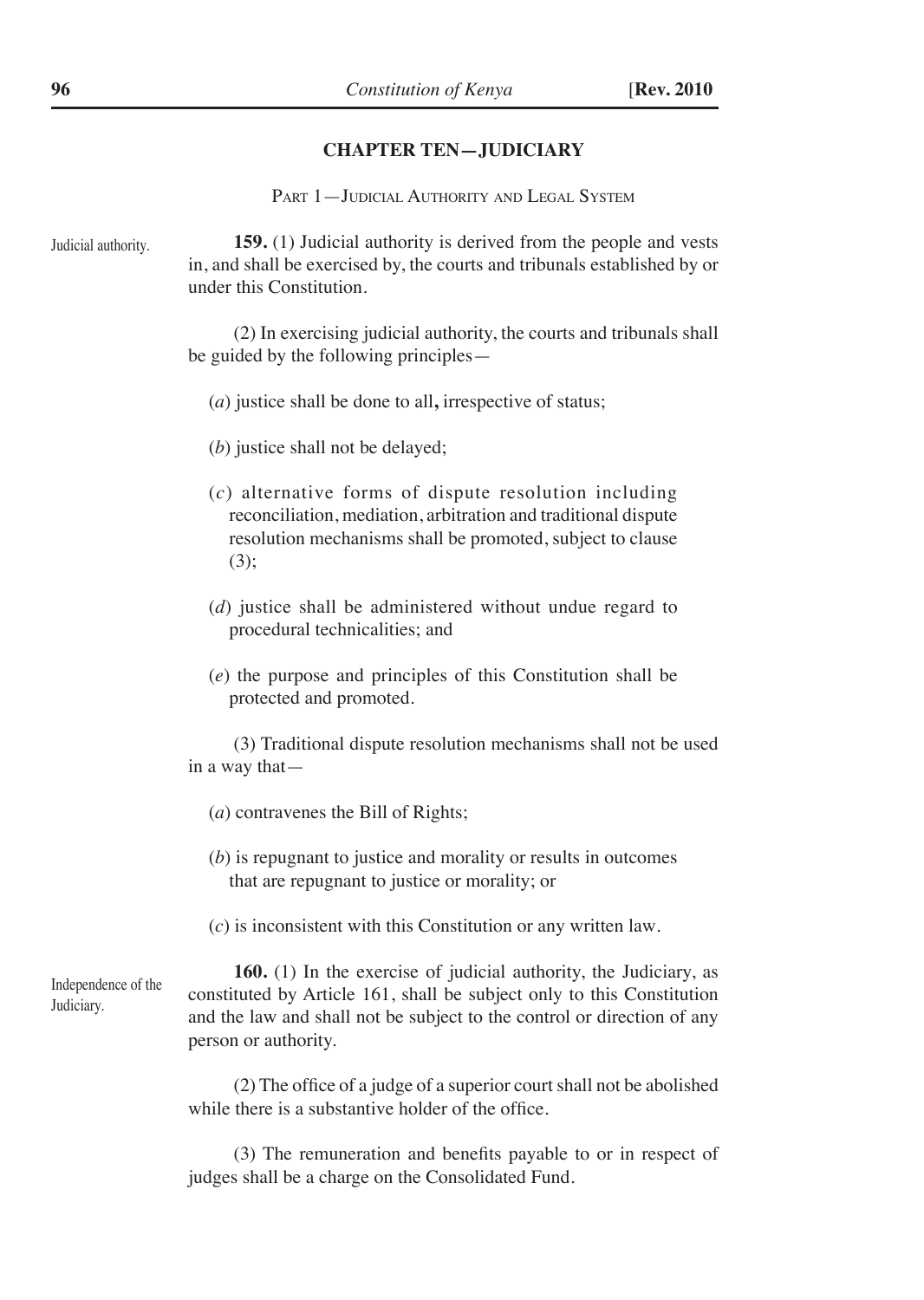(4) Subject to Article 168(6), the remuneration and benefits payable to, or in respect of, a judge shall not be varied to the disadvantage of that judge, and the retirement benefits of a retired judge shall not be varied to the disadvantage of the retired judge during the lifetime of that retired judge.

(5) A member of the Judiciary is not liable in an action or suit in respect of anything done or omitted to be done in good faith in the lawful performance of a judicial function.

161. (1) The Judiciary consists of the judges of the superior courts, Judicial offices and magistrates, other judicial officers and staff. officers.

(2) There is established the office of––

- (*a*) Chief Justice, who shall be the Head of the Judiciary;
- (*b*) Deputy Chief Justice, who shall be the Deputy Head of the Judiciary; and
- (*c*) Chief Registrar of the Judiciary, who shall be the chief administrator and accounting officer of the Judiciary.

(3) The Judicial Service Commission may establish other offices of registrar as may be necessary.

**162.** (1) The superior courts are the Supreme Court, the Court of Appeal, the High Court and the courts mentioned in clause (2). System of courts.

(2) Parliament shall establish courts with the status of the High Court to hear and determine disputes relating to—

- (*a*) employment and labour relations; and
- (*b*) the environment and the use and occupation of, and title to, land.

(3) Parliament shall determine the jurisdiction and functions of the courts contemplated in clause (2).

(4) The subordinate courts are the courts established under Article 169, or by Parliament in accordance with that Article.

# Part 2—Superior Courts

**163.** (1) There is established the Supreme Court, which shall consists of— Supreme Court.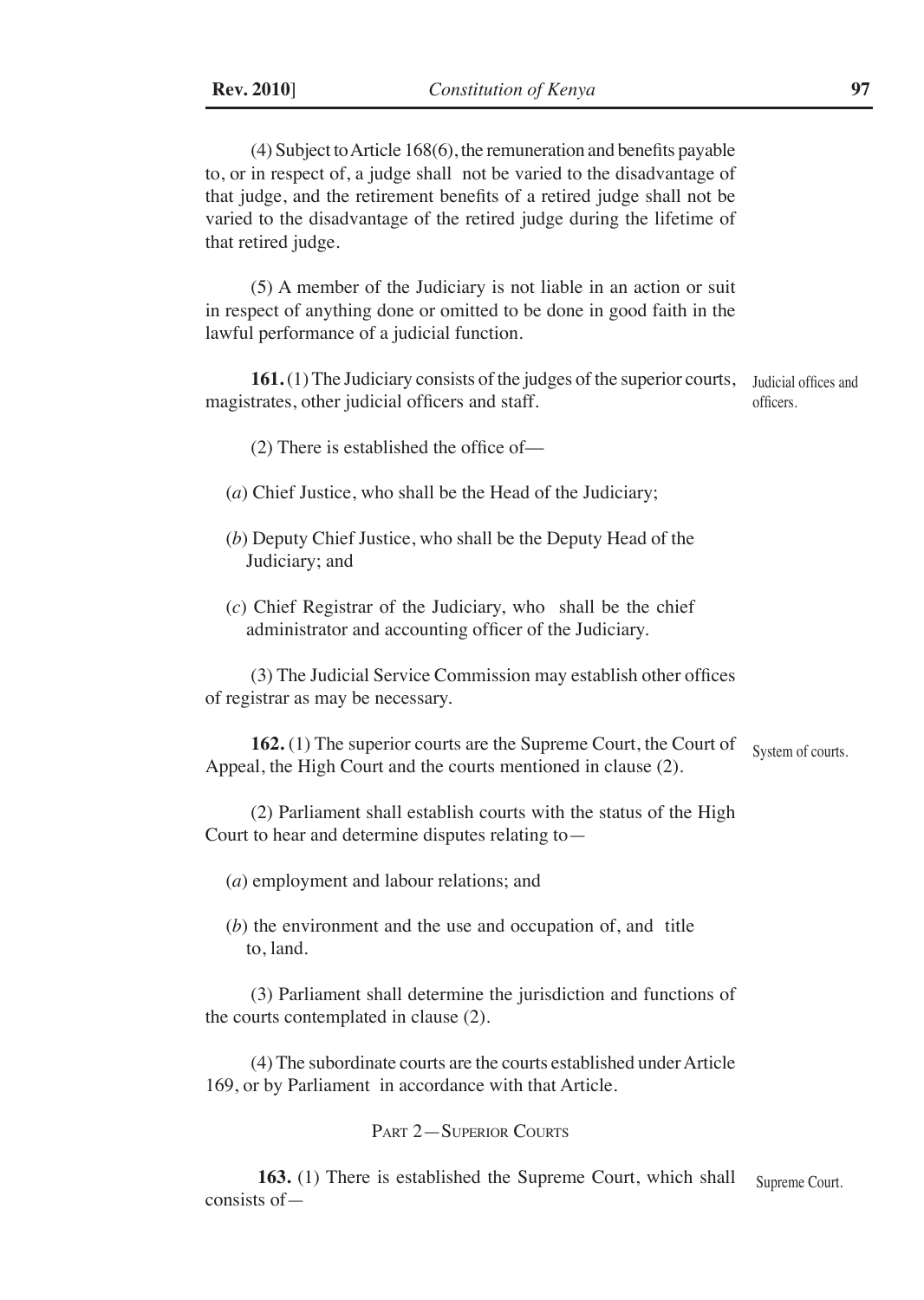- (*a*) the Chief Justice, who shall be the president of the court;
- (*b*) the Deputy Chief Justice, who shall—
	- (i) deputise for the Chief Justice; and
	- (ii) be the vice-president of the court; and

(*c*) five other judges.

(2) The Supreme Court shall be properly constituted for the purposes of its proceedings if it is composed of five judges.

- (3) The Supreme Court shall have—
- (*a*) exclusive original jurisdiction to hear and determine disputes relating to the elections to the office of President arising under Article 140; and
- (*b*) subject to clause (4) and (5), appellate jurisdiction to hear and determine appeals from—
	- (i) the Court of Appeal; and
	- (ii) any other court or tribunal as prescribed by national legislation.

(4) Appeals shall lie from the Court of Appeal to the Supreme Court—

- (*a*) as of right in any case involving the interpretation or application of this Constitution; and
- (*b*) in any other case in which the Supreme Court, or the Court of Appeal, certifies that a matter of general public importance is involved, subject to clause (5).

(5) A certification by the Court of Appeal under clause (4) (*b*) may be reviewed by the Supreme Court, and either affirmed, varied or overturned.

(6) The Supreme Court may give an advisory opinion at the request of the national government, any State organ, or any county government with respect to any matter concerning county government.

(7) All courts, other than the Supreme Court, are bound by the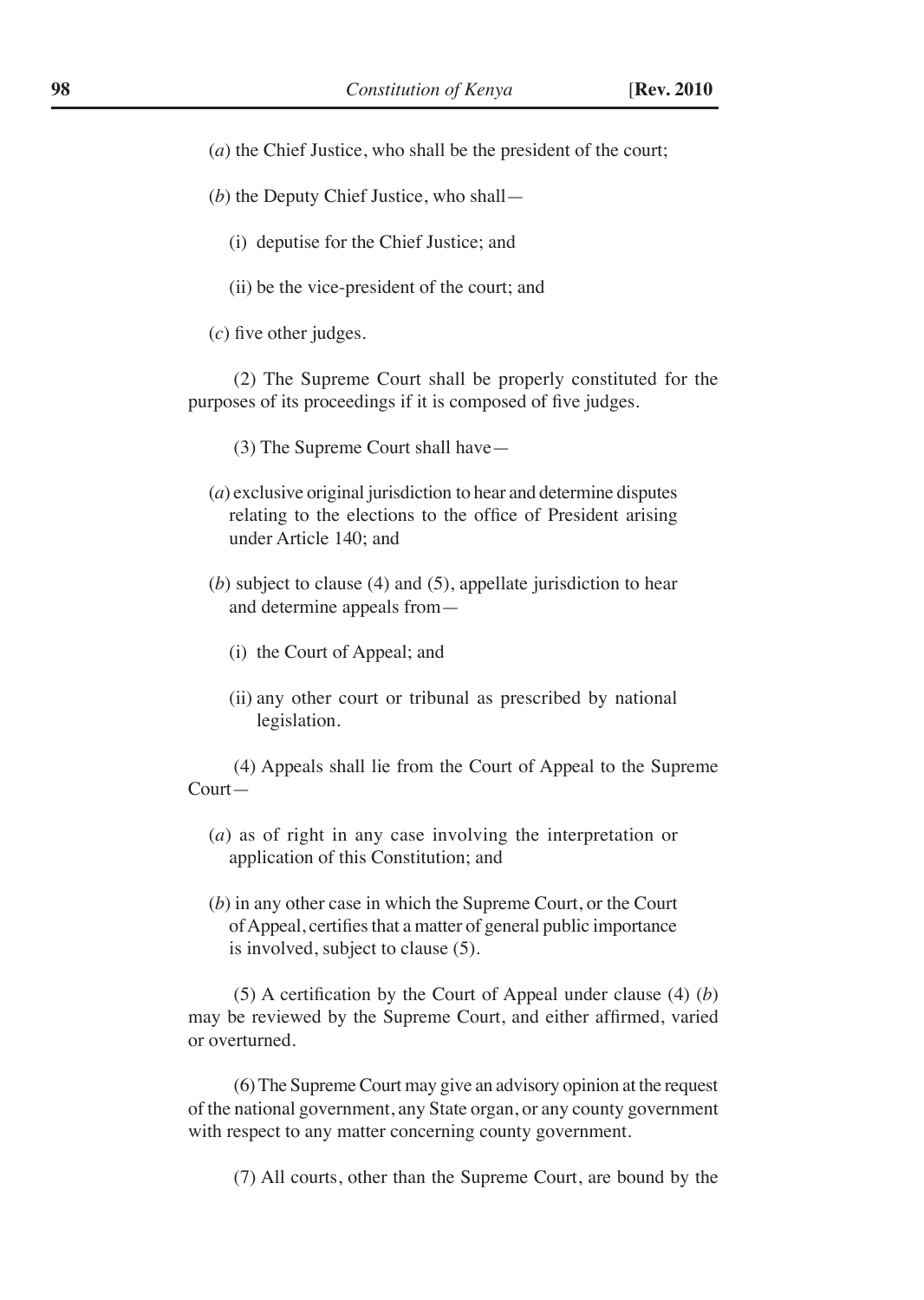|  | <b>Rev. 2010</b> |
|--|------------------|
|--|------------------|

decisions of the Supreme Court.

(8) The Supreme Court shall make rules for the exercise of its jurisdiction.

(9) An Act of Parliament may make further provision for the operation of the Supreme Court.

|  |  |  | <b>164.</b> (1) There is established the Court of Appeal, which $-$ |  | Court of Appeal. |
|--|--|--|---------------------------------------------------------------------|--|------------------|
|--|--|--|---------------------------------------------------------------------|--|------------------|

- (*a*) shall consist of the number of judges, being not fewer than twelve, as may be prescribed by an Act of Parliament; and
- (*b*) shall be organised and administered in the manner prescribed by an Act of Parliament.

(2) There shall be a president of the Court of Appeal who shall be elected by the judges of the Court of Appeal from among themselves.

(3) The Court of Appeal has jurisdiction to hear appeals from—

(*a*) the High Court; and

(*b*) any other court or tribunal as prescribed by an Act of Parliament.

**165.** (1) There is established the High Court, which—

#### High Court.

- (*a*) shall consist of the number of judges prescribed by an Act of Parliament; and
- (*b*) shall be organised and administered in the manner prescribed by an Act of Parliament.

(2) There shall be a Principal Judge of the High Court, who shall be elected by the judges of the High Court from among themselves.

(3) Subject to clause (5), the High Court shall have—

- (*a*) unlimited original jurisdiction in criminal and civil matters;
- (*b*) jurisdiction to determine the question whether a right or fundamental freedom in the Bill of Rights has been denied, violated, infringed or threatened;
- (*c*) jurisdiction to hear an appeal from a decision of a tribunal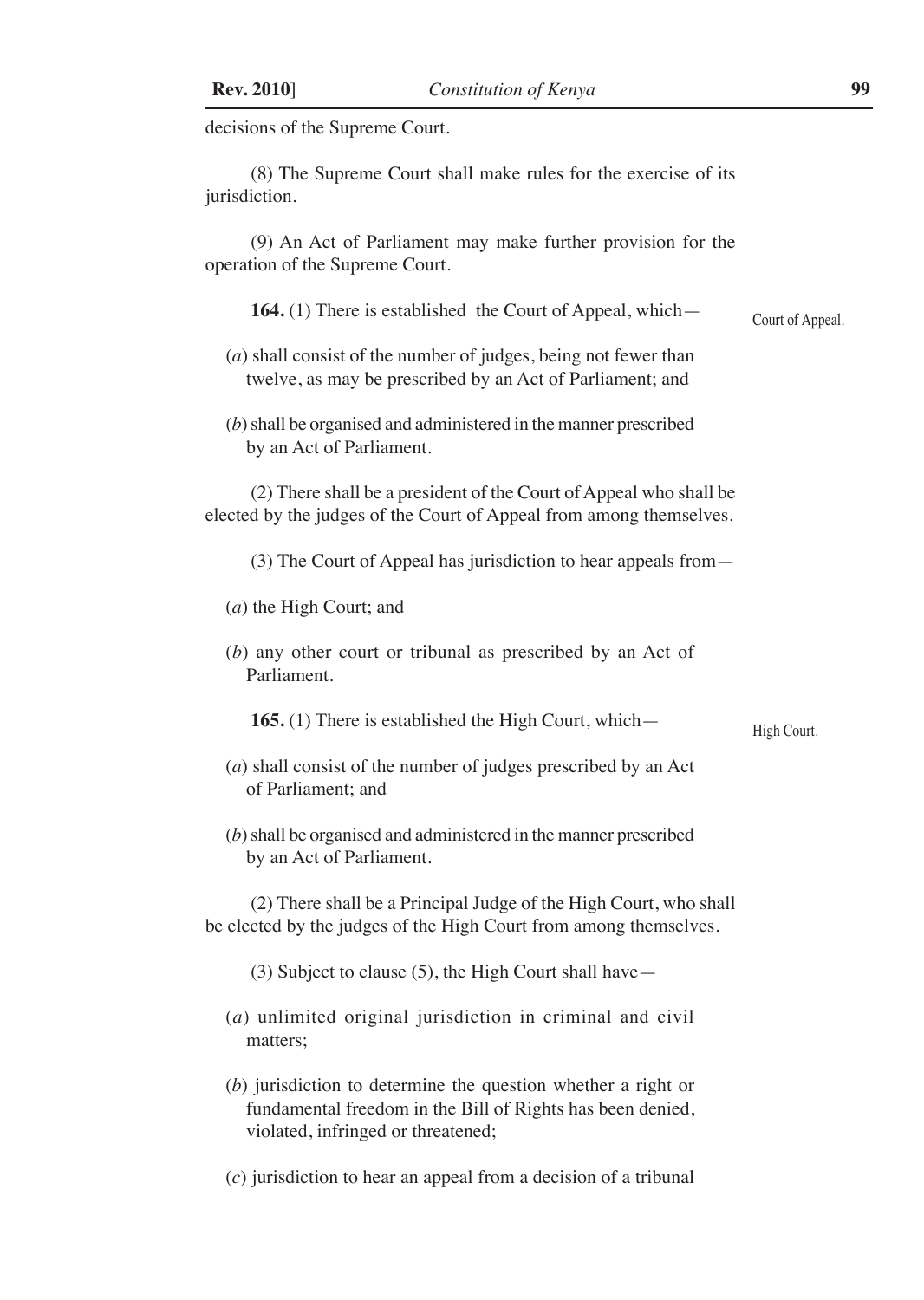appointed under this Constitution to consider the removal of a person from office, other than a tribunal appointed under Article 144;

- (*d*) jurisdiction to hear any question respecting the interpretation of this Constitution including the determination of—
	- (i) the question whether any law is inconsistent with or in contravention of this Constitution;
	- (ii) the question whether anything said to be done under the authority of this Constitution or of any law is inconsistent with, or in contravention of, this Constitution;
	- (iii) any matter relating to constitutional powers of State organs in respect of county governments and any matter relating to the constitutional relationship between the levels of government; and
	- (iv) a question relating to conflict of laws under Article 191**;** and
- (*e*) any other jurisdiction, original or appellate, conferred on it by legislation.

(4) Any matter certified by the court as raising a substantial question of law under clause (3) (*b*) or (*d*) shall be heard by an uneven number of judges, being not less than three, assigned by the Chief Justice.

(5) The High Court shall not have jurisdiction in respect of matters—

- (*a*) reserved for the exclusive jurisdiction of the Supreme Court under this Constitution; or
- (*b*) falling within the jurisdiction of the courts contemplated in Article 162 (2).

(6) The High Court has supervisory jurisdiction over the subordinate courts and over any person, body or authority exercising a judicial or quasi-judicial function, but not over a superior court.

(7) For the purposes of clause (6), the High Court may call for the record of any proceedings before any subordinate court or person, body or authority referred to in clause (6), and may make any order or give any direction it considers appropriate to ensure the fair administration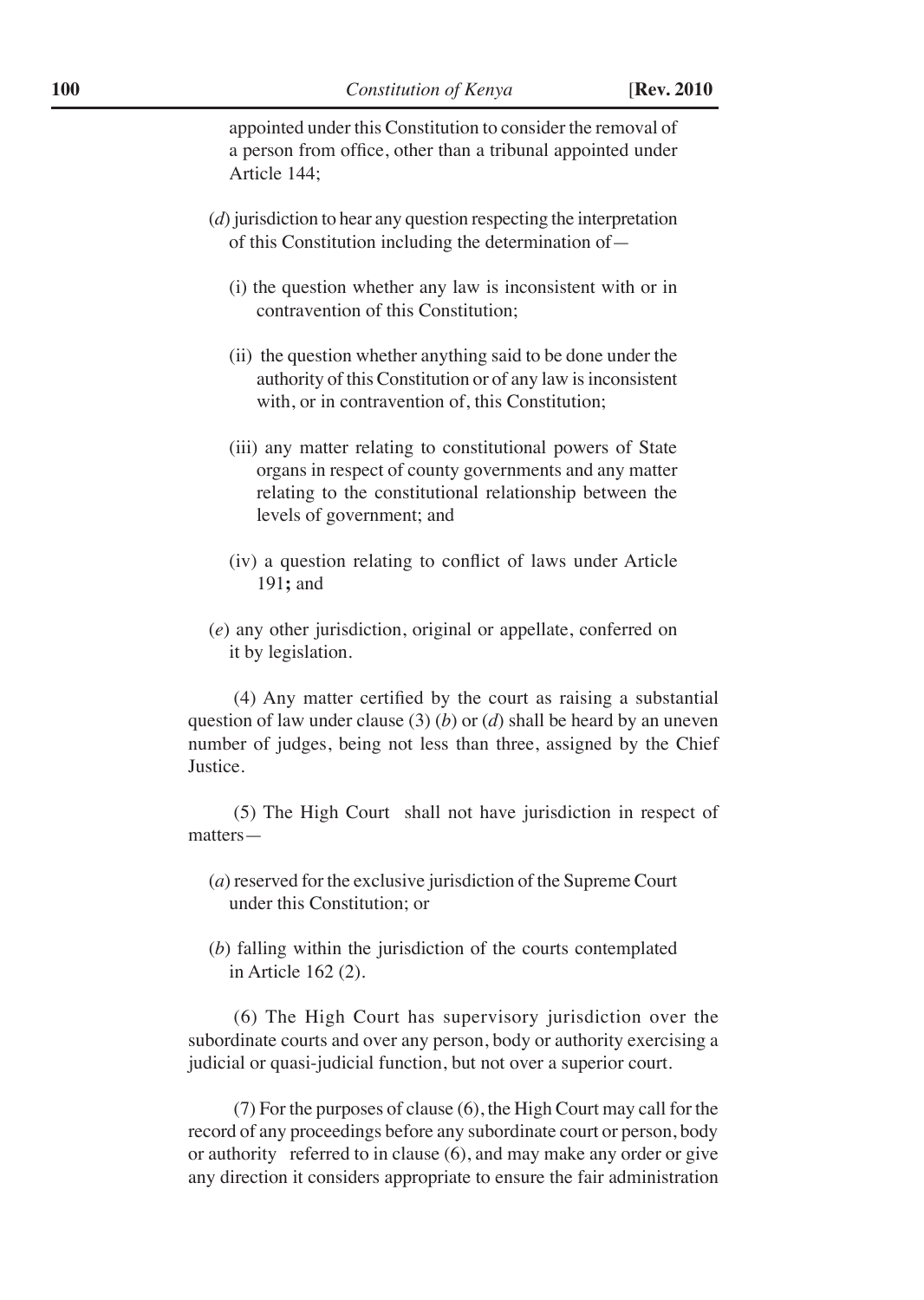of justice.

**166.** (1) The President shall appoint—

- (*a*) the Chief Justice and the Deputy Chief Justice, in accordance with the recommendation of the Judicial Service Commission, and subject to the approval of the National Assembly; and
- (*b*) all other judges, in accordance with the recommendation of the Judicial Service Commission.

(2) Each judge of a superior court shall be appointed from among persons who—

- (*a*) hold a law degree from a recognised university, or are advocates of the High Court of Kenya, or possess an equivalent qualification in a common-law jurisdiction;
- (*b*) possess the experience required under clause (3) to (6) as applicable, irrespective of whether that experience was gained in Kenya or in another Commonwealth common-law jurisdiction; and
- (*c*) have a high moral character, integrity and impartiality.

(3) The Chief Justice and other judges of the Supreme Court shall be appointed from among persons who have—

- (*a*) at least fifteen years experience as a superior court judge; or
- (*b*) at least fifteen years' experience as a distinguished academic, judicial officer, legal practitioner or such experience in other relevant legal field; or
- (*c*) held the qualifications mentioned in paragraphs (*a*) and (*b*) for a period amounting, in the aggregate, to fifteen years;

(4) Each judge of the Court of Appeal shall be appointed from among persons who have—

- (*a*) at least ten years' experience as a superior court judge; or
- (*b*) at least ten years' experience as a distinguished academic or legal practitioner or such experience in other relevant legal field; or

Appointment of Chief Justice, Deputy Chief Justice and other judges.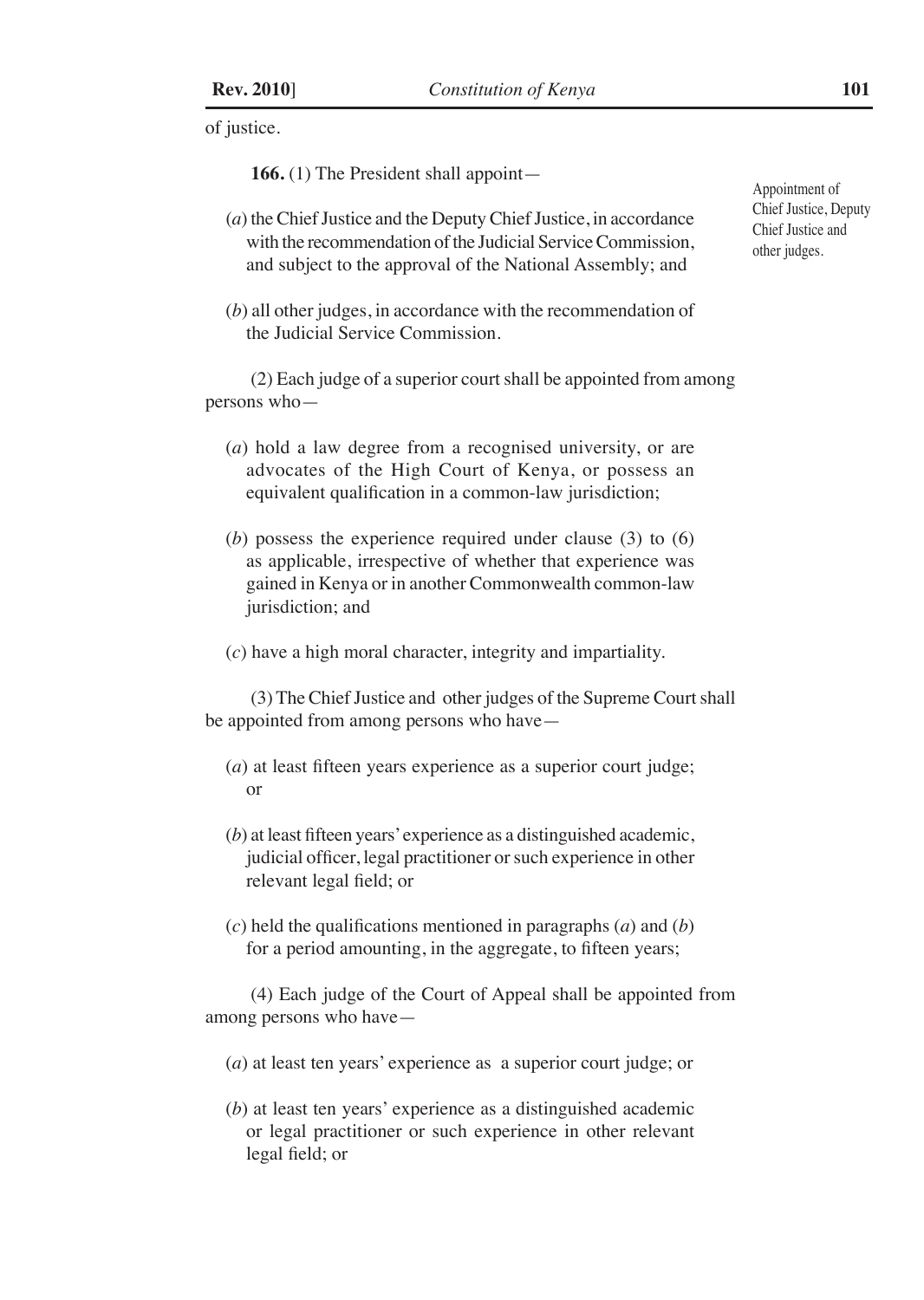(*c*) held the qualifications mentioned in paragraphs (*a*) and (*b*) for a period amounting, in the aggregate, to ten years.

(5) Each judge of the High Court shall be appointed from among persons who have—

- (*a*) at least ten years' experience as a superior court judge or professionally qualified magistrate; or
- (*b*) at least ten years' experience as a distinguished academic or legal practitioner or such experience in other relevant legal field; or
- (*c*) held the qualifications specified in paragraphs (*a*) and (*b*) for a period amounting, in the aggregate, to ten years.

Tenure of office of the Chief Justice and other judges.

**167.** (1) A judge shall retire from office on attaining the age of seventy years, but may elect to retire at any time after attaining the age of sixty-five years.

(2) The Chief Justice shall hold office for a maximum of ten years or until retiring under clause (1), whichever is the earlier.

(3) If the Chief Justice's term of office expires before the Chief Justice retires under clause (1), the Chief Justice may continue in office as a judge of the Supreme Court.

(4) If, on the expiry of the term of office of a Chief Justice, the Chief Justice opts to remain on the Supreme Court under clause (3), the next person appointed as Chief Justice may be selected in accordance with Article 166 (1), even though that appointment may result in there being more than the maximum permitted number of Supreme Court judges holding office.

(5) The Chief Justice and any other judge may resign from office by giving notice**,** in writing**,** to the President.

Removal from office.

**168.** (1) A judge of a superior court may be removed from office only on the grounds of—

- (*a*) inability to perform the functions of office arising from mental or physical incapacity;
- (*b*) a breach of a code of conduct prescribed for judges of the superior courts by an Act of Parliament;
- (*c*) bankruptcy;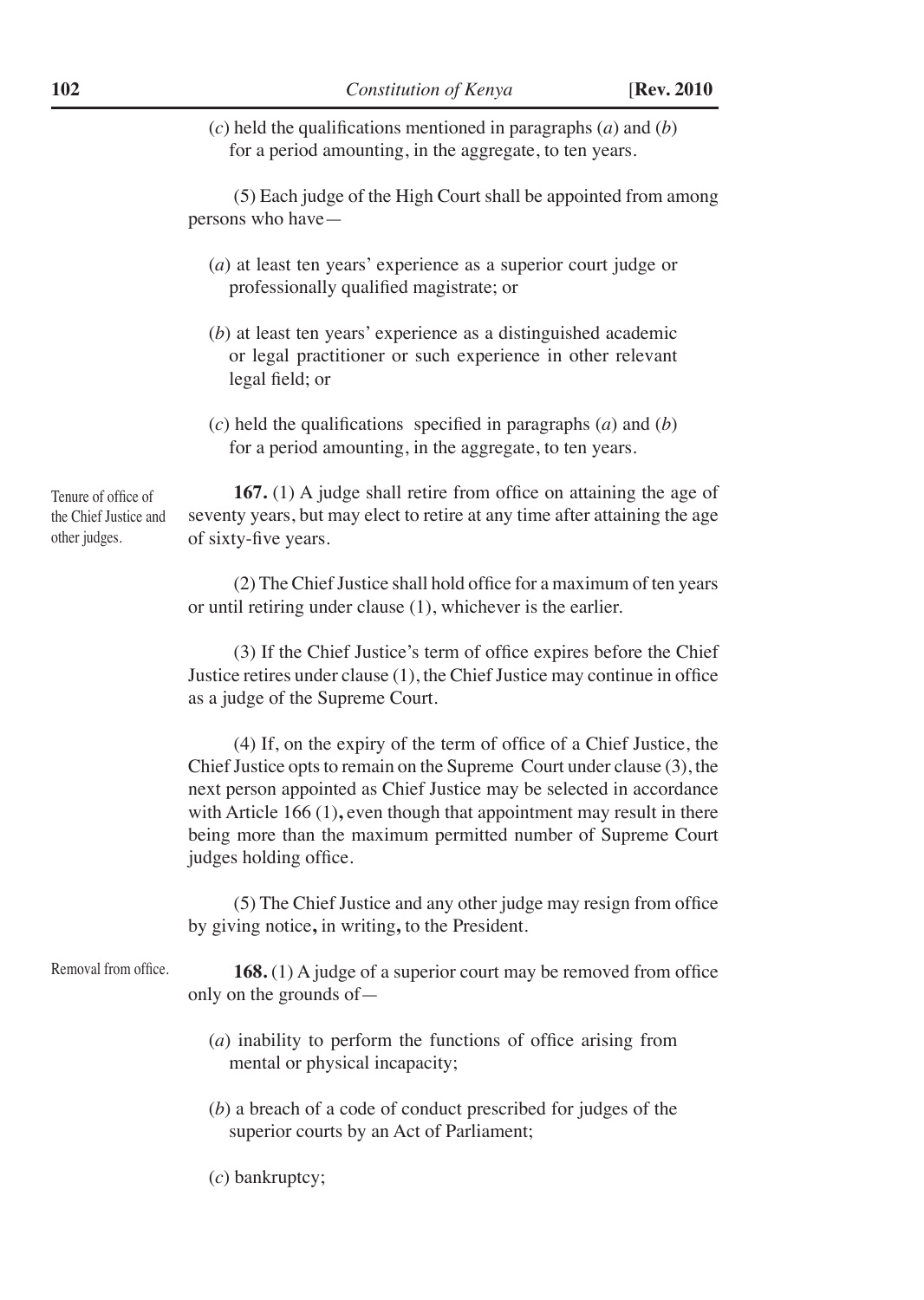(*d*) incompetence; or

(*e*) gross misconduct or misbehaviour.

(2) The removal of a judge may be initiated only by the Judicial Service Commission acting on its own motion**,** or on the petition of any person to the Judicial Service Commission.

(3) A petition by a person to the Judicial Service Commission under clause (2) shall be in writing, setting out the alleged facts constituting the grounds for the judges removal.

(4) The Judicial Service Commission shall consider the petition and, if it is satisfied that the petition discloses a ground for removal under clause (1), send the petition to the President.

(5) The President shall, within fourteen days after receiving the petition, suspend the judge from office and, acting in accordance with the recommendation of the Judicial Service Commission—

- (*a*) in the case of the Chief Justice, appoint a tribunal consisting of—
	- (i) the Speaker of the National Assembly, as chairperson;
	- (ii) three superior court judges from common-law jurisdictions;
	- (iii) one advocate of fifteen years standing; and
	- (iv) two other persons with experience in public affairs; or
- (*b*) in the case of a judge other than the Chief Justice, appoint a tribunal consisting of—
	- (i) a chairperson and three other members from among persons who hold or have held office as a judge of a superior court, or who are qualified to be appointed as such but who, in either case, have not been members of the Judicial Service Commission at any time within the immediately preceding three years;
	- (ii) one advocate of fifteen years standing; and
	- (iii) two other persons with experience in public affairs.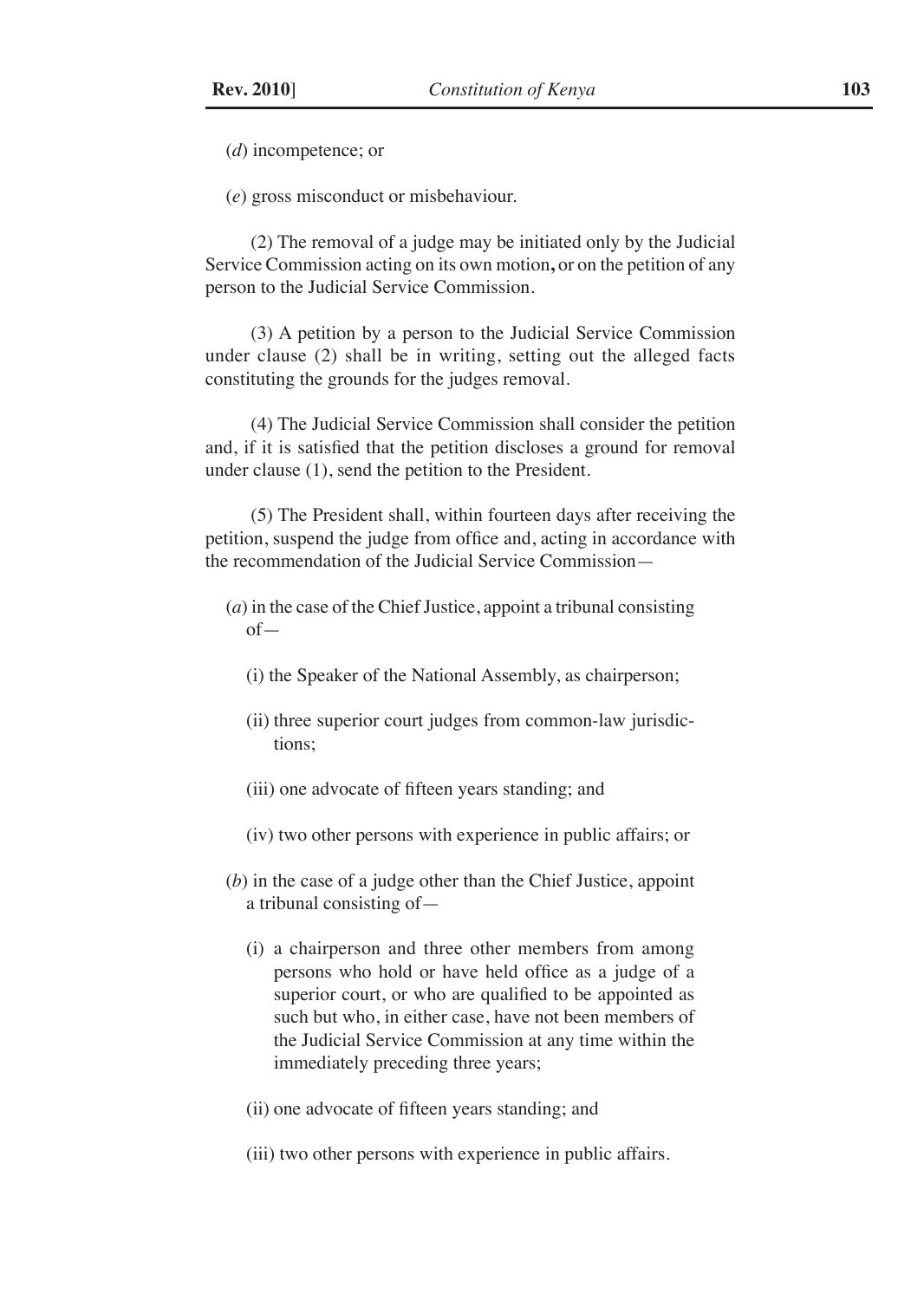(6) Despite Article 160 (4), the remuneration and benefits payable to a judge who is suspended from office under clause (5) shall be adjusted to one half until such time as the judge is removed from, or reinstated in, office.

- (7) A tribunal appointed under clause (5) shall—
- (*a*) be responsible for the regulation of its proceedings, subject to any legislation contemplated in clause (10); and
- (*b*) inquire into the matter expeditiously and report on the facts and make binding recommendations to the President.

(8) A judge who is aggrieved by a decision of the tribunal under this Article may appeal against the decision to the Supreme Court, within ten days after the tribunal makes its recommendations.

(9) The President shall act in accordance with the recommendations made by the tribunal on the later of—

- (*a*) the expiry of the time allowed for an appeal under clause (8), if no such appeal is taken; or
- (*b*) the completion of all rights of appeal in any proceedings allowed for under clause (8), if such an appeal is taken and the final order in the matter affirms the tribunal's recommendations.

(10) Parliament shall enact legislation providing for the procedure of a tribunal appointed under this Article.

PART 3-SUBORDINATE COURTS

Subordinate courts.

**169.** (1) The subordinate courts are—

- (*a*) the Magistrates courts;
- (*b*) the Kadhis' courts;
- (*c*) the Courts Martial; and
- (*d*) any other court or local tribunal as may be established by an Act of Parliament, other than the courts established as required by Article 162 (2).

(2) Parliament shall enact legislation conferring jurisdiction, functions and powers on the courts established under clause (1).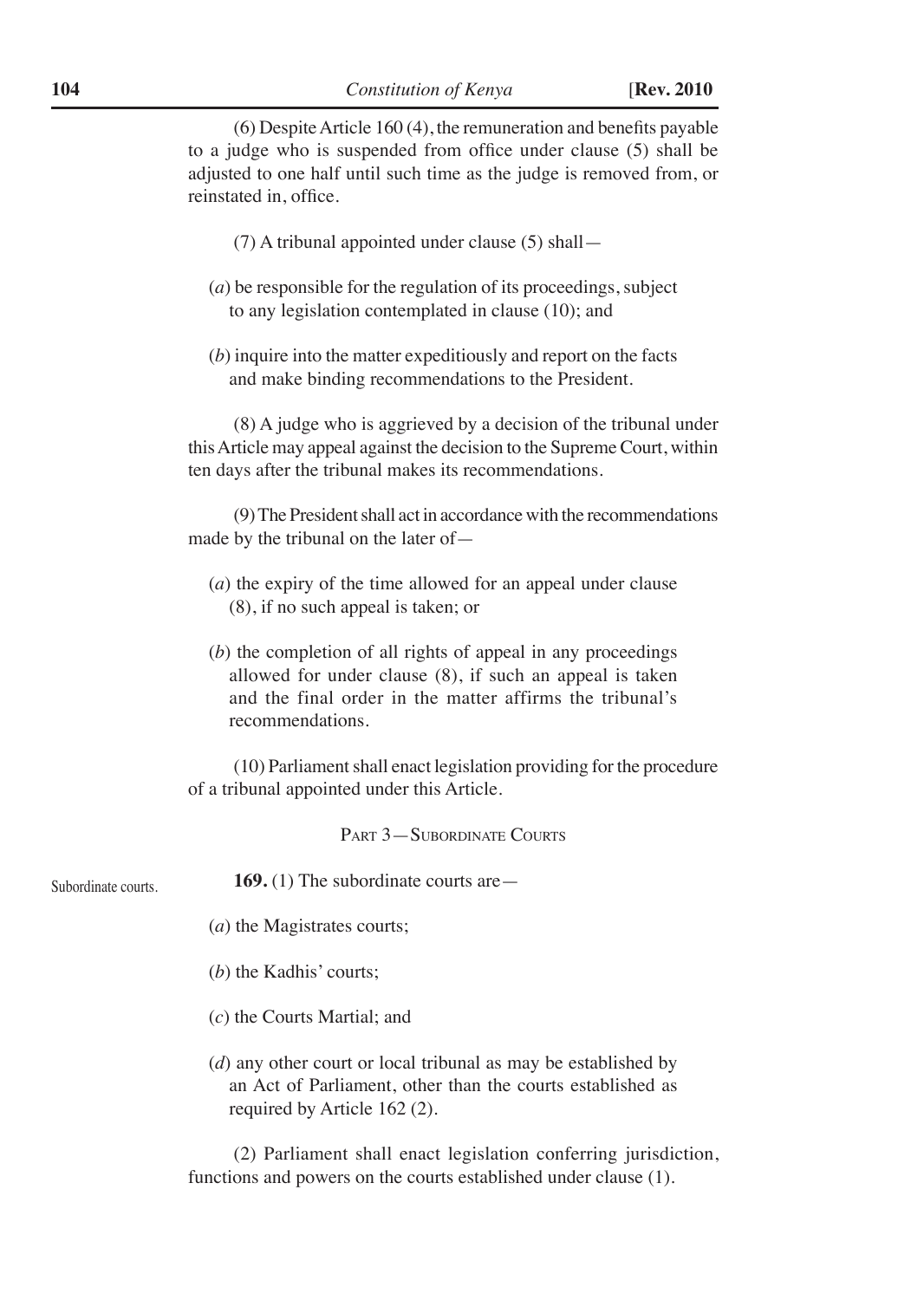**170.** (1) There shall be a Chief Kadhi and such number, being not fewer than three, of other Kadhis as may be prescribed under an Act of Parliament. Kadhis' Courts.

(2) A person shall not be qualified to be appointed to hold or act in the office of Kadhi unless the person—

- (*a*) professes the Muslim religion; and
- (*b*) possesses such knowledge of the Muslim law applicable to any sects of Muslims as qualifies the person, in the opinion of the Judicial Service Commission, to hold a Kadhi's court.

(3) Parliament shall establish Kadhis' courts, each of which shall have the jurisdiction and powers conferred on it by legislation, subject to clause (5).

(4) The Chief Kadhi and the other Kadhis, or the Chief Kadhi and such of the other Kadhis (not being fewer than three in number) as may be prescribed under an Act of Parliament, shall each be empowered to hold a Kadhi's court having jurisdiction within Kenya.

(5) The jurisdiction of a Kadhis' court shall be limited to the determination of questions of Muslim law relating to personal status, marriage, divorce or inheritance in proceedings in which all the parties profess the Muslim religion and submit to the jurisdiction of the Kadhi's courts.

PART 4—JUDICIAL SERVICE COMMISSION

**171.** (1) There is established the Judicial Service Commission.

(2) The Commission shall consist of—

- (*a*) the Chief Justice, who shall be the chairperson of the Commission;
- (*b*) one Supreme Court judge elected by the judges of the Supreme Court;
- (*c*) one Court of Appeal judge elected by the judges of the Court of Appeal;
- (*d*) one High Court judge and one magistrate, one a woman and one a man, elected by the members of the association of judges and magistrates;

Establishment of the Judicial Service Commission.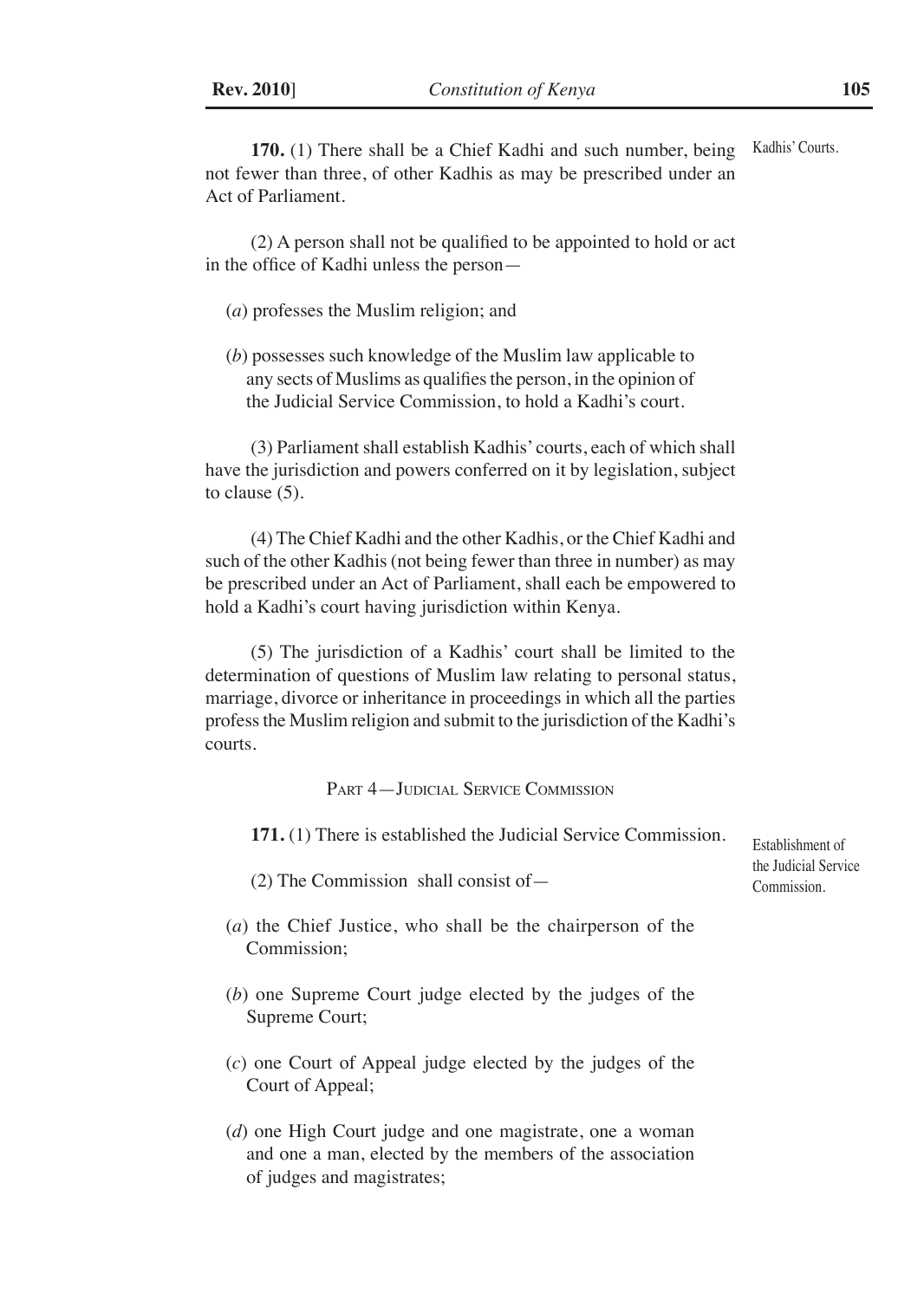(*e*) the Attorney-General;

- (*f*) two advocates, one a woman and one a man, each of whom has at least fifteen years' experience, elected by the members of the statutory body responsible for the professional regulation of advocates;
- (*g*) one person nominated by the Public Service Commission; and
- (*h*) one woman and one man to represent the public, not being lawyers, appointed by the President with the approval of the National Assembly.

(3) The Chief Registrar of the Judiciary shall be the Secretary to the Commission.

(4) Members of the Commission, apart from the Chief Justice and the Attorney-General, shall hold office, provided that they remain qualified, for a term of five years and shall be eligible to be nominated for one further term of five years.

**172.** (1) The Judicial Service Commission shall promote and facilitate the independence and accountability of the judiciary and the efficient, effective and transparent administration of justice and shall—

- (*a*) recommend to the President persons for appointment as judges;
- (*b*) review and make recommendations on the conditions of service of—
	- (i) judges and judicial officers, other than their remuneration; and
	- (ii) the staff of the Judiciary;
- (*c*) appoint, receive complaints against, investigate and remove from office or otherwise discipline registrars, magistrates, other judicial officers and other staff of the Judiciary, in the manner prescribed by an Act of Parliament;
- (*d*) prepare and implement programmes for the continuing education and training of judges and judicial officers; and

Functions of the Judicial Service Commission.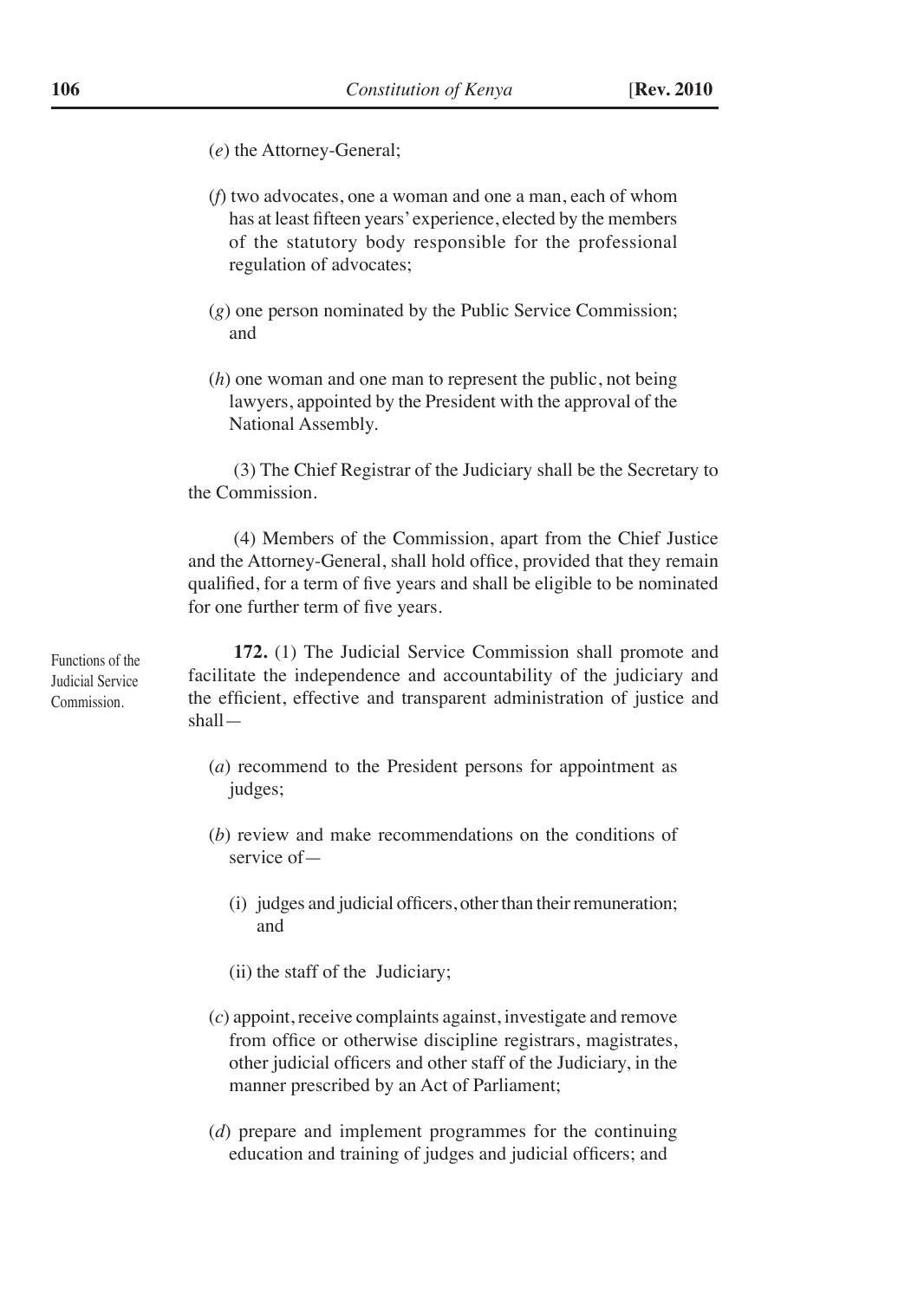(*e*) advise the national government on improving the efficiency of the administration of justice.

(2) In the performance of its functions, the Commission shall be guided by the following—

- (*a*) competitiveness and transparent processes of appointment of judicial officers and other staff of the judiciary; and
- (*b*) the promotion of gender equality.

**173.** (1) There is established a fund to be known as the Judiciary Judiciary Fund. Fund which shall be administered by the Chief Registrar of the Judiciary.

(2) The Fund shall be used for administrative expenses of the Judiciary and such other purposes as may be necessary for the discharge of the functions of the Judiciary.

(3) Each financial year, the Chief Registrar shall prepare estimates of expenditure for the following year, and submit them to the National Assembly for approval.

(4) On approval of the estimates by the National Assembly, the expenditure of the Judiciary shall be a charge on the Consolidated Fund and the funds shall be paid directly into the Judicary Fund.

(5) Parliament shall enact legislation to provide for the regulation of the Fund.

# **CHAPTER ELEVEN—DEVOLVED GOVERNMENT**

PART 1—OBJECTS AND PRINCIPLES OF DEVOLVED GOVERNMENT

**174.** The objects of the devolution of government are—

- Objects of devolution.
- (*a*) to promote democratic and accountable exercise of power;
- (*b*) to foster national unity by recognising diversity;
- (*c*) to give powers of self-governance to the people and enhance the participation of the people in the exercise of the powers of the State and in making decisions affecting them;
- (*d*) to recognise the right of communities to manage their own affairs and to further their development;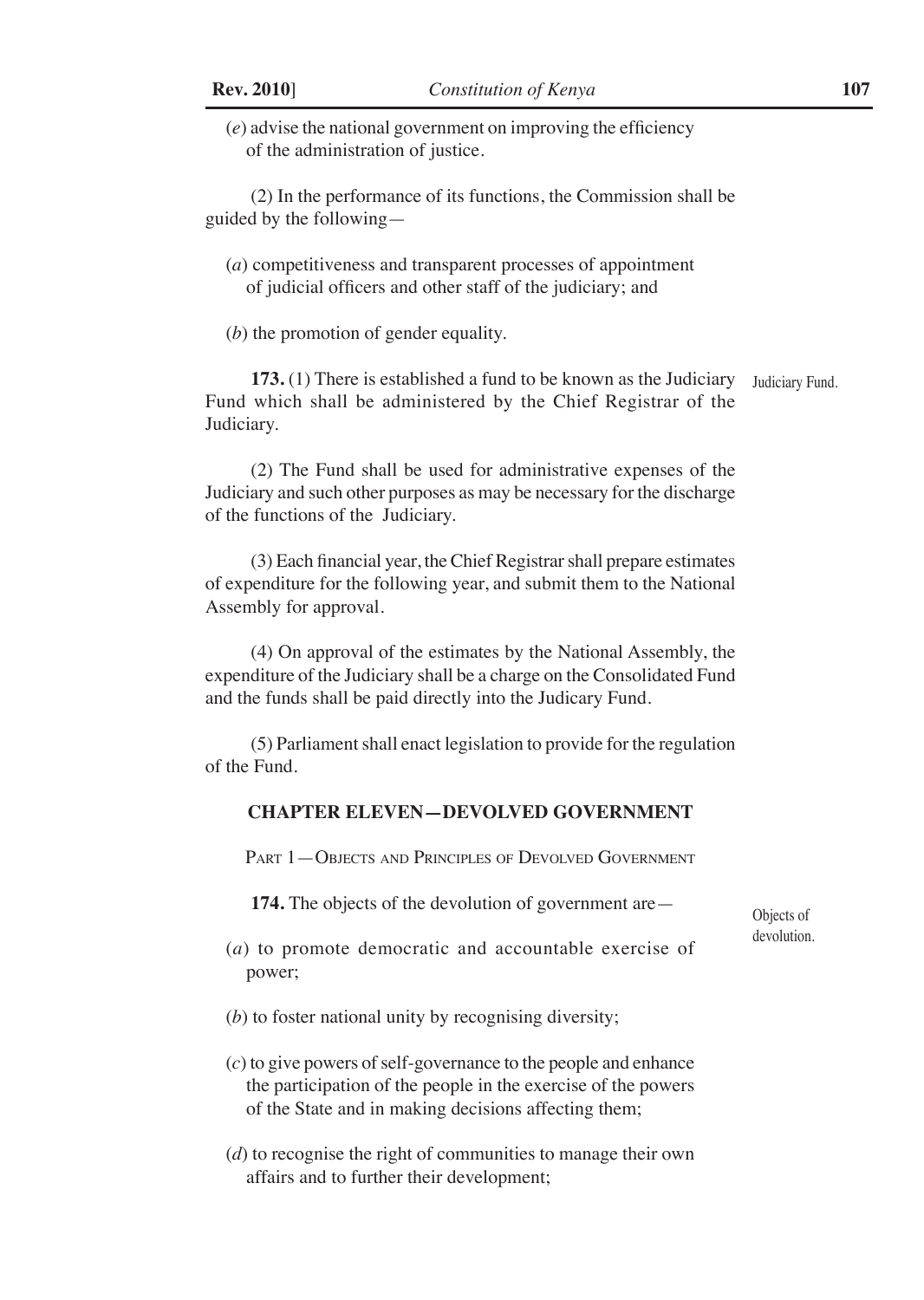|                                   | (e) to protect and promote the interests and rights of minorities<br>and marginalised communities;                                                                                                                                                |  |  |  |
|-----------------------------------|---------------------------------------------------------------------------------------------------------------------------------------------------------------------------------------------------------------------------------------------------|--|--|--|
|                                   | $(f)$ to promote social and economic development and the<br>provision of proximate, easily accessible services throughout<br>Kenya;                                                                                                               |  |  |  |
|                                   | $(g)$ to ensure equitable sharing of national and local resources<br>throughout Kenya;                                                                                                                                                            |  |  |  |
|                                   | $(h)$ to facilitate the decentralisation of State organs, their<br>functions and services, from the capital of Kenya; and                                                                                                                         |  |  |  |
|                                   | $(i)$ to enhance checks and balances and the separation of<br>powers.                                                                                                                                                                             |  |  |  |
| Principles<br>of devolved         | 175. County governments established under this Constitution<br>shall reflect the following principles—                                                                                                                                            |  |  |  |
| government.                       | $(a)$ county governments shall be based on democratic principles<br>and the separation of powers;                                                                                                                                                 |  |  |  |
|                                   | $(b)$ county governments shall have reliable sources of revenue to<br>enable them to govern and deliver services effectively; and                                                                                                                 |  |  |  |
|                                   | $(c)$ no more than two-thirds of the members of representative<br>bodies in each county government shall be of the same<br>gender.                                                                                                                |  |  |  |
|                                   | <b>PART 2-COUNTY GOVERNMENTS</b>                                                                                                                                                                                                                  |  |  |  |
| County governments.               | 176. (1) There shall be a county government for each county,<br>consisting of a county assembly and a county executive.                                                                                                                           |  |  |  |
|                                   | (2) Every county government shall decentralise its functions<br>and the provision of its services to the extent that it is efficient and<br>practicable to do so.                                                                                 |  |  |  |
| Membership of<br>county assembly. | 177. (1) A county assembly consists of $-$                                                                                                                                                                                                        |  |  |  |
|                                   | (a) members elected by the registered voters of the wards, each<br>ward constituting a single member constituency, on the same<br>day as a general election of Members of Parliament, being<br>the second Tuesday in August, in every fifth year; |  |  |  |
|                                   | $(b)$ the number of special seat members necessary to ensure that                                                                                                                                                                                 |  |  |  |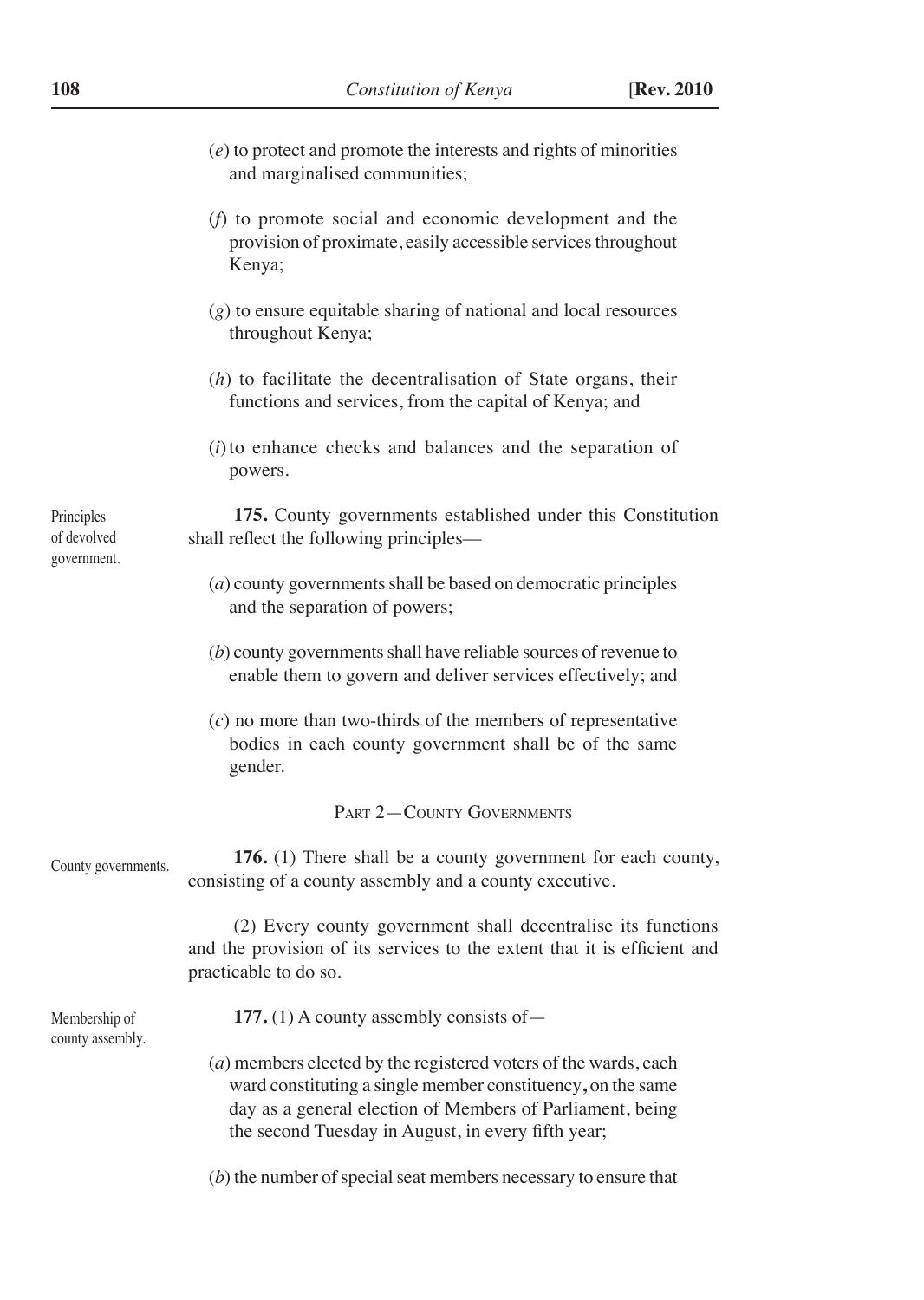no more than two-thirds of the membership of the assembly are of the same gender;

- (*c*) the number of members of marginalised groups, including persons with disabilities and the youth, prescribed by an Act of Parliament; and
- (*d*) the Speaker, who is an *ex officio* member.

(2) The members contemplated in clause (1) (*b*) and (*c*) shall**,** in each case**,** be nominated by political parties in proportion to the seats received in that election in that county by each political party under paragraph (*a*) in accordance with Article 90.

(3) The filling of special seats under clause (1) (*b*) shall be determined after declaration of elected members from each ward.

(4) A county assembly is elected for a term of five years.

**178.** (1) Each county assembly shall have a speaker elected by the county assembly from among persons who are not members of the assembly. Speaker of a county assembly.

(2) A sitting of the county assembly shall be presided over by––

- (*a*) the speaker of the assembly; or
- (*b*) in the absence of the speaker, another member of the assembly elected by the assembly.

(3) Parliament shall enact legislation providing for the election and removal from office of speakers of the county assemblies.

**179.** (1) The executive authority of the county is vested in, and exercised by**,** a county executive committee. County executive committees.

(2) The county executive committee consists of—

- (*a*) the county governor and the deputy county governor; and
- (*b*) members appointed by the county governor, with the approval of the assembly, from among persons who are not members of the assembly.

(3) The number of members appointed under clause (2) (*b*) shall not exceed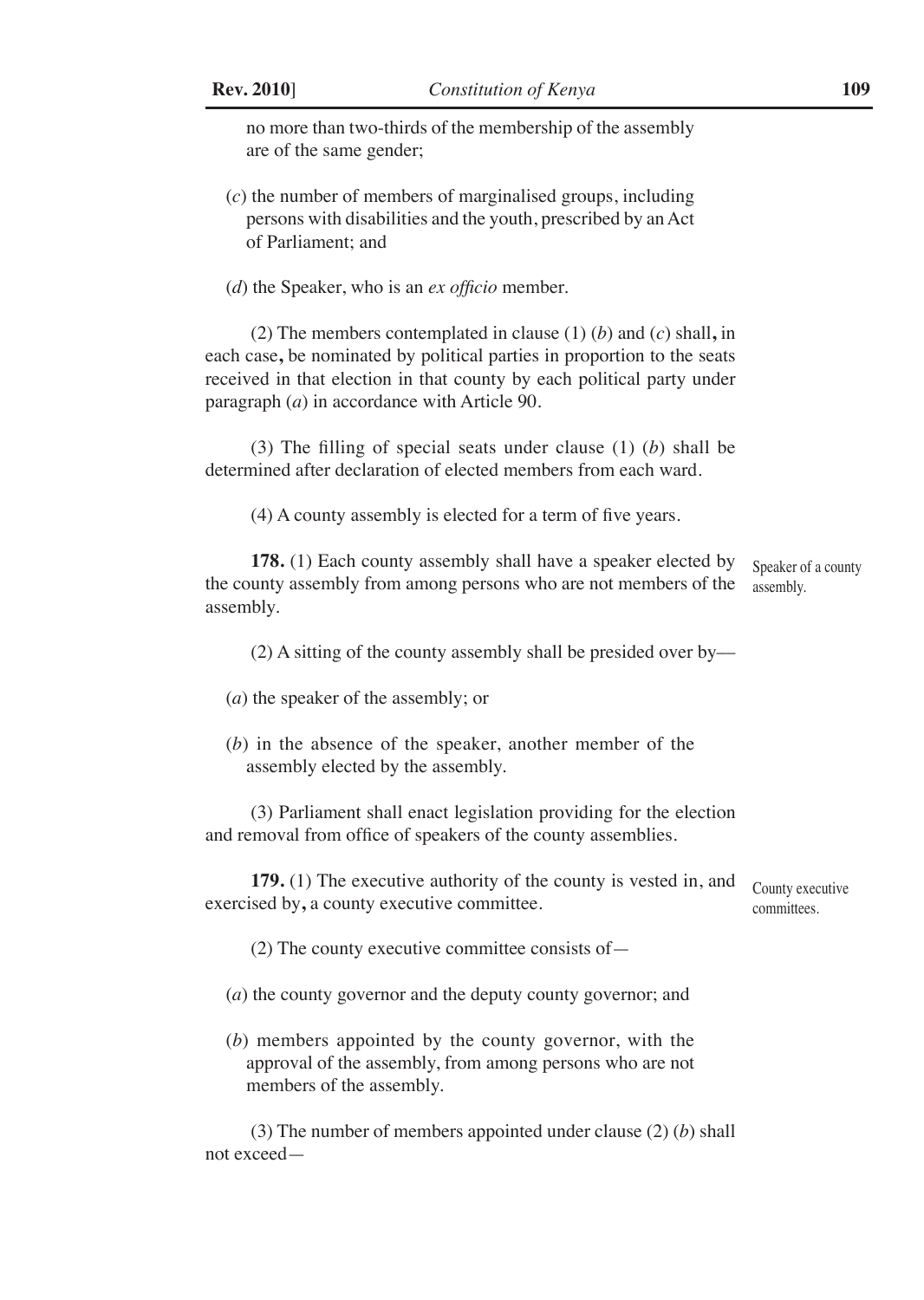(*a*) one-third of the number of members of the county assembly, if the assembly has less than thirty members; or

(*b*) ten, if the assembly has thirty or more members.

(4) The county governor and the deputy county governor are the chief executive and deputy chief executive of the county**,** respectively.

(5) When the county governor is absent, the deputy county governor shall act as the county governor.

(6) Members of a county executive committee are accountable to the county governor for the performance of their functions and exercise of their powers.

(7) If a vacancy arises in the office of the county governor, the members of the county executive committee appointed under clause  $(2)$   $(b)$  cease to hold office.

**180.** (1) The county governor shall be directly elected by the voters registered in the county, on the same day as a general election of Members of Parliament, being the second Tuesday in August, in every fifth year.

(2) To be eligible for election as county governor, a person must be eligible for election as a member of the county assembly.

(3) If only one candidate for county governor is nominated, that candidate shall be declared elected.

(4) If two or more candidates are nominated, an election shall be held in the county and the candidate who receives the greatest number of votes shall be declared elected.

(5) Each candidate for election as county governor shall nominate a person who is qualified for nomination for election as county governor as a candidate for deputy governor.

(6) The Independent Electoral and Boundaries Commission shall not conduct a separate election for the deputy governor but shall declare the candidate nominated by the person who is elected county governor to have been elected as the deputy governor.

(7) A person shall not hold office––

(*a*) as a county governor for more than two terms; or

Election of county governor and deputy county governor.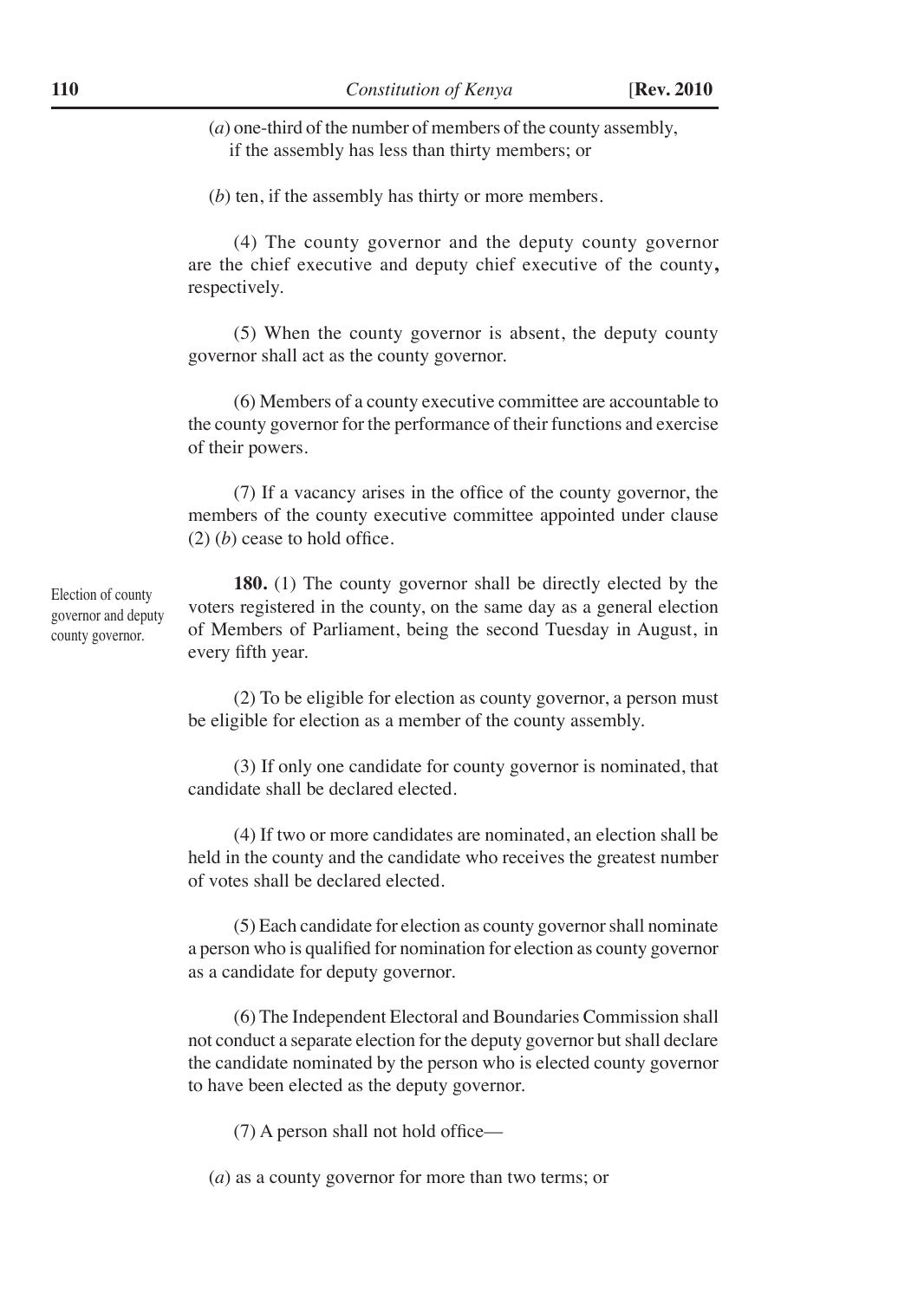(*b*) as a deputy county governor for more than two terms.

(8) For the purposes of clause (7), a person who has assumed the office of county governor shall be deemed to have served a full term, subject only to Article 182 (3) (*b*).

**181.** (1) A county governor may be removed from office on any of the following grounds–– Removal of a county governor.

- (*a*) gross violation of this Constitution or any other law;
- (*b*) where there are serious reasons for believing that the county governor has committed a crime under national or international law;
- (*c*) abuse of office or gross misconduct; or
- (*d*) physical or mental incapacity to perform the functions of office of county governor.

(2) Parliament shall enact legislation providing for the procedure of removal of a county governor on any of the grounds mentioned in clause (1).

**182.** (1) The office of the county governor shall become vacant Vacancy in the office if the holder of the office of county governor.

- (*a*) dies;
- (*b*) resigns**,** in writing**,** addressed to the speaker of the county assembly;
- (*c*) ceases to be eligible to be elected county governor under Article 180 (2);
- (*d*) is convicted of an offence punishable by imprisonment for at least twelve months; or

(*e*) is removed from office under this Constitution.

(2) If a vacancy occurs in the office of county governor, the deputy county governor shall assume office as county governor for the remainder of the term of the county governor.

(3) If a person assumes office as county governor under clause (2)**,** the person shall be deemed for the purposes of Article  $180 (7)$ —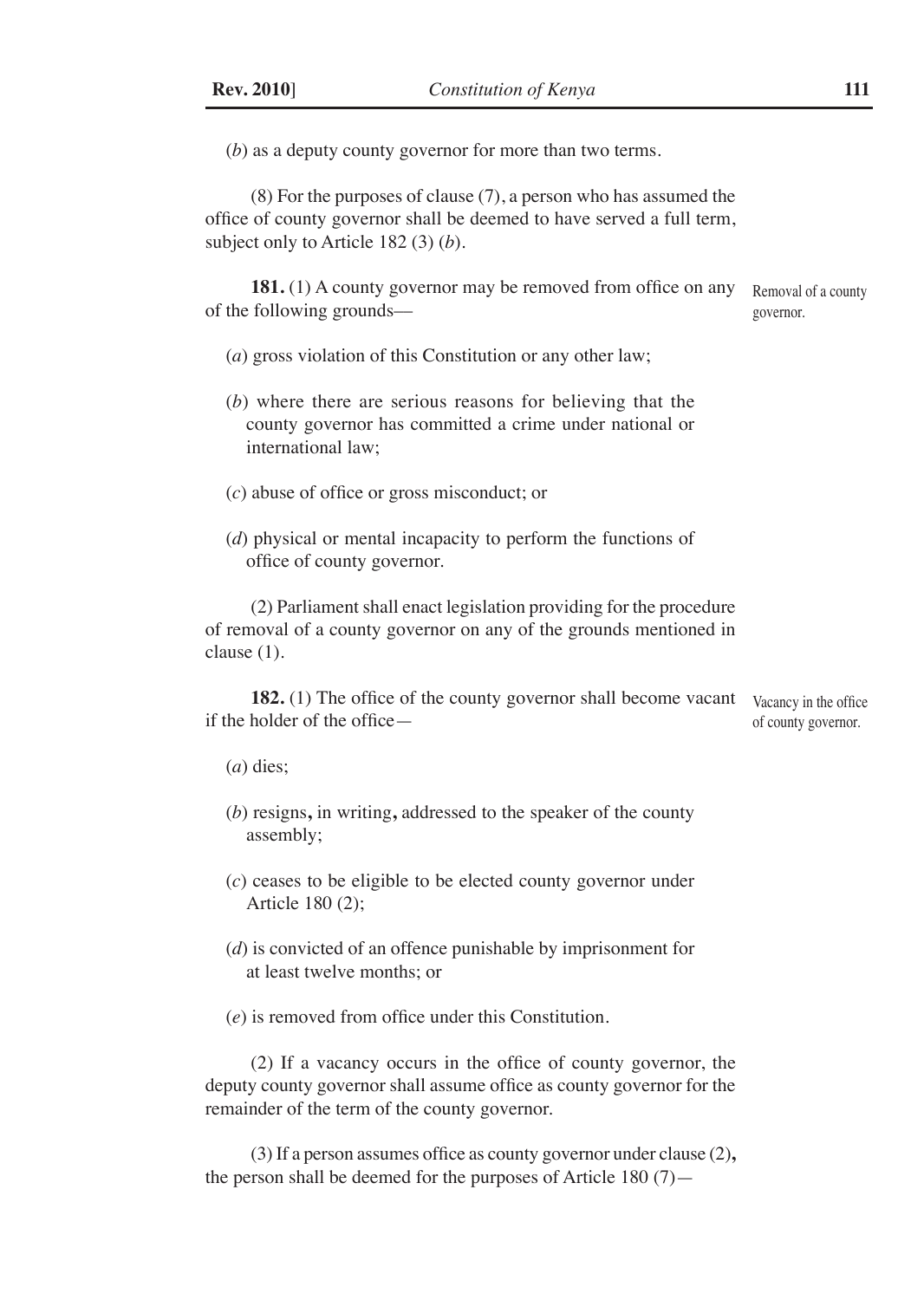- (*a*) to have served a full term as county governor if, at the date on which the person assumed office, more than two and a half years remain before the date of the next regularly scheduled election under Article 180 (1); or
- (*b*) not to have served a term of office as county governor, in any other case.

(4) If a vacancy occurs in the office of county governor and that of deputy county governor**,** or if the deputy county governor is unable to act, the speaker of the county assembly shall act as county governor.

(5) If a vacancy occurs in the circumstances contemplated by clause (4), an election to the office of county governor shall be held within sixty days after the speaker assumes the office of county governor.

(6) A person who assumes the office of county governor under this Article shall, unless otherwise removed from office under this Constitution, hold office until the newly elected county governor assumes office following the next election held under Article 180 (1).

**183.** (1) A county executive committee shall—

- (*a*) implement county legislation;
- (*b*) implement, within the county, national legislation to the extent that the legislation so requires;
- (*c*) manage and coordinate the functions of the county administration and its departments; and
- (*d*) perform any other functions conferred on it by this Constitution or national legislation.

(2) A county executive committee may prepare proposed legislation for consideration by the county assembly.

(3) The county executive committee shall provide the county assembly with full and regular reports on matters relating to the county.

**184.** (1) National legislation shall provide for the governance and management of urban areas and cities and shall, in particular— Urban areas and

> (*a*) establish criteria for classifying areas as urban areas and cities,

Functions of county executive committees.

cities.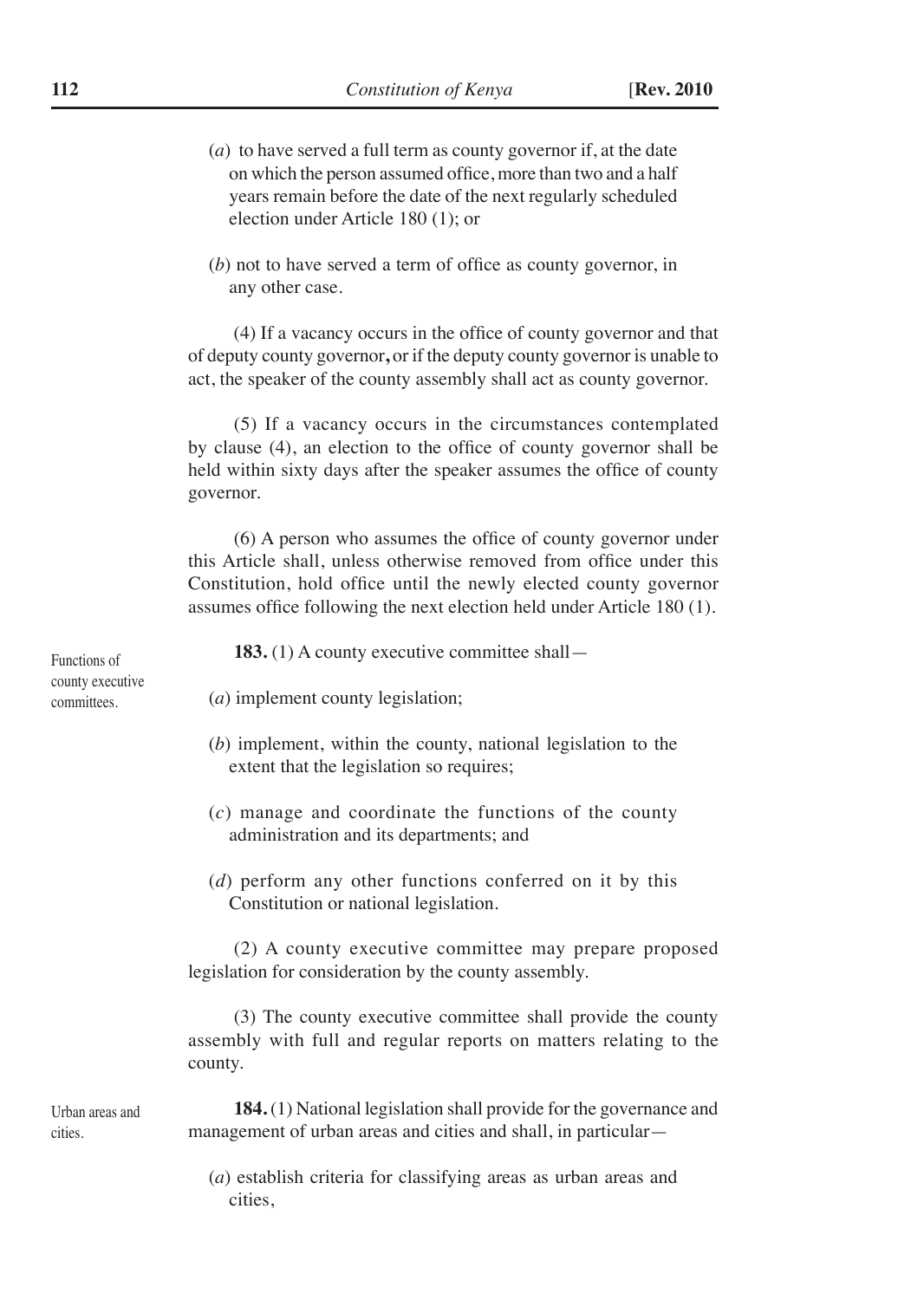- (*b*) establish the principles of governance and management of urban areas and cities; and
- (*c*) provide for participation by residents in the governance of urban areas and cities.

 (2) National legislation contemplated in clause (1) may include mechanisms for identifying different categories of urban areas and cities, and for their governance.

**185.** (1) The legislative authority of a county is vested in, and exercised by, its county assembly.

(2) A county assembly may make any laws that are necessary for, or incidental to, the effective performance of the functions and exercise of the powers of the county government under the Fourth Schedule.

(3) A county assembly, while respecting the principle of the separation of powers, may exercise oversight over the county executive committee and any other county executive organs.

(4) A county assembly may receive and approve plans and policies for—

- (*a*) the management and exploitation of the county's resources; and
- (*b*) the development and management of its infrastructure and institutions.

PART 3-FUNCTIONS AND POWERS OF COUNTY GOVERNMENTS

**186.** (1) Except as otherwise provided by this Constitution, the functions and powers of the national government and the county governments, respectively, are as set out in the Fourth Schedule.

(2) A function or power that is conferred on more than one level of government is a function or power within the concurrent jurisdiction of each of those levels of government.

(3) A function or power not assigned by this Constitution or national legislation to a county is a function or power of the national government.

(4) For greater certainty, Parliament may legislate for the Republic on any matter.

Respective functions and powers of national and county governments.

Legislative authority of county assemblies.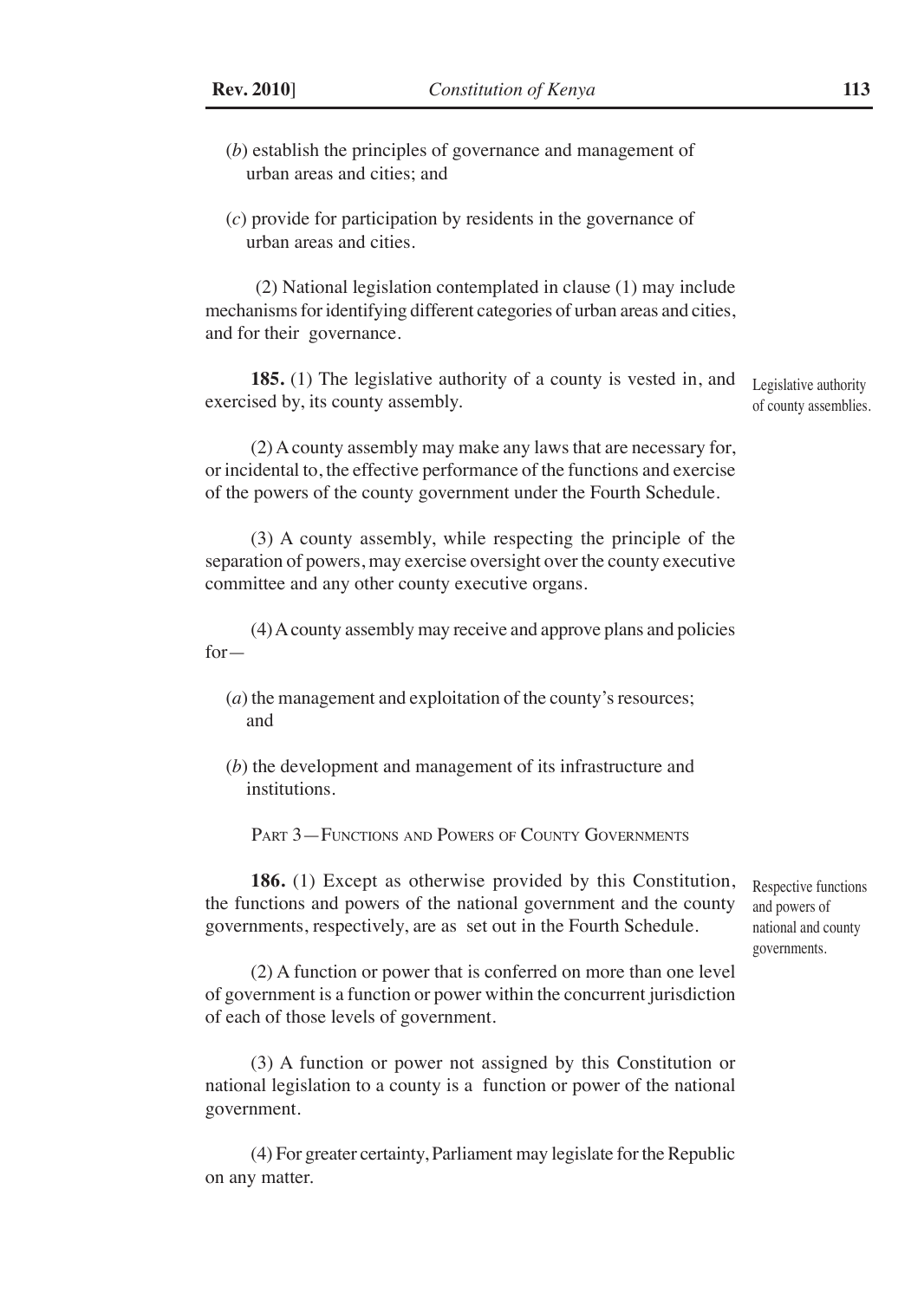Transfer of functions and powers between levels of government.

**187.** (1) A function or power of government at one level may be transferred to a government at the other level by agreement between the governments if—

- (*a*) the function or power would be more effectively performed or exercised by the receiving government; and
- (*b*) the transfer of the function or power is not prohibited by the legislation under which it is to be performed or exercised.

(2) If a function or power is transferred from a government at one level to a government at the other level—

- (*a*) arrangements shall be put in place to ensure that the resources necessary for the performance of the function or exercise of the power are transferred; and
- (*b*) constitutional responsibility for the performance of the function or exercise of the power shall remain with the government to which it is assigned by the Fourth Schedule.

PART 4-THE BOUNDARIES OF COUNTIES

**188.** (1) The boundaries of a county may be altered only by a resolution–– Boundaries of counties.

- (*a*) recommended by an independent commission set up for that purpose by Parliament; and
- (*b*) passed by––
	- (i) the National Assembly**,** with the support of at least twothirds of all of the members of the Assembly; and
	- (ii) the Senate**,** with the support of at least two-thirds of all of the county delegations.

(2) The boundaries of a county may be altered to take into account—

(*a*) population density and demographic trends;

(*b*) physical and human infrastructure;

(*c*) historical and cultural ties;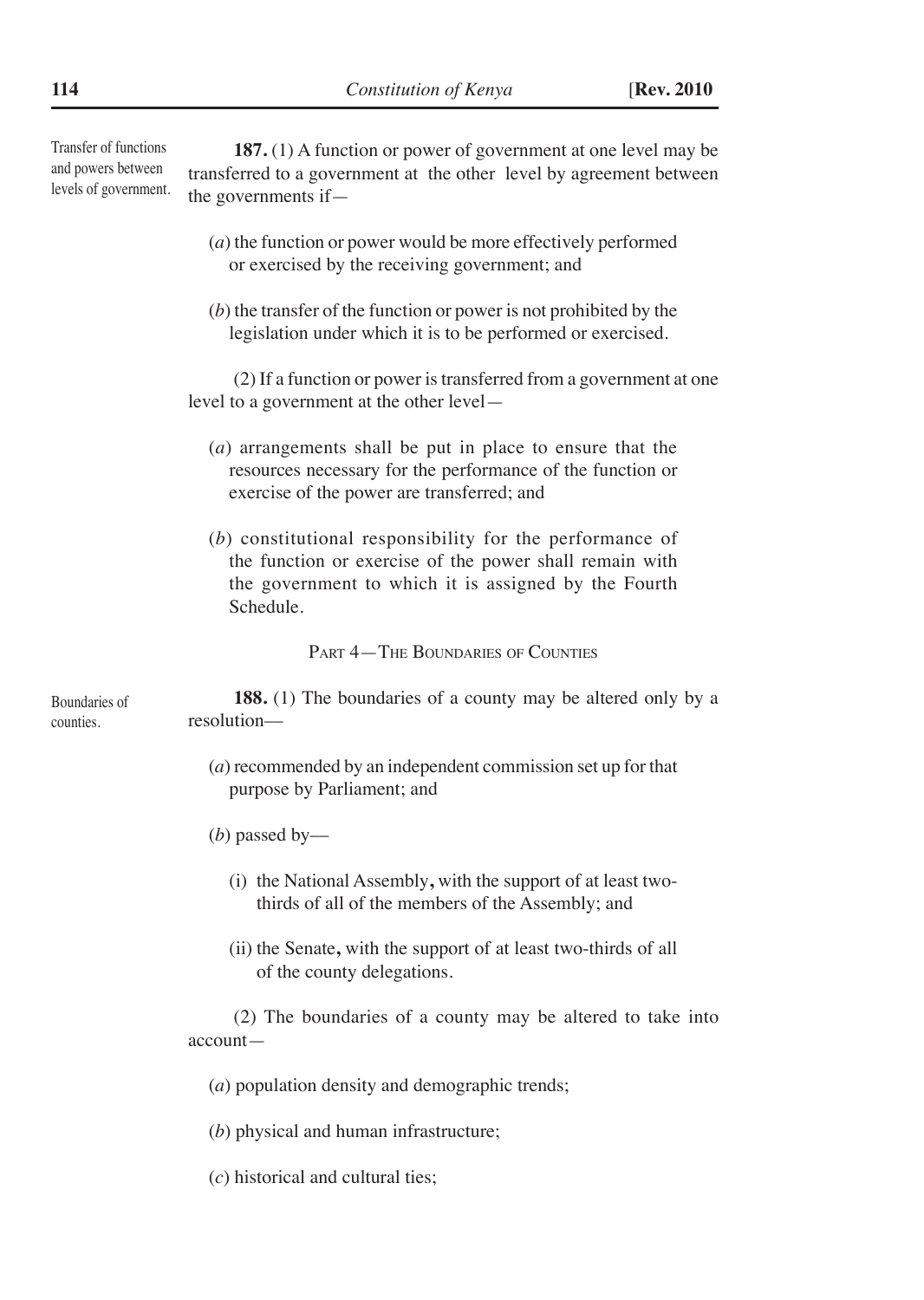- (*d*) the cost of administration;
- (*e*) the views of the communities affected;
- (*f*) the objects of devolution of government; and
- (*g*) geographical features.

Part 5—Relationships Between Governments

**189.** (1) Government at either level shall—

- (*a*) perform its functions, and exercise its powers, in a manner that respects the functional and institutional integrity of government at the other level, and respects the constitutional status and institutions of government at the other level and, in the case of county government, within the county level;
- (*b*) assist, support and consult and, as appropriate, implement the legislation of the other level of government; and
- (*c*) liaise with government at the other level for the purpose of exchanging information, coordinating policies and administration and enhancing capacity.

(2) Government at each level, and different governments at the county level, shall co-operate in the performance of functions and exercise of powers and, for that purpose, may set up joint committees and joint authorities.

(3) In any dispute between governments, the governments shall make every reasonable effort to settle the dispute, including by means of procedures provided under national legislation.

(4) National legislation shall provide procedures for settling intergovernmental disputes by alternative dispute resolution mechanisms, including negotiation, mediation and arbitration.

**190.** (1) Parliament shall by legislation ensure that county governments have adequate support to enable them to perform their functions. Support for county governments.

(2) County governments shall operate financial management systems that comply with any requirements prescribed by national legislation.

Cooperation between national and county governments.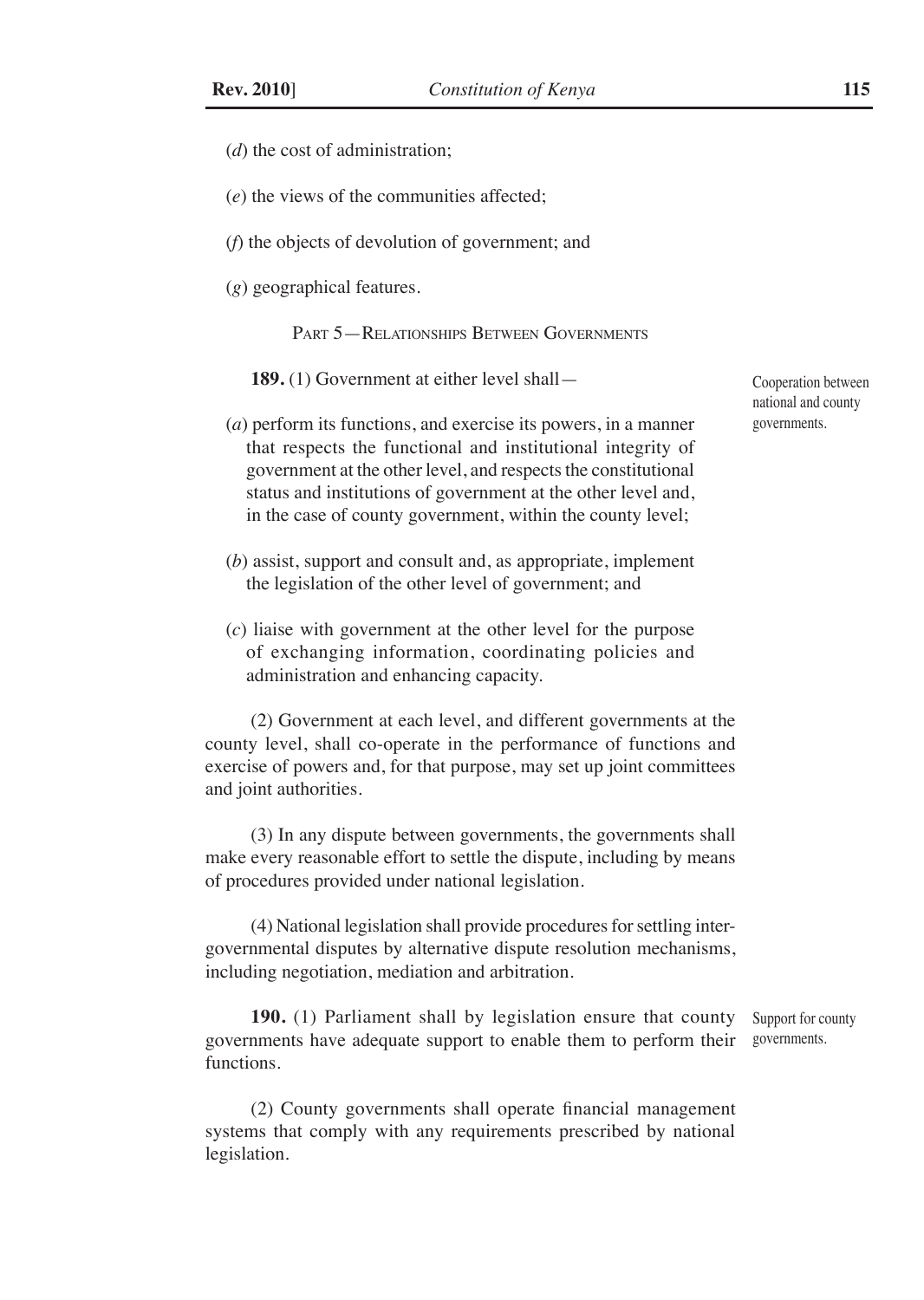(3) Parliament shall**,** by legislation**,** provide for intervention by the national government if a county government—

- (*a*) is unable to perform its functions; or
- (*b*) does not operate a financial management system that complies with the requirements prescribed by national legislation.

(4) Legislation under clause (3) may, in particular, authorise the national government—

- (*a*) to take appropriate steps to ensure that the county government's functions are performed and that it operates a financial management system that complies with the prescribed requirements; and
- (*b*) if necessary, to assume responsibility for the relevant functions.

(5) The legislation under clause (3) shall—

- (*a*) require notice to be given to a county government of any measures that the national government intends to take;
- (*b*) permit the national government to take only measures that are necessary;
- (*c*) require the national government, when it intervenes, to take measures that will assist the county government to resume full responsibility for its functions; and
- (*d*) provide for a process by which the Senate may bring the intervention by the national government to an end.

Conflict of laws.

**191.** (1) This Article applies to conflicts between national and county legislation in respect of matters falling within the concurrent jurisdiction of both levels of government.

- (2) National legislation prevails over county legislation if—
- (*a*) the national legislation applies uniformly throughout Kenya and any of the conditions specified in clause (3) is satisfied; or
- (*b*) the national legislation is aimed at preventing unreasonable action by a county that—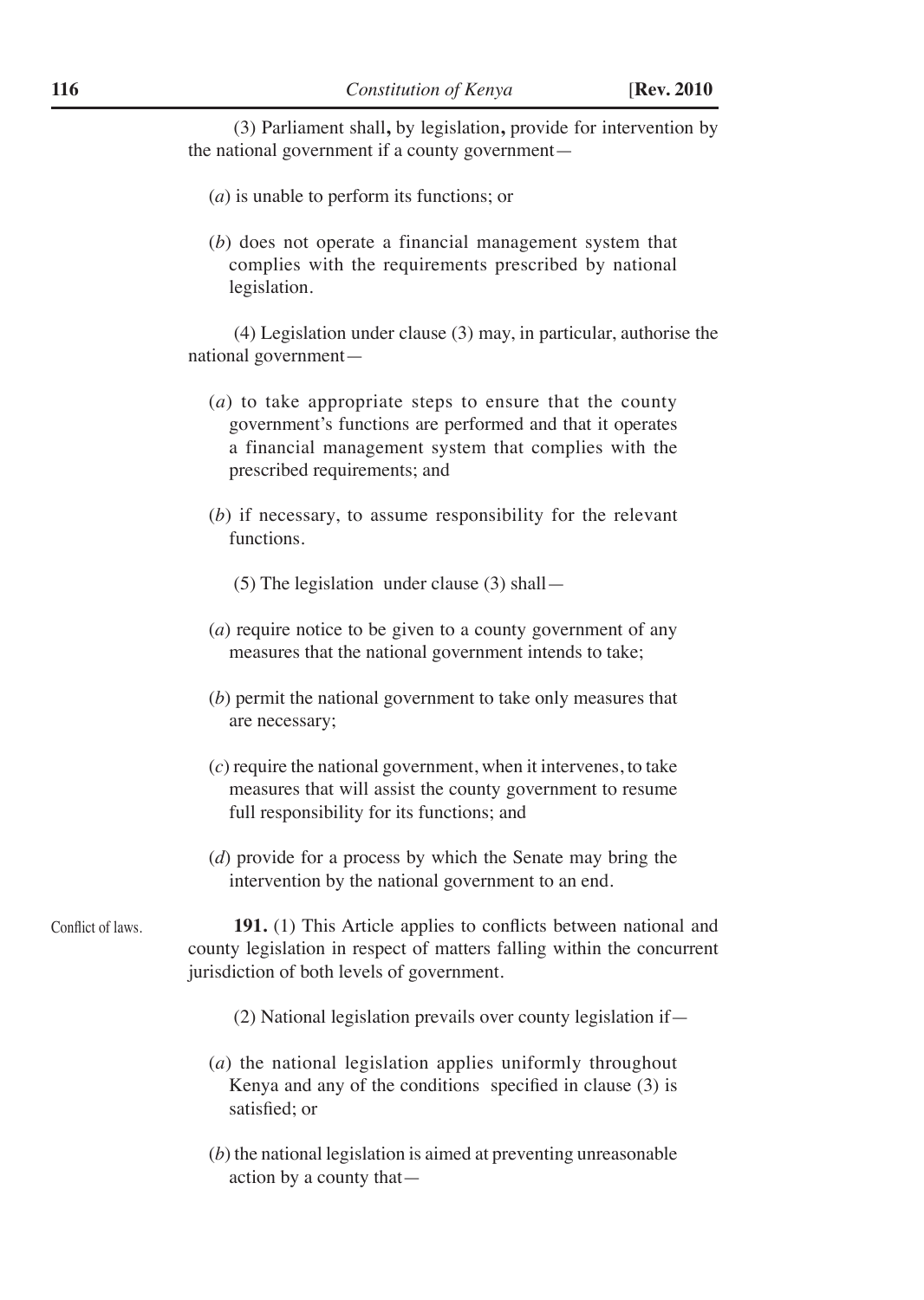- (i) is prejudicial to the economic, health or security interests of Kenya or another county; or
- (ii) impedes the implementation of national economic policy.

(3) The following are the conditions referred to in clause (2)  $(a)$ —

- (*a*) the national legislation provides for a matter that cannot be regulated effectively by legislation enacted by the individual counties;
- (*b*) the national legislation provides for a matter that, to be dealt with effectively, requires uniformity across the nation, and the national legislation provides that uniformity by establishing—
	- (i) norms and standards; or
	- (ii) national policies; or
- (*c*) the national legislation is necessary for—
	- (i) the maintenance of national security;
	- (ii) the maintenance of economic unity;
	- (iii) the protection of the common market in respect of the mobility of goods, services, capital and labour;
	- (iv) the promotion of economic activities across county boundaries;
	- (v) the promotion of equal opportunity or equal access to government services; or
	- (vi) the protection of the environment.

(4) County legislation prevails over national legislation if neither of the circumstances contemplated in clause (2) apply.

(5) In considering an apparent conflict between legislation of different levels of government, a court shall prefer a reasonable interpretation of the legislation that avoids a conflict to an alternative interpretation that results in conflict.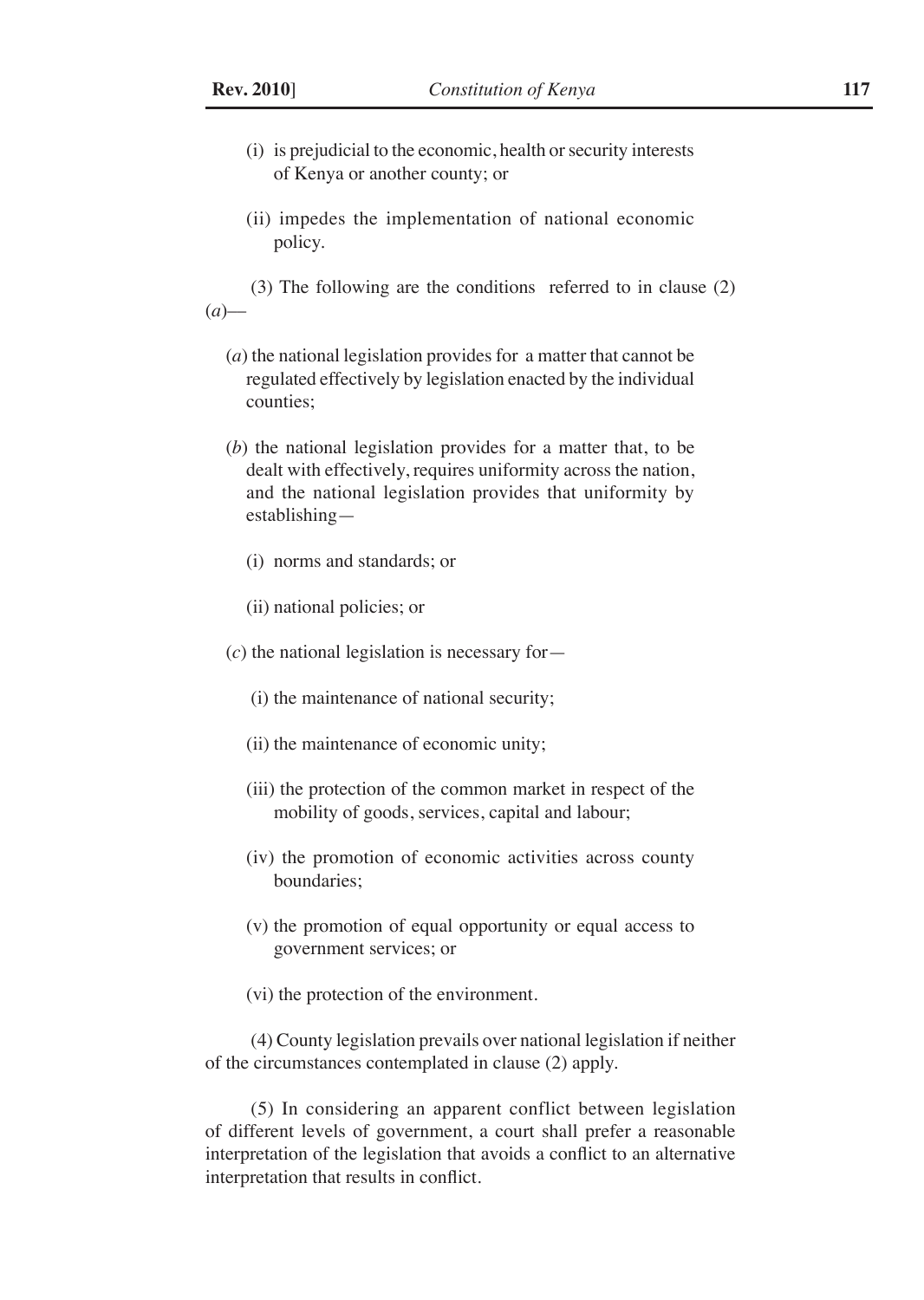(6) A decision by a court that a provision of legislation of one level of government prevails over a provision of legislation of another level of government does not invalidate the other provision, but the other provision is inoperative to the extent of the inconsistency.

PART  $6-$ SUSPENSION OF COUNTY GOVERNMENTS

**192.** (1) The President may suspend a county government—

Suspension of a county government.

(*a*) in an emergency arising out of internal conflict or war; or

(*b*) in any other exceptional circumstances.

(2) A county government shall not be suspended under clause (1) (*b*) unless an independent commission of inquiry has investigated allegations against the county government, the President is satisfied that the allegations are justified and the Senate has authorised the suspension.

(3) During a suspension under this Article, arrangements shall be made for the performance of the functions of a county government in accordance with an Act of Parliament.

(4) The Senate may at any time terminate the suspension.

(5) A suspension under this Article shall not extend beyond a period of ninety days.

(6) On the expiry of the period provided for under clause (5), elections for the relevant county government shall be held.

PART 7-GENERAL

**193.** (1) Unless disqualified under clause (2), a person is eligible for election as a member of a county assembly if the person—

- (*a*) is registered as a voter;
- (*b*) satisfies any educational, moral and ethical requirements prescribed by this Constitution or an Act of Parliament; and

(*c*) is either—

(i) nominated by a political party; or

Qualifications for election as member of county assembly.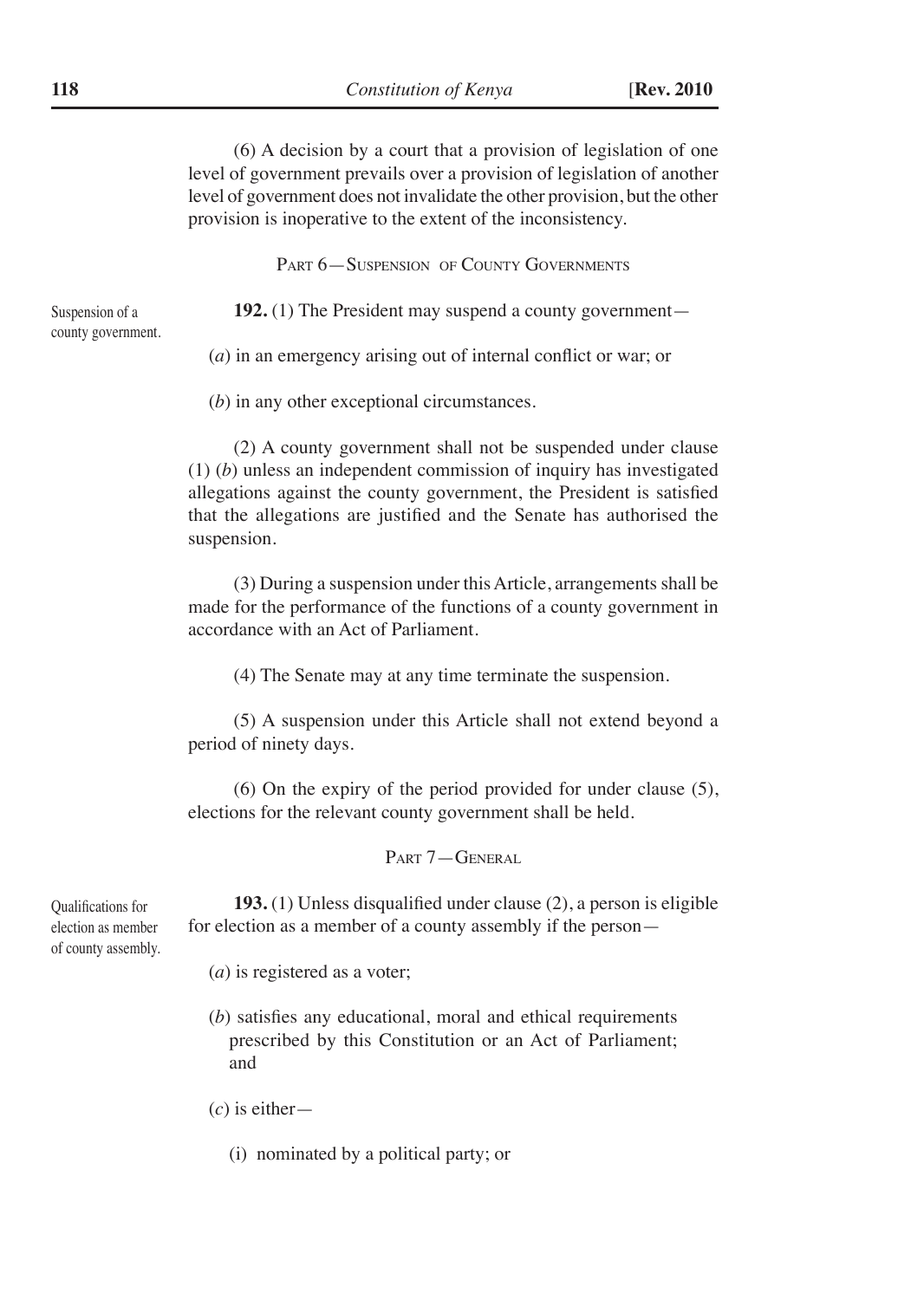(ii) an independent candidate supported by at least five hundred registered voters in the ward concerned.

(2) A person is disqualified from being elected a member of a county assembly if the person—

- (*a*) is a State officer or other public officer, other than a member of the county assembly;
- (*b*) has, at any time within the five years immediately before the date of election, held office as a member of the Independent Electoral and Boundaries Commission;
- (*c*) has not been a citizen of Kenya for at least the ten years immediately preceding the date of election;
- (*d*) is of unsound mind;
- (*e*) is an undischarged bankrupt;
- (*f*) is serving a sentence of imprisonment of at least six months; or
- (*g*) has been found**,** in accordance with any law**,** to have misused or abused a State office or public office or to have contravened Chapter Six.

(3) A person is not disqualified under clause (2) unless all possibility of appeal or review of the relevant sentence or decision has been exhausted.

**194.** (1) The office of a member of a county assembly becomes vacant—

Vacation of office of member of county assembly.

- (*a*) if the member dies;
- (*b*) if the member is absent from eight sittings of the assembly without permission, in writing, of the speaker of the assembly, and is unable to offer satisfactory explanation for the absence;
- (*c*) if the member is removed from office under this Constitution or legislation enacted under Article 80;
- (*d*) if the member resigns in writing addressed to the speaker of the assembly;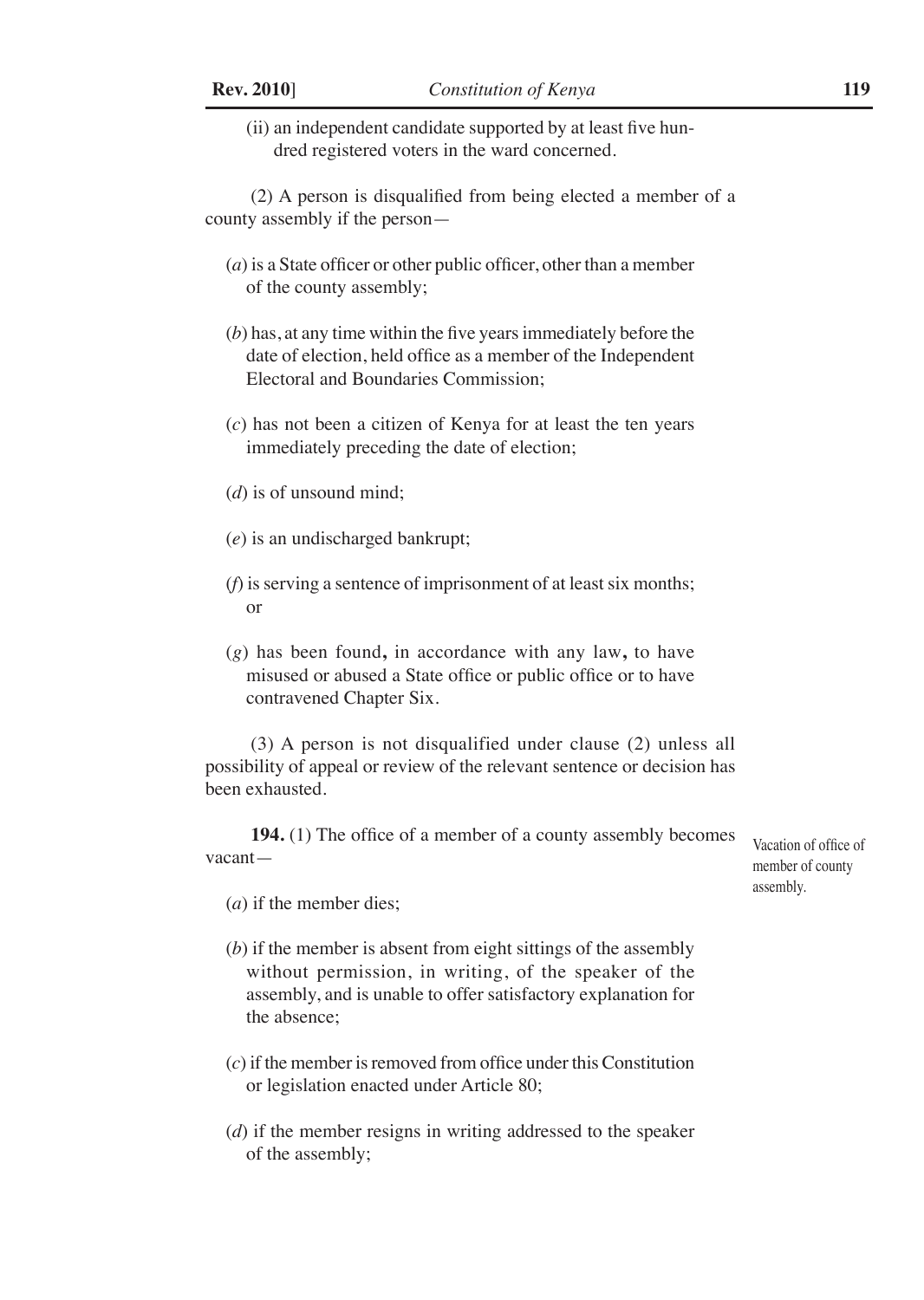(*e*) if, having been elected to the assembly––

- (i) as a member of a political party, the member resigns from the party, or is deemed to have resigned from the party as determined in accordance with the legislation contemplated in clause (2); or
- (ii) as an independent candidate, the member joins a political party**;**

(*f*) at the end of the term of the assembly; or

(*g*) if the member becomes disqualified for election on grounds specified in Article 193 (2).

(2) Parliament shall enact legislation providing for the circumstances under which a member of a political party shall be deemed, for the purposes of clause (1) (*e*), to have resigned from the party.

**195.** (1) A county assembly or any of its committees has power to summon any person to appear before it for the purpose of giving evidence or providing information.

(2) For the purposes of clause (1), an assembly has the same powers as the High Court to—

- (*a*) enforce the attendance of witnesses and examining them on oath, affirmation or otherwise;
- (*b*) compel the production of documents; and
- (*c*) issue a commission or request to examine witnesses abroad.

Public participation and county assembly powers, privileges and immunities.

County assembly power to summon witnesses.

- **196.** (1) A county assembly shall—
- (*a*) conduct its business in an open manner, and hold its sittings and those of its committees, in public; and
- (*b*) facilitate public participation and involvement in the legislative and other business of the assembly and its committees.

(2) A county assembly may not exclude the public, or any media, from any sitting unless in exceptional circumstances the speaker has determined that there are justifiable reasons for doing so.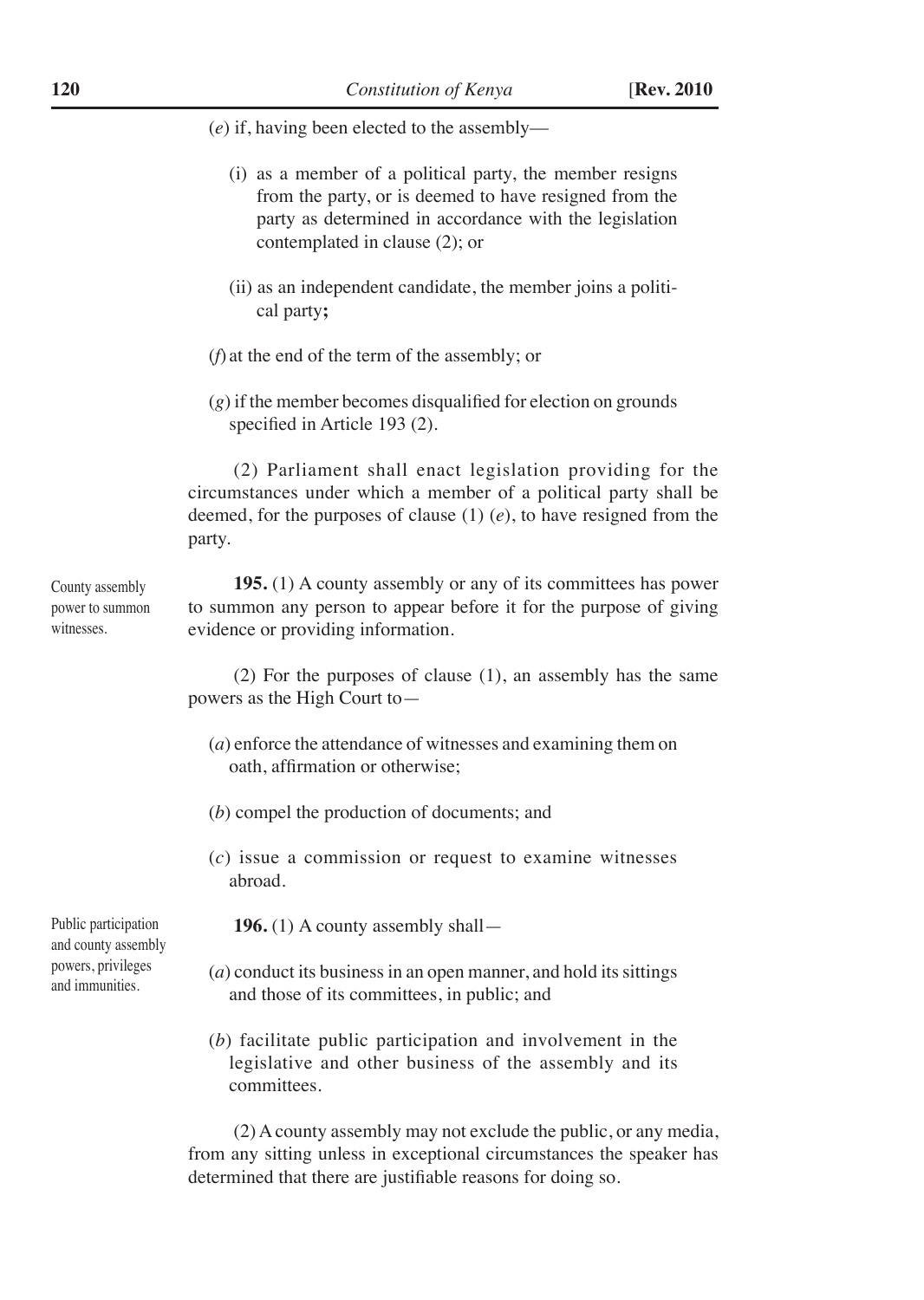(3) Parliament shall enact legislation providing for the powers, privileges and immunities of county assemblies, their committees and members.

| 197. $(1)$ Not more than two-thirds of the members of any county<br>assembly or county executive committee shall be of the same gender.                                                                                                                                               | County assembly<br>gender balance and<br>diversity. |
|---------------------------------------------------------------------------------------------------------------------------------------------------------------------------------------------------------------------------------------------------------------------------------------|-----------------------------------------------------|
| (2) Parliament shall enact legislation to-                                                                                                                                                                                                                                            |                                                     |
| $(a)$ ensure that the community and cultural diversity of a county<br>is reflected in its county assembly and county executive<br>committee; and                                                                                                                                      |                                                     |
| $(b)$ prescribe mechanisms to protect minorities within<br>counties.                                                                                                                                                                                                                  |                                                     |
| 198. While an election is being held to constitute a county<br>assembly under this Chapter, the executive committee of the county, as<br>last constituted remains competent to perform administrative functions<br>until a new executive committee is constituted after the election. | County government<br>during transition.             |
| 199. (1) County legislation does not take effect unless published<br>in the Gazette.                                                                                                                                                                                                  | Publication of county<br>legislation.               |
| (2) National and county legislation may prescribe additional<br>requirements in respect of the publication of county legislation.                                                                                                                                                     |                                                     |
| 200. (1) Parliament shall enact legislation providing for all matters<br>necessary or convenient to give effect to this Chapter.                                                                                                                                                      | Legislation on<br>Chapter.                          |
| (2) In particular, provision may be made with respect to-                                                                                                                                                                                                                             |                                                     |
| $(a)$ the governance of the capital city, other cities and urban<br>areas;                                                                                                                                                                                                            |                                                     |
| $(b)$ the transfer of functions and powers by one level<br>of government to another, including the transfer of<br>legislative powers from the national government to county<br>governments;                                                                                           |                                                     |
| $(c)$ the manner of election or appointment of persons to, and<br>their removal from, offices in county governments, including<br>the qualifications of voters and candidates;                                                                                                        |                                                     |
| $(d)$ the procedure of assemblies and executive committees<br>including the chairing and frequency of meetings, quorums                                                                                                                                                               |                                                     |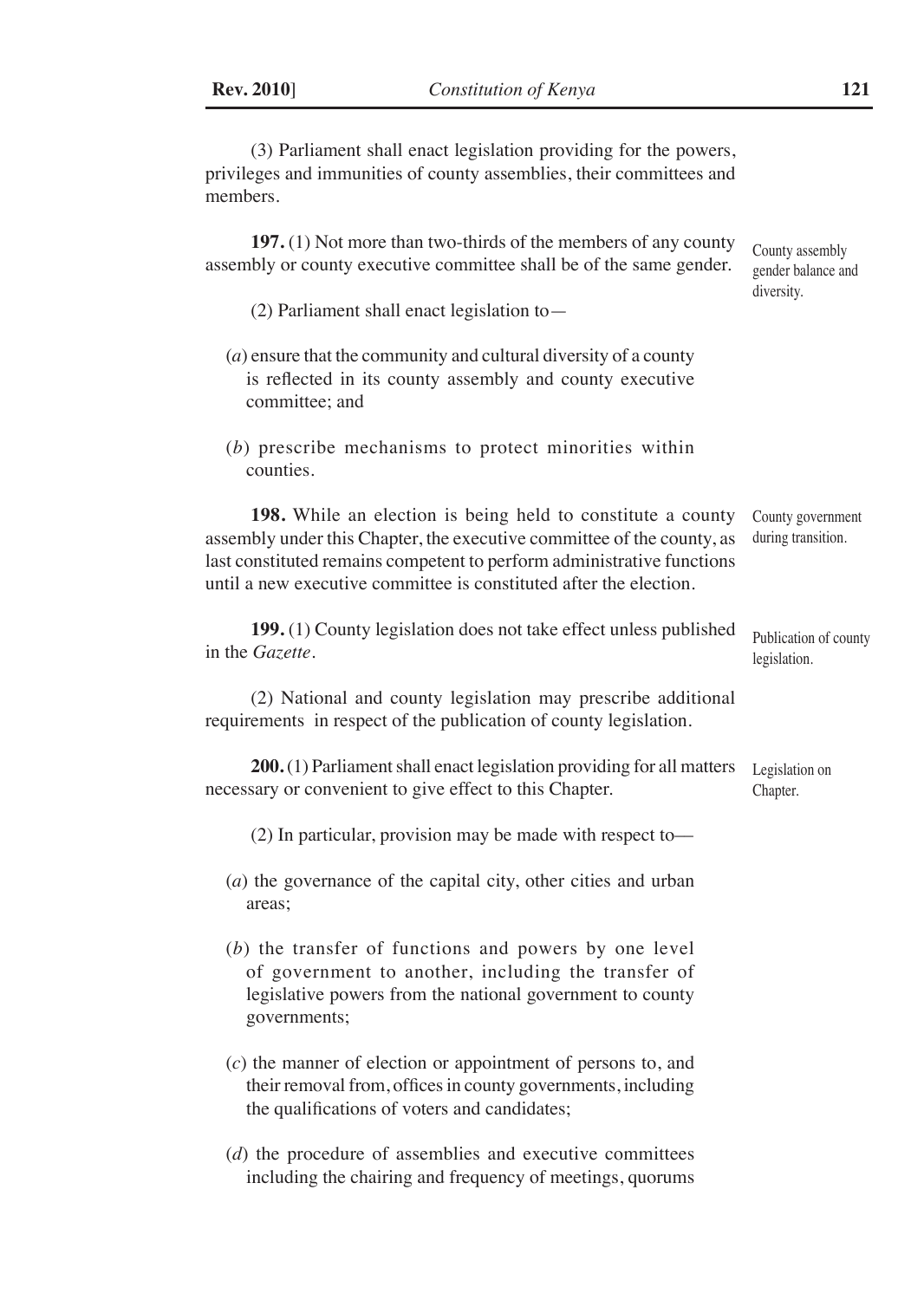and voting; and (*e*) the suspension of assemblies and executive committees. **CHAPTER TWELVE––PUBLIC FINANCE** Part I—Principles and Framework of Public Finance **201.** The following principles shall guide all aspects of public finance in the Republic— (*a*) there shall be openness and accountability, including public participation in financial matters; (*b*) the public finance system shall promote an equitable society, and in particular— (i) the burden of taxation shall be shared fairly; (ii) revenue raised nationally shall be shared equitably among national and county governments; and (iii) expenditure shall promote the equitable development of the country, including by making special provision for marginalised groups and areas; (*c*) the burdens and benefits of the use of resources and public borrowing shall be shared equitably between present and future generations; (*d*) public money shall be used in a prudent and responsible way; and (*e*) financial management shall be responsible, and fiscal reporting shall be clear. **202.** (1) Revenue raised nationally shall be shared equitably among the national and county governments. (2) County governments may be given additional allocations from the national government's share of the revenue, either conditionally or unconditionally. **203.** (1) The following criteria shall be taken into account in determining the equitable shares provided for under Article 202 and in all national legislation concerning county government enacted in Principles of public finance. Equitable sharing of national revenue. Equitable share and other financial laws.

terms of this Chapter—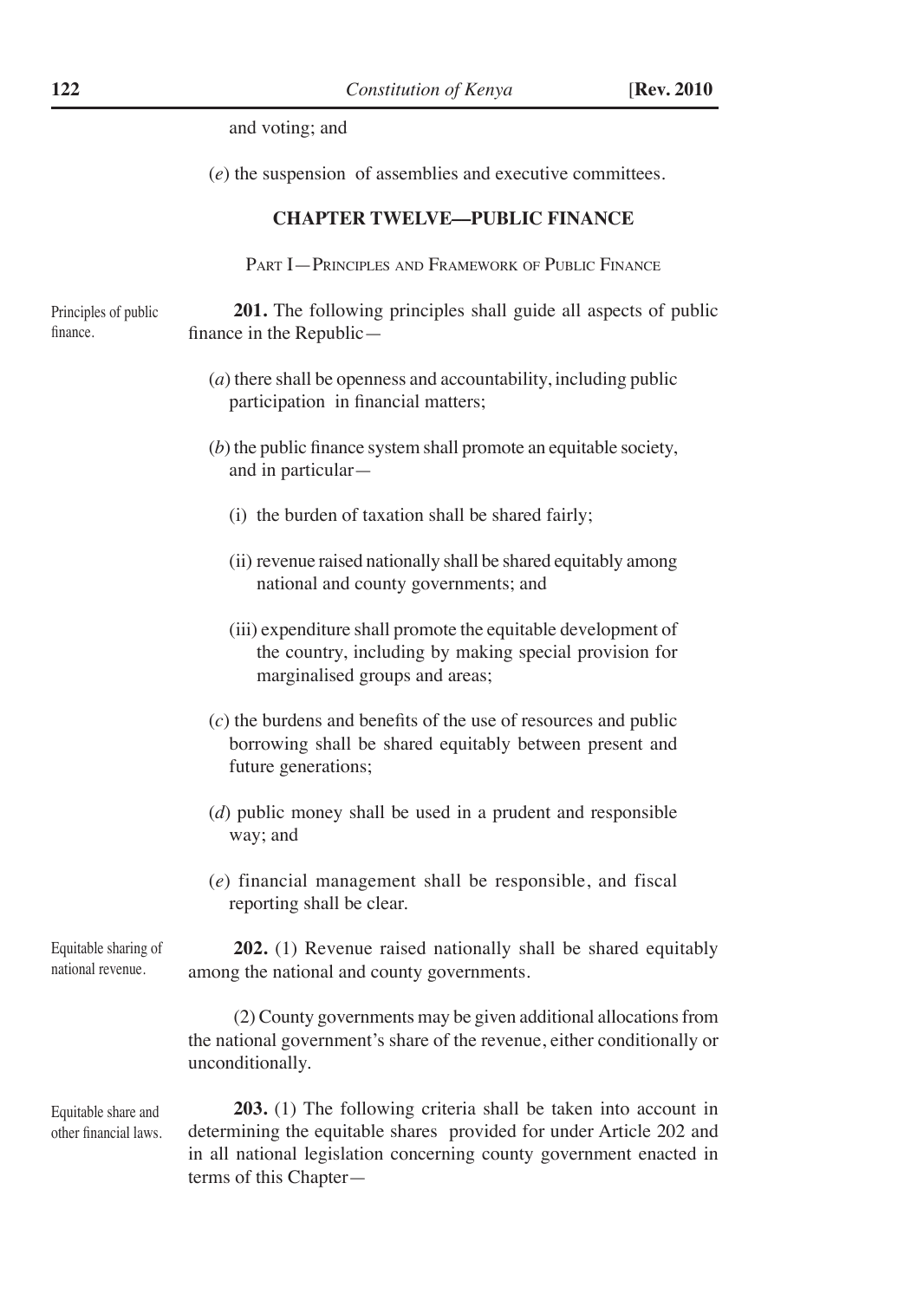- (*a*) the national interest;
- (*b*) any provision that must be made in respect of the public debt and other national obligations;
- (*c*) the needs of the national government, determined by objective criteria;
- (*d*) the need to ensure that county governments are able to perform the functions allocated to them;
- (*e*) the fiscal capacity and efficiency of county governments;
- (*f*) developmental and other needs of counties;
- (*g*) economic disparities within and among counties and the need to remedy them;
- (*h*) the need for affirmative action in respect of disadvantaged areas and groups;
- (*i*)the need for economic optimisation of each county and to provide incentives for each county to optimise its capacity to raise revenue;
- (*j*)the desirability of stable and predictable allocations of revenue; and
- (*k*) the need for flexibility in responding to emergencies and other temporary needs, based on similar objective criteria.

(2) For every financial year, the equitable share of the revenue raised nationally that is allocated to county governments shall be not less than fifteen per cent of all revenue collected by the national government.

(3) The amount referred to in clause (2) shall be calculated on the basis of the most recent audited accounts of revenue received, as approved by the National Assembly.

**204.** (1) There is established an Equalisation Fund into which shall be paid one half per cent of all the revenue collected by the national government each year calculated on the basis of the most recent audited accounts of revenue received, as approved by the National Assembly. Equalisation Fund.

(2) The national government shall use the Equalisation Fund only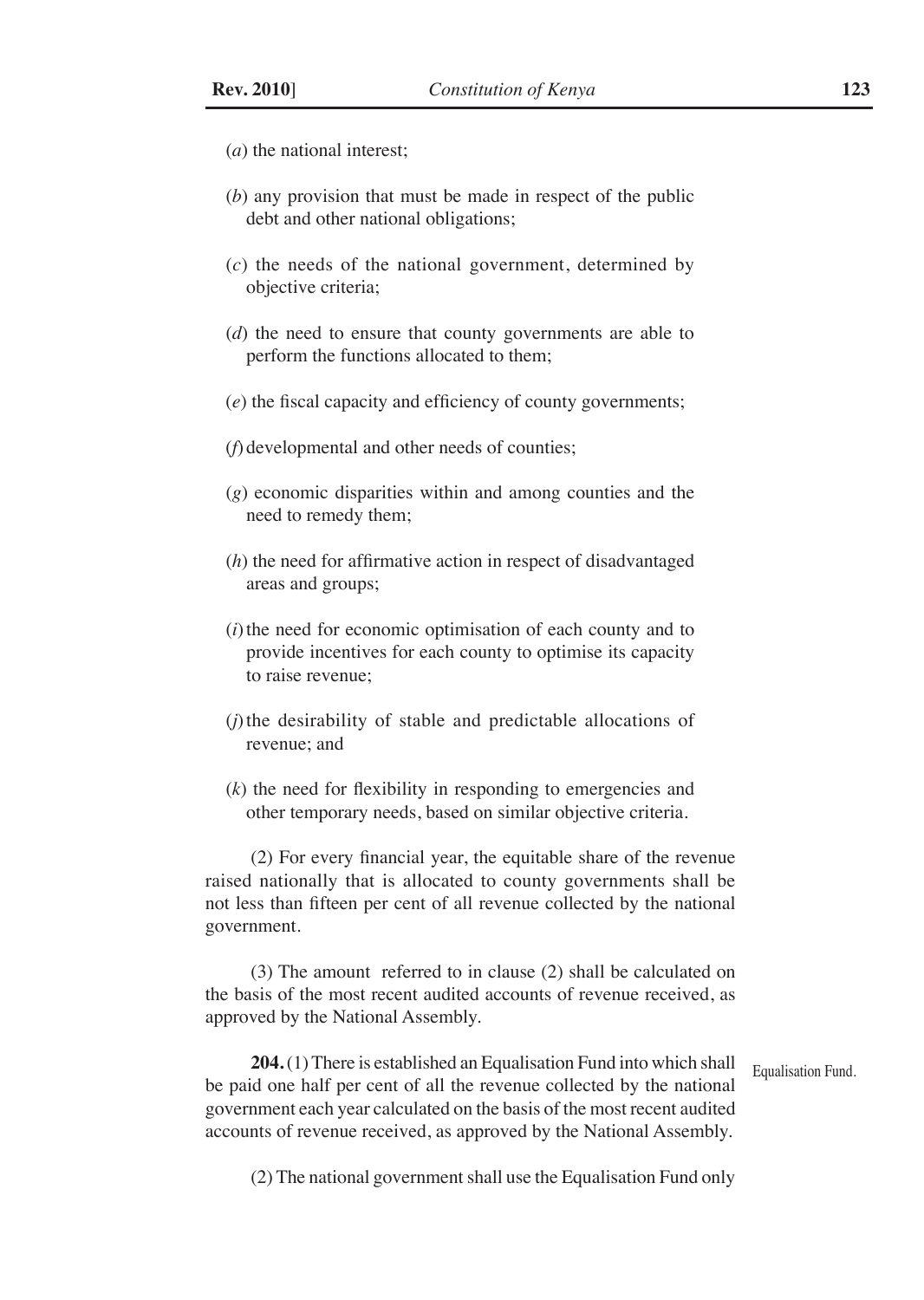to provide basic services including water, roads, health facilities and electricity to marginalised areas to the extent necessary to bring the quality of those services in those areas to the level generally enjoyed by the rest of the nation, so far as possible.

- (3) The national government may use the Equalisation Fund––
- (*a*) only to the extent that the expenditure of those funds has been approved in an Appropriation Bill enacted by Parliament; and
- (*b*) either directly**,** or indirectly through conditional grants to counties in which marginalised communities exist.

(4) The Commission on Revenue Allocation shall be consulted and its recommendations considered before Parliament passes any Bill appropriating money out of the Equalisation Fund.

(5) Any unexpended money in the Equalisation Fund at the end of a particular financial year shall remain in that Fund for use in accordance with clauses (2) and (3) during any subsequent financial year.

(6) This Article lapses twenty years after the effective date, subject to clause (7).

(7) Parliament may enact legislation suspending the effect of clause (6) for a further fixed period of years, subject to clause (8).

(8) Legislation under clause (7) shall be supported by more than half of all the members of the National Assembly, and more than half of all the county delegations in the Senate.

(9) Money shall not be withdrawn from the Equalisation Fund unless the Controller of Budget has approved the withdrawal.

Consultation on financial legislation affecting counties.

**205.** (1) When a Bill that includes provisions dealing with the sharing of revenue, or any financial matter concerning county governments is published, the Commission on Revenue Allocation shall consider those provisions and may make recommendations to the National Assembly and the Senate.

(2) Any recommendations made by the Commission shall be tabled in Parliament, and each House shall consider the recommendations before voting on the Bill.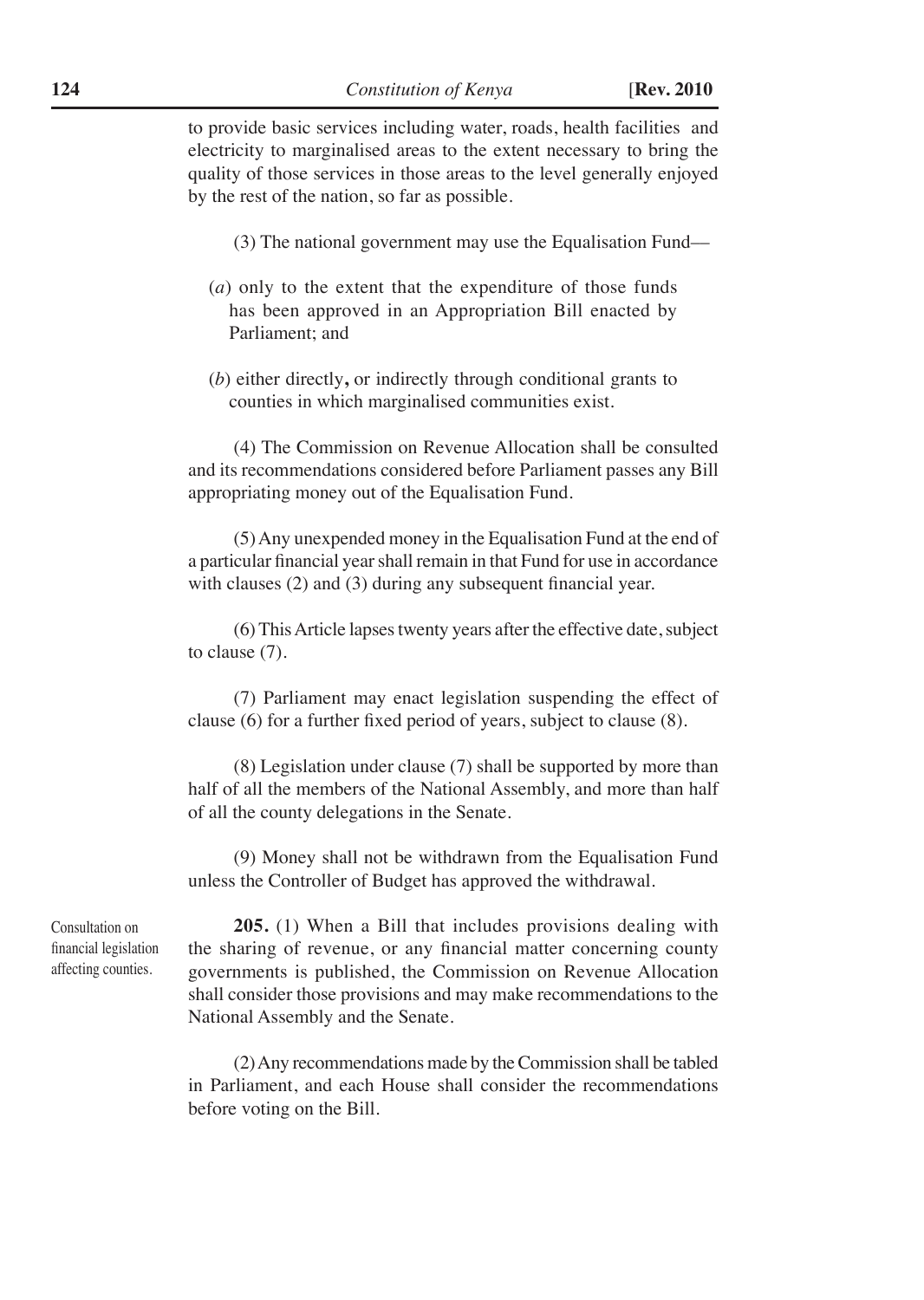## PART 2-OTHER PUBLIC FUNDS

**206.** (1) There is established the Consolidated Fund into which shall be paid all money raised or received by or on behalf of the national government, except money that— Consolidated Fund and other public funds.

- (*a*) is reasonably excluded from the Fund by an Act of Parliament and payable into another public fund established for a specific purpose; or
- (*b*) may, under an Act of Parliament, be retained by the State organ that received it for the purpose of defraying the expenses of the State organ.

(2) Money may be withdrawn from the Consolidated Fund only—

- (*a*) in accordance with an appropriation by an Act of Parliament;
- (*b*) in accordance with Article 222 or 223; or
- (*c*) as a charge against the Fund as authorised by this Constitution or an Act of Parliament.

(3) Money shall not be withdrawn from any national public fund other than the Consolidated Fund, unless the withdrawal of the money has been authorised by an Act of Parliament.

(4) Money shall not be withdrawn from the Consolidated Fund unless the Controller of Budget has approved the withdrawal.

**207.** (1) There shall be established a Revenue Fund for each county government, into which shall be paid all money raised or received by or on behalf of the county government, except money reasonably excluded by an Act of Parliament. Revenue Funds for county governments.

(2) Money may be withdrawn from the Revenue Fund of a county government only—

- (*a*) as a charge against the Revenue Fund that is provided for by an Act of Parliament or by legislation of the county; or
- (*b*) as authorised by an appropriation by legislation of the county.

(3) Money shall not be withdrawn from a Revenue Fund unless the Controller of Budget has approved the withdrawal.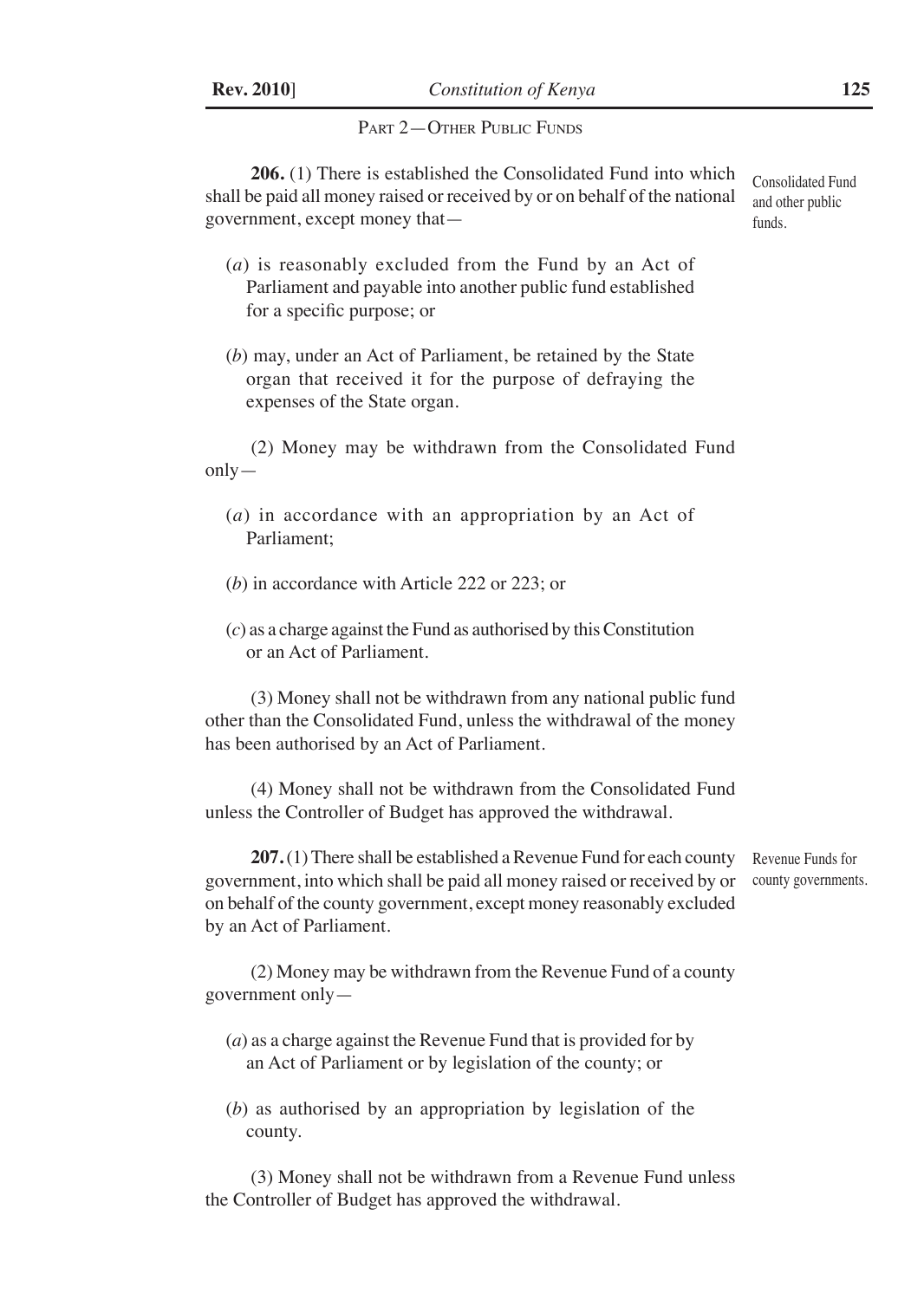|                                       | $(4)$ An Act of Parliament may $-$                                                                                                                                                                                                                        |
|---------------------------------------|-----------------------------------------------------------------------------------------------------------------------------------------------------------------------------------------------------------------------------------------------------------|
|                                       | $(a)$ make further provision for the withdrawal of funds from a<br>county Revenue Fund; and                                                                                                                                                               |
|                                       | $(b)$ provide for the establishment of other funds by counties and<br>the management of those funds.                                                                                                                                                      |
| Contingencies Fund.                   | $208.$ (1) There is established a Contingencies Fund, the operation<br>of which shall be in accordance with an Act of Parliament.                                                                                                                         |
|                                       | (2) An Act of Parliament shall provide for advances from the<br>Contingencies Fund if the Cabinet Secretary responsible for finance is<br>satisfied that there is an urgent and unforeseen need for expenditure for<br>which there is no other authority. |
|                                       | PART 3-REVENUE-RAISING POWERS AND THE PUBLIC DEBT                                                                                                                                                                                                         |
| Power to impose<br>taxes and charges. | <b>209.</b> (1) Only the national government may impose $-$                                                                                                                                                                                               |
|                                       | $(a)$ income tax;                                                                                                                                                                                                                                         |
|                                       | $(b)$ value-added tax;                                                                                                                                                                                                                                    |
|                                       | $(c)$ customs duties and other duties on import and export goods;<br>and                                                                                                                                                                                  |
|                                       | $(d)$ excise tax.                                                                                                                                                                                                                                         |
|                                       | (2) An Act of Parliament may authorise the national government<br>to impose any other tax or duty, except a tax specified in clause (3)<br>$(a)$ or $(b)$ .                                                                                               |
|                                       | $(3)$ A county may impose —                                                                                                                                                                                                                               |
|                                       | ( <i>a</i> ) property rates;                                                                                                                                                                                                                              |
|                                       | $(b)$ entertainment taxes; and                                                                                                                                                                                                                            |
|                                       | $(c)$ any other tax that it is authorised to impose by an Act of<br>Parliament.                                                                                                                                                                           |
|                                       | (4) The national and county governments may impose charges<br>for the services they provide.                                                                                                                                                              |
|                                       | (5) The taxation and other revenue-raising powers of a county                                                                                                                                                                                             |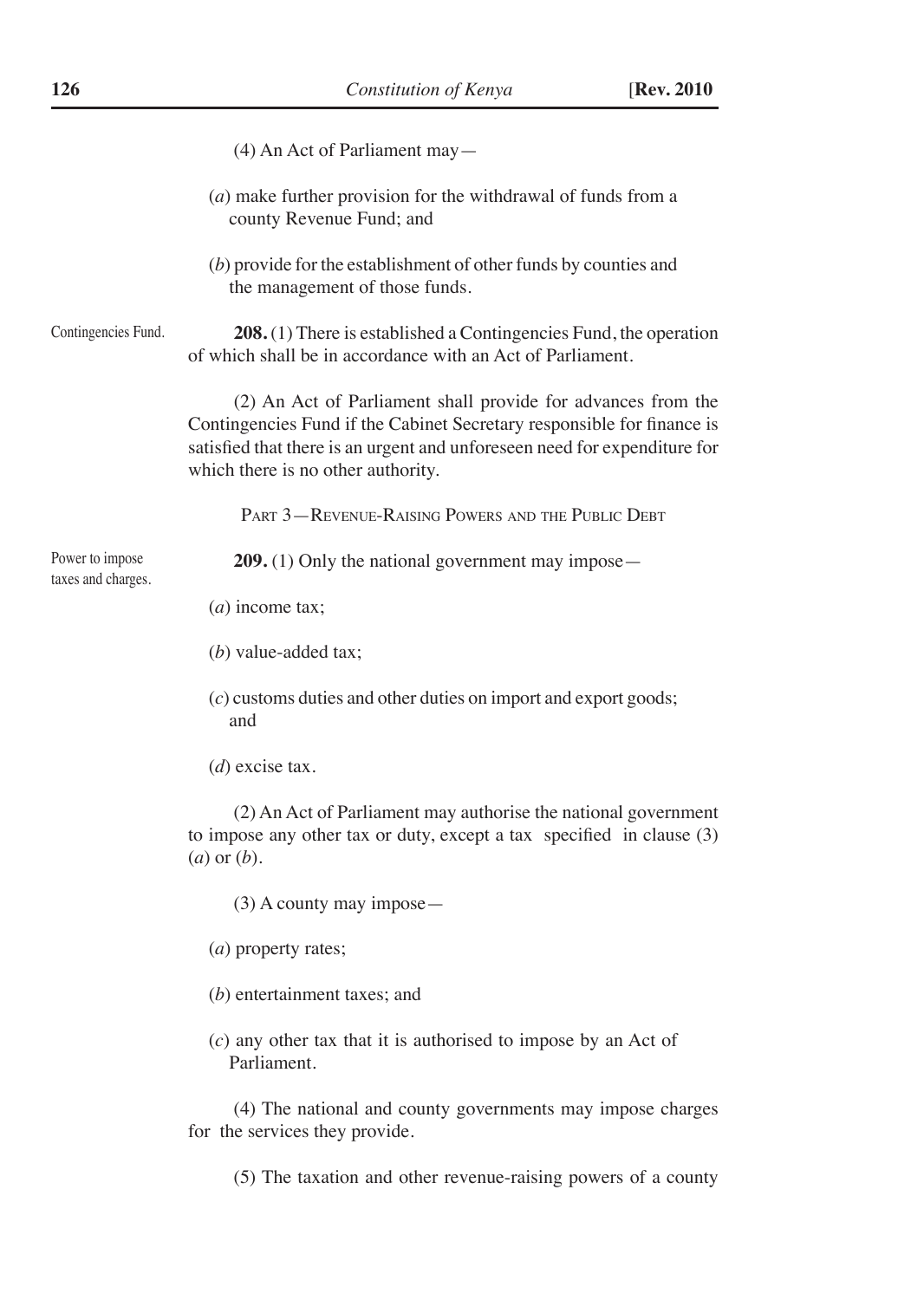shall not be exercised in a way that prejudices national economic policies, economic activities across county boundaries or the national mobility of goods, services, capital or labour.

**210.** (1) No tax or licensing fee may be imposed, waived or varied except as provided by legislation. Imposition of tax.

(2) If legislation permits the waiver of any tax or licensing fee—

- (*a*) a public record of each waiver shall be maintained together with the reason for the waiver; and
- (*b*) each waiver, and the reason for it, shall be reported to the Auditor-General.

(3) No law may exclude or authorise the exclusion of a State officer from payment of tax by reason of—

- (*a*) the office held by that State officer; or
- (*b*) the nature of the work of the State officer.

**211.** (1) Parliament may, by legislation—

Borrowing by national government.

- (*a*) prescribe the terms on which the national government may borrow; and
- (*b*) impose reporting requirements.

(2) Within seven days after either House of Parliament so requests by resolution, the Cabinet Secretary responsible for finance shall present to the relevant committee, information concerning any particular loan or guarantee, including all information necessary to show—

- (*a*) the extent of the total indebtedness by way of principal and accumulated interest;
- (*b*) the use made or to be made of the proceeds of the loan;
- (*c*) the provision made for servicing or repayment of the loan; and
- (*d*) the progress made in the repayment of the loan.

**212.** A county government may borrow only—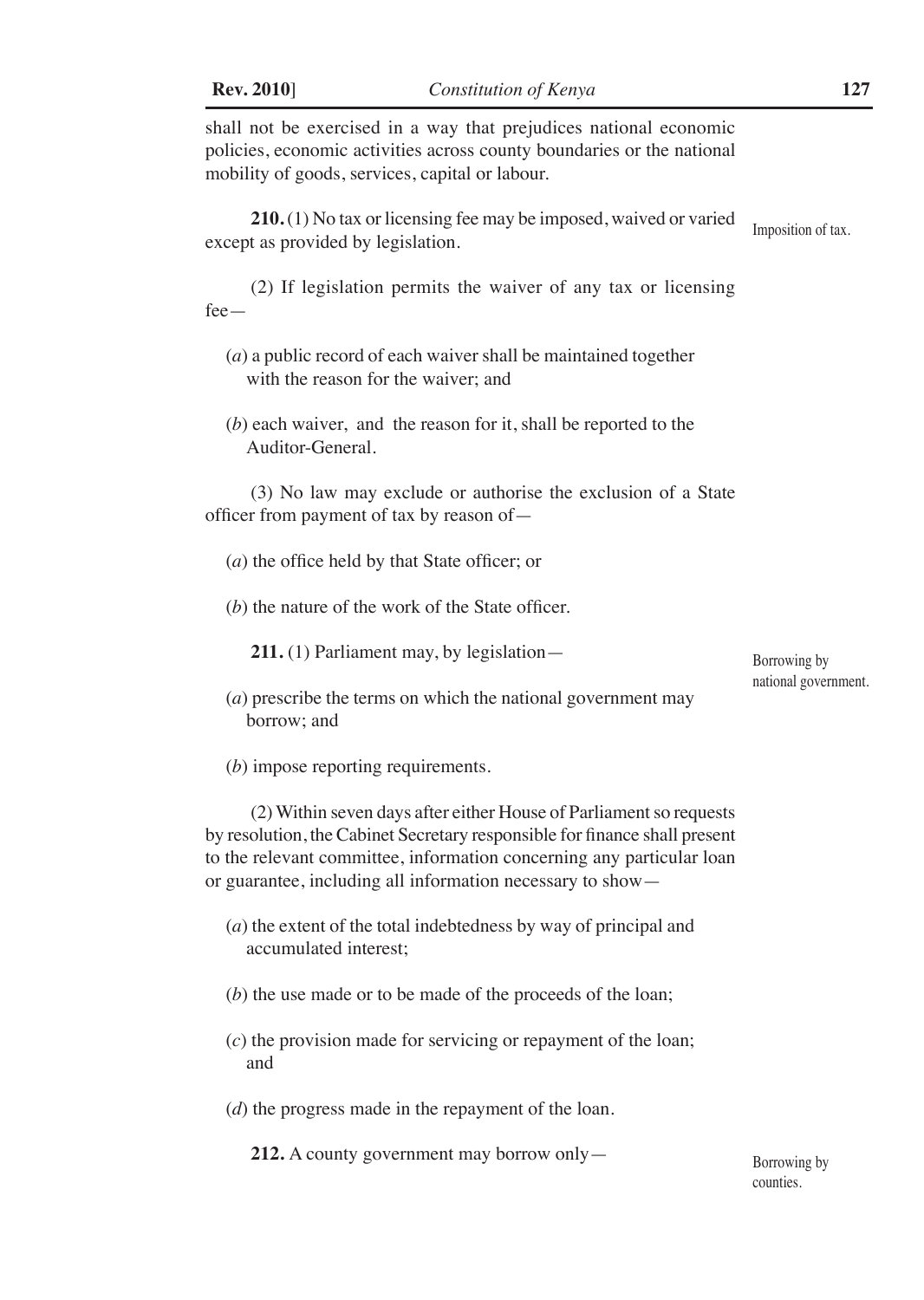| 128                                        | Constitution of Kenya                                                                                                                                                                                 | [Rev. 2010] |
|--------------------------------------------|-------------------------------------------------------------------------------------------------------------------------------------------------------------------------------------------------------|-------------|
|                                            | $(a)$ if the national government guarantees the loan; and                                                                                                                                             |             |
|                                            | $(b)$ with the approval of the county government's assembly.                                                                                                                                          |             |
| Loan guarantees by<br>national government. | 213. (1) An Act of Parliament shall prescribe terms and conditions<br>under which the national government may guarantee loans.                                                                        |             |
|                                            | (2) Within two months after the end of each financial year, the<br>national government shall publish a report on the guarantees that it<br>gave during that year.                                     |             |
| Public debt.                               | $214.$ (1) The public debt is a charge on the Consolidated Fund, but<br>an Act of Parliament may provide for charging all or part of the public<br>debt to other public funds.                        |             |
|                                            | (2) For the purposes of this Article, "the public debt" means<br>all financial obligations attendant to loans raised or guaranteed and<br>securities issued or guaranteed by the national government. |             |
|                                            | <b>PART 4-REVENUE ALLOCATION</b>                                                                                                                                                                      |             |
| Commission on<br>Revenue Allocation.       | 215. (1) There is established the Commission on Revenue<br>Allocation.                                                                                                                                |             |
|                                            | (2) The Commission shall consist of the following persons<br>appointed by the President—                                                                                                              |             |
|                                            | $(a)$ a chairperson, who shall be nominated by the President and<br>approved by the National Assembly;                                                                                                |             |
|                                            | $(b)$ two persons nominated by the political parties represented<br>in the National Assembly according to their proportion of<br>members in the Assembly;                                             |             |
|                                            | $(c)$ five persons nominated by the political parties represented<br>in the Senate according to their proportion of members in<br>the Senate; and                                                     |             |
|                                            | $(d)$ the Principal Secretary in the Ministry responsible for<br>finance.                                                                                                                             |             |
|                                            | (3) The persons nominated under clause (2) shall not be members<br>of Parliament.                                                                                                                     |             |
|                                            | (4) To be qualified to be a member of the Commission under clause<br>$(2)$ $(a)$ , $(b)$ or $(c)$ , a person shall have extensive professional experience<br>in financial and economic matters.       |             |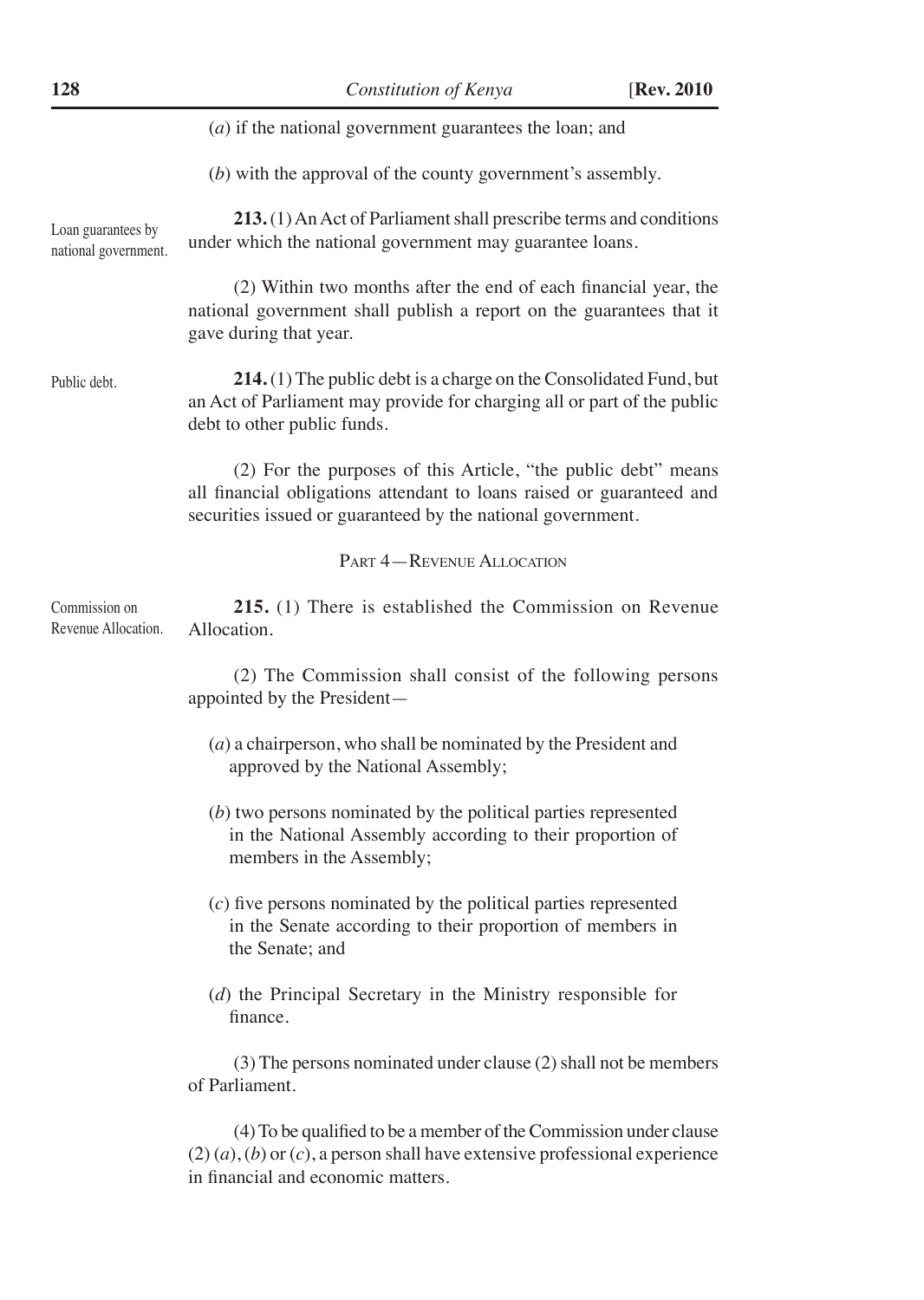**216.** (1) The principal function of the Commission on Revenue Allocation is to make recommendations concerning the basis for the equitable sharing of revenue raised by the national government––

Functions of the Commission on Revenue Allocation.

(*a*) between the national and county governments; and

(*b*) among the county governments.

(2) The Commission shall also make recommendations on other matters concerning the financing of, and financial management by, county governments, as required by this Constitution and national legislation.

(3) In formulating recommendations, the Commission shall seek––

- (*a*) to promote and give effect to the criteria mentioned in Article 203 (1);
- (*b*) when appropriate, to define and enhance the revenue sources of the national and county governments; and
- (*c*) to encourage fiscal responsibility.

(4) The Comission shall determine, publish and regularly review a policy in which it sets out the criteria by which to identify the marginalised areas for purposes of Article 204 (2).

(5) The Commission shall submit its recommendations to the Senate, the National Assembly, the national executive, county assemblies and county executives.

**217.** (1) Once every five years, the Senate shall**,** by resolution, determine the basis for allocating among the counties the share of national revenue that is annually allocated to the county level of government. Division of revenue.

(2) In determining the basis of revenue sharing under clause (1), the Senate shall—

(*a*) take the criteria in Article 203 (1) into account;

(*b*) request and consider recommendations from the Commission on Revenue Allocation;

(*c*) consult the county governors, the Cabinet Secretary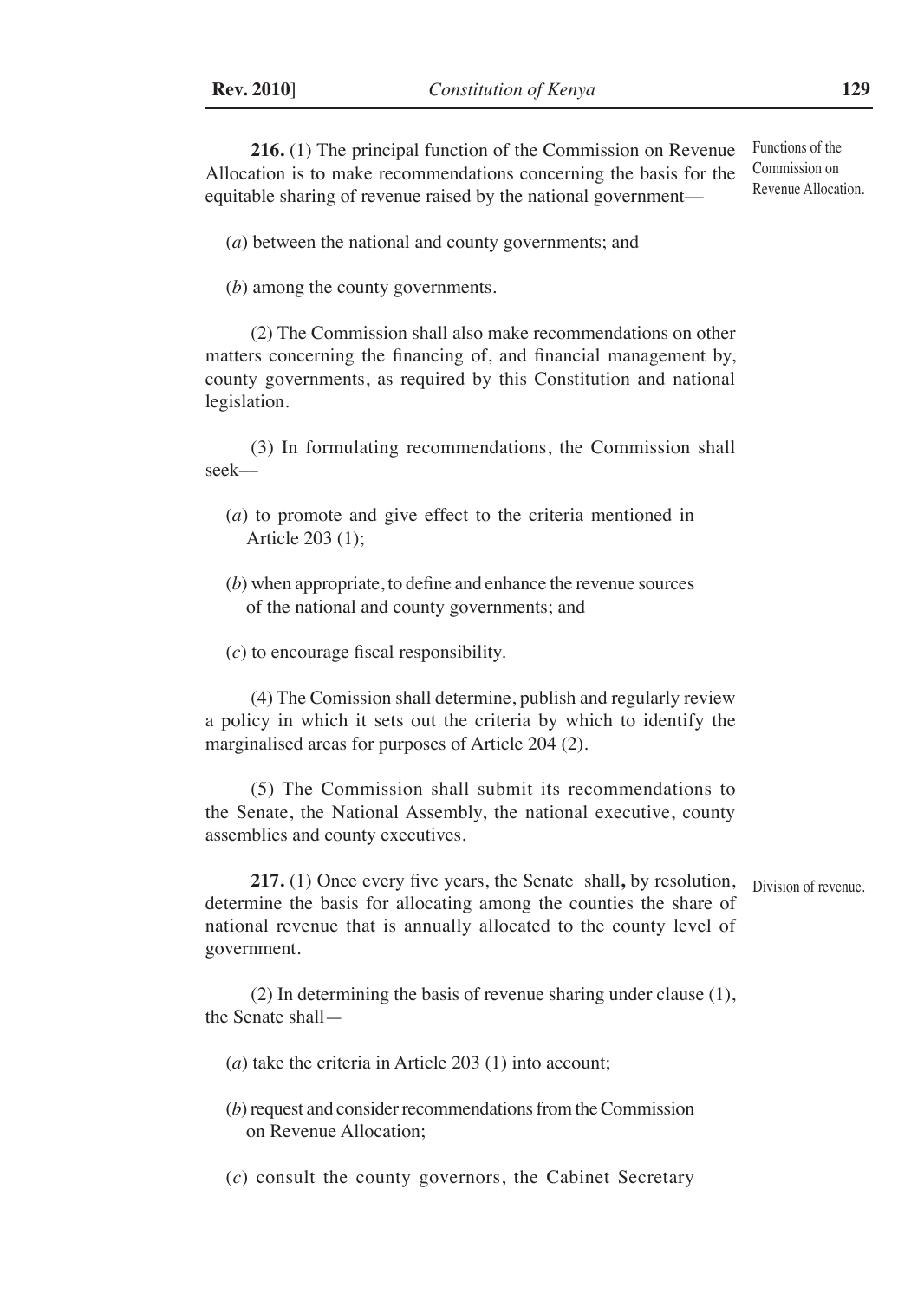responsible for finance and any organisation of county governments; and

(*d*) invite the public, including professional bodies, to make submissions to it on the matter.

(3) Within ten days after the Senate adopts a resolution under clause (1), the Speaker of the Senate shall refer the resolution to the Speaker of the National Assembly.

(4) Within sixty days after the Senate's resolution is referred under clause (3), the National Assembly may consider the resolution, and vote to approve it, with or without amendments, or to reject it.

- (5) If the National Assembly––
- (*a*) does not vote on the resolution within sixty days, the resolution shall be regarded as having been approved by the National Assembly without amendment; or
- (*b*) votes on the resolution, the resolution shall have been––
	- (i) amended only if at least two-thirds of the members of the Assembly vote in support of an amendment;
	- (ii) rejected only if at least two-thirds of the members of the Assembly vote against it, irrespective whether it has first been amended by the Assembly; or
	- (iii) approved, in any other case.

(6) If the National Assembly approves an amended version of the resolution, or rejects the resolution, the Senate, at its option, may either––

- (*a*) adopt a new resolution under clause (1), in which case the provisions of this clause and clause (4) and (5) apply afresh; or
- (*b*) request that the matter be referred to a joint committee of the two Houses of Parliament for mediation under Article 113, applied with the necessary modifications.

(7) A resolution under this Article that is approved under clause (5) shall be binding until a subsequent resolution has been approved.

(8) Despite clause (1), the Senate may, by resolution supported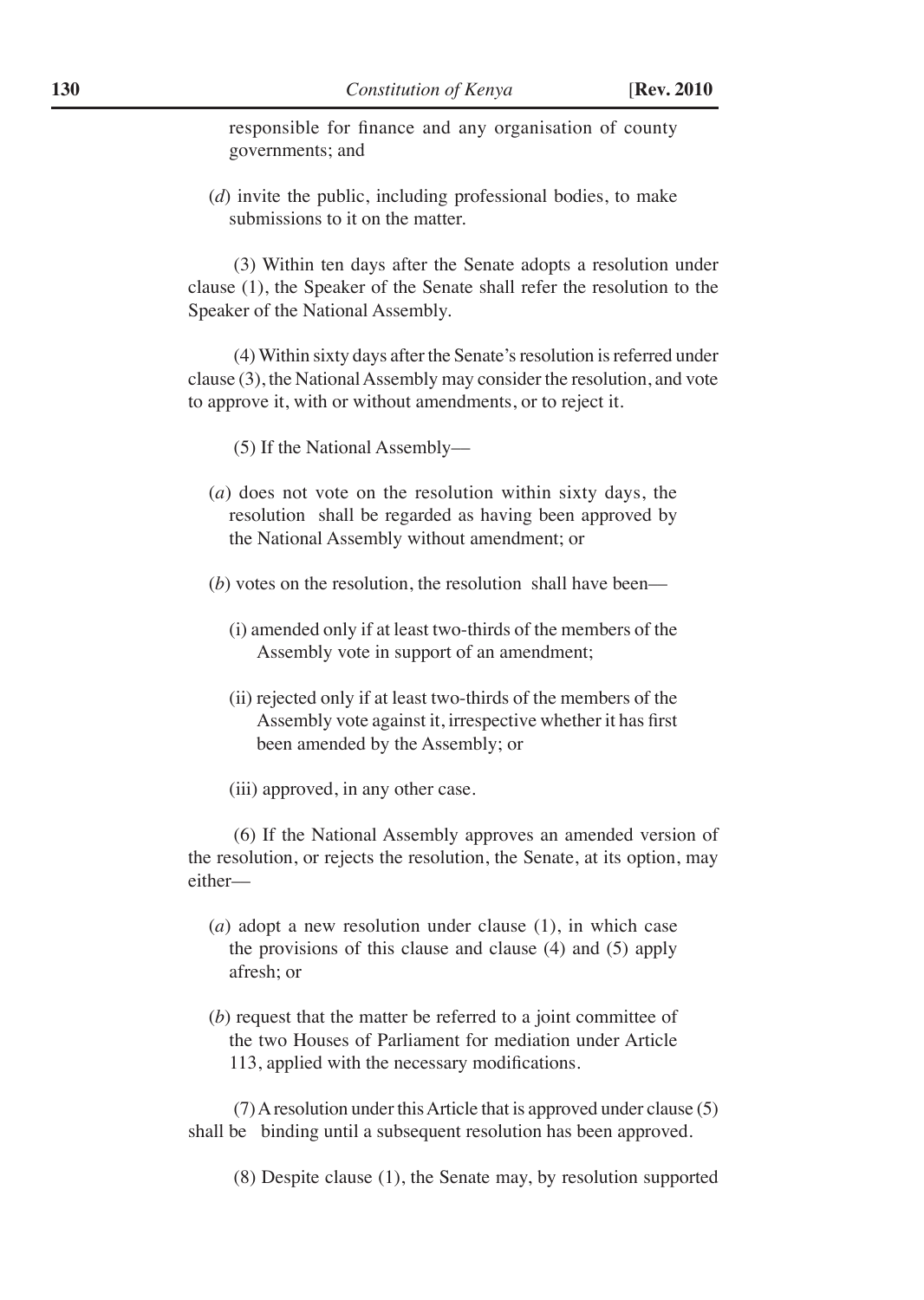by at least two-thirds of its members, amend a resolution at any time after it has been approved.

(9) Clauses (2) to (8), with the necessary modifications, apply to a resolution under clause (8).

**218.** (1) At least two months before the end of each financial year, there shall be introduced in Parliament––

Annual Division and Allocation of Revenue Bills.

- (*a*) a Division of Revenue Bill, which shall divide revenue raised by the national government among the national and county levels of government in accordance with this Constitution; and
- (*b*) a County Allocation of Revenue Bill, which shall divide among the counties the revenue allocated to the county level of government on the basis determined in accordance with the resolution in force under Article 217.

(2) Each Bill required by clause (1) shall be accompanied by a memorandum setting out––

- (*a*) an explanation of revenue allocation as proposed by the Bill;
- (*b*) an evaluation of the Bill in relation to the criteria mentioned in Article 203 (1); and
- (*c*) a summary of any significant deviation from the Commission on Revenue Allocation's recommendations, with an explanation for each such deviation.

**219.** A county's share of revenue raised by the national government shall be transferred to the county without undue delay and without deduction, except when the transfer has been stopped under Article 225. Transfer of equitable share.

## PART 5 - BUDGETS AND SPENDING

220. (1) Budgets of the national and county governments shall Form, content and contain timing of budgets.

- (*a*) estimates of revenue and expenditure, differentiating between recurrent and development expenditure;
- (*b*) proposals for financing any anticipated deficit for the period to which they apply; and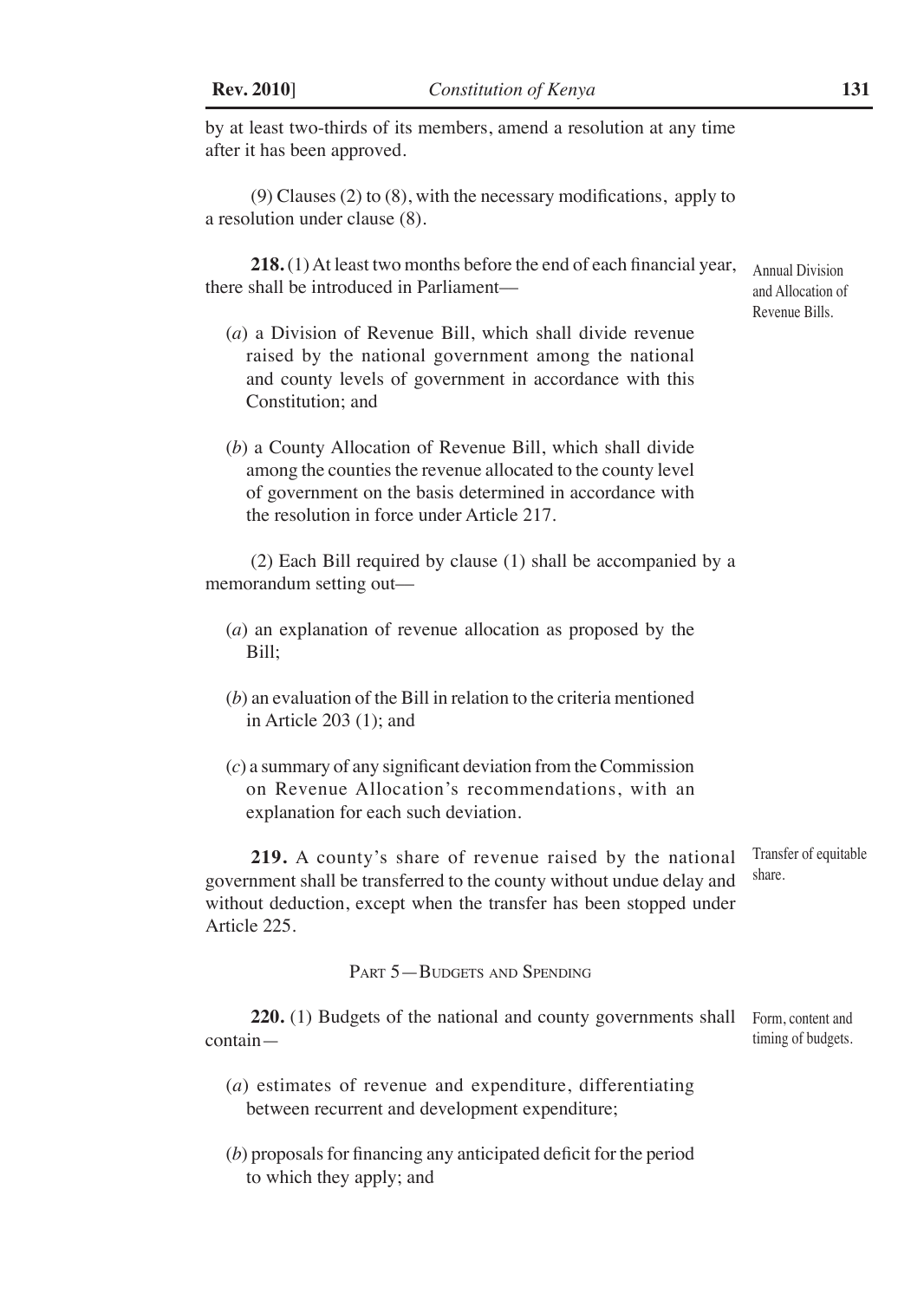- (*c*) proposals regarding borrowing and other forms of public liability that will increase public debt during the following year.
	- (2) National legislation shall prescribe—
- (*a*) the structure of the development plans and budgets of counties;
- (*b*) when the plans and budgets of the counties shall be tabled in the county assemblies; and
- (*c*) the form and manner of consultation between the national government and county governments in the process of preparing plans and budgets.

Budget estimates and annual Appropriation Bill.

**221.** (1) At least two months before the end of each financial year, the Cabinet Secretary responsible for finance shall submit to the National Assembly estimates of the revenue and expenditure of the national government for the next financial year to be tabled in the National Assembly.

- (2) The estimates mentioned in clause (1) shall––
- (*a*) include estimates for expenditure from the Equalisation Fund; and
- (*b*) be in the form, and according to the procedure, prescribed by an Act of Parliament.

(3) The National Assembly shall consider the estimates submitted under clause (1) together with the estimates submitted by the Parliamentary Service Commission and the Chief Registrar of the Judiciary under Articles 127 and 173 respectively.

(4) Before the National Assembly considers the estimates of revenue and expenditure, a committee of the Assembly shall discuss and review the estimates and make recommendations to the Assembly.

(5) In discussing and reviewing the estimates, the committee shall seek representations from the public and the recommendations shall be taken into account when the committee makes its recommendations to the National Assembly.

(6) When the estimates of national government expenditure, and the estimates of expenditure for the Judiciary and Parliament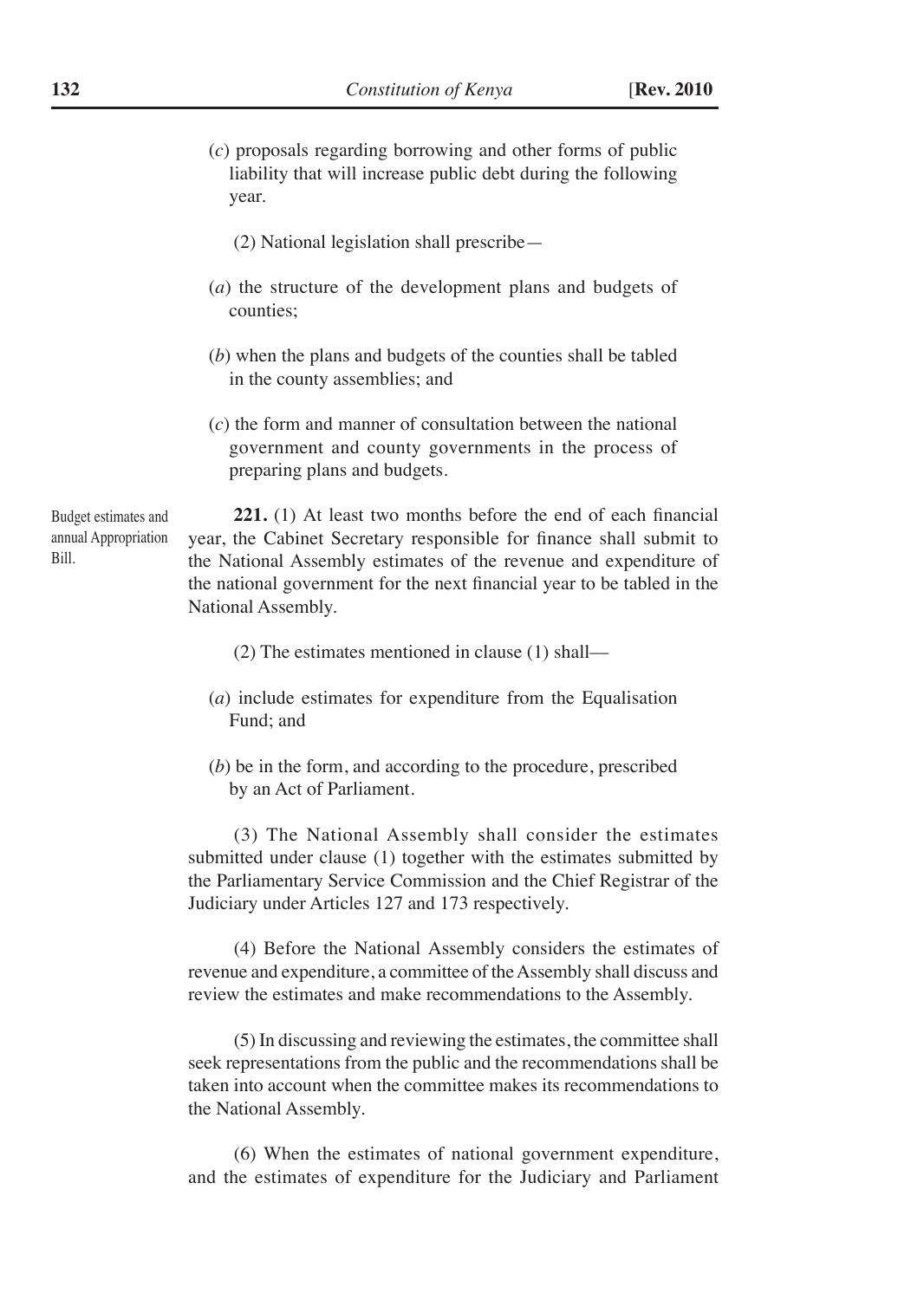have been approved by the National Assembly, they shall be included in an Appropriation Bill, which shall be introduced into the National Assembly to authorise the withdrawal from the Consolidated Fund of the money needed for the expenditure, and for the appropriation of that money for the purposes mentioned in the Bill.

(7) The Appropriation Bill mentioned in clause (6) shall not include expenditures that are charged on the Consolidated Fund by this Constitution or an Act of Parliament.

**222.** (1) If the Appropriation Act for a financial year has not been assented to, or is not likely to be assented to, by the beginning of that financial year, the National Assembly may authorise the withdrawal of money from the Consolidated Fund. passed.

Expenditure before annual budget is

- (2) Money withdrawn under clause (1) shall—
- (*a*) be for the purpose of meeting expenditure necessary to carry on the services of the national government during that year until such time as the Appropriation Act is assented to;
- (*b*) not exceed in total one-half of the amount included in the estimates of expenditure for that year that have been tabled in the National Assembly; and
- (*c*) be included, under separate votes for the several services in respect of which they were withdrawn, in the Appropriation Act.

**223.** (1) Subject to clauses (2) to (4), the national government may spend money that has not been appropriated if— Supplementary appropriation.

- (*a*) the amount appropriated for any purpose under the Appropriation Act is insufficient or a need has arisen for expenditure for a purpose for which no amount has been appropriated by that Act; or
- (*b*) money has been withdrawn from the Contingencies Fund.

(2) The approval of Parliament for any spending under this Article shall be sought within two months after the first withdrawal of the money, subject to clause  $(3)$ .

(3) If Parliament is not sitting during the time contemplated in clause (2), or is sitting but adjourns before the approval has been sought, the approval shall be sought within two weeks after it next sits.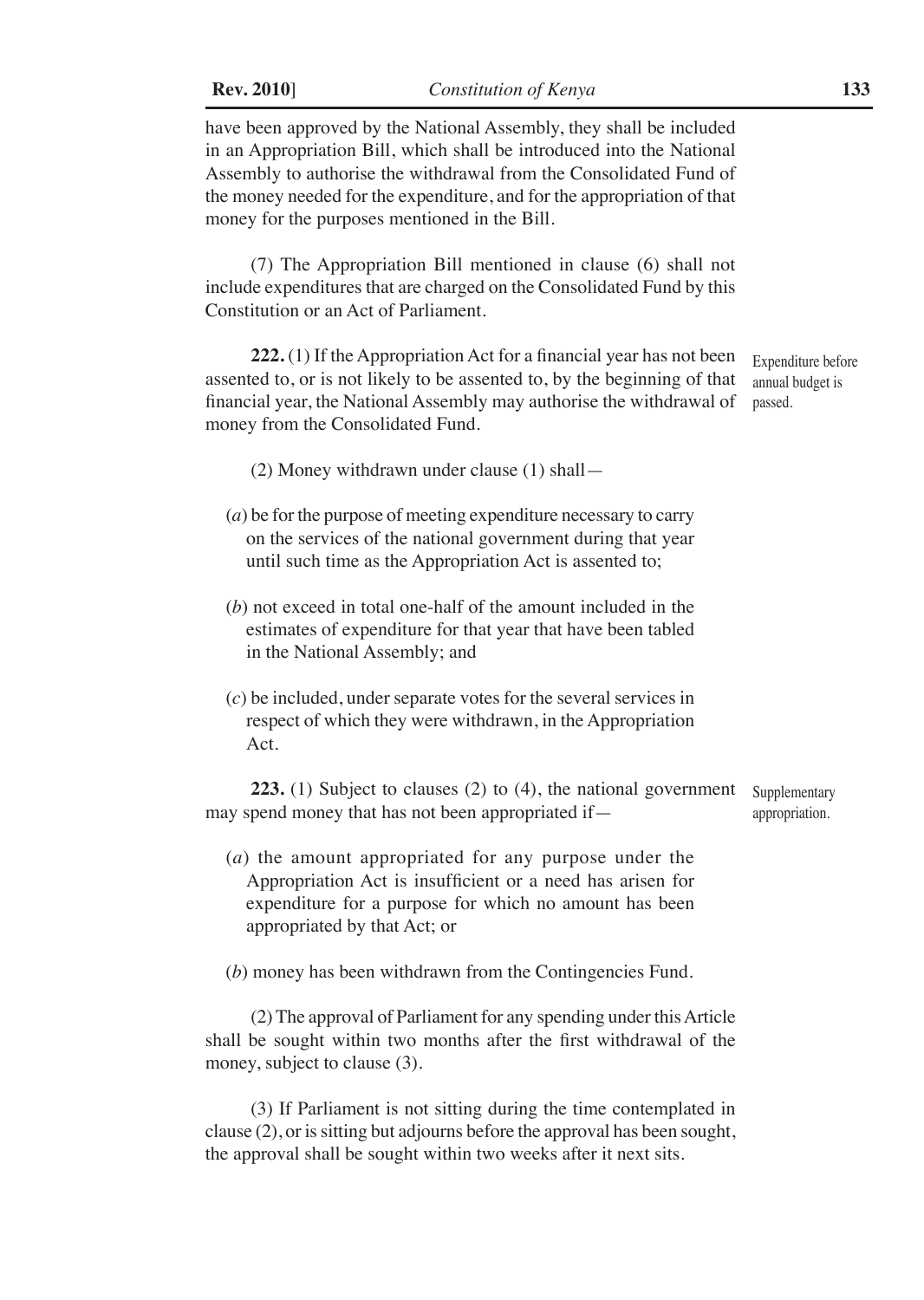|                                | (4) When the National Assembly has approved spending under<br>clause (2), an appropriation Bill shall be introduced for the appropriation<br>of the money spent.                                                                                                                |
|--------------------------------|---------------------------------------------------------------------------------------------------------------------------------------------------------------------------------------------------------------------------------------------------------------------------------|
|                                | (5) In any particular financial year, the national government<br>may not spend under this Article more than ten per cent of the sum<br>appropriated by Parliament for that financial year unless, in special<br>circumstances, Parliament has approved a higher percentage.     |
| County appropriation<br>Bills. | 224. On the basis of the Division of Revenue Bill passed by<br>Parliament under Article 218, each county government shall prepare<br>and adopt its own annual budget and appropriation Bill in the form, and<br>according to the procedure, prescribed in an Act of Parliament. |
|                                | PART 6-CONTROL OF PUBLIC MONEY                                                                                                                                                                                                                                                  |
| Financial control.             | 225. (1) An Act of Parliament shall provide for the establishment,<br>functions and responsibilities of the national Treasury.                                                                                                                                                  |
|                                | (2) Parliament shall enact legislation to ensure both expenditure<br>control and transparency in all governments and establish mechanisms<br>to ensure their implementation.                                                                                                    |
|                                | (3) Legislation under clause (2) may authorise the Cabinet<br>Secretary responsible for finance to stop the transfer of funds to a State<br>organ or any other public entity-                                                                                                   |
|                                | (a) only for a serious material breach or persistent material<br>breaches of the measures established under that legislation;<br>and                                                                                                                                            |
|                                | (b) subject to the requirements of clauses $(4)$ to $(7)$ .                                                                                                                                                                                                                     |
|                                | (4) A decision to stop the transfer of funds under clause (3) may<br>not stop the transfer of more than fifty per cent of funds due to a county<br>government.                                                                                                                  |
|                                | (5) A decision to stop the transfer of funds as contemplated in<br>clause $(3)$ —                                                                                                                                                                                               |
|                                | $(a)$ shall not stop the transfer of funds for more than sixty<br>days; and                                                                                                                                                                                                     |
|                                | $(b)$ may be enforced immediately, but will lapse retrospectively<br>unless, within thirty days after the date of the decision,<br>Parliament approves it by resolution passed by both<br>Houses.                                                                               |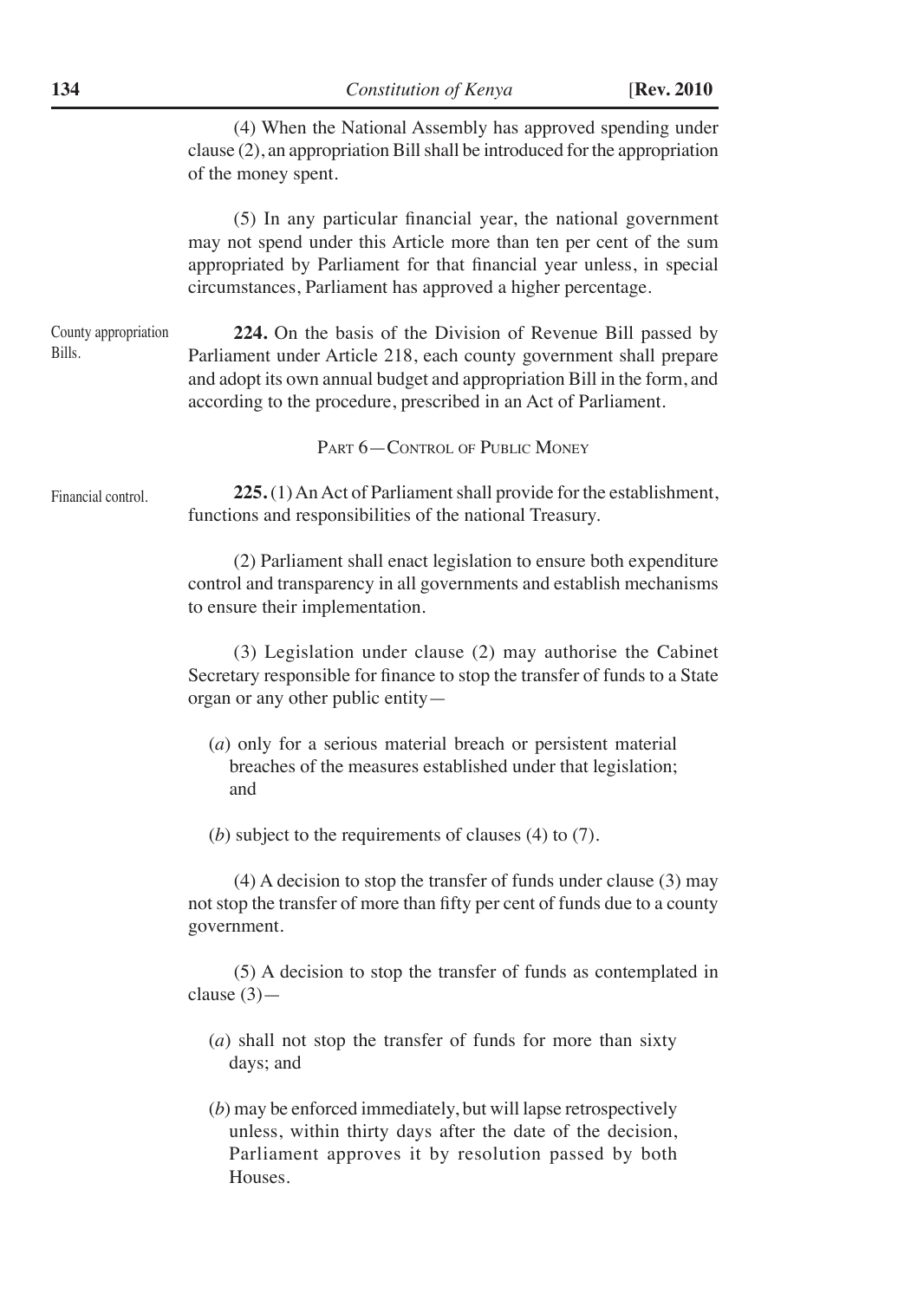(6) Parliament may renew a decision to stop the transfer of funds but for no more than sixty days at a time.

(7) Parliament may not approve or renew a decision to stop the transfer of funds unless—

- (*a*) the Controller of Budget has presented a report on the matter to Parliament; and
- (*b*) the public entity has been given an opportunity to answer the allegations against it, and to state its case, before the relevant parliamentary committee.

**226.** (1) An Act of Parliament shall provide for—

Accounts and audit of public entities.

- (*a*) the keeping of financial records and the auditing of accounts of all governments and other public entities, and prescribe other measures for securing efficient and transparent fiscal management; and
- (*b*) the designation of an accounting officer in every public entity at the national and county level of government.

(2) The accounting officer of a national public entity is accountable to the National Assembly for its financial management, and the accounting officer of a county public entity is accountable to the county assembly for its financial management.

(3) Subject to clause (4), the accounts of all governments and State organs shall be audited by the Auditor-General.

(4) The accounts of the office of the Auditor-General shall be audited and reported on by a professionally qualified accountant appointed by the National Assembly.

(5) If the holder of a public office, including a political office, directs or approves the use of public funds contrary to law or instructions, the person is liable for any loss arising from that use and shall make good the loss, whether the person remains the holder of the office or not.

**227.** (1) When a State organ or any other public entity contracts for goods or services, it shall do so in accordance with a system that is fair, equitable, transparent, competitive and cost-effective.

Procurement of public goods and services.

(2) An Act of Parliament shall prescribe a framework within which policies relating to procurement and asset disposal shall be implemented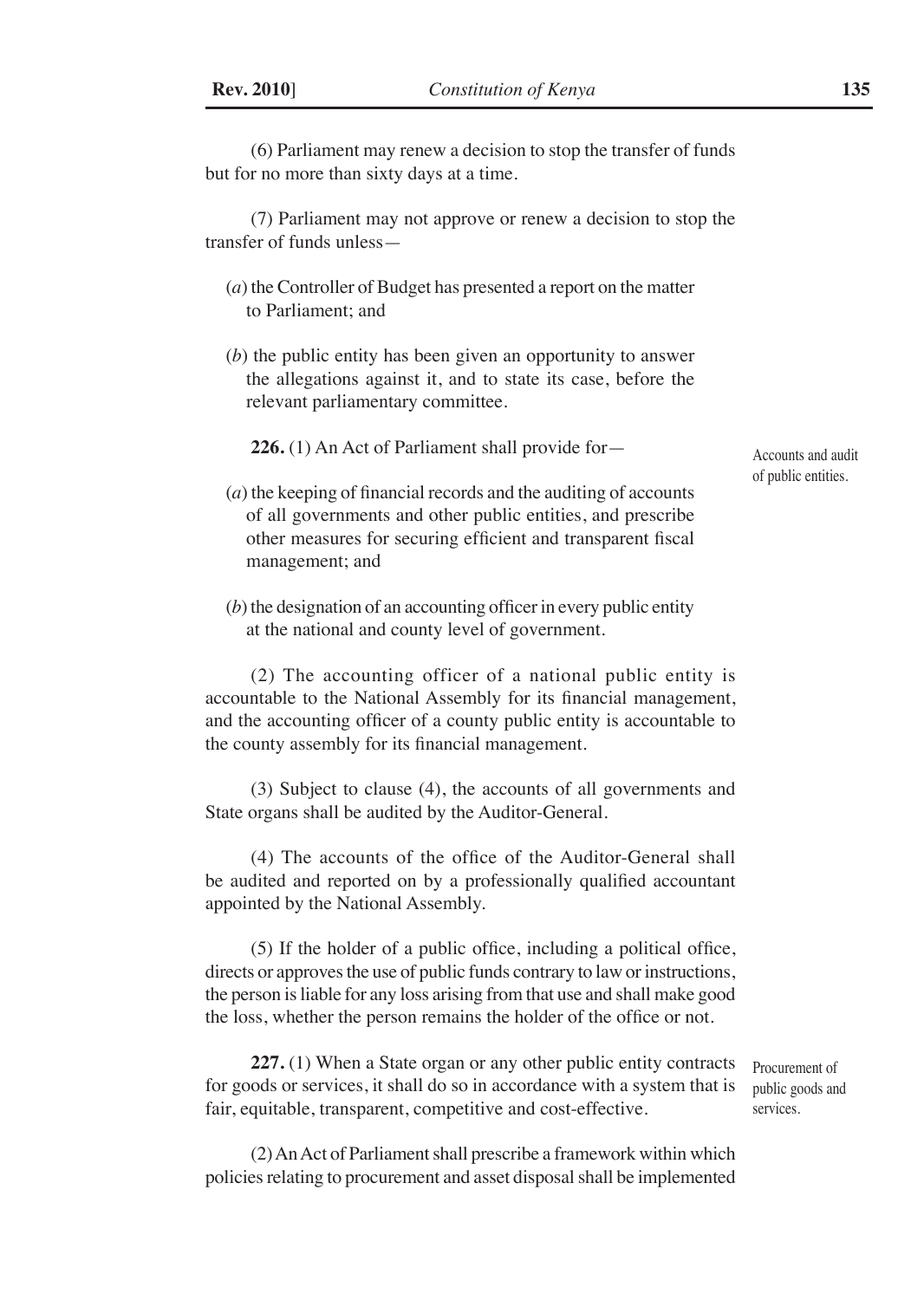and may provide for all or any of the following—

- (*a*) categories of preference in the allocation of contracts;
- (*b*) the protection or advancement of persons, categories of persons or groups previously disadvantaged by unfair competition or discrimination;
- (*c*) sanctions against contractors that have not performed according to professionally regulated procedures, contractual agreements or legislation; and
- (*d*) sanctions against persons who have defaulted on their tax obligations, or have been guilty of corrupt practices or serious violations of fair employment laws and practices.

PART  $6-$  Financial Officers and Institutions

Controller of Budget. **228.** (1) There shall be a Controller of Budget who shall be nominated by the President and, with the approval of the National Assembly, appointed by the President.

> (2) To be qualified to be the Controller, a person shall have extensive knowledge of public finance or at least ten years experience in auditing public finance management.

> (3) The Controller shall, subject to Article 251, hold office for a term of eight years and shall not be eligible for re-appointment.

> (4) The Controller of Budget shall oversee the implementation of the budgets of the national and county governments by authorising withdrawals from public funds under Articles 204, 206 and 207.

> (5) The Controller shall not approve any withdrawal from a public fund unless satisfied that the withdrawal is authorised by law.

> (6) Every four months, the Controller shall submit to each House of Parliament a report on the implementation of the budgets of the national and county governments.

Auditor-General.

**229.** (1) There shall be an Auditor-General who shall be nominated by the President and, with the approval of the National Assembly, appointed by the President.

(2) To be qualified to be the Auditor-General, a person shall have extensive knowledge of public finance or at least ten years experience in auditing or public finance management.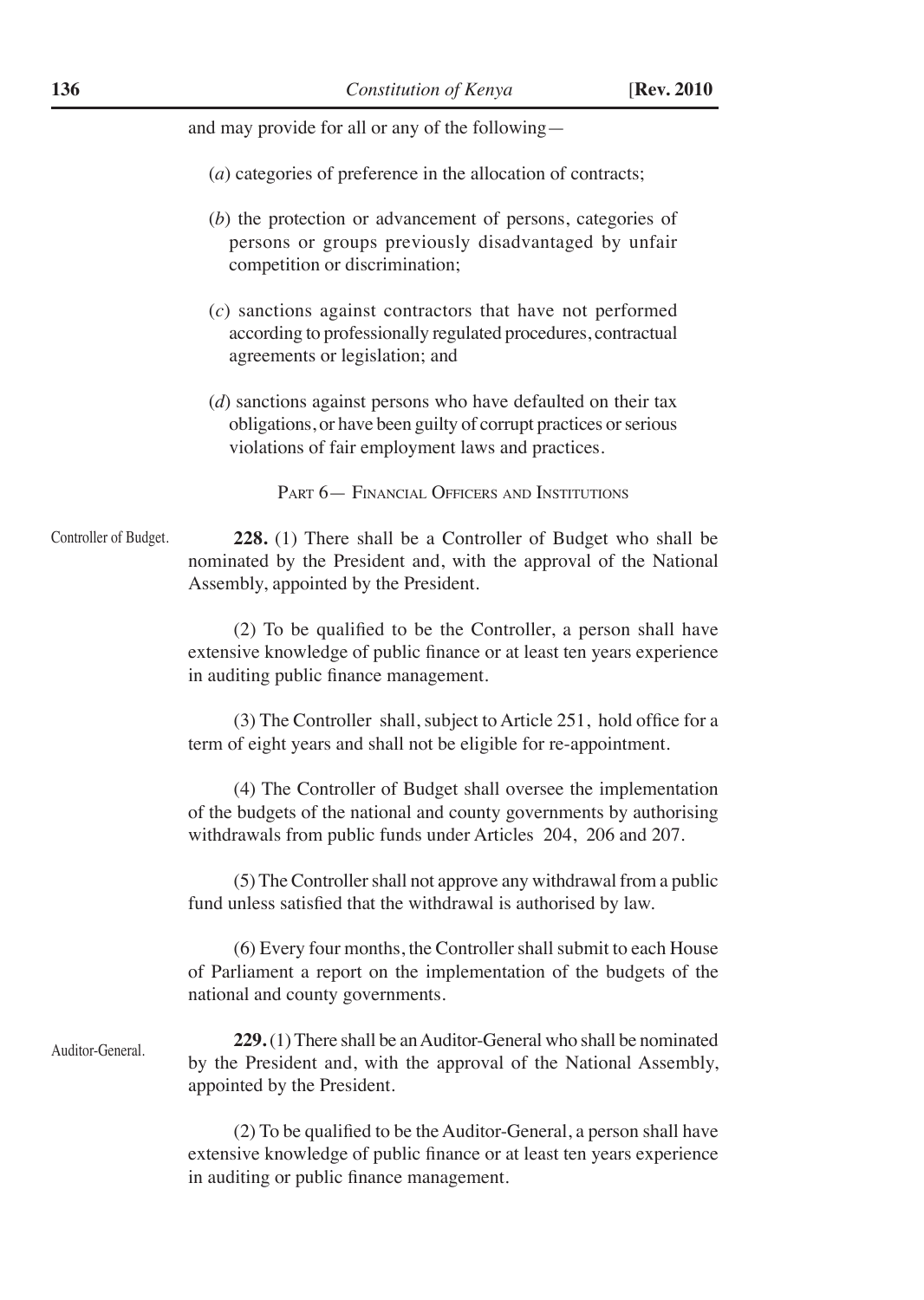(3) The Auditor-General holds office, subject to Article 251, for a term of eight years and shall not be eligible for re-appointment.

(4) Within six months after the end of each financial year, the Auditor-General shall audit and report, in respect of that financial year, on—

- (*a*) the accounts of the national and county governments;
- (*b*) the accounts of all funds and authorities of the national and county governments;
- (*c*) the accounts of all courts;
- (*d*) the accounts of every commission and independent office established by this Constitution;
- (*e*) the accounts of the National Assembly, the Senate and the county assemblies;
- (*f*) the accounts of political parties funded from public funds;
- (*g*) the public debt; and
- (*h*) the accounts of any other entity that legislation requires the Auditor-General to audit.

(5) The Auditor-General may audit and report on the accounts of any entity that is funded from public funds.

(6) An audit report shall confirm whether or not public money has been applied lawfully and in an effective way.

(7) Audit reports shall be submitted to Parliament or the relevant county assembly.

(8) Within three months after receiving an audit report, Parliament or the county assembly shall debate and consider the report and take appropriate action.

**230.** (1) There is established the Salaries and Remuneration Commission.

Salaries and Remuneration Commission.

(2) The Salaries and Remuneration Commission consists of the following persons appointed by the President—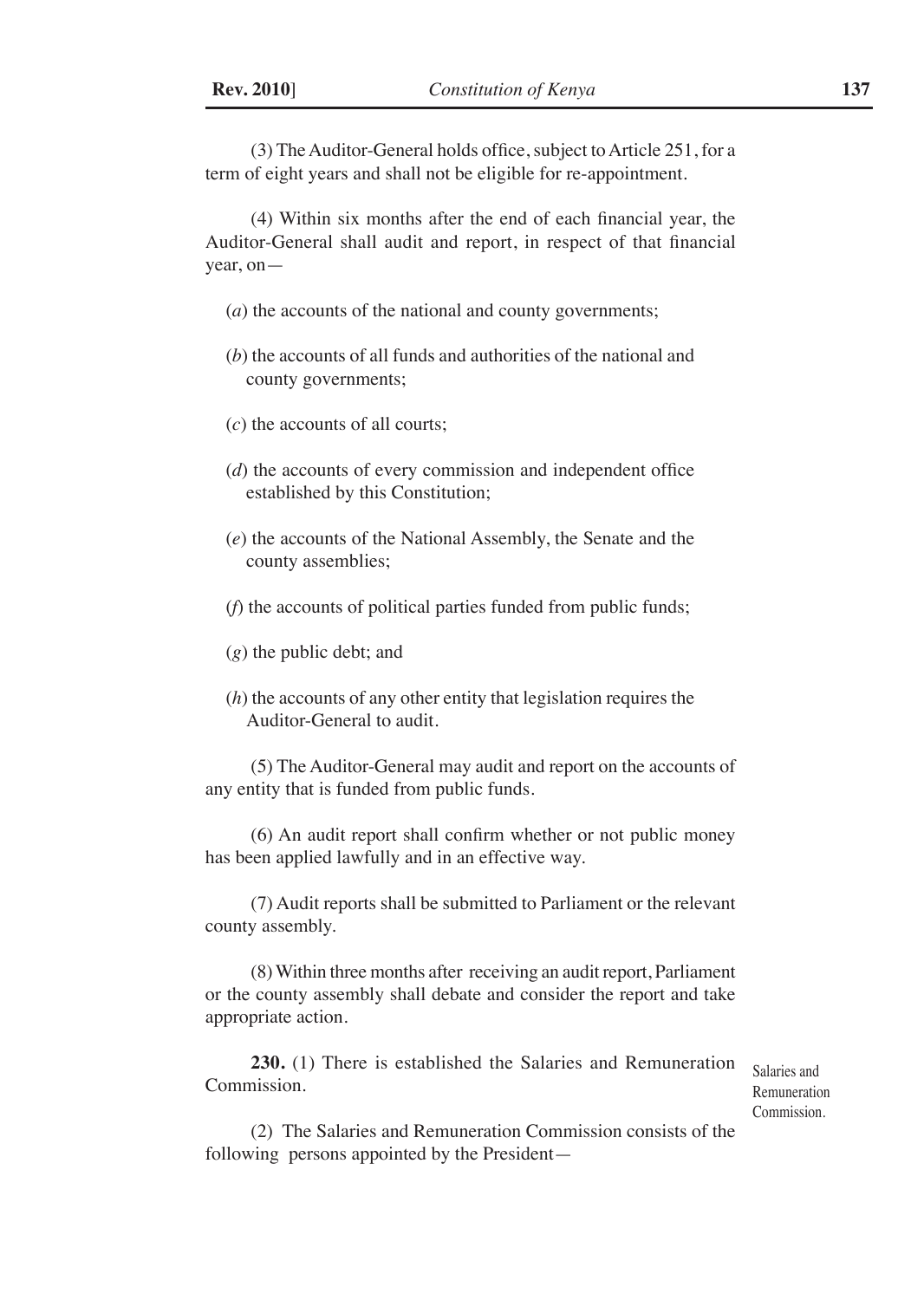|  | $(a)$ a chairperson; |
|--|----------------------|
|  |                      |
|  |                      |

- (*b*) one person each nominated by the following bodies from among persons who are not members or employees of those bodies—
	- (i) the Parliamentary Service Commission;
	- (ii) the Public Service Commission;
	- (iii) the Judicial Service Commission;
	- (iv) the Teachers Service Commission;
	- (v) the National Police Service Commission;
	- (vi) the Defence Council; and
	- (vii) the Senate, on behalf of the county governments;
- $(c)$  one person each nominated by
	- (i) an umbrella body representing trade unions;
	- (ii) an umbrella body representing employers; and
	- (iii) a joint forum of professional bodies as provided by legislation;
- (*d*) one person each nominated by—
	- (i) the Cabinet Secretary responsible for finance; and
	- (ii) the Attorney-General; and
- (*e*) one person who has experience in the management of human resources in the public service, nominated by the Cabinet Secretary responsible for public service.

(3) The Commissioners under clause (1) (*d*) and (*e*) shall have no vote.

(4) The powers and functions of the Salaries and Remuneration Commission shall be to—

(*a*) set and regularly review the remuneration and benefits of all State officers; and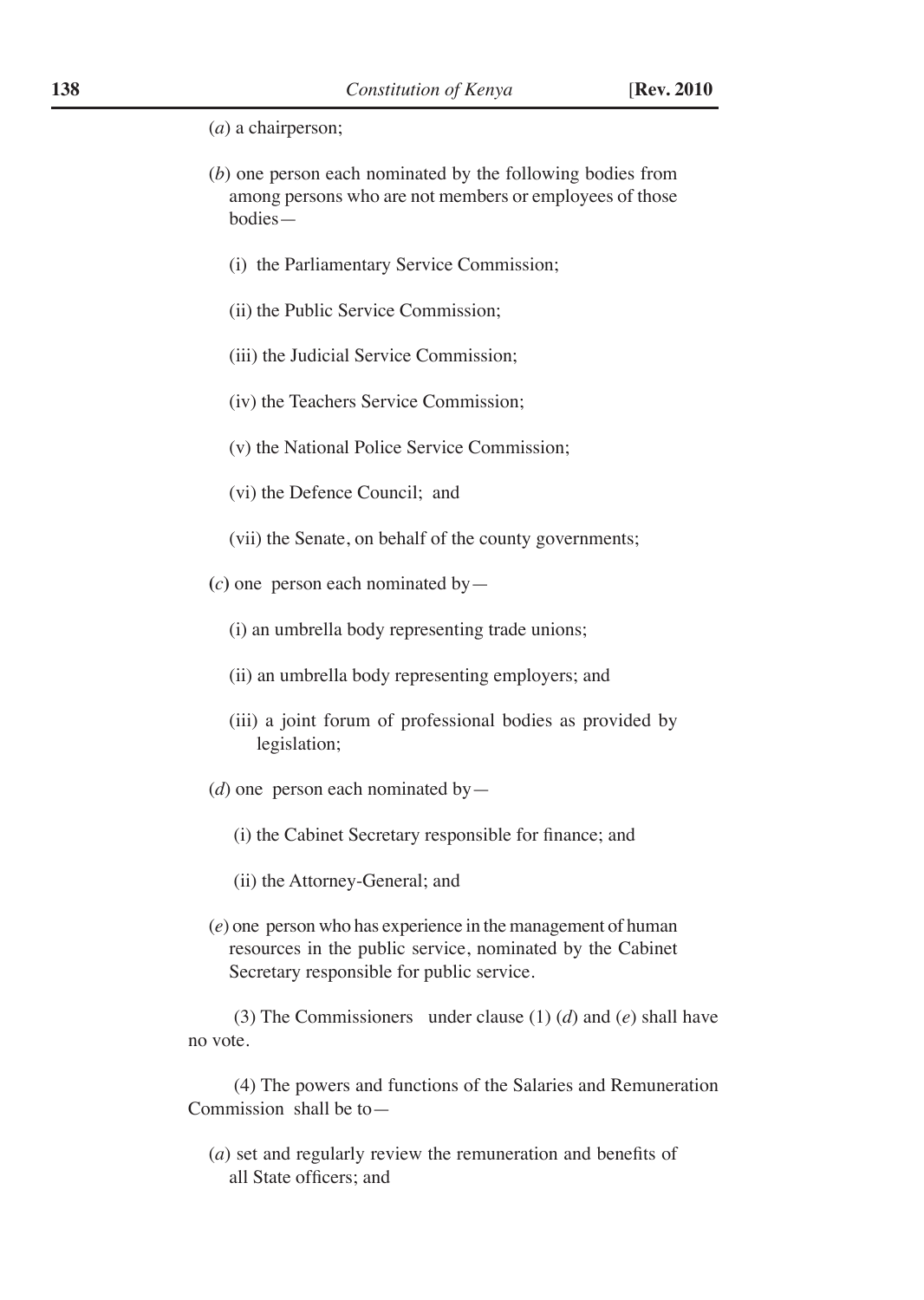(*b*) advise the national and county governments on the remuneration and benefits of all other public officers.

(5) In performing its functions, the Commission shall take the following principles into account—

- (*a*) the need to ensure that the total public compensation bill is fiscally sustainable;
- (*b*) the need to ensure that the public services are able to attract and retain the skills required to execute their functions;
- (*c*) the need to recognise productivity and performance; and
- (*d*) transparency and fairness.

**231.** (1) There is established the Central Bank of Kenya.

Central Bank of Kenya.

(2) The Central Bank of Kenya shall be responsible for formulating monetary policy, promoting price stability, issuing currency and performing other functions conferred on it by an Act of Parliament.

(3) The Central Bank of Kenya shall not be under the direction or control of any person or authority in the exercise of its powers or in the performance of its functions.

(4) Notes and coins issued by the Central Bank of Kenya may bear images that depict or symbolise Kenya or an aspect of Kenya but shall not bear the portrait of any individual.

(5) An Act of Parliament shall provide for the composition, powers, functions and operations of the Central Bank of Kenya.

## **CHAPTER THIRTEEN—THE PUBLIC SERVICE**

Part 1—Values and Principles of Public Service

**232.** (1) The values and principles of public service include—

Values and principles of public service.

(*a*) high standards of professional ethics;

(*b*) efficient, effective and economic use of resources;

(*c*) responsive, prompt, effective, impartial and equitable provision of services;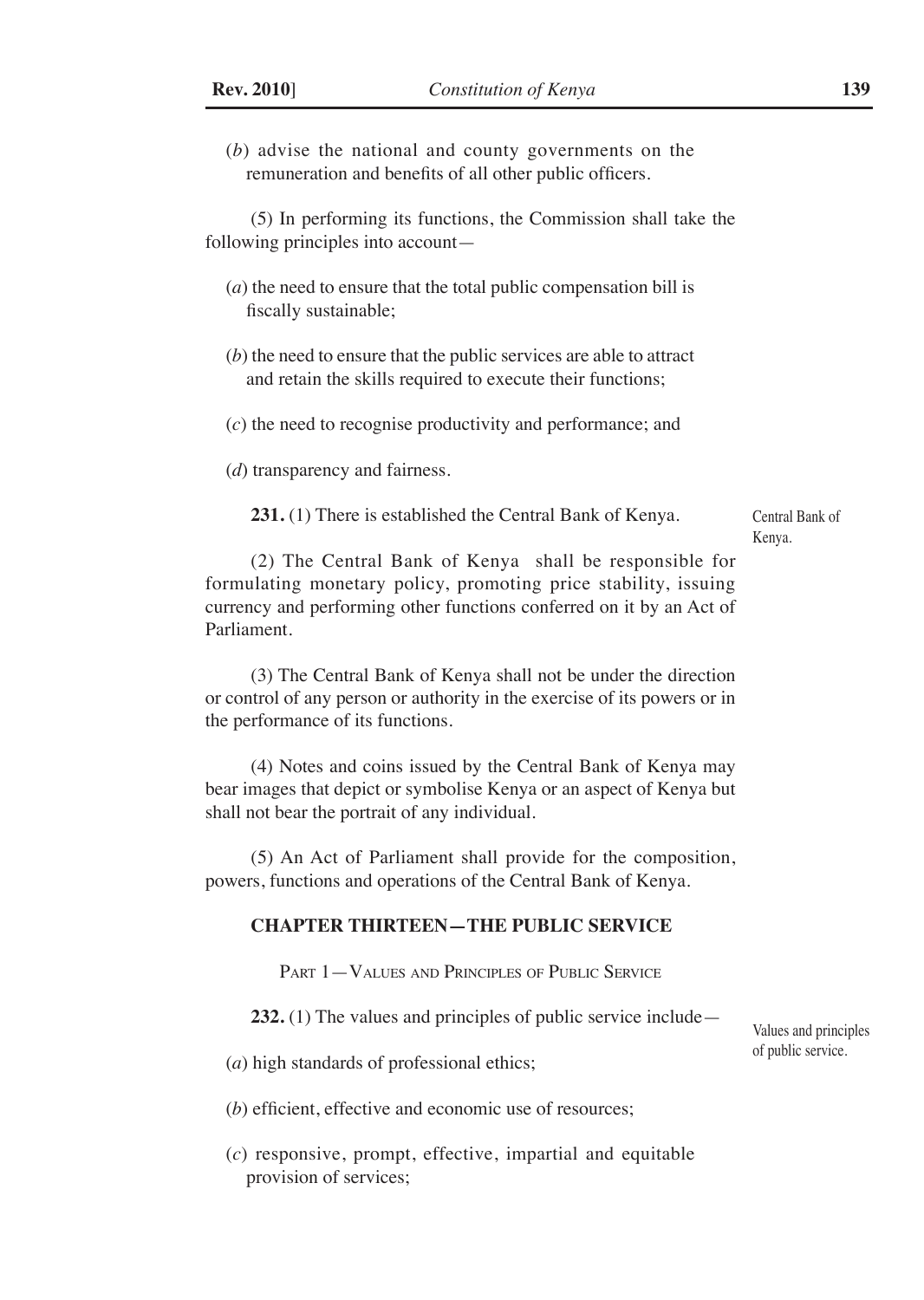- (*d*) involvement of the people in the process of policy making;
- (*e*) accountability for administrative acts;
- (*f*)transparency and provision to the public of timely, accurate information;
- (*g*) subject to paragraphs (*h*) and (*i*), fair competition and merit as the basis of appointments and promotions;
- (*h*) representation of Kenya's diverse communities; and
- (*i*) affording adequate and equal opportunities for appointment, training and advancement, at all levels of the public service, of––
	- (i) men and women;
	- (ii) the members of all ethnic groups; and

(iii) persons with disabilities.

(2) The values and principles of public service apply to public service in—

(*a*) all State organs in both levels of government; and

(*b*) all State corporations.

(3) Parliament shall enact legislation to give full effect to this Article.

PART 2-THE PUBLIC SERVICE COMMISSION

The Public Service Commission.

**233.** (1) There is established the Public Service Commission.

(2) The Public Service Commission consists of a chairperson, a vice chairperson and seven other members appointed by the President with the approval of the National Assembly.

(3) Subject to clause (4), a person is not eligible for appointment as a member of the Commission if the person––

(*a*) has, at any time within the preceding five years, held office, or stood for election as—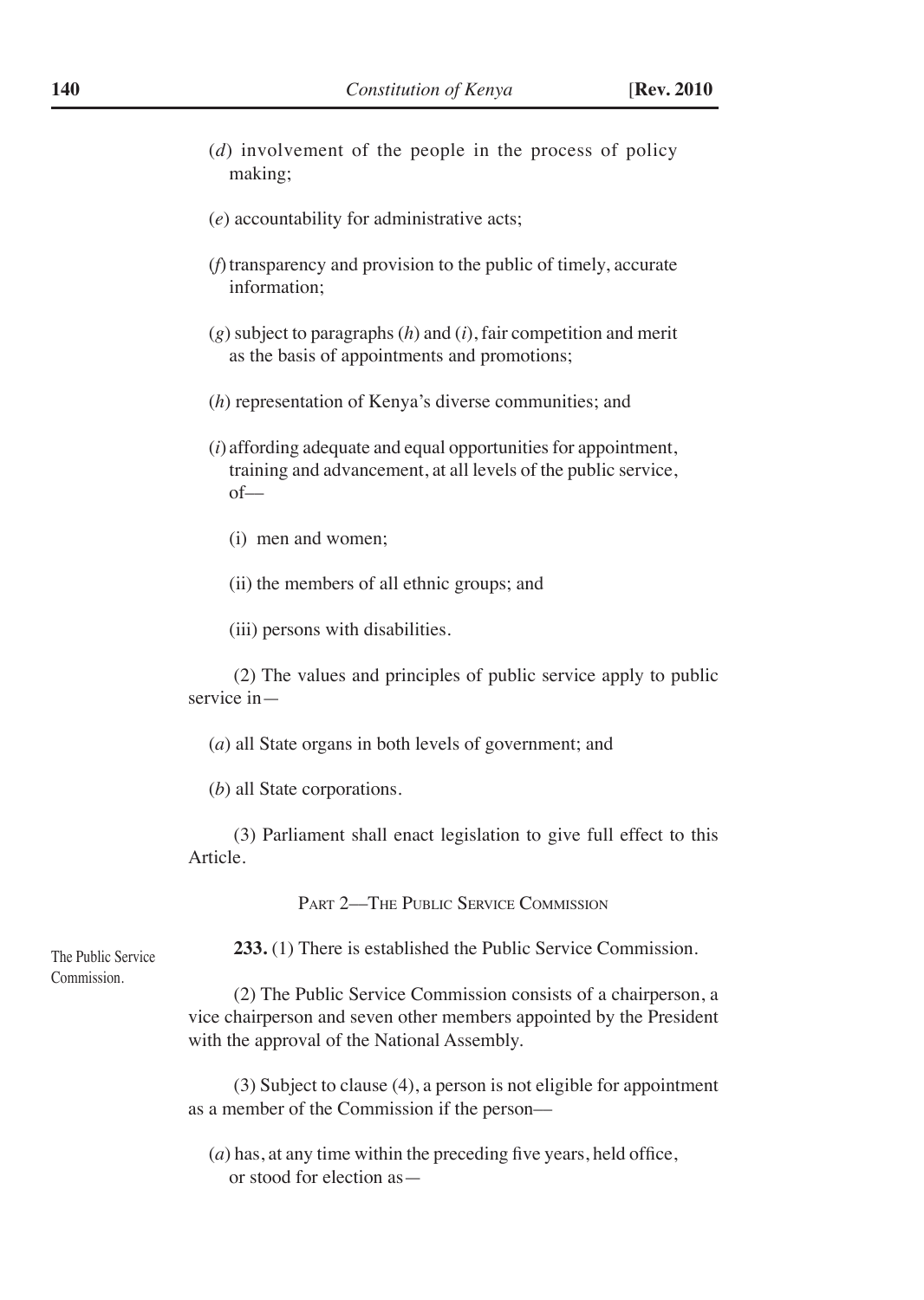- (i) a member of Parliament or of a county assembly; or
- (ii) a member of the governing body of a political party; or
- (*b*) holds any State office;
- (*c*) is, or has at any time been, a candidate for election as a member of Parliament or of a county assembly; or
- (*d*) is, or has at any time been, the holder of an office in any political organisation that sponsors or otherwise supports, or has at any time sponsored or otherwise supported, a candidate for election as a member of Parliament or of a county assembly.

(4) Clause (3) (*c*) and (*d*) cease to apply to a person after two general elections for Parliament have been held since the person ceased to be such a candidate or office holder.

- (5) There shall be a secretary to the Commission.
- (6) The secretary––
- (*a*) is the chief executive of the Commission; and
- (*b*) shall be appointed by the Commission for a term of five years, and is eligible for re-appointment once.

234. (1) The functions and powers of the Commission are as set Functions and powers out in this Article.

(2) The Commission shall—

- (*a*) subject to this Constitution and legislation––
	- (i) establish and abolish offices in the public service; and
	- (ii) appoint persons to hold or act in those offices, and to confirm appointments;
- (*b*) exercise disciplinary control over and remove persons holding or acting in those offices;
- (c) promote the values and principles mentioned in Articles 10 and 232 throughout the public service;

of the Public Service Commission.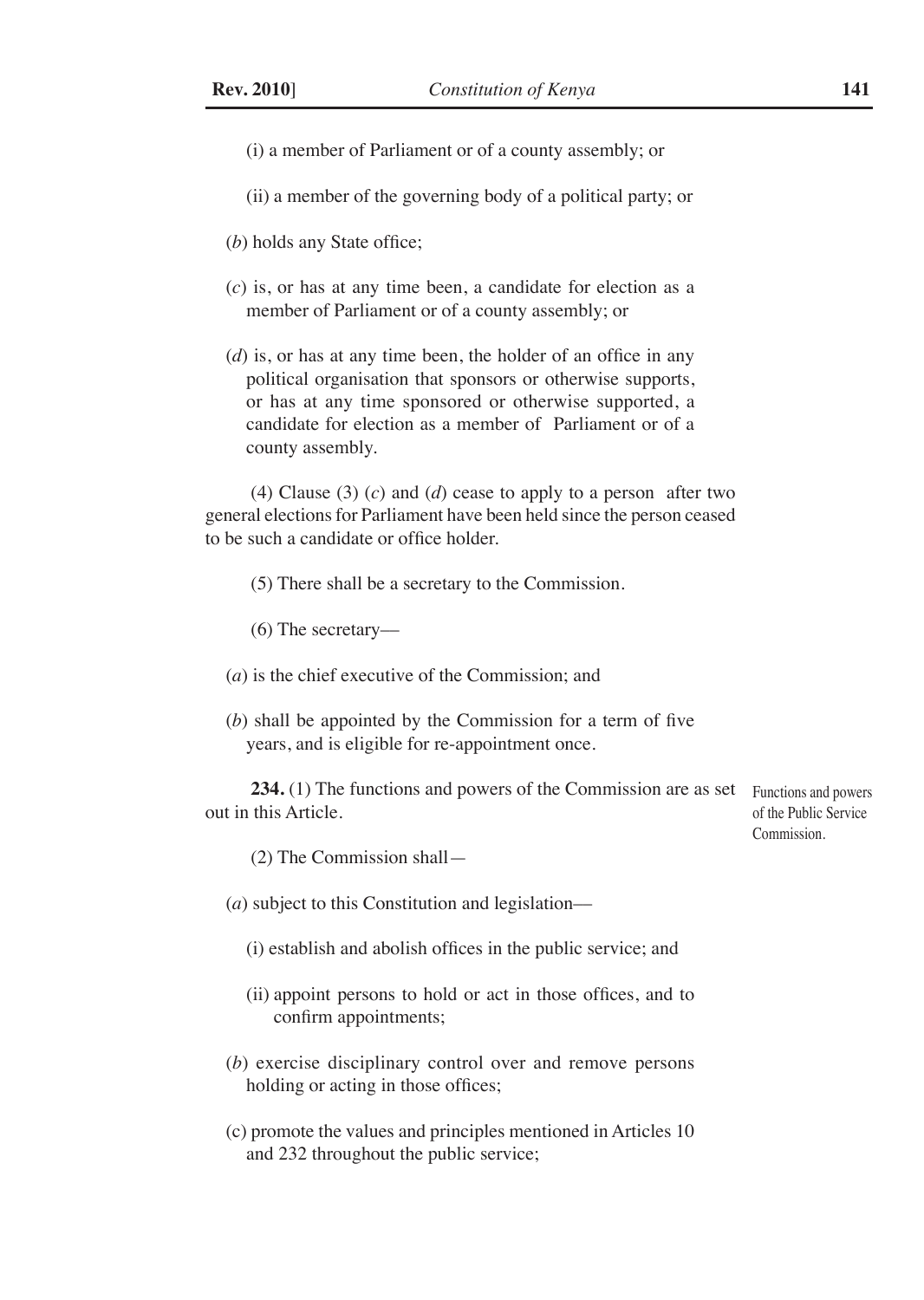- (*d*) investigate, monitor and evaluate the organisation, administration and personnel practices of the public service;
- (*e*) ensure that the public service is efficient and effective;
- (*f*) develop human resources in the public service;
- (*g*) review and make recommendations to the national government in respect of conditions of service, code of conduct and qualifications of officers in the public service;
- (*h*) evaluate and report to the President and Parliament on the extent to which the values and principles mentioned in Articles 10 and 232 are complied with in the public service;
- (*i*) hear and determine appeals in respect of county governments' public service; and
- (*j*) perform any other functions and exercise any other powers conferred by national legislation.

(3) Clauses (1) and (2) shall not apply to any of the following offices in the public service––

- (*a*) State offices;
- (*b*) an office of high commissioner, ambassador or other diplomatic or consular representative of the Republic;
- (*c*) an office or position subject to––
	- (i) the Parliamentary Service Commission;
	- (ii) the Judicial Service Commission;
	- (iii) the Teachers Service Commission;
	- (iv) the National Police Service Commission; or
- (*b*) an office in the service of a county government, except as contemplated in clause (2) (*i*).

(4) The Commission shall not appoint a person under clause (2) to hold or act in any office on the personal staff of the President or a retired President, except with the consent of the President or retired President.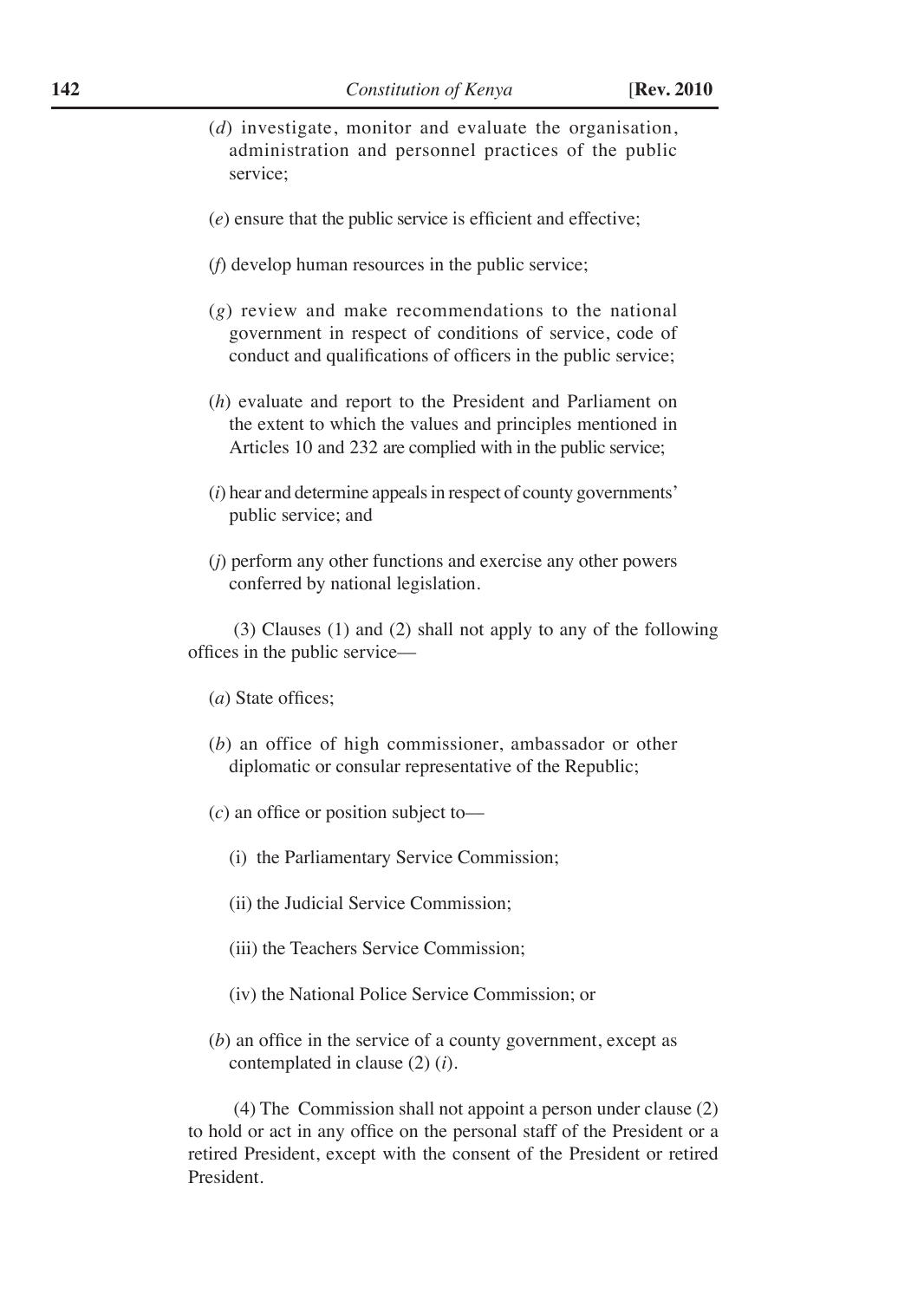(5) The Commission may delegate, in writing, with or without conditions, any of its functions and powers under this Article to any one or more of its members, or to any officer, body or authority in the public service.

**235.** (1) A county government is responsible, within a framework of uniform norms and standards prescribed by an Act of Parliament**,** for–– Staffing of county governments.

- (*a*) establishing and abolishing offices in its public service;
- (*b*) appointing persons to hold or act in those offices, and confirming appointments; and
- (*c*) exercising disciplinary control over and removing persons holding or acting in those offices.

(2) Clause (1) shall not apply to any office or position subject to the Teachers Service Commission.

**236.** A public officer shall not be—

- (*a*) victimised or discriminated against for having performed the functions of office in accordance with this Constitution or any other law; or
- (*b*) dismissed, removed from office, demoted in rank or otherwise subjected to disciplinary action without due process of law.

Part 3—Teachers Service Commission

**237.** (1) There is established the Teachers Service Commission. Teachers Service

Commission.

Protection of public officers.

- (2) The functions of the Commission are—
- (*a*) to register trained teachers;

(*b*) to recruit and employ registered teachers;

- (*c*) to assign teachers employed by the Commission for service in any public school or institution;
- (*d*) to promote and transfer teachers;
- (*e*) to exercise disciplinary control over teachers; and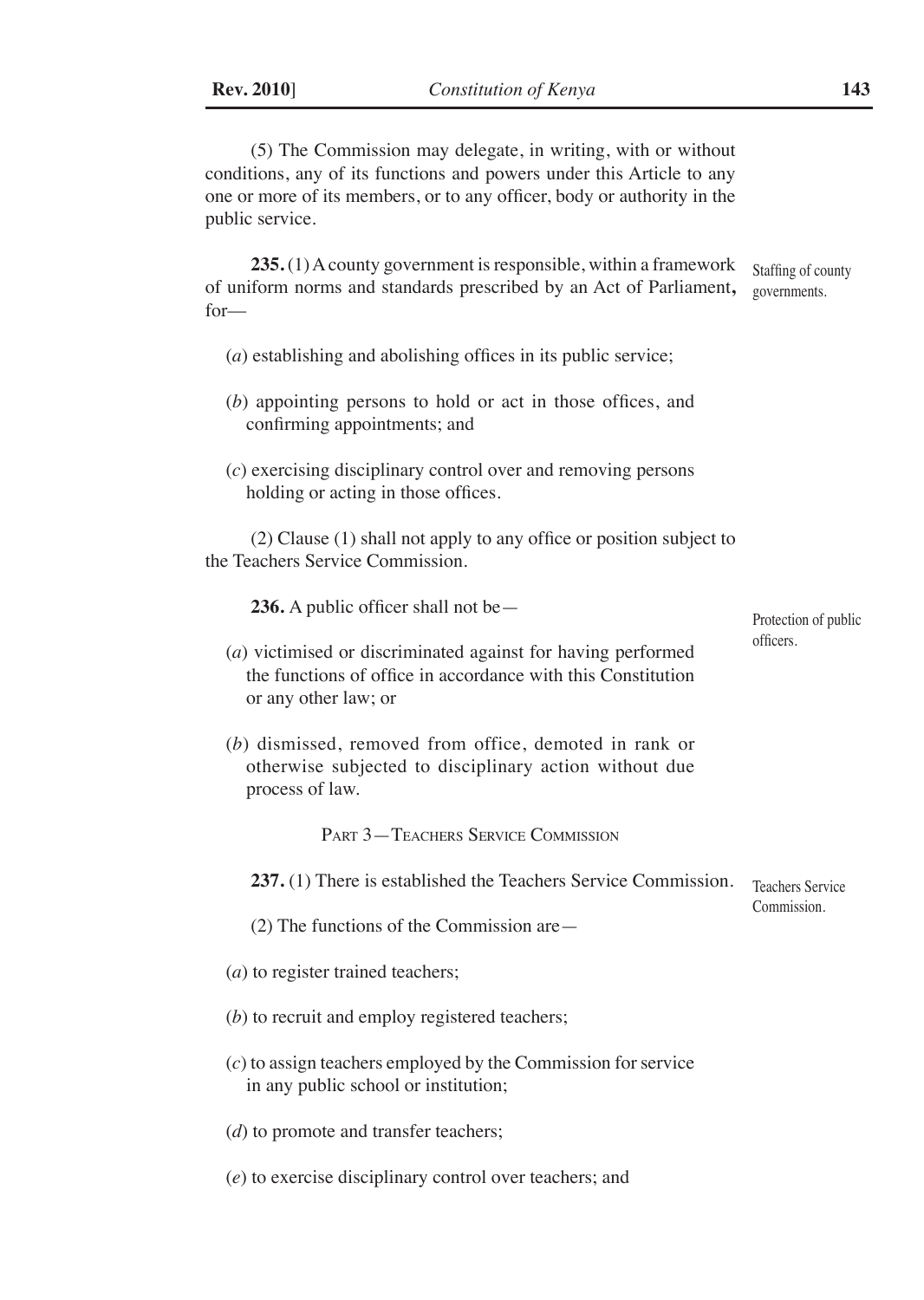(*f*) to terminate the employment of teachers.

(3) The Commission shall––

- (*a*) review the standards of education and training of persons entering the teaching service;
- (*b*) review the demand for and the supply of teachers; and
- (*c*) advise the national government on matters relating to the teaching profession.

## **CHAPTER FOURTEEN––NATIONAL SECURITY**

Part 1—National Security Organs

Principles of national security.

**238.** (1) National security is the protection against internal and external threats to Kenya's territorial integrity and sovereignty, its people, their rights, freedoms, property, peace, stability and prosperity, and other national interests.

(2) The national security of Kenya shall be promoted and guaranteed in accordance with the following principles*––*

- (*a*) national security is subject to the authority of this Constitution and Parliament;
- (*b*) national security shall be pursued in compliance with the law and with the utmost respect for the rule of law, democracy, human rights and fundamental freedoms;
- (*c*) in performing their functions and exercising their powers, national security organs shall respect the diverse culture of the communities within Kenya; and
- (*d*) recruitment by the national security organs shall reflect the diversity of the Kenyan people in equitable proportions. National security organs

National security organs.

- **239.** (1) The national security organs are—
- (*a*) the Kenya Defence Forces;
- (*b*) the National Intelligence Service; and
- (*c*) the National Police Service.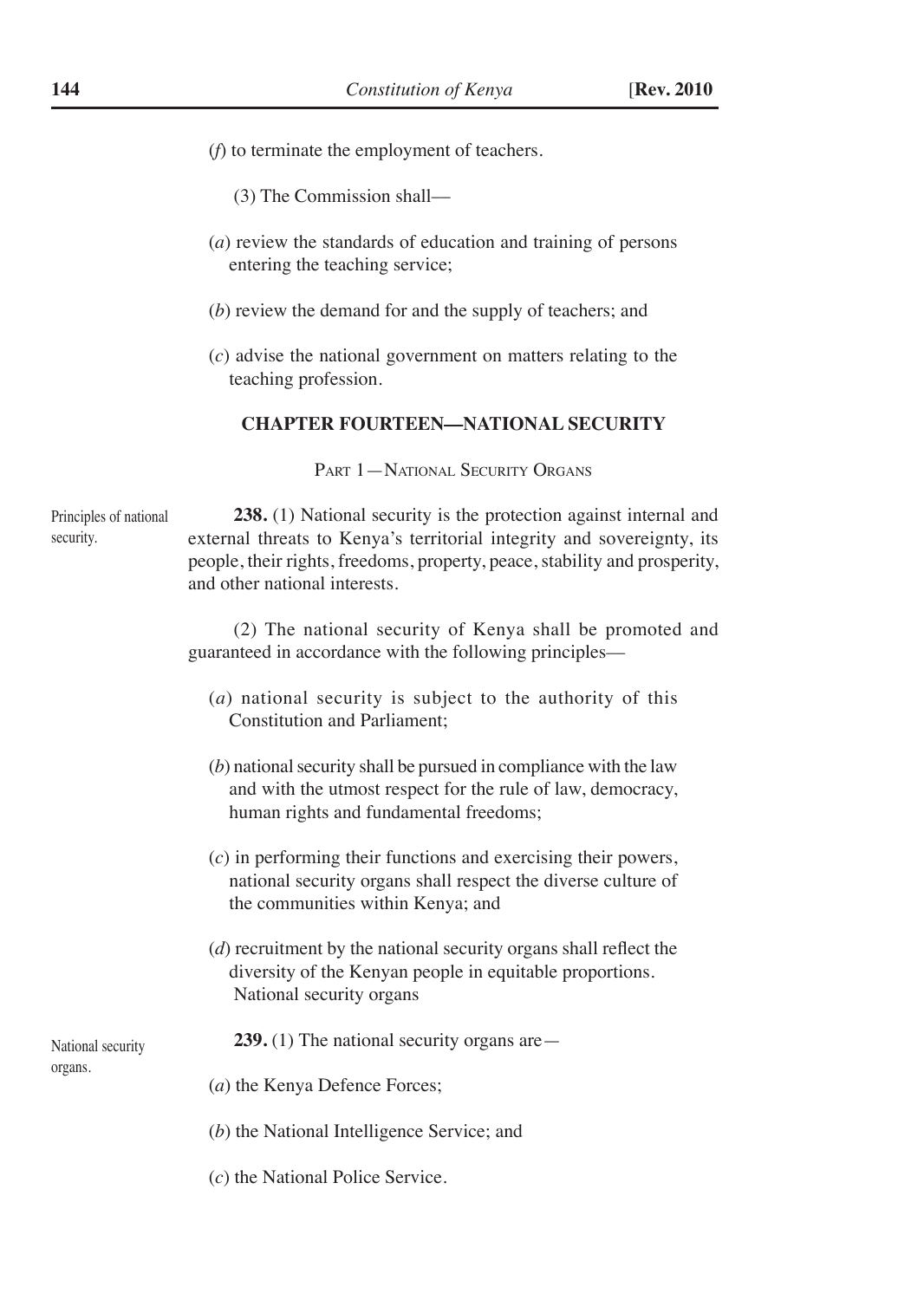(2) The primary object of the national security organs and security system is to promote and guarantee national security in accordance with the principles mentioned in Article 238 (2).

(3) In performing their functions and exercising their powers, the national security organs and every member of the national security organs shall not—

- (*a*) act in a partisan manner;
- (*b*) further any interest of a political party or cause; or
- (*c*) prejudice a political interest or political cause that is legitimate under this Constitution.

(4) A person shall not establish a military, paramilitary, or similar organisation that purports to promote and guarantee national security, except as provided for by this Constitution or an Act of Parliament.

(5) The national security organs are subordinate to civilian authority.

(6) Parliament shall enact legislation to provide for the functions, organisation and administration of the national security organs.

**240.** (1) There is established a National Security Council.

(2) The Council consists of—

Establishment of the National Security Council.

(*a*) the President;

(*b*) the Deputy President;

(*c*) the Cabinet Secretary responsible for defence;

(*d*) the Cabinet Secretary responsible for foreign affairs;

(*e*) the Cabinet Secretary responsible for internal security;

(*f*) the Attorney-General;

(*g*) the Chief of Kenya Defence Forces;

(*h*) the Director-General of the National Intelligence Service; and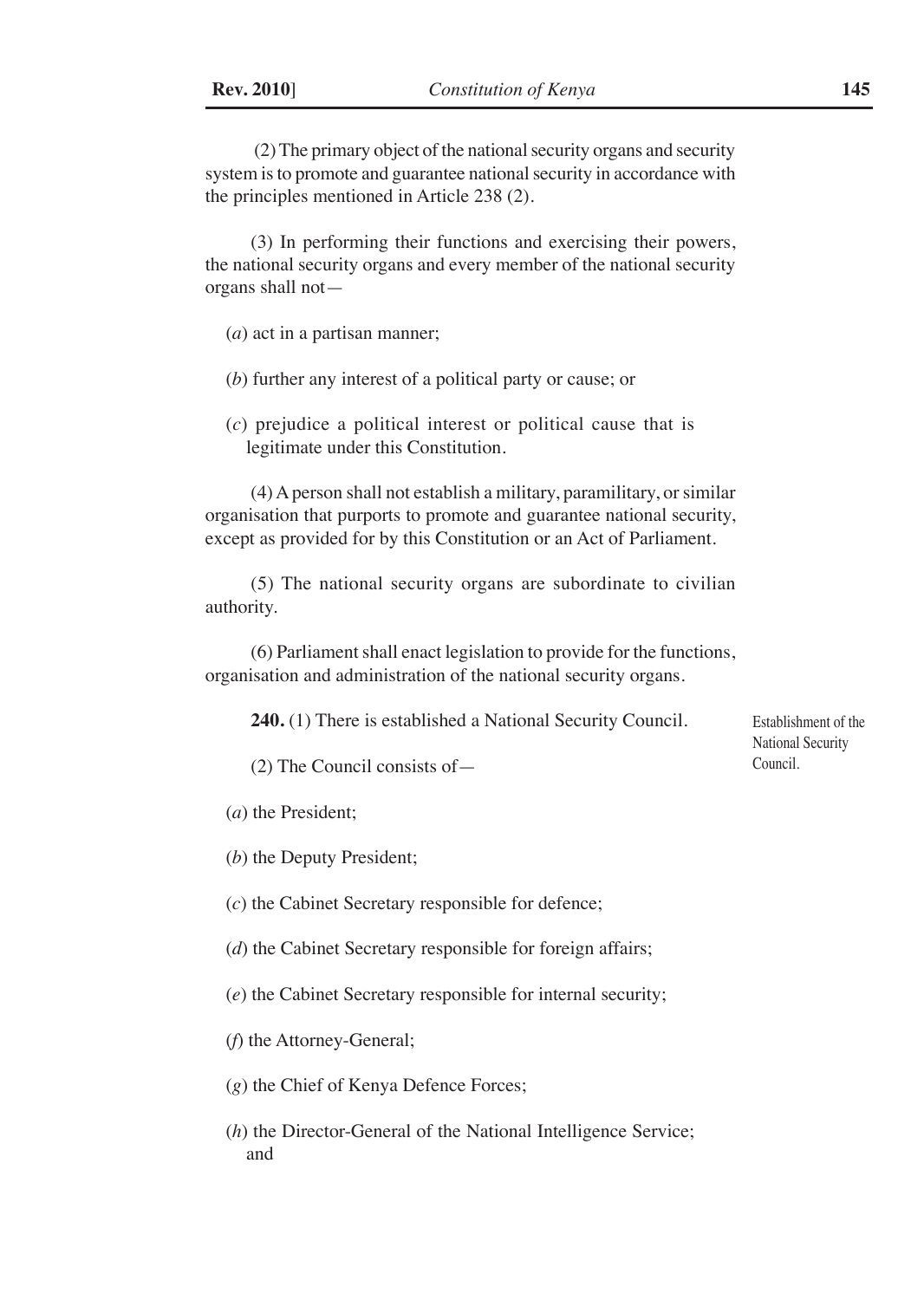(*i*) the Inspector-General of the National Police Service.

(3) The Council shall exercise supervisory control over national security organs and perform any other functions prescribed by national legislation.

- (4) The President shall preside at meetings of the Council.
- (5) The Council shall appoint its secretary.
- (6) The Council shall—
- (*a*) integrate the domestic, foreign and military policies relating to national security in order to enable the national security organs to co-operate and function effectively; and
- (*b*) assess and appraise the objectives, commitments and risks to the Republic in respect of actual and potential national security capabilities.

(7) The Council shall report annually to Parliament on the state of the security of Kenya.

- (8) The Council may, with the approval of Parliament—
- (*a*) deploy national forces outside Kenya for—
	- (i) regional or international peace support operations; or
	- (ii) other support operations; and
- (*b*) approve the deployment of foreign forces in Kenya.

Part 2—The Kenya Defence Forces

**241.** (1) There are established the Kenya Defence Forces.

- (2) The Defence Forces consist of—
- (*a*) the Kenya Army;
- (*b*) the Kenya Air Force; and
- (*c*) the Kenya Navy.
	- (3) The Defence Forces—

Establishment of Defence Forces and Defence Council.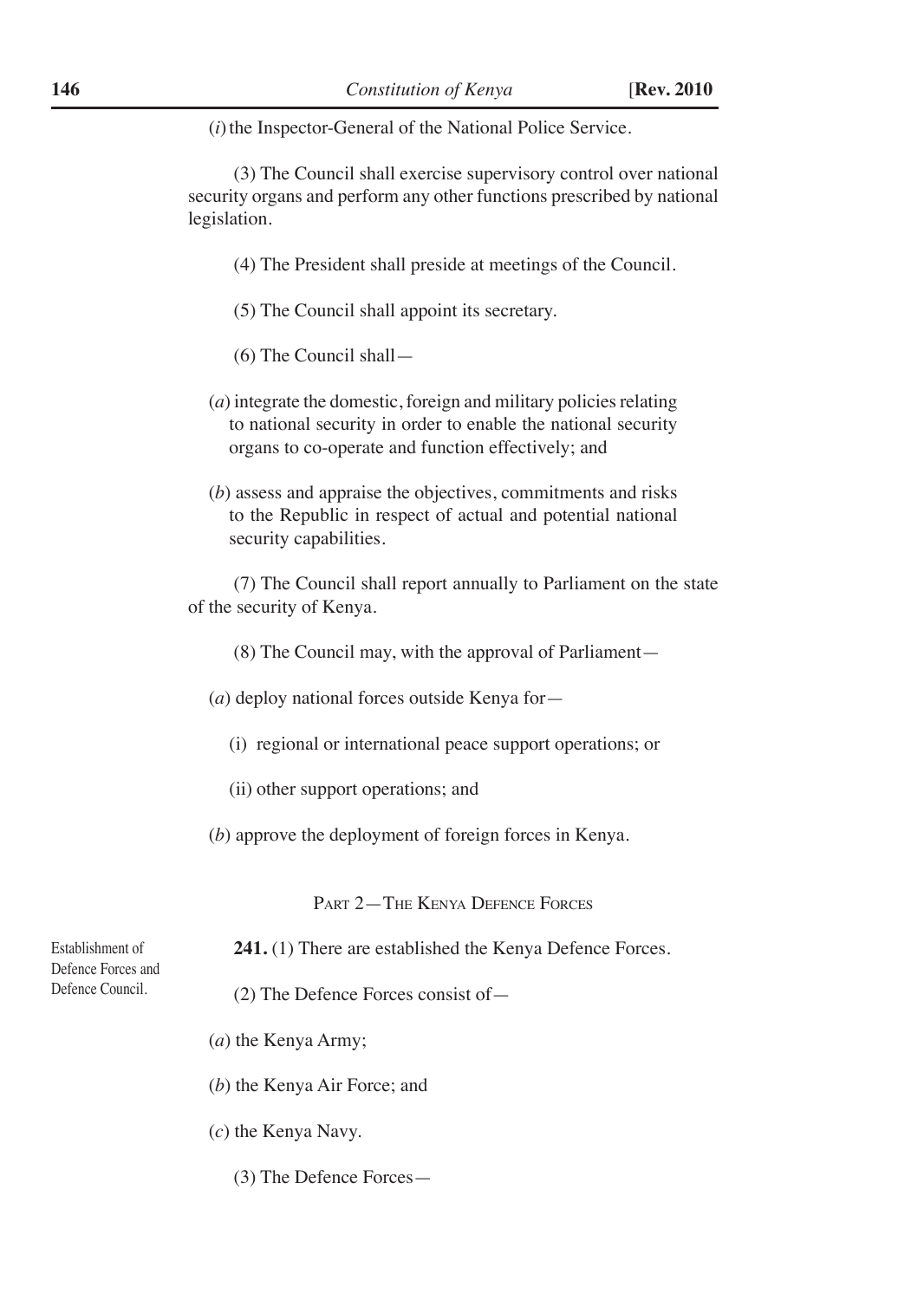- (*a*) are responsible for the defence and protection of the sovereignty and territorial integrity of the Republic;
- (*b*) shall assist and cooperate with other authorities in situations of emergency or disaster, and report to the National Assembly whenever deployed in such circumstances; and
- (*c*) may be deployed to restore peace in any part of Kenya affected by unrest or instability only with the approval of the National Assembly.

(4) The composition of the command of the Defence Forces shall reflect the regional and ethnic diversity of the people of Kenya.

- (5) There is established a Defence Council.
- (6) The Council consist of—
- (*a*) the Cabinet Secretary responsible for defence, who is the chairperson;
- (*b*) the Chief of the Kenya Defence Forces;
- (*c*) the three commanders of the defence forces; and
- (*d*) the Principal Secretary in the Ministry responsible for defence.
	- (7) The Council––
- (*a*) is responsible for the overall policy, control, and supervision of the Kenya Defence Forces; and
- (*b*) perform**s** any other functions prescribed by national legislation.

Part 3—The National Intelligence Service

- **242.** (1) There is established the National Intelligence Service.
- (2) The National Intelligence Service––
- (*a*) is responsible for security intelligence and counter intelligence to enhance national security in accordance with this Constitution; and

Establishment of National Intelligence Service.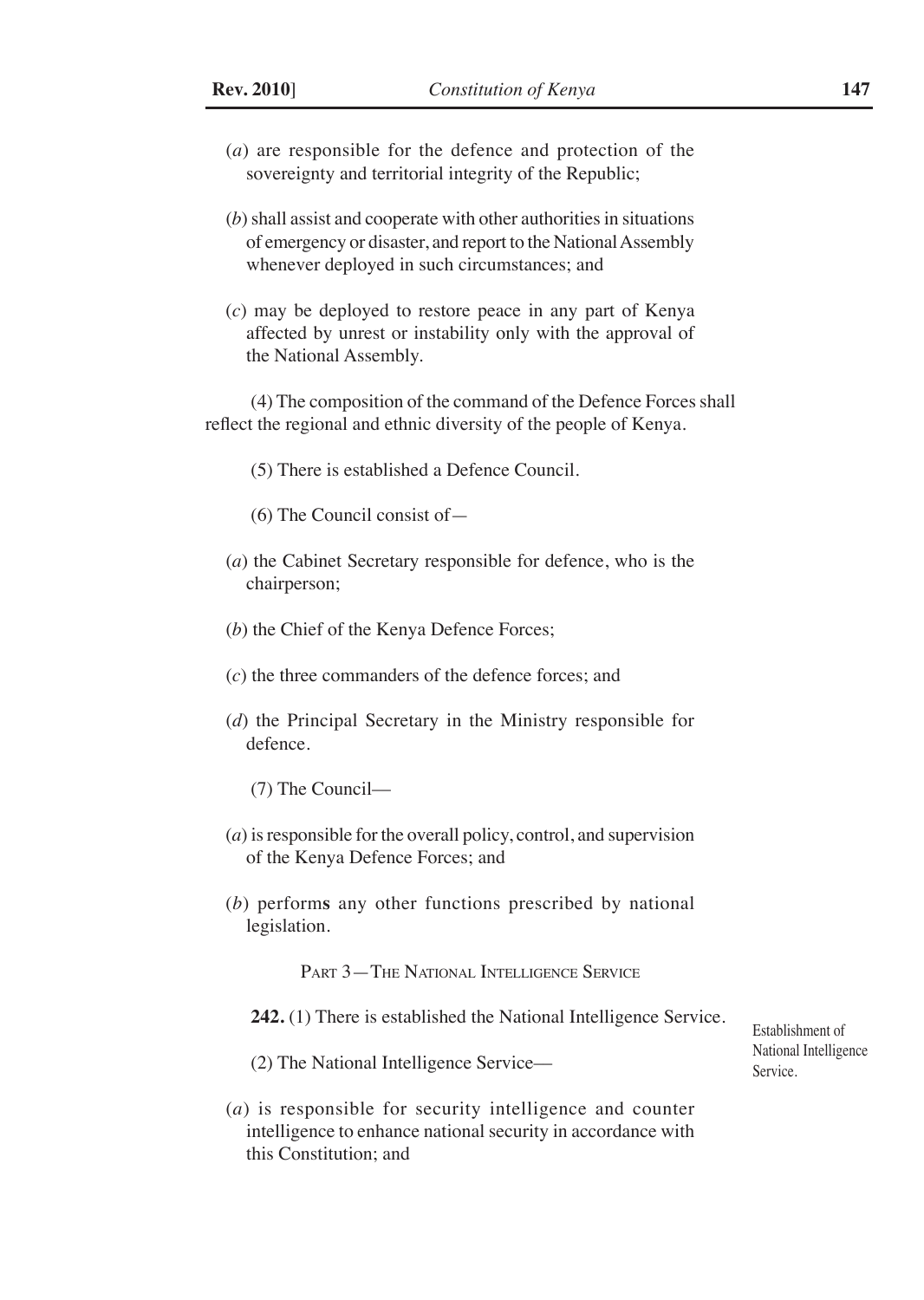| 148                                                                                                                | Constitution of Kenya                                                                                                                                       | [Rev. 2010] |
|--------------------------------------------------------------------------------------------------------------------|-------------------------------------------------------------------------------------------------------------------------------------------------------------|-------------|
|                                                                                                                    | (b) performs any other functions prescribed by national<br>legislation.                                                                                     |             |
| Establishment of<br>the National Police<br>Service.<br>Objects and functions<br>of the National Police<br>Service. | <b>PART 4-THE NATIONAL POLICE SERVICE</b>                                                                                                                   |             |
|                                                                                                                    | 243. (1) There is established the National Police Service.                                                                                                  |             |
|                                                                                                                    | (2) The National Police Service consists of -                                                                                                               |             |
|                                                                                                                    | (a) the Kenya Police Service; and                                                                                                                           |             |
|                                                                                                                    | (b) the Administration Police Service.                                                                                                                      |             |
|                                                                                                                    | (3) The National Police Service is a national service and shall<br>function throughout Kenya.                                                               |             |
|                                                                                                                    | (4) Parliament shall enact legislation to give full effect to this<br>Article.                                                                              |             |
|                                                                                                                    | 244. The National Police Service shall—                                                                                                                     |             |
|                                                                                                                    | (a) strive for the highest standards of professionalism and<br>discipline among its members;                                                                |             |
|                                                                                                                    | (b) prevent corruption and promote and practice transparency<br>and accountability;                                                                         |             |
|                                                                                                                    | $(c)$ comply with constitutional standards of human rights and<br>fundamental freedoms;                                                                     |             |
| Command of the<br><b>National Police</b><br>Service.                                                               | $(d)$ train staff to the highest possible standards of competence<br>and integrity and to respect human rights and fundamental<br>freedoms and dignity; and |             |
|                                                                                                                    | (e) foster and promote relationships with the broader society.                                                                                              |             |
|                                                                                                                    | 245. (1) There is established the office of the Inspector-General<br>of the National Police Service.                                                        |             |
|                                                                                                                    | (2) The Inspector-General—                                                                                                                                  |             |
|                                                                                                                    | $(a)$ is appointed by the President with the approval of<br>Parliament; and                                                                                 |             |
|                                                                                                                    | (b) shall exercise independent command over the National<br>Police Service, and perform any other functions prescribed<br>by national legislation.          |             |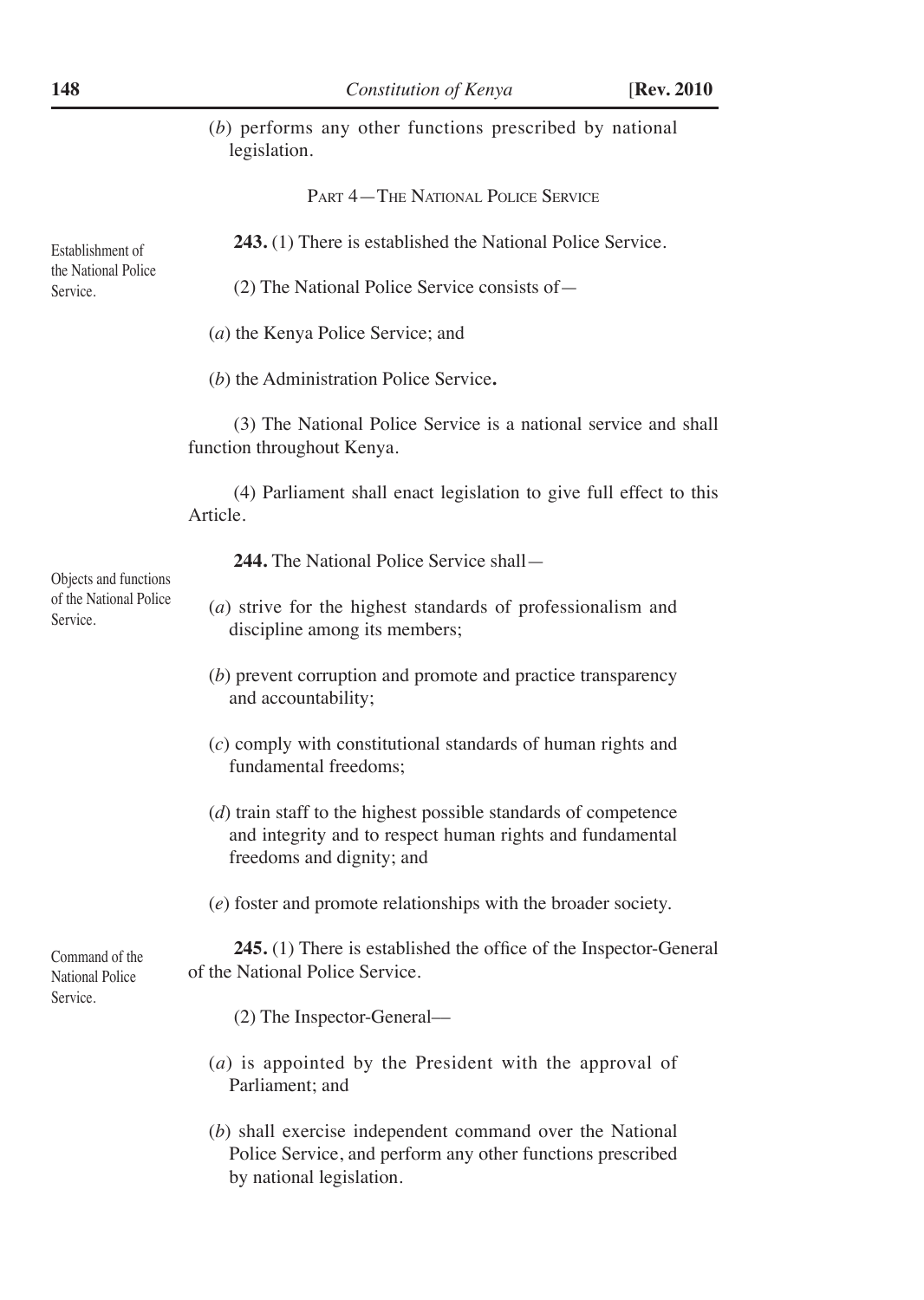(3) The Kenya Police Service and the Administration Police Service shall each be headed by a Deputy Inspector-General appointed by the President in accordance with the recommendation of the National Police Service Commission.

(4) The Cabinet secretary responsible for police services may lawfully give a direction to the Inspector-General with respect to any matter of policy for the National Police Service, but no person may give a direction to the Inspector-General with respect to—

- (*a*) the investigation of any particular offence or offences;
- (*b*) the enforcement of the law against any particular person or persons; or
- (*c*) the employment, assignment, promotion, suspension or dismissal of any member of the National Police Service.

(5) Any direction given to the Inspector-General by the Cabinet secretary responsible for police services under clause (4), or any direction given to the Inspector-General by the Director of Public Prosecutions under Article 157(4), shall be in writing.

(6) The Inspector-General shall be appointed for a single four-year term, and is not eligible for re-appointment.

(7) The Inspector-General may be removed from office by the President only on the grounds of—

- (*a*) serious violation of this Constitution or any other law, including a contravention of Chapter Six;
- (*b*) gross misconduct whether in the performance of the office holder's functions or otherwise;
- (*c*) physical or mental incapacity to perform the functions of office;
- (*d*) incompetence;
- (*e*) bankruptcy; or

(*f*) any other just cause.

(8) Parliament shall enact legislation to give full effect to this Article.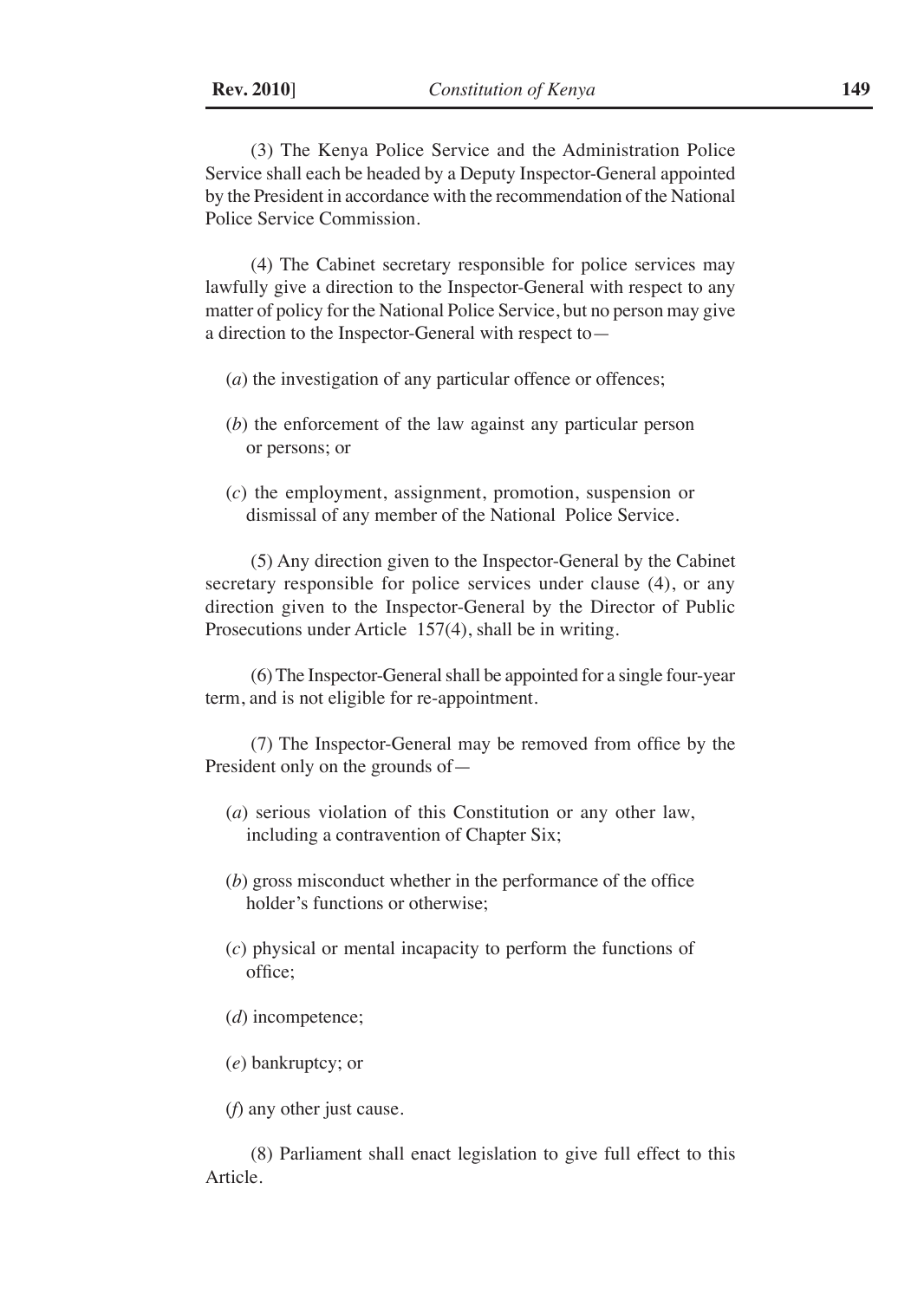**246.** (1) There is established the National Police Service Service Commission. Commission. National Police

- (2) The Commission consists of—
- (*a*) the following persons, each appointed by the President—
	- (i) a person who is qualified to be appointed as a High Court Judge;
	- (ii) two retired senior police officers; and
	- (iii) three persons of integrity who have served the public with distinction:
- (*b*) the Inspector-General of the National Police Service; and
- (*c*) both Deputy Inspectors-General of the National Police Service.
	- (3) The Commission shall—
- (*a*) recruit and appoint persons to hold or act in offices in the service, confirm appointments, and determine promotions and transfers within the National Police Service;
- (*b*) observing due process, exercise disciplinary control over and remove persons holding or acting in offices within the Service; and
- (*c*) perform any other functions prescribed by national legislation.

(4) The composition of the National Police Service shall reflect the regional and ethnic diversity of the people of Kenya.

**247.** Parliament may enact legislation establishing other police services under the supervision of the National Police Service and the command of the Inspector-General of the Service. Other police services.

## **CHAPTER FIFTEEN—COMMISSIONS AND INDEPENDENT OFFICES**

Application of Chapter.

**248.** (1) This Chapter applies to the commissions specified in clause (2) and the independent offices specified in clause (3), except to the extent that this Constitution provides otherwise.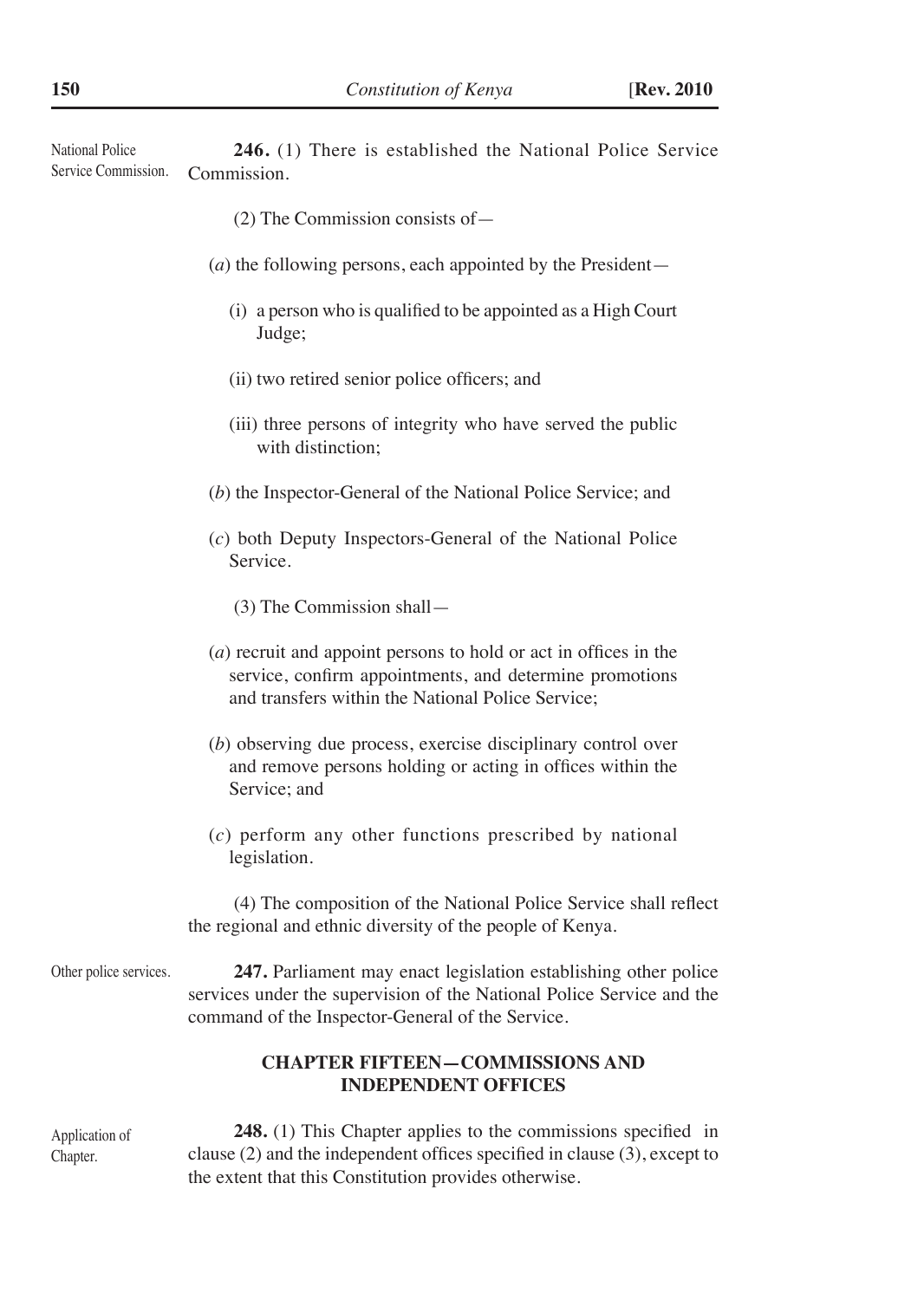- (2) The commissions are—
- (*a*) the Kenya National Human Rights and Equality Commission;
- (*b*) the National Land Commission;
- (*c*) the Independent Electoral and Boundaries Commission;
- (*d*) the Parliamentary Service Commission**;**
- (*e*) the Judicial Service Commission;
- (*f*) the Commission on Revenue Allocation;
- (*g*) the Public Service Commission;
- (*h*) the Salaries and Remuneration Commission;
- (i) the Teachers Service Commission; and
- (*j*) the National Police Service Commission.
	- (3) The independent offices are—
- (*a*) the Auditor-General; and
- (*b*) the Controller of Budget.

**249.** (1) The objects of the commissions and the independent offices are to—

- (*a*) protect the sovereignty of the people;
- (*b*) secure the observance by all State organs of democratic values and principles; and
- (*c*) promote constitutionalism.
	- (2) The commissions and the holders of independent offices—
- (*a*) are subject only to this Constitution and the law; and
- (*b*) are independent and not subject to direction or control by any person or authority.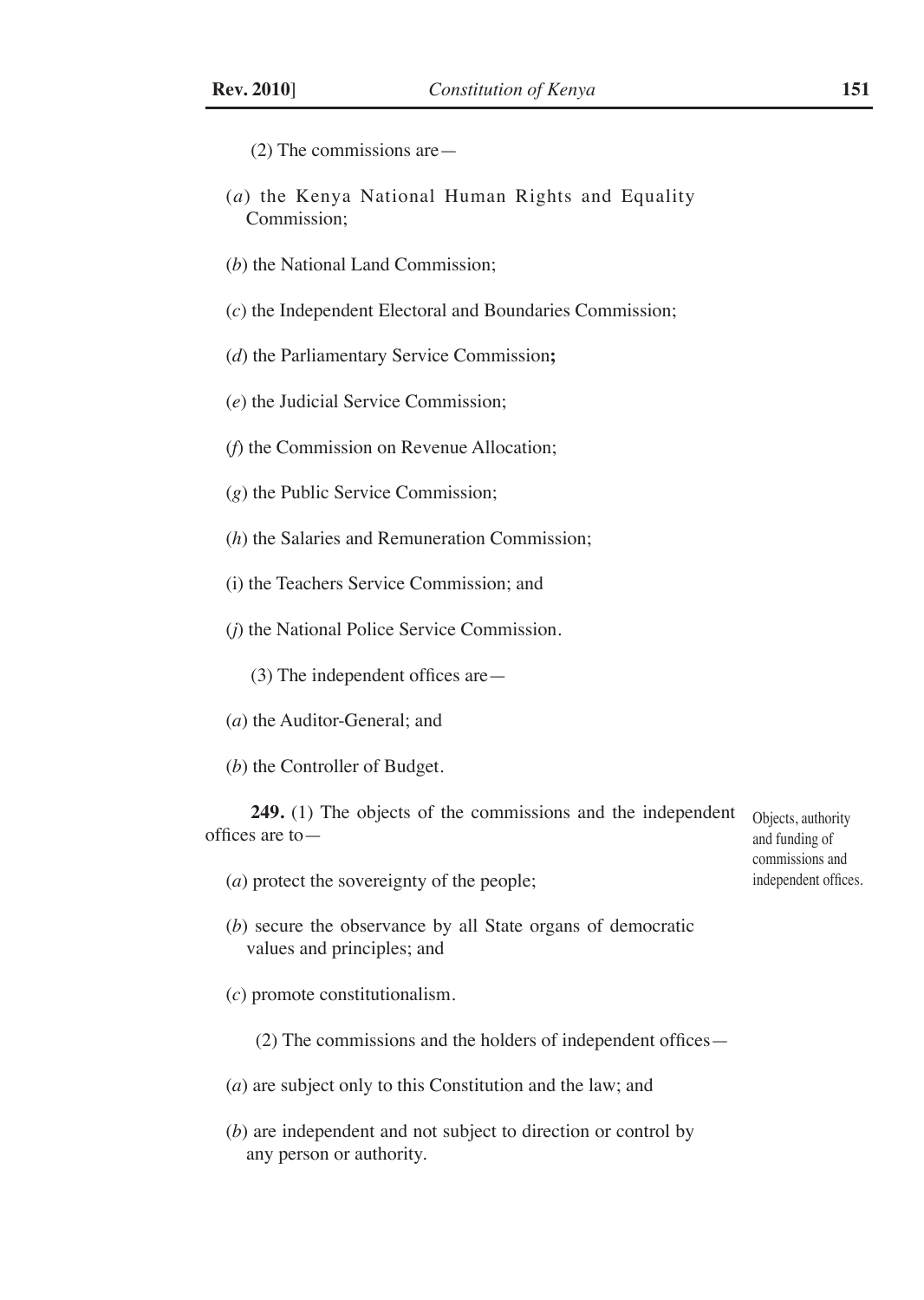(3) Parliament shall allocate adequate funds to enable each commission and independent office to perform its functions and the budget of each commission and independent office shall be a separate vote.

Composition, appointment and terms of office.

**250.** (1) Each commission shall consist of at least three, but not more than nine, members.

(2) The chairperson and each member of a commission, and the holder of an independent office, shall be—

- (*a*) identified and recommended for appointment in a manner prescribed by national legislation;
- (*b*) approved by the National Assembly; and
- (*c*) appointed by the President.

(3) To be appointed, a person shall have the specific qualifications required by this Constitution or national legislation.

(4) Appointments to commissions and independent offices shall take into account the national values mentioned in Article 10, and the principle that the composition of the commissions and offices, taken as a whole, shall reflect the regional and ethnic diversity of the people of Kenya.

(5) A member of a commission may serve on a part-time basis.

(6) A member of a commission, or the holder of an independent office—

- (*a*) unless *ex officio*, shall be appointed for a single term of six years and is not eligible for re-appointment; and
- (*b*) unless *ex officio* or part-time, shall not hold any other office or employment for profit, whether public or private.

(7) The remuneration and benefits payable to or in respect of a commissioner or the holder of an independent office shall be a charge on the Consolidated Fund.

(8) The remuneration and benefits payable to, or in respect of, a commissioner or the holder of an indepenedent office shall not be varied to the disadvantage of that commissioner or holder of an independent office.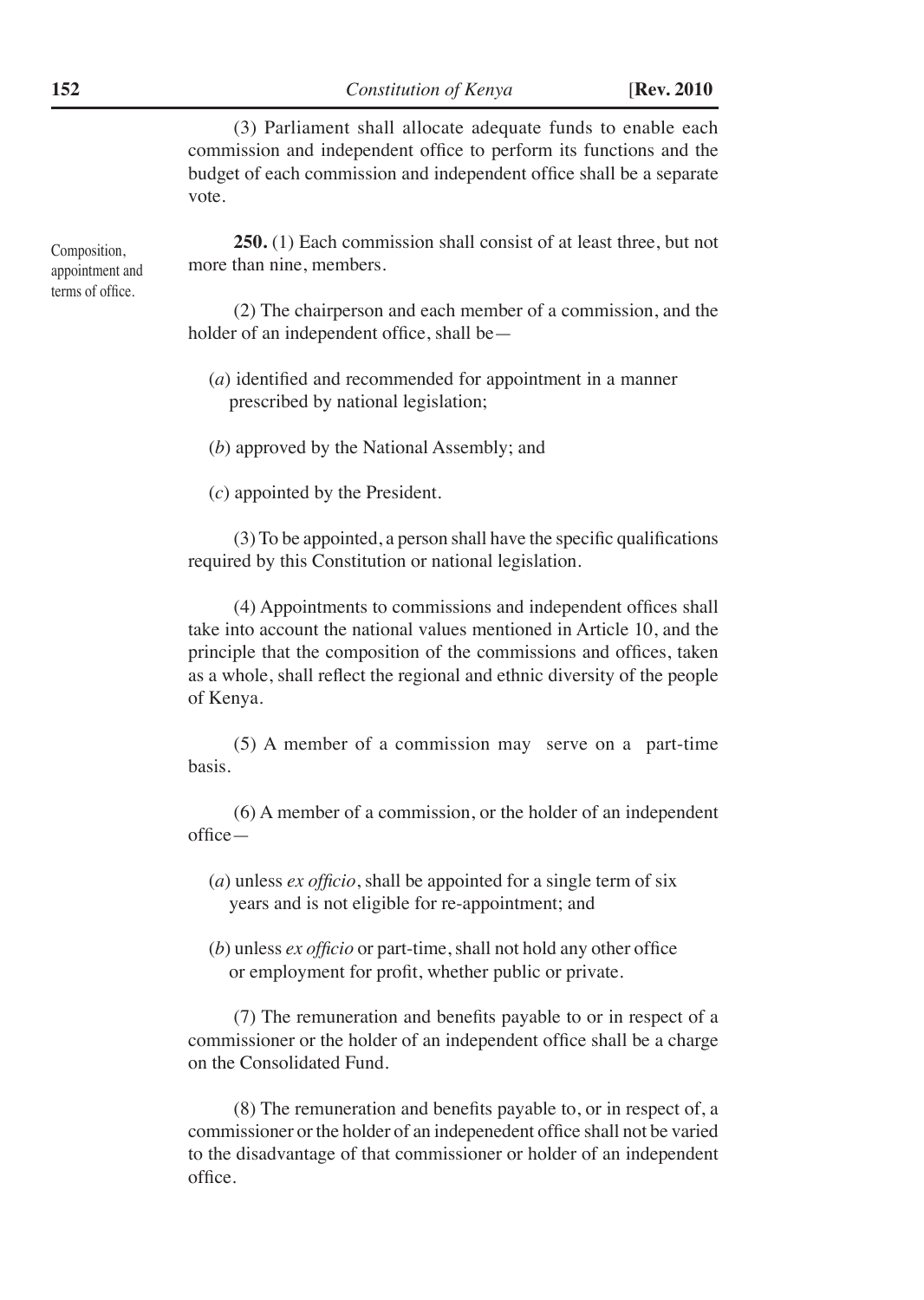(9) A member of a commission, or the holder of an independent office, is not liable for anything done in good faith in the performance of a function of office.

(10) The members of a commission shall elect a vice-chairperson from among themselves—

- (*a*) at the first sitting of the commission; and
- (*b*) whenever it is necessary to fill a vacancy in the office of the vice-chairperson.

(11) The chairperson and vice-chairperson of a commission shall not be of the same gender.

(12) There shall be a Secretary to each commission who shall be—

(*a*) appointed by the commission; and

(*b*) the chief executive officer of the commission.

**251.** (1) A member of a commission (other than an *ex officio*  member), or the holder of an independent office, may be removed from office only for— Removal from office.

- (*a*) serious violation of this Constitution or any other law, including a contravention of Chapter Six;
- (*b*) gross misconduct, whether in the performance of the member's or office holder's functions or otherwise;
- (*c*) physical or mental incapacity to perform the functions of office;
- (*d*) incompetence; or
- (*e*) bankruptcy.

(2) A person desiring the removal of a member of a commission or of a holder of an independent office on any ground specified in clause (1) may present a petition to the National Assembly setting out the alleged facts constituting that ground.

(3) The National Assembly shall consider the petition and, if it is satisfied that it discloses a ground under clause (1), shall send the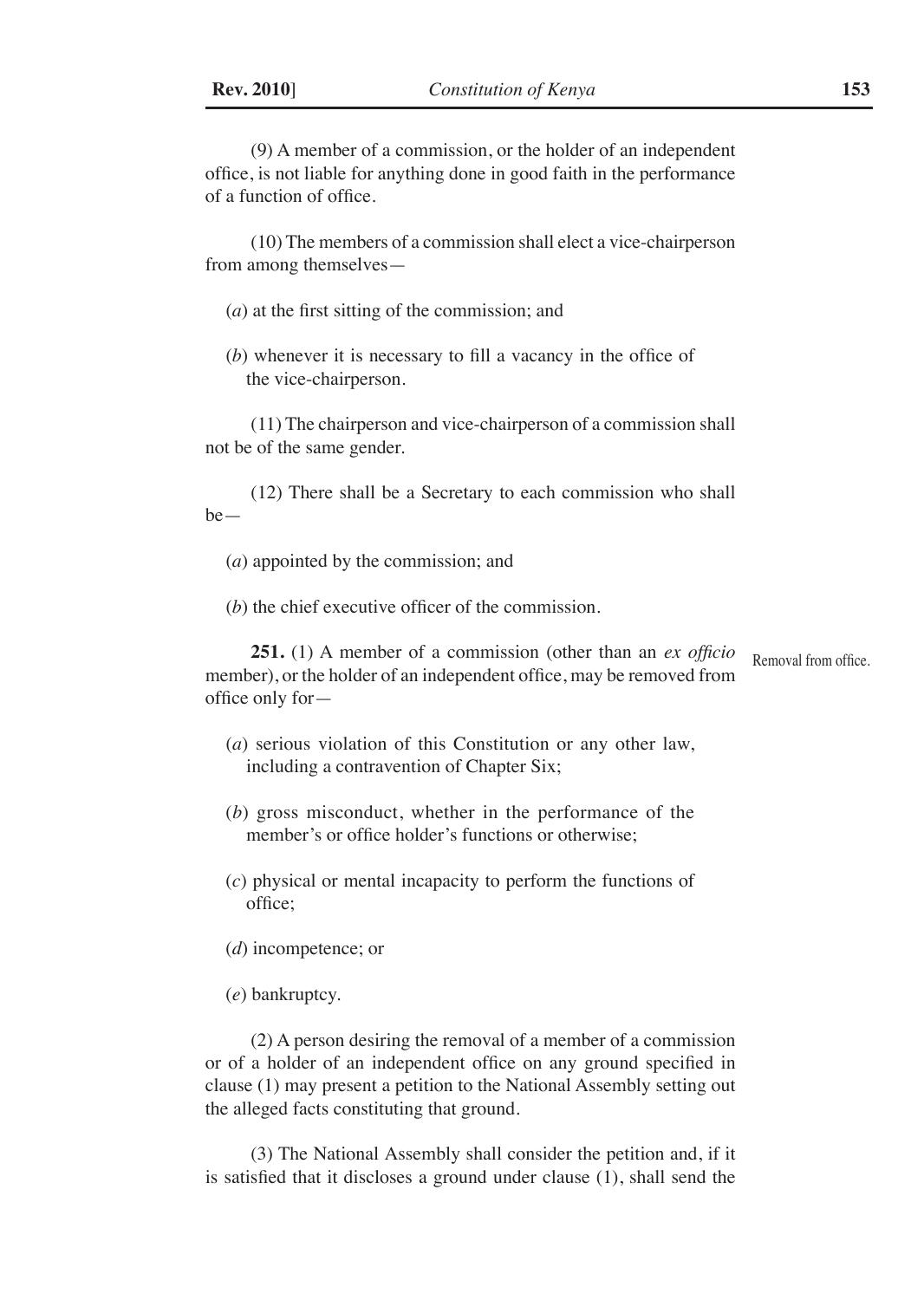petition to the President.

- (4) On receiving a petition under clause (3), the President—
- (*a*) may suspend the member or office holder pending the outcome of the complaint; and
- (*b*) shall appoint a tribunal in accordance with clause (5).
	- (5) The tribunal shall consist of—
- (*a*) a person who holds or has held office as a judge of a superior court, who shall be the chairperson;
- (*b*) at least two persons who are qualified to be appointed as High Court judges; and
- (*c*) one other member who is qualified to assess the facts in respect of the particular ground for removal.

(6) The tribunal shall investigate the matter expeditiously, report on the facts and make a binding recommendation to the President, who shall act in accordance with the recommendation within thirty days.

(7) A person suspended under this Article is entitled to continue to receive one-half of the remuneration and benefits of the office while suspended.

**252.** (1) Each commission, and each holder of an independent office— General functions

- (*a*) may conduct investigations on its own initiative or on a complaint made by a member of the public;
- (*b*) has the powers necessary for conciliation, mediation and negotiation;
- (*c*) shall recruit its own staff; and
- (*d*) may perform any functions and exercise any powers prescribed by legislation, in addition to the functions and powers conferred by this Constitution.

(2) A complaint to a commission or the holder of an independent office may be made by any person entitled to institute court proceedings under Article 22 (1) and (2).

and powers.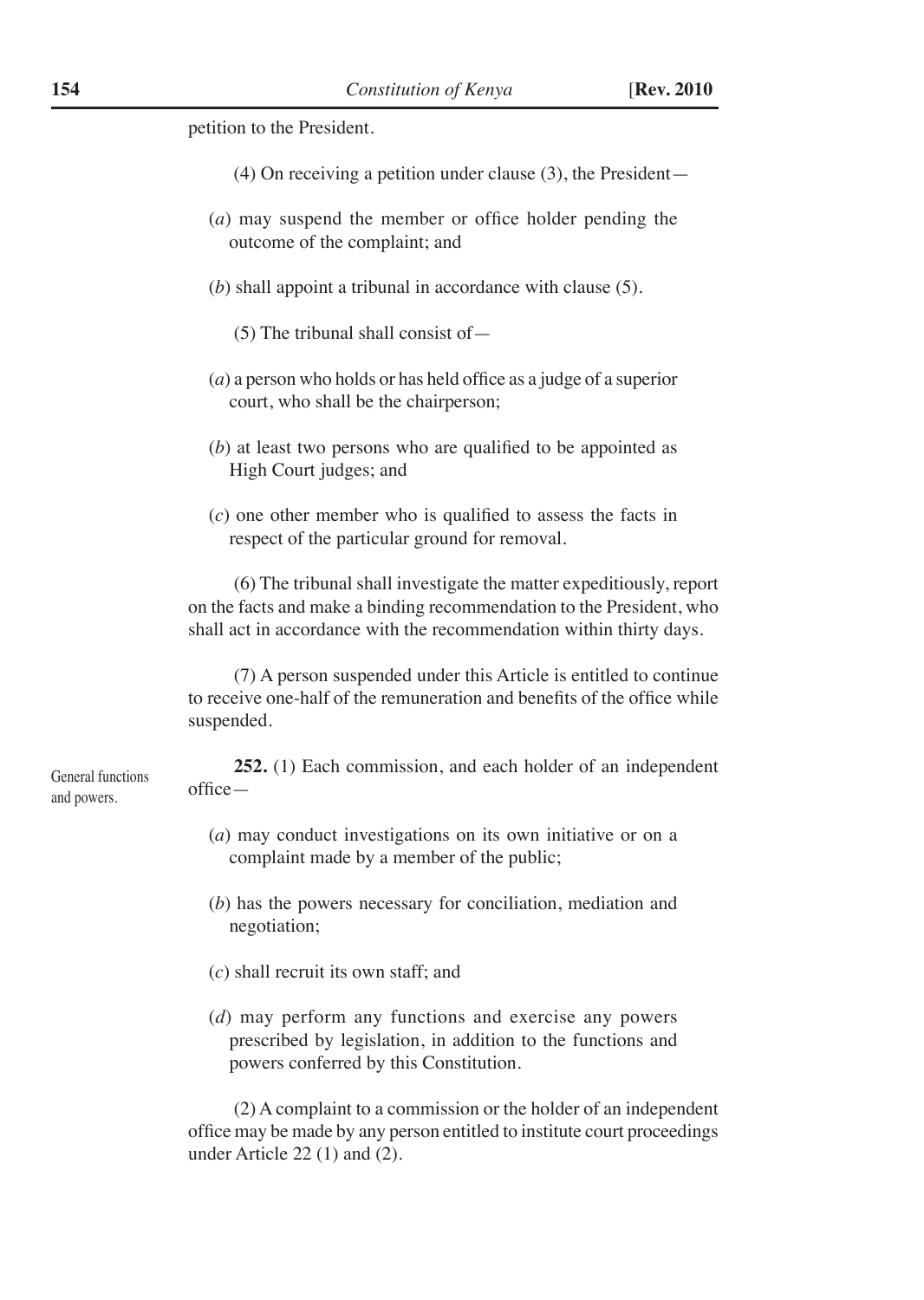(3) The following commissions and independent offices have the power to issue a summons to a witness to assist for the purposes of its investigations—

- (*a*) the Kenya National Human Rights and Equality Commission;
- (*b*) the Judicial Service Commission;
- (*c*) the National Land Commission; and
- (*d*) the Auditor-General.

**253.** Each commission and each independent office—

(*a*) is a body corporate with perpetual succession and a seal; and

(*b*) is capable of suing and being sued in its corporate name.

**254.** (1) As soon as practicable after the end of each financial year, each commission, and each holder of an independent office, shall submit a report to the President and to Parliament.

(2) At any time, the President, the National Assembly or the Senate may require a commission or holder of an independent office to submit a report on a particular issue.

(3) Every report required from a commisssion or holder of an independent office under this Article shall be published and publicised.

### **CHAPTER SIXTEEN––AMENDMENT OF THIS CONSTITUTION**

**255.** (1) A proposed amendment to this Constitution shall be enacted in accordance with Article 256 or 257, and approved in accordance with clause (2) by a referendum, if the amendment relates to any of the following matters—

Amendment of this Constitution.

(*a*) the supremacy of this Constitution;

(*b*) the territory of Kenya;

(*c*) the sovereignty of the people;

Incorporation of commissions and independent offices.

Reporting by commissions and independent offices.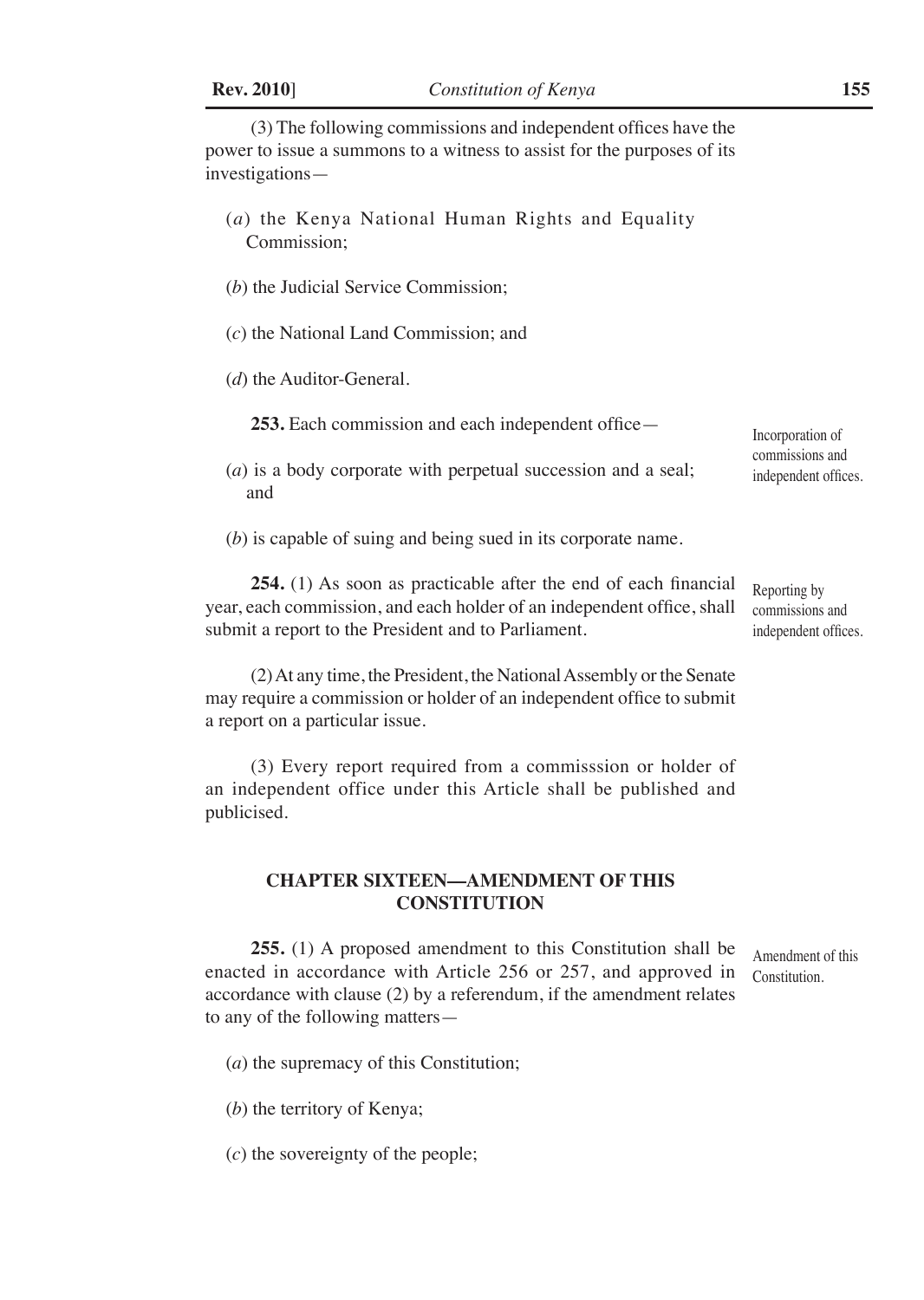- (*d*) the national values and principles of governance mentioned in Article 10 (2) (*a*) to (*d*);
- (*e*) the Bill of Rights;
- (*f*) the term of office of the President;
- (*g*) the independence of the Judiciary and the commissions and independent offices to which Chapter Fifteen applies;
- (*h*) the functions of Parliament;
- (*i*) the objects, principles and structure of devolved government; or
- $(j)$  the provisions of this Chapter.

 (2) A proposed amendment shall be approved by a referendum under clause (1) if—

- (*a*) at least twenty per cent of the registered voters in each of at least half of the counties vote in the referendum; and
- (*b*) the amendment is supported by a simple majority of the citizens voting in the referendum.

(3) An amendment to this Constitution that does not relate to a matter mentioned in clause (1) shall be enacted either—

- (*a*) by Parliament, in accordance with Article 256; or
- (*b*) by the people and Parliament, in accordance with Article 257.

Amendment by parliamentary initiative.

- **256.** (1) A Bill to amend this Constitution—
- (*a*) may be introduced in either House of Parliament;
- (*b*) may not address any other matter apart from consequential amendments to legislation arising from the Bill;
- (*c*) shall not be called for second reading in either House within ninety days after the first reading of the Bill in that House; and
- (*d*) shall have been passed by Parliament when each House of Parliament has passed the Bill, in both its second and third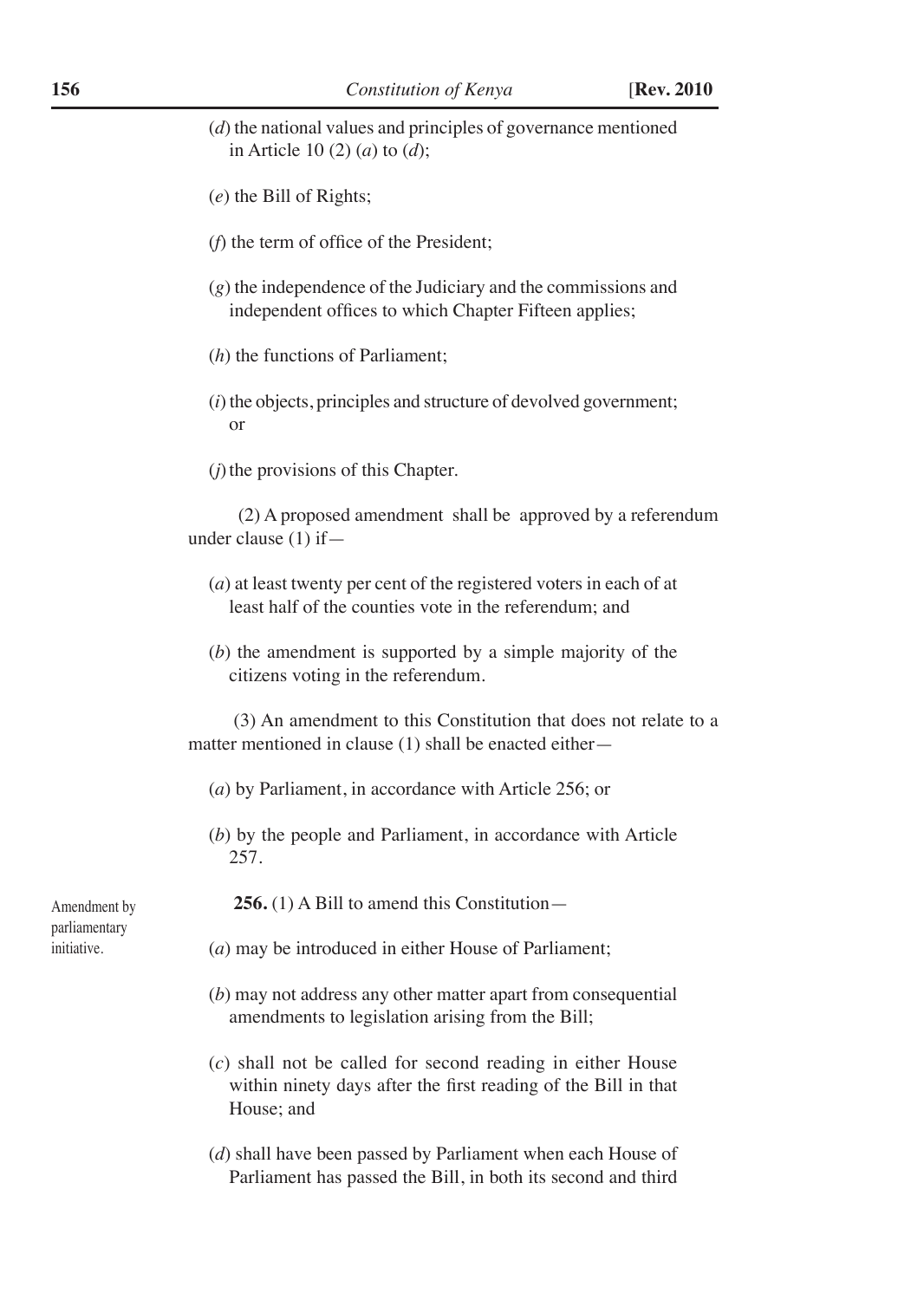readings, by not less than two-thirds of all the members of that House.

 (2) Parliament shall publicise any Bill to amend this Constitution, and facilitate public discussion about the Bill.

(3) After Parliament passes a Bill to amend this Constitution, the Speakers of the two Houses of Parliament shall jointly submit to the President—

- (*a*) the Bill, for assent and publication; and
- (*b*) a certificate that the Bill has been passed by Parliament in accordance with this Article.

(4) Subject to clause (5), the President shall assent to the Bill and cause it to be published within thirty days after the Bill is enacted by Parliament.

(5) If a Bill to amend this Constitution proposes an amendment relating to a matter mentioned in Article  $255(1)$  —

- (*a*) the President shall**,** before assenting to the Bill, request the Independent Electoral and Boundaries Commission to conduct, within ninety days, a national referendum for approval of the Bill; and
- (*b*) within thirty days after the chairperson of the Independent Electoral and Boundaries Commission has certified to the President that the Bill has been approved in accordance with Article 255 (2), the President shall assent to the Bill and cause it to be published.

**257.** (1) An amendment to this Constitution may be proposed by a popular initiative signed by at least one million registered voters.

Amendment by popular initiative.

(2) A popular initiative for an amendment to this Constitution may be in the form of a general suggestion or a formulated draft Bill.

(3) If a popular initiative is in the form of a general suggestion, the promoters of that popular initiative shall formulate it into a draft Bill.

(4) The promoters of a popular initiative shall deliver the draft Bill and the supporting signatures to the Independent Electoral and Boundaries Commission, which shall verify that the initiative is supported by at least one million registered voters.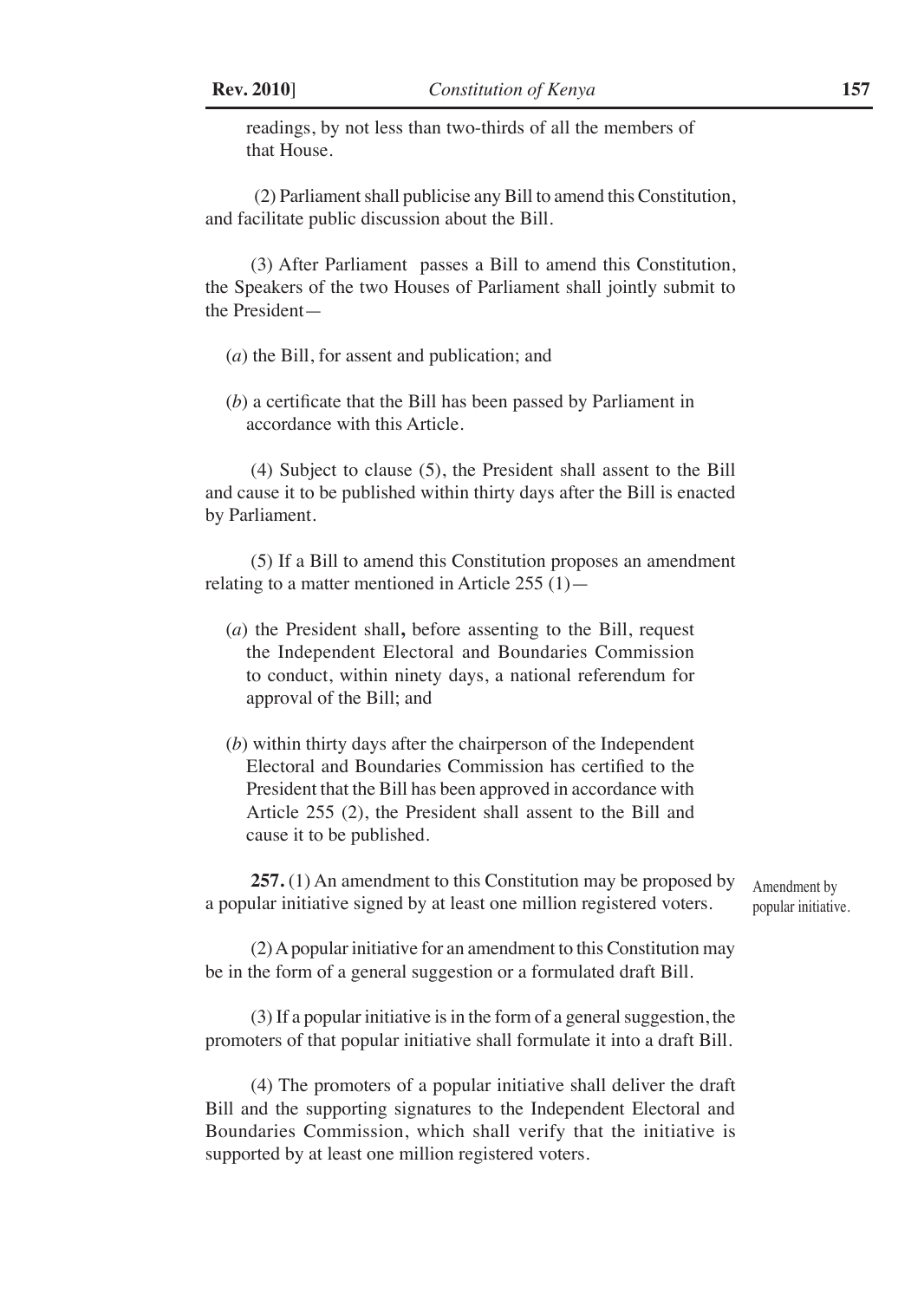(5) If the Independent Electoral and Boundaries Commission is satisfied that the initiative meets the requirements of this Article, the Commission shall submit the draft Bill to each county assembly for consideration within three months after the date it was submitted by the Commission.

(6) If a county assembly approves the draft Bill within three months after the date it was submitted by the Commission, the speaker of the county assembly shall deliver a copy of the draft Bill jointly to the Speakers of the two Houses of Parliament, with a certificate that the county assembly has approved it.

(7) If a draft Bill has been approved by a majority of the county assemblies, it shall be introduced in Parliament without delay.

(8) A Bill under this Article is passed by Parliament if supported by a majority of the members of each House.

(9) If Parliament passes the Bill, it shall be submitted to the President for assent in accordance with Articles 256 (4) and (5).

(10) If either House of Parliament fails to pass the Bill, or the Bill relates to a matter mentioned in 255 (1), the proposed amendment shall be submitted to the people in a referendum.

(11) Article 255 (2) applies, with any necessary modifications, to a referendum under clause (10**)**.

#### **CHAPTER SEVENTEEN—GENERAL PROVISIONS**

**258.** (1) Every person has the right to institute court proceedings, claiming that this Constitution has been contravened, or is threatened with contravention.

(2) In addition to a person acting in their own interest, court proceedings under clause (1) may be instituted by—

- (*a*) a person acting on behalf of another person who cannot act in their own name;
- (*b*) a person acting as a member of, or in the interest of, a group or class of persons;
- (*c*) a person acting in the public interest; or
- (*d*) an association acting in the interest of one or more of its members.

Enforcement of this Constitution.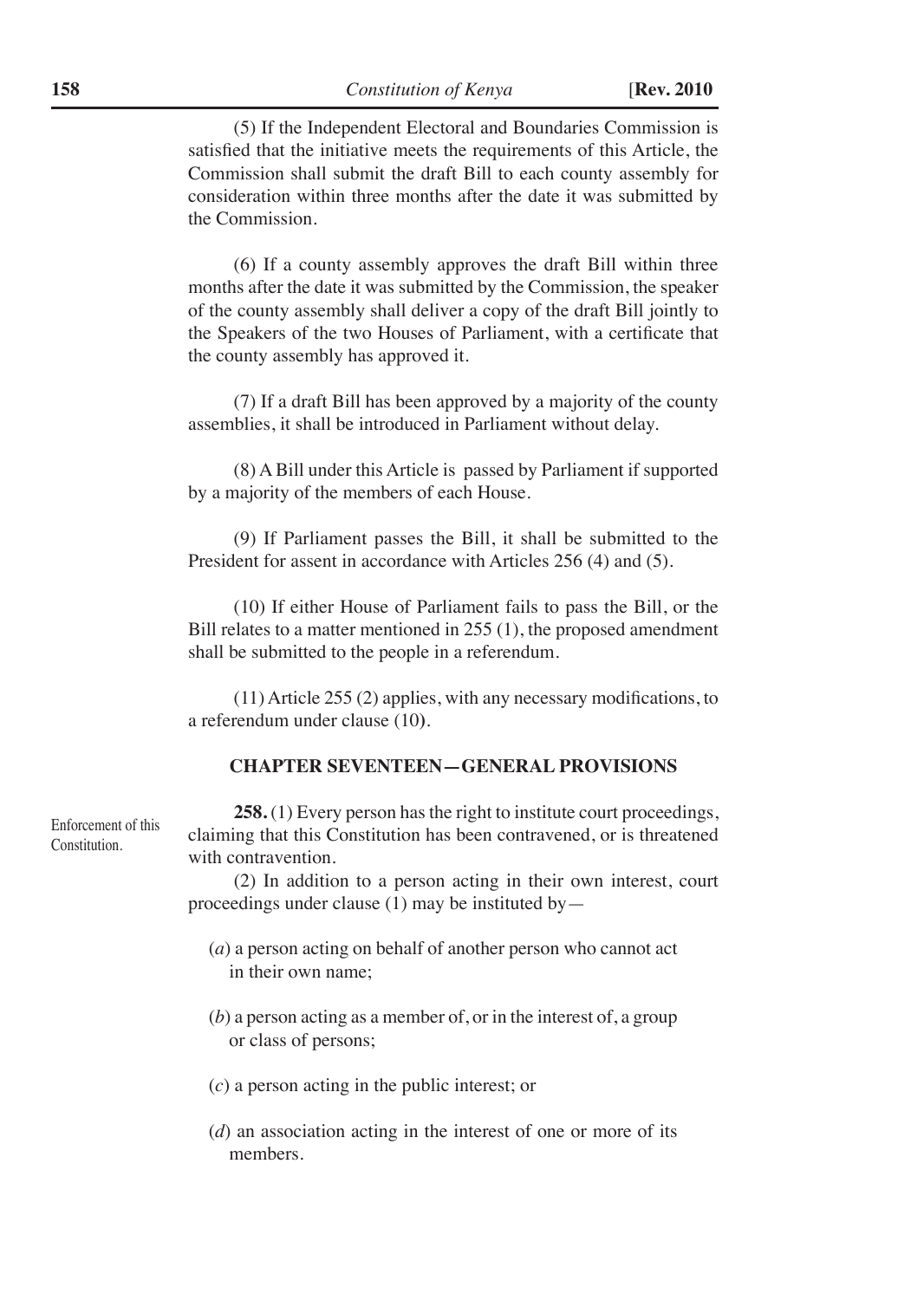259. (1) This Constitution shall be interpreted in a manner Construing this that— Constitution.

- (*a*) promotes its purposes, values and principles;
- (*b*) advances the rule of law, and the human rights and fundamental freedoms in the Bill of Rights;
- (*c*) permits the development of the law; and
- (*d*) contributes to good governance.

 (2) If there is a conflict between different language versions of this Constitution, the English language version prevails.

(3) Every provision of this Constitution shall be construed according to the doctrine of interpretation that the law is always speaking and, therefore, among other things—

- (*a*) a function or power conferred by this Constitution on an office may be performed or exercised as occasion requires, by the person holding the office;
- (*b*) any reference in this Constitution to a State or other public office or officer, or a person holding such an office, includes a reference to the person acting in or otherwise performing the functions of the office at any particular time;
- (*c*) a reference in this Constitution to an office, State organ or locality named in this Constitution shall be read with any formal alteration necessary to make it applicable in the circumstances; and
- (*d*) a reference in this Constitution to an office, body or organisation is, if the office, body or organisation has ceased to exist, a reference to its successor or to the equivalent office, body or organisation.
	- (4) In this Constitution, unless the context otherwise requires—
- (*a*) if a word or expression is defined in this Constitution, any grammatical variation or cognate expression of the word or expression has a corresponding meaning, read with the changes required by the context; and
- (*b*) the word "includes" means "includes, but is not limited to".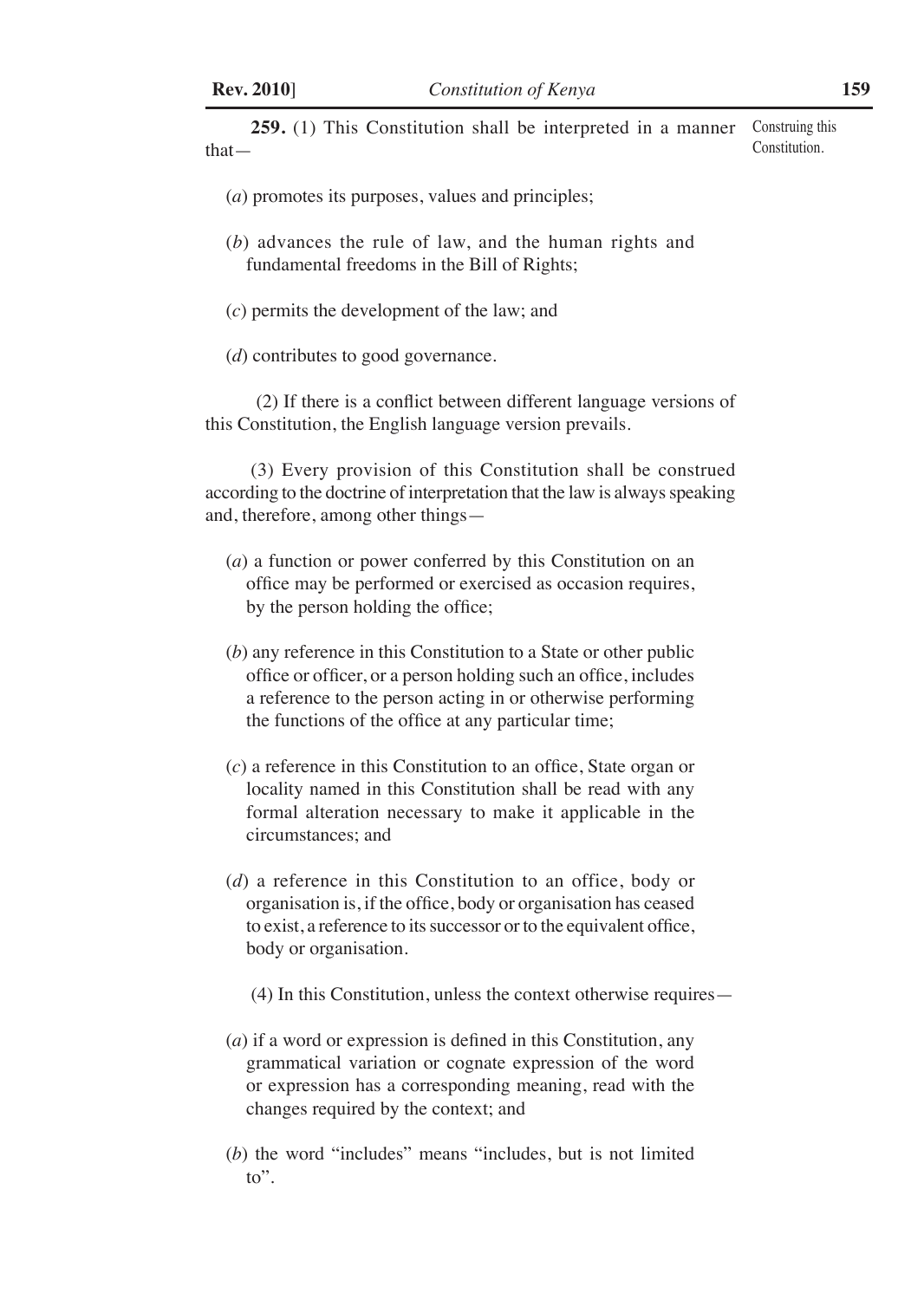(5) In calculating time between two events for any purpose under this Constitution, if the time is expressed—

- (*a*) as days, the day on which the first event occurs shall be excluded, and the day by which the last event may occur shall be included;
- (*b*) as months, the time period ends at the beginning of the day in the relevant month—
	- (i) that has the same number as the date on which the period began, if that month has a corresponding date; or
	- (ii) that is the last day of that month, in any other case; or
- (*c*) as years, the period of time ends at the beginning of the date of the relevant year that corresponds to the date on which the period began.

(6) If a period of time prescribed by this Constitution for any purpose is six days or less, Sundays and public holidays shall not count when calculating the time.

(7) If, in any particular circumstances, the period of time prescribed by this Constitution ends on a Sunday or a public holiday, the period extends to the first subsequent day that is not a Sunday or public holiday.

(8) If a particular time is not prescribed by this Constitution for performing a required act, the act shall be done without unreasonable delay, and as often as occasion arises.

(9) If any person or State organ has authority under this Constitution to extend a period of time prescribed by this Constitution, the authority may be exercised either before or after the end of the period, unless a contrary intention is expressly mentioned in the provision conferring the authority.

(10) Except to the extent that this Constitution provides otherwise, if a person has vacated an office established under this Constitution, the person may, if qualified, again be appointed, elected or otherwise selected to hold the office in accordance with this Constitution.

(11) If a function or power conferred on a person under this Constitution is exercisable by the person only on the advice or recommendation, with the approval or consent of, or on consultation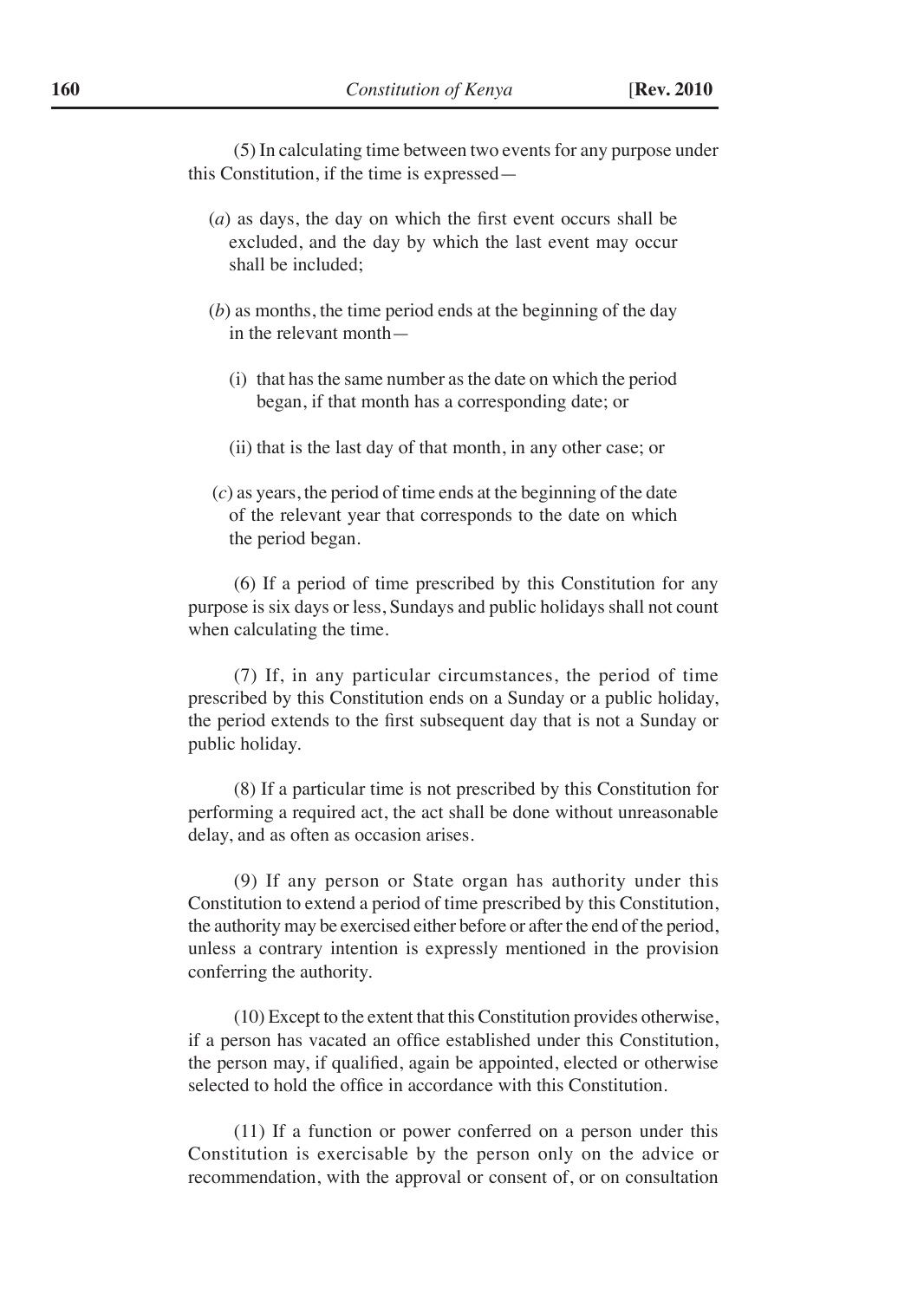with, another person, the function may be performed or the power exercised only on that advice, recommendation, with that approval or consent, or after that consultation, except to the extent that this Constitution provides otherwise.

**260.** In this Constitution, unless the context requires otherwise—

"adult" means an individual who has attained the age of eighteen years;

"affirmative action" includes any measure designed to overcome or ameliorate an inequity or the systemic denial or infringement of a right or fundamental freedom;

"child" means an individual who has not attained the age of eighteen years;

"contravene" includes fail to comply with;

"county legislation" means a law made by a county government or under under authority conferred by a county Assembly;

"disability" includes any physical, sensory, mental, psychological or other impairment, condition or illness that has, or is perceived by significant sectors of the community to have, a substantial or longterm effect on an individual's ability to carry out ordinary day-to-day activities;

"document" includes––

(*a*) any publication, or any matter written, expressed, or inscribed on any substance by means of letters, figures or marks, or by more than one of those means, that is intended to be used or may be used for the purpose of recording that matter; and

(*b*) electronic files;

"effective date" means the date that this Constitution came into force;

"fail" includes refuse;

"financial year" means the period of twelve months ending on the thirtieth day of June or other day prescribed by national legislation, but the initial financial year of any entity is the period of time from its

Interpretation.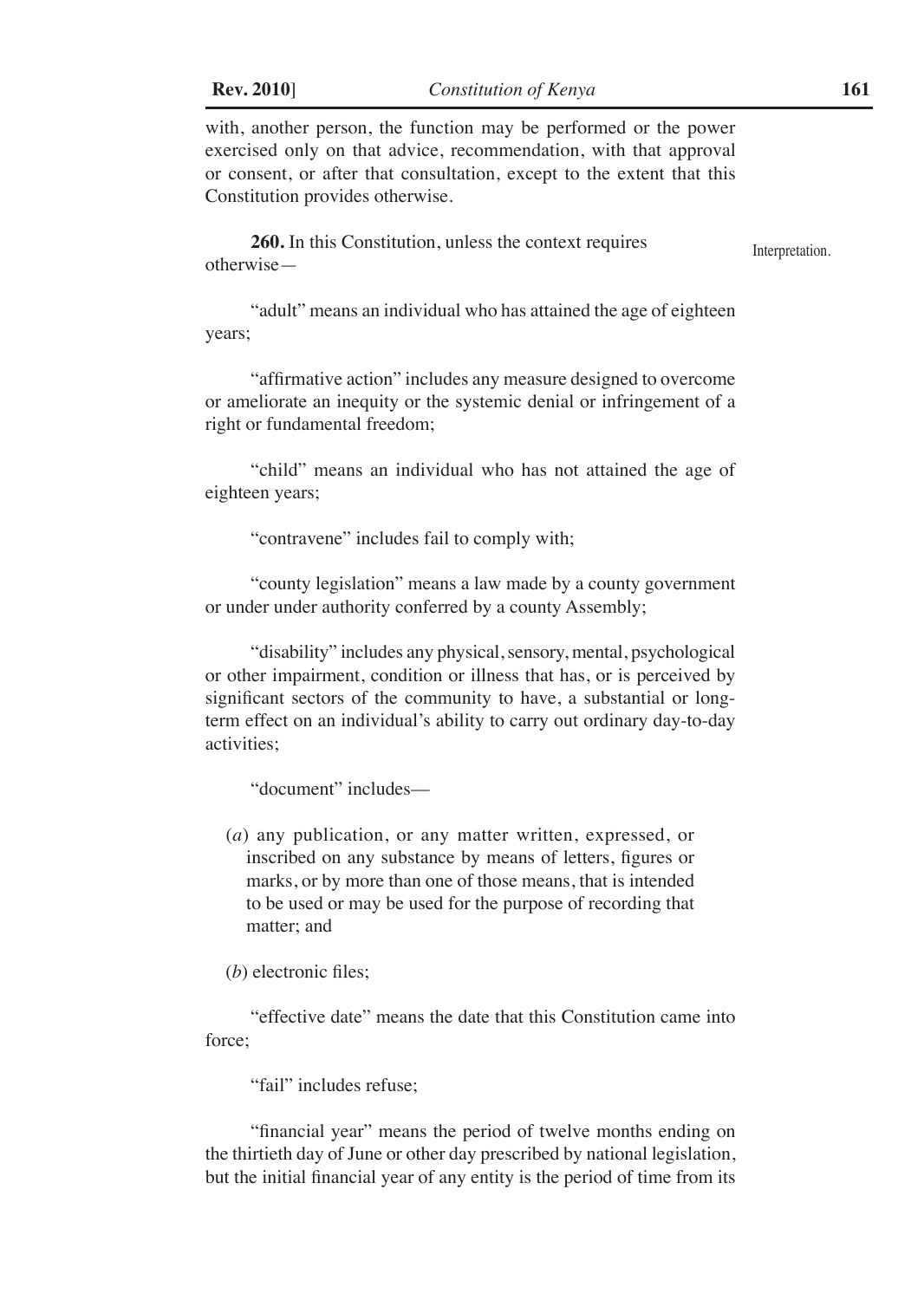coming into existence until the immediately following thirtieth day of June, or other day prescribed by national legislation;

"*Gazette*" means the *Kenya Gazette* published by authority of the national government, or a supplement to the *Kenya Gazette*;

"guarantee" means any absolute or conditional promise, commitment or undertaking by the national government to partially or completely re-pay any loan to a county government or any person;

"judicial officer" means a registrar, deputy registrar, magistrate, Kadhi or the presiding officer of a court established under Article 169 (1) (d);

"land" includes—

- (*a*) the surface of the earth and the subsurface rock;
- (*b*) any body of water on or under the surface;
- (*c*) marine waters in the territorial sea and exclusive economic zone;
- (*d*) natural resources completely contained on or under the surface; and
- (*e*) the air space above the surface;

"legislation" includes––

- (*a*) an Act of Parliament, or a law made under authority conferred by an Act of Parliament; or
- (*b*) a law made by an assembly of a county government, or under authority conferred by such a law;

"loan" includes any form of borrowing, lending or deferred payment in respect of which money from a public fund may be used, or is required to be used, for payment or repayment;

"marginalised community" means—

(*a*) a community that, because of its relatively small population or for any other reason, has been unable to fully participate in the integrated social and economic life of Kenya as a whole;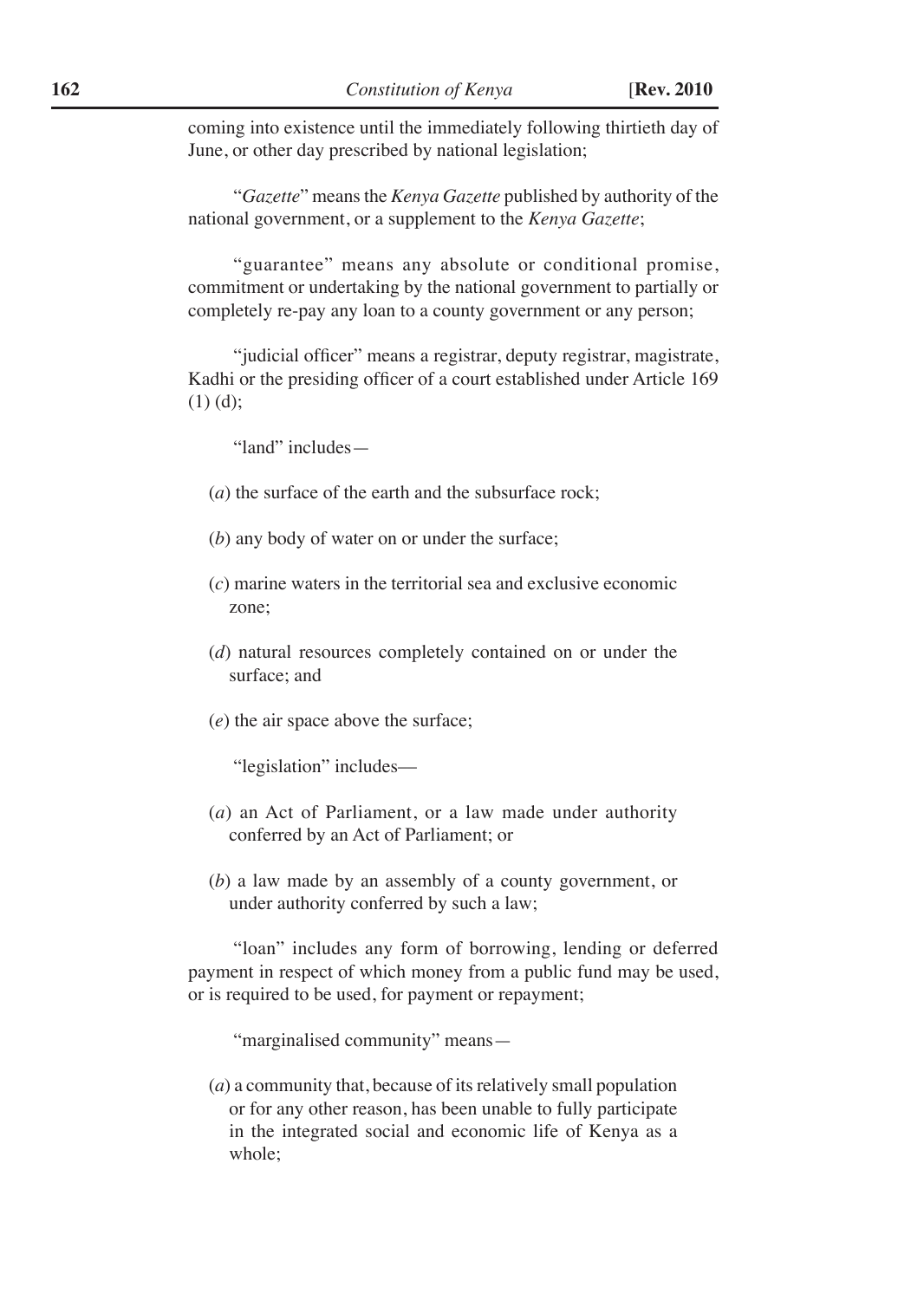| <b>Rev. 2010</b> |  |
|------------------|--|
|                  |  |

- (*b*) a traditional community that, out of a need or desire to preserve its unique culture and identity from assimilation, has remained outside the integrated social and economic life of Kenya as a whole;
- (*c*) an indigenous community that has retained and maintained a traditional lifestyle and livelihood based on a hunter or gatherer economy; or
- (*d*) pastoral persons and communities, whether they are—
	- (i) nomadic; or
	- (ii) a settled community that, because of its relative geographic isolation, has experienced only marginal participation in the integrated social and economic life of Kenya as a whole;

"marginalised group" means a group of people who, because of laws or practices before, on, or after the effective date, were or are disadvantaged by discrimination on one or more of the grounds in Article 27 (4);

"national legislation" means an Act of Parliament, or a law made under authority conferred by an Act of Parliament;

"natural resources" means the physical non-human factors and components, whether renewable or non-renewable, including—

(*a*) sunlight;

(*b*) surface and groundwater;

(*c*) forests, biodiversity and genetic resources; and

(*d*) rocks, minerals, fossil fuels and other sources of energy;

"older member of society" means a person who has attained the age of sixty years;

"person" includes a company, association or other body of persons whether incorporated or unincorporated;

"political party" means an association contemplated in Part 3 of Chapter Seven;

"property" includes any vested or contingent right to, or interest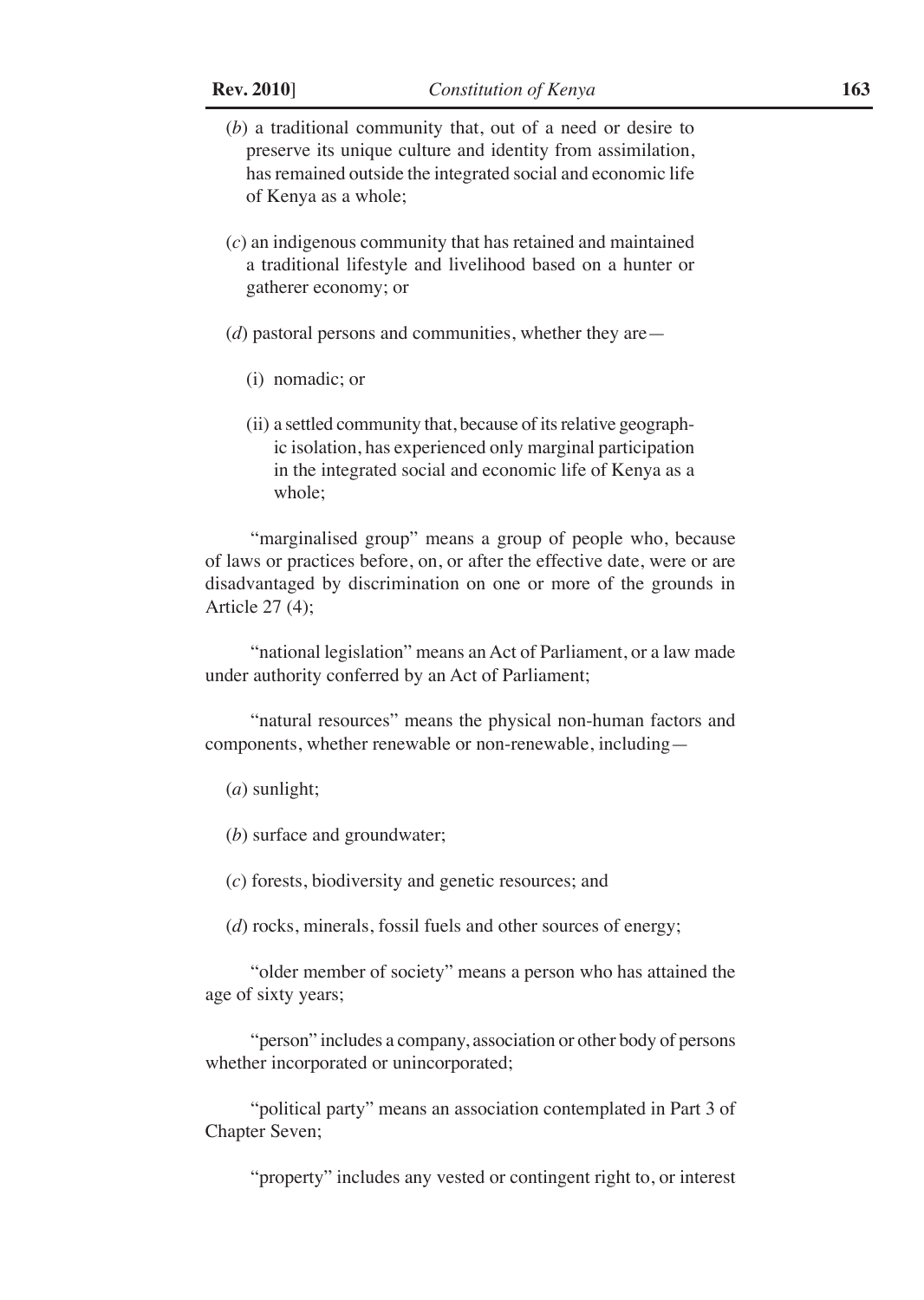in or arising from—

- (*a*) land, or permanent fixtures on, or improvements to, land;
- (*b*) goods or personal property;
- (*c*) intellectual property; or
- (*d*) money, choses in action or negotiable instruments;

"public officer" means—

- (*a*) any State officer; or
- (*b*) any person, other that a State Officer, who holds a public office;

"public office" means an office in the national government, a county government or the public service, if the remuneration and benefits of the office are payable directly from the Consolidated Fund or directly out of money provided by Parliament;

"public service" means the collectivity of all individuals, other than State officers, performing a function within a State organ;

"Republic" means the Republic of Kenya;

"State", when used as a noun, means the collectivity of offices, organs and other entities comprising the government of the Republic under this Constitution;

"State office" means any of the following offices—

(*a*) President;

(*b*) Deputy President;

(*c*) Cabinet Secretary;

(*d*) Member of Parliament;

(*e*) Judges and Magistrates;

- (*f*) member of a commission to which Chapter Fifteen applies;
- (*g*) holder of an independent office to which Chapter Fifteen applies;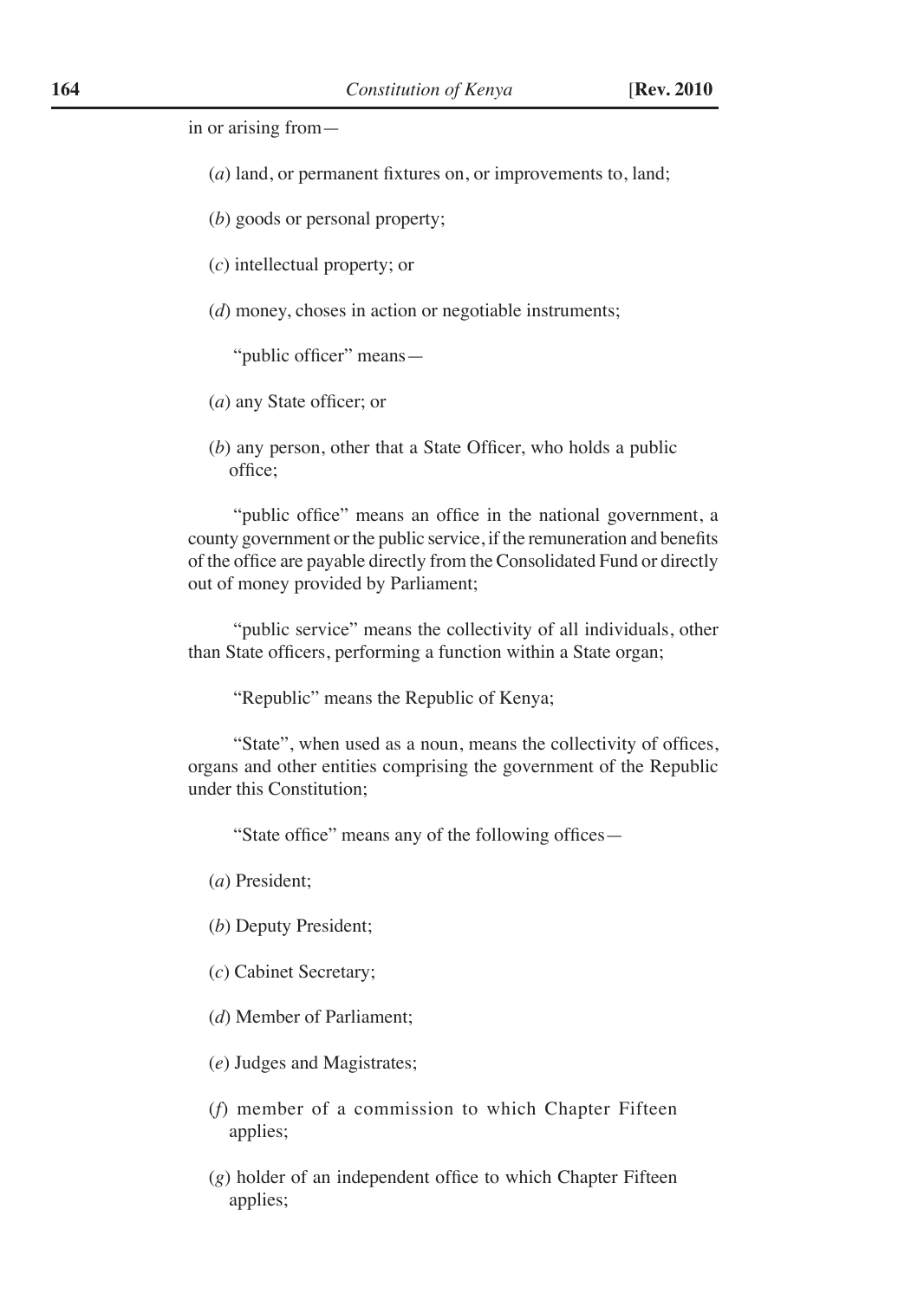- (*h*) member of a county assembly, governor or deputy governor of a county, or other member of the executive committee of a county government;
- (*i*) Attorney-General;
- (*j*) Director of Public Prosecutions;
- (*k*) Secretary to the Cabinet;
- (*l*) Principal Secretary;
- (*m*) Chief of the Kenya Defence Forces;
- (*n*) commander of a service of the Kenya Defence Forces;
- (*o*) Director-General of the National Intelligence Service;
- (*p*) Inspector-General, and the Deputy Inspectors-General, of the National Police Service; or
- (*q*) an office established and designated as a State office by national legislation;

"State officer" means a person holding a State office;

"State organ" means a commission, office, agency or other body established under this Constitution;

"writing" includes printing, photography, lithography, typewriting, Braille, and any other means of representing or reproducing words in a visible form; and

"youth" means the collectivity of all individuals in the Republic who—

- (*a*) have attained the age of eighteen years; but
- (*b*) have not attained the age of thirty-five years.

## **CHAPTER EIGHTEEN—TRANSITIONAL AND CONSEQUENTIAL PROVISIONS**

**261.** (1) Parliament shall enact any legislation required by this Consequential Constitution to be enacted to govern a particular matter within the period legislation.specified in the Fifth Schedule, commencing on the effective date.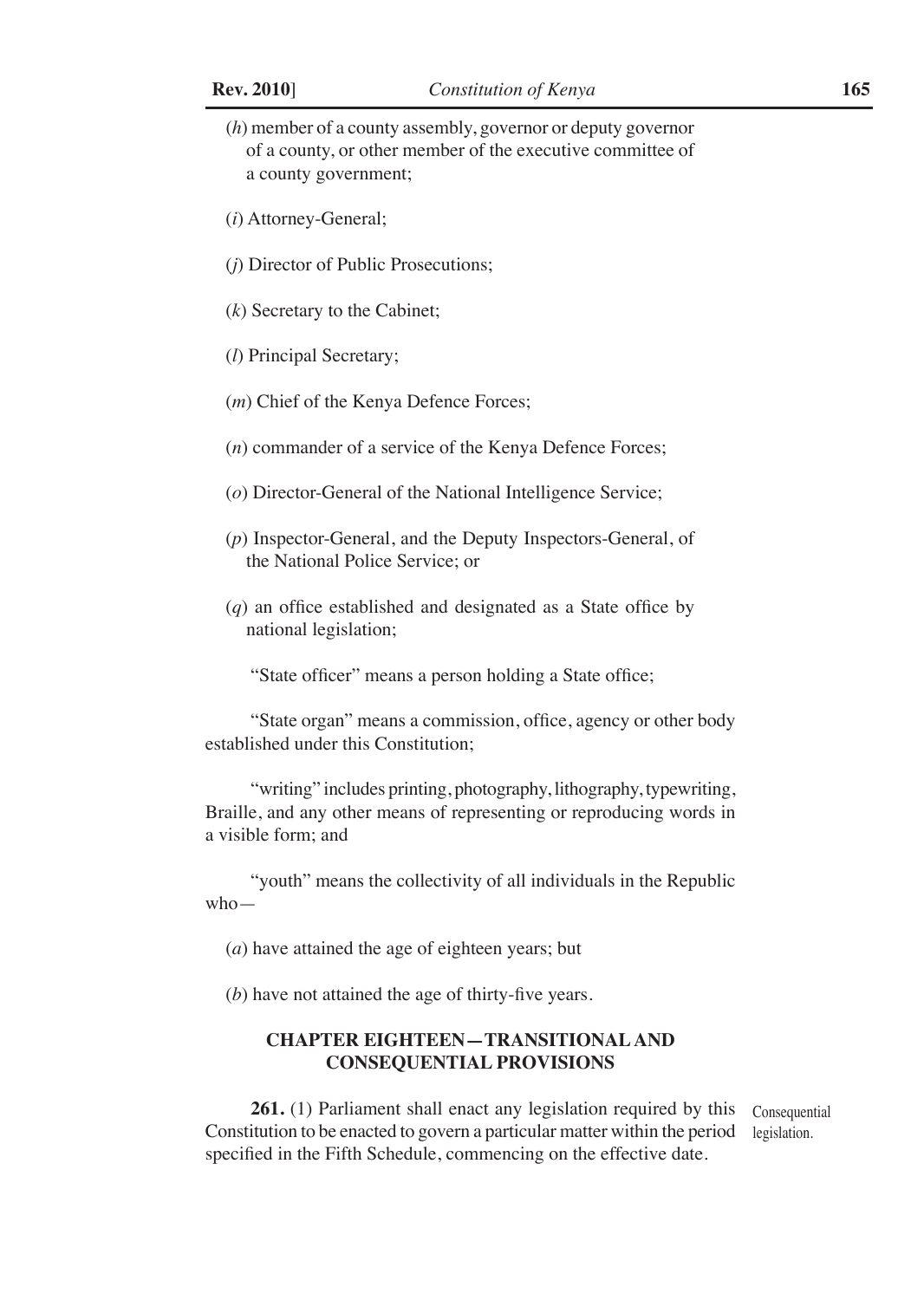(2) Despite clause (1), the National Assembly may, by resolution supported by the votes of at least two-thirds of all the members of the National Assembly, extend the period prescribed in respect of any particular matter under clause (1), by a period not exceeding one year.

(3) The power of the National Assembly contemplated under clause (2), may be exercised—

- (*a*) only once in respect of any particular matter; and
- (*b*) only in exceptional circumstances to be certified by the Speaker of the National Assembly.

(4) For the purposes of clause (1), the Attorney-General**,** in consultation with the Commission for the Implementation of the Constitution, shall prepare the relevant Bills for tabling before Parliament, as soon as reasonably practicable, to enable Parliament to enact the legislation within the period specified.

(5) If Parliament fails to enact any particular legislation within the specified time, any person may petition the High Court on the matter.

(6) The High Court in determining a petition under clause (5) may—

- (*a*) make a declaratory order on the matter; and
- (*b*) transmit an order directing Parliament and the Attorney-General to take steps to ensure that the required legislation is enacted, within the period specified in the order, and to report the progress to the Chief Justice.

(7) If Parliament fails to enact legislation in accordance with an order under clause (6) (*b*), the Chief Justice shall advise the President to dissolve Parliament and the President shall dissolve Parliament.

(8) If Parliament has been dissolved under clause (7), the new Parliament shall enact the required legislation within the periods mentioned in the Fifth Schedule beginning with the date of commencement of the term of the new Parliament.

(9) If the new Parliament fails to enact legislation in accordance with clause (8), the provisions of clauses (1) to (8) shall apply afresh.

**262.** The transitional and consequential provisions set out in the Sixth Schedule shall take effect on the effective date.

Transitional and consequential provisions.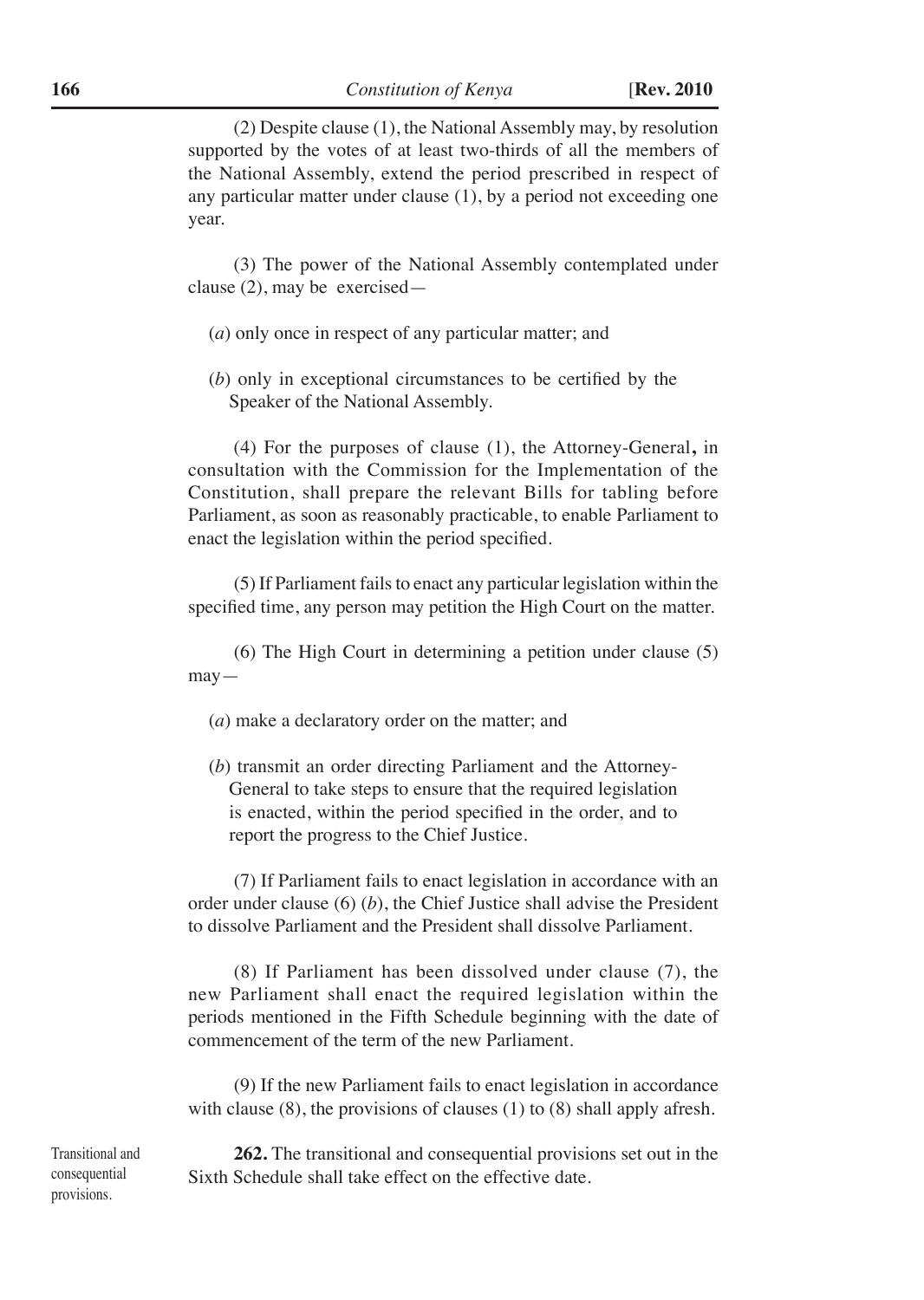263. This Constitution shall come into force on its promulgation Effective Date. by the President or on the expiry of a period of fourteen days from the date of the publication in the *Gazette* of the final result of the referendum ratifying this Constitution, whichever is the earlier.

264. The Constitution in force immediately before the effective Repeal of previous date shall stand repealed on the effective date, subject to the Sixth constitution.Schedule.

#### **SCHEDULES**

## **FIRST SCHEDULE** (*Article* 6 (1))

#### **COUNTIES**

- 1. Mombasa
- 2. Kwale
- 3. Kilifi
- 4. Tana River
- 5. Lamu
- 6. Taita/Taveta
- 7. Garissa
- 8. Wajir
- 9. Mandera
- 10. Marsabit
- 11. Isiolo
- 12. Meru
- 13. Tharaka-Nithi
- 14. Embu
- 15. Kitui
- 16. Machakos
- 17. Makueni
- 18. Nyandarua
- 19. Nyeri
- 20. Kirinyaga
- 21. Murang'a
- 22. Kiambu
- 23. Turkana
- 24. West Pokot
- 25. Samburu
- 26. Trans Nzoia
- 27. Uasin Gishu
- 28. Elgeyo/Marakwet
- 29. Nandi
- 30. Baringo
- 31. Laikipia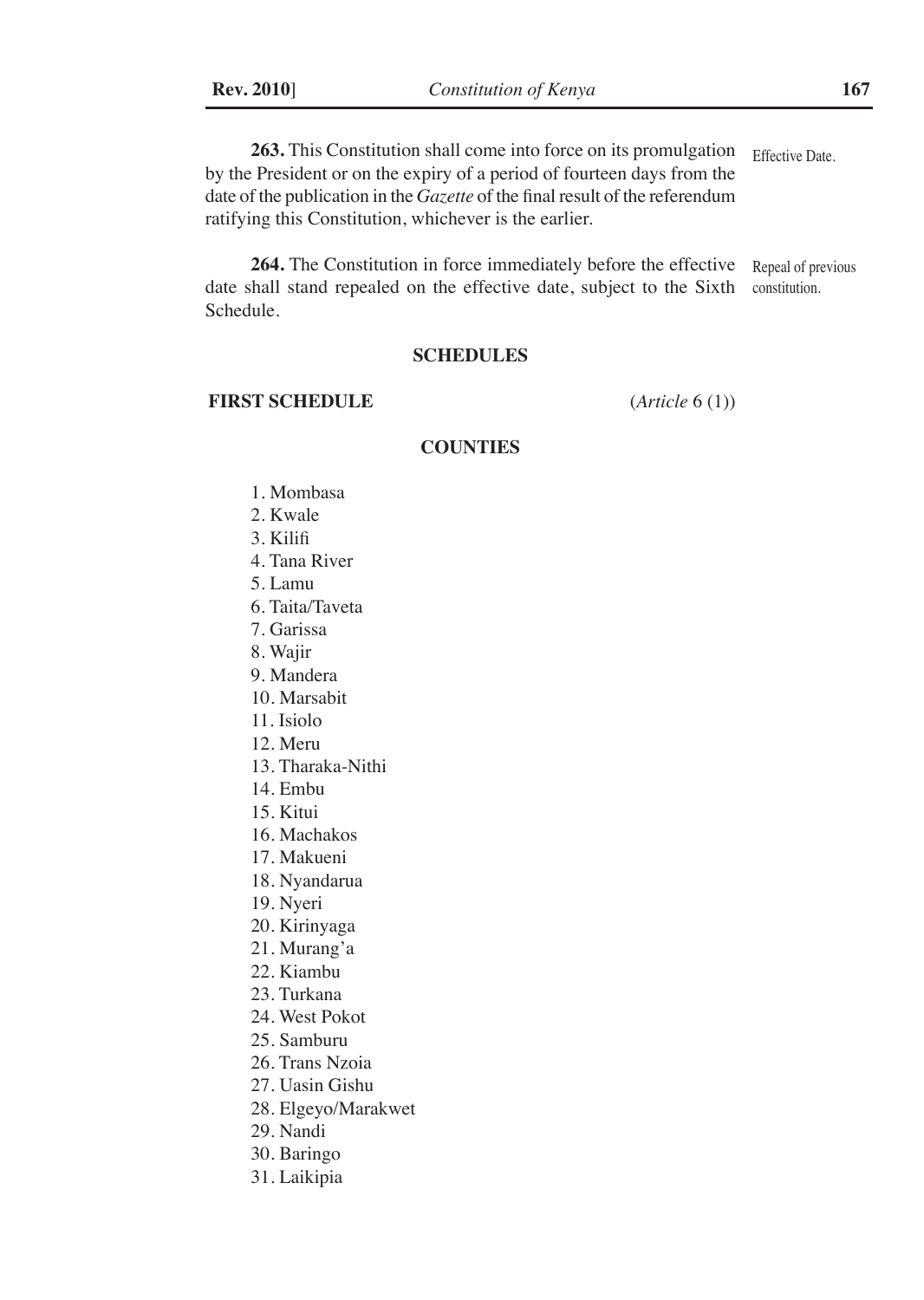- 32. Nakuru
- 33. Narok
- 34. Kajiado
- 35. Kericho
- 36. Bomet
- 37. Kakamega
- 38. Vihiga
- 39. Bungoma
- 40. Busia
- 41. Siaya
- 42. Kisumu
- 43. Homa Bay
- 44. Migori
- 45. Kisii
- 46. Nyamira
- 47. Nairobi City

## **SECOND SCHEDULE** (*Article* 9 (2))

## **NATIONAL SYMBOLS**

(a) The National Flag



*Note––* All dimensions given do not necessarily represent any particular measurement and are merely proportional.

## **Description***––*

Three major strips of equal width coloured from top to bottom black, red and green and separated by narrow white strips, with a symmetrical shield and white spears superimposed centrally.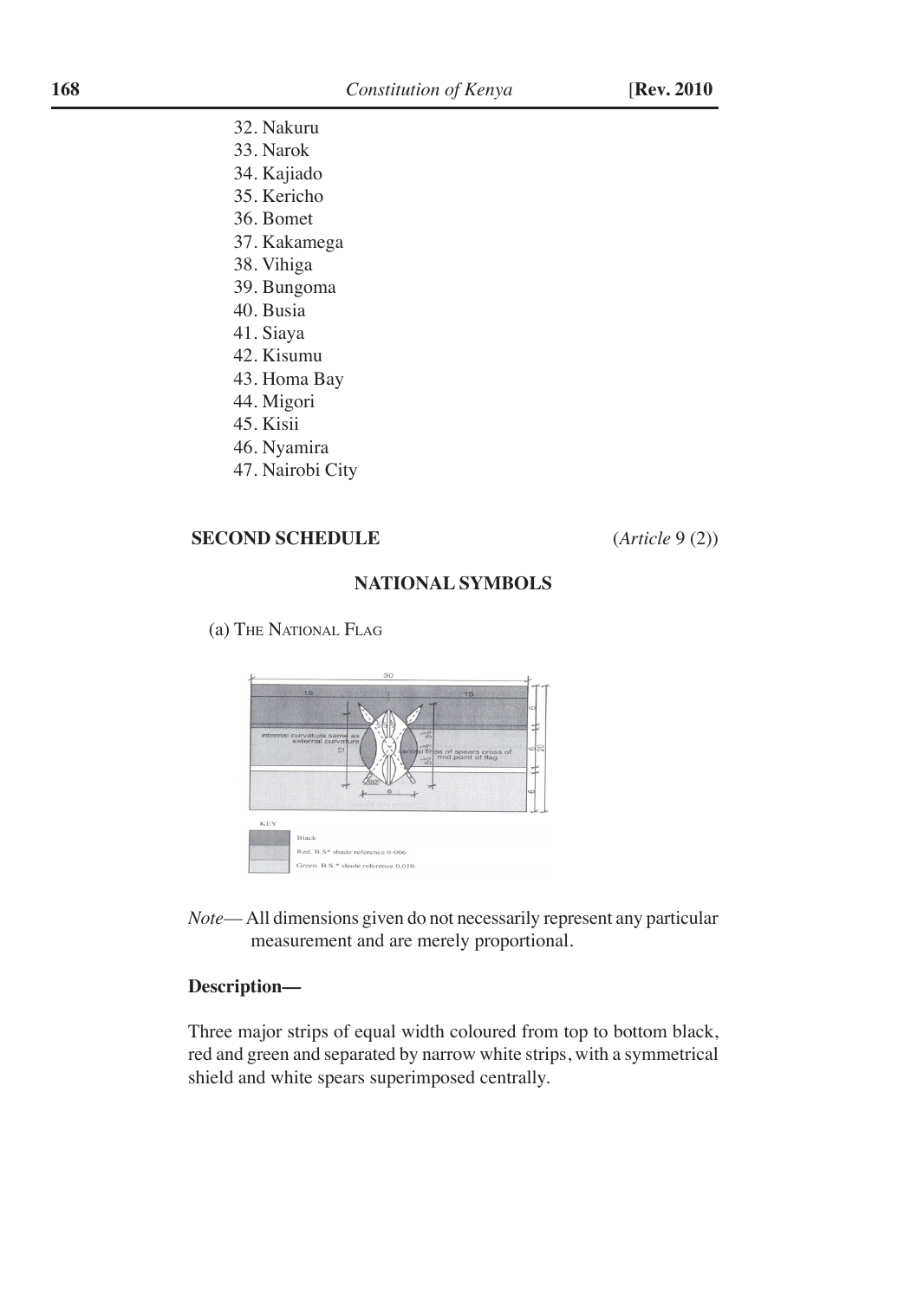(b) The National Anthem

Ee Mungu nguvu yetu O God of all creation

Amani na uhuru Peace and liberty

### **2** 2

Amkeni ndugu zetu Let one and all arise

Tunayoipenda Heritage of splendour,

### **3 3**

Natujenge taifa letu Let all with one accord

Pamoja kazini The fruit of our labour

## **1** 1

Ilete baraka kwetu. Bless this our land and nation.

Haki iwe ngao na mlinzi Justice be our shield and defender Natukae na undugu May we dwell in unity

 Raha tupate na ustawi Plenty be found within our borders.

Tufanye sote bidii With hearts both strong and true.

Nasi tujitoe kwa nguvu Service be our earnest endeavour, Nchi yetu ya Kenya, And our Homeland of Kenya

Tuwe tayari kuilinda. Firm may we stand to defend.

Ee, ndio wajibu wetu In common bond united,

Kenya istahili heshima Build this our nation together Tuungane mikono And the glory of Kenya

Kila siku tuwe na shukrani. Fill every heart with thanksgiving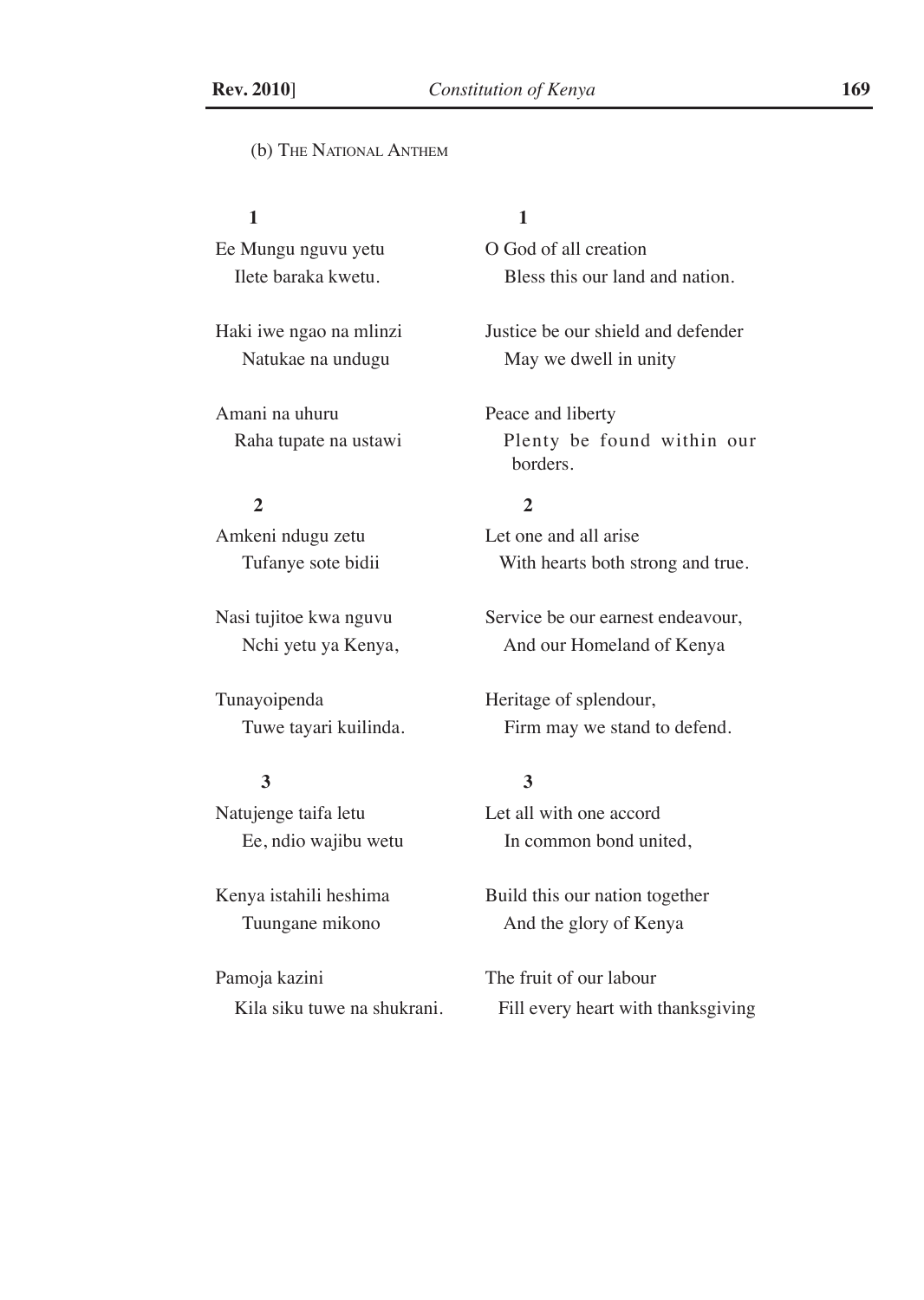# (c) The Coat of Arms



(d) The Public Seal

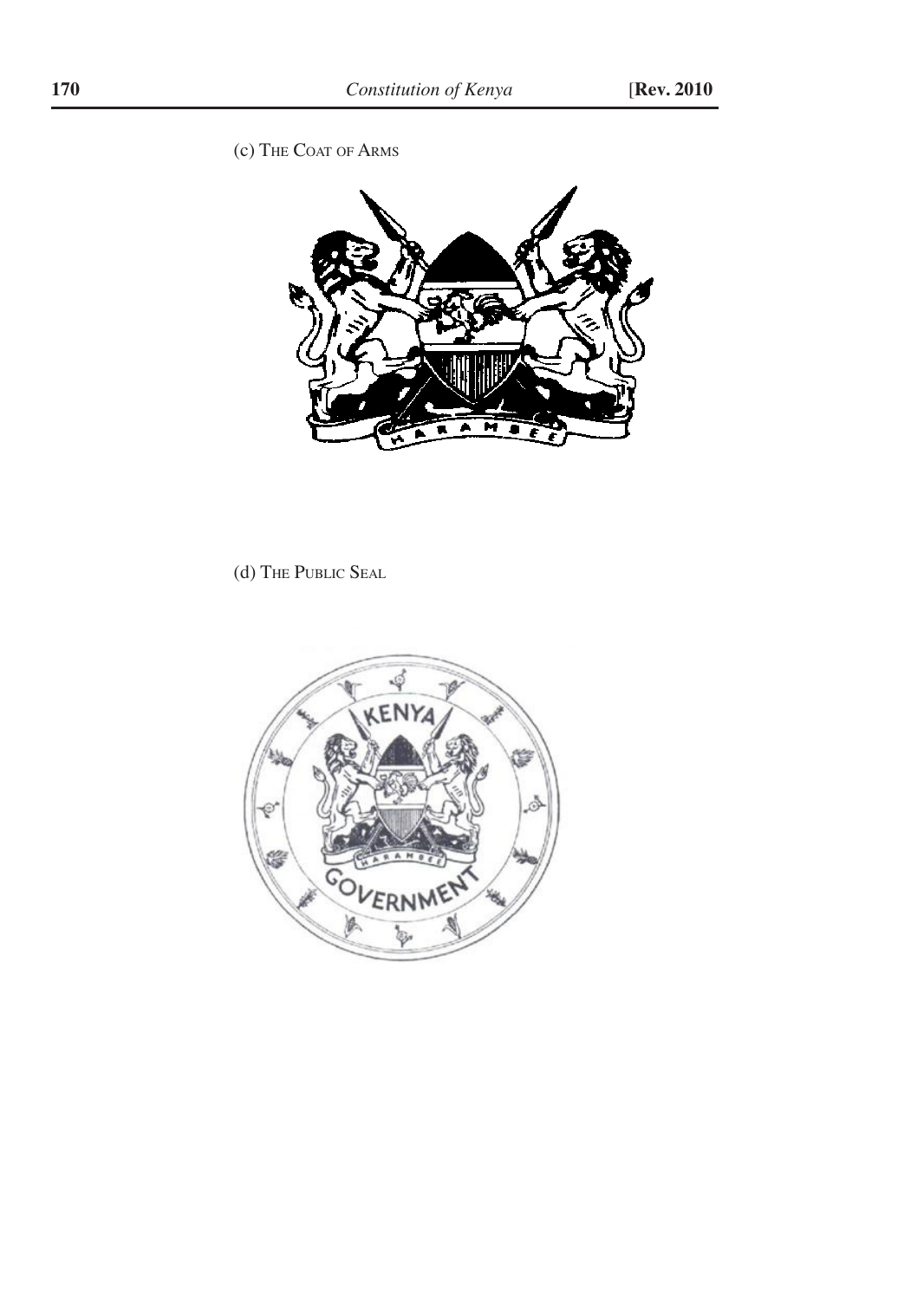#### **THIRD SCHEDULE** *(Articles 74, 141 (3), 148 (5) and 152(4))*

#### **NATIONAL OATHS AND AFFIRMATIONS**

## OATH OR SOLEMN AFFIRMATION OF ALLEGIANCE OF THE PRESIDENT/ACTING PRESIDENT AND THE DEPUTY PRESIDENT

I, ………...............................................……. , in full realisation of the high calling I assume as President/Acting President/ Deputy President of the Republic of Kenya, do swear/solemnly affirm that I will be faithful and bear true allegiance to the Republic of Kenya; that I will obey, preserve, protect and defend this Constitution of Kenya, as by law established, and all other laws of the Republic; and that I will protect and uphold the sovereignty, integrity and dignity of the people of Kenya. (In the case of an oath*––* So help me God.)

## OATH OR SOLEMN AFFIRMATION OF DUE EXECUTION OF OFFICE FOR THE PRESIDENT/ACTING PRESIDENT

I, ……….............................................……… , swear/solemnly affirm that I will truly and diligently serve the people and the Republic of Kenya in the office of the President/ Acting President of the Republic of Kenya; that I will diligently discharge my duties and perform my functions in the Office of President/Acting President of the Republic of Kenya; and I will do justice to all in accordance with this Constitution, as by law established, and the laws of Kenya, without fear, favour, affection or ill-will. (In the case of an oath*––* So help me God.)

## OATH OR SOLEMN AFFIRMATION OF DUE EXECUTION OF OFFICE FOR THE DEPUTY PRESIDENT

I, ……….................................................……… , do swear/ solemnly affirm that I will always truly and diligently serve the people and the Republic of Kenya in the office of the Deputy President of the Republic of Kenya; that I will diligently discharge my duties and perform my functions in the said office, to the best of my judgment; that I will at all times, when so required, faithfully and truly give my counsel and advice to the President of the Republic of Kenya; that I will do justice to all without fear, favour, affection or ill-will; and that I will not directly or indirectly reveal such matters as shall come to my knowledge in the discharge of my duties and committed to my secrecy. (In the case of an oath*––* So help me God.)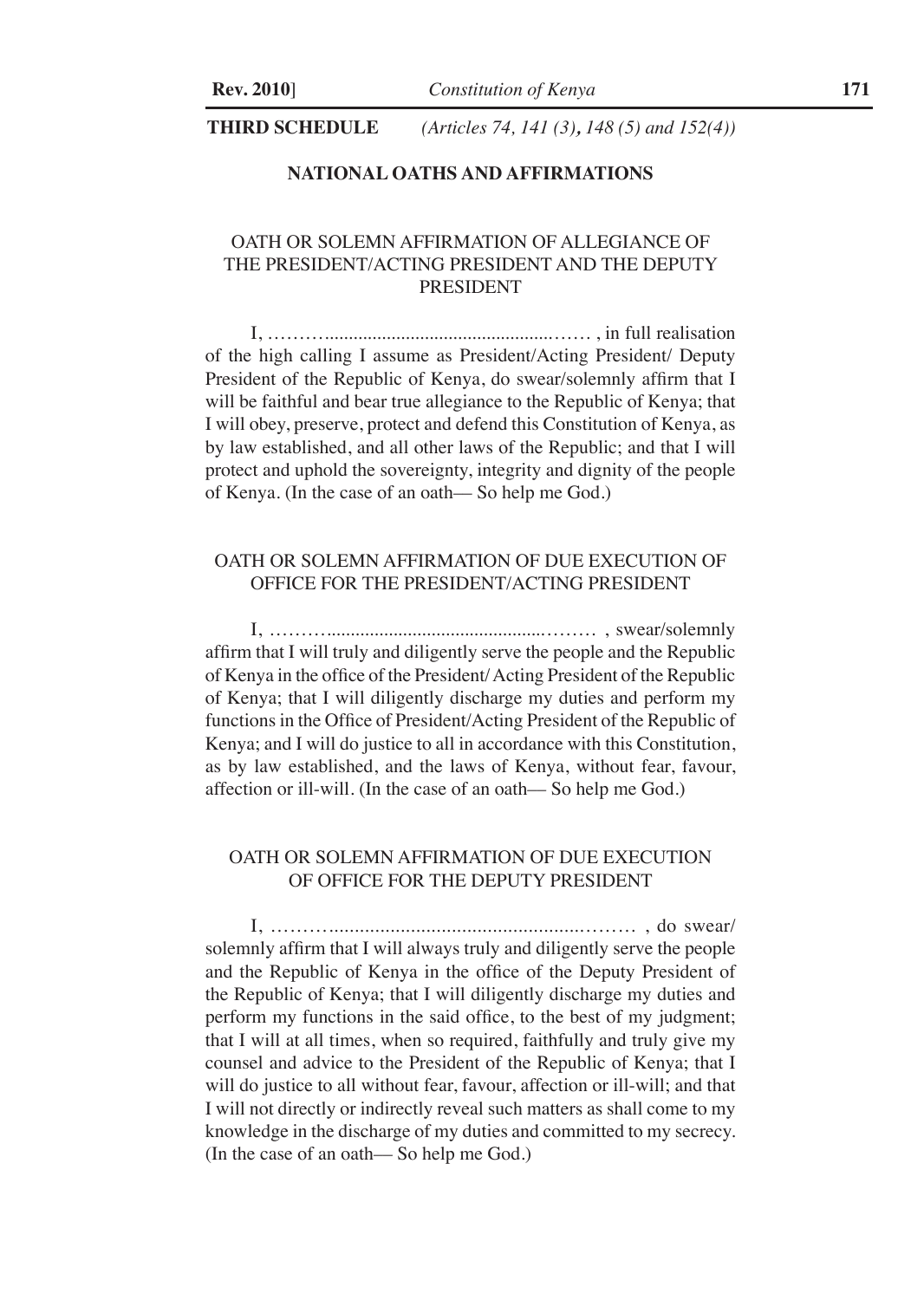## OATH OR SOLEMN AFFIRMATION OF DUE EXECUTION OF OFFICE FOR A CABINET SECRETARY

I, ……....................................……………, being appointed a Cabinet Secretary of Kenya, do swear/solemnly affirm that I will at all times be faithful to the Republic of Kenya; that I will obey, respect and uphold this Constitution of Kenya and all other laws of the Republic; that I will well and truly serve the people and the Republic of Kenya in the Office of a Cabinet Secretary; that I undertake to hold my office as Cabinet Secretary with honour and dignity; that I will be a true and faithful counsellor to the Presidentfor the good management of the public affairs of the Republic of Kenya; that I will not divulge directly or indirectly such matters as shall come to my knowledge in the discharge of my duties and committed to my secrecy except as may be required for the due discharge of my duties as Cabinet Secretary; and that I will perform the functions of my office conscientiously and to the best of my ability. (In the case of an oath*––* So help me God.).

## OATH OR SOLEMN AFFIRMATION OF DUE EXECUTION OF OFFICE FOR SECRETARY TO THE CABINET/ A PRINCIPAL SECRETARY

I, …….....................................………………, being called on to exercise the functions of Secretary to the Cabinet /a Principal Secretary, do swear/solemnly affirm that, except with the authority of the President, I will not directly or indirectly reveal the nature or contents of any business, proceedings or document of the Cabinet committed to my secrecy, except as may be required for the due discharge of my duties as Secretary to the Cabinet /such Principal Secretary. (In the case of an oath*––* So help me God.

## OATHS FOR THE CHIEF JUSTICE /PRESIDENT OF THE SUPREME COURT, JUDGES OF THE SUPREME COURT, JUDGES OF THE COURT OF APPEAL AND JUDGES OF THE HIGH COURT.

I, ……………......................................………, (The Chief Justice/President of the Supreme Court, a judge of the Supreme Court, a judge of the Court of Appeal, a judge of the High Court) do (swear in the name of the Almighty God)/(solemnly affirm) to diligently serve the people and the Republic of Kenya and to impartially do Justice in accordance with this Constitution as by law established, and the laws and customs of the Republic, without any fear, favour, bias, affection, ill-will, prejudice or any political, religious or other influence. In the exercise of the judicial functions entrusted to me, I will at all times, and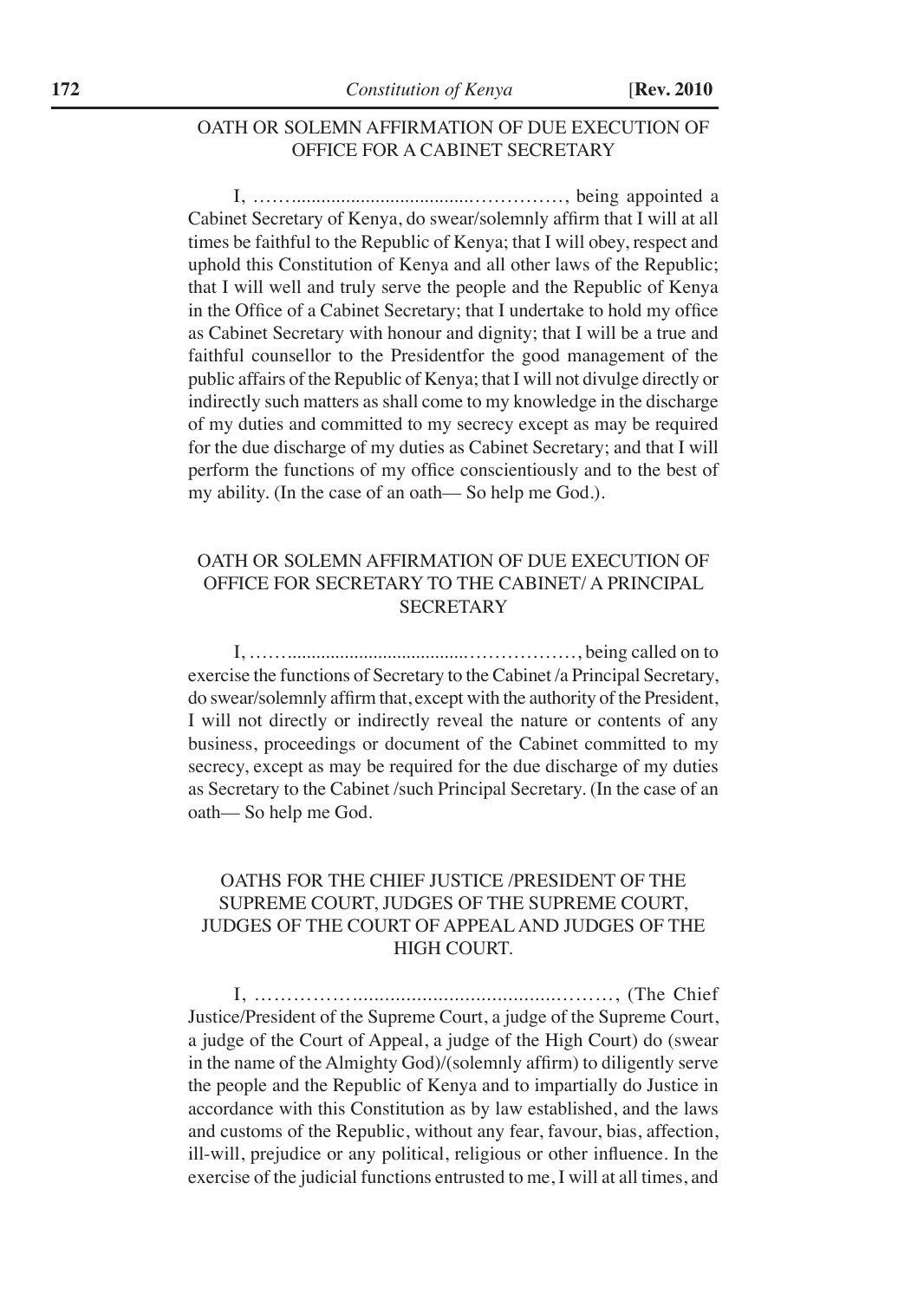to the best of my knowledge and ability, protect, administer and defend this Constitution with a view to upholding the dignity and the respect for the judiciary and the judicial system of Kenya and promoting fairness, independence, competence and integrity within it. (So help me God.)

## OATH /AFFIRMATION OF MEMBER OF PARLIAMENT (SENATE/ NATIONAL ASSEMBLY)

I,………...................................……………, having been elected a member of the Senate/National Assembly do swear (in the name of the Almighty God) (solemnly affirm) that I will bear true faith and allegiance to the People and the Republic of Kenya; that I will obey, respect, uphold, preserve, protect and defend this Constitution of the Republic of Kenya; and that I will faithfully and conscientiously discharge the duties of a member of Parliament. (So help me God).

## OATH FOR SPEAKER/DEPUTY SPEAKER OF THE SENATE/ NATIONAL ASSEMBLY

I, ...............................................................……………, having been elected as Speaker/Deputy Speaker of the Senate/ National Assembly do swear (in the name of the Almighty God) (solemnly affirm) that I will bear true faith and allegiance to the people and the Republic of Kenya; that I will faithfully and conscientiously discharge my duties as Speaker/Deputy Speaker of the Senate/National Assembly; that I will obey, respect, uphold, preserve, protect and defend this Constitution of the Republic of Kenya; and that I will do right to all manner of persons in accordance with this Constitution of Kenya and the laws and conventions of Parliament without fear or favour, affection or ill will (So help me God).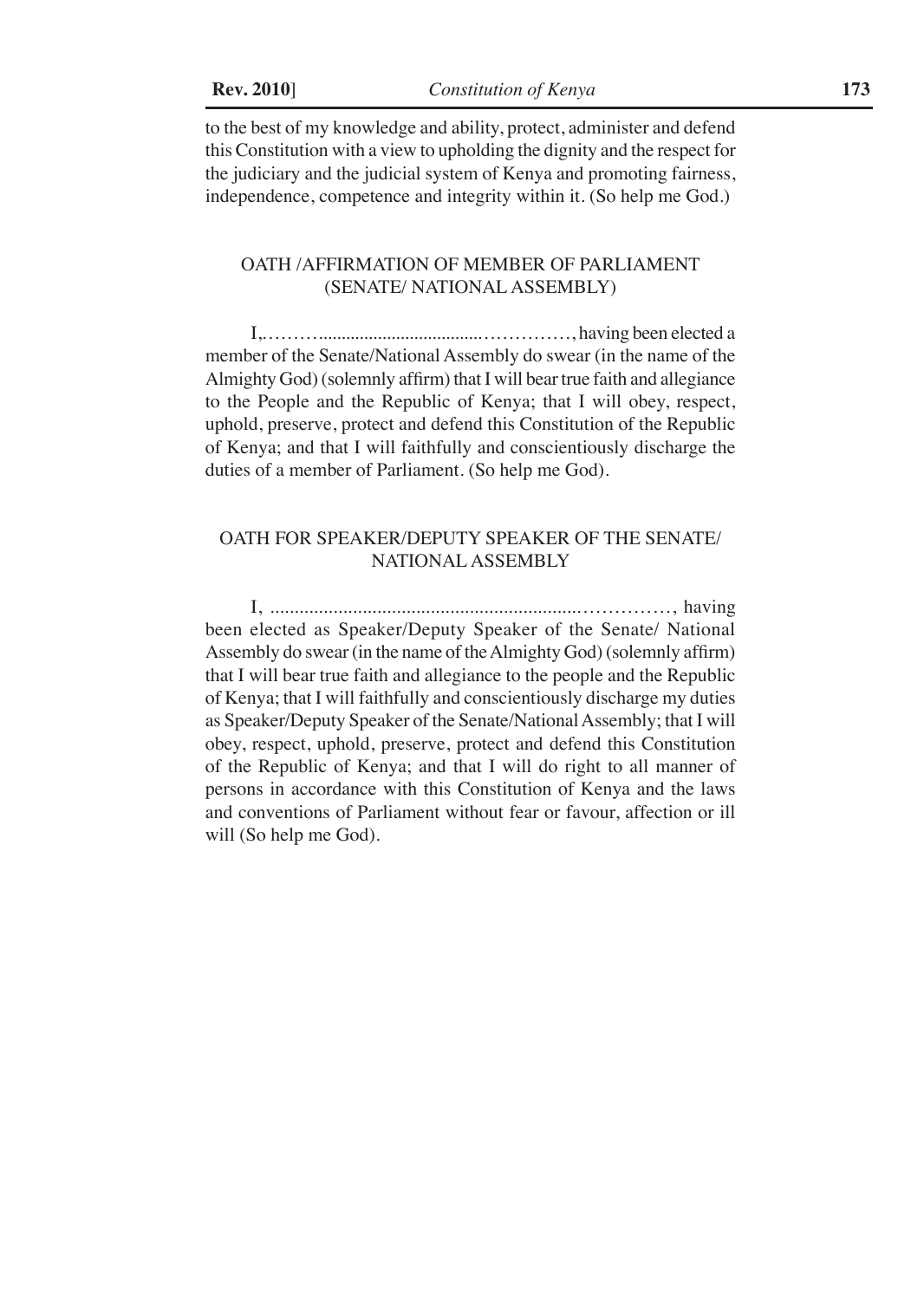**FOURTH SCHEDULE** *(Article 185 (2), 186 (1) and 187 (2))*

## **DISTRIBUTION OF FUNCTIONS BETWEEN THE NATIONAL GOVERNMENT AND THE COUNTY GOVERNMENTS**

PART 1-NATIONAL GOVERNMENT

- 1. Foreign affairs, foreign policy and international trade.
- 2. The use of international waters and water resources.
- 3. Immigration and citizenship.
- 4. The relationship between religion and state.
- 5. Language policy and the promotion of official and local languages.
- 6. National defence and the use of the national defence services.
- 7. Police services, including—
	- (*a*) the setting of standards of recruitment, training of police and use of police services;
	- (*b*) criminal law; and

(*c*) correctional services.

- 8. Courts.
- 9. National economic policy and planning.
- 10. Monetary policy, currency, banking (including central banking), the incorporation and regulation of banking, insurance and financial corporations.
- 11. National statistics and data on population, the economy and society generally.
- 12. Intellectual property rights.
- 13. Labour standards.
- 14. Consumer protection, including standards for social security and professional pension plans.
- 15. Education policy, standards, curricula, examinations and the granting of university charters.
- 16. Universities, tertiary educational institutions and other institutions of research and higher learning and primary schools , special education, secondary schools and special education institutions.
- 17. Promotion of sports and sports education.
- 18. Transport and communications, including, in particular—
	- (*a*) road traffic;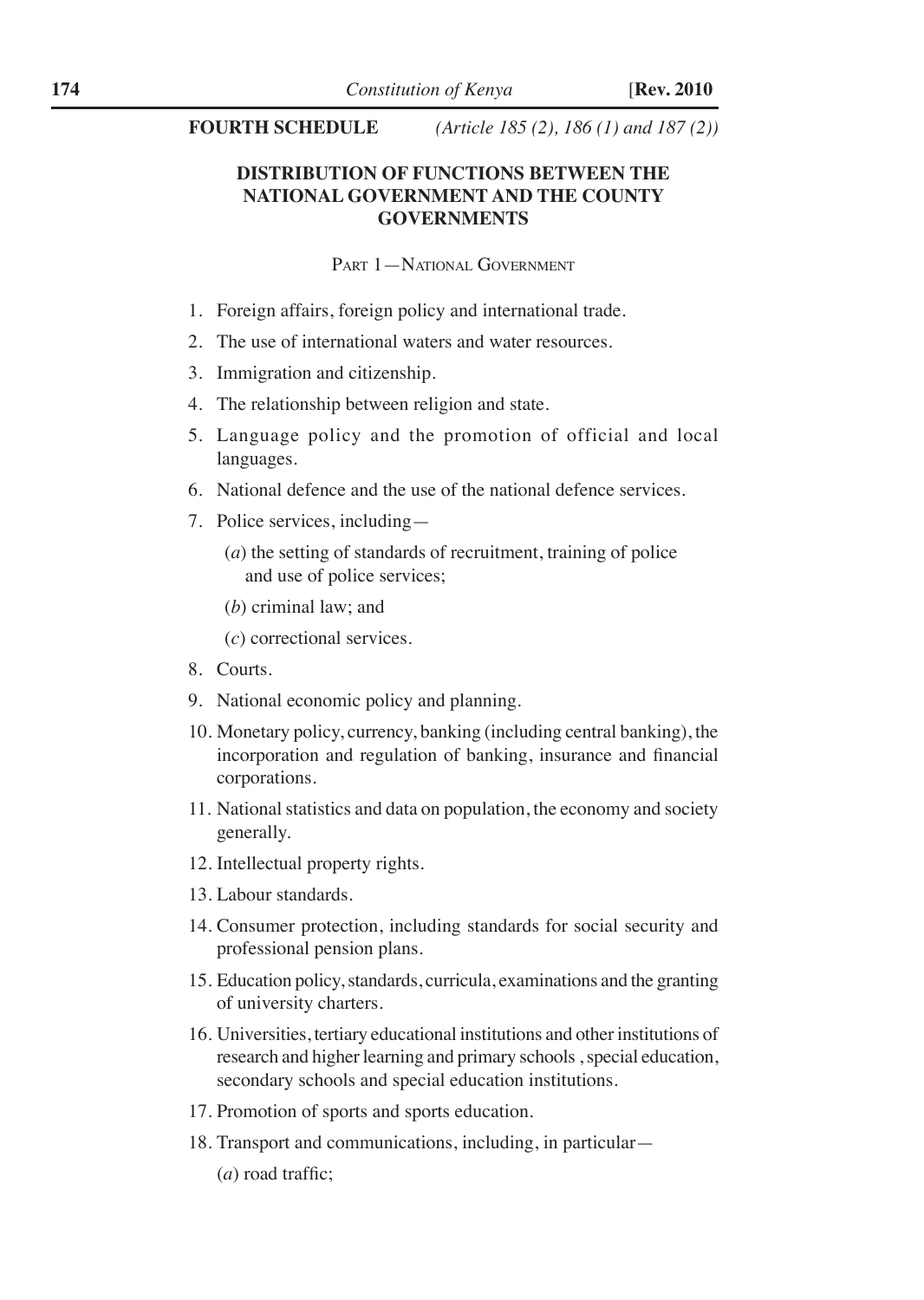- (*b*) the construction and operation of national trunk roads;
- (*c*) standards for the construction and maintenance of other roads by counties;
- (*d*) railways;
- (*e*) pipelines;
- (*f*) marine navigation;
- (*g*) civil aviation;
- (*h*) space travel;
- (*i*) postal services;
- (*j*) telecommunications; and
- (*k*) radio and television broadcasting.
- 19. National public works.
- 20. Housing policy.
- 21. General principles of land planning and the co-ordination of planning by the counties.
- 22. Protection of the environment and natural resources with a view to establishing a durable and sustainable system of development, including, in particular—
	- (*a*) fishing, hunting and gathering;
	- (*b*) protection of animals and wildlife;
	- (*c*) water protection, securing sufficient residual water, hydraulic engineering and the safety of dams; and
	- (*d*) energy policy.
- 23. National referral health facilities.
- 24. Disaster management.
- 25. Ancient and historical monuments of national importance.
- 26. National elections.
- 28. Health policy.
- 29. Agricultural policy.
- 30. Veterinary policy.
- 31. Energy policy including electricity and gas reticulation and energy regulation.
- 32. Capacity building and technical assistance to the counties.
- 33. Public investment.
- 34. National betting, casinos and other forms of gambling.
- 35. Tourism policy and development.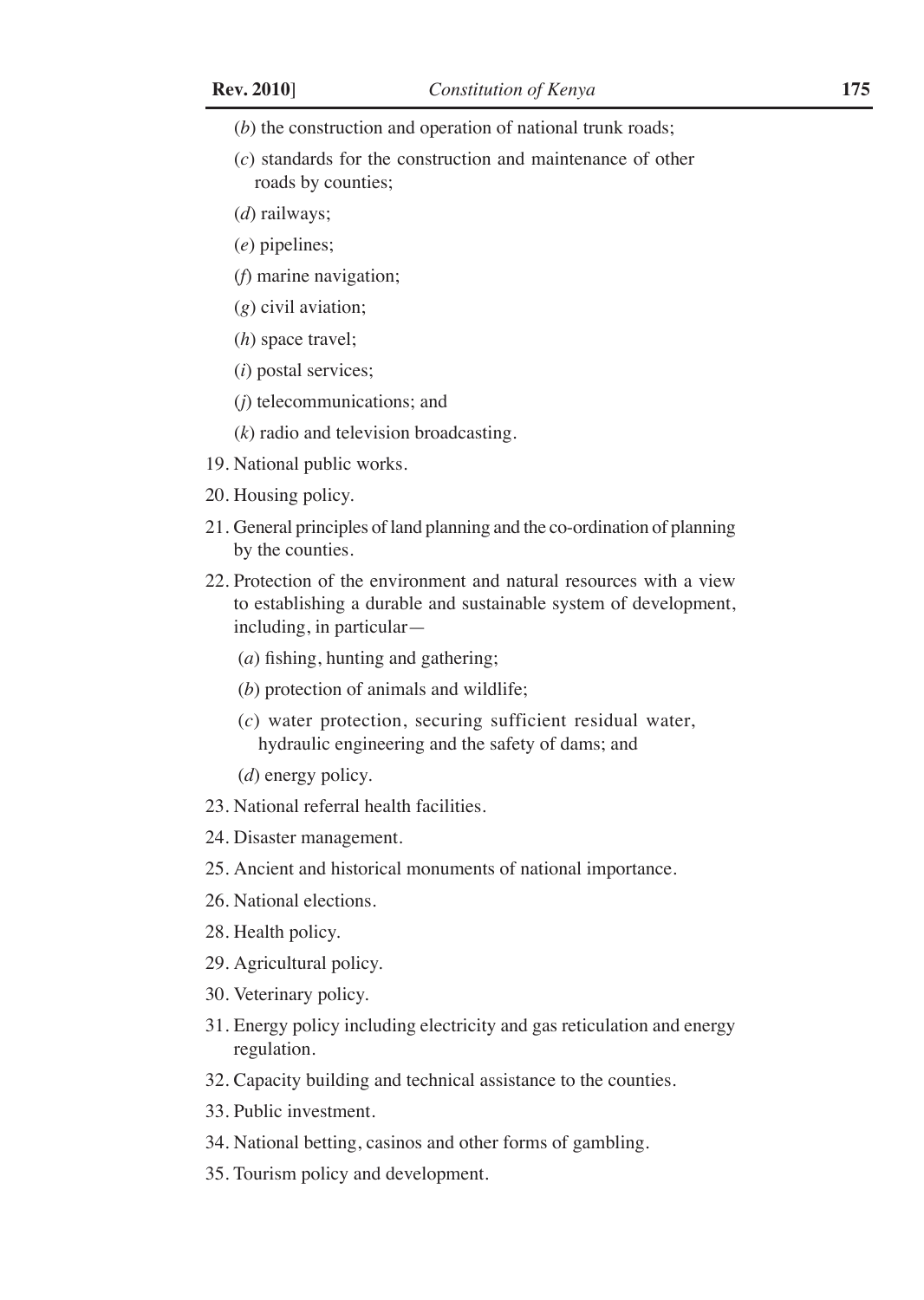#### PART 2-COUNTY GOVERNMENTS

The functions and powers of the county are—

- 1. Agriculture, including—
	- (*a*) crop and animal husbandry;
	- (*b*) livestock sale yards;
	- (*c*) county abattoirs;
	- (*d*) plant and animal disease control; and
	- (*e*) fisheries.
- 2. County health services, including, in particular—
	- (*a*) county health facilities and pharmacies;
	- (*b*) ambulance services;
	- (*c*) promotion of primary health care;
	- (*d*) licensing and control of undertakings that sell food to the public;
	- (*e*) veterinary services (excluding regulation of the profession);
	- (*f*) cemeteries, funeral parlours and crematoria; and
	- (*g*)refuse removal, refuse dumps and solid waste disposal.
- 3. Control of air pollution, noise pollution, other public nuisances and outdoor advertising.
- 4. Cultural activities, public entertainment and public amenities, including—
	- (*a*) betting, casinos and other forms of gambling;
	- (*b*) racing;
	- (*c*) liquor licensing;
	- (*d*) cinemas;
	- (*e*) video shows and hiring;
	- (*f*) libraries;
	- (*g*) museums;
	- (*h*) sports and cultural activities and facilities; and
	- (*i*) county parks, beaches and recreation facilities.
- 5. County transport, including—
	- (*a*) county roads;
	- (*b*) street lighting;
	- (*c*) traffic and parking;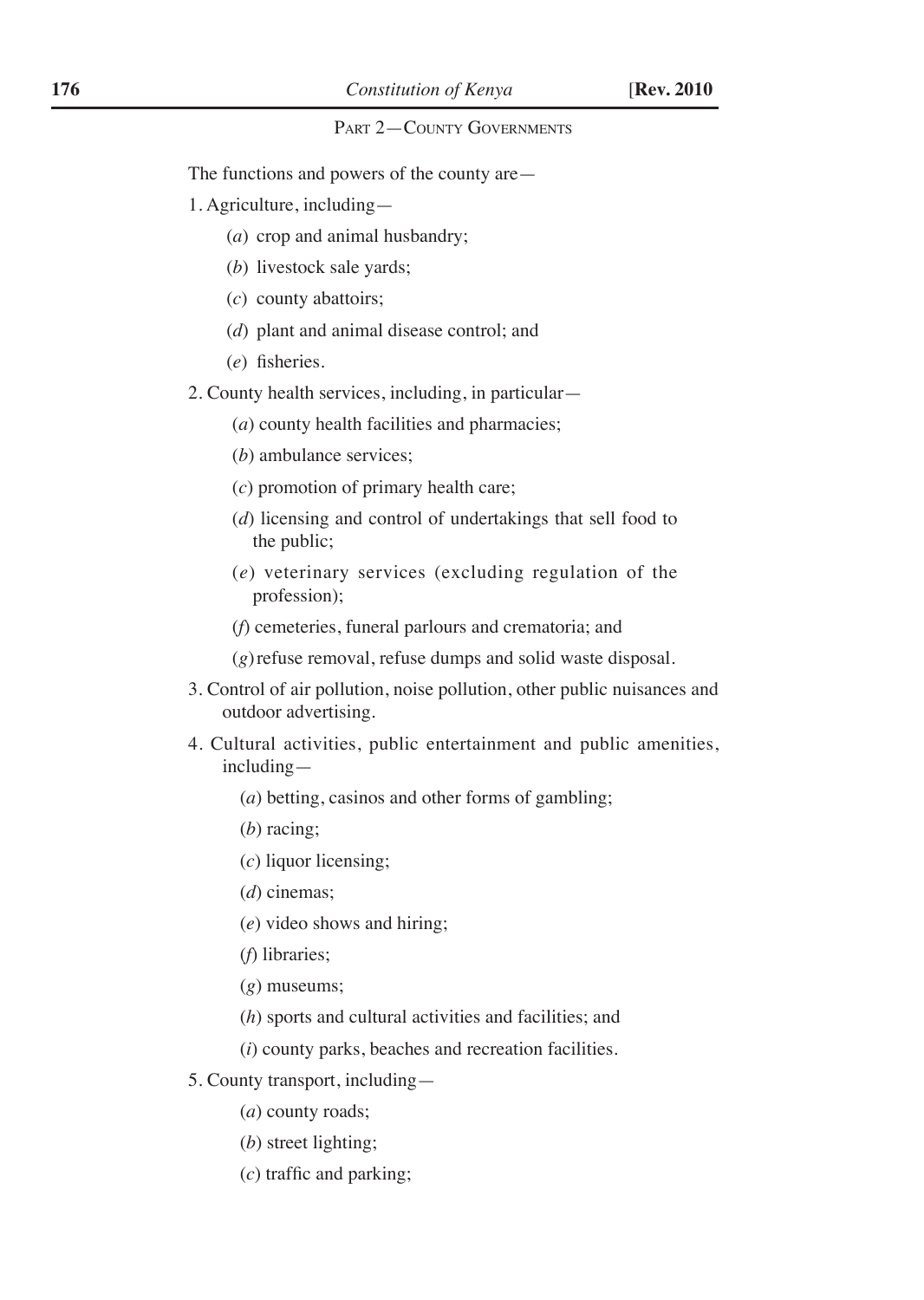- (*d*) public road transport; and
- (*e*) ferries and harbours, excluding the regulation of international and national shipping and matters related thereto.
- 6. Animal control and welfare, including—
	- (*a*) licensing of dogs; and
	- (*b*) facilities for the accommodation, care and burial of animals.
- 7. Trade development and regulation, including—
	- (*a*) markets;
	- (*b*) trade licences (excluding regulation of professions);
	- (*c*) fair trading practices;
	- (*d*) local tourism; and
	- (*e*) cooperative societies.
- 8. County planning and development, including—
	- (*a*) statistics;
	- (*b*) land survey and mapping;
	- (*c*) boundaries and fencing;
	- (*d*) housing; and
	- (*e*) electricity and gas reticulation and energy regulation.
- 9. Pre-primary education, village polytechnics, homecraft centres and childcare facilities.
- 10. Implementation of specific national government policies on natural resources and environmental conservation, including—
	- (*a*) soil and water conservation; and
	- (*b*) forestry.
- 11. County public works and services, including—
	- (*a*) storm water management systems in built-up areas; and
	- (*b*) water and sanitation services.
- 12. Fire fighting services and disaster management.
- 13. Control of drugs and pornography.
- 14. Ensuring and coordinating the participation of communities and locations in governance at the local level and assisting communities and locations to develop the administrative capacity for the effective exercise of the functions and powers and participation in governance at the local level.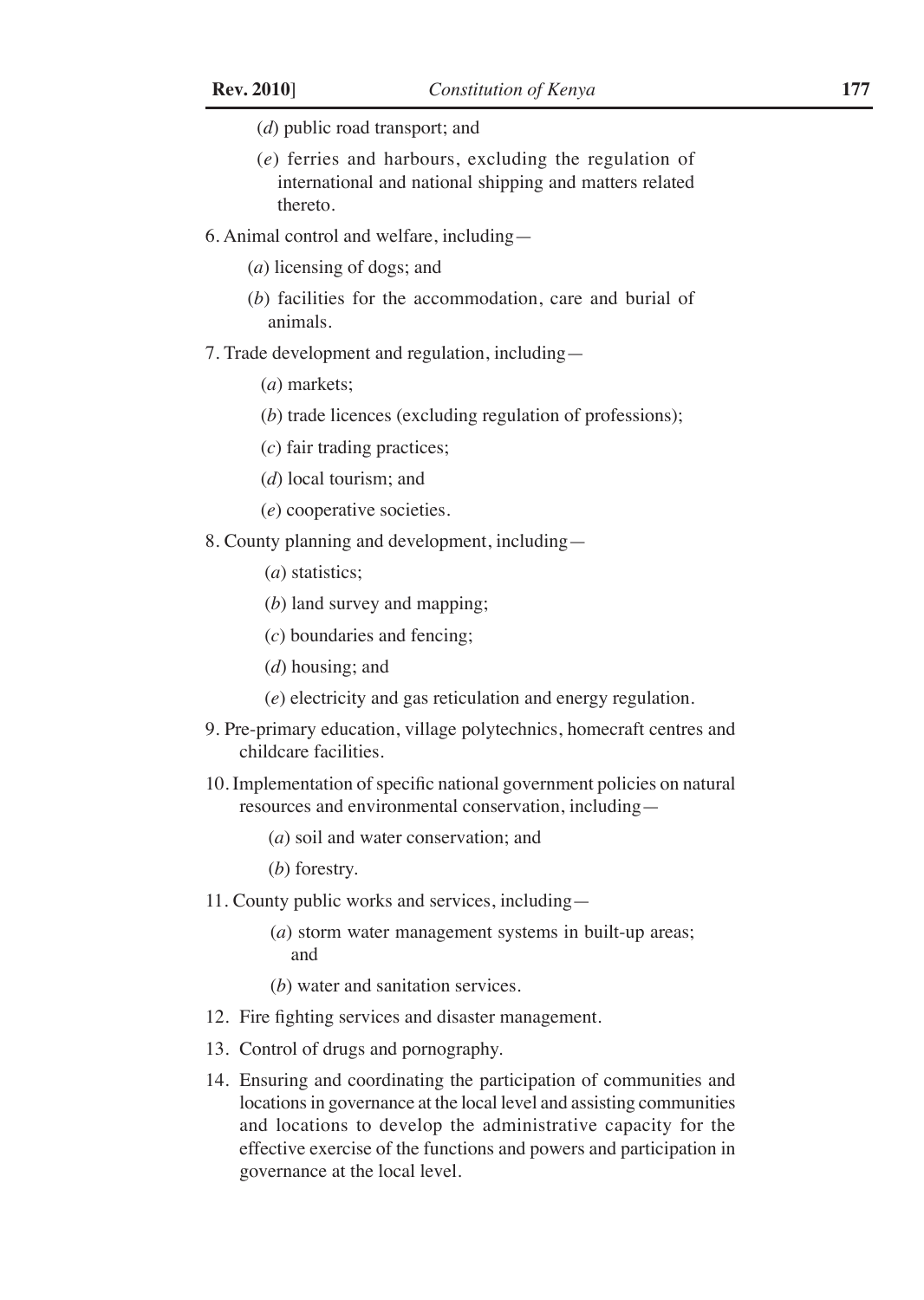# **FIFTH SCHEDULE** (*Article* 261 (1))

| <b>Chapter and Article</b>                                                           | Time          |
|--------------------------------------------------------------------------------------|---------------|
|                                                                                      | Specification |
| <b>CHAPTER TWO-REPUBLIC</b><br>Legislation in respect of culture (Article 11 $(3)$ ) | Five years    |
|                                                                                      |               |
| <b>CHAPTER THREE- CITIZENSHIP</b>                                                    |               |
| Legislation on citizenship (Article 18)                                              | One year      |
| <b>CHAPTER FOUR-THE BILL OF RIGHTS</b>                                               |               |
| Freedom of the media (Article 34)                                                    | Three years   |
| Family (Article 45)                                                                  | Five years    |
| Consumer protection (Article 46)                                                     | Four years    |
| Fair administrative action (Article 47)                                              | Four years    |
| Fair hearing (Article 50)                                                            | Four years    |
| Rights of persons detained, held in custody or detained (Article<br>51)              | Four years    |
| Kenya National Human Rights and Equality Commission<br>(Article 59)                  | One year      |
| <b>CHAPTER FIVE—LAND AND ENVIRONMENT</b>                                             |               |
| Community land (Article 63)                                                          | Five years    |
| Regulation of land use and property (Article 66)                                     | Five years    |
| Legislation on land (Article 68)                                                     | 18 months     |
| Agreements relating to natural resources (Article 71)                                | Five years    |
| Legislation regarding environment (Article 72)                                       | Four years    |
| CHAPTER SIX - LEADERSHIP AND INTEGRITY                                               |               |
| Ethics and anti-corruption commission (Article 79)                                   | One year      |
| Legislation on leadership (Article 80)                                               | Two years     |
| <b>CHAPTER SEVEN-REPRESENTATION OF THE PEOPLE</b>                                    |               |
| Legislation on elections (Article 82)                                                | One year      |
| Electoral disputes (Article 87)                                                      | One year      |
| Independent Electoral and Boundaries Commission (Article<br>88)                      | One year      |
| Legislation on political parties (Article 92)                                        | One year      |
| <b>CHAPTER EIGHT-THE LEGISLATURE</b>                                                 |               |
| Promotion of representation of marginalised groups (Article<br>100)                  | Five years    |
| Vacation of office of member of Parliament (Article 103)                             | One year      |
| Right of recall (Article 104)                                                        | Two years     |

# **LEGISLATION TO BE ENACTED BY PARLIAMENT**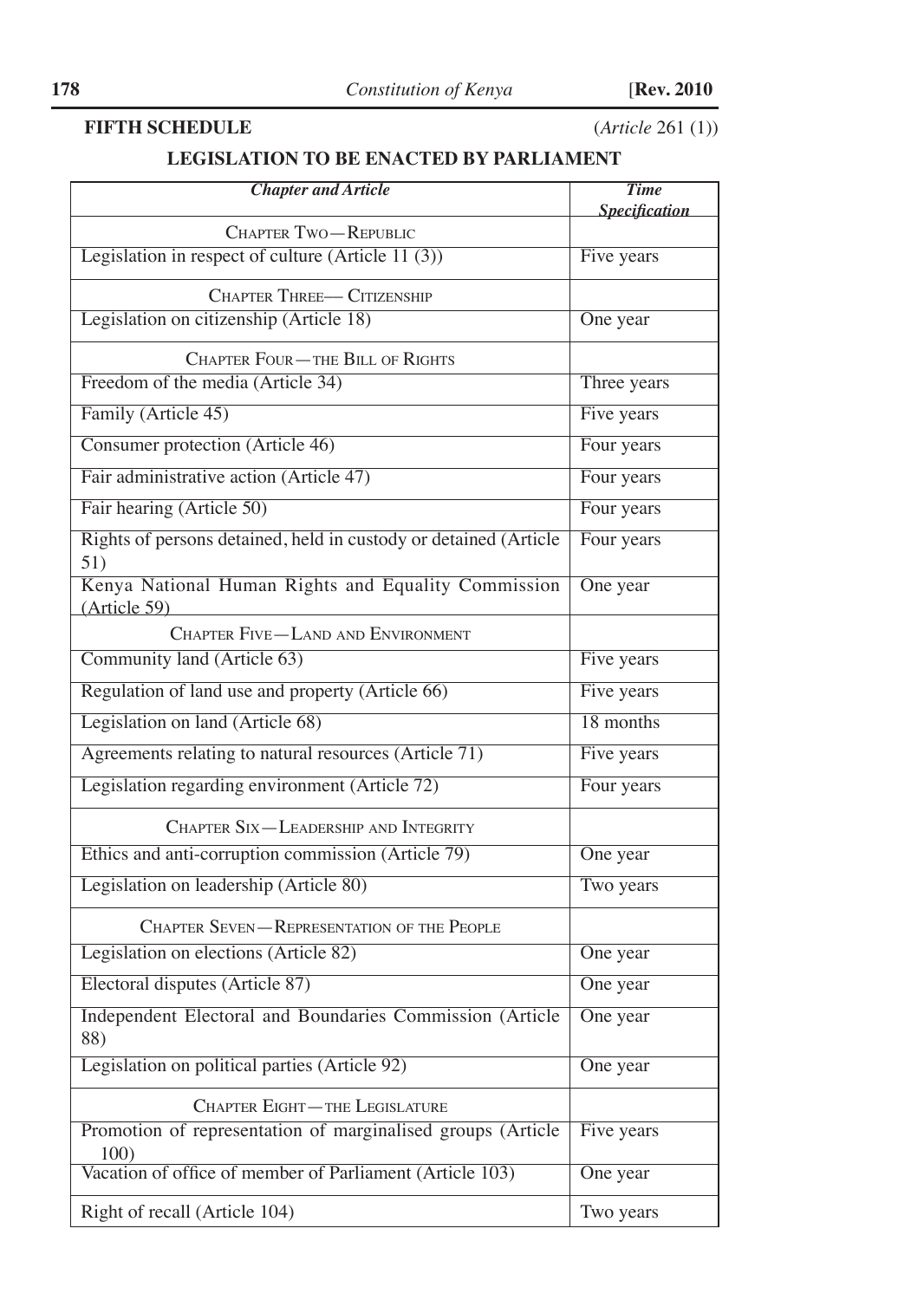| <b>Chapter and Article</b>                                                                  | <b>Time</b>                       |
|---------------------------------------------------------------------------------------------|-----------------------------------|
|                                                                                             | <b>Specification</b><br>Two years |
| Determination of questions of membership of Parliament (Article                             |                                   |
| 105)                                                                                        |                                   |
| Right to petition Parliament (Article 119)                                                  | Two years                         |
| <b>CHAPTER NINE-EXECUTIVE</b>                                                               |                                   |
| Power of mercy (Article 133)                                                                | One year                          |
| Assumption of office of president (Article 141)                                             | Two years                         |
| <b>CHAPTER TEN-JUDICIARY</b>                                                                |                                   |
| System of courts (Article 162)                                                              | One year                          |
| Removal from office (Article 168)                                                           | One year                          |
| Judiciary Fund (Article 173)                                                                | Two years                         |
| Vetting of judges and magistrates (Sixth schedule, Section 23)                              | One year                          |
| <b>CHAPTER ELEVEN-DEVOLVED GOVERNMENT</b>                                                   |                                   |
| Speaker of a county assembly (Article 178)                                                  | One year                          |
| Urban areas and cities (Article 183)                                                        | One year                          |
| Support for county governments (Article 190)                                                | Three years                       |
| Removal of a county governor (Article 181)                                                  | 18 months                         |
| Vacation of office of member of county assembly (Article 194)                               | 18 months                         |
| Public participation and county assembly powers, privileges and<br>immunities (Article 196) | Three years                       |
| County assembly gender balance and diversity (Article 197)                                  | Three years                       |
| Legislation to effect Chapter eleven (Article 200 and Sixth<br>Schedule, section 15) and    | 18 months                         |
| <b>CHAPTER TWELVE-PUBLIC FINANCE</b>                                                        |                                   |
| Revenue Funds for county governments (Article 207)                                          | 18 months                         |
| Contingencies Fund (Article 208)                                                            | One year                          |
| Loan guarantees by national government (Article 213)                                        | One year                          |
| Financial control (Article 225)                                                             | Two years                         |
| Accounts and audit of public entities (Article 226)                                         | Four years                        |
| Procurement of public goods and services (Article 227)                                      | Four years                        |
| <b>CHAPTER THIRTEEN-PUBLIC SERVICE</b>                                                      |                                   |
| Values and principles of public service (Article 232)                                       | Four years                        |
| <b>CHAPTER FOURTEEN-NATIONAL SECURITY</b>                                                   |                                   |
| National security organs (Article 239)                                                      | Two years                         |
| Command of the National Police Service (Article 245)                                        | Two years                         |
| <b>GENERAL</b>                                                                              |                                   |
| Any other legislation required by this Constitution                                         | Five years                        |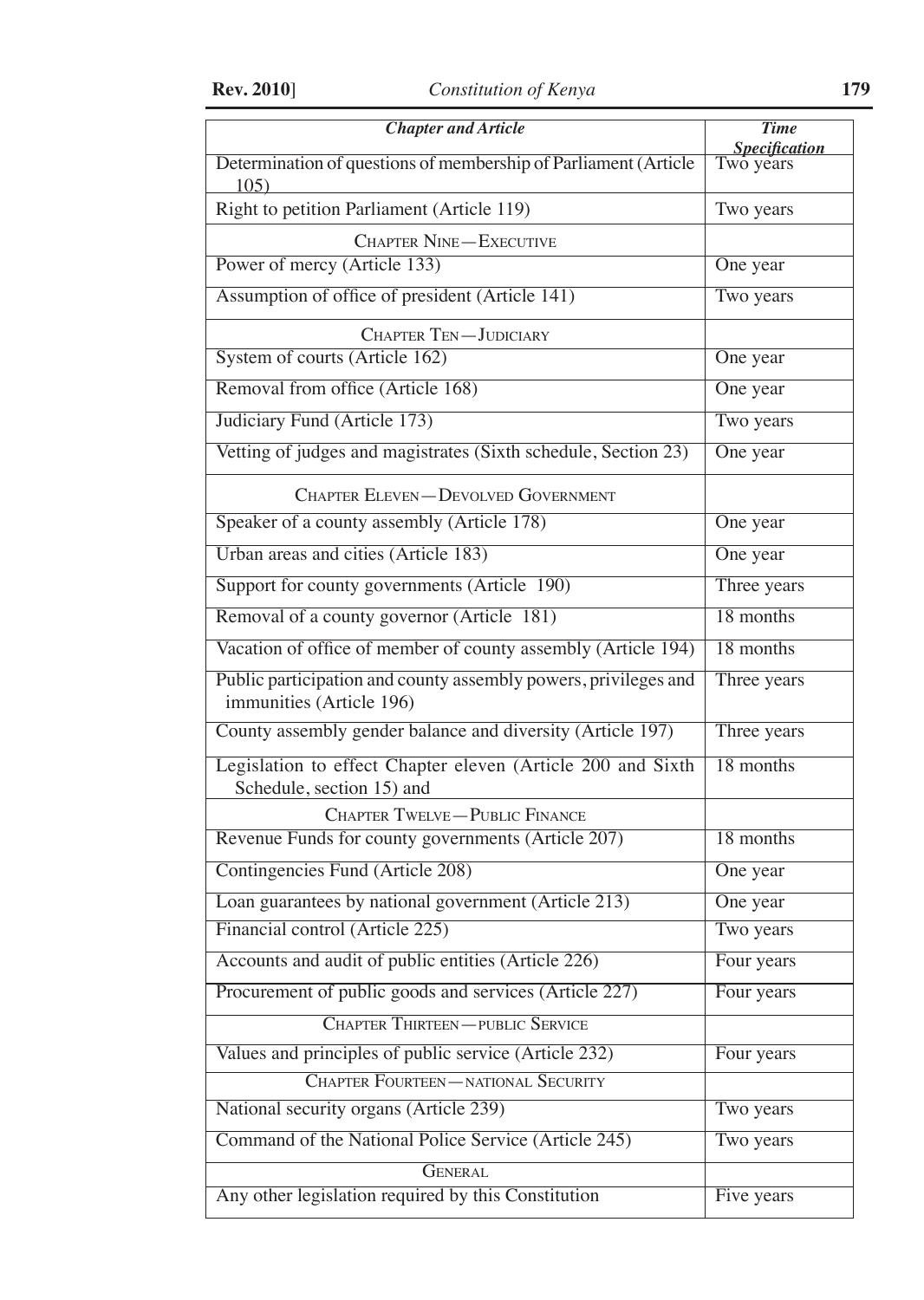### **SIXTH SCHEDULE** (*Article* 262)

# **TRANSITIONAL AND CONSEQUENTIAL PROVISIONS**

PART 1-GENERAL

| Interpretation.                                      | 1. In this Schedule, unless the context requires otherwise—                                                                                                                                                                    |
|------------------------------------------------------|--------------------------------------------------------------------------------------------------------------------------------------------------------------------------------------------------------------------------------|
|                                                      | (a) "Boundaries Commission" means Interim Independent<br>Boundaries Commission;                                                                                                                                                |
|                                                      | (b) "Electoral Commission" means Interim Independent<br>Electoral Commission;                                                                                                                                                  |
|                                                      | $(c)$ "former Constitution" means the Constitution in force before<br>this Constitution came into force.                                                                                                                       |
| Suspension of<br>provisions of this<br>Constitution. | 2. (1) The following provisions of this Constitution are suspended<br>until the final announcement of all the results of the first elections for<br>Parliament under this Constitution-                                        |
|                                                      | (a) Chapter Seven, except that the provisions of the Chapter shall<br>apply to the first general elections under this Constitution.                                                                                            |
|                                                      | $(b)$ Chapter Eight, except that the provisions of the Chapter<br>relating to the election of the National Assembly and the<br>Senate shall apply to the first general elections under this<br>Constitution; and               |
|                                                      | $(c)$ Articles 129 to 155 of Chapter Nine, except that the<br>provisions of the Chapter relating to the election of the<br>President shall apply to the first general elections under this<br>Constitution.                    |
|                                                      | (2) The provisions of this Constitution relating to devolved<br>government, including Article 187, are suspended until the date of<br>the first elections for county assemblies and governors held under this<br>Constitution. |
|                                                      | $(3)$ Despite subsection $(2)$ —                                                                                                                                                                                               |
|                                                      | $(a)$ elections for county assemblies and governors shall be held<br>in accordance with Articles 177 and 180 of this Constitution;                                                                                             |

(*b*) the laws relating to devolved government, required by this Schedule and Chapters Eleven and Twelve of this

and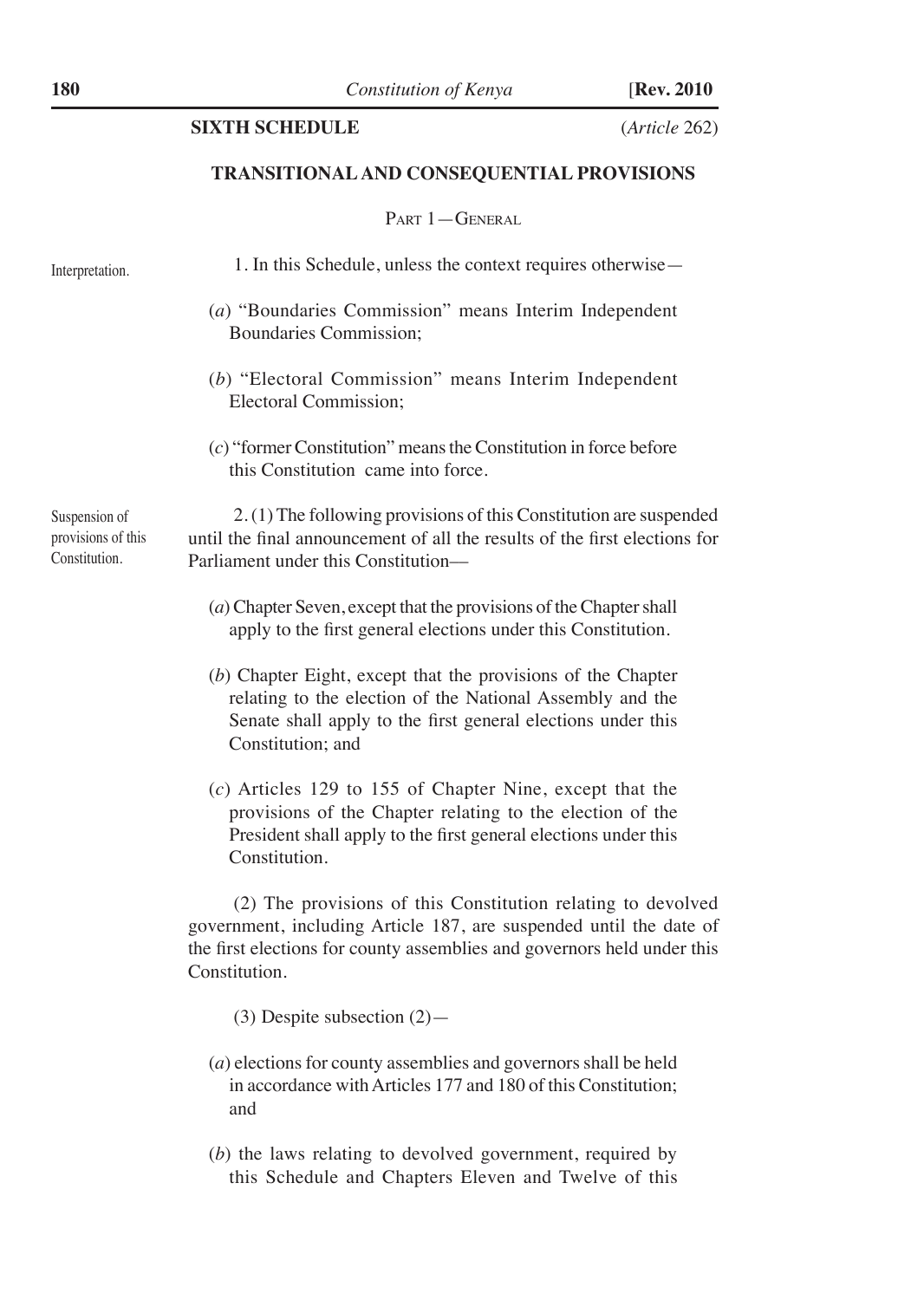Constitution, shall be enacted within the period stipulated in the Fifth Schedule.

(4) Article 62 (2) and (3) is suspended until the National Land Commission is established.

3. (1) Until Parliament passes the Act anticipated in Articles 15 and 18, section 93 of the former Constitution continues to apply.

(2) Sections 30 to 40, 43 to 46 and 48 to 58 of the former Constitution, the provisions of the former Constitution concerning the executive, and the National Accord and Reconciliation Act, shall continue to operate until the first general elections held under this Constitution, but the provisions of this Constitution concerning the system of elections, eligibility for election and the electoral process shall apply to that election.

(3) Until the National Police Service Commission mentioned in Article 246 is established, section 108(2) of the former Constitution applies to appointments, discipline and the removal of persons from office in the National Police Service.

4. There shall be a select committee of Parliament to be known as the Constitutional Implementation Oversight Committee which shall be responsible for overseeing the implementation of this Constitution and which, among other things—

- (*a*) shall receive regular reports from the Commission on the Implementation of the Constitution on the implementation of this Constitution including reports concerning—
	- (i) the preparation of the legislation required by this Constitution and any challenges in that regard;
	- (ii) the process of establishing the new commissions;
	- (iii) the process of establishing the infrastructure necessary for the proper operation of each county including progress on locating offices and assemblies and establishment and transfers of staff;
	- (iv) the devolution of powers and functions to the counties under the legislation contemplated in section 15 of this Schedule; and
	- (v) any impediments to the process of implementing this Constitution;

Extension of application of provisions of the former constitution.

Parliamentary Select Committee.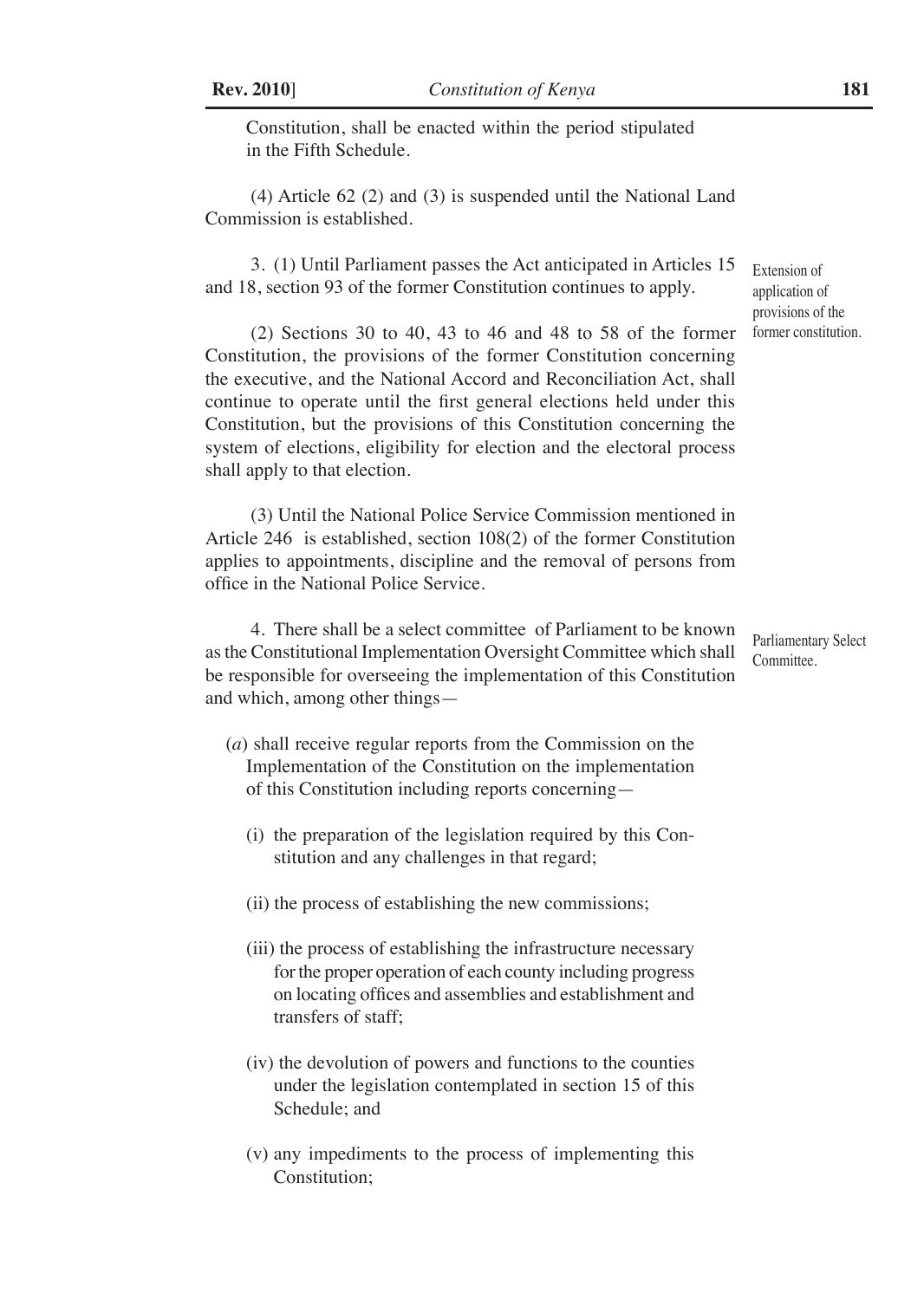- (*b*) coordinate with the Attorney-General, the Commission on the Implementation of the Constitution and relevant parliamentary committees to ensure the timely introduction and passage of the legislation required by this Constitution; and
- (*c*) take appropriate action on the reports including addressing any problems in the implementation of this Constitution.

5. (1) There is established the Commission for the Implementation of the Constitution.

(2) The Commission consists of—

- (*a*) a chairperson; and
- (*b*) eight other members.
	- (3) The members of the Commission shall—
- (*a*) include persons with experience in public administration, human rights and government; and
- (*b*) not include any person who served as a member of the Committee of Experts appointed under the Constitution of Kenya Review Act, 2008.
	- (4) Articles 248 to 254 apply to the Commission.

(5) After the Commission on Revenue Allocation has been established, the Commission for the Implementation of the Constitution shall send a notice of its meetings to that Commission, and a member of the Commission on Revenue Allocation shall be permitted to attend and participate in any such meeting, but shall not vote.

- (6) The functions of the Commission shall be to—
- (*a*) monitor, facilitate and oversee the development of legislation and administrative procedures required to implement this Constitution;
- (*b*) co-ordinate with the Attorney-General and the Kenya Law Reform Commission in preparing**,** for tabling in Parliament, the legislation required to implement this Constitution;
- (*c*) report regularly to the Constitutional Implementation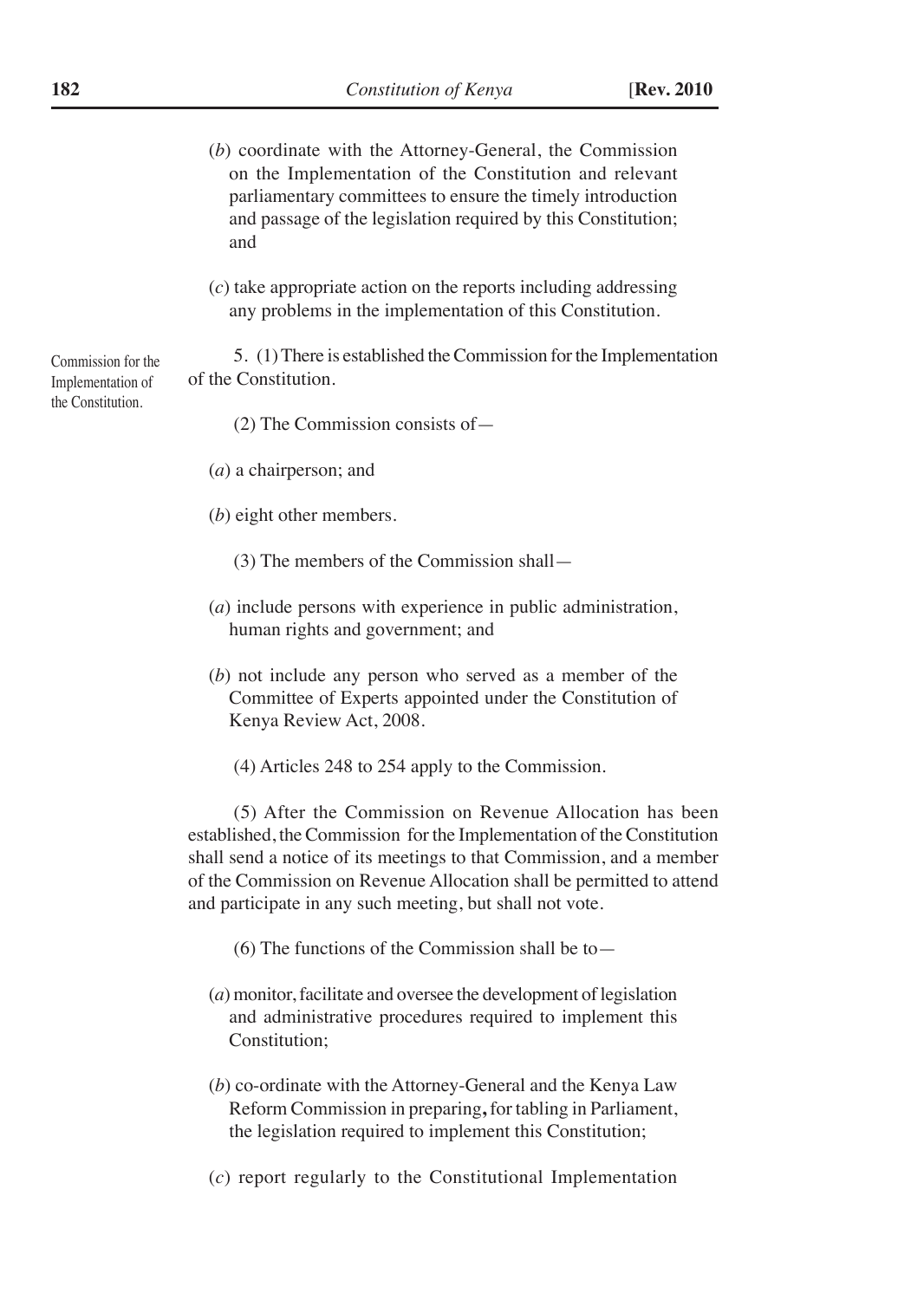Oversight Committee on—

- (i) progress in the implementation of this Constitution; and
- (ii) any impediments to its implementation; and
- (*d*) work with each constitutional commission to ensure that the letter and spirit of this Constitution is respected.

(7) The Commission for the Implementation of the Constitution shall stand dissolved five years after it is established or at the full implementation of this Constitution as determined by Parliament, whichever is sooner, but the National Assembly may, by resolution, extend its life.

PART 2-EXISTING OBLIGATIONS, LAWS AND RIGHTS

6. Except to the extent that this Constitution expressly provides to the contrary, all rights and obligations, however arising, of the Government or the Republic and subsisting immediately before the effective date shall continue as rights and obligations of the national government or the Republic under this Constitution. State.

Rights, duties and obligations of the

Existing laws.

7. (1) All law in force immediately before the effective date continues in force and shall be construed with the alterations, adaptations, qualifications and exceptions necessary to bring it into conformity with this Constitution.

(2) If, with respect to any particular matter—

- (*a*) a law that was in effect immediately before the effective date assigns responsibility for that matter to a particular State organ or public officer; and
- (*b*) a provision of this Constitution that is in effect assigns responsibility for that matter to a different State organ or public officer,

the provisions of this Constitution prevail to the extent of the conflict.

8. (1) On the effective date, any freehold interest in land in Kenya held by a person who is not a citizen shall revert to the Republic of Kenya to be held on behalf of the people of Kenya, and the State shall grant to the person a ninety-nine year lease at a peppercorn rent.

Existing land holdings and agreements relating to natural resources.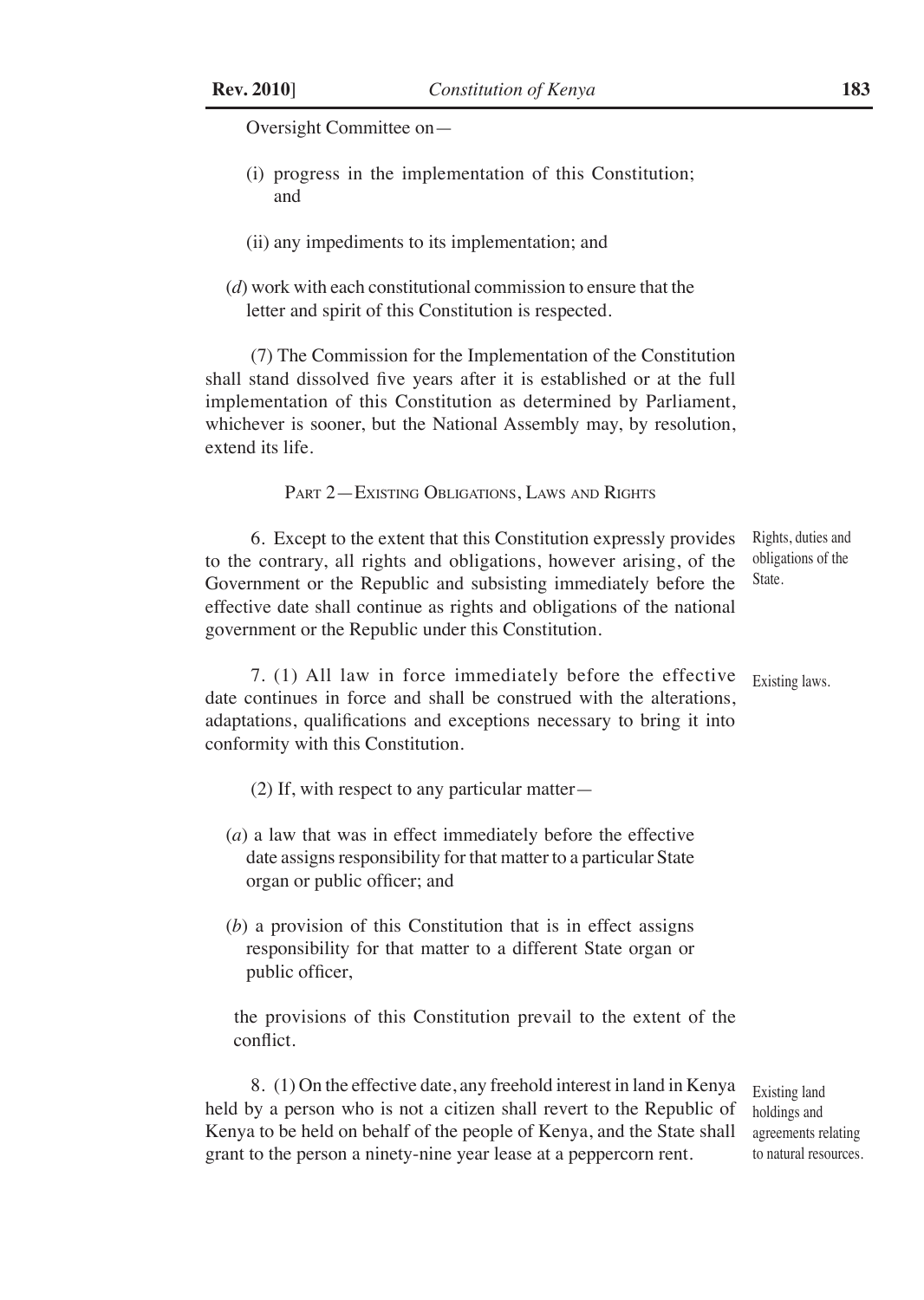|                                | (2) On the effective date, any other interest in land in Kenya<br>greater than a ninety-nine year lease held by a person who is not a<br>citizen shall be converted to a ninety-nine year lease.                                                                                                                                                                                                                                                   |
|--------------------------------|----------------------------------------------------------------------------------------------------------------------------------------------------------------------------------------------------------------------------------------------------------------------------------------------------------------------------------------------------------------------------------------------------------------------------------------------------|
|                                | (3) The provisions of Article 71 shall not take effect until the<br>legislation contemplated under that Article is enacted.                                                                                                                                                                                                                                                                                                                        |
|                                | PART 3-NATIONAL GOVERNMENT                                                                                                                                                                                                                                                                                                                                                                                                                         |
| Elections and<br>by-elections. | 9. (1) The first elections for the President, the National Assembly,<br>the Senate, county assemblies and county governors under this<br>Constitution shall be held at the same time, within sixty days after the<br>dissolution of the National Assembly at the end of its term.                                                                                                                                                                  |
|                                | $(2)$ Despite subsection $(1)$ , if the coalition established under the<br>National Accord is dissolved and general elections are held before<br>2012, elections for the first county assemblies and governors shall be<br>held during 2012.                                                                                                                                                                                                       |
| National Assembly.             | 10. The National Assembly existing immediately before the<br>effective date shall continue as the National Assembly for the purposes<br>of this Constitution for its unexpired term.                                                                                                                                                                                                                                                               |
| The Senate.                    | 11. (1) Until the first Senate has been elected under this<br>Constitution-                                                                                                                                                                                                                                                                                                                                                                        |
|                                | $(a)$ the functions of the Senate shall be exercised by the National<br>Assembly; and                                                                                                                                                                                                                                                                                                                                                              |
|                                | $(b)$ any function or power that is required to be performed or<br>exercised by both Houses, acting jointly or one after the other,<br>shall be performed or exercised by the National Assembly.                                                                                                                                                                                                                                                   |
|                                | (2) Any function or power of the Senate shall, if performed or<br>exercised by the National Assembly before the date contemplated in<br>subsection (1), be deemed to have been duly performed or exercised<br>by the Senate.                                                                                                                                                                                                                       |
| The Executive.                 | 12. (1) The persons occupying the offices of President and Prime<br>Minister immediately before the effective date shall continue to serve<br>as President and Prime Minister respectively, in accordance with the<br>former Constitution and the National Accord and Reconciliation Act,<br>2008 until the first general elections held under this Constitution, unless<br>they vacate office in terms of the former Constitution and the Accord. |
|                                |                                                                                                                                                                                                                                                                                                                                                                                                                                                    |

(2) The persons occupying the offices of Vice-President and Deputy Prime Minister or holding a position in the Cabinet or as an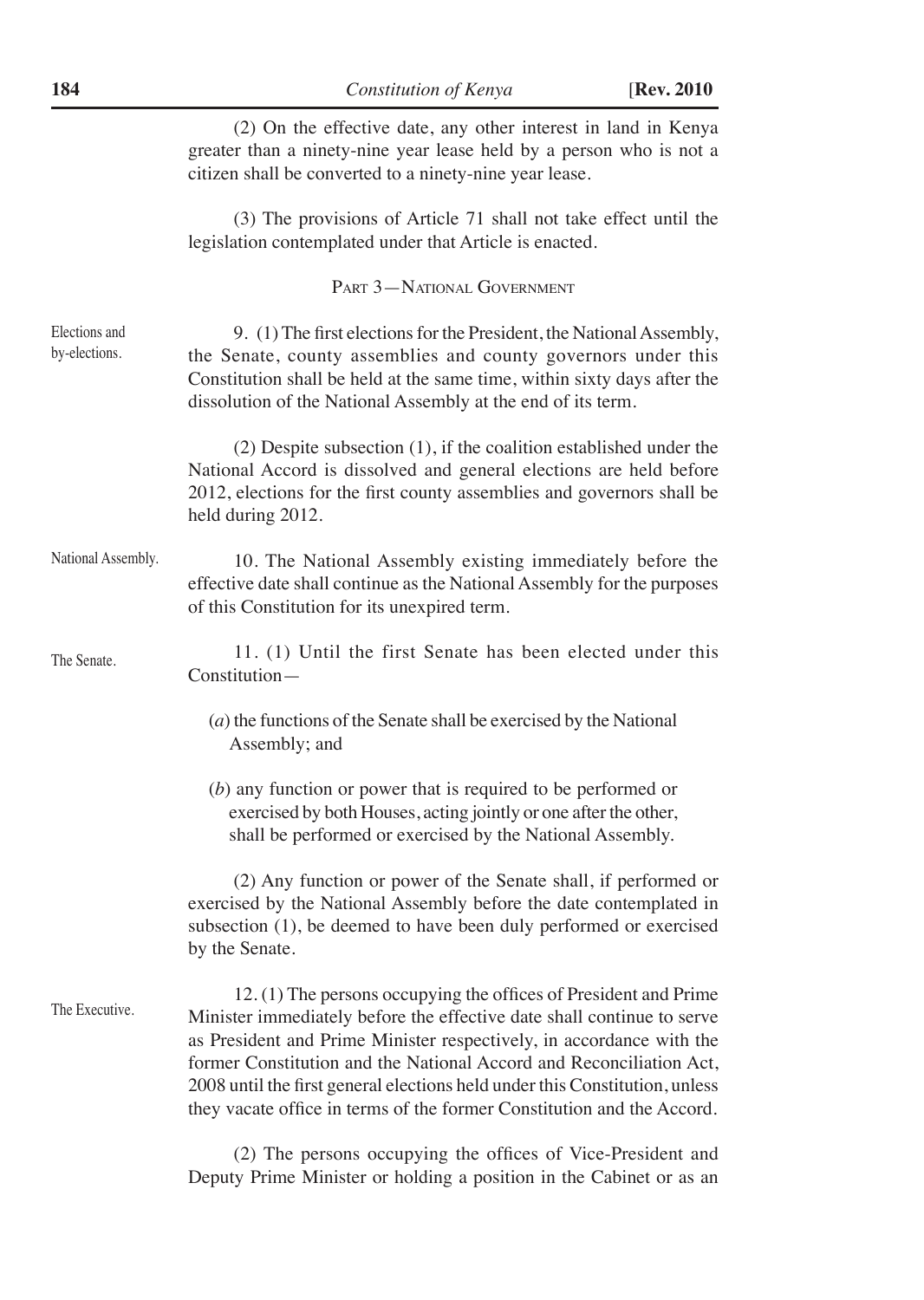Assistant Minister immediately before the effective date shall continue to serve in accordance with the former Constitution until the first general elections held under this Constitution unless they vacate or are removed from office in accordance with the former Constitution and the National Accord and Reconciliation Act.

(3) A person who was elected President before the effective date is not eligible to stand for election as President under this Constitution.

13. On the effective date, the President and any State officer or other person who had, before the effective date, taken and subscribed an oath or affirmation of office under the former Constitution, or who is required to take and subscribe an oath or affirmation of office under this Constitution, shall take and subscribe the appropriate oath or affirmation under this Constitution.

Oath of allegiance to this Constitution.

PART 4-DEVOLVED GOVERNMENT

14**.** (1) The laws contemplated in section 2 (3) (*b*) and section 15 may be enacted only after the Commission on the Implementation of the Constitution and, if it has been established, the Commission on Revenue Allocation, have been consulted and any recommendations of the Commissions have been considered by Parliament.

Operation of provisions relating to devolved government.

(2) The Commissions shall be given at least thirty days to consider legislation under subsection (1).

(3) Subsections (1) and (2) lapse when the Commission on the Implementation of the Constitution is dissolved.

15. (1) Parliament shall, by legislation, make provision for the phased transfer, over a period of not more than three years from the date of the first election of county assemblies, from the national government to county governments of the functions assigned to them under Article 185.

Provision for devolution of functions to be made by Act of Parliament.

(2) The legislation mentioned in subsection (1) shall—

- (*a*) provide for the way in which the national government shall—
	- (i) facilitate the devolution of power;
	- (ii) assist county governments in building their capacity to govern effectively and provide the services for which they are responsible; and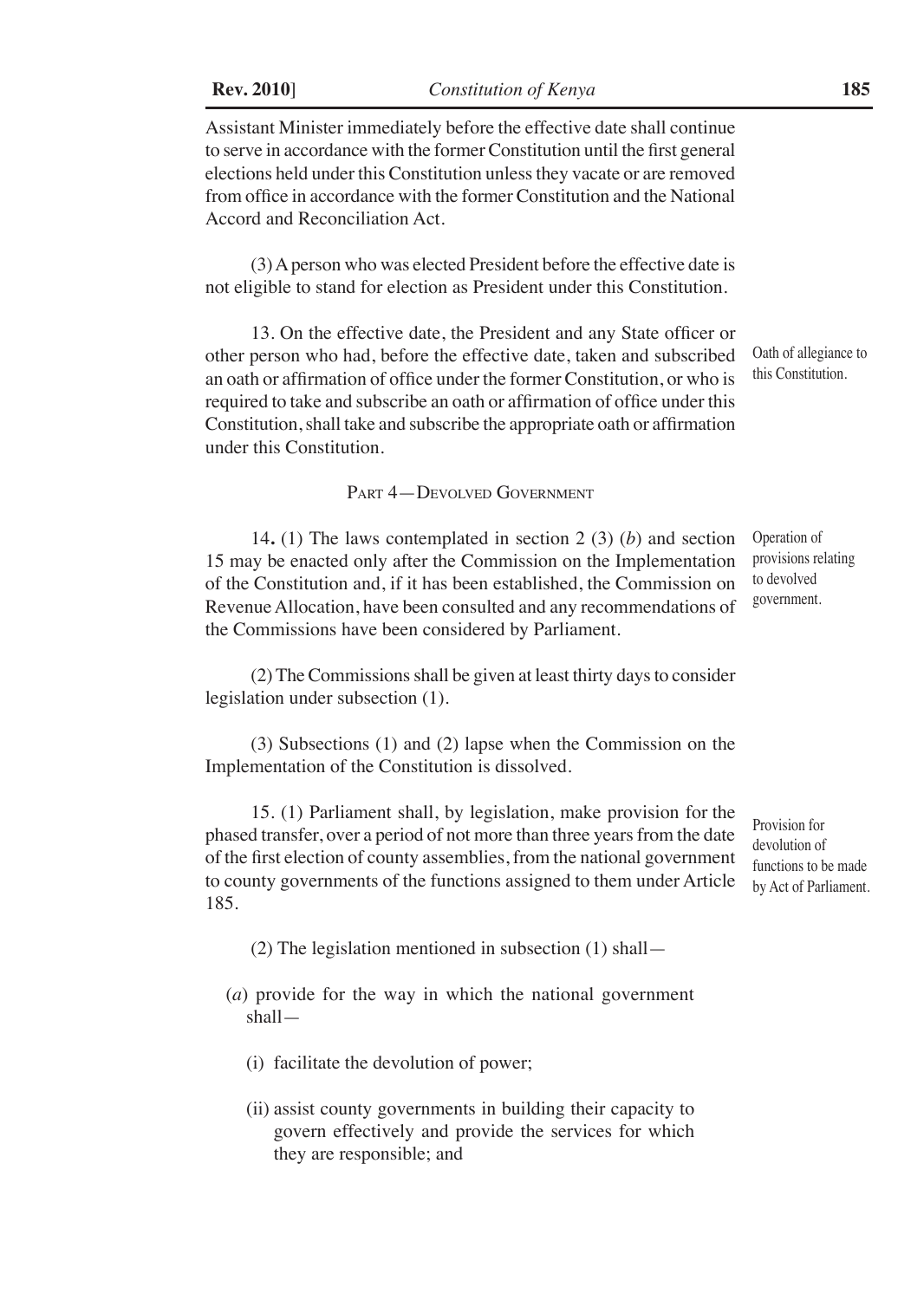(iii) support county governments;

|                                                        | $(b)$ establish criteria that must be met before particular functions<br>are devolved to county governments to ensure that those<br>governments are not given functions which they cannot<br>perform;                                                                                                                                                                |
|--------------------------------------------------------|----------------------------------------------------------------------------------------------------------------------------------------------------------------------------------------------------------------------------------------------------------------------------------------------------------------------------------------------------------------------|
|                                                        | $(c)$ permit the asymmetrical devolution of powers to ensure<br>that functions are devolved promptly to counties that have<br>the capacity to perform them but that no county is given<br>functions it cannot perform; and                                                                                                                                           |
|                                                        | $(d)$ provide mechanisms that ensure that the Commission on<br>the Implementation of the Constitution can perform its role<br>in monitoring the implementation of the system of devolved<br>government effectively.                                                                                                                                                  |
| Division of revenue.                                   | 16. Despite Article 217 (1), the first and second determinations<br>of the basis of the division of revenue among the counties shall be<br>made at three year intervals, rather than every five years as provided<br>in that Article.                                                                                                                                |
| Provincial<br>Administration.                          | 17. Within five years after the effective date, the national<br>government shall restructure the system of administration commonly<br>known as the provincial administration to accord with and respect the<br>system of devolved government established under this Constitution.                                                                                    |
| Local Authorities.                                     | 18. All local authorities established under the Local Government<br>Act (Cap. 265) existing immediately before the effective date shall<br>continue to exist subject to any law that might be enacted.                                                                                                                                                               |
|                                                        | PART 5 - ADMINISTRATION OF JUSTICE                                                                                                                                                                                                                                                                                                                                   |
| Rules for the<br>enforcement of the<br>Bill of Rights. | 19. Until the Chief Justice makes the rules contemplated by Article<br>22, the Rules for the enforcement of the fundamental rights and freedoms<br>under section 84 (6) of the former Constitution shall continue in force<br>with the alterations, adaptations, qualifications and exceptions as may<br>be necessary to bring them into conformity with Article 22. |
| The Judicial Service<br>Commission.                    | 20. (1) The Judicial Service Commission shall be appointed within<br>sixty days after the effective date and the Commission shall be deemed<br>to be properly constituted under this Constitution despite the fact that<br>there may be a vacancy in its membership because of any of the bodies<br>nominating or electing members have not done so.                 |
|                                                        | .                                                                                                                                                                                                                                                                                                                                                                    |

(2) Despite subsection (1), the Judicial Service Commission may not perform its functions unless five members have been appointed.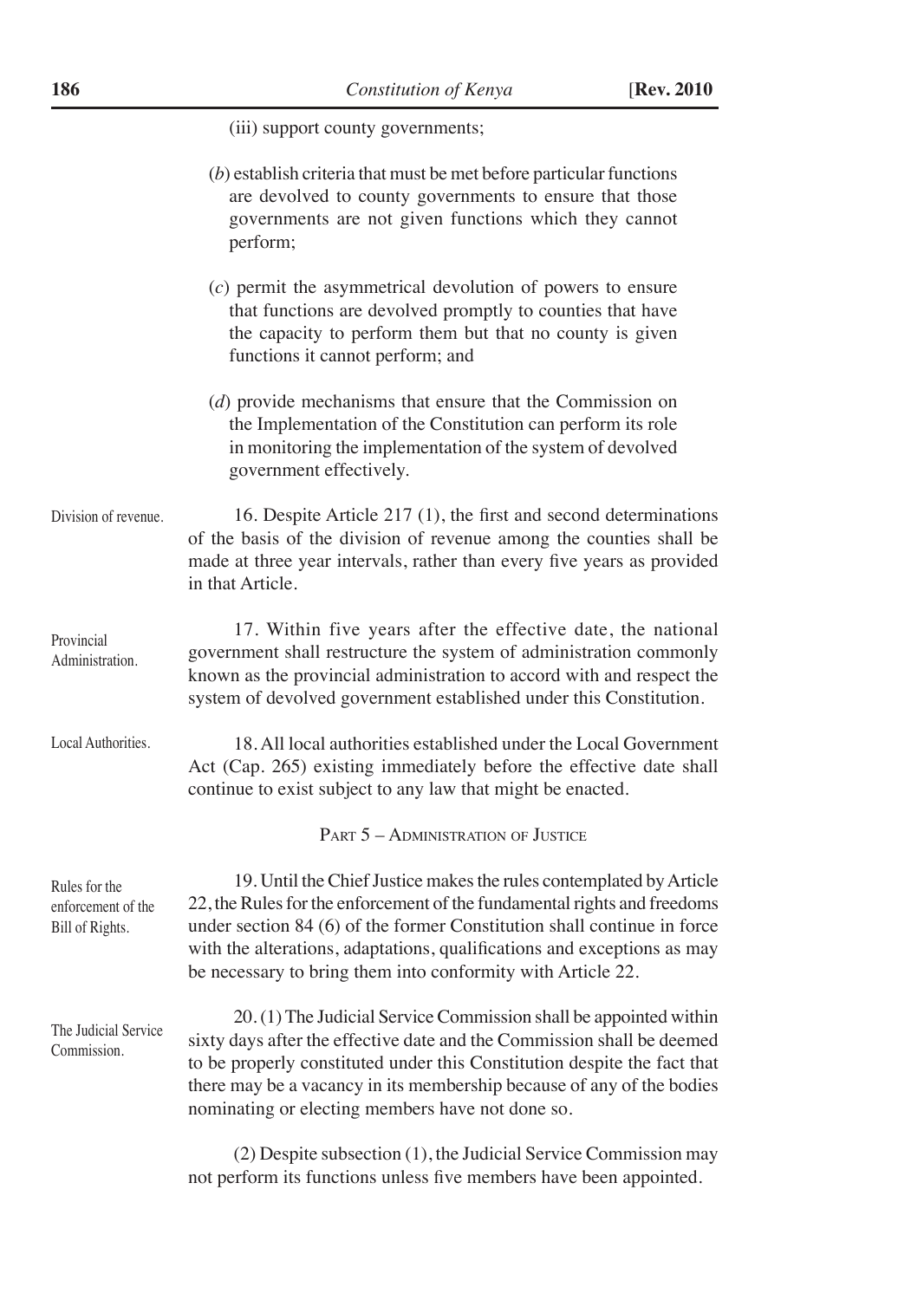(3) To ensure continuity in the operation of the Judicial Service Commission, despite Article 171 (4), when the Commission is first constituted the following members shall be appointed to serve for three years only—

- (*a*) the Court of Appeal judge appointed under Article 171 (4) (*c*);
- (*b*) the High Court judge appointed under Article 171 (4) (*d*);
- (*c*) one of the advocates appointed under Article 171 (4) (*f*), to be identified by the statutory body responsible for the professional regulation of advocates; and
- (*d*) one of the members appointed by the President under Article 171 (4) (*h*), to be identified by the President.

(4) Until the Public Service Commission contemplated in Article 233 is established, a person nominated by the Public Service Commission established under section 106 of the former Constitution shall serve on the Judicial Service Commission but, when the new Public Service Commission is established, the person shall cease to be a member of the Judicial Service Commission and the new Public Service Commission shall nominate a person to serve on the Judicial Service Commission.

21. (1) The establishment of, and appointment of judges to, the Supreme Court shall be completed within one year after the effective date.

(2) Until the Supreme Court is established, the Court of Appeal shall have jurisdiction over matters assigned to the Supreme Court.

22. All judicial proceedings pending before any court shall continue to be heard and shall be determined by the same court or a corresponding court established under this Constitution or as directed by the Chief Justice or the Registrar of the High Court.

23. (1) Within one year after the effective date, Parliament shall enact legislation, which shall operate despite Article 160, 167 and 168, establishing mechanisms and procedures for vetting, within a timeframe to be determined in the legislation, the suitability of all judges and magistrates who were in office on the effective date to continue to serve in accordance with the values and principles set out in Articles 10 and 159. Judges.

Establishment of the Supreme Court.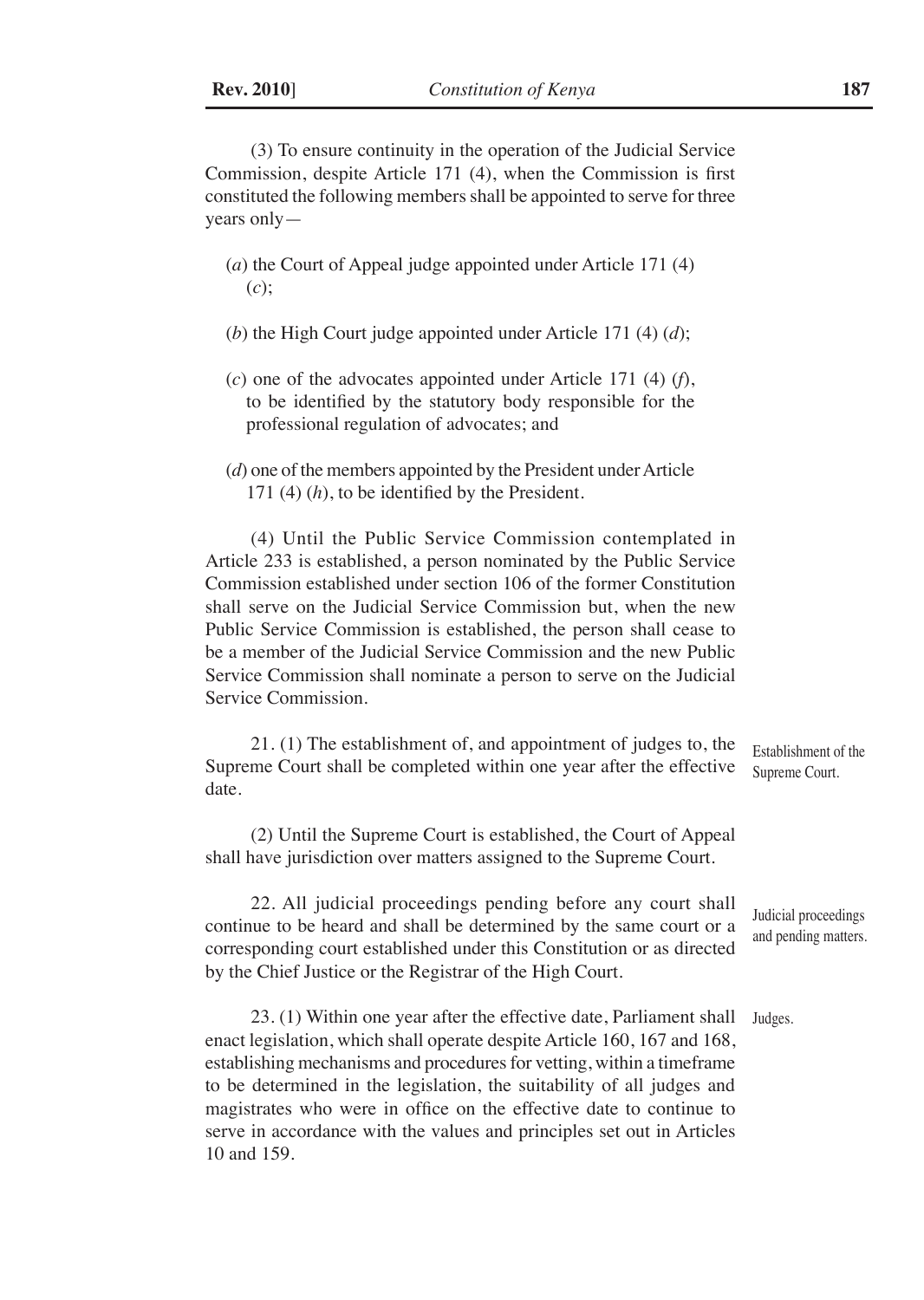(2) A removal, or a process leading to the removal, of a judge, from office by virtue of the operation of legislation contemplated under subsection (1) shall not be subject to question in, or review by, any court.

24. (1) The Chief Justice in office immediately before the effective date shall, within six months after the effective date, vacate office and may choose either—

- (*a*) to retire from the judiciary; or
- (*b*) subject to the process of vetting under section 23, to continue to serve on the Court of Appeal.

(2) A new Chief Justice shall be appointed by the President, subject to the National Accord and Reconciliation Act, and after consultation with the Prime Minister and with the approval of the National Assembly.

(3) Subsection (2) also applies if there are further vacancies in the office of Chief Justice before the first general elections under this Constitution.

PART  $6 -$  COMMISSIONS AND OFFICES

25. (1) The Commission on the Implementation of the Constitution and the Commission on Revenue Allocation shall be constituted within ninety days after the effective date.

(2)The Salaries and Remuneration Commission shall be constituted within nine months after the effective date.

(3) Until the legislation anticipated in Article 250 is in force, the persons appointed as members or as chairperson of the Salaries and Remuneration Commission shall be appointed by the President, subject to the National Accord and Reconciliation Act, and after consultation with the Prime Minister and with the approval of the National Assembly.

26. (1) The commissioners of the Kenya National Commission on Human Rights appointed under the Kenya National Commission on Human Rights Act, 2002 (No. 9 of 2002) and the commissioners of the National Commission on Gender and Development, appointed under the National Commission on Gender and Development Act, 2003 (No. 13 of 2003) other than the Permanent Secretaries and the Attorney-General or a representative of the Attorney-General, shall become members of the Kenya National Human Rights and Equality

The Kenya National Human Rights and Equality Commission.

Constitutional Commissions.

Chief Instice.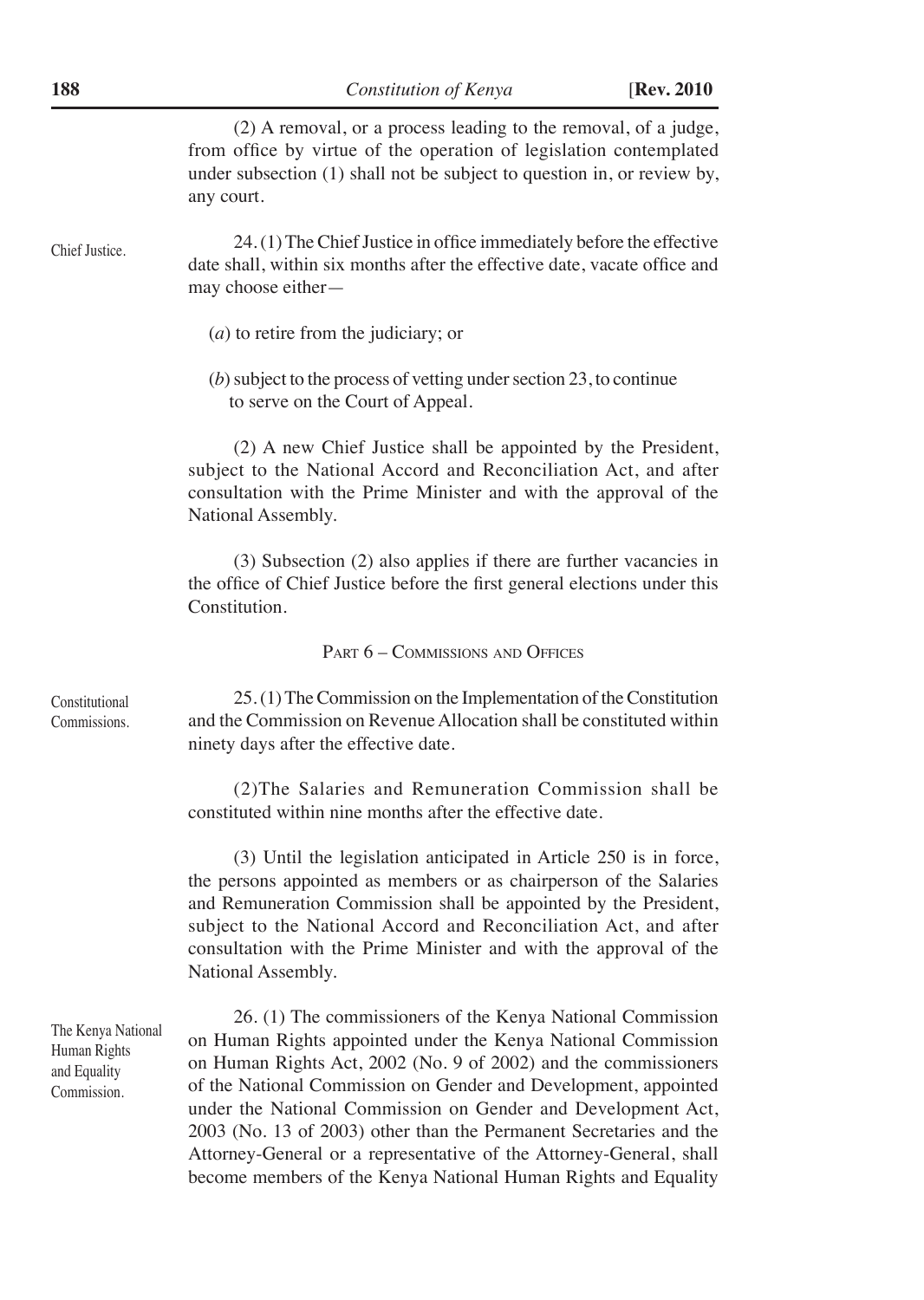Commission for their unexpired term but each shall retain the terms of service as at the effective date.

(2) The chairperson of the Kenya National Commission on Human Rights shall be the chairperson of the Kenya National Human Rights and Equality Commission for the unexpired term of that chairperson**,** and the chairperson of the National Commission on Gender and Development shall be the Vice- Chairperson of the Kenya National Human Rights and Equality Commission for that chairperson's unexpired term.

27. (1) The Boundaries Commission established under the former Constitution shall continue to function as constituted under that Constitution and in terms of sections 41B and 41C but—

- (*a*) it shall not determine the boundaries of the counties established under this Constitution;
- (*b*) it shall determine the boundaries of constituencies and wards using the criteria mentioned in this Constitution; and
- (*c*) members of the Commission shall be subject to Chapter Seven of this Constitution.

(3) The requirement in Article 89(2) that a review of constituency and ward boundaries shall be completed at least twelve months before a general election does not apply to the review of boundaries preceding the first elections under this Constitution.

(4) The Boundaries Commission shall ensure that the first review of constituencies undertaken in terms of this Constitution shall not result in the loss of a constituency existing on the effective date.

28. (1) The Interim Independent Electoral Commission established under section 41 of the former Constitution shall continue in office in terms of the former Constitution for its unexpired term or until the Independent Electoral and Boundaries Commission established under this Constitution is established, whichever is later.

(2)When members of the Independent Electoral and Boundaries Commission are selected, regard shall be had to the need for continuity and the retention of expertise and experience.

29. (1) The process of appointment of persons to fill vacancies New appointments.arising in consequence of the coming into force of this Constitution shall begin on the effective date and be finalised within one year.

(2) Unless this Schedule prescribes otherwise, when this

The Interim Independent Electoral Commission and Independent Electoral and Boundaries Commission.

The Interim Independent **Boundaries** Commission.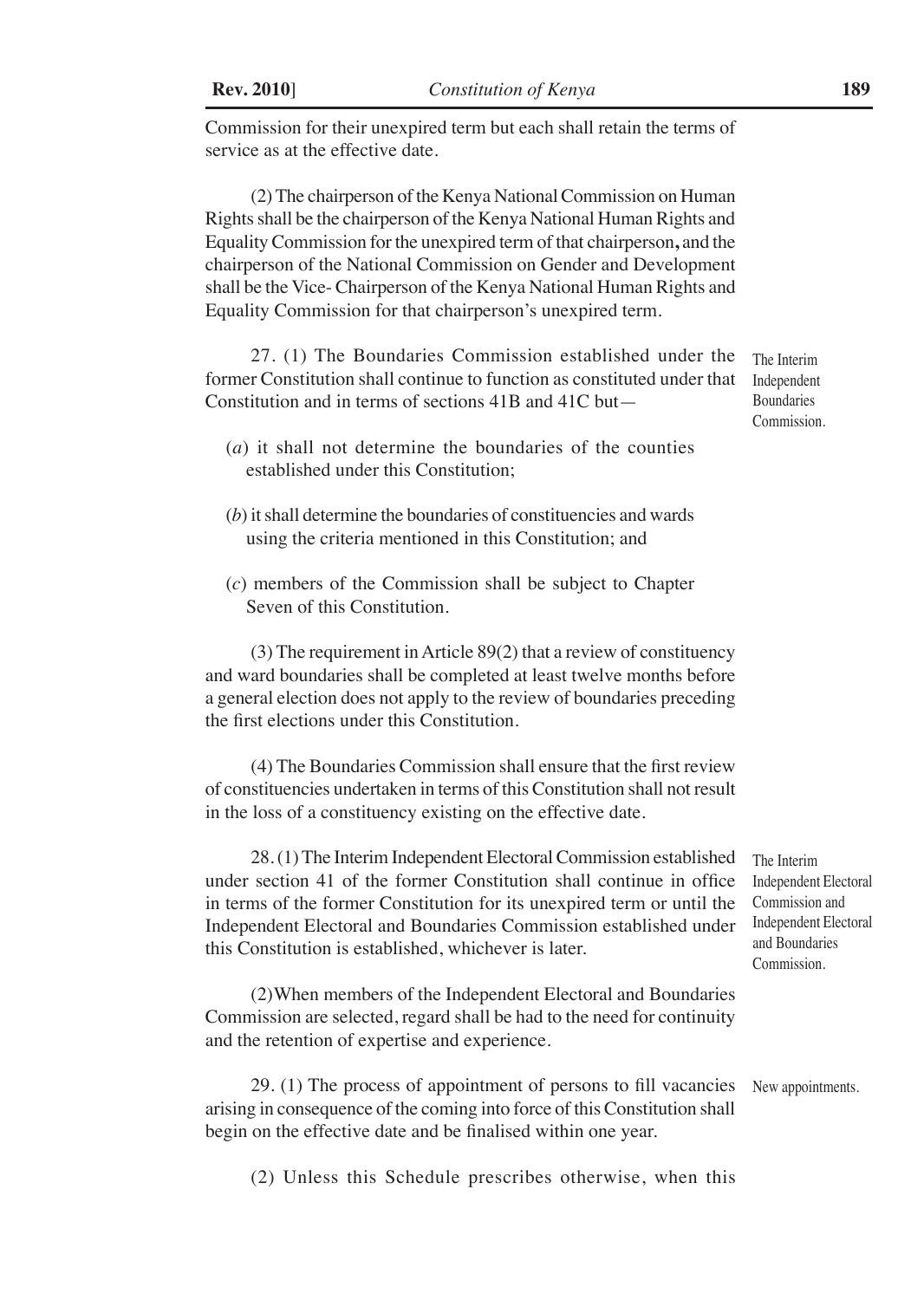Constitution requires an appointment to be made by the President with the approval of the National Assembly, until after the first elections under this Constitution, the President shall, subject to the National Accord and Reconciliation Act, appoint a person after consultation with the Prime Minister and with the approval of the National Assembly.

Part 6—Miscellaneous Matters

Citizenship by birth.

30. A Kenyan citizen is a citizen by birth if that citizen—

(1) acquired citizenship under Article 87 or 88 (1) of the former Constitution; or

(2) would have acquired citizenship if Article 87 (2) read as follows:

"Every person who, having been born outside Kenya, is on 11th December, 1963 a citizen of the United Kingdom and Colonies or a British protected person shall, if his father or mother becomes, or would but for his or her death have become, a citizen of Kenya by virtue of subsection (1), become a citizen of Kenya on 12th December, 1963."

Existing offices.

31. (1) Unless this Schedule provides otherwise, a person who immediately before the effective date, held or was acting in an office established by the former Constitution shall on the effective date continue to hold or act in that office under this Constitution for the unexpired period, if any**,** of the term of the person.

(2) Subject to subsection (7) and section 24, a person who immediately before the effective date held or was acting in a public office established by law, so far as is consistent with this Constitution, shall continue to hold or act in that office as if appointed to that position under this Constitution.

(3) The provisions of this section shall not affect the powers conferred on any person or authority under this Constitution or legislation to abolish offices or remove persons from an office contemplated in subsection (2).

(4) If a person has vacated an office that the person held before the effective date, and that office is retained or established under this Constitution, the person may, if qualified, again be appointed, elected, or otherwise selected to hold that office in accordance with the provisions of this Constitution, except to the extent that this Constitution expressly provides otherwise.

(5) The functions of the Director of Public Prosecutions shall